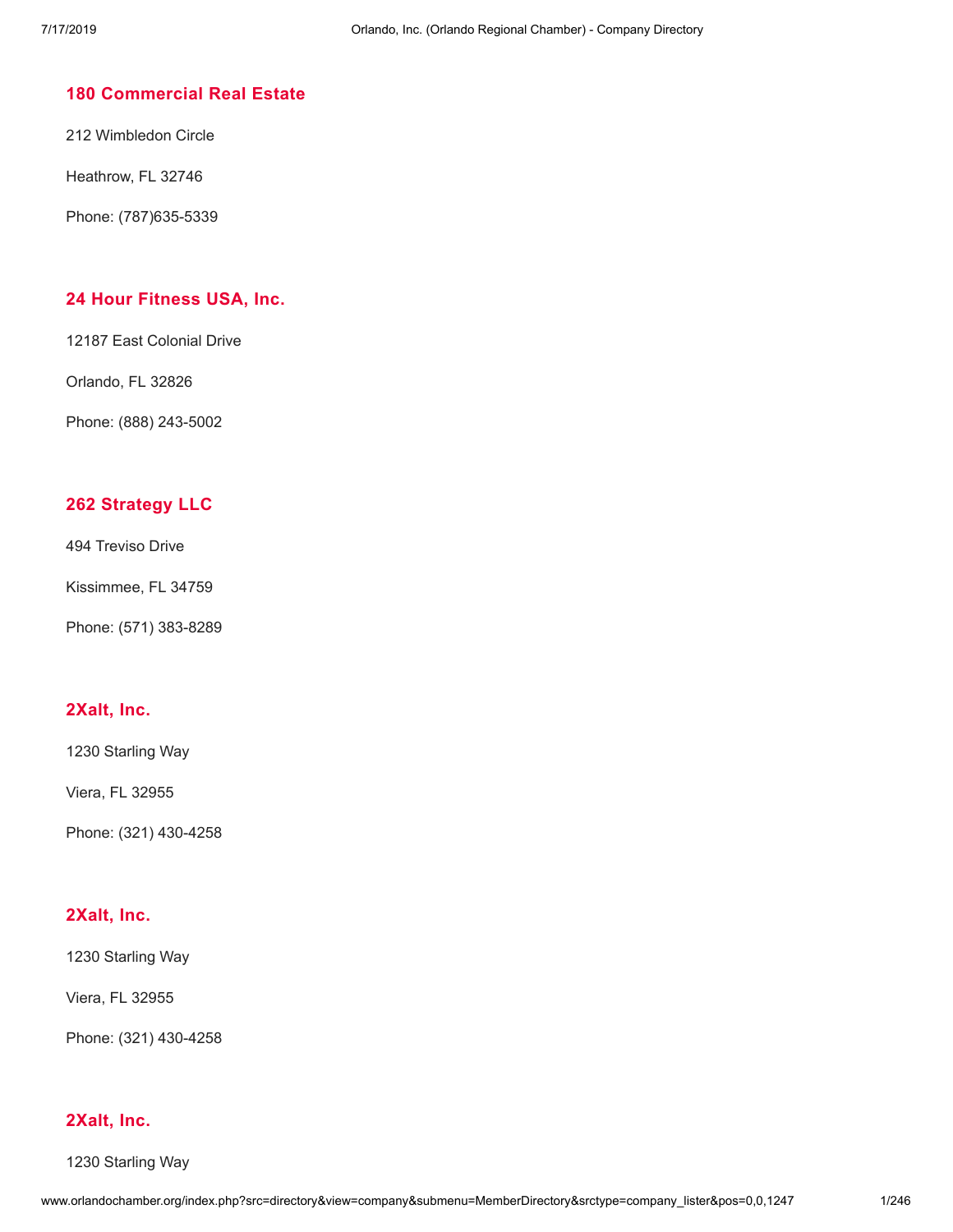Viera, FL 32955

Phone: (321) 430-4258

# **310 Lakeside [Restaurant](http://www.orlandochamber.org/index.php?src=directory&view=company&submenu=MemberDirectory&refno=2776702&srctype=company_detail)**

301 E. Pine St.

Orlando, FL 32801

Phone: (407) 373-0310

# **310 Lakeside [Restaurant](http://www.orlandochamber.org/index.php?src=directory&view=company&submenu=MemberDirectory&refno=2776703&srctype=company_detail)**

301 E. Pine St.

Orlando, FL 32801

Phone: (407) 373-0310

# **310 Park [South](http://www.orlandochamber.org/index.php?src=directory&view=company&submenu=MemberDirectory&refno=2776704&srctype=company_detail)**

310 S. Park Ave.

Winter Park, FL 32789

Phone: (407) 647-7277

## **310 Park [South](http://www.orlandochamber.org/index.php?src=directory&view=company&submenu=MemberDirectory&refno=2776705&srctype=company_detail)**

310 S. Park Ave.

Winter Park, FL 32789

Phone: (407) 647-7277

## **90.7 [WMFE](http://www.orlandochamber.org/index.php?src=directory&view=company&submenu=MemberDirectory&refno=2776706&srctype=company_detail)**

11510 E. Colonial Drive

Orlando, FL 32817

Phone: (407) 273-2300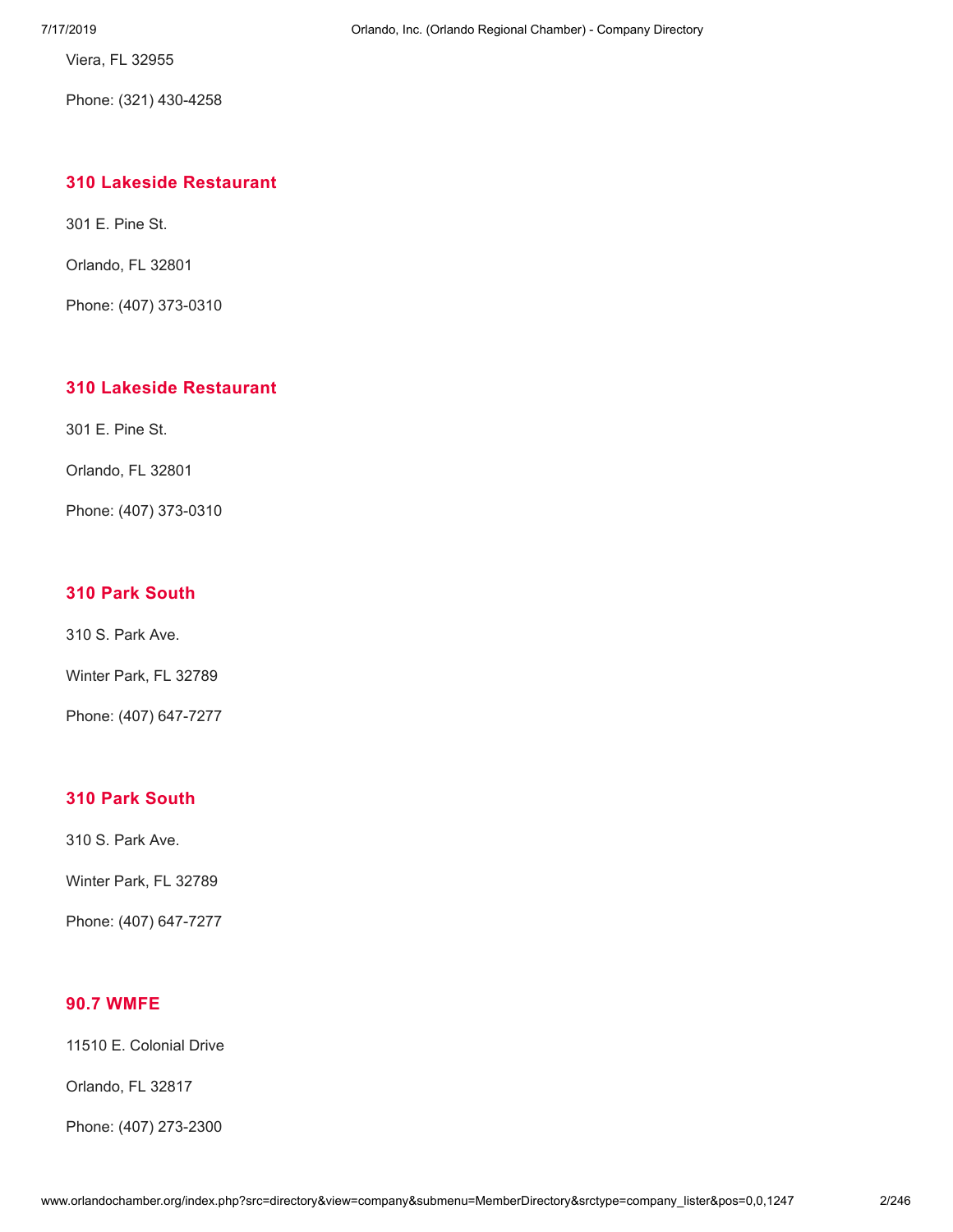# **A Neumann & [Associates](http://www.orlandochamber.org/index.php?src=directory&view=company&submenu=MemberDirectory&refno=2776707&srctype=company_detail)**

1420 Celebration Blvd.

Suite 200

Celebration, Fl 34747

Phone: (407) 588-6757

# **[A.J.Arango,](http://www.orlandochamber.org/index.php?src=directory&view=company&submenu=MemberDirectory&refno=2776708&srctype=company_detail) Inc.**

9453 Benford Road

Suite B

Orlando, FL 32827

Phone: (407) 859-2512

# **AA [Metals,](http://www.orlandochamber.org/index.php?src=directory&view=company&submenu=MemberDirectory&refno=2776709&srctype=company_detail) Inc.**

11616 Landstar Blvd.

Orlando, FL 32824

Phone: (407) 377-0246

# **AA [Metals,](http://www.orlandochamber.org/index.php?src=directory&view=company&submenu=MemberDirectory&refno=2776710&srctype=company_detail) Inc.**

11616 Landstar Blvd.

Orlando, FL 32824

Phone: (407) 377-0246

# **Ability [Housing,](http://www.orlandochamber.org/index.php?src=directory&view=company&submenu=MemberDirectory&refno=2776711&srctype=company_detail) Inc.**

124B E. Colonial Drive

Orlando, FL 32801

Phone: (407) 488-2860

# **Ability [Housing,](http://www.orlandochamber.org/index.php?src=directory&view=company&submenu=MemberDirectory&refno=2776712&srctype=company_detail) Inc.**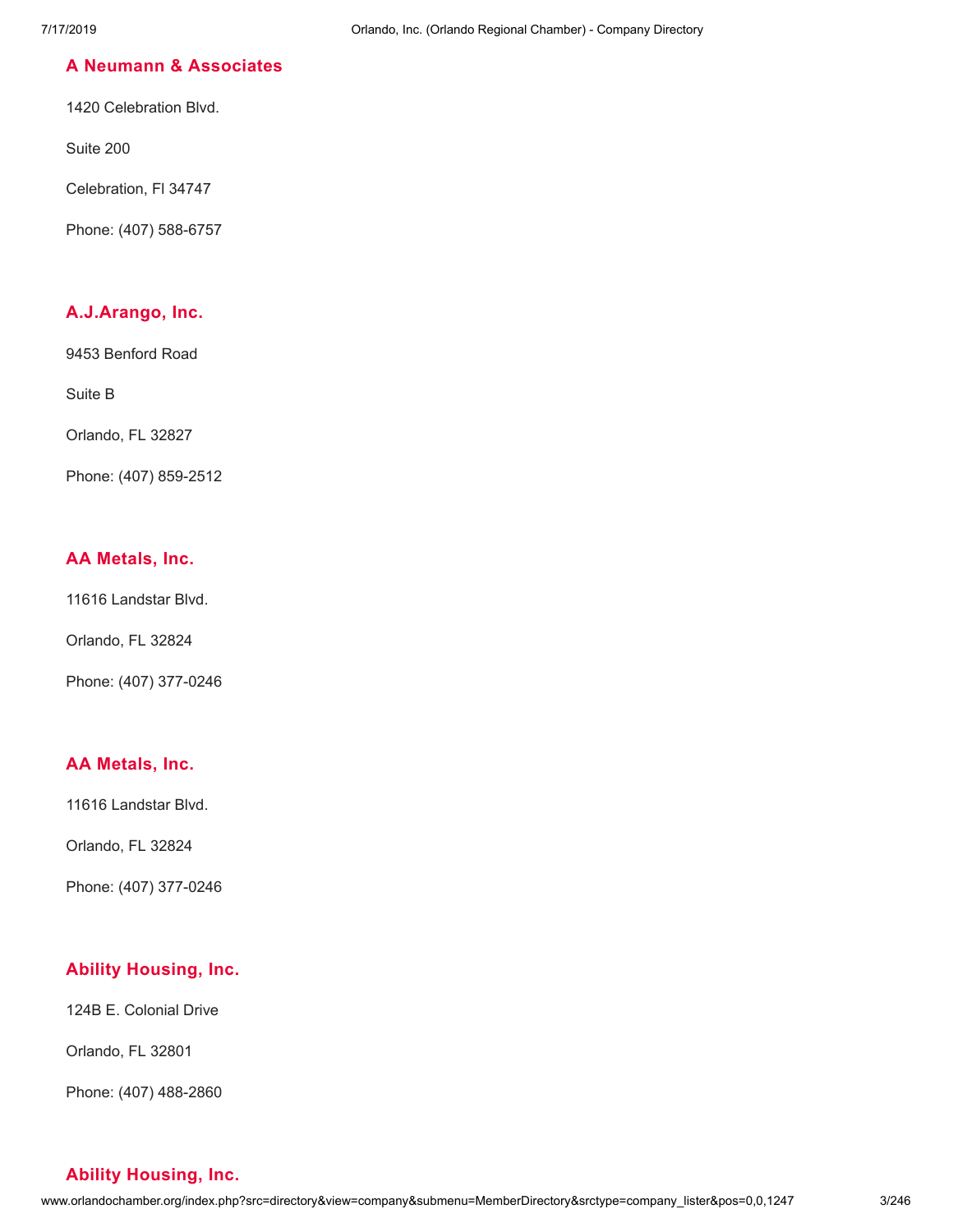124B E. Colonial Drive

Orlando, FL 32801

Phone: (407) 488-2860

## **Accendo [Leadership](http://www.orlandochamber.org/index.php?src=directory&view=company&submenu=MemberDirectory&refno=2776713&srctype=company_detail) Advisory Group**

3215 Greens Ave.

Orlando, FL 32804

Phone: (407) 492-2651

## **Accendo [Leadership](http://www.orlandochamber.org/index.php?src=directory&view=company&submenu=MemberDirectory&refno=2776714&srctype=company_detail) Advisory Group**

3215 Greens Ave.

Orlando, FL 32804

Phone: (407) 492-2651

#### **[Accenture](http://www.orlandochamber.org/index.php?src=directory&view=company&submenu=MemberDirectory&refno=2776715&srctype=company_detail) Digital**

140 Fountain Parkway

Suite 400

St. Petersburg, FL 33716

Phone: (727) 897-4148

# **[Accenture](http://www.orlandochamber.org/index.php?src=directory&view=company&submenu=MemberDirectory&refno=2776716&srctype=company_detail) Digital**

140 Fountain Parkway

Suite 400

St. Petersburg, FL 33716

Phone: (727) 897-4148

# **[Accounting](http://www.orlandochamber.org/index.php?src=directory&view=company&submenu=MemberDirectory&refno=2776717&srctype=company_detail) Firm CPA**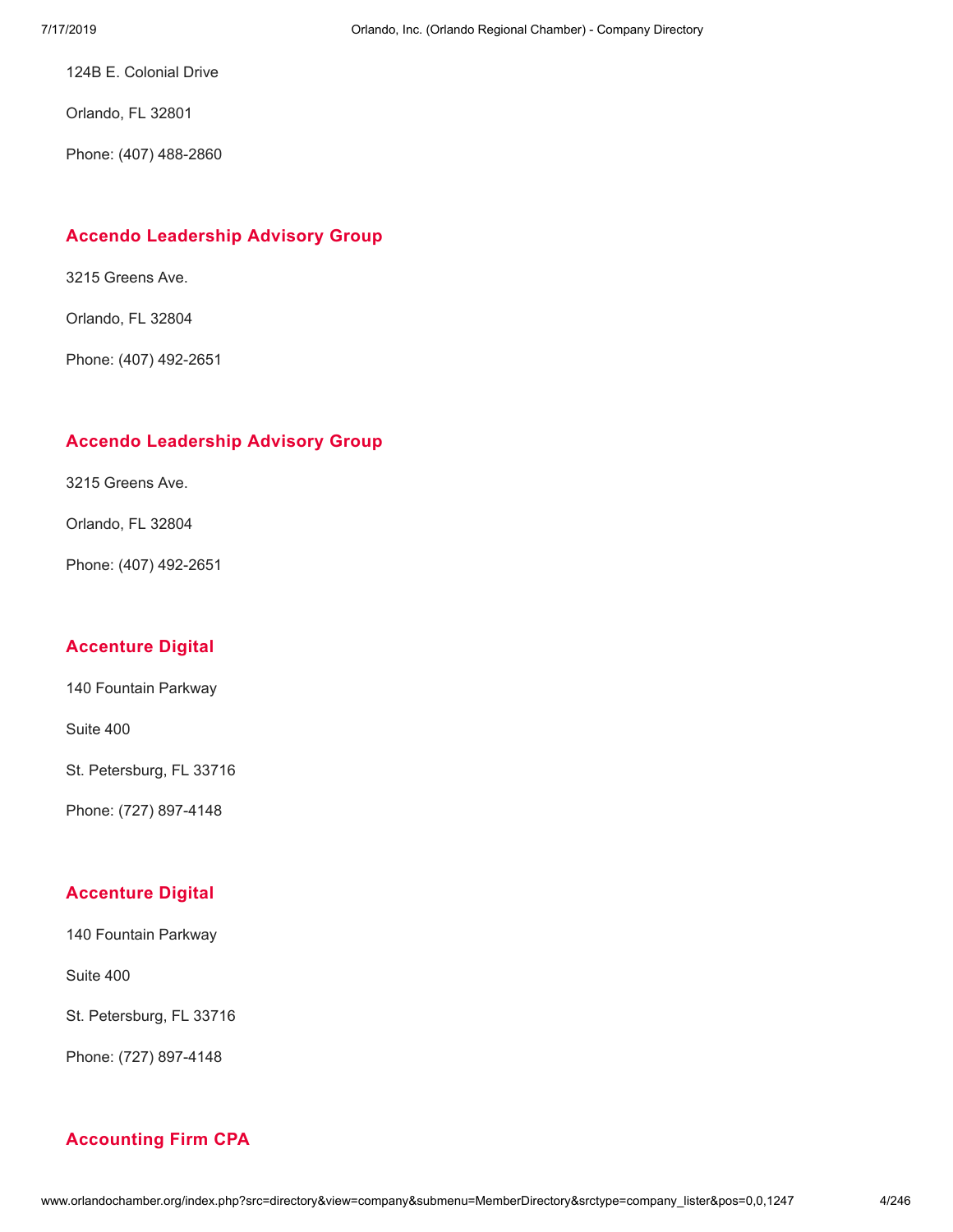1235 Mount Vernon St.

Orlando, FL 32803

Phone: (321) 332-1400

# **[Accredited](http://www.orlandochamber.org/index.php?src=directory&view=company&submenu=MemberDirectory&refno=2776718&srctype=company_detail) Drug Testing**

5931 Brick Court

Suite 100

Winter Park, FL 32792

Phone: (800) 221-4291

# **Accurate [Temperature](http://www.orlandochamber.org/index.php?src=directory&view=company&submenu=MemberDirectory&refno=2776719&srctype=company_detail) Control Corp.**

3500 Parkway Center Ct.

Orlando, FL 32808

Phone: (407) 292-6800

# **Accurate [Temperature](http://www.orlandochamber.org/index.php?src=directory&view=company&submenu=MemberDirectory&refno=2776720&srctype=company_detail) Control Corp.**

3500 Parkway Center Ct.

Orlando, FL 32808

Phone: (407) 292-6800

# **Achieve Financial [Solutions,](http://www.orlandochamber.org/index.php?src=directory&view=company&submenu=MemberDirectory&refno=2776721&srctype=company_detail) LLC**

1521 Buckeye Falls Way

Orlando, FL 32824

Phone: (407) 443-7954

# **Achieve Financial [Solutions,](http://www.orlandochamber.org/index.php?src=directory&view=company&submenu=MemberDirectory&refno=2776722&srctype=company_detail) LLC**

1521 Buckeye Falls Way

Orlando, FL 32824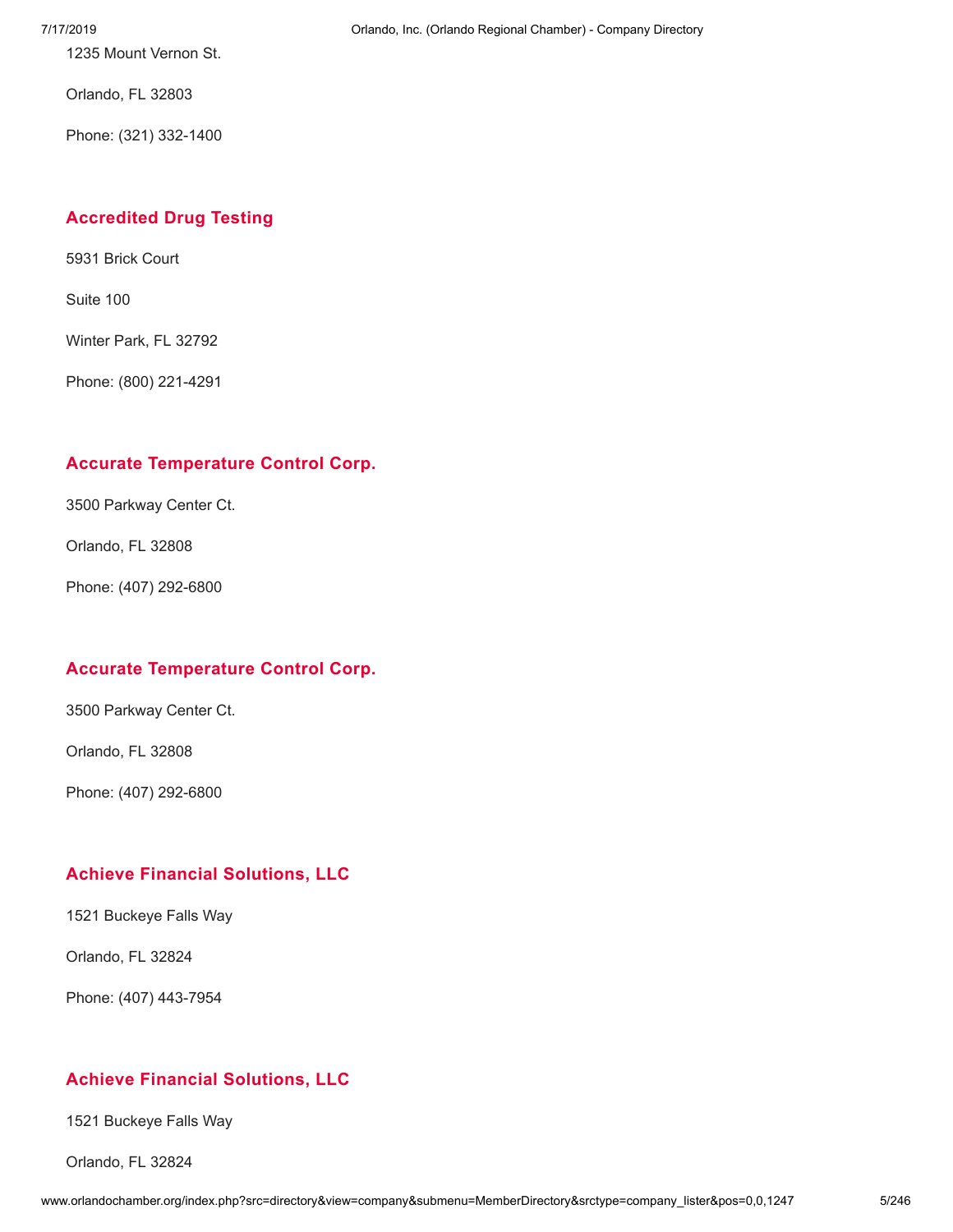Phone: (407) 443-7954

# **ACM Home Loans a Division of [Hamilton](http://www.orlandochamber.org/index.php?src=directory&view=company&submenu=MemberDirectory&refno=2776723&srctype=company_detail) Group Funding, Inc.**

3700 34th St.

Suite 300C

Orlando, FL 32805

Phone: (407) 379-7300

# **ACR [Solutions,](http://www.orlandochamber.org/index.php?src=directory&view=company&submenu=MemberDirectory&refno=2776724&srctype=company_detail) LLC**

1525 Cheney Highway

Titusville, FL 32780

Phone: (321) 593-0255

# **Action Air of [Florida](http://www.orlandochamber.org/index.php?src=directory&view=company&submenu=MemberDirectory&refno=2776725&srctype=company_detail)**

501 N. Hudson St.

Orlando, FL 32835

Phone: (407) 521-0400

# **AD [tangibles](http://www.orlandochamber.org/index.php?src=directory&view=company&submenu=MemberDirectory&refno=2776726&srctype=company_detail)**

222 E. Concord St.

Orlando, FL 32801

Phone: (407) 649-7790

# **[ADP](http://www.orlandochamber.org/index.php?src=directory&view=company&submenu=MemberDirectory&refno=2776727&srctype=company_detail)**

2405 Lucien Way

Maitland, FL 32751

Phone: (407) 571-4247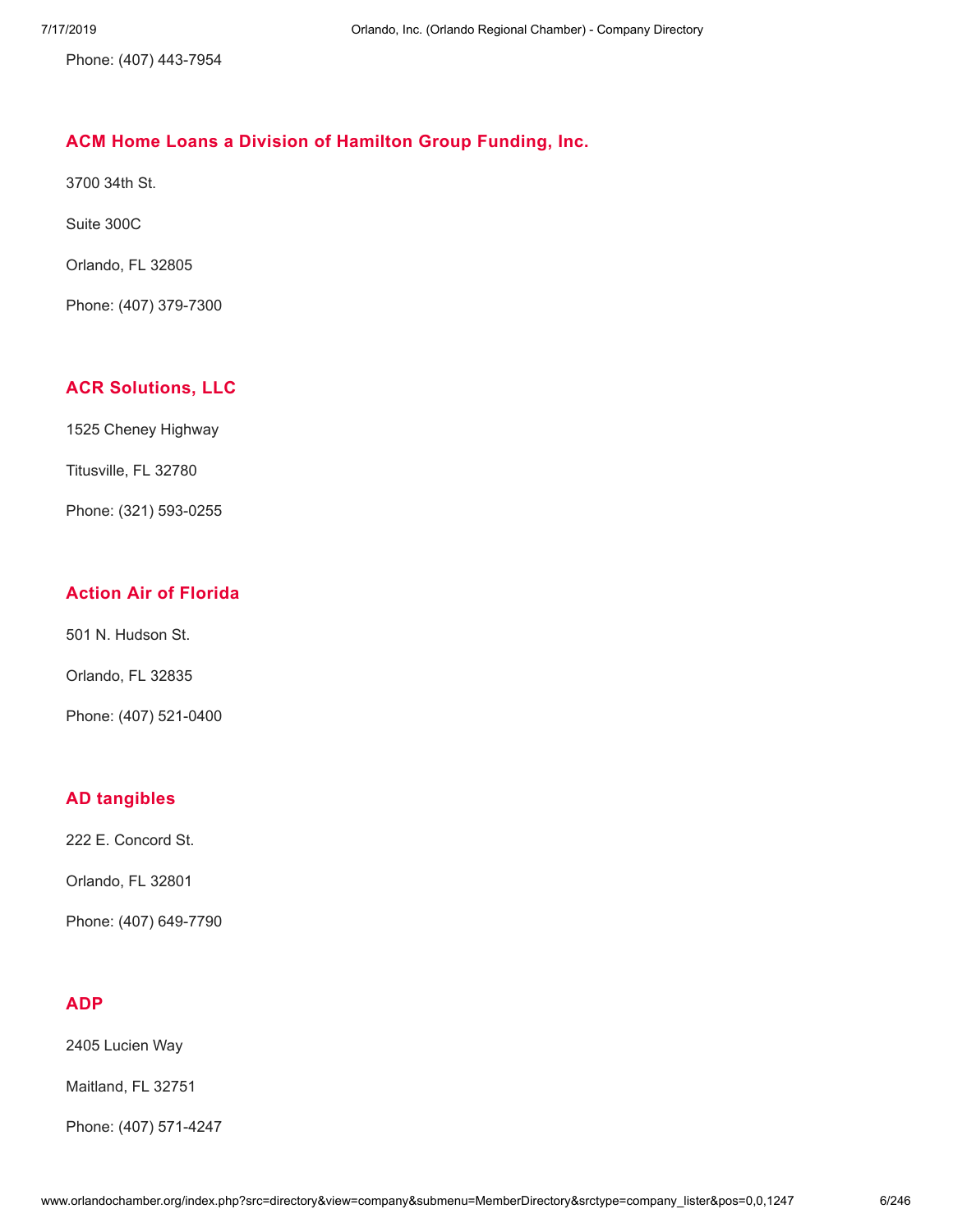## **[ADP](http://www.orlandochamber.org/index.php?src=directory&view=company&submenu=MemberDirectory&refno=2776728&srctype=company_detail)**

2405 Lucien Way

Maitland, FL 32751

Phone: (407) 571-4247

# **[AdventHealth](http://www.orlandochamber.org/index.php?src=directory&view=company&submenu=MemberDirectory&refno=2776729&srctype=company_detail)**

550 E. Rollins St.

Suite 103

Orlando, FL 32803

Phone: (407) 357-1000

# **[AdventHealth](http://www.orlandochamber.org/index.php?src=directory&view=company&submenu=MemberDirectory&refno=2776730&srctype=company_detail)**

550 E. Rollins St.

Suite 103

Orlando, FL 32803

Phone: (407) 357-1000

# **[AECOM](http://www.orlandochamber.org/index.php?src=directory&view=company&submenu=MemberDirectory&refno=2776731&srctype=company_detail)**

150 N. Orange Ave.

Suite 200

Orlando, FL 32801

Phone: (407) 422-0353

# **[AECOM](http://www.orlandochamber.org/index.php?src=directory&view=company&submenu=MemberDirectory&refno=2776732&srctype=company_detail)**

150 N. Orange Ave.

Suite 200

Orlando, FL 32801

Phone: (407) 422-0353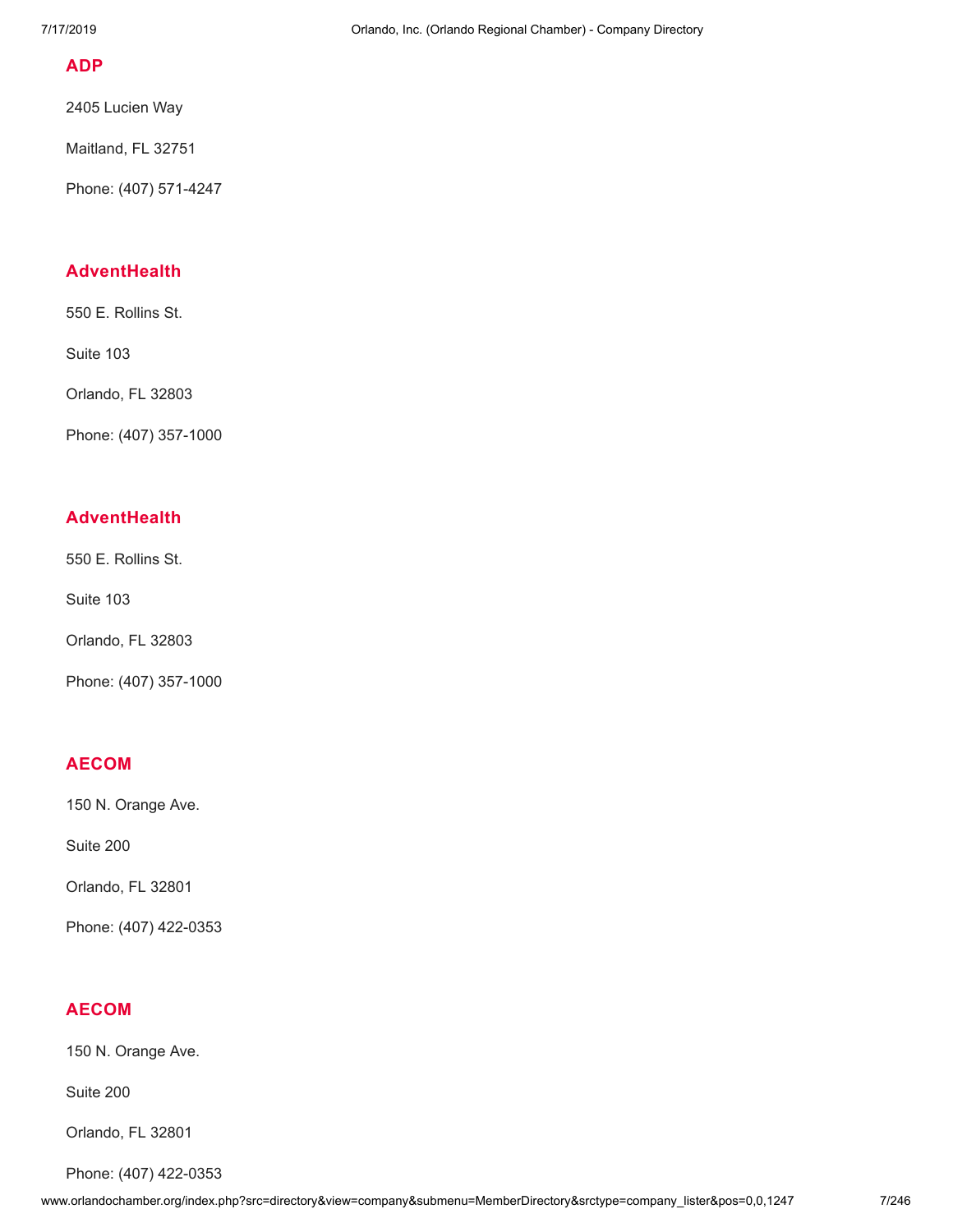### **[AECOM](http://www.orlandochamber.org/index.php?src=directory&view=company&submenu=MemberDirectory&refno=2776733&srctype=company_detail)**

150 N. Orange Ave.

Suite 200

Orlando, FL 32801

Phone: (407) 422-0353

## **Aerial [Messages](http://www.orlandochamber.org/index.php?src=directory&view=company&submenu=MemberDirectory&refno=2776734&srctype=company_detail)**

1060 Woodcock Road

Orlando, FL 32803

Phone: (866) 364-8624

# **Affirm [Consulting](http://www.orlandochamber.org/index.php?src=directory&view=company&submenu=MemberDirectory&refno=2776735&srctype=company_detail)**

424 E. Central Blvd.

Suite 142

Orlando, FL 32801

Phone: (407) 287-4219

# **Air Animal Pet [Movers](http://www.orlandochamber.org/index.php?src=directory&view=company&submenu=MemberDirectory&refno=2776736&srctype=company_detail)**

5796 Hoffner Ave.

Suite 603

Orlando, FL 32827

Phone: (407) 985-4574

# **Aircraft [Engineering](http://www.orlandochamber.org/index.php?src=directory&view=company&submenu=MemberDirectory&refno=2776737&srctype=company_detail) & Installation Services, Inc.**

101 W. Landstreet Road

Orlando, FL 32824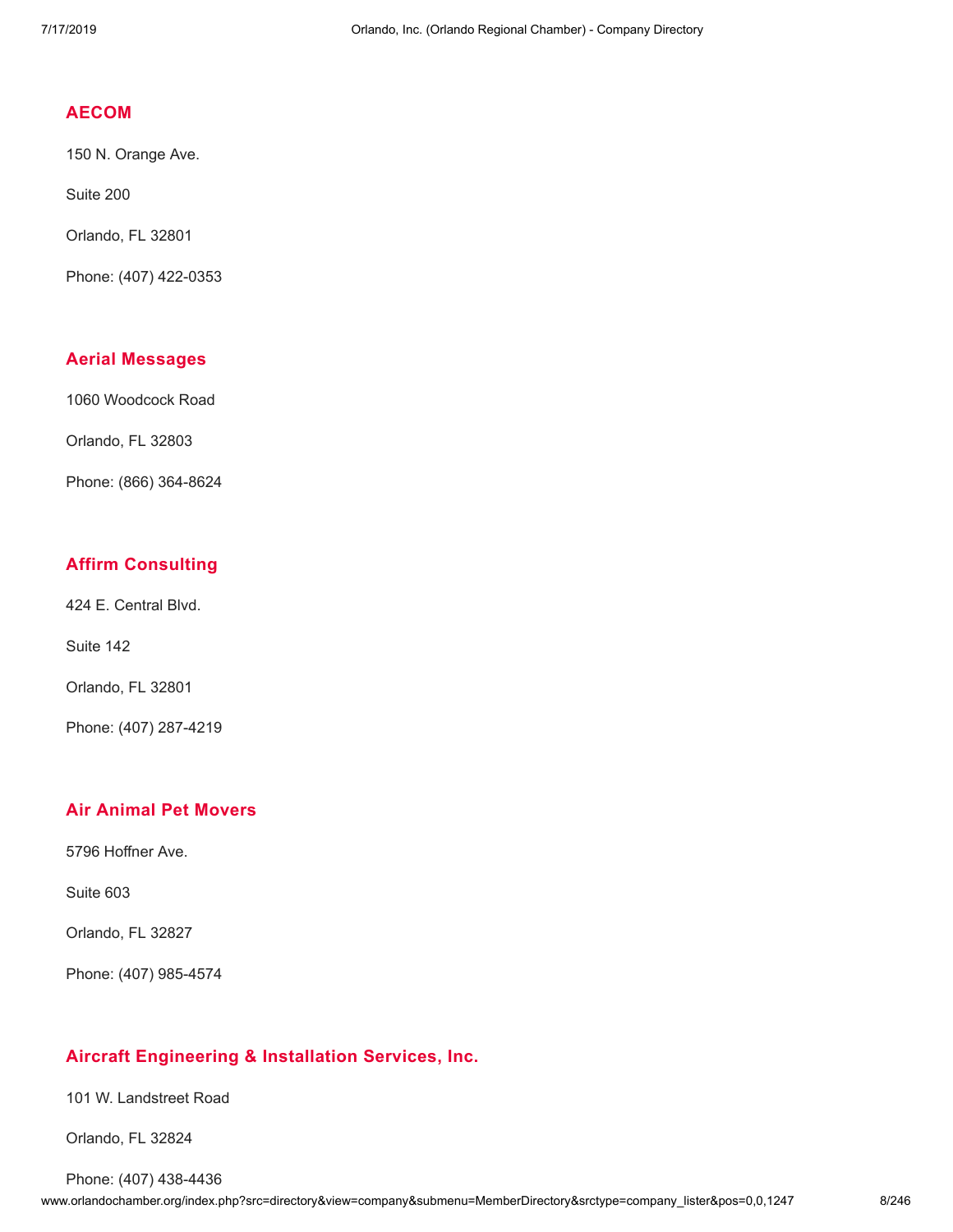## **AIT Life [Safety](http://www.orlandochamber.org/index.php?src=directory&view=company&submenu=MemberDirectory&refno=2776738&srctype=company_detail)**

4617 Parkbreeze Court

Orlando, FL 32808-1085

Phone: (407) 816-9101

# **AIT Life [Safety](http://www.orlandochamber.org/index.php?src=directory&view=company&submenu=MemberDirectory&refno=2776739&srctype=company_detail)**

4617 Parkbreeze Court

Orlando, FL 32808-1085

Phone: (407) 816-9101

#### **[Akerman](http://www.orlandochamber.org/index.php?src=directory&view=company&submenu=MemberDirectory&refno=2776740&srctype=company_detail) LLP**

P.O. Box 231

Suite 1200

Orlando, FL 32802-0231

Phone: (407) 423-4000

#### **Ali & [Blankner](http://www.orlandochamber.org/index.php?src=directory&view=company&submenu=MemberDirectory&refno=2776741&srctype=company_detail)**

217 NE Ivanhoe Blvd.

Orlando, FL 32804

Phone: (407) 418-8557

#### **Alicia [Spears](http://www.orlandochamber.org/index.php?src=directory&view=company&submenu=MemberDirectory&refno=2776742&srctype=company_detail) Realty**

Phone: (407) 963-9141

,

# **Alicia [Spears](http://www.orlandochamber.org/index.php?src=directory&view=company&submenu=MemberDirectory&refno=2776743&srctype=company_detail) Realty**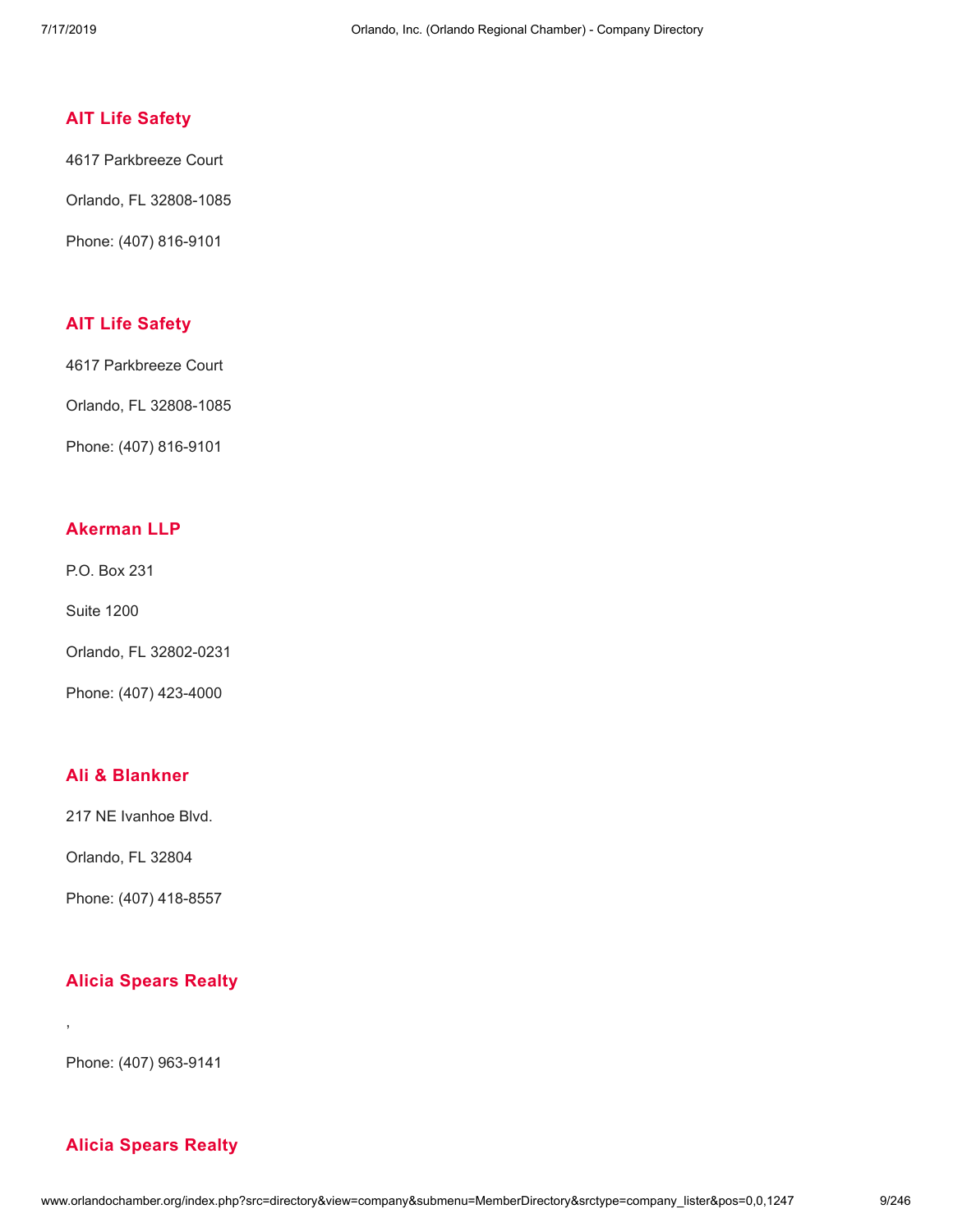Phone: (407) 963-9141

#### **All About [People](http://www.orlandochamber.org/index.php?src=directory&view=company&submenu=MemberDirectory&refno=2776744&srctype=company_detail)**

4767 New Broad St.

Suite 308

Orlando, FL 32814

Phone: (407) 751-7146

#### **All State [Concrete](http://www.orlandochamber.org/index.php?src=directory&view=company&submenu=MemberDirectory&refno=2776745&srctype=company_detail) Corp.**

3208 Martinque Way

Orlando, FL 32805-5843

Phone: (407) 294-5703

## **All [Uniform](http://www.orlandochamber.org/index.php?src=directory&view=company&submenu=MemberDirectory&refno=2776746&srctype=company_detail) Wear**

1563 Florida Mall Ave.

Orlando, FL 32809

Phone: (407) 480-4803

## **Alvarez, Winthrop, [Thompson](http://www.orlandochamber.org/index.php?src=directory&view=company&submenu=MemberDirectory&refno=2776747&srctype=company_detail) & Storey, P.A.**

390 N. Orange Ave.

Suite 600

Orlando, FL 32801

Phone: (407) 210-2796

## **Amano [McGann,](http://www.orlandochamber.org/index.php?src=directory&view=company&submenu=MemberDirectory&refno=2776748&srctype=company_detail) Inc.**

1101 N. Keller Road

Suite C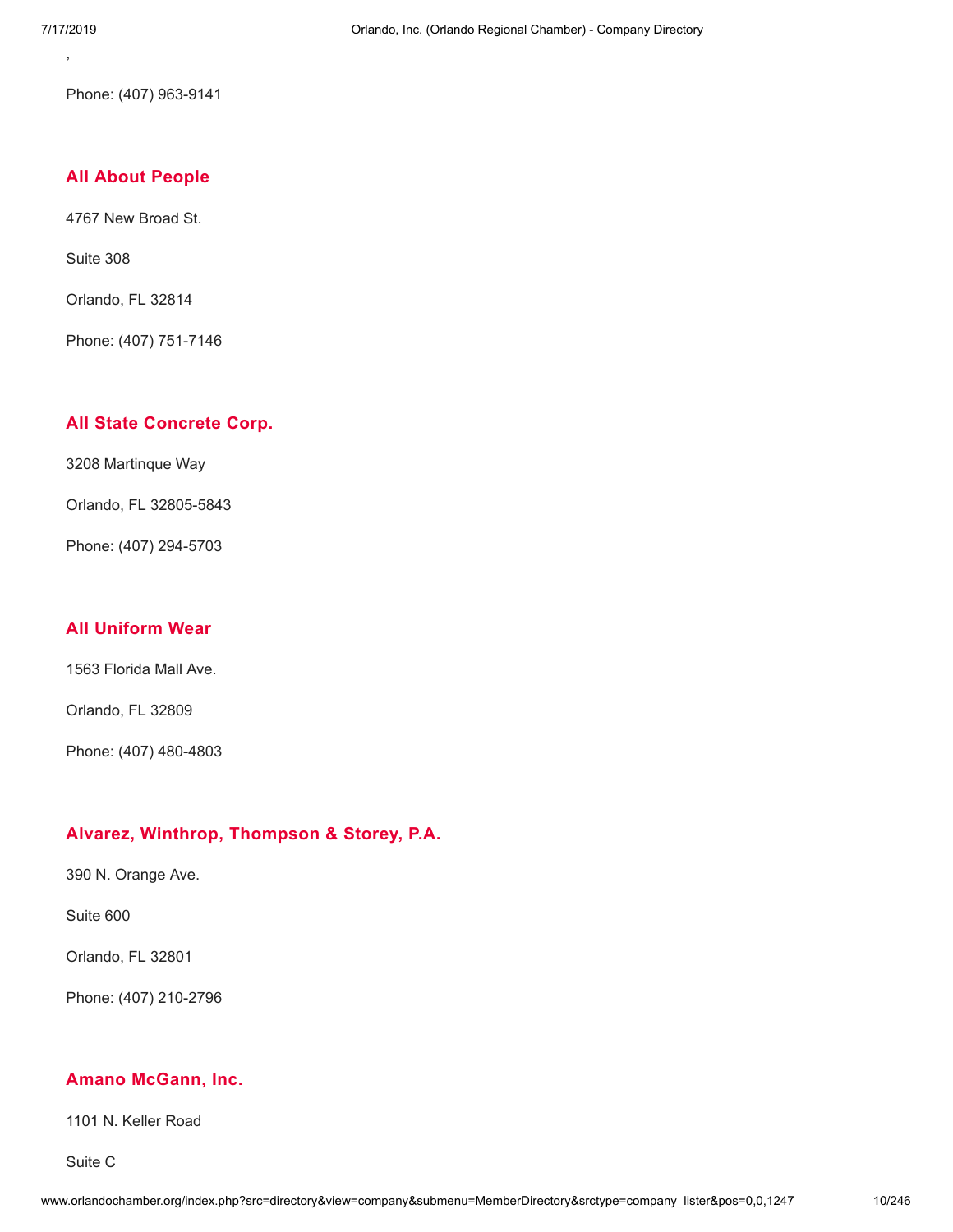Orlando, FL 32810

Phone: (407) 661-1224

## **[Amateur](http://www.orlandochamber.org/index.php?src=directory&view=company&submenu=MemberDirectory&refno=2776749&srctype=company_detail) Athletic Union (AAU)**

1910 Hotel Plaza Blvd.

Orlando, FL 32830

Phone: (407) 934-7200

# **[American](http://www.orlandochamber.org/index.php?src=directory&view=company&submenu=MemberDirectory&refno=2776750&srctype=company_detail) Audio Visual**

9484 American Eagle Way

Orlando, FL 32837

Phone: (407) 888-8300

## **[American](http://www.orlandochamber.org/index.php?src=directory&view=company&submenu=MemberDirectory&refno=2776751&srctype=company_detail) Cancer Society of Central Florida**

507 N. New York Ave.

Suite 100

Winter Park, FL 32789

Phone: (407) 843-8680

# **[American](http://www.orlandochamber.org/index.php?src=directory&view=company&submenu=MemberDirectory&refno=2776752&srctype=company_detail) Liberty Mortgage**

7625 Sand Lake Road

Orlando, FL 32819

Phone: (407) 233-4077

## **American Lung [Association](http://www.orlandochamber.org/index.php?src=directory&view=company&submenu=MemberDirectory&refno=2776753&srctype=company_detail) of Florida**

851 Outer Road

Orlando, FL 32814

Phone: (407) 425-5864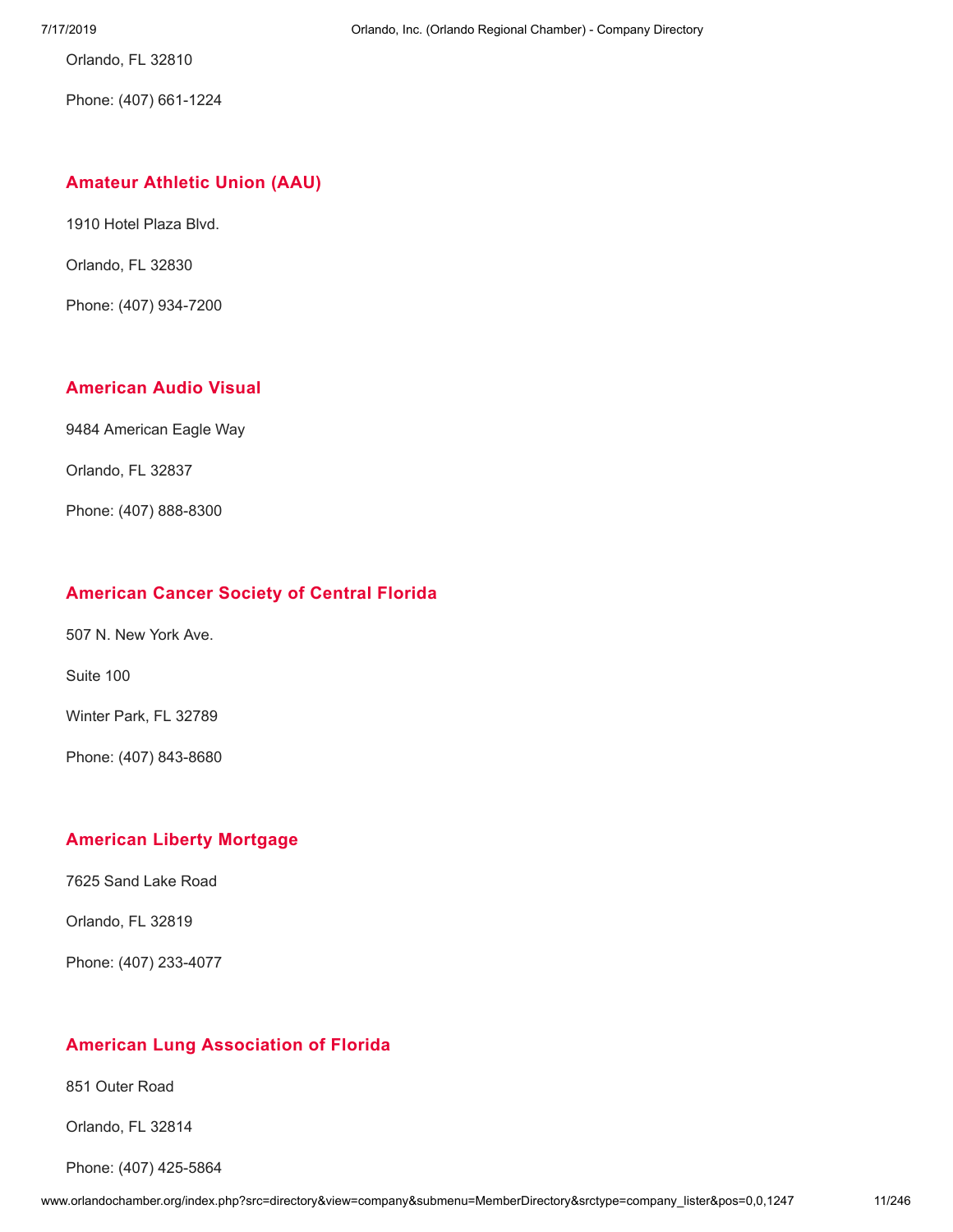# **American Sign [Language](http://www.orlandochamber.org/index.php?src=directory&view=company&submenu=MemberDirectory&refno=2776754&srctype=company_detail) Services, Inc.**

3700 Commerce Blvd.

Suite 216

Kissimmee, FL 34741

Phone: (407) 518-7900

# **[AmeriGas](http://www.orlandochamber.org/index.php?src=directory&view=company&submenu=MemberDirectory&refno=2776755&srctype=company_detail)**

2812 Silver Star Road

Orlando, FL 32808

Phone: (407) 293-6644

## **[AmeriGas](http://www.orlandochamber.org/index.php?src=directory&view=company&submenu=MemberDirectory&refno=2776756&srctype=company_detail)**

2812 Silver Star Road

Orlando, FL 32808

Phone: (407) 293-6644

# **[Ameris](http://www.orlandochamber.org/index.php?src=directory&view=company&submenu=MemberDirectory&refno=2776757&srctype=company_detail) Bank**

605 Crescent Court

Suite 112

Lake Mary, FL 32746

Phone: (407) 704-9450

# **Amscot [Financial](http://www.orlandochamber.org/index.php?src=directory&view=company&submenu=MemberDirectory&refno=2776758&srctype=company_detail)**

2100 S. Chickasaw Trail

Orlando, FL 32825

Phone: (407) 277-1822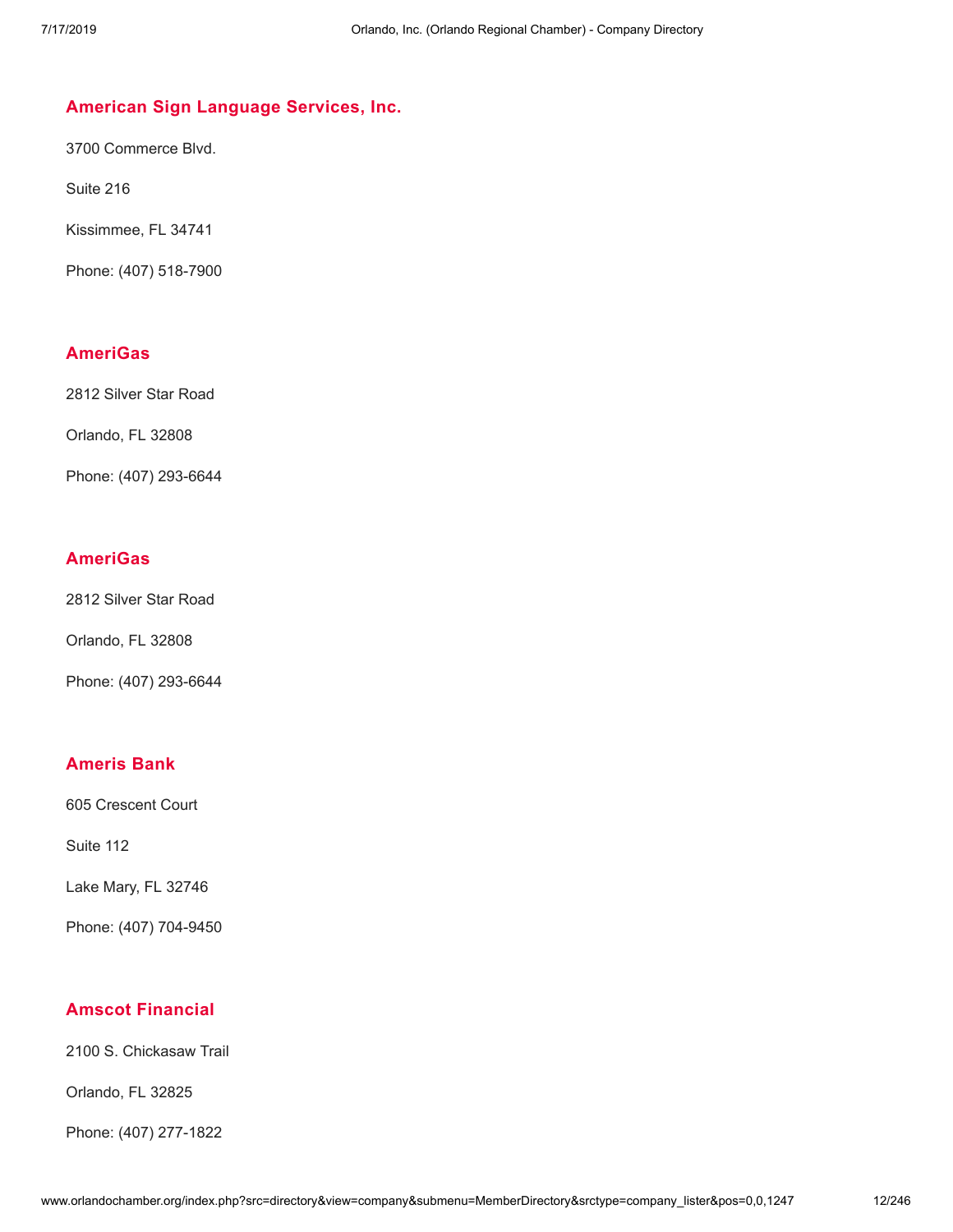## **Amscot [Financial](http://www.orlandochamber.org/index.php?src=directory&view=company&submenu=MemberDirectory&refno=2776759&srctype=company_detail)**

600 Northwest Shore Blvd.

Suite 1200

Tampa, FL 33609

Phone: (813) 637-6100

# **Amscot [Financial](http://www.orlandochamber.org/index.php?src=directory&view=company&submenu=MemberDirectory&refno=2776760&srctype=company_detail)**

939 N. Semoran Blvd.

Orlando, FL 32807

Phone: (407) 382-3146

# **Andy's Frozen [Custard](http://www.orlandochamber.org/index.php?src=directory&view=company&submenu=MemberDirectory&refno=2776761&srctype=company_detail)**

5381 International Drive

Orlando, FL 32819

Phone: (417) 719-6919

# **Angles Art & [Framing](http://www.orlandochamber.org/index.php?src=directory&view=company&submenu=MemberDirectory&refno=2776762&srctype=company_detail)**

1015 State Road 436

Suite 129

Casselberry, FL 32707

Phone: (407) 673-7200

# **[Anson-Stoner](http://www.orlandochamber.org/index.php?src=directory&view=company&submenu=MemberDirectory&refno=2776763&srctype=company_detail) Inc.**

111 E. Fairbanks Ave.

2nd Floor

Winter Park, FL 32789

Phone: (407) 629-9484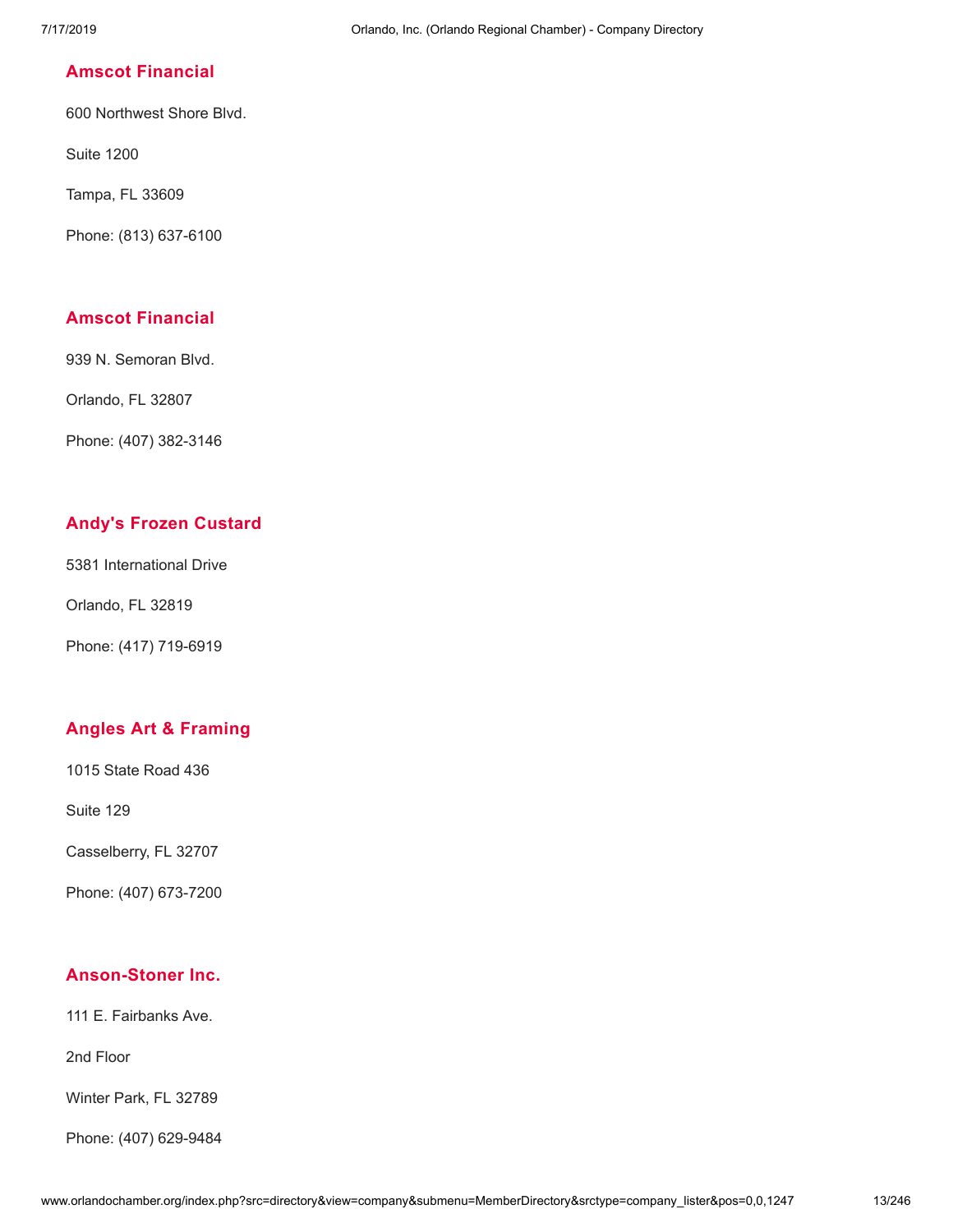## **[Anson-Stoner](http://www.orlandochamber.org/index.php?src=directory&view=company&submenu=MemberDirectory&refno=2776764&srctype=company_detail) Inc.**

111 E. Fairbanks Ave.

2nd Floor

Winter Park, FL 32789

Phone: (407) 629-9484

# **Apartment [Association](http://www.orlandochamber.org/index.php?src=directory&view=company&submenu=MemberDirectory&refno=2776765&srctype=company_detail) of Greater Orlando**

340 N. Maitland Ave.

Maitland, FL 32751

Phone: (407) 644-0539

# **[AppleOne](http://www.orlandochamber.org/index.php?src=directory&view=company&submenu=MemberDirectory&refno=2776766&srctype=company_detail)**

307 Cranes Roost Blvd.

Suite 1030

Altamonte Springs, FL 32701

Phone: (407) 786-6411

# **[AppleOne](http://www.orlandochamber.org/index.php?src=directory&view=company&submenu=MemberDirectory&refno=2776767&srctype=company_detail)**

307 Cranes Roost Blvd.

Suite 1030

Altamonte Springs, FL 32701

Phone: (407) 786-6411

# **Arata [Expositions,](http://www.orlandochamber.org/index.php?src=directory&view=company&submenu=MemberDirectory&refno=2776768&srctype=company_detail) Inc.**

2501 Investors Row

Suite 1000

Orlando, FL 32837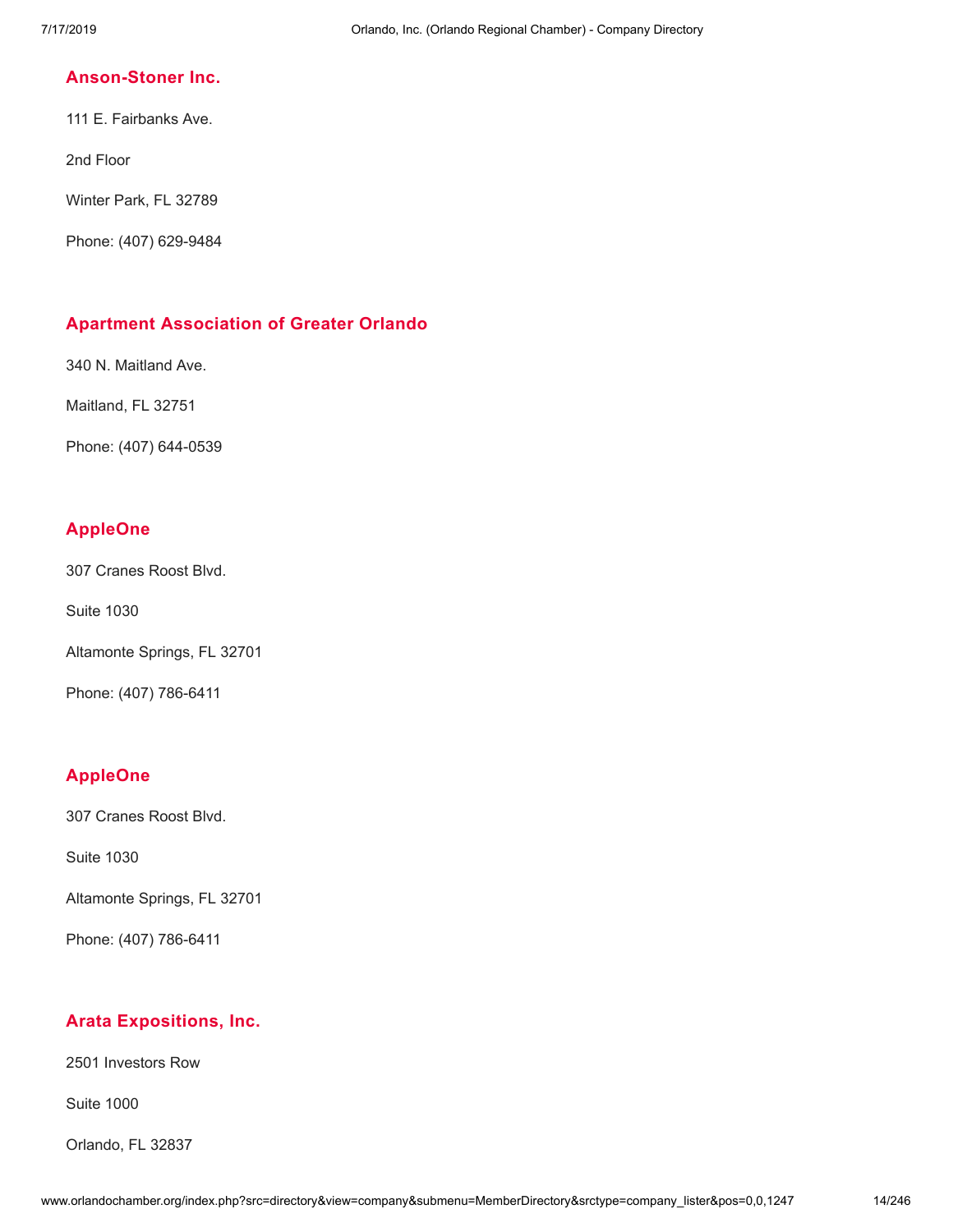Phone: (407) 422-3636

## **Arby's [Restaurant](http://www.orlandochamber.org/index.php?src=directory&view=company&submenu=MemberDirectory&refno=2776770&srctype=company_detail) Group - Kirman Rd.**

1174 S. Kirkman Road

Orlando, FL 32839

Phone: (407) 295-3373

# **Arby's [Restaurant](http://www.orlandochamber.org/index.php?src=directory&view=company&submenu=MemberDirectory&refno=2776769&srctype=company_detail) Group - Landstar Blvd.**

13805 Landstar Blvd.

Orlando, FL 30092

Phone: (678) 514-6901

# **Argos [Builders,](http://www.orlandochamber.org/index.php?src=directory&view=company&submenu=MemberDirectory&refno=2776771&srctype=company_detail) LLC**

310 S. Dillard St.

Suite 215

Winter Garden, FL 34787

Phone: (407) 877-3009

# **Argos [Builders,](http://www.orlandochamber.org/index.php?src=directory&view=company&submenu=MemberDirectory&refno=2776772&srctype=company_detail) LLC**

310 S. Dillard St.

Suite 215

Winter Garden, FL 34787

Phone: (407) 877-3009

# **Argos [Builders,](http://www.orlandochamber.org/index.php?src=directory&view=company&submenu=MemberDirectory&refno=2776773&srctype=company_detail) LLC**

310 S. Dillard St.

Suite 215

Winter Garden, FL 34787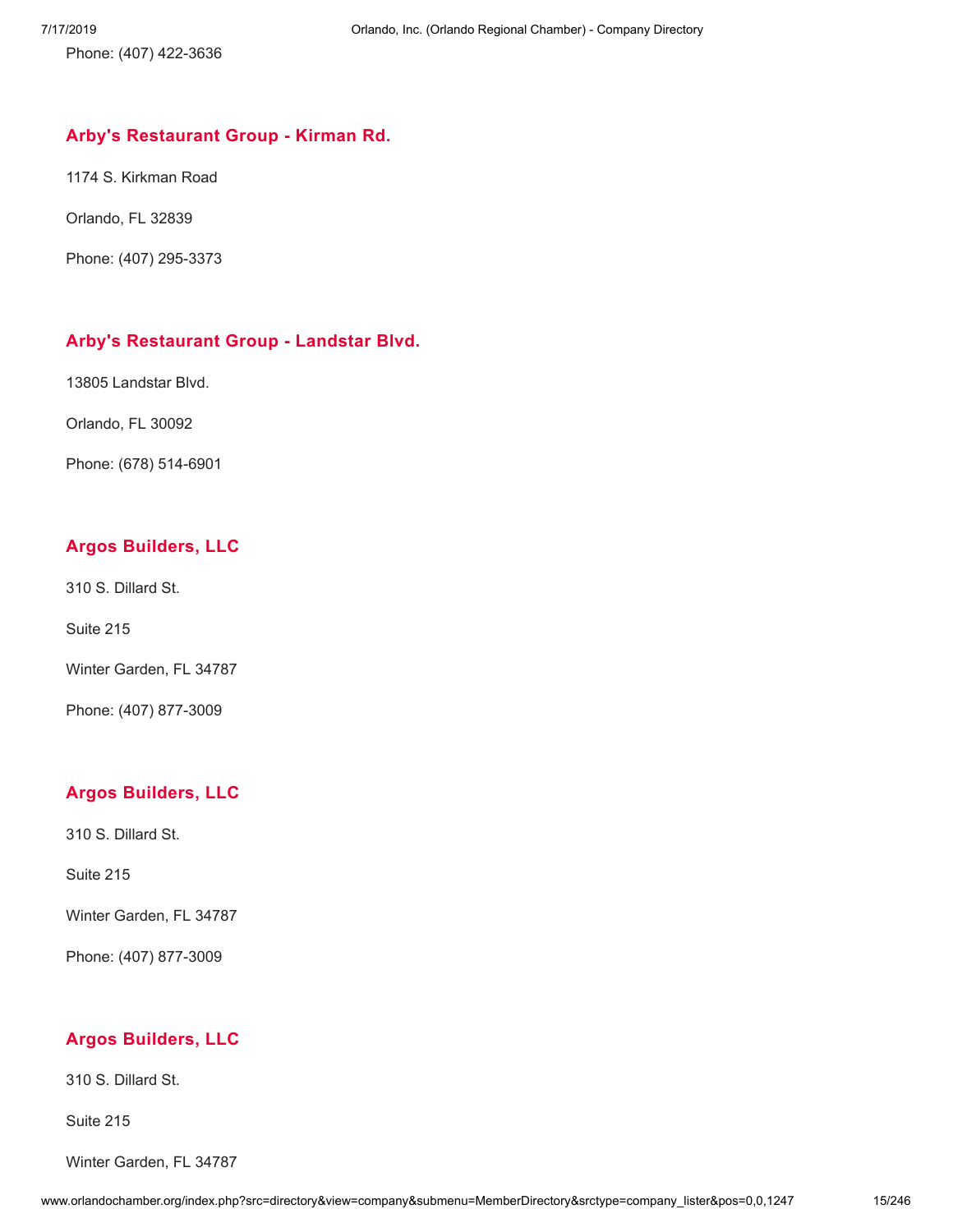Phone: (407) 877-3009

# **Aria at [Millenia](http://www.orlandochamber.org/index.php?src=directory&view=company&submenu=MemberDirectory&refno=2776774&srctype=company_detail)**

5000 Millenia Palms Drive

Orlando, FL 32839

Phone: (407) 675-3336

# **Arnold Palmer [Invitational](http://www.orlandochamber.org/index.php?src=directory&view=company&submenu=MemberDirectory&refno=2776775&srctype=company_detail)**

9000 Bay Hill Blvd.

Orlando, FL 32819

Phone: (407) 876-2888

# **[Arooga's](http://www.orlandochamber.org/index.php?src=directory&view=company&submenu=MemberDirectory&refno=2776776&srctype=company_detail) Grille House & Sports Bar**

227 S. Semoran Blvd.

Winter Park, FL 32792

Phone: (407) 986-9464

# **Arthur's [Catering,](http://www.orlandochamber.org/index.php?src=directory&view=company&submenu=MemberDirectory&refno=2776777&srctype=company_detail) Inc.**

860 Sunshine Lane

Altamonte Springs, FL 32714

Phone: (407) 331-1993

# **Ascend IT [Solutions,](http://www.orlandochamber.org/index.php?src=directory&view=company&submenu=MemberDirectory&refno=2776778&srctype=company_detail) Inc.**

3505 Lake Lynda Drive

Suite 200

Orlando, FL 32817

Phone: (407) 207-6538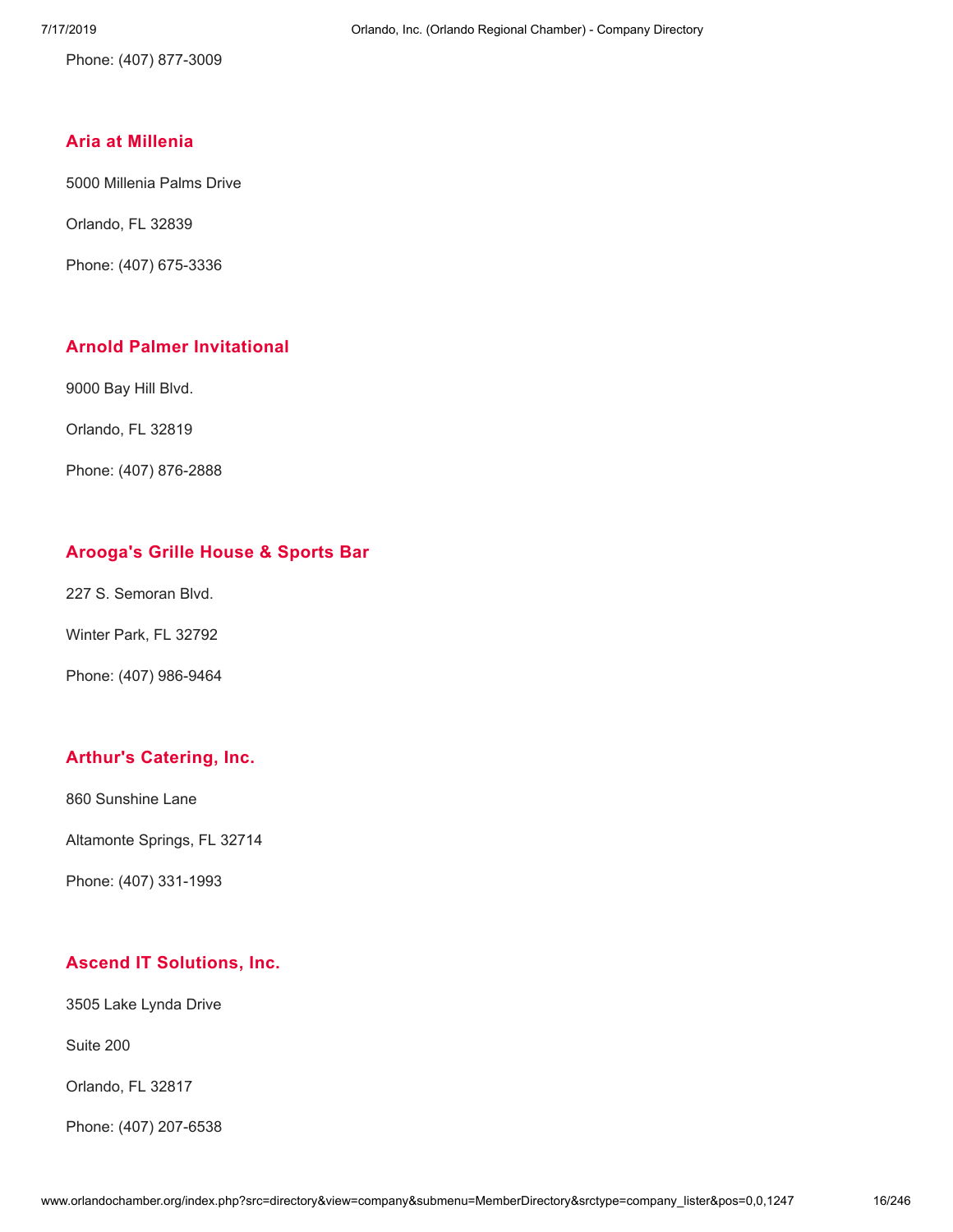## **Ascend IT [Solutions,](http://www.orlandochamber.org/index.php?src=directory&view=company&submenu=MemberDirectory&refno=2776779&srctype=company_detail) Inc.**

3505 Lake Lynda Drive

Suite 200

Orlando, FL 32817

Phone: (407) 207-6538

## **Ascend IT [Solutions,](http://www.orlandochamber.org/index.php?src=directory&view=company&submenu=MemberDirectory&refno=2776780&srctype=company_detail) Inc.**

3505 Lake Lynda Drive

Suite 200

Orlando, FL 32817

Phone: (407) 207-6538

# **Ashley Furniture [HomeStore](http://www.orlandochamber.org/index.php?src=directory&view=company&submenu=MemberDirectory&refno=2776781&srctype=company_detail)**

2998 Broadway Center Blvd.

Brandon, FL 33510

Phone: (813) 620-3444

# **[ASystech](http://www.orlandochamber.org/index.php?src=directory&view=company&submenu=MemberDirectory&refno=2776782&srctype=company_detail)**

1040 Woodcock Road

Suite 212

Orlando, FL 32803

Phone: (407) 647-7787

# **[AT&T,](http://www.orlandochamber.org/index.php?src=directory&view=company&submenu=MemberDirectory&refno=2776783&srctype=company_detail) Inc.**

12150 Research Parkway

Room 130

Orlando, FL 32826

Phone: (800) 593-0007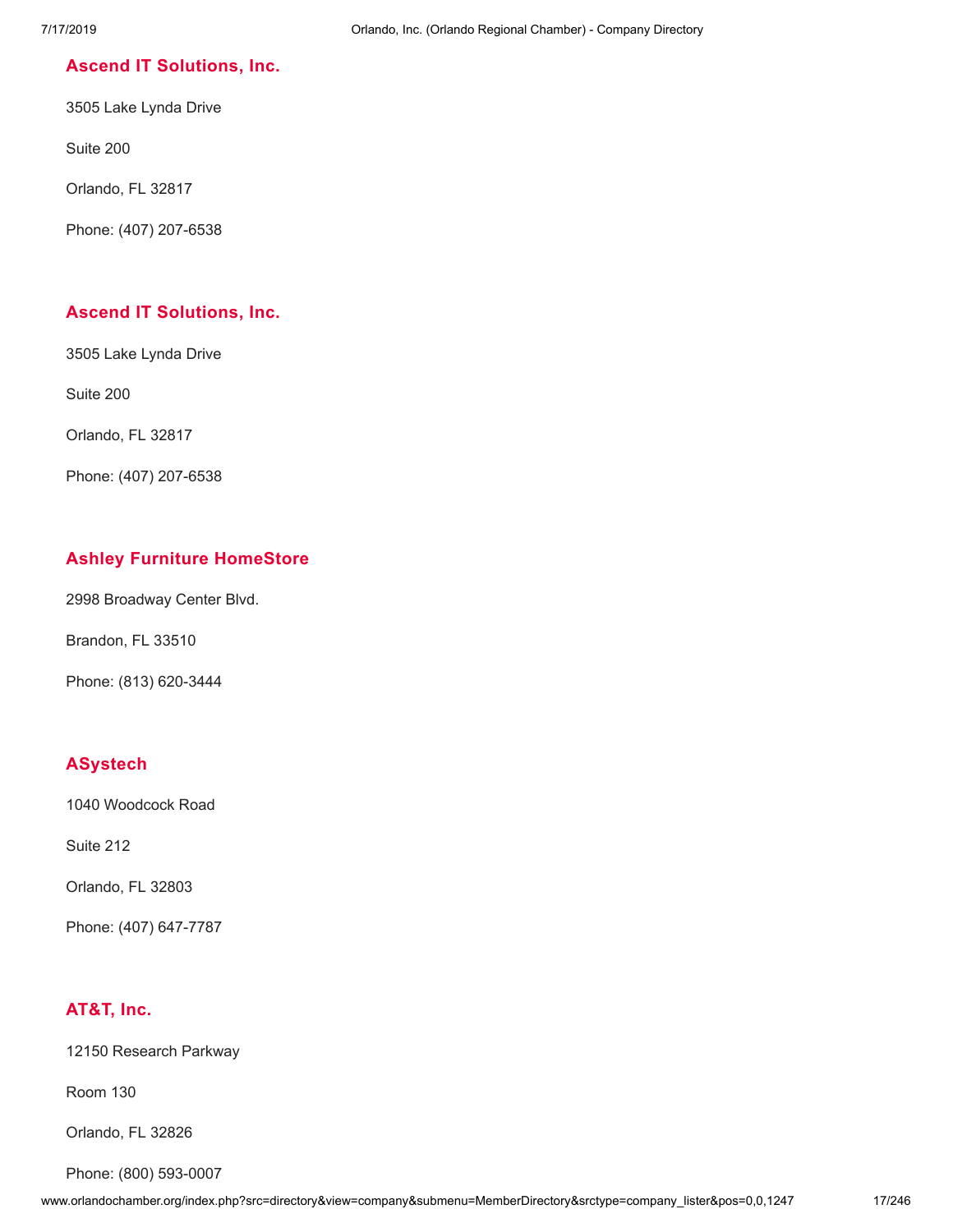## **[AT&T,](http://www.orlandochamber.org/index.php?src=directory&view=company&submenu=MemberDirectory&refno=2776784&srctype=company_detail) Inc.**

12150 Research Parkway

Room 130

Orlando, FL 32826

Phone: (800) 593-0007

## **Atrium [Management](http://www.orlandochamber.org/index.php?src=directory&view=company&submenu=MemberDirectory&refno=2776785&srctype=company_detail) Company**

3256 W. Lake Mary Blvd.

Suite 1110

Lake Mary, FL 32746

Phone: (407) 585-2721

#### **Audio Visual [Management](http://www.orlandochamber.org/index.php?src=directory&view=company&submenu=MemberDirectory&refno=2776786&srctype=company_detail) (AVM)**

9436 American Eagle Way

Suite 300

Orlando, FL 32837

Phone: (407) 240-5511

# **Aurora [InfoTech,](http://www.orlandochamber.org/index.php?src=directory&view=company&submenu=MemberDirectory&refno=2776787&srctype=company_detail) LLC**

3218 E. Colonial Dr.

Suite G

Orlando, FL 32803

Phone: (407) 995-6766

#### **Austin [Commercial](http://www.orlandochamber.org/index.php?src=directory&view=company&submenu=MemberDirectory&refno=2776788&srctype=company_detail)**

450 South Orange Ave.

Suite 150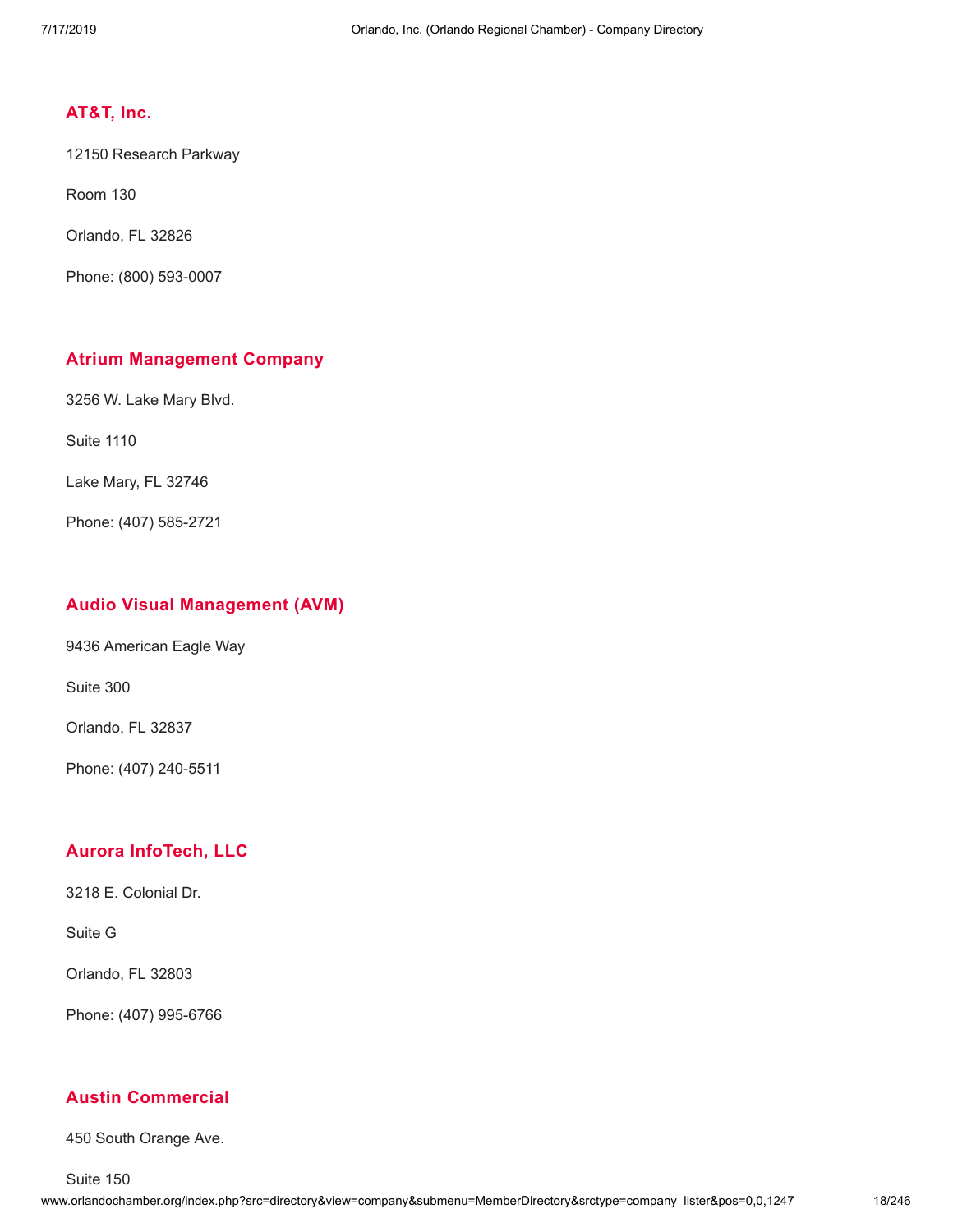Orlando, FL 32801

Phone: (407) 459-1345

# **[AV-America](http://www.orlandochamber.org/index.php?src=directory&view=company&submenu=MemberDirectory&refno=2776789&srctype=company_detail)**

8249 Parkline Blvd.

Unit 300

Orlando, FL 32809

Phone: (416) 436-5372

## **Avant Healthcare [Professionals](http://www.orlandochamber.org/index.php?src=directory&view=company&submenu=MemberDirectory&refno=2776790&srctype=company_detail)**

1211 Semoran Blvd.

Suite 227

Casselberry, FL 32707

Phone: (888) 681-2999

# **Avanti Resort - A [Paramount](http://www.orlandochamber.org/index.php?src=directory&view=company&submenu=MemberDirectory&refno=2776791&srctype=company_detail) Hospitality Group Resort**

8738 International Drive

Orlando, FL 32819

Phone: (407) 313-0100

# **[Avison](http://www.orlandochamber.org/index.php?src=directory&view=company&submenu=MemberDirectory&refno=2776792&srctype=company_detail) Young**

135 W. Central Blvd.

Suite 700

Orlando, FL 32801

Phone: (407) 219-3500

# **[Avison](http://www.orlandochamber.org/index.php?src=directory&view=company&submenu=MemberDirectory&refno=2776793&srctype=company_detail) Young**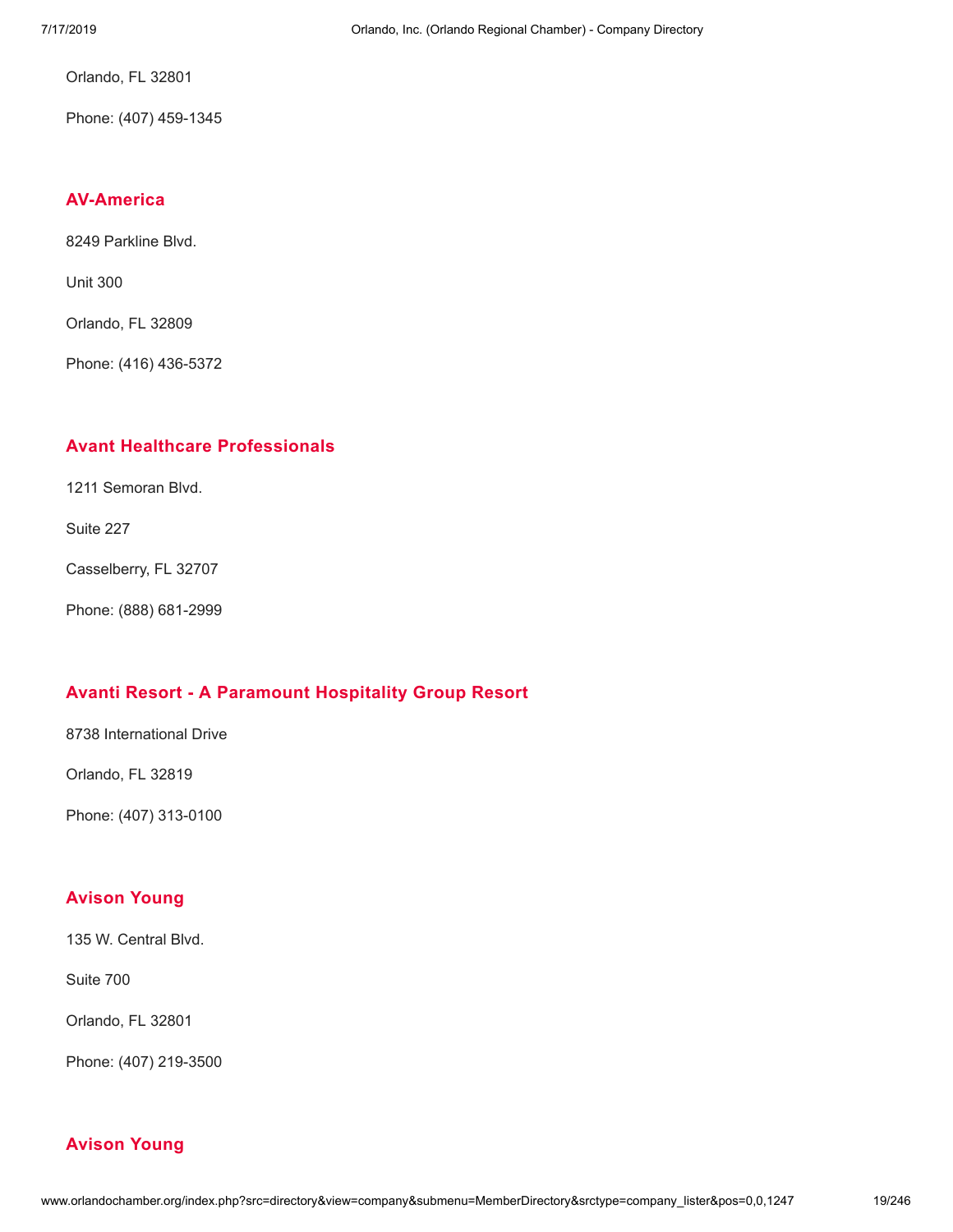135 W. Central Blvd.

Suite 700

Orlando, FL 32801

Phone: (407) 219-3500

# **[AvMed](http://www.orlandochamber.org/index.php?src=directory&view=company&submenu=MemberDirectory&refno=2776794&srctype=company_detail)**

1800 Pembrook Drive

Suite 190

Orlando, FL 32810-6372

Phone: (407) 539-0007

# **AXA [Advisors,](http://www.orlandochamber.org/index.php?src=directory&view=company&submenu=MemberDirectory&refno=2776795&srctype=company_detail) LLC**

5337 Millenia Lakes Blvd.

Suite 405

Orlando, FL 32839

Phone: (407) 926-2543

# **AXA [Advisors,](http://www.orlandochamber.org/index.php?src=directory&view=company&submenu=MemberDirectory&refno=2776796&srctype=company_detail) LLC**

5337 Millenia Lakes Blvd.

Suite 405

Orlando, FL 32839

Phone: (407) 926-2543

# **B [Resort](http://www.orlandochamber.org/index.php?src=directory&view=company&submenu=MemberDirectory&refno=2776797&srctype=company_detail) & Spa**

1905 Hotel Plaza Blvd.

Lake Buena Vista, FL 32830

Phone: (407) 827-3145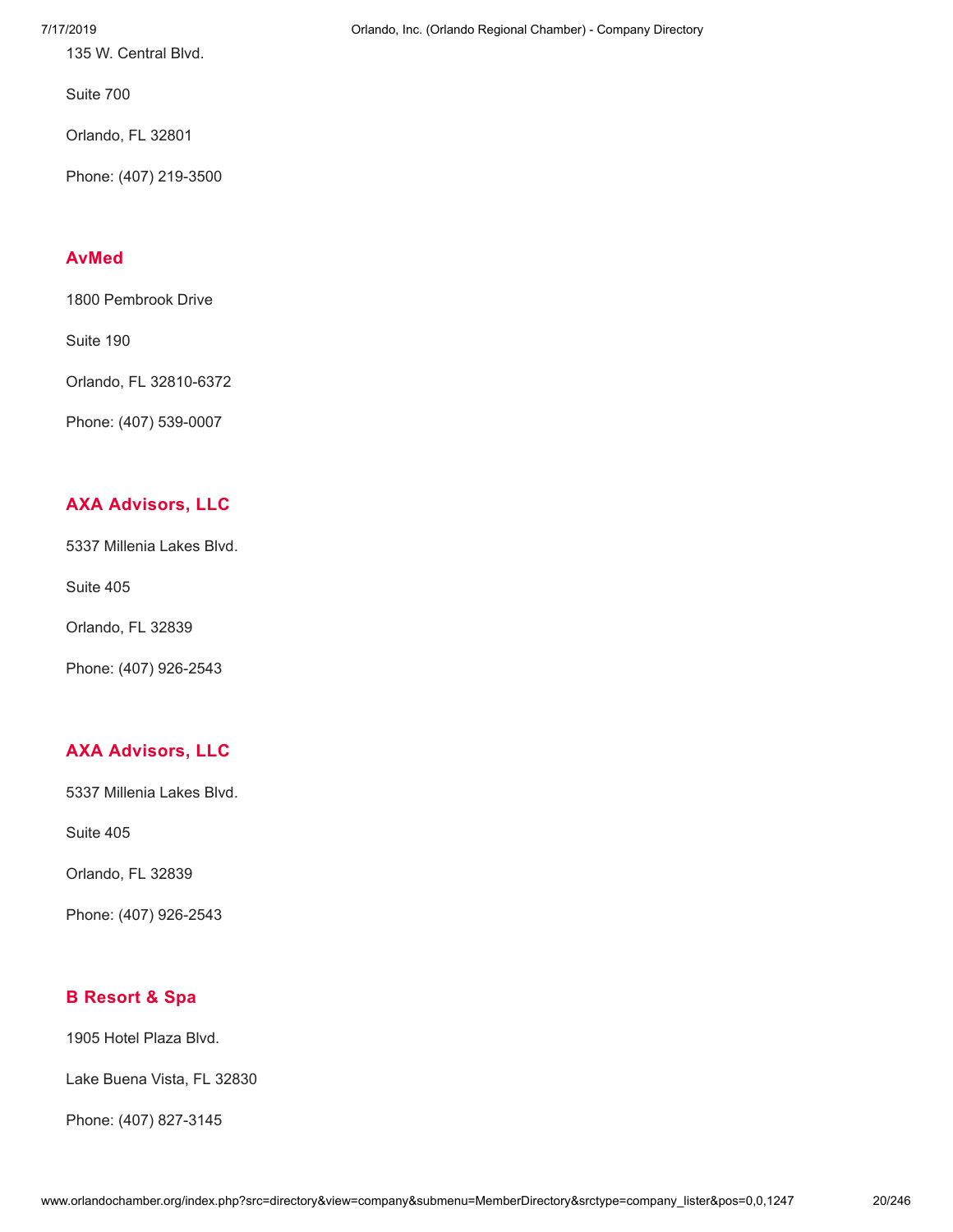## **Badcock Home [Furniture](http://www.orlandochamber.org/index.php?src=directory&view=company&submenu=MemberDirectory&refno=2776798&srctype=company_detail) & More**

7873 S. Orange Blossom Trail

Orlando, FL 32809

Phone: (407) 501-4719

## **[Bags](http://www.orlandochamber.org/index.php?src=directory&view=company&submenu=MemberDirectory&refno=2776799&srctype=company_detail) Inc.**

6751 Forum Drive

Suite 200

Orlando, FL 32821

Phone: (407) 849-0670

## **Baker Barrios [Architects,](http://www.orlandochamber.org/index.php?src=directory&view=company&submenu=MemberDirectory&refno=2776800&srctype=company_detail) Inc.**

189 S. Orange Ave.

Suite 1700

Orlando, FL 32801

Phone: (407) 926-3000

# **Baker Barrios [Architects,](http://www.orlandochamber.org/index.php?src=directory&view=company&submenu=MemberDirectory&refno=2776801&srctype=company_detail) Inc.**

189 S. Orange Ave.

Suite 1700

Orlando, FL 32801

Phone: (407) 926-3000

#### **Baker Barrios [Architects,](http://www.orlandochamber.org/index.php?src=directory&view=company&submenu=MemberDirectory&refno=2776802&srctype=company_detail) Inc.**

189 S. Orange Ave.

Suite 1700

Orlando, FL 32801

Phone: (407) 926-3000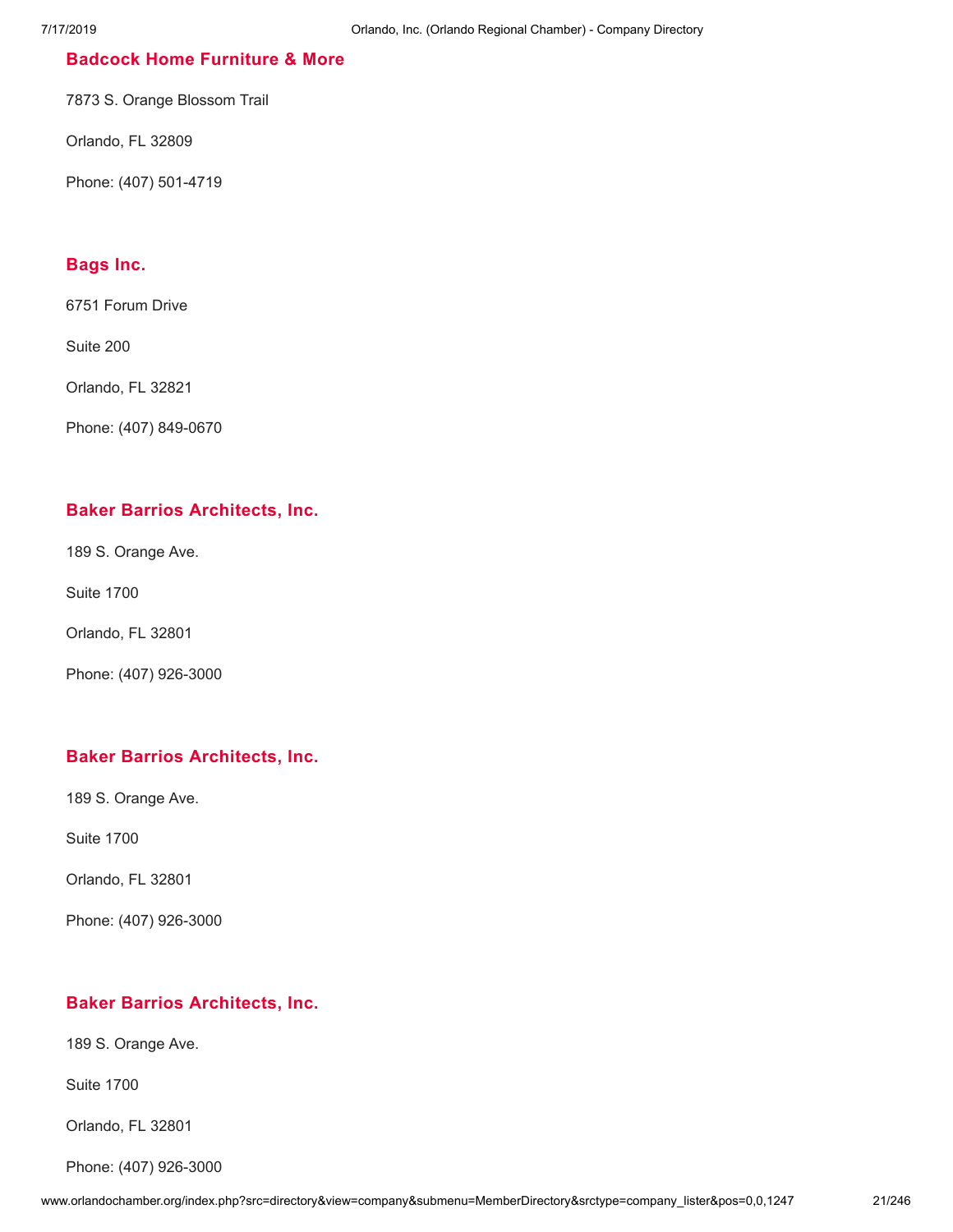#### **Baker Barrios [Architects,](http://www.orlandochamber.org/index.php?src=directory&view=company&submenu=MemberDirectory&refno=2776803&srctype=company_detail) Inc.**

189 S. Orange Ave.

Suite 1700

Orlando, FL 32801

Phone: (407) 926-3000

#### **Baker, Donelson, Bearman, Caldwell & [Berkowitz,](http://www.orlandochamber.org/index.php?src=directory&view=company&submenu=MemberDirectory&refno=2776804&srctype=company_detail) PC**

200 S. Orange Ave.

Suite 2900

Orlando, FL 32801

Phone: (407) 367-5400

## **[BakerHostetler](http://www.orlandochamber.org/index.php?src=directory&view=company&submenu=MemberDirectory&refno=2776805&srctype=company_detail)**

SunTrust Tower, 200 S. Orange Ave.

P.O. Box 112

Orlando, FL 32802-0112

Phone: (407) 649-4000

#### **Balfour Beatty [Construction](http://www.orlandochamber.org/index.php?src=directory&view=company&submenu=MemberDirectory&refno=2776806&srctype=company_detail)**

255 S. Orange Ave.

Suite 1100

Orlando, FL 32801

Phone: (407) 226-9819

## **Bank of [America/Merrill](http://www.orlandochamber.org/index.php?src=directory&view=company&submenu=MemberDirectory&refno=2776807&srctype=company_detail) Lynch**

300 S. Orange Ave.

Suite 800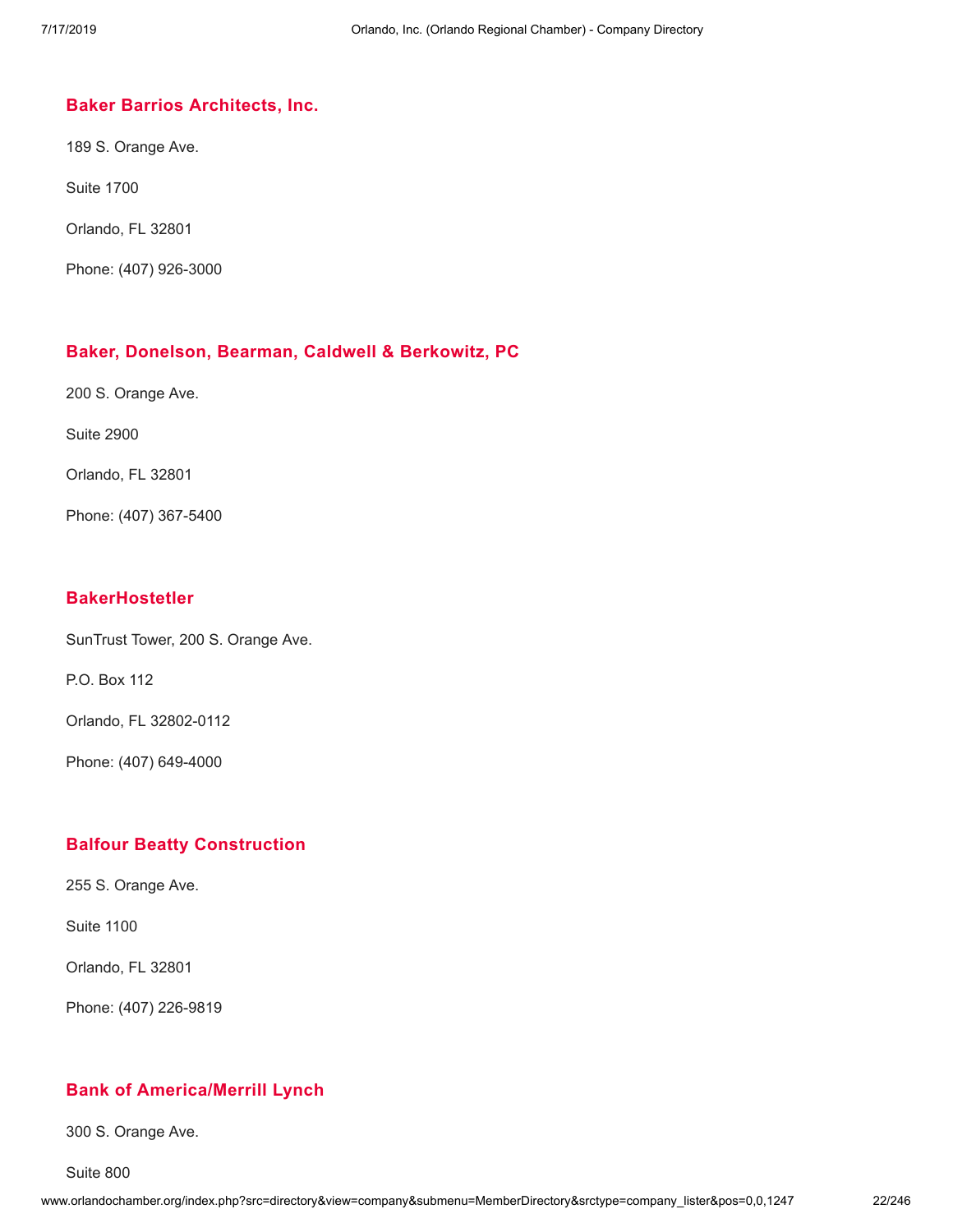Orlando, FL 32801

Phone: (407) 839-2617

# **Barry Miller [Law/The](http://www.orlandochamber.org/index.php?src=directory&view=company&submenu=MemberDirectory&refno=2776808&srctype=company_detail) Closing Agent**

11 N. Summerlin Ave.

Suite 100

Orlando, FL 32801

Phone: (407) 398-6917

# **Barry Miller [Law/The](http://www.orlandochamber.org/index.php?src=directory&view=company&submenu=MemberDirectory&refno=2776809&srctype=company_detail) Closing Agent**

11 N. Summerlin Ave.

Suite 100

Orlando, FL 32801

Phone: (407) 398-6917

# **Barry [University](http://www.orlandochamber.org/index.php?src=directory&view=company&submenu=MemberDirectory&refno=2776810&srctype=company_detail) School of Law**

6441 E. Colonial Drive

Orlando, FL 32807

Phone: (321) 206-5722

# **Barton Malow [Company](http://www.orlandochamber.org/index.php?src=directory&view=company&submenu=MemberDirectory&refno=2776811&srctype=company_detail)**

5337 Millenia Lakes Blvd.

Suite 235

Orlando, FL 32839

Phone: (407) 352-8880

# **Bass Pro Shops [Orlando](http://www.orlandochamber.org/index.php?src=directory&view=company&submenu=MemberDirectory&refno=2776812&srctype=company_detail)**

5156 International Drive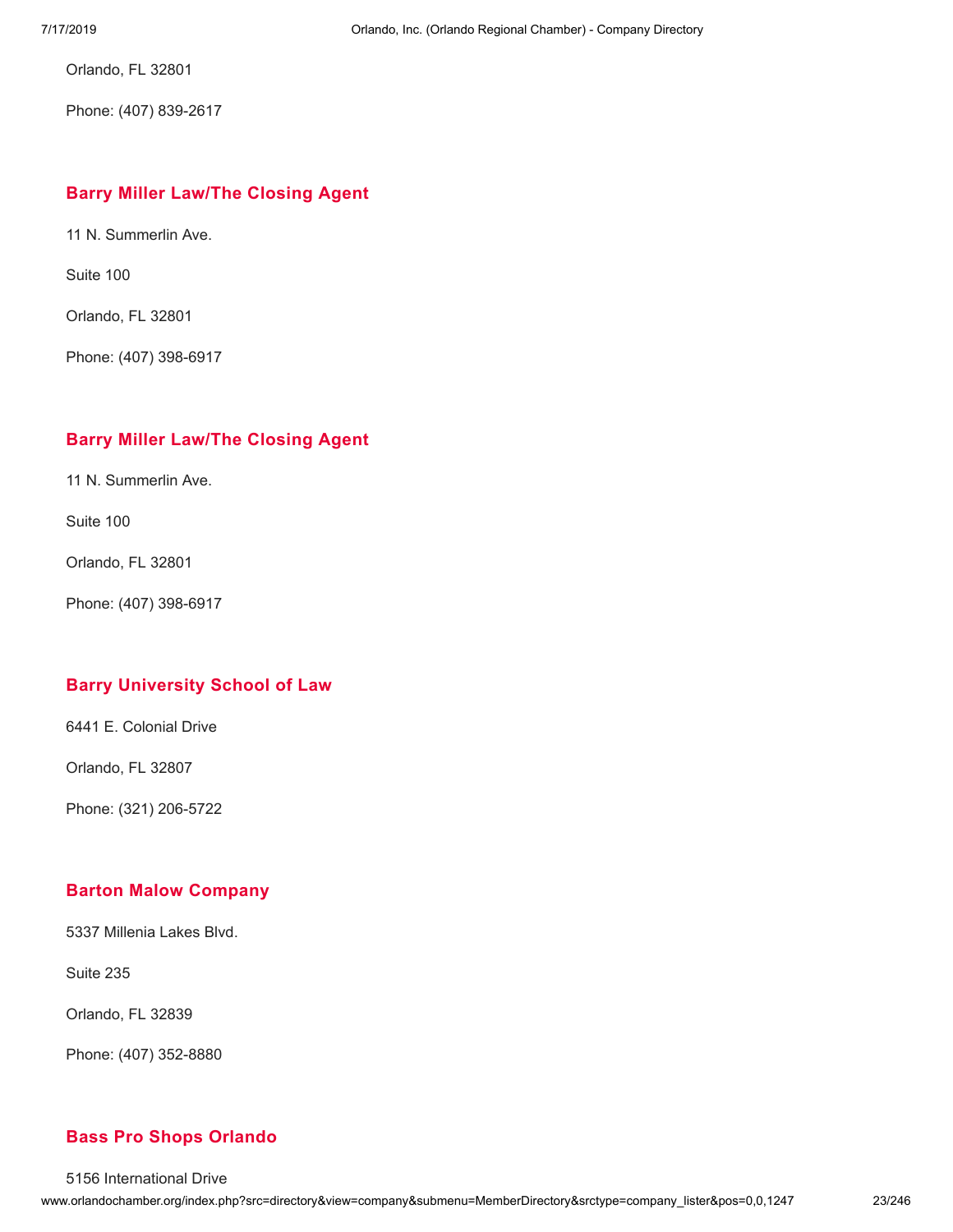Orlando, FL 32819

Phone: (407) 563-5200

## **Bass Pro Shops [Orlando](http://www.orlandochamber.org/index.php?src=directory&view=company&submenu=MemberDirectory&refno=2776813&srctype=company_detail)**

5156 International Drive

Orlando, FL 32819

Phone: (407) 563-5200

#### **Bay Hill [Jewelers](http://www.orlandochamber.org/index.php?src=directory&view=company&submenu=MemberDirectory&refno=2776814&srctype=company_detail)**

130 S. Orange Ave.

Suite A

Orlando, FL 32801

Phone: (407) 420-0966

## **BB&T - Branch [Banking](http://www.orlandochamber.org/index.php?src=directory&view=company&submenu=MemberDirectory&refno=2776815&srctype=company_detail) & Trust Co.**

255 S. Orange Ave.

Suite 1000

Orlando, FL 32801

Phone: (407) 563-4022

## **Be Found [Online](http://www.orlandochamber.org/index.php?src=directory&view=company&submenu=MemberDirectory&refno=2776817&srctype=company_detail)**

3304 North Lincoln Ave

Chicago , FL 60657

Phone: (877) 553-6863

#### **Beacon [College](http://www.orlandochamber.org/index.php?src=directory&view=company&submenu=MemberDirectory&refno=2776816&srctype=company_detail)**

105 E. Main Street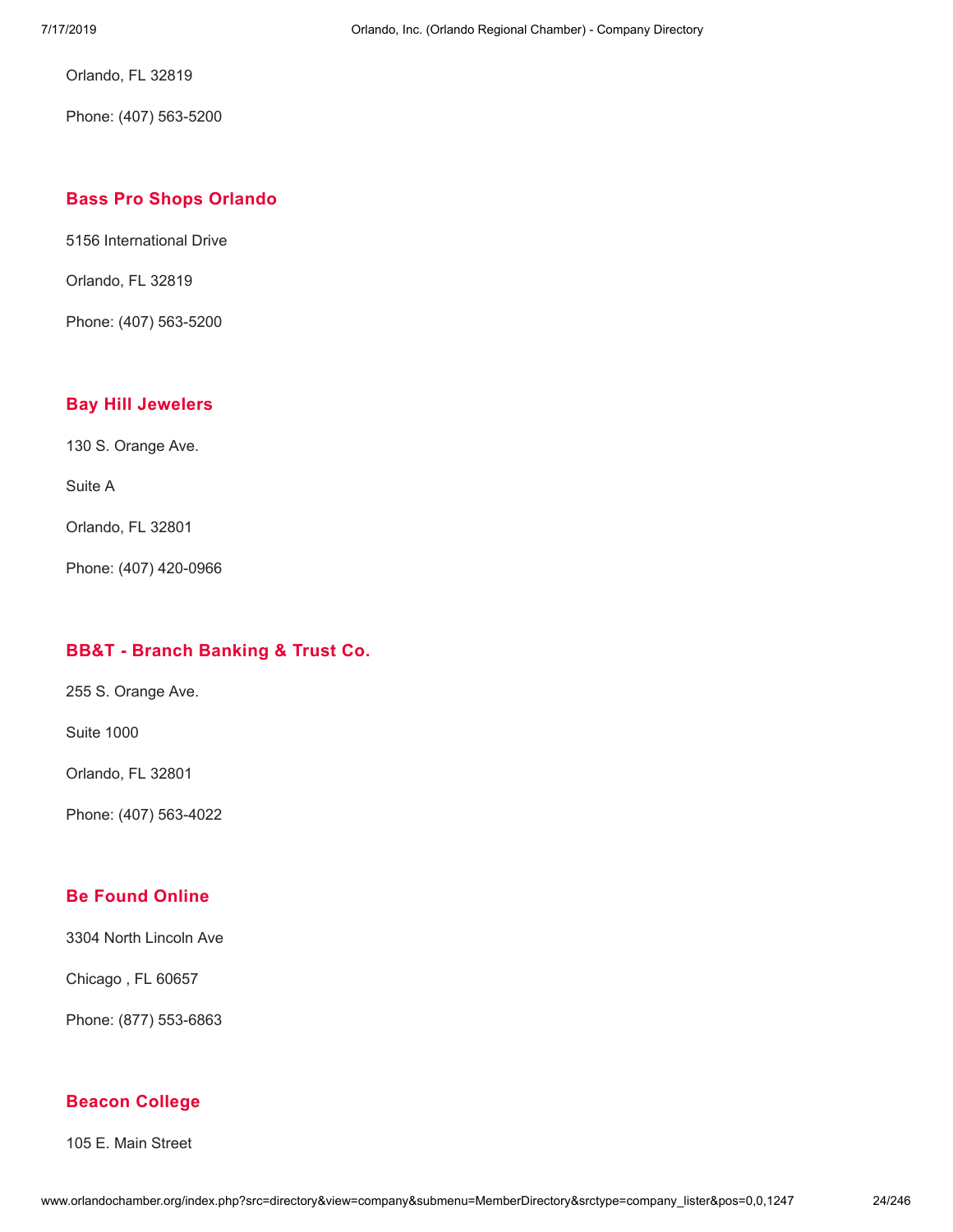Leesburg, FL 34748

Phone: (352) 787-7660

## **Ben [Musick](http://www.orlandochamber.org/index.php?src=directory&view=company&submenu=MemberDirectory&refno=2776818&srctype=company_detail)**

3511 Raeford Road

Orlando, FL 32806

Phone: (407) 896-3511

## **Bennett [Cleaning,](http://www.orlandochamber.org/index.php?src=directory&view=company&submenu=MemberDirectory&refno=2776819&srctype=company_detail) LLC**

9921 Piney Point Circle

Orlando, FL 32825

Phone: (407) 408-2397

## **Berman, Hopkins, Wright & Laham CPAs and [Associates,](http://www.orlandochamber.org/index.php?src=directory&view=company&submenu=MemberDirectory&refno=2776820&srctype=company_detail) LLP**

255 S. Orange Ave

Suite 1545

Orlando, FL 32801

Phone: (407) 841-8841

#### **Berman, Hopkins, Wright & Laham CPAs and [Associates,](http://www.orlandochamber.org/index.php?src=directory&view=company&submenu=MemberDirectory&refno=2776821&srctype=company_detail) LLP**

255 S. Orange Ave

Suite 1545

Orlando, FL 32801

Phone: (407) 841-8841

## **Bermello Ajamil & [Partners,](http://www.orlandochamber.org/index.php?src=directory&view=company&submenu=MemberDirectory&refno=2776822&srctype=company_detail) Inc.**

390 N. Orange Ave.

Suite 1850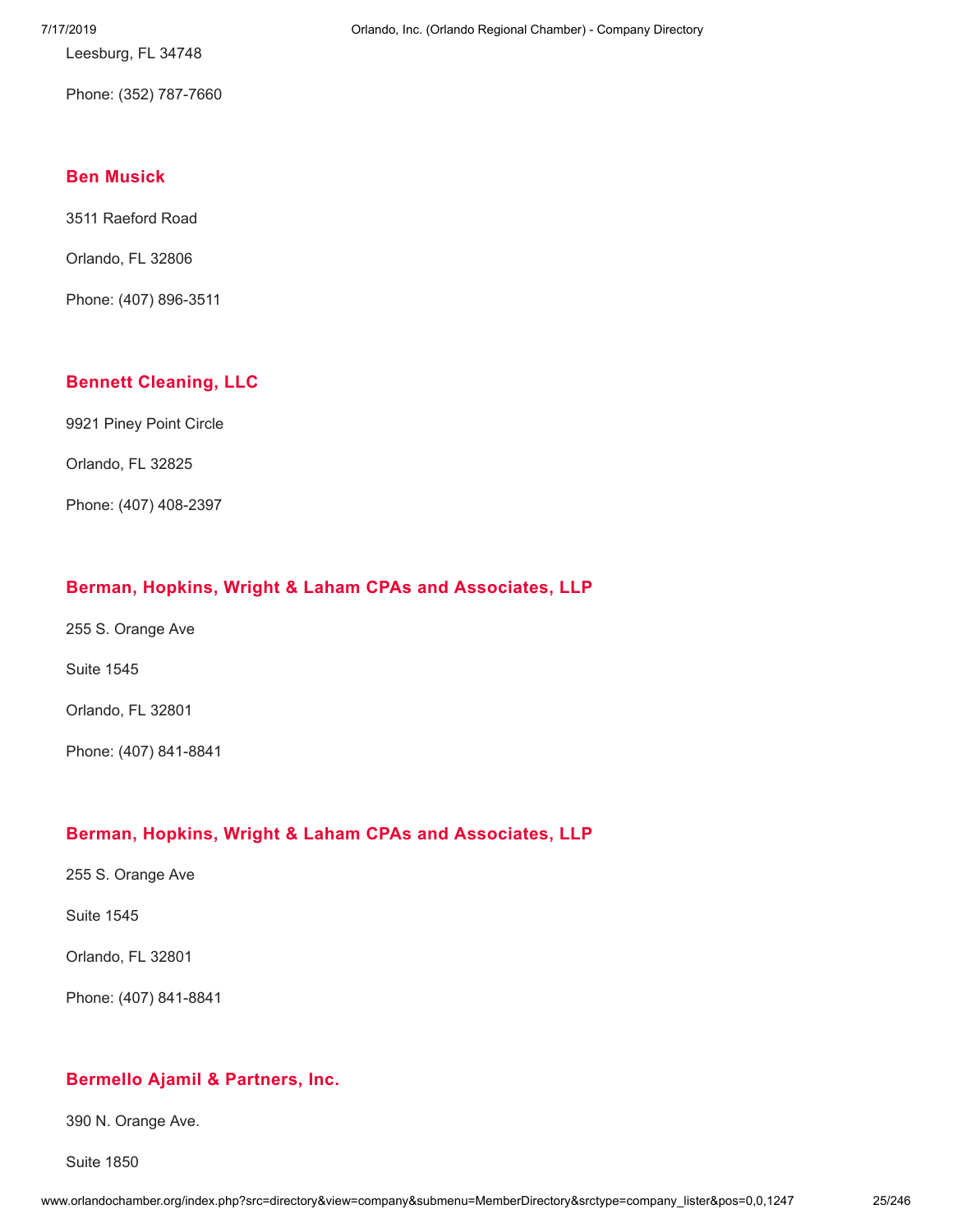Orlando, FL 32801

Phone: (321) 228-8925

# **Bermello Ajamil & [Partners,](http://www.orlandochamber.org/index.php?src=directory&view=company&submenu=MemberDirectory&refno=2776823&srctype=company_detail) Inc.**

390 N. Orange Ave.

Suite 1850

Orlando, FL 32801

Phone: (321) 228-8925

## **Bermello Ajamil & [Partners,](http://www.orlandochamber.org/index.php?src=directory&view=company&submenu=MemberDirectory&refno=2776824&srctype=company_detail) Inc.**

390 N. Orange Ave.

Suite 1850

Orlando, FL 32801

Phone: (321) 228-8925

#### **Best [Buddies](http://www.orlandochamber.org/index.php?src=directory&view=company&submenu=MemberDirectory&refno=2776825&srctype=company_detail) Central Florida**

105 E. Robinson St.

Suite 540

Orlando, FL 32801

Phone: (407) 898-0787

## **Best Western [International](http://www.orlandochamber.org/index.php?src=directory&view=company&submenu=MemberDirectory&refno=2776826&srctype=company_detail) Drive**

8222 Jamaican Ct.

Orlando, FL 32819

Phone: (407) 345-1172

#### **Better [Business](http://www.orlandochamber.org/index.php?src=directory&view=company&submenu=MemberDirectory&refno=2776827&srctype=company_detail) Lodging**

6220 S. Orange Blossom Trail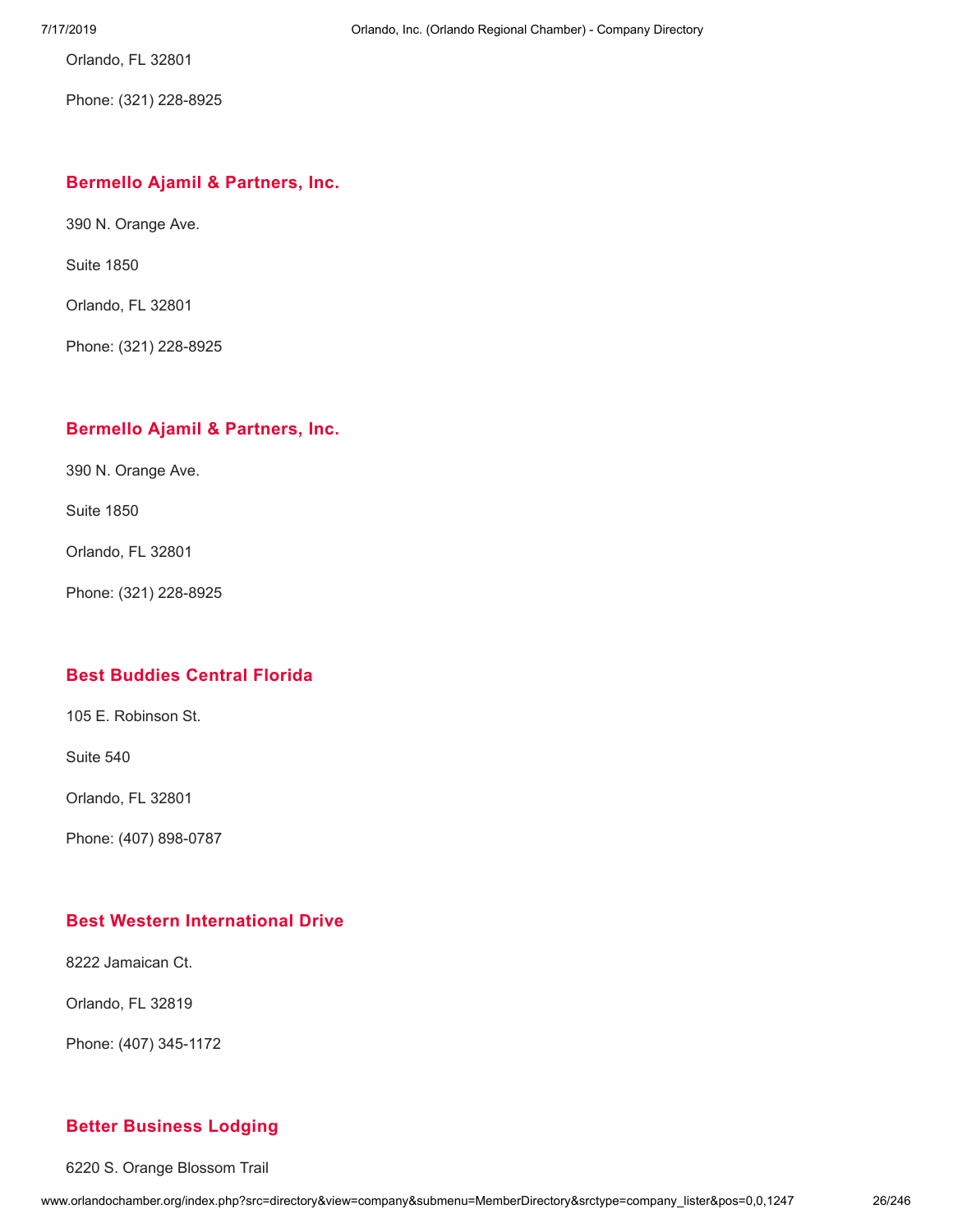Suite 195

Orlando, FL 32809

Phone: (407) 477-4664

## **Better [Speaking](http://www.orlandochamber.org/index.php?src=directory&view=company&submenu=MemberDirectory&refno=2776828&srctype=company_detail) Skills**

2521 Caribbean Court

Orlando, FL 32805

Phone: (407) 843-2858

#### **[Beusse](http://www.orlandochamber.org/index.php?src=directory&view=company&submenu=MemberDirectory&refno=2776829&srctype=company_detail) Wolter Sanks & Maire, PLLC**

390 N. Orange Ave.

Suite 2500

Orlando, FL 32801

Phone: (407) 926-7700

# **BG [Southern](http://www.orlandochamber.org/index.php?src=directory&view=company&submenu=MemberDirectory&refno=2776830&srctype=company_detail) Division**

133 Main St.

Windermere, FL 34786

Phone: (407) 258-8900

# **Big [Brothers](http://www.orlandochamber.org/index.php?src=directory&view=company&submenu=MemberDirectory&refno=2776831&srctype=company_detail) Big Sisters of Central Florida**

807 S. Orlando Ave.

Suite R

Winter Park, FL 32789

Phone: (407) 478-2996

# **[Birdi,](http://www.orlandochamber.org/index.php?src=directory&view=company&submenu=MemberDirectory&refno=2776832&srctype=company_detail) Inc.**

5323 Millenia Lakes Blvd.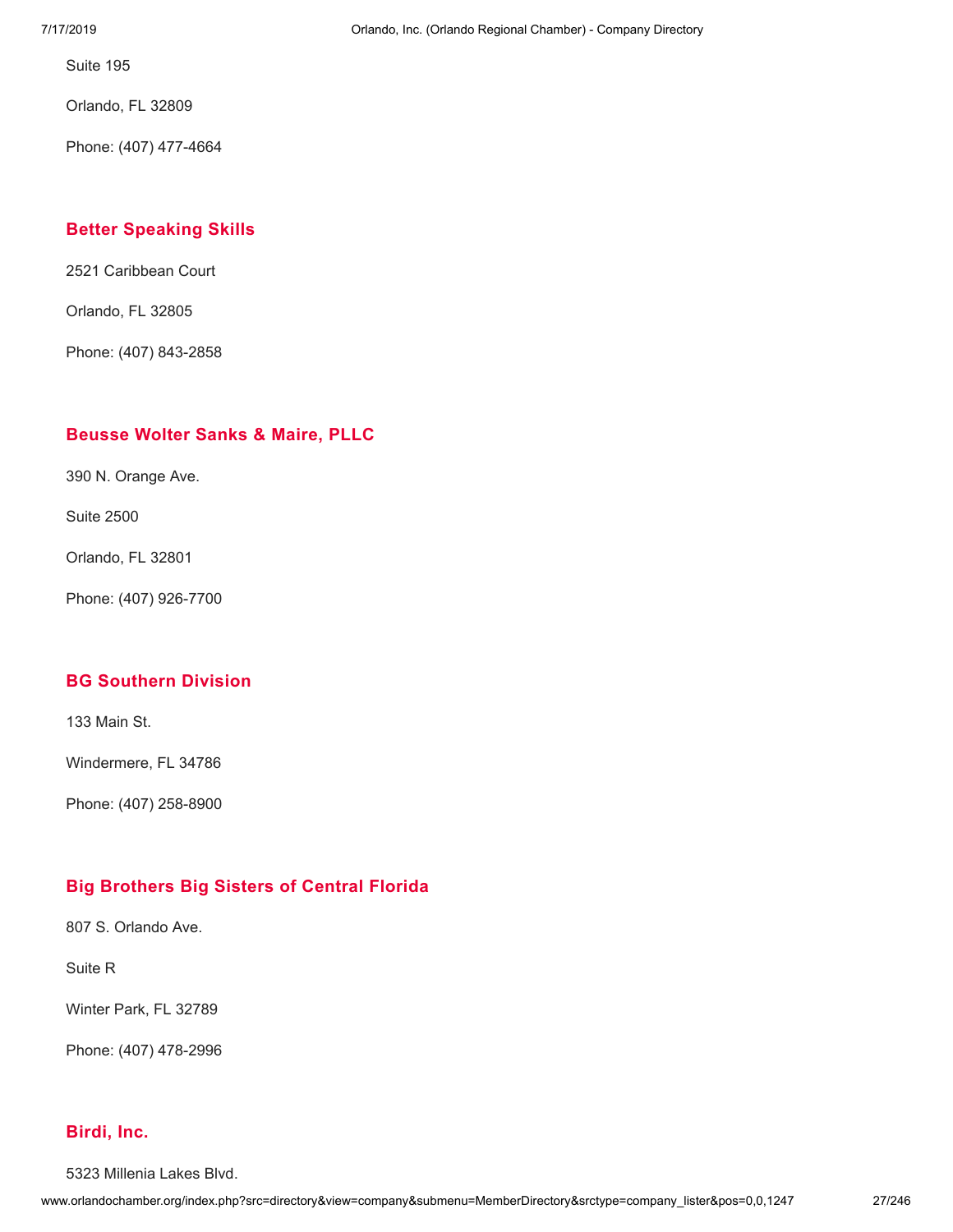Suite 300

Orlando, FL 32839

Phone: (407) 718-5086

## **[BizLife,](http://www.orlandochamber.org/index.php?src=directory&view=company&submenu=MemberDirectory&refno=2776833&srctype=company_detail) LLC**

1150 Louisiana Ave.

Suite 6

Winter Park, FL 32789

Phone: (407) 718-5282

## **[BizzyNate](http://www.orlandochamber.org/index.php?src=directory&view=company&submenu=MemberDirectory&refno=2776834&srctype=company_detail) Creative, Inc.**

4751 S. Conway Road

Orlando, FL 32812

Phone: (407) 583-4463

# **[Blackstone](http://www.orlandochamber.org/index.php?src=directory&view=company&submenu=MemberDirectory&refno=2776835&srctype=company_detail) Security Agency**

2501 W. Main St.

Suite 109

Leesburg, FL 34748

Phone: (352) 787-1103

# **[Blezoo,](http://www.orlandochamber.org/index.php?src=directory&view=company&submenu=MemberDirectory&refno=2776836&srctype=company_detail) LLC**

3107 Edgewater Drive

Suite 4

Orlando, FL 32804

Phone: (407) 841-8844

**BMC [Mattress](http://www.orlandochamber.org/index.php?src=directory&view=company&submenu=MemberDirectory&refno=2776837&srctype=company_detail)**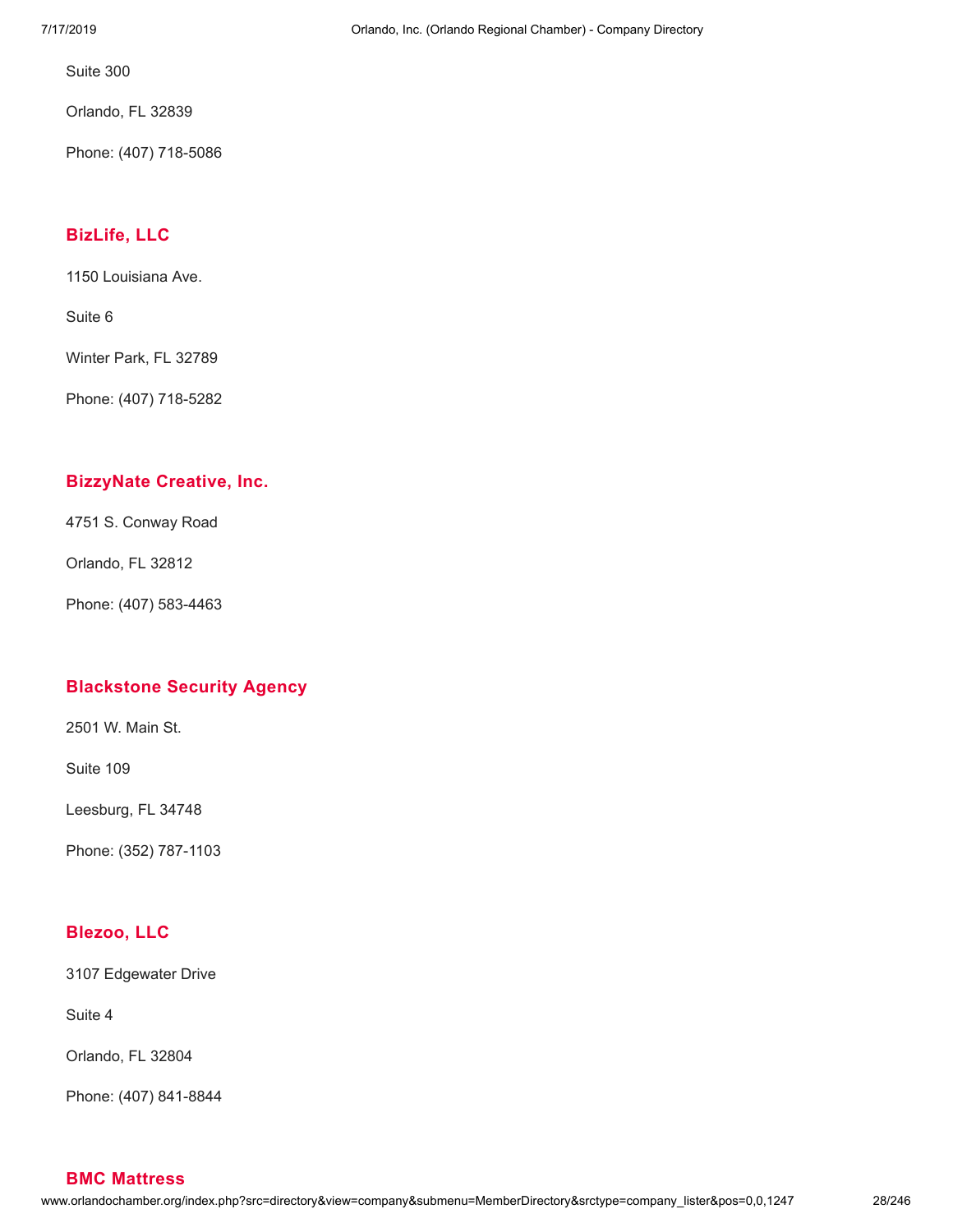1255 La Quinta Drive

Suite 230

Orlando, FL 32809

Phone: (321) 319-7569

# **Bob [Layman,](http://www.orlandochamber.org/index.php?src=directory&view=company&submenu=MemberDirectory&refno=2776838&srctype=company_detail) CLU, ChFC, AEP, MSFS**

P.O. Box 941277

Maitland, FL 32794-1277

Phone: (407) 628-8896

# **Bodhi [Aesthetics](http://www.orlandochamber.org/index.php?src=directory&view=company&submenu=MemberDirectory&refno=2776839&srctype=company_detail) & Wellness**

1517 E. Robinson St.

Orlando, FL 32801

Phone: (407) 697-7247

# **Boot [Barn](http://www.orlandochamber.org/index.php?src=directory&view=company&submenu=MemberDirectory&refno=2776840&srctype=company_detail)**

5716 International Drive

Orlando, FL 32819

Phone: (407) 563-1063

# **[BottomLine](http://www.orlandochamber.org/index.php?src=directory&view=company&submenu=MemberDirectory&refno=2776841&srctype=company_detail) Clarity**

127 W. Fairbanks Ave.

Suite 365

Winter Park, FL 32789

Phone: (844) 422-5327

# **[BottomLine](http://www.orlandochamber.org/index.php?src=directory&view=company&submenu=MemberDirectory&refno=2776842&srctype=company_detail) Clarity**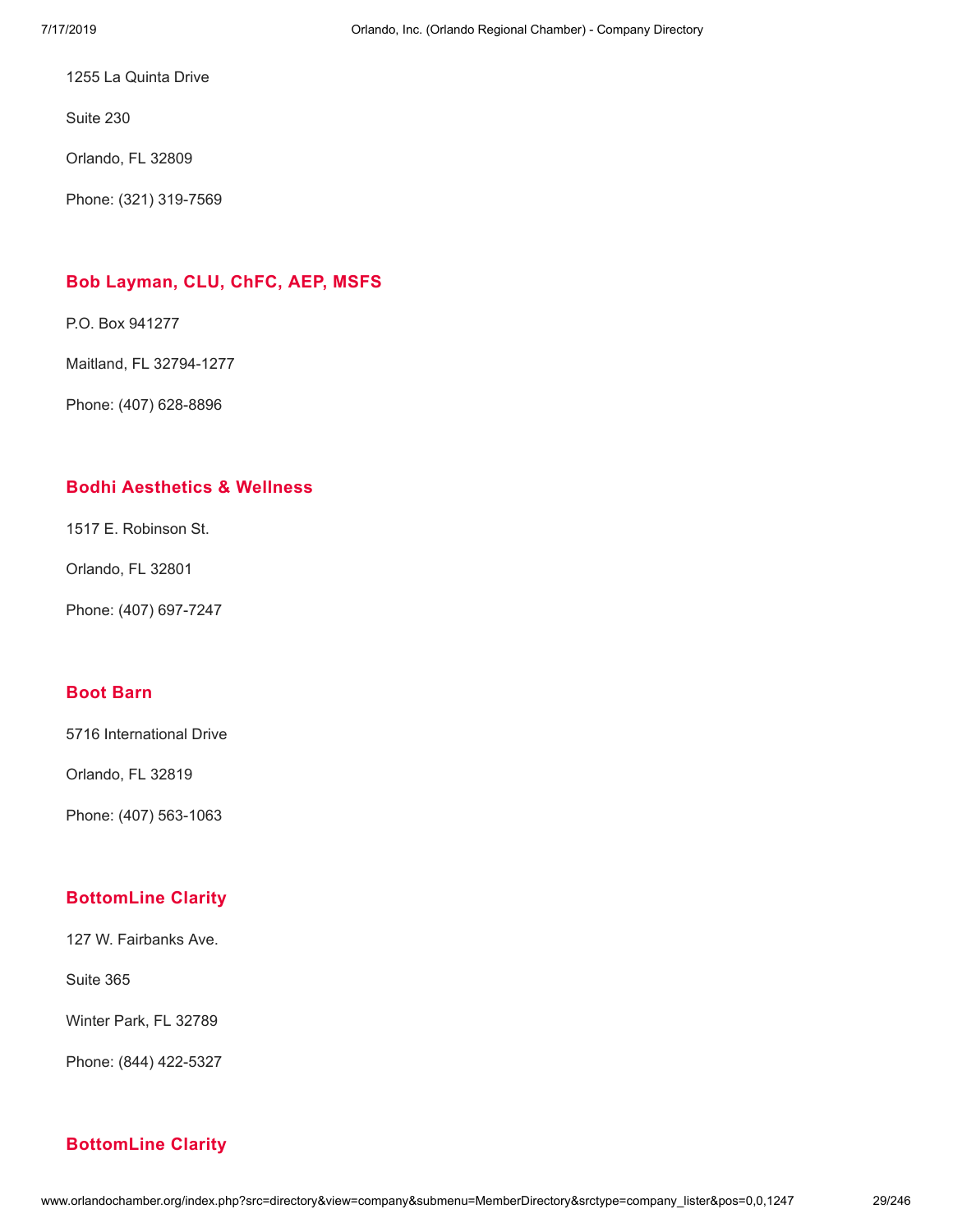127 W. Fairbanks Ave.

Suite 365

Winter Park, FL 32789

Phone: (844) 422-5327

## **[BottomLine](http://www.orlandochamber.org/index.php?src=directory&view=company&submenu=MemberDirectory&refno=2776843&srctype=company_detail) Clarity**

127 W. Fairbanks Ave.

Suite 365

Winter Park, FL 32789

Phone: (844) 422-5327

# **Boulevard [Restaurants](http://www.orlandochamber.org/index.php?src=directory&view=company&submenu=MemberDirectory&refno=2776844&srctype=company_detail)**

8000 Via Dellagio Way

Orlando, FL 32819

Phone: (407) 872-2640

# **Bowen, [Miclette](http://www.orlandochamber.org/index.php?src=directory&view=company&submenu=MemberDirectory&refno=2776845&srctype=company_detail) & Britt of Florida, LLC**

1020 N. Orlando Ave.

Suite 200

Maitland, FL 32751

Phone: (407) 647-1616

# **Boy Scouts of [America,](http://www.orlandochamber.org/index.php?src=directory&view=company&submenu=MemberDirectory&refno=2776846&srctype=company_detail) Central Florida Council**

**Boys & Girls Clubs of [Central](http://www.orlandochamber.org/index.php?src=directory&view=company&submenu=MemberDirectory&refno=2776847&srctype=company_detail) Florida**

1951 S. Orange Blossom Trail

Apopka, FL 32703

Phone: (407) 889-4403

#### 7/17/2019 Orlando, Inc. (Orlando Regional Chamber) - Company Directory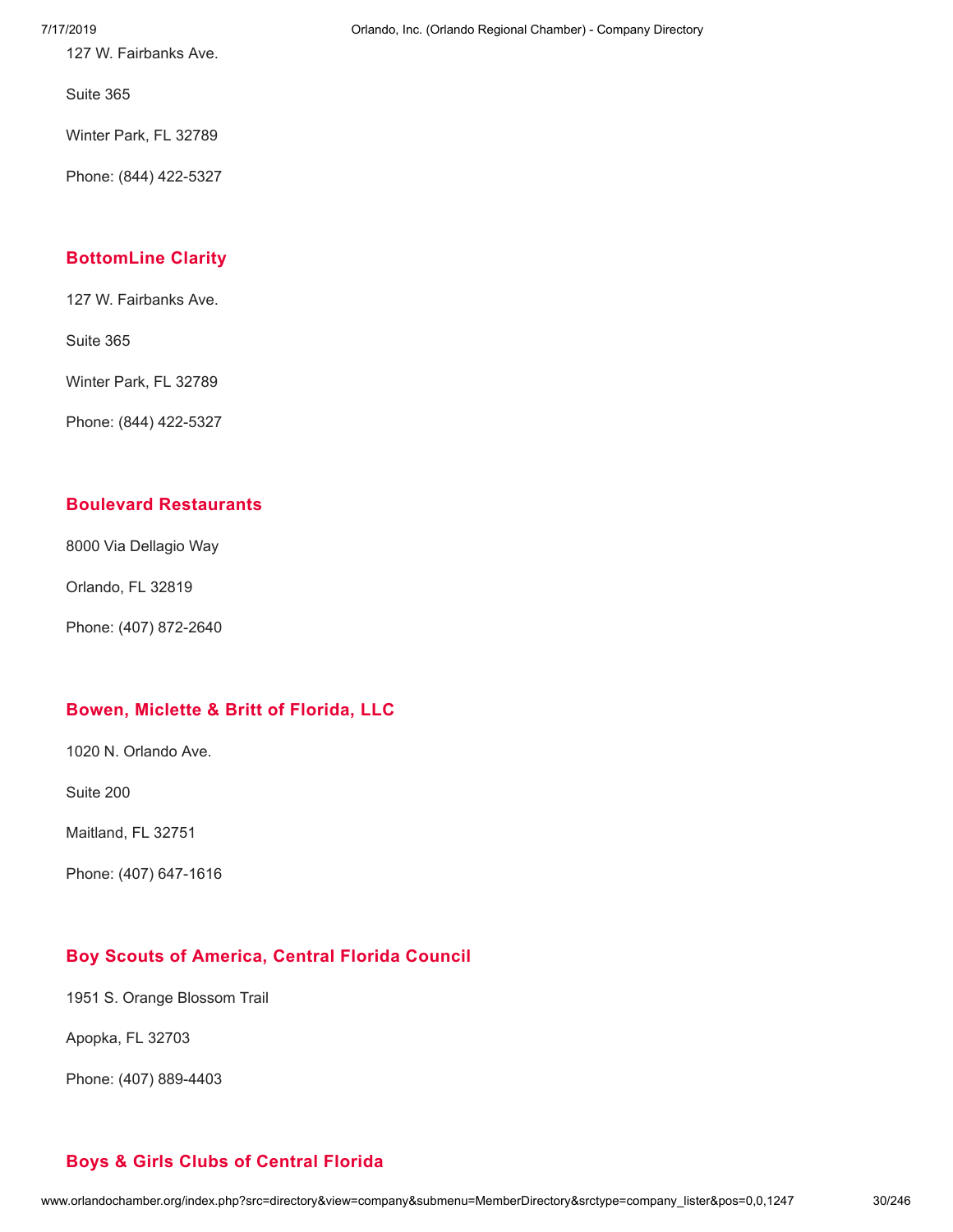101 E. Colonial Drive

Orlando, FL 32801

Phone: (407) 841-6855

# **[Brasfield](http://www.orlandochamber.org/index.php?src=directory&view=company&submenu=MemberDirectory&refno=2776848&srctype=company_detail) & Gorrie, LLC**

941 W. Morse Blvd.

Suite 200

Winter Park, FL 32789

Phone: (407) 562-4500

# **[BRIDG](http://www.orlandochamber.org/index.php?src=directory&view=company&submenu=MemberDirectory&refno=2776849&srctype=company_detail)**

200 NeoCity Way

Kissimmee, FL 34744

Phone: (407) 742-4253

# **[BRIDG](http://www.orlandochamber.org/index.php?src=directory&view=company&submenu=MemberDirectory&refno=2776850&srctype=company_detail)**

200 NeoCity Way

Kissimmee, FL 34744

Phone: (407) 742-4253

# **[BRIDG](http://www.orlandochamber.org/index.php?src=directory&view=company&submenu=MemberDirectory&refno=2776851&srctype=company_detail)**

200 NeoCity Way

Kissimmee, FL 34744

Phone: (407) 742-4253

# **Bridges of [America,](http://www.orlandochamber.org/index.php?src=directory&view=company&submenu=MemberDirectory&refno=2776852&srctype=company_detail) Inc.**

2001 Mercy Drive

Orlando, FL 32808-5613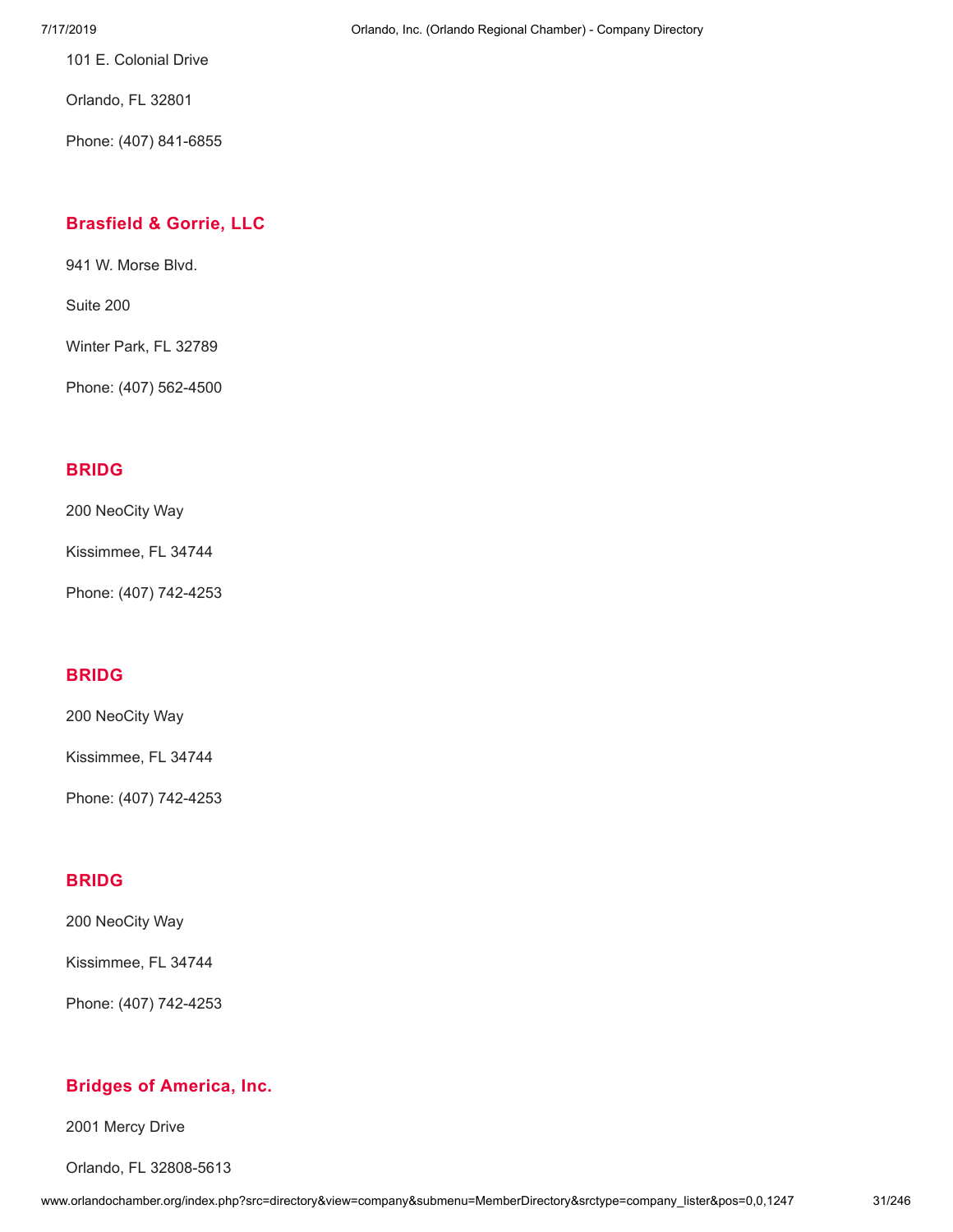Phone: (407) 291-1500

## **Bridges of [America,](http://www.orlandochamber.org/index.php?src=directory&view=company&submenu=MemberDirectory&refno=2776853&srctype=company_detail) Inc.**

2001 Mercy Drive

Orlando, FL 32808-5613

Phone: (407) 291-1500

# **Bright Rain [Collaborative](http://www.orlandochamber.org/index.php?src=directory&view=company&submenu=MemberDirectory&refno=2776854&srctype=company_detail)**

733 W. Smith St.

Orlando, FL 32804

Phone: (407) 440-3017

## **[Brightline](http://www.orlandochamber.org/index.php?src=directory&view=company&submenu=MemberDirectory&refno=2776855&srctype=company_detail)**

10705 Jeff Fuqua Blvd.

Suite 4114

Orlando, FL 32827

Phone: (904) 996-2812

# **Brite Group [Holdings](http://www.orlandochamber.org/index.php?src=directory&view=company&submenu=MemberDirectory&refno=2776856&srctype=company_detail)**

7345 Greenbriar Parkway

Orlando, FL 32819

Phone: (407) 634-6949

# **Brite Group [Holdings](http://www.orlandochamber.org/index.php?src=directory&view=company&submenu=MemberDirectory&refno=2776857&srctype=company_detail)**

7345 Greenbriar Parkway

Orlando, FL 32819

Phone: (407) 634-6949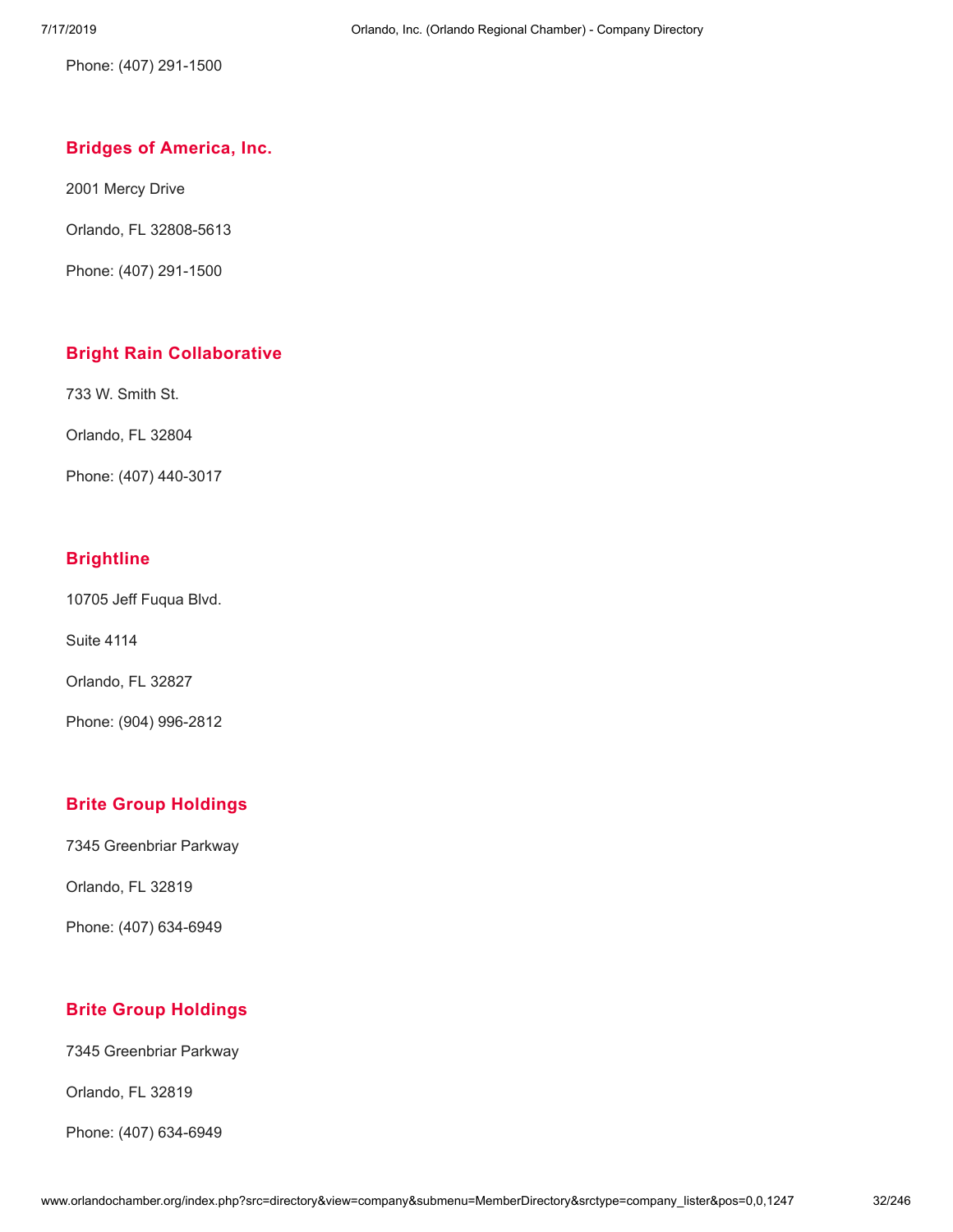## **Brite Group [Holdings](http://www.orlandochamber.org/index.php?src=directory&view=company&submenu=MemberDirectory&refno=2776858&srctype=company_detail)**

7345 Greenbriar Parkway

Orlando, FL 32819

Phone: (407) 634-6949

## **[Broadstone](http://www.orlandochamber.org/index.php?src=directory&view=company&submenu=MemberDirectory&refno=2776859&srctype=company_detail) Passerelle**

895 Broadstone Way

Altamonte Springs, FL 32714

Phone: (407) 960-5915

## **[Broadstone](http://www.orlandochamber.org/index.php?src=directory&view=company&submenu=MemberDirectory&refno=2776860&srctype=company_detail) Winter Park**

1305 Morgan Stanley Ave.

Winter Park, FL 32789

Phone: (407) 636-9888

# **Bronze [Kingdom](http://www.orlandochamber.org/index.php?src=directory&view=company&submenu=MemberDirectory&refno=2776861&srctype=company_detail)**

8249 Parkline Blvd.

Suite 400

Orlando, FL 32809

Phone: (407) 203-8864

## **[BRPH](http://www.orlandochamber.org/index.php?src=directory&view=company&submenu=MemberDirectory&refno=2776862&srctype=company_detail)**

5700 N. Harbor City Blvd.

Suite 400

Melbourne, FL 32940

Phone: (321) 254-7666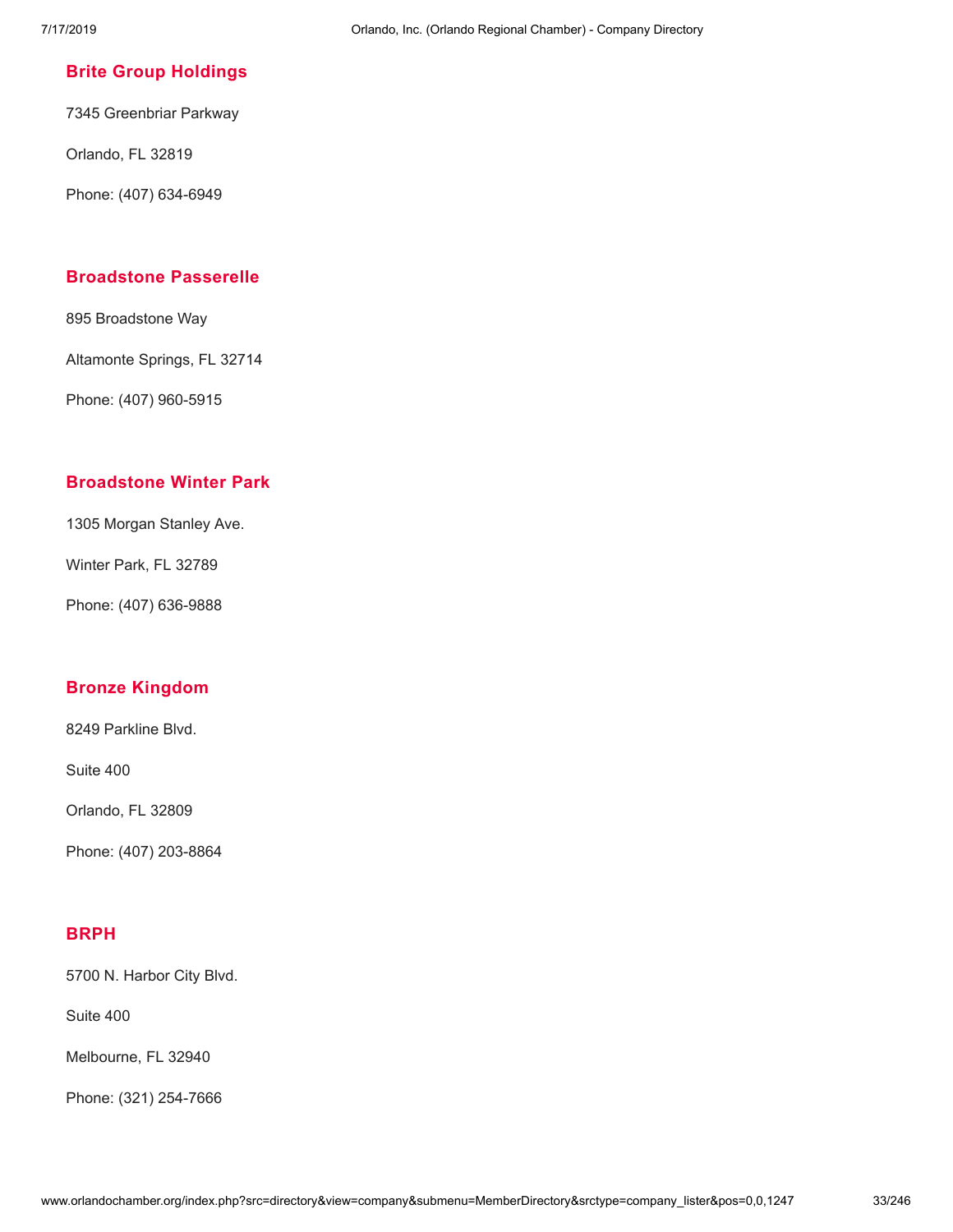## **[BRPH](http://www.orlandochamber.org/index.php?src=directory&view=company&submenu=MemberDirectory&refno=2776863&srctype=company_detail)**

5700 N. Harbor City Blvd.

Suite 400

Melbourne, FL 32940

Phone: (321) 254-7666

## **[BRPH](http://www.orlandochamber.org/index.php?src=directory&view=company&submenu=MemberDirectory&refno=2776864&srctype=company_detail)**

5700 N. Harbor City Blvd.

Suite 400

Melbourne, FL 32940

Phone: (321) 254-7666

#### **Bruce [Clerico](http://www.orlandochamber.org/index.php?src=directory&view=company&submenu=MemberDirectory&refno=2776865&srctype=company_detail)**

,

Phone: (407) 977-7600

# **Bubba Gump [Shrimp](http://www.orlandochamber.org/index.php?src=directory&view=company&submenu=MemberDirectory&refno=2776866&srctype=company_detail) Co.**

6000 Universal Blvd.

Suite 735

Orlando, FL 32819

Phone: (407) 903-0044

## **[Buena](http://www.orlandochamber.org/index.php?src=directory&view=company&submenu=MemberDirectory&refno=2776867&srctype=company_detail) Vista Suites**

8203 World Center Drive

Orlando, FL 32821

Phone: (407) 239-8588

#### **Bulk [Nation](http://www.orlandochamber.org/index.php?src=directory&view=company&submenu=MemberDirectory&refno=2776868&srctype=company_detail)**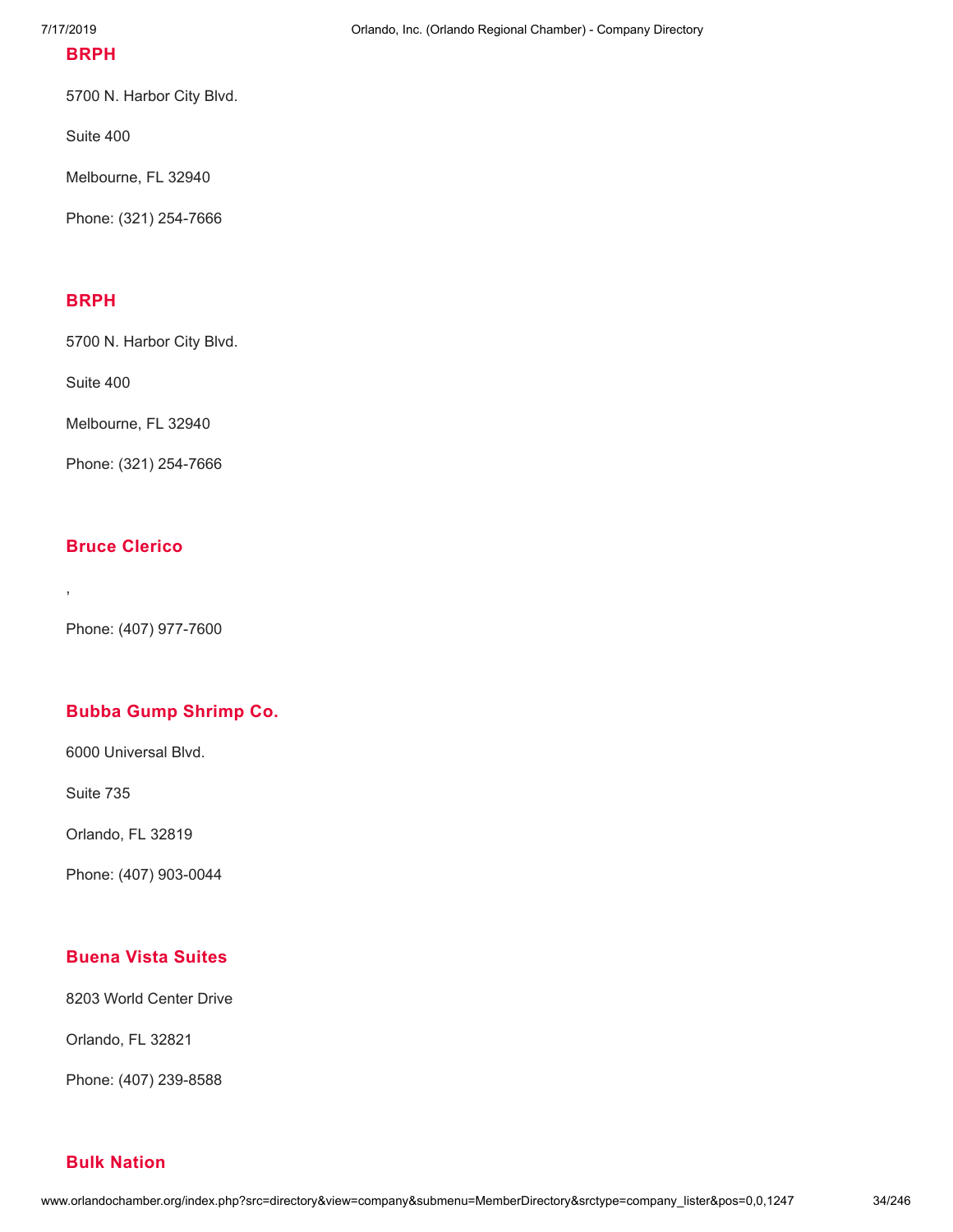7/17/2019 Orlando, Inc. (Orlando Regional Chamber) - Company Directory

2752 E. Colonial Drive

Orlando, FL 32803

Phone: (407) 930-3726

## **Burns & [McDonnell](http://www.orlandochamber.org/index.php?src=directory&view=company&submenu=MemberDirectory&refno=2776869&srctype=company_detail)**

2301 Mailtand Center Pkwy

Suite 400

Maitland, FL 32751

Phone: (816) 651-7826

# **[Business](http://www.orlandochamber.org/index.php?src=directory&view=company&submenu=MemberDirectory&refno=2776870&srctype=company_detail) Express Courier Services**

1427 Philadelphia Avenue

Orlando, FL 32803

Phone: (407) 897-5228

#### **BuzzTeam [Multimedia,](http://www.orlandochamber.org/index.php?src=directory&view=company&submenu=MemberDirectory&refno=2776871&srctype=company_detail) Inc.**

401 Hollingsworth Court

DeBary, FL 32713

Phone: (833) 462-8998

# **BuzzTeam [Multimedia,](http://www.orlandochamber.org/index.php?src=directory&view=company&submenu=MemberDirectory&refno=2776872&srctype=company_detail) Inc.**

401 Hollingsworth Court

DeBary, FL 32713

Phone: (833) 462-8998

# **C. F. [Cline](http://www.orlandochamber.org/index.php?src=directory&view=company&submenu=MemberDirectory&refno=2776873&srctype=company_detail)**

3279 Eldorado Lane

Port Charlotte, FL 33948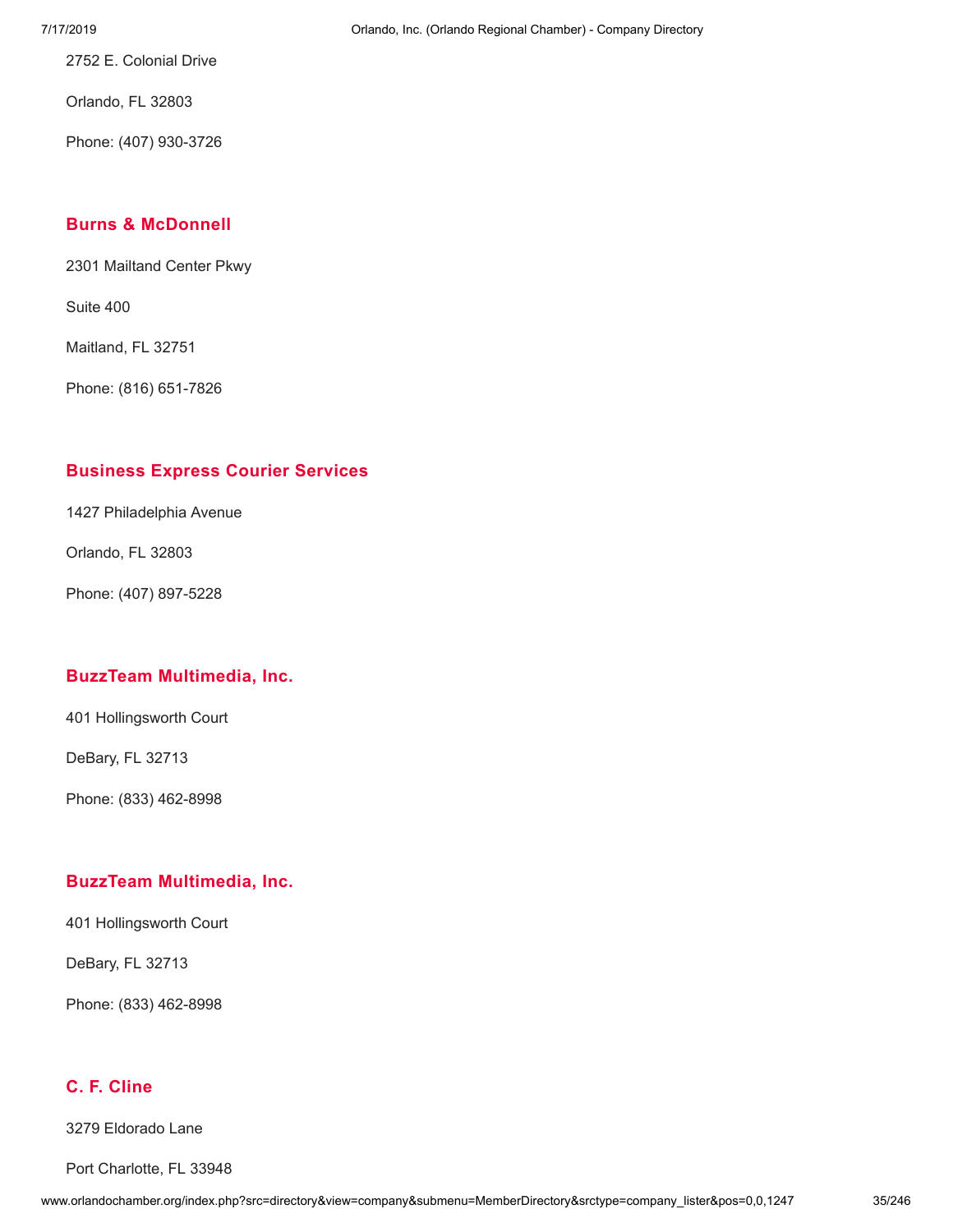Phone: (941) 627-6396

# **C.Q. [Corporate](http://www.orlandochamber.org/index.php?src=directory&view=company&submenu=MemberDirectory&refno=2776874&srctype=company_detail) Cleaning**

P.O. Box 770386

Orlando, FL 32837

Phone: (407) 908-1491

# **C.T. Hsu + [Associates](http://www.orlandochamber.org/index.php?src=directory&view=company&submenu=MemberDirectory&refno=2776875&srctype=company_detail)**

820 Irma Ave.

Orlando, FL 32803

Phone: (407) 423-0098

# **C.T. [Thermenos,](http://www.orlandochamber.org/index.php?src=directory&view=company&submenu=MemberDirectory&refno=2776876&srctype=company_detail) CLU**

1516 Hillcrest St.

Orlando, FL 32803

Phone: (321) 269-4942

## **CAE [USA](http://www.orlandochamber.org/index.php?src=directory&view=company&submenu=MemberDirectory&refno=2776877&srctype=company_detail)**

2603 Discovery Drive

Suite 100

Orlando, FL 32826

Phone: (407) 384-4546

#### **Café [Linger](http://www.orlandochamber.org/index.php?src=directory&view=company&submenu=MemberDirectory&refno=2776878&srctype=company_detail)**

2912 Edgewater Drive

Orlando, FL 32804

Phone: (407) 930-0473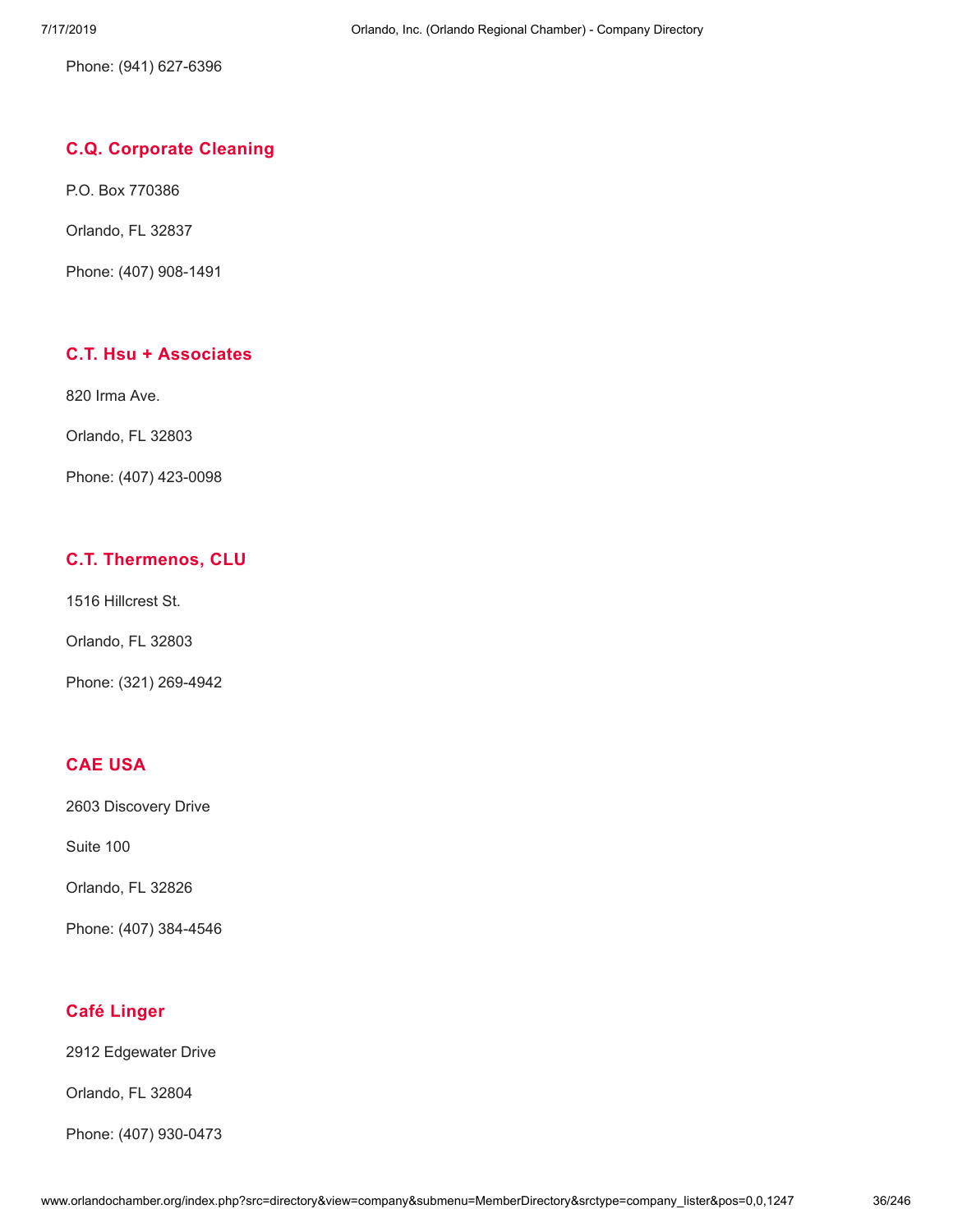### **Caliber [Collision](http://www.orlandochamber.org/index.php?src=directory&view=company&submenu=MemberDirectory&refno=2776879&srctype=company_detail)**

2743 Silver Star Road

Orlando, FL 32808

Phone: (407) 247-5536

#### **[CALIBRE](http://www.orlandochamber.org/index.php?src=directory&view=company&submenu=MemberDirectory&refno=2776880&srctype=company_detail) Systems**

12001 Research Parkway

Suite 236

Orlando, FL 32826

Phone: (609) 238-1662

# **[Camaraderie](http://www.orlandochamber.org/index.php?src=directory&view=company&submenu=MemberDirectory&refno=2776881&srctype=company_detail) Foundation**

2488 E. Michigan St.

Orlando, FL 32806

Phone: (407) 841-0071

# **Camper Rental [Adventures](http://www.orlandochamber.org/index.php?src=directory&view=company&submenu=MemberDirectory&refno=2776882&srctype=company_detail)**

6280 Running Eagle Trail

DeLeon Springs, FL 32130

Phone: (774) 488-2815

# **[Canaveral](http://www.orlandochamber.org/index.php?src=directory&view=company&submenu=MemberDirectory&refno=2776883&srctype=company_detail) Port Authority**

445 Challenger Road

Suite 301

Cape Canaveral, FL 32920

Phone: (321) 783-7831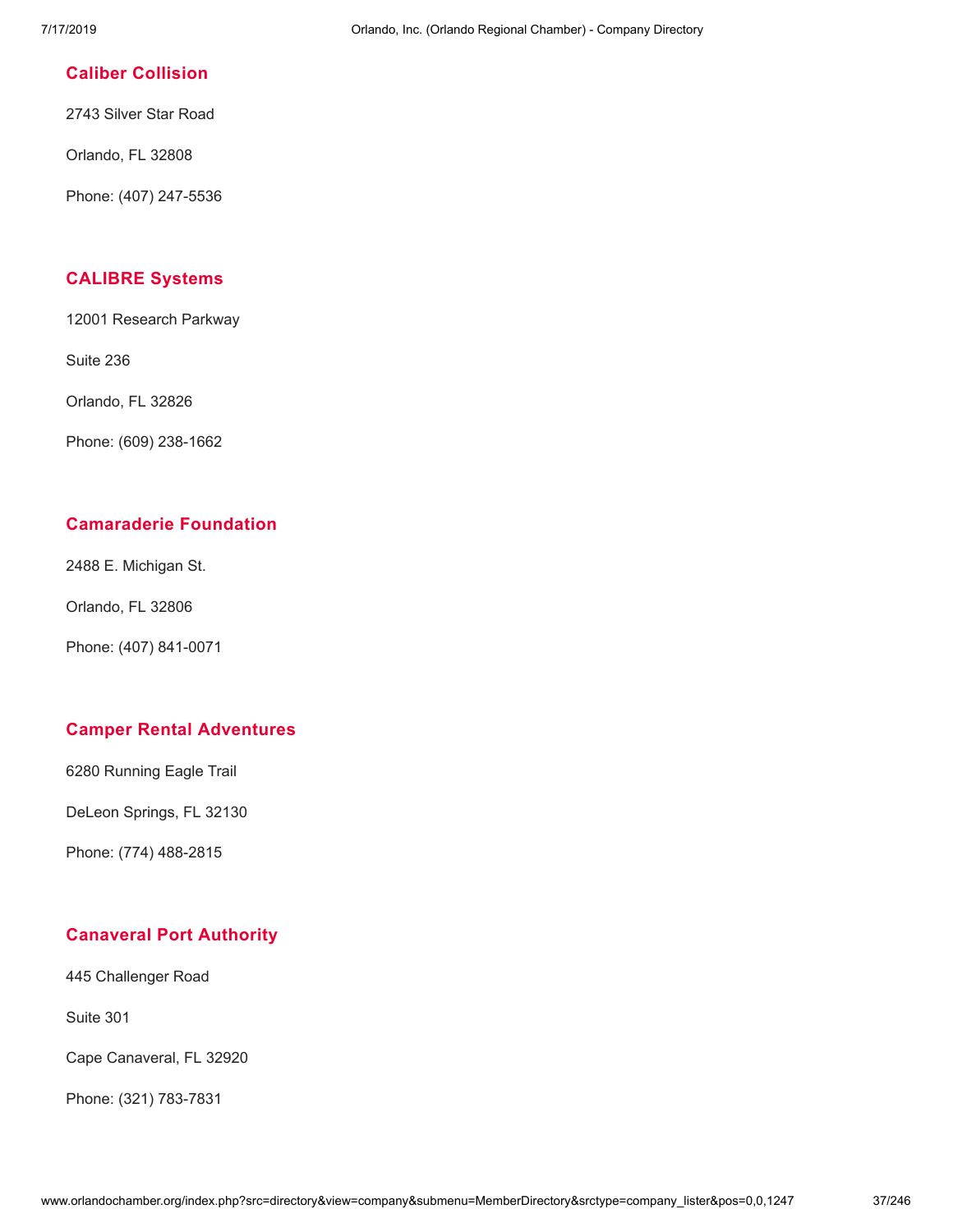# **Capital [Communications](http://www.orlandochamber.org/index.php?src=directory&view=company&submenu=MemberDirectory&refno=2776884&srctype=company_detail) & Consulting**

353 Forest Trail

Oviedo, FL 32765

Phone: (407) 620-3357

# **[Capone's](http://www.orlandochamber.org/index.php?src=directory&view=company&submenu=MemberDirectory&refno=2776885&srctype=company_detail) Coal Fired Pizza**

3216 Margaritaville Blvd.

Kissimmee, FL 34747

Phone: (407) 893-2625

# **[Captivea](http://www.orlandochamber.org/index.php?src=directory&view=company&submenu=MemberDirectory&refno=2776886&srctype=company_detail) LLC**

13001 Founder's Square Drive

Suite 120

Orlando, FL 32828

Phone: (407) 392-2217

# **[Captivea](http://www.orlandochamber.org/index.php?src=directory&view=company&submenu=MemberDirectory&refno=2776887&srctype=company_detail) LLC**

13001 Founder's Square Drive

Suite 120

Orlando, FL 32828

Phone: (407) 392-2217

# **[Captivea](http://www.orlandochamber.org/index.php?src=directory&view=company&submenu=MemberDirectory&refno=2776888&srctype=company_detail) LLC**

13001 Founder's Square Drive

Suite 120

Orlando, FL 32828

Phone: (407) 392-2217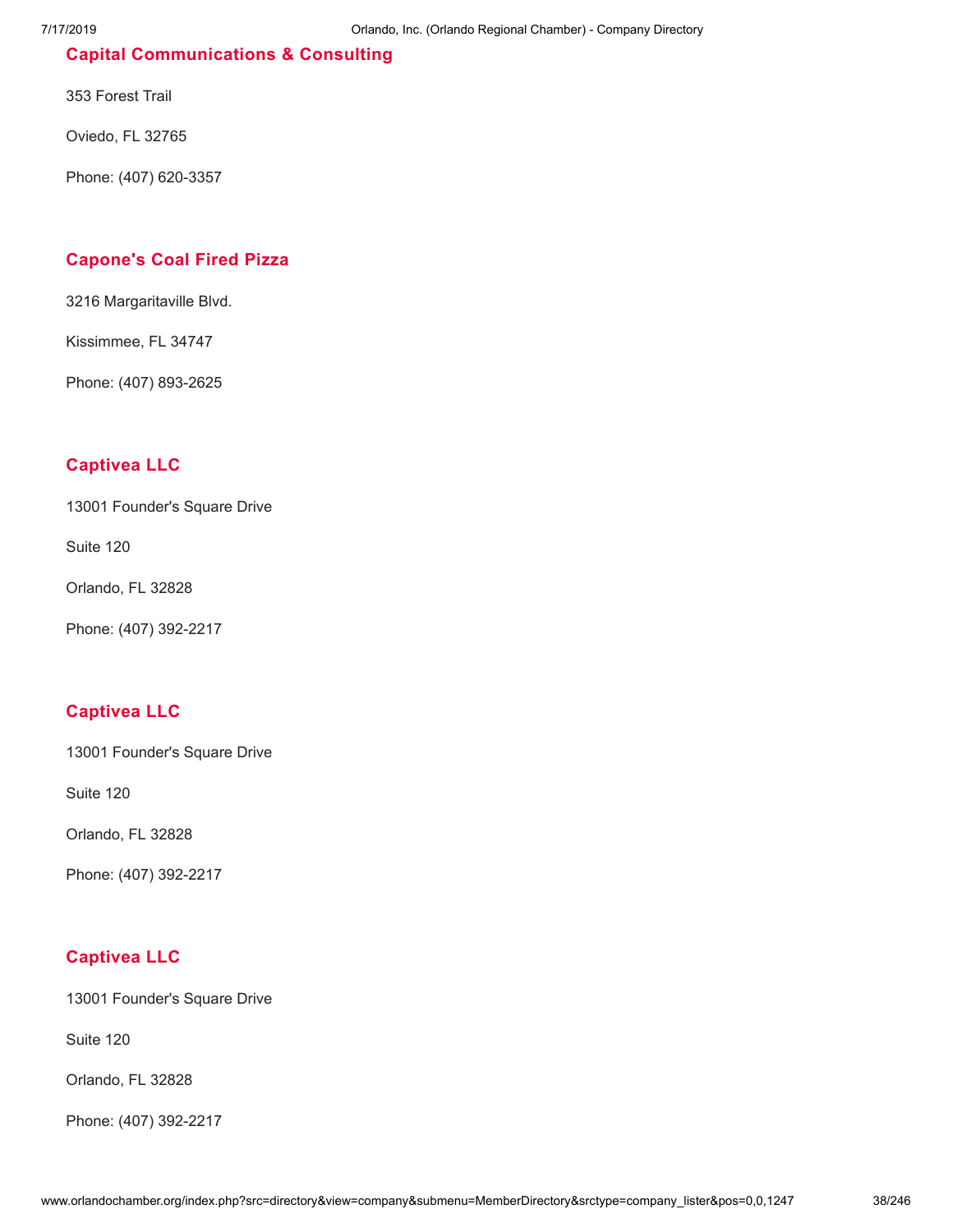### **[CareerSource](http://www.orlandochamber.org/index.php?src=directory&view=company&submenu=MemberDirectory&refno=2776889&srctype=company_detail) Central Florida**

390 N. Orange Ave.

Suite 700

Orlando, FL 32801

Phone: (407) 531-1222

### **[CareerSource](http://www.orlandochamber.org/index.php?src=directory&view=company&submenu=MemberDirectory&refno=2776890&srctype=company_detail) Central Florida**

390 N. Orange Ave.

Suite 700

Orlando, FL 32801

Phone: (407) 531-1222

### **Caribbean American Chamber of [Commerce](http://www.orlandochamber.org/index.php?src=directory&view=company&submenu=MemberDirectory&refno=2776891&srctype=company_detail)**

3201 E. Colonial Drive

Suite U2

Orlando, FL 32803

Phone: (407) 900-8137

# **[Carlton](http://www.orlandochamber.org/index.php?src=directory&view=company&submenu=MemberDirectory&refno=2776892&srctype=company_detail) Fields Jorden Burt, P.A.**

450 S. Orange Avenue

Suite 500

Orlando, FL 32801

Phone: (407) 849-0300

# **Carpe Diem Sales & [Marketing](http://www.orlandochamber.org/index.php?src=directory&view=company&submenu=MemberDirectory&refno=2776893&srctype=company_detail)**

4560 36th Street

Orlando, FL 32811

Phone: (407) 682-1400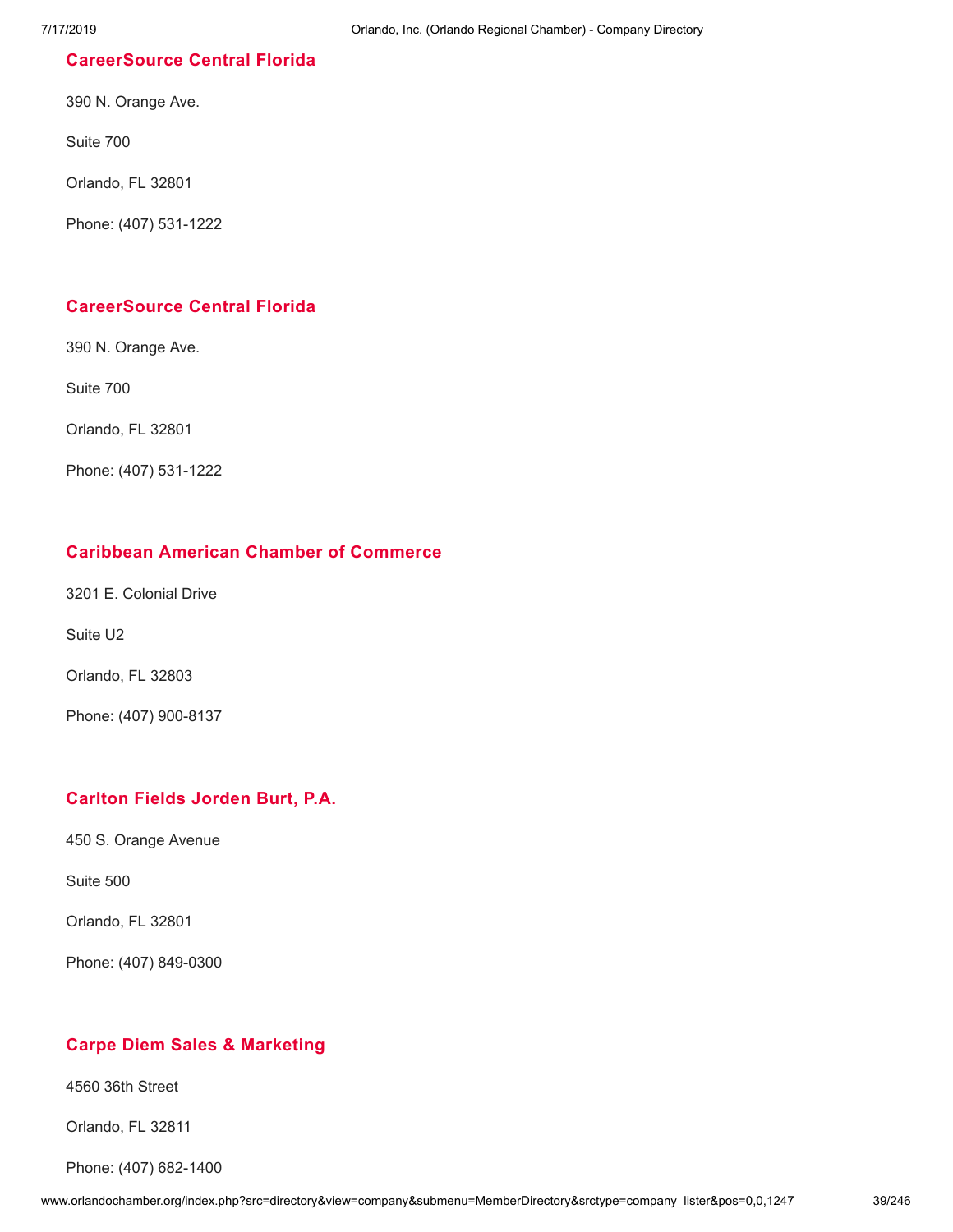### **Carr Riggs & [Ingram](http://www.orlandochamber.org/index.php?src=directory&view=company&submenu=MemberDirectory&refno=2776894&srctype=company_detail) LLC**

1031 W. Morse Blvd.

Suite 200

Winter Park, FL 32789-3750

Phone: (407) 644-7455

### **Carr Riggs & [Ingram](http://www.orlandochamber.org/index.php?src=directory&view=company&submenu=MemberDirectory&refno=2776895&srctype=company_detail) LLC**

1031 W. Morse Blvd.

Suite 200

Winter Park, FL 32789-3750

Phone: (407) 644-7455

#### **Carrier [Enterprise](http://www.orlandochamber.org/index.php?src=directory&view=company&submenu=MemberDirectory&refno=2776896&srctype=company_detail)**

2000 Park Oaks Ave.

Orlando, FL 32808

Phone: (407) 299-9800

#### **CashWiz [Holdings](http://www.orlandochamber.org/index.php?src=directory&view=company&submenu=MemberDirectory&refno=2776897&srctype=company_detail)**

625 Main Street

Suite 27

Windermere, FL 34786

Phone: (407) 617-1822

#### **Cathee Brady [Catering](http://www.orlandochamber.org/index.php?src=directory&view=company&submenu=MemberDirectory&refno=2776898&srctype=company_detail)**

1285 Winter Garden Vineland Road

Winter Garden, FL 34787

Phone: (407) 947-4036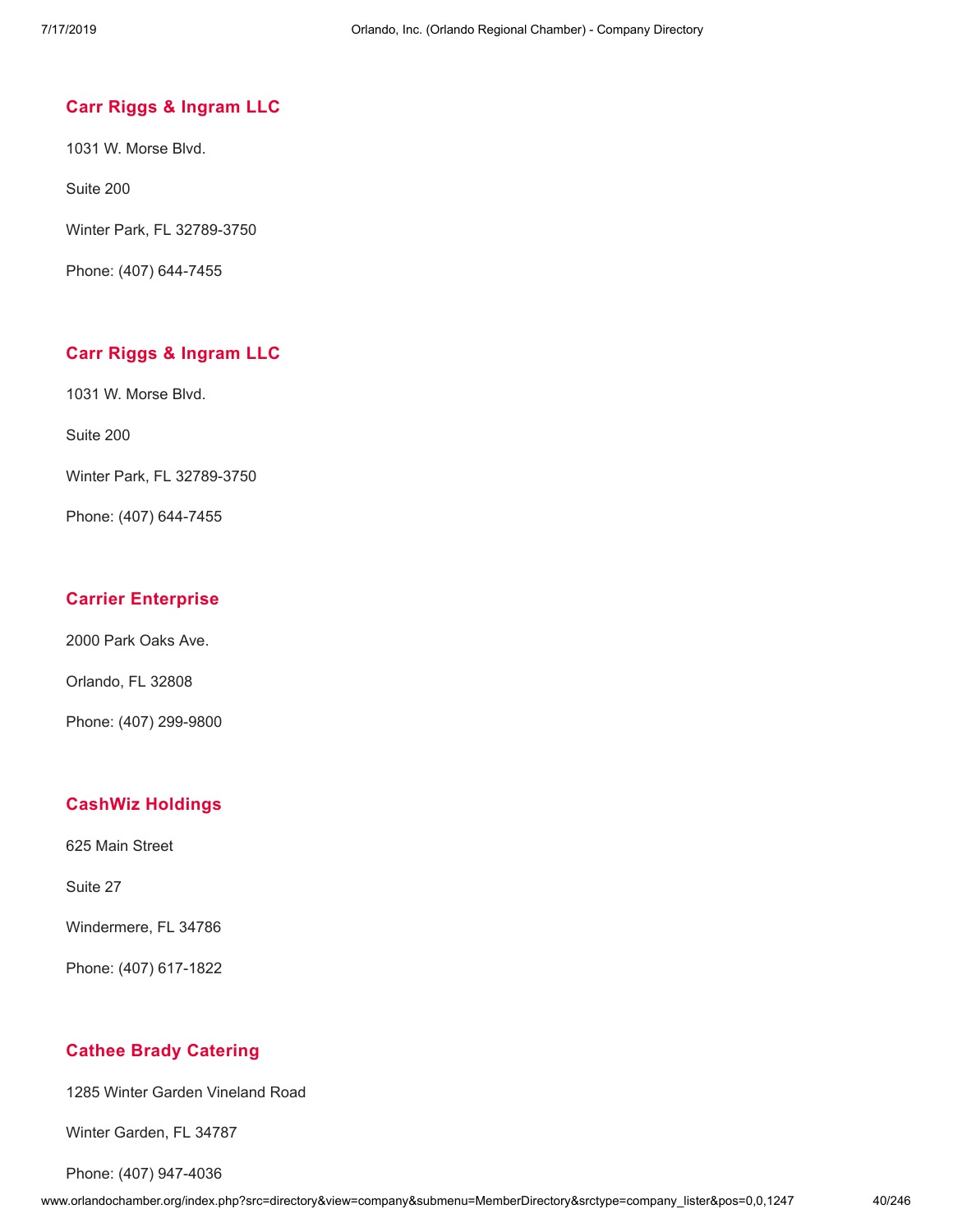# **CBC [Helps](http://www.orlandochamber.org/index.php?src=directory&view=company&submenu=MemberDirectory&refno=2776899&srctype=company_detail)**

237 Lookout Place

Maitland, FL 32751

Phone: (407) 906-1407

# **CBC of [Central](http://www.orlandochamber.org/index.php?src=directory&view=company&submenu=MemberDirectory&refno=2776900&srctype=company_detail) Florida**

4001 Pelee Street

Suite 200

Orlando, FL 32817

Phone: (321) 441-2060

# **[CBRE](http://www.orlandochamber.org/index.php?src=directory&view=company&submenu=MemberDirectory&refno=2776901&srctype=company_detail)**

200 S. Orange Ave.

Suite 2100

Orlando, FL 32801

Phone: (407) 404-5000

#### **[CBRE](http://www.orlandochamber.org/index.php?src=directory&view=company&submenu=MemberDirectory&refno=2776902&srctype=company_detail)**

200 S. Orange Ave.

Suite 2100

Orlando, FL 32801

Phone: (407) 404-5000

# **[CBRE](http://www.orlandochamber.org/index.php?src=directory&view=company&submenu=MemberDirectory&refno=2776903&srctype=company_detail)**

200 S. Orange Ave.

Suite 2100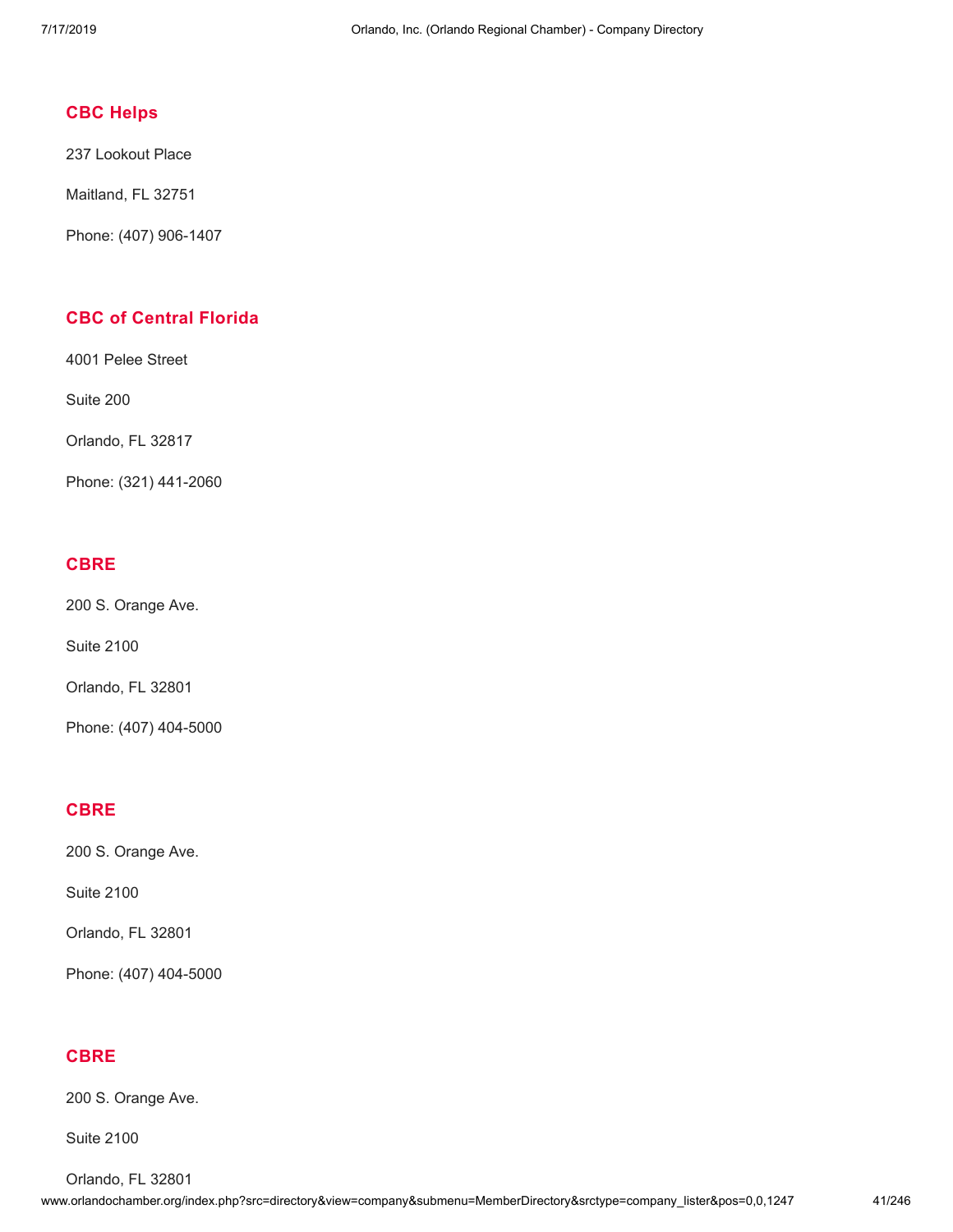Phone: (407) 404-5000

# **[Cellular](http://www.orlandochamber.org/index.php?src=directory&view=company&submenu=MemberDirectory&refno=2776904&srctype=company_detail) Sales**

1070 State Road 436

Casselberry, FL 32707-5740

Phone: (407) 592-6515

# **Center for [Diagnostic](http://www.orlandochamber.org/index.php?src=directory&view=company&submenu=MemberDirectory&refno=2776905&srctype=company_detail) Imaging**

1100 S. Orlando Ave.

Winter Park, FL 32789

Phone: (407) 741-5400

# **[Centerplate](http://www.orlandochamber.org/index.php?src=directory&view=company&submenu=MemberDirectory&refno=2776906&srctype=company_detail)**

9800 International Drive

Orlando, FL 32819

Phone: (407) 685-5797

# **[Centerplate](http://www.orlandochamber.org/index.php?src=directory&view=company&submenu=MemberDirectory&refno=2776907&srctype=company_detail)**

9800 International Drive

Orlando, FL 32819

Phone: (407) 685-5797

# **[Centerplate](http://www.orlandochamber.org/index.php?src=directory&view=company&submenu=MemberDirectory&refno=2776908&srctype=company_detail)**

9800 International Drive

Orlando, FL 32819

Phone: (407) 685-5797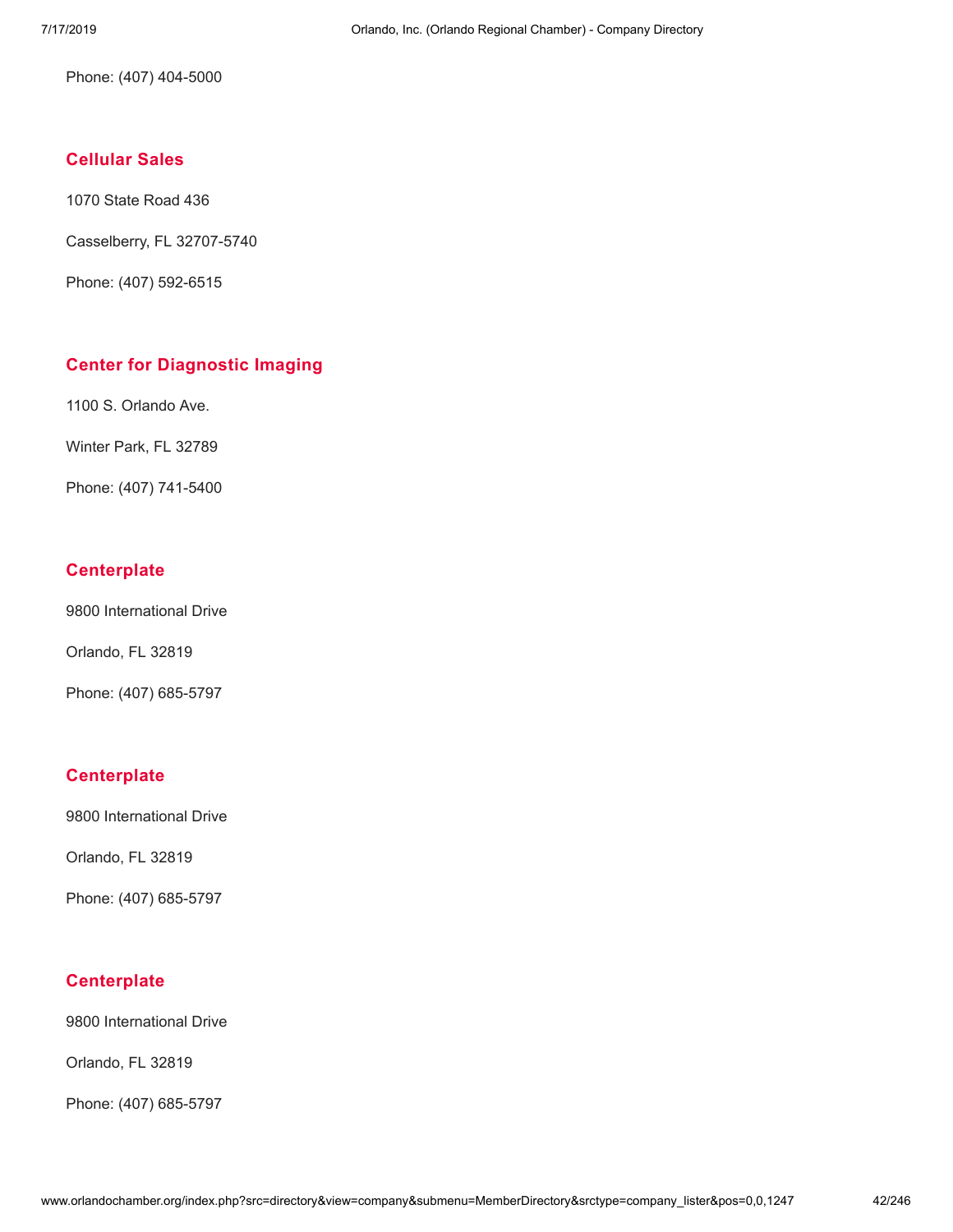#### **[CenterState](http://www.orlandochamber.org/index.php?src=directory&view=company&submenu=MemberDirectory&refno=2776909&srctype=company_detail) Bank**

945 S. Orange Ave.

Orlando, FL 32806

Phone: (407) 279-4170

# **[CenterState](http://www.orlandochamber.org/index.php?src=directory&view=company&submenu=MemberDirectory&refno=2776910&srctype=company_detail) Bank**

945 S. Orange Ave.

Orlando, FL 32806

Phone: (407) 279-4170

# **[Central](http://www.orlandochamber.org/index.php?src=directory&view=company&submenu=MemberDirectory&refno=2776911&srctype=company_detail) Florida Canes**

7208 W. Sand Lake Rd.

Suite 305

Orlando, FL

Phone: (305) 606-6504

### **Central Florida Commission on [Homelessness](http://www.orlandochamber.org/index.php?src=directory&view=company&submenu=MemberDirectory&refno=2776912&srctype=company_detail)**

255 S. Orange Ave.

Suite 108

Orlando, FL 32801

Phone: (321) 710-4663

# **Central Florida Disability Chamber of [Commerce](http://www.orlandochamber.org/index.php?src=directory&view=company&submenu=MemberDirectory&refno=2776913&srctype=company_detail)**

3201 E. Colonial Drive

Suite A-20

Orlando, FL 32803

Phone: (407) 420-4899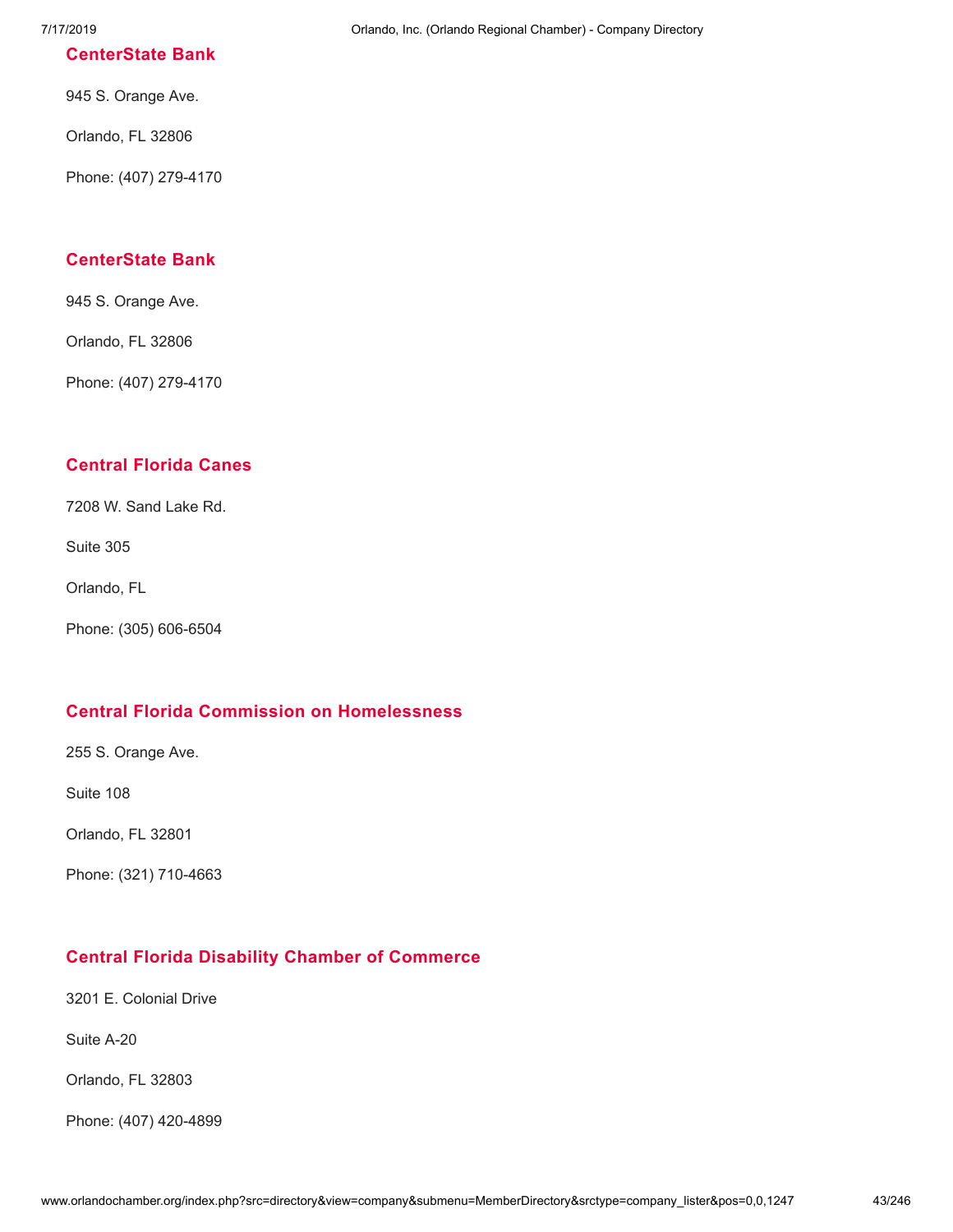# **Central Florida Disability Chamber of [Commerce](http://www.orlandochamber.org/index.php?src=directory&view=company&submenu=MemberDirectory&refno=2776914&srctype=company_detail)**

3201 E. Colonial Drive

Suite A-20

Orlando, FL 32803

Phone: (407) 420-4899

### **Central Florida [Dreamplex](http://www.orlandochamber.org/index.php?src=directory&view=company&submenu=MemberDirectory&refno=2776915&srctype=company_detail)**

2400 S. Highway 27

Suite B201

Clermont, FL 34711

Phone: (352) 404-4085

# **Central Florida [Dreamplex](http://www.orlandochamber.org/index.php?src=directory&view=company&submenu=MemberDirectory&refno=2776916&srctype=company_detail)**

2400 S. Highway 27

Suite B201

Clermont, FL 34711

Phone: (352) 404-4085

# **Central Florida [Dreamplex](http://www.orlandochamber.org/index.php?src=directory&view=company&submenu=MemberDirectory&refno=2776917&srctype=company_detail)**

2400 S. Highway 27

Suite B201

Clermont, FL 34711

Phone: (352) 404-4085

# **Central Florida [Expressway](http://www.orlandochamber.org/index.php?src=directory&view=company&submenu=MemberDirectory&refno=2776918&srctype=company_detail) Authority**

4974 ORL Tower Road

Orlando, FL 32807

Phone: (407) 690-5000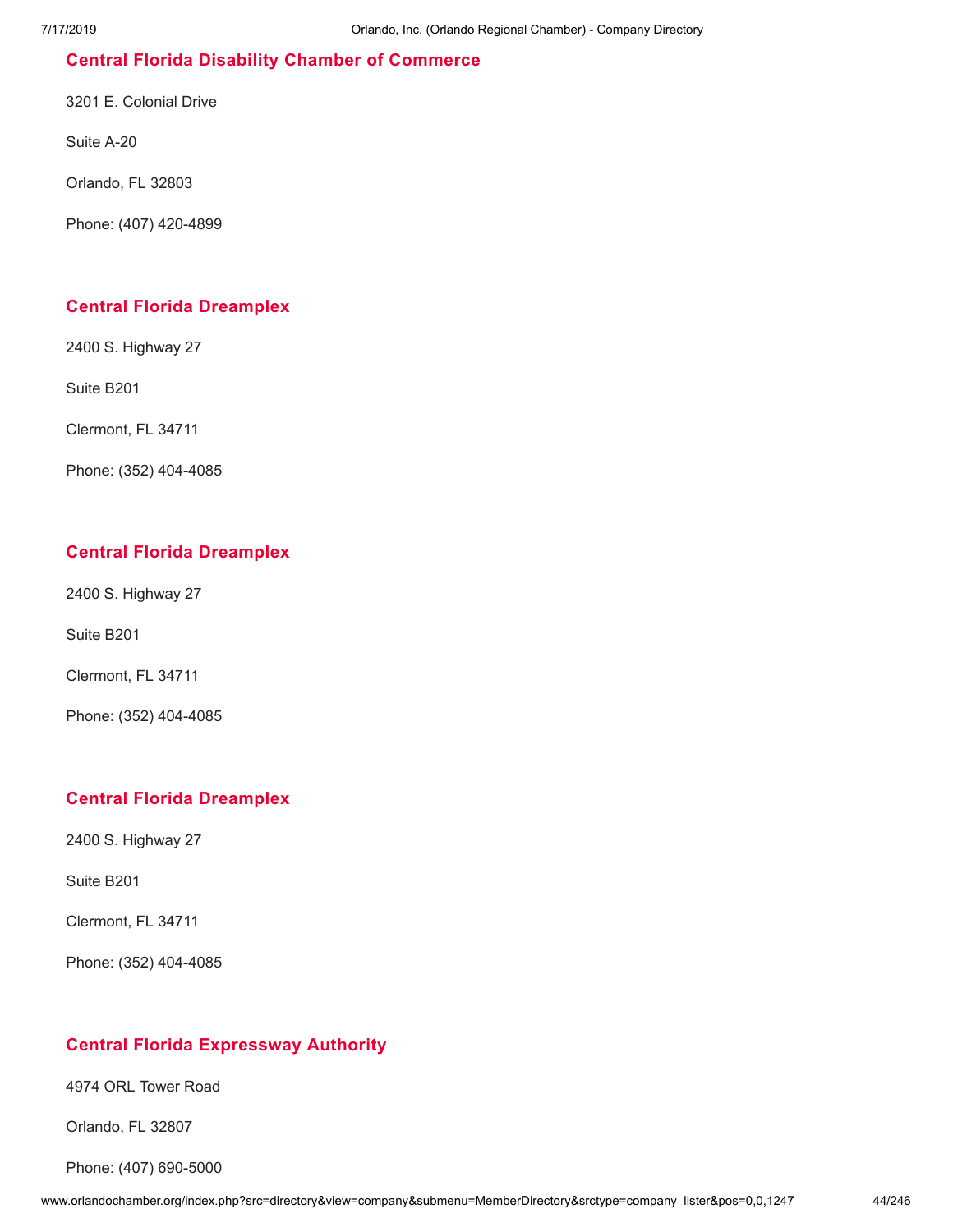### **Central Florida [Foundation](http://www.orlandochamber.org/index.php?src=directory&view=company&submenu=MemberDirectory&refno=2776919&srctype=company_detail)**

800 North Magnolia Avenue

Suite 1200

Orlando, FL 32803

Phone: (407) 872-3050

# **Central Florida [Holiday](http://www.orlandochamber.org/index.php?src=directory&view=company&submenu=MemberDirectory&refno=2776920&srctype=company_detail) Lights**

Phone: (805) 427-4183

# **Central Florida Hotel & Lodging [Association](http://www.orlandochamber.org/index.php?src=directory&view=company&submenu=MemberDirectory&refno=2776921&srctype=company_detail)**

6675 Westwood Blvd.

Suite 210

,

Orlando, FL 32821

Phone: (407) 313-5000

# **Central Florida [Research](http://www.orlandochamber.org/index.php?src=directory&view=company&submenu=MemberDirectory&refno=2776922&srctype=company_detail) Park**

12424 Research Parkway

Suite 100

Orlando, FL 32826

Phone: (407) 282-3944

#### **Central Florida [Transmission](http://www.orlandochamber.org/index.php?src=directory&view=company&submenu=MemberDirectory&refno=2776923&srctype=company_detail) Repair, Inc.**

4685 Old Winter Garden Road

Orlando, FL 32811

Phone: (407) 203-1217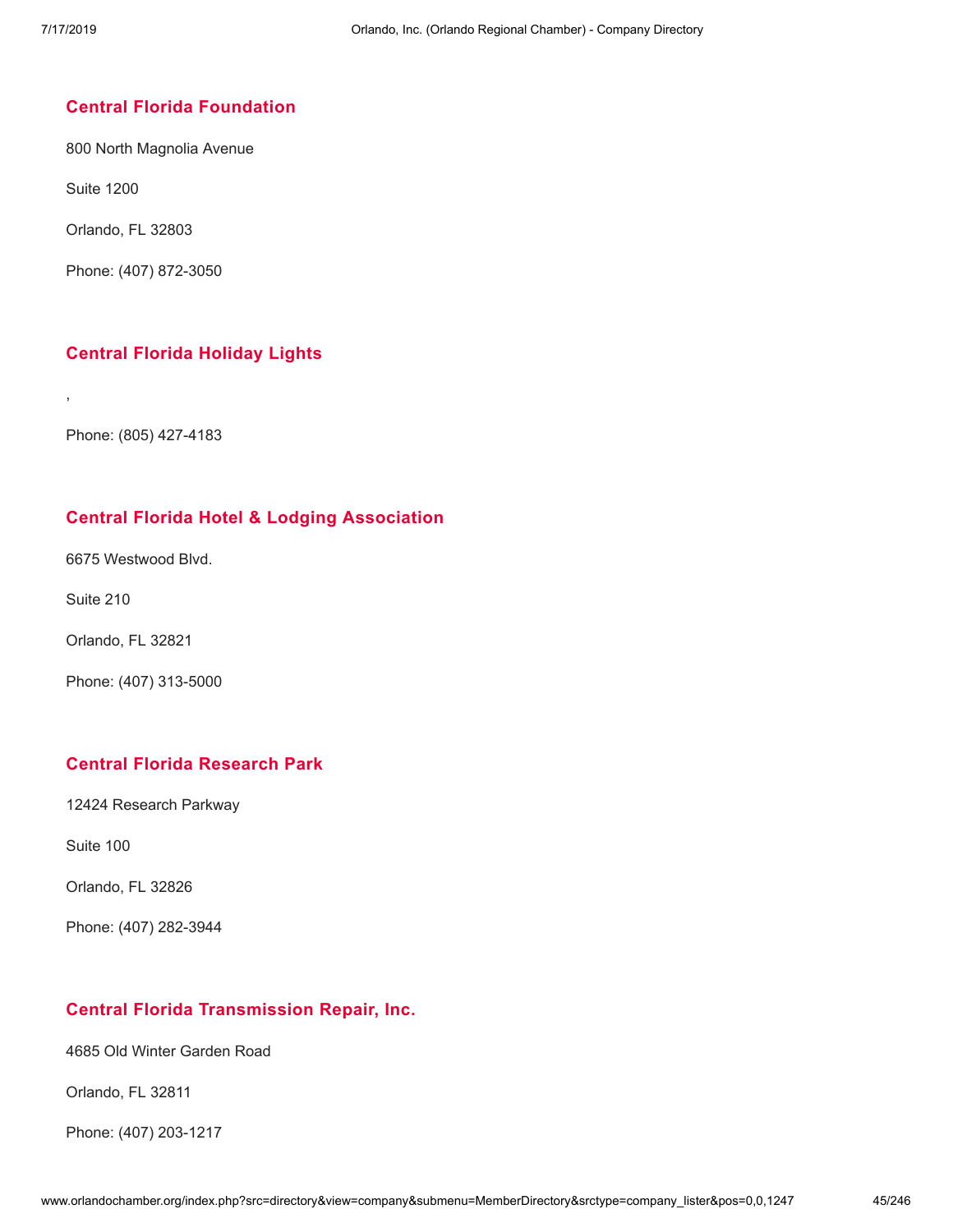### **Central Station on [Orange](http://www.orlandochamber.org/index.php?src=directory&view=company&submenu=MemberDirectory&refno=2776924&srctype=company_detail)**

480 N. Orange Ave.

Orlando, FL 32801

Phone: (407) 254-0045

### **[Century](http://www.orlandochamber.org/index.php?src=directory&view=company&submenu=MemberDirectory&refno=2776925&srctype=company_detail) 21 Carioti**

609 E. Central Ave.

Orlando, FL 32801

Phone: (407) 506-0098

# **[Century](http://www.orlandochamber.org/index.php?src=directory&view=company&submenu=MemberDirectory&refno=2776926&srctype=company_detail) 21 Carioti**

609 E. Central Ave.

Orlando, FL 32801

Phone: (407) 506-0098

# **[CenturyLink](http://www.orlandochamber.org/index.php?src=directory&view=company&submenu=MemberDirectory&refno=2776927&srctype=company_detail)**

555 Lake Border Drive

Apopka, FL 32703

Phone: (407) 889-6000

# **[CenturyLink](http://www.orlandochamber.org/index.php?src=directory&view=company&submenu=MemberDirectory&refno=2776928&srctype=company_detail)**

555 Lake Border Drive

Apopka, FL 32703

Phone: (407) 889-6000

### **CEP [Orlando](http://www.orlandochamber.org/index.php?src=directory&view=company&submenu=MemberDirectory&refno=2776929&srctype=company_detail)**

1600 Central Florida Parkway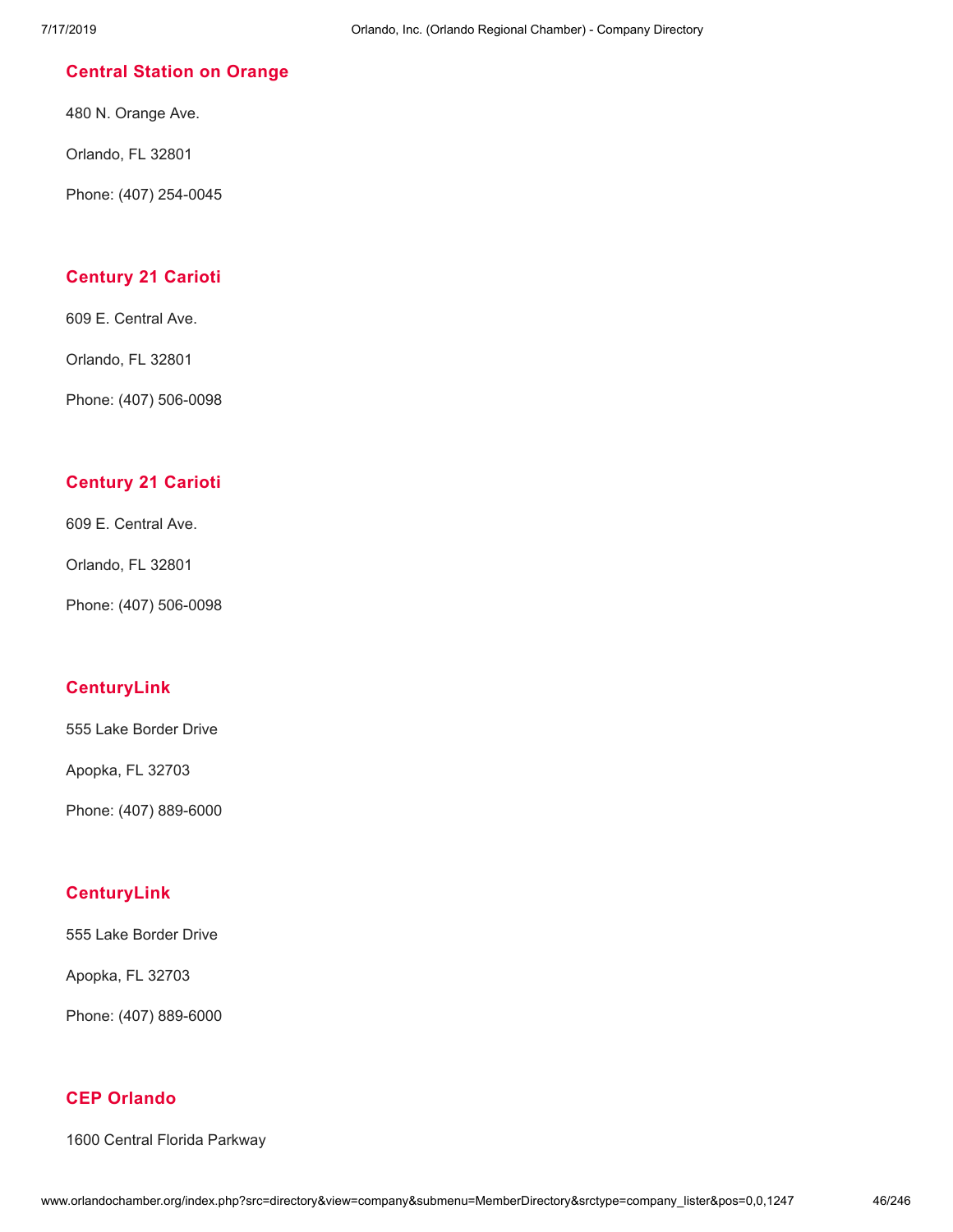Suite 100

Orlando, FL 32837-9280

Phone: (407) 857-7607

# **[CERTUS](http://www.orlandochamber.org/index.php?src=directory&view=company&submenu=MemberDirectory&refno=2776930&srctype=company_detail) Senior Living**

5224 West State Road 46

Suite 375

Sanford, FL 32771

Phone: (727) 278-6655

# **[CFC](http://www.orlandochamber.org/index.php?src=directory&view=company&submenu=MemberDirectory&refno=2776931&srctype=company_detail) Arts**

250 SW Ivanhoe Blvd.

Orlando, FL 32804

Phone: (407) 937-1800

# **CFO [Strategic](http://www.orlandochamber.org/index.php?src=directory&view=company&submenu=MemberDirectory&refno=2776932&srctype=company_detail) Partners**

2016 Alden Road

Suite B

Orlando, FL 32803

Phone: (407) 426-8288

#### **[CH2M](http://www.orlandochamber.org/index.php?src=directory&view=company&submenu=MemberDirectory&refno=2776933&srctype=company_detail) Hill, Inc.**

225 E. Robinson St.

Suite 505

Orlando, FL 32801-4322

Phone: (407) 423-0030

# **Charles [Schwab](http://www.orlandochamber.org/index.php?src=directory&view=company&submenu=MemberDirectory&refno=2776934&srctype=company_detail) & Co., Inc.**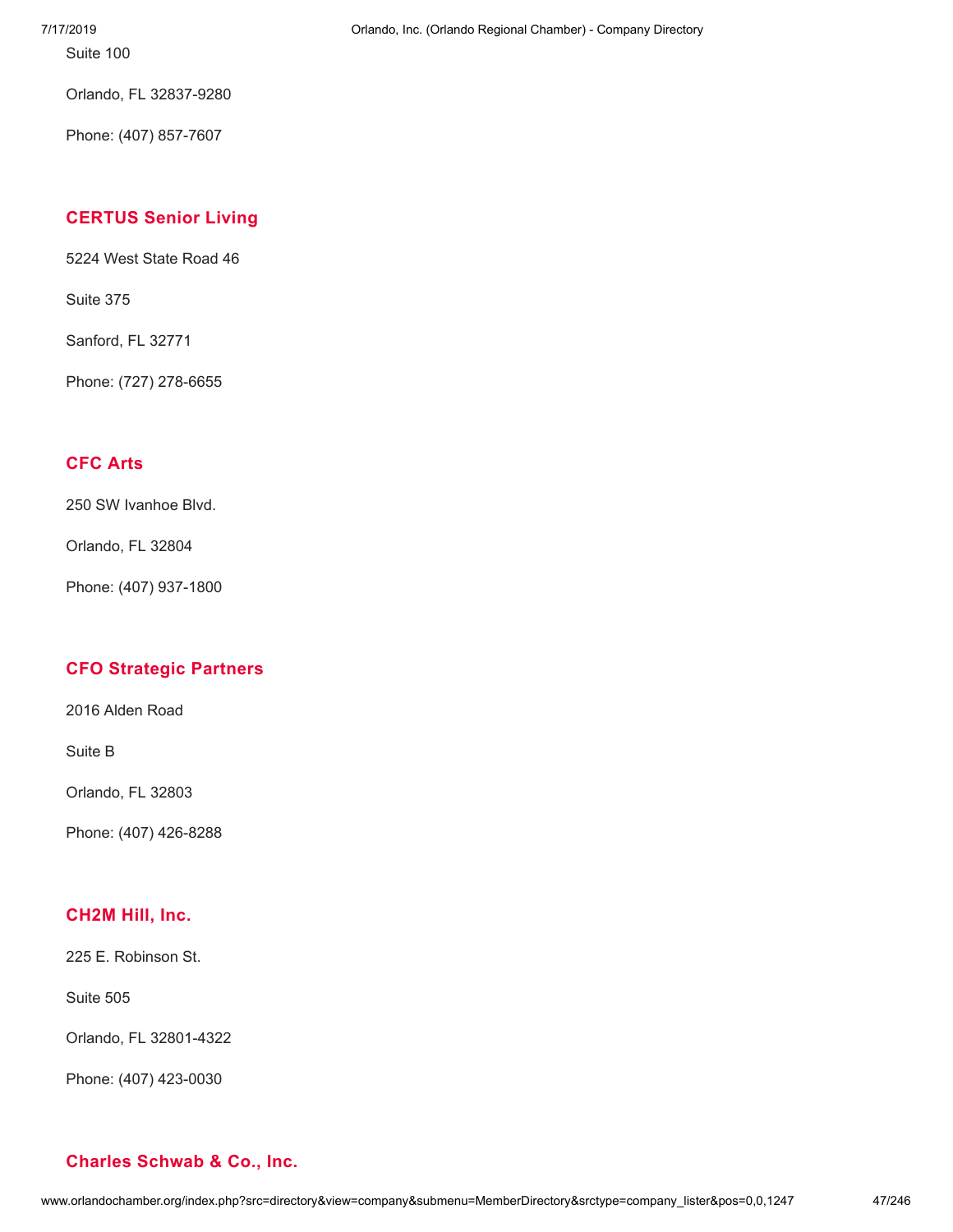1958 Summit Park Drive

Suite 200

Orlando, FL 32810

Phone: (407) 806-6338

# **Charles [Schwab](http://www.orlandochamber.org/index.php?src=directory&view=company&submenu=MemberDirectory&refno=2776935&srctype=company_detail) & Co., Inc.**

1958 Summit Park Drive

Suite 200

Orlando, FL 32810

Phone: (407) 806-6338

# **Charter [Communications](http://www.orlandochamber.org/index.php?src=directory&view=company&submenu=MemberDirectory&refno=2776936&srctype=company_detail)**

2251 Lucien Way

Suite 320

Maitland, FL 32751

Phone: (407) 210-3188

# **Charter [Communications](http://www.orlandochamber.org/index.php?src=directory&view=company&submenu=MemberDirectory&refno=2776937&srctype=company_detail)**

2251 Lucien Way

Suite 320

Maitland, FL 32751

Phone: (407) 210-3188

# **Checkers Drive In and [Company](http://www.orlandochamber.org/index.php?src=directory&view=company&submenu=MemberDirectory&refno=2776938&srctype=company_detail)**

4300 W. Cypress St.

Suite 600

Tampa, FL 33607

Phone: (813) 283-7000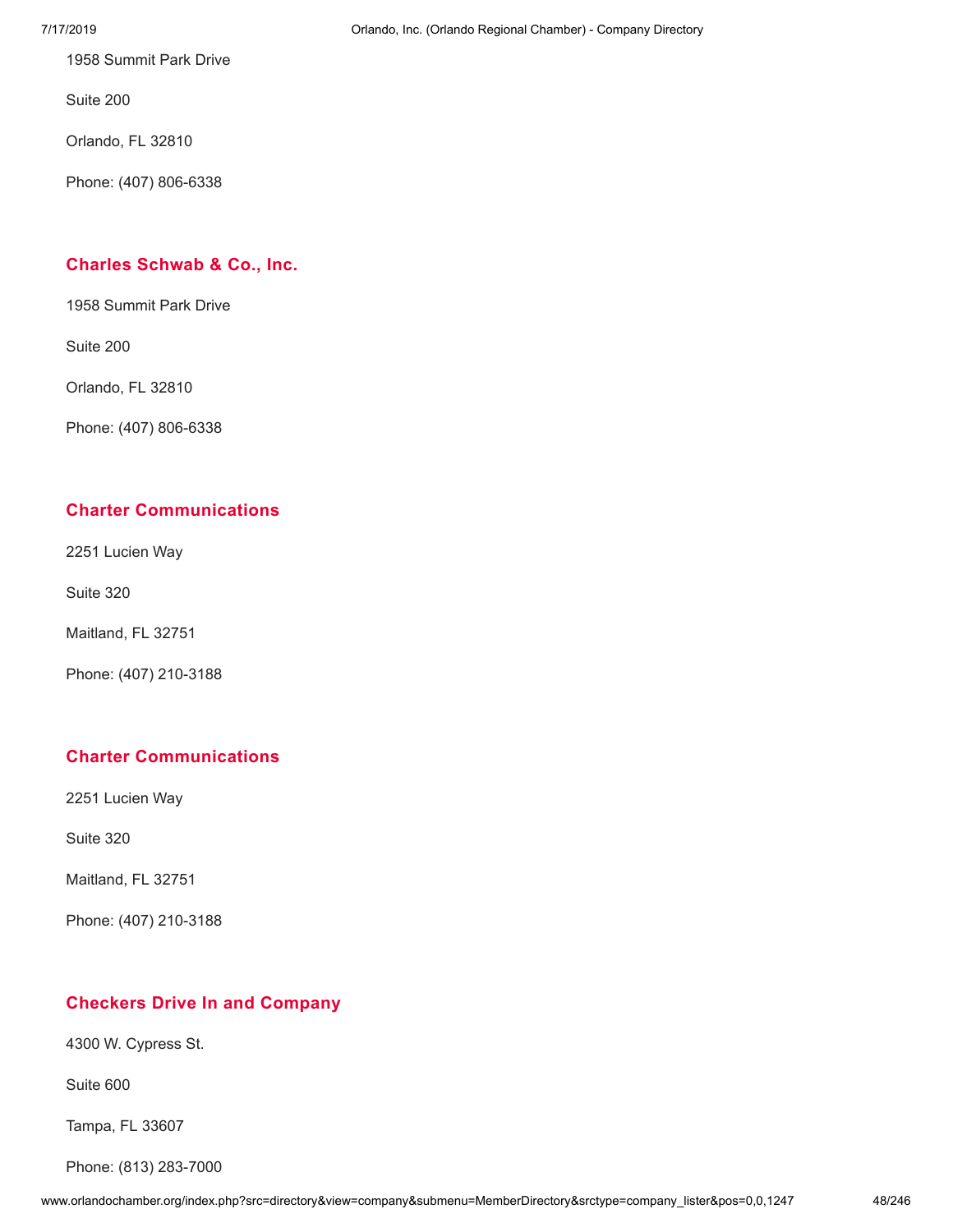#### **Cherry [Bekaert](http://www.orlandochamber.org/index.php?src=directory&view=company&submenu=MemberDirectory&refno=2776939&srctype=company_detail) LLP**

800 N. Magnolia Ave.

Suite 1300

Orlando, FL 32803

Phone: (407) 423-7911

#### **[Children's](http://www.orlandochamber.org/index.php?src=directory&view=company&submenu=MemberDirectory&refno=2776940&srctype=company_detail) Home Society of Florida**

482 S. Keller Road

Orlando, FL 32810

Phone: (321) 397-3000

#### **Choice [Plumbing](http://www.orlandochamber.org/index.php?src=directory&view=company&submenu=MemberDirectory&refno=2776941&srctype=company_detail) I, Inc.**

3550 Old Winter Garden Road

Orlando, FL 32805

Phone: (407) 422-7443

# **[Christian](http://www.orlandochamber.org/index.php?src=directory&view=company&submenu=MemberDirectory&refno=2776942&srctype=company_detail) HELP**

450 Seminola Blvd.

Casselberry, FL 32707

Phone: (407) 834-4022

# **Citrus Club [Orlando](http://www.orlandochamber.org/index.php?src=directory&view=company&submenu=MemberDirectory&refno=2776943&srctype=company_detail)**

255 S. Orange Ave.

Suite 1800

Orlando, FL 32801

Phone: (407) 843-1080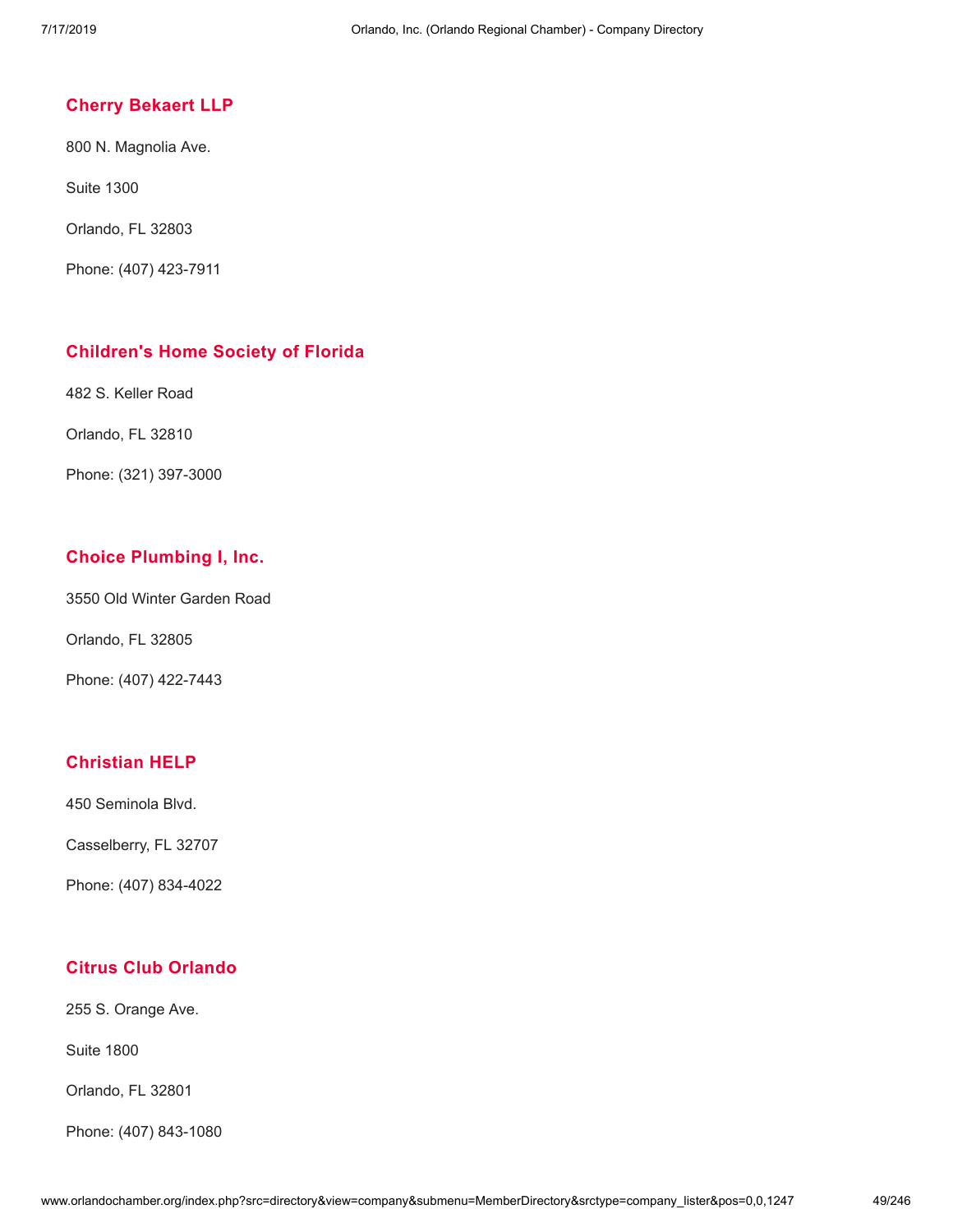### **Citrus Club [Orlando](http://www.orlandochamber.org/index.php?src=directory&view=company&submenu=MemberDirectory&refno=2776944&srctype=company_detail)**

255 S. Orange Ave.

Suite 1800

Orlando, FL 32801

Phone: (407) 843-1080

# **Citrus Club [Orlando](http://www.orlandochamber.org/index.php?src=directory&view=company&submenu=MemberDirectory&refno=2776945&srctype=company_detail)**

255 S. Orange Ave.

Suite 1800

Orlando, FL 32801

Phone: (407) 843-1080

### **City [Beverages](http://www.orlandochamber.org/index.php?src=directory&view=company&submenu=MemberDirectory&refno=2776946&srctype=company_detail)**

10928 Florida Crowne Drive

Orlando, FL 32824

Phone: (407) 851-7100

# **City of [Clermont](http://www.orlandochamber.org/index.php?src=directory&view=company&submenu=MemberDirectory&refno=2776947&srctype=company_detail)**

685 W. Montrose St.

Clermont, FL 34711

Phone: (352) 394-4081

# **City of [Kissimmee](http://www.orlandochamber.org/index.php?src=directory&view=company&submenu=MemberDirectory&refno=2776948&srctype=company_detail)**

101 N. Church St.

Kissimmee, FL 34741

Phone: (407) 518-2328

**City of Lake [Mary](http://www.orlandochamber.org/index.php?src=directory&view=company&submenu=MemberDirectory&refno=2776949&srctype=company_detail)**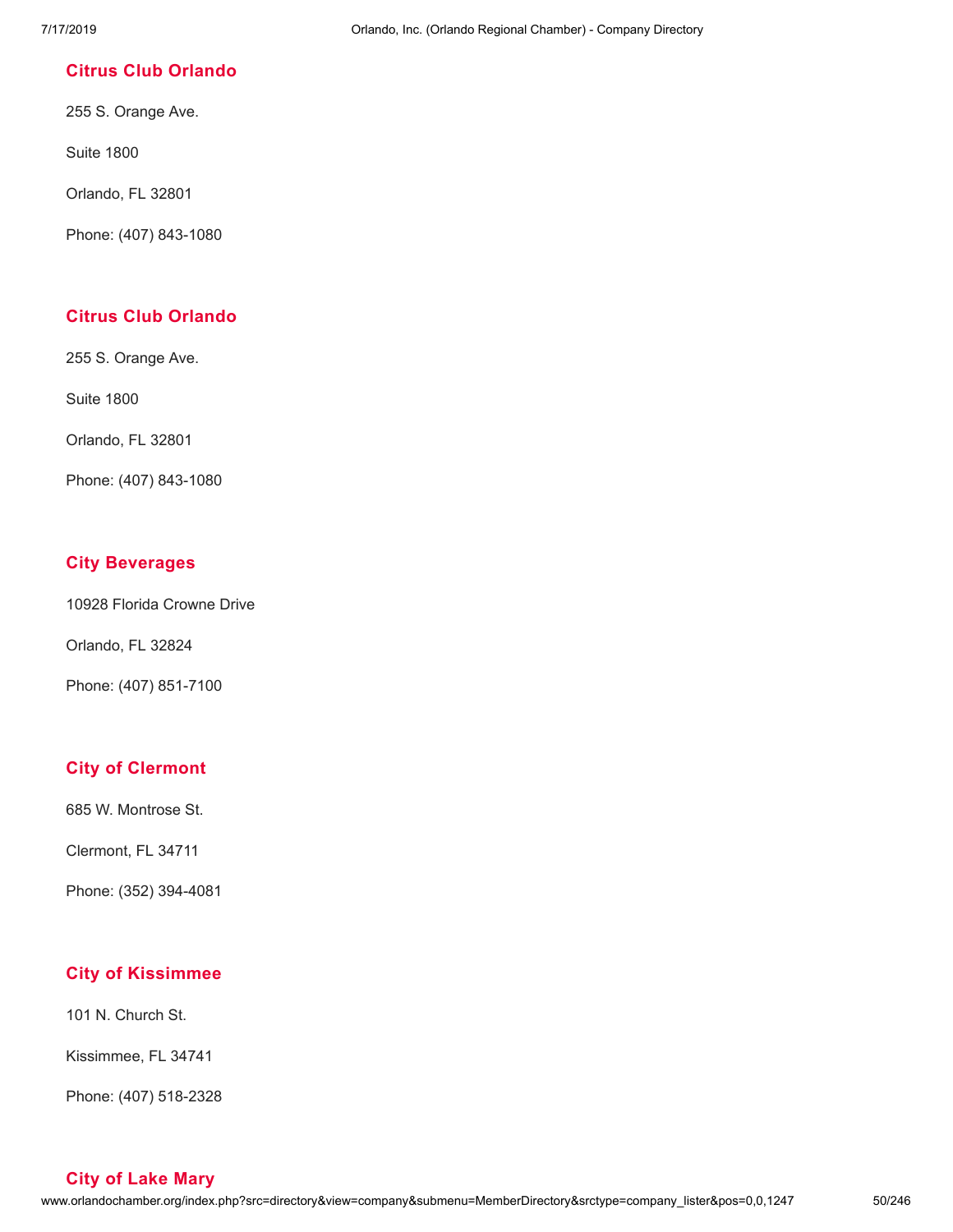100 N. Country Club Road

Lake Mary, FL 32746

Phone: (407) 585-1419

# **City of [Leesburg](http://www.orlandochamber.org/index.php?src=directory&view=company&submenu=MemberDirectory&refno=2776950&srctype=company_detail)**

Economic Development

P.O. Box 490630

Leesburg, FL 34749-0630

Phone: (352) 728-9700

# **City of [Longwood](http://www.orlandochamber.org/index.php?src=directory&view=company&submenu=MemberDirectory&refno=2776951&srctype=company_detail)**

175 West Warren Ave.

Longwood, FL 32750

Phone: (407) 260-3440

# **City of [Orlando](http://www.orlandochamber.org/index.php?src=directory&view=company&submenu=MemberDirectory&refno=2776952&srctype=company_detail)**

400 S. Orange Ave.

3rd Floor

Orlando, FL 32801

Phone: (407) 246-2221

# **City of [Sanford](http://www.orlandochamber.org/index.php?src=directory&view=company&submenu=MemberDirectory&refno=2776953&srctype=company_detail)**

300 North Park Avenue

Sanford, FL 32771

Phone: (407) 688-5001

# **City of St. [Cloud](http://www.orlandochamber.org/index.php?src=directory&view=company&submenu=MemberDirectory&refno=2776954&srctype=company_detail)**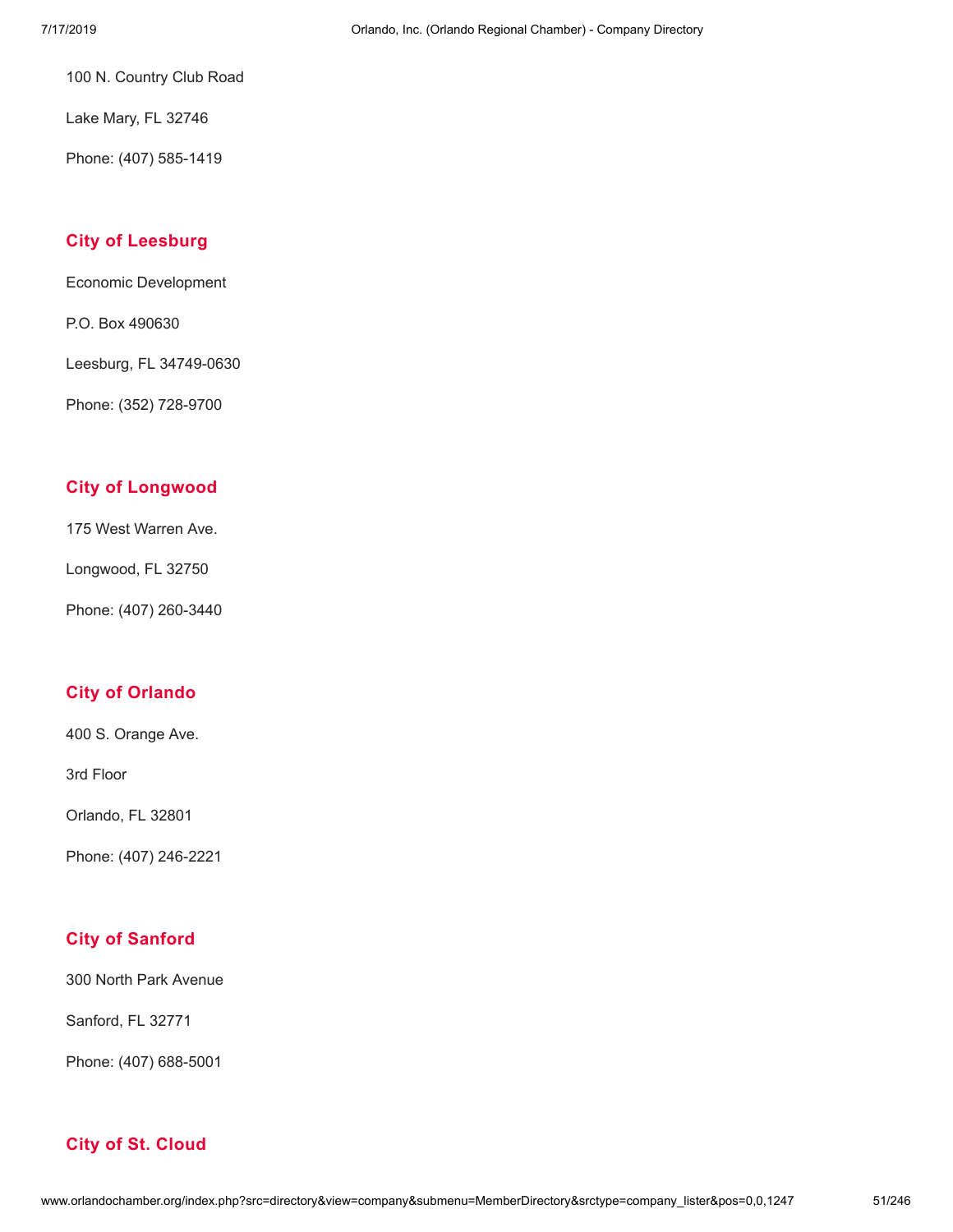7/17/2019 Orlando, Inc. (Orlando Regional Chamber) - Company Directory

1300 9th Street

St. Cloud, FL 34769

Phone: (407) 957-7301

# **City of [Winter](http://www.orlandochamber.org/index.php?src=directory&view=company&submenu=MemberDirectory&refno=2776955&srctype=company_detail) Park**

401 Park Avenue South

Winter Park, FL 32789

Phone: (407) 599-3267

# **CJS [Aluminum,](http://www.orlandochamber.org/index.php?src=directory&view=company&submenu=MemberDirectory&refno=2776956&srctype=company_detail) Inc.**

214 N. Goldenrod Road

Unit 19

Orlando, FL 32807

Phone: (407) 281-9210

# **Clayton [Mechanical](http://www.orlandochamber.org/index.php?src=directory&view=company&submenu=MemberDirectory&refno=2776957&srctype=company_detail)**

2431 Aloma Ave.

Suite 124

Winter Park, FL 32792

Phone: (407) 463-6543

# **Clean the [World](http://www.orlandochamber.org/index.php?src=directory&view=company&submenu=MemberDirectory&refno=2776958&srctype=company_detail)**

2544 E. Landstreet Road

Suite 600

Orlando, FL 32824

Phone: (407) 574-8353

# **Clear [Channel](http://www.orlandochamber.org/index.php?src=directory&view=company&submenu=MemberDirectory&refno=2776959&srctype=company_detail) Outdoor**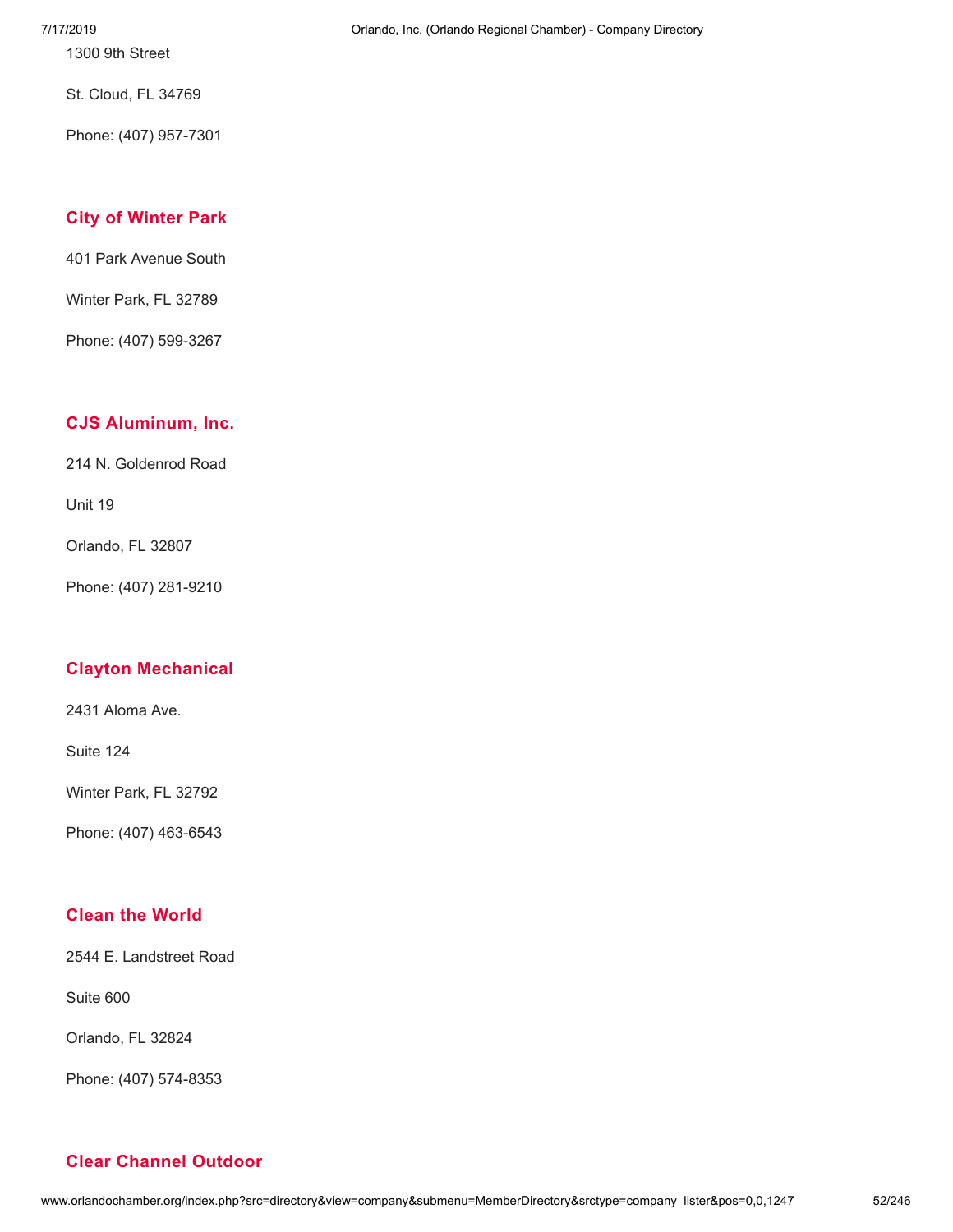5333 Old Winter Garden Road

Orlando, FL 32811

Phone: (407) 298-6410

# **Clear Touch [Interactive](http://www.orlandochamber.org/index.php?src=directory&view=company&submenu=MemberDirectory&refno=2776960&srctype=company_detail)**

1100 Thousand Oaks Blvd.

Greenville, SC 29607

Phone: (407) 312-6157

# **[CliftonLarsonAllen](http://www.orlandochamber.org/index.php?src=directory&view=company&submenu=MemberDirectory&refno=2776961&srctype=company_detail) LLP**

420 S. Orange Ave.

Suite 500

Orlando, FL 32801

Phone: (407) 802-1200

### **CMD [Magazine](http://www.orlandochamber.org/index.php?src=directory&view=company&submenu=MemberDirectory&refno=2776962&srctype=company_detail)**

P.O. Box 691991

Orlando, FL 32869

Phone: (407) 509-8010

# **CNL [Financial](http://www.orlandochamber.org/index.php?src=directory&view=company&submenu=MemberDirectory&refno=2776963&srctype=company_detail) Group**

420 S. Orange Ave.

Suite 950

Orlando, FL 32801

Phone: (407) 650-1000

# **Coalition for the [Homeless](http://www.orlandochamber.org/index.php?src=directory&view=company&submenu=MemberDirectory&refno=2776964&srctype=company_detail) of Central Florida**

639 W. Central Blvd.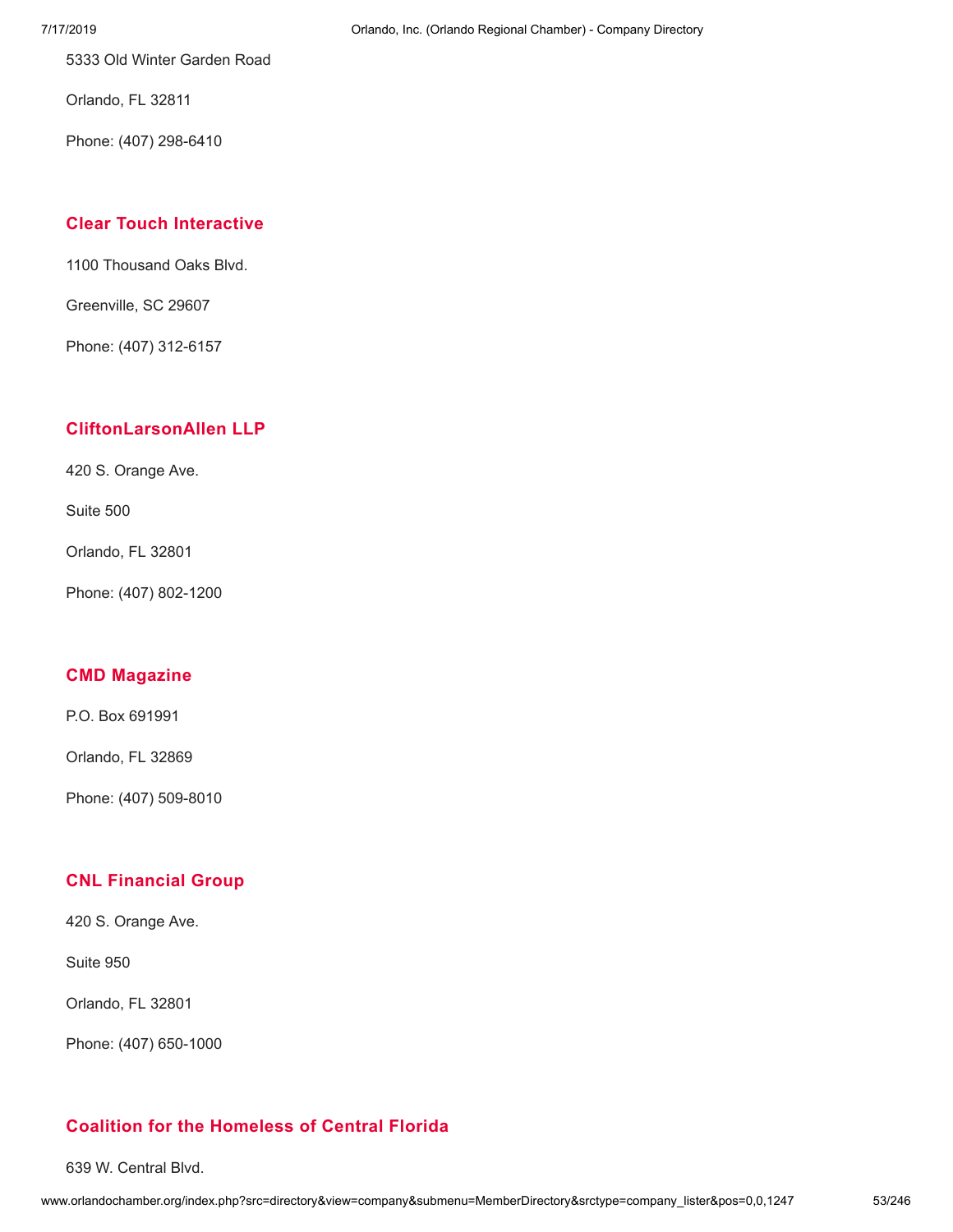Orlando, FL 32801

Phone: (407) 426-1250

### **Coastal [Construction](http://www.orlandochamber.org/index.php?src=directory&view=company&submenu=MemberDirectory&refno=2776965&srctype=company_detail) Group**

450 S. Orange Ave.

Suite 250

Orlando, FL 32801

Phone: (305) 559-4900

### **Coca-Cola [Beverages](http://www.orlandochamber.org/index.php?src=directory&view=company&submenu=MemberDirectory&refno=2776966&srctype=company_detail) - Florida**

2900 Mercy Drive

Orlando, FL 32808

Phone: (407) 295-9290

#### **[Cogent](http://www.orlandochamber.org/index.php?src=directory&view=company&submenu=MemberDirectory&refno=2776967&srctype=company_detail) Bank**

1113 Saxon Blvd.

Orange City, FL 32763

Phone: (407) 739-8782

# **Coleman [American](http://www.orlandochamber.org/index.php?src=directory&view=company&submenu=MemberDirectory&refno=2776968&srctype=company_detail) Moving Services of Orlando, LLC**

9143 Boggy Creek Road

Orlando, FL 32824

Phone: (407) 851-2770

# **Colliers [International](http://www.orlandochamber.org/index.php?src=directory&view=company&submenu=MemberDirectory&refno=2776969&srctype=company_detail)**

255 S. Orange Ave.

Suite 1300

Orlando, FL 32801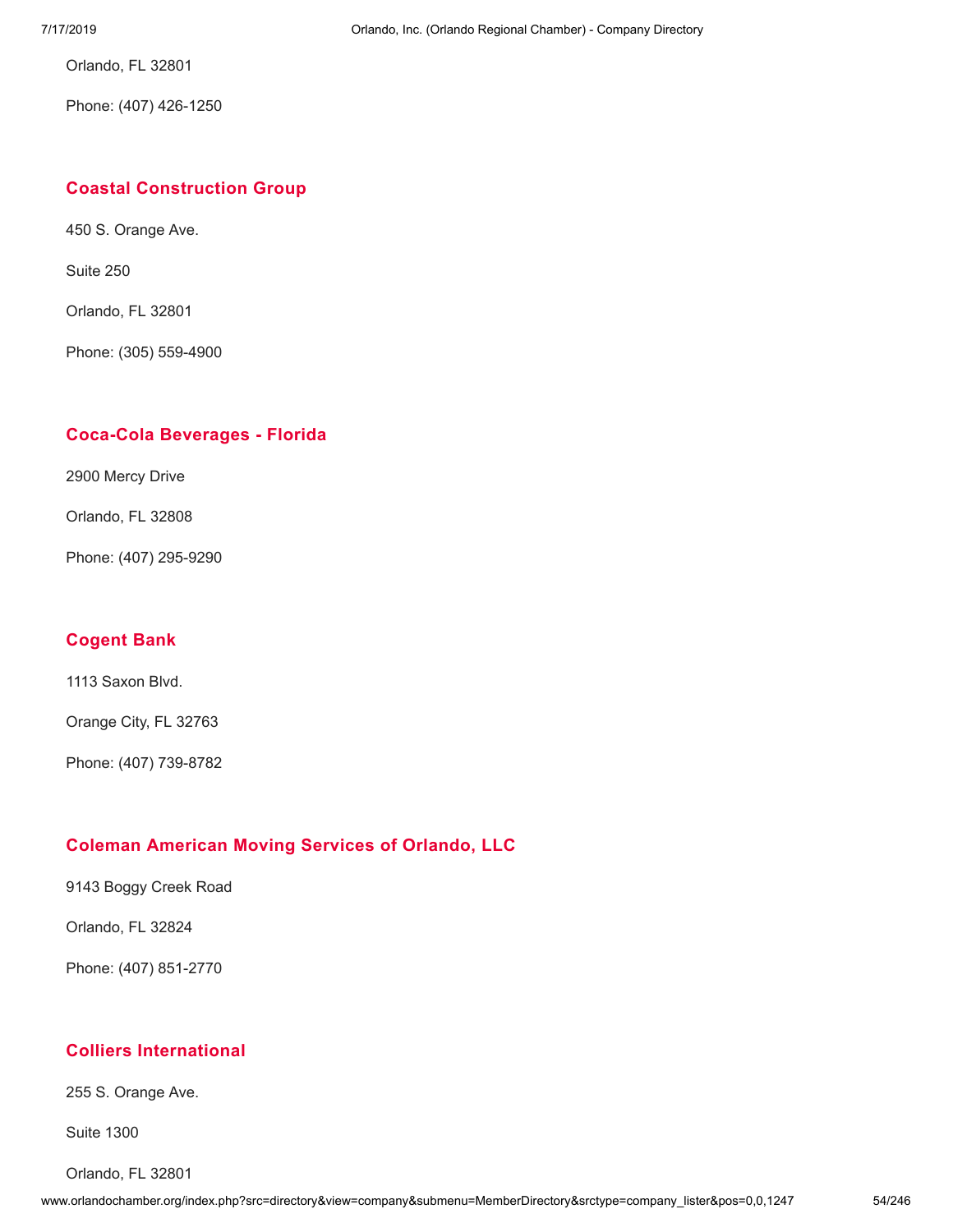Phone: (407) 843-1723

# **Colliers [International](http://www.orlandochamber.org/index.php?src=directory&view=company&submenu=MemberDirectory&refno=2776970&srctype=company_detail)**

255 S. Orange Ave.

Suite 1300

Orlando, FL 32801

Phone: (407) 843-1723

### **Colliers [International](http://www.orlandochamber.org/index.php?src=directory&view=company&submenu=MemberDirectory&refno=2776971&srctype=company_detail)**

255 S. Orange Ave.

Suite 1300

Orlando, FL 32801

Phone: (407) 843-1723

# **Colo [Solutions](http://www.orlandochamber.org/index.php?src=directory&view=company&submenu=MemberDirectory&refno=2776975&srctype=company_detail) Group, LLC**

100 W. Lucerne Circle

Suite 201

Orlando, FL 32801

Phone: (407) 210-2480

# **[Colombo](http://www.orlandochamber.org/index.php?src=directory&view=company&submenu=MemberDirectory&refno=2776972&srctype=company_detail) & Hurd, PL**

301 E. Pine St.

Suite 300

Orlando, FL 32801

Phone: (407) 478-1111

# **[Colombo](http://www.orlandochamber.org/index.php?src=directory&view=company&submenu=MemberDirectory&refno=2776973&srctype=company_detail) & Hurd, PL**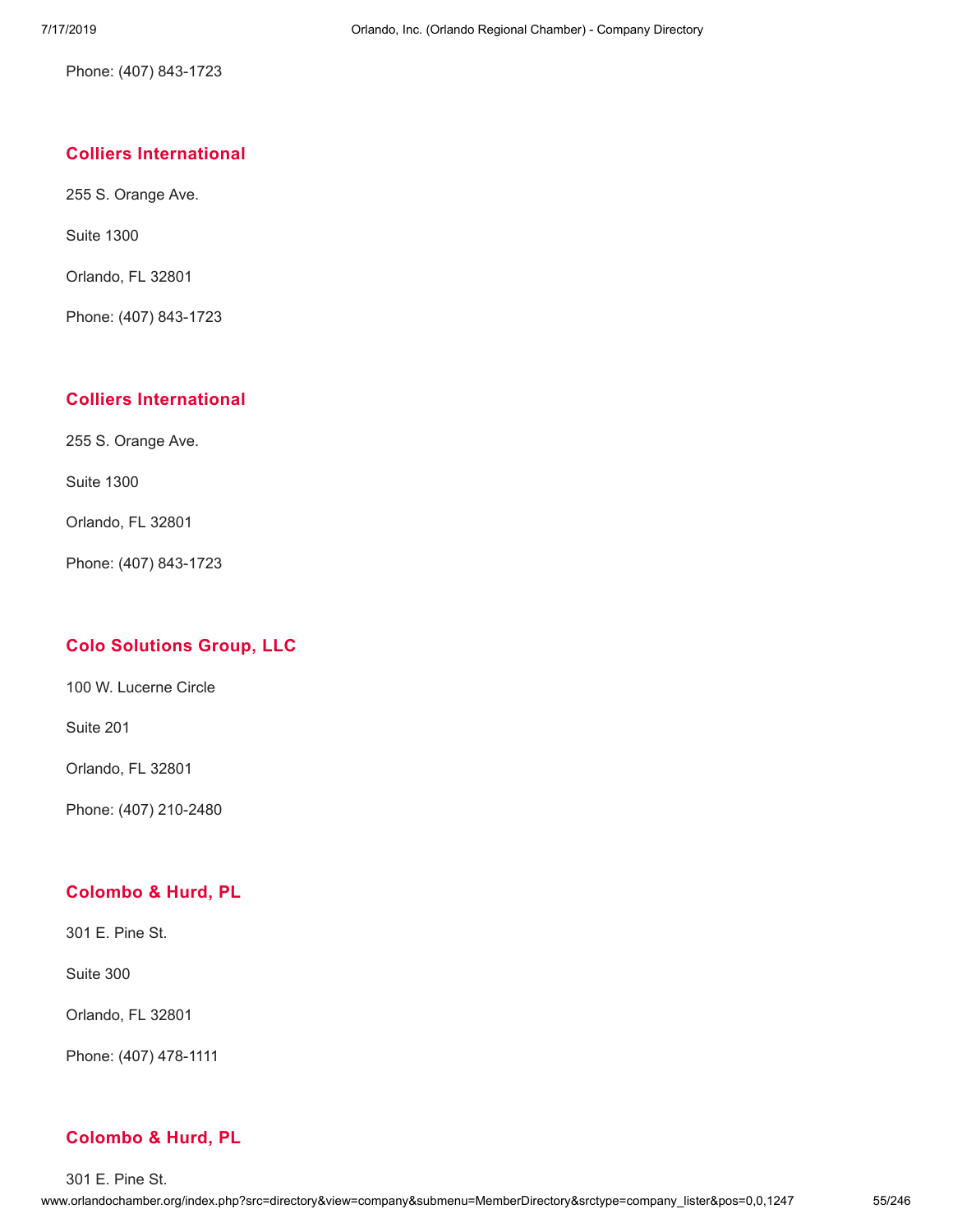Suite 300

Orlando, FL 32801

Phone: (407) 478-1111

# **[Colonial](http://www.orlandochamber.org/index.php?src=directory&view=company&submenu=MemberDirectory&refno=2776974&srctype=company_detail) Life**

855 S. Dillard St.

Winter Garden, FL 34787

Phone: (813) 410-9246

# **[Columbia](http://www.orlandochamber.org/index.php?src=directory&view=company&submenu=MemberDirectory&refno=2776976&srctype=company_detail) College**

2600 Technology Drive

Suite 100

Orlando, FL 32804

Phone: (407) 293-9911

# **[Comprehensive](http://www.orlandochamber.org/index.php?src=directory&view=company&submenu=MemberDirectory&refno=2776977&srctype=company_detail) Health Orlando**

401 N. Mills Ave.

Suite A

Orlando, FL 32803

Phone: (407) 502-0073

# **Computer Business [Consultants,](http://www.orlandochamber.org/index.php?src=directory&view=company&submenu=MemberDirectory&refno=2776978&srctype=company_detail) Inc.**

940 W. Oakland Ave.

Suite A8

Oakland, FL 34787

Phone: (407) 654-5600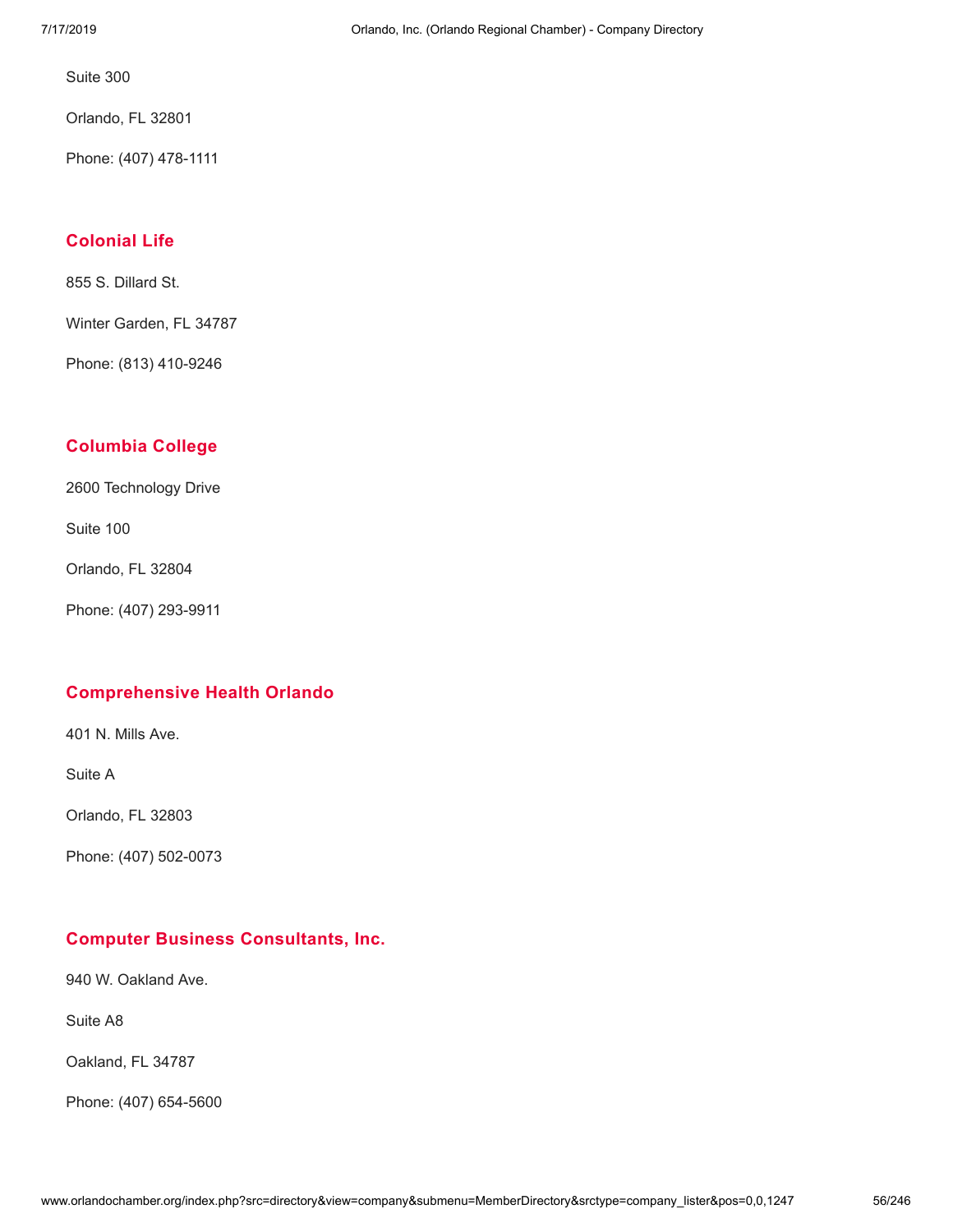# **[Computer](http://www.orlandochamber.org/index.php?src=directory&view=company&submenu=MemberDirectory&refno=2776979&srctype=company_detail) Cures FL, LLC**

6953 Cadiz Blvd.

Orlando, FL 32819

Phone: (516) 554-4017

# **Computer Screen [Investigators,](http://www.orlandochamber.org/index.php?src=directory&view=company&submenu=MemberDirectory&refno=2776980&srctype=company_detail) LLC**

P.O. Box 678231

Orlando, FL 32867

Phone: (407) 796-9000

### **[Concorde](http://www.orlandochamber.org/index.php?src=directory&view=company&submenu=MemberDirectory&refno=2776981&srctype=company_detail) Career Institute**

3444 McCrory Place

Orlando, FL 32803

Phone: (407) 812-3111

#### **Core 4 [Strategies,](http://www.orlandochamber.org/index.php?src=directory&view=company&submenu=MemberDirectory&refno=2776982&srctype=company_detail) Inc.**

4830 Jeanette Court

St. Cloud, FL 34771

Phone: (561) 315-6595

# **CORE [Construction](http://www.orlandochamber.org/index.php?src=directory&view=company&submenu=MemberDirectory&refno=2776983&srctype=company_detail) Services of Florida , LLC**

617 N. Magnolia Ave.

Suite 101

Orlando, FL 32801

Phone: (407) 519-1390

#### **Corporate [Synergies](http://www.orlandochamber.org/index.php?src=directory&view=company&submenu=MemberDirectory&refno=2776984&srctype=company_detail)**

111 N. Magnolia Ave.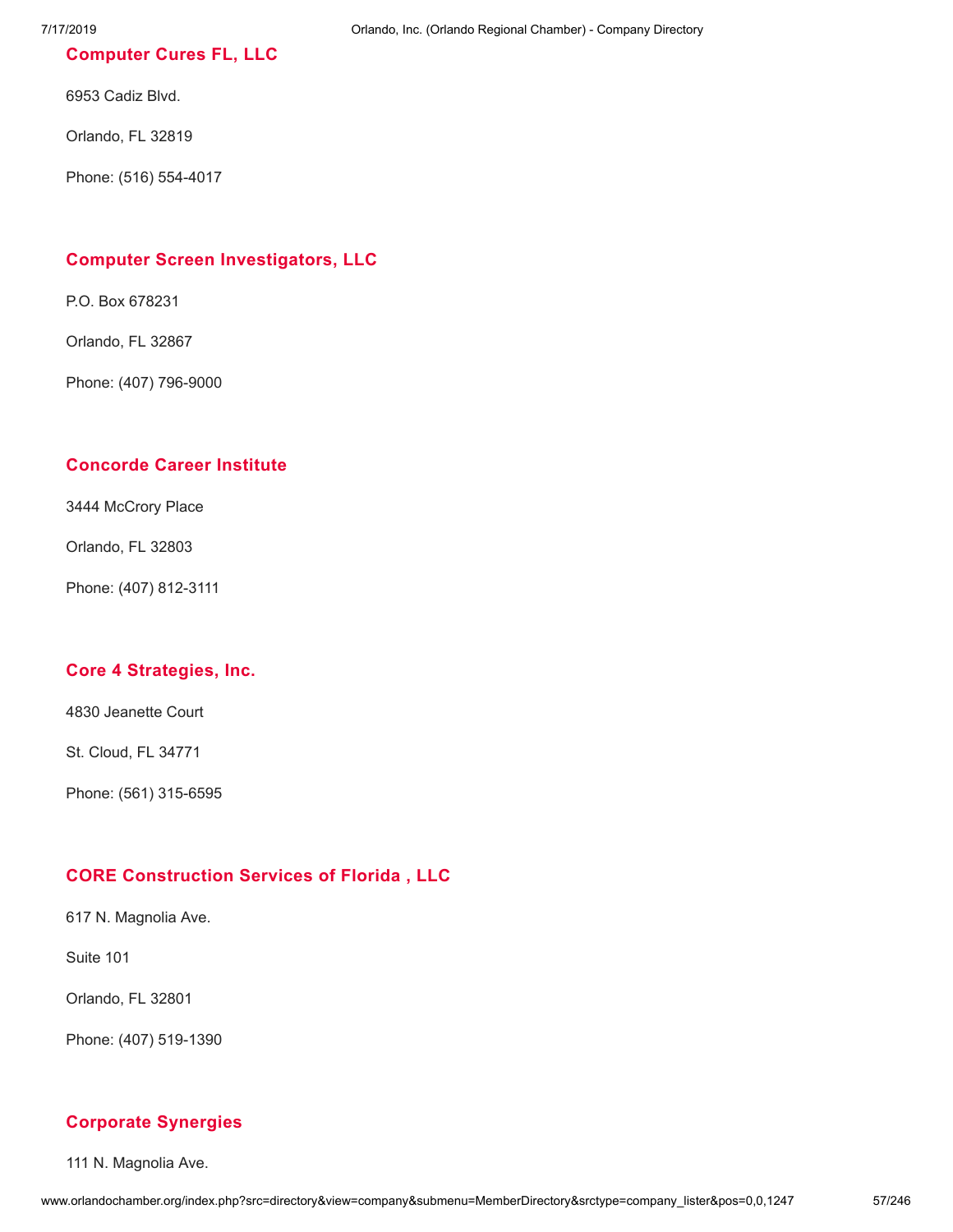Suite 1450

Orlando, FL 32801

Phone: (407) 612-6324

### **Country Thunder Music [Festivals](http://www.orlandochamber.org/index.php?src=directory&view=company&submenu=MemberDirectory&refno=2776985&srctype=company_detail)**

730 Gallatin Pike N.

Madison, TN 37115

Phone: (866) 388-0007

#### **Courtyard by Marriott [Downtown](http://www.orlandochamber.org/index.php?src=directory&view=company&submenu=MemberDirectory&refno=2776986&srctype=company_detail)**

730 N. Magnolia Ave.

Orlando, FL 32803

Phone: (407) 996-1000

### **Cox Media Group [Orlando/WFTV](http://www.orlandochamber.org/index.php?src=directory&view=company&submenu=MemberDirectory&refno=2776987&srctype=company_detail)**

490 E. South St.

Orlando, FL 32801

Phone: (407) 841-9000

### **Cox Media Group [Orlando/WFTV](http://www.orlandochamber.org/index.php?src=directory&view=company&submenu=MemberDirectory&refno=2776988&srctype=company_detail)**

490 E. South St.

Orlando, FL 32801

Phone: (407) 841-9000

# **Crane Roofing and [Exteriors](http://www.orlandochamber.org/index.php?src=directory&view=company&submenu=MemberDirectory&refno=2776989&srctype=company_detail)**

1404 Hamlin Ave.

Suite M

Saint Cloud, FL 34771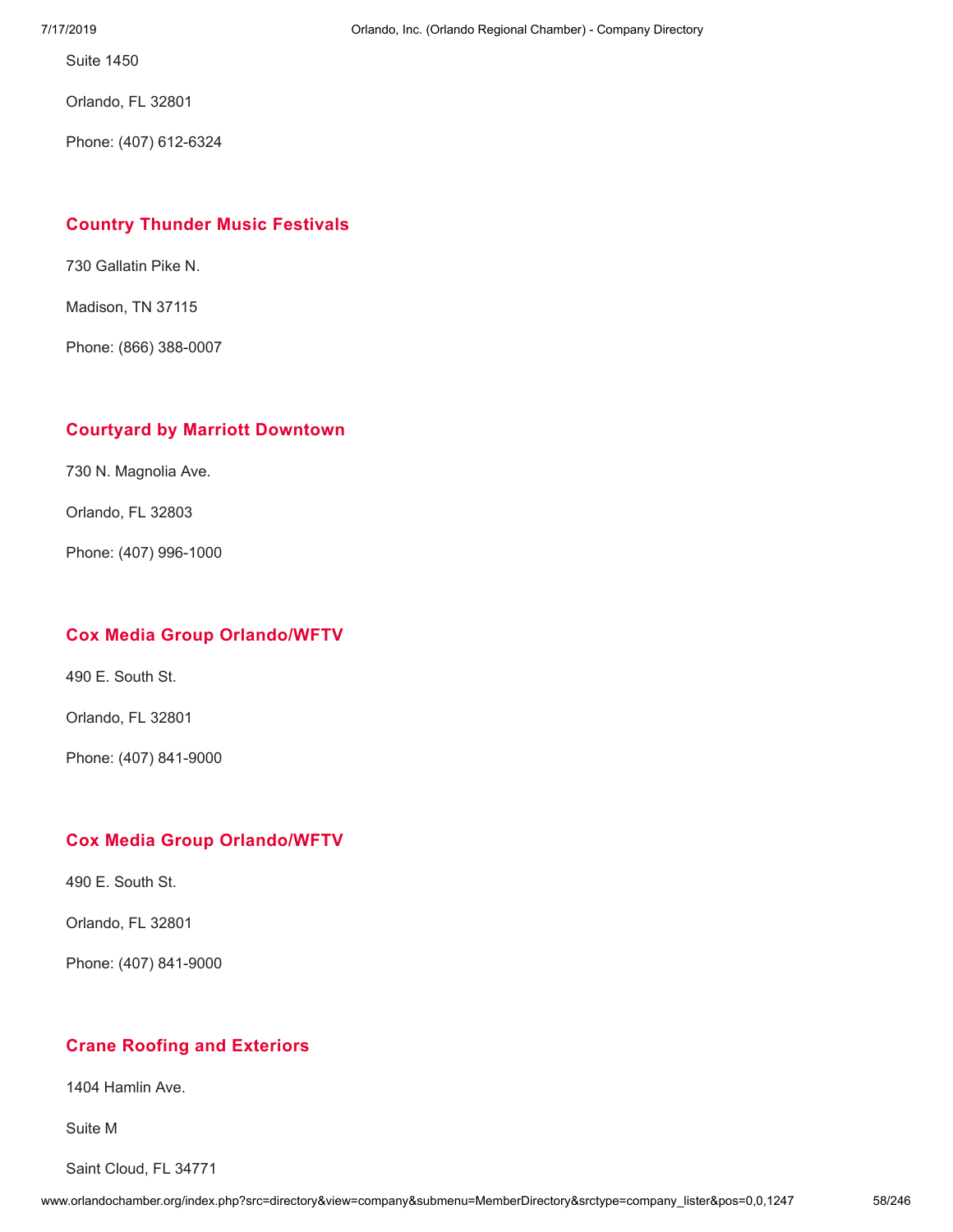Phone: (407) 957-7663

# **Crayola [Experience](http://www.orlandochamber.org/index.php?src=directory&view=company&submenu=MemberDirectory&refno=2776990&srctype=company_detail) Orlando**

8001 S. Orange Blossom Trail

Orlando, FL 32809

Phone: (407) 757-1700

# **[CREDO](http://www.orlandochamber.org/index.php?src=directory&view=company&submenu=MemberDirectory&refno=2776991&srctype=company_detail) Coffee**

885 N. Orange Ave.

Orlando, FL 32801

Phone: (407) 519-0643

# **[CREDO](http://www.orlandochamber.org/index.php?src=directory&view=company&submenu=MemberDirectory&refno=2776992&srctype=company_detail) Coffee**

885 N. Orange Ave.

Orlando, FL 32801

Phone: (407) 519-0643

# **[Crimson](http://www.orlandochamber.org/index.php?src=directory&view=company&submenu=MemberDirectory&refno=2776993&srctype=company_detail) Tail**

296 Hartford Pl.

Orlando, FL 32808

Phone: (407) 502-2082

# **Critical Diversity [Measures](http://www.orlandochamber.org/index.php?src=directory&view=company&submenu=MemberDirectory&refno=2776994&srctype=company_detail) Institute**

2210 Grand Cayman Court

Suite 34741

Kissimmee, FL 34741

Phone: (407) 552-2933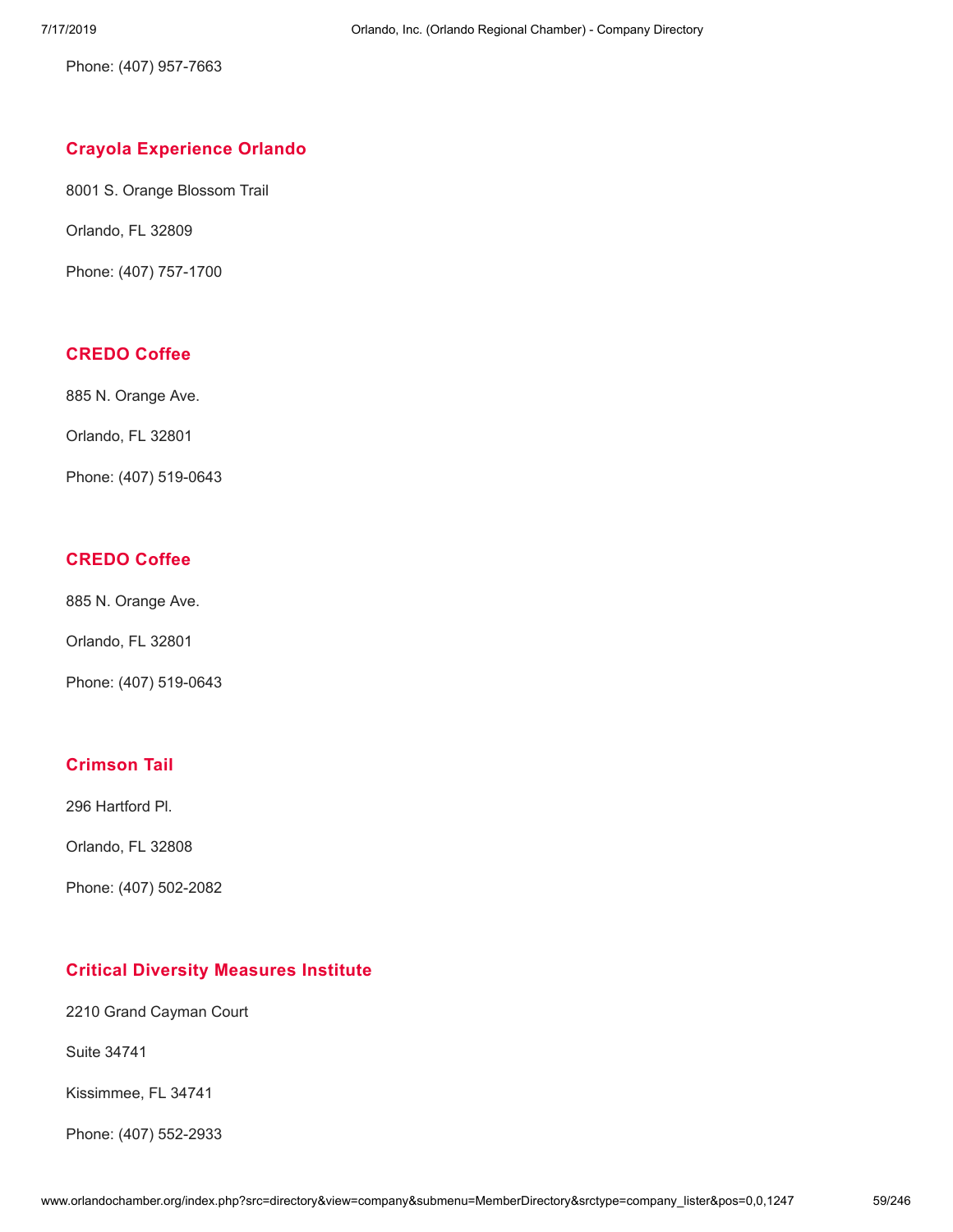# **Critical Diversity [Measures](http://www.orlandochamber.org/index.php?src=directory&view=company&submenu=MemberDirectory&refno=2776995&srctype=company_detail) Institute**

2210 Grand Cayman Court

Suite 1726

Kissimmee, FL 34741

Phone: (407) 552-2933

### **[Crown](http://www.orlandochamber.org/index.php?src=directory&view=company&submenu=MemberDirectory&refno=2776996&srctype=company_detail) Castle**

8248 Park Line Blvd.

Suite 240

Orlando, FL 32809

Phone: (407) 497-8621

### **Crowne Plaza Orlando - [Downtown](http://www.orlandochamber.org/index.php?src=directory&view=company&submenu=MemberDirectory&refno=2776997&srctype=company_detail)**

304 W. Colonial Drive

Orlando, FL 32801

Phone: (407) 367-3626

# **Cryos [International](http://www.orlandochamber.org/index.php?src=directory&view=company&submenu=MemberDirectory&refno=2776998&srctype=company_detail)**

2200 N. Alafaya Trail

Suite 550

Orlando, FL 32826

Phone: (407) 203-1175

# **CSX [Transportation,](http://www.orlandochamber.org/index.php?src=directory&view=company&submenu=MemberDirectory&refno=2776999&srctype=company_detail) Inc.**

6735 South Point Drive South

Building 2, 2nd Flr, S/C J611

Jacksonville, FL 32216-6177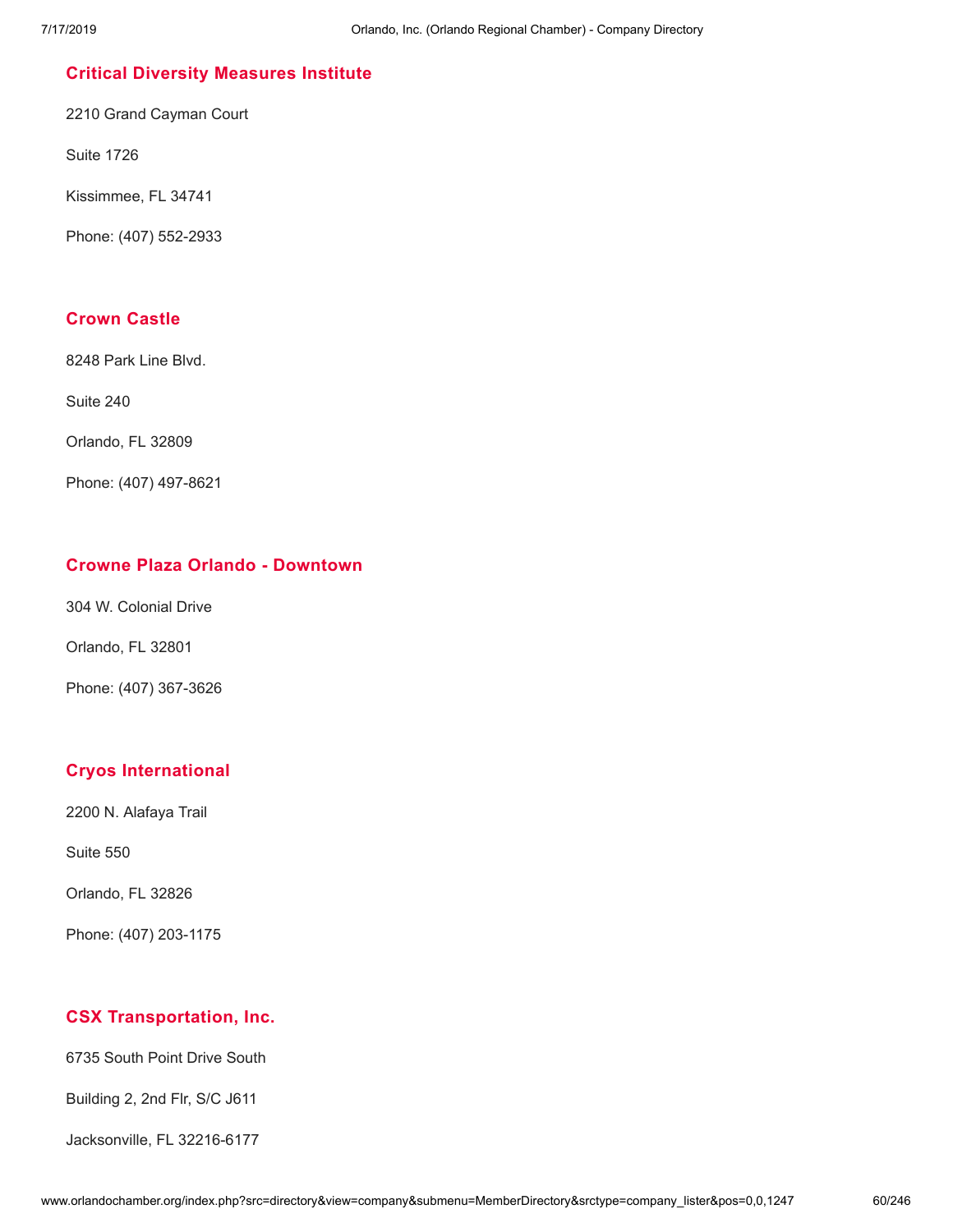Phone: (904) 279-6387

#### **Cubic Global Defense - [Oakridge](http://www.orlandochamber.org/index.php?src=directory&view=company&submenu=MemberDirectory&refno=2777000&srctype=company_detail)**

2001 W. Oak Ridge Road

Suite 100

Orlando, FL 32809

Phone: (407) 514-1613

# **Cubic Global Defense - [Oakridge](http://www.orlandochamber.org/index.php?src=directory&view=company&submenu=MemberDirectory&refno=2777001&srctype=company_detail)**

2001 W. Oak Ridge Road

Suite 100

Orlando, FL 32809

Phone: (407) 514-1613

# **Cubic Global Defense - [Oakridge](http://www.orlandochamber.org/index.php?src=directory&view=company&submenu=MemberDirectory&refno=2777002&srctype=company_detail)**

2001 W. Oak Ridge Road

Suite 100

Orlando, FL 32809

Phone: (407) 514-1613

# **Cubic Global Defense - [Research](http://www.orlandochamber.org/index.php?src=directory&view=company&submenu=MemberDirectory&refno=2777003&srctype=company_detail) Park**

12000 Research Parkway

Suite 408

Orlando, FL 32826

Phone: (407) 563-0503

# **Cubic Global Defense - [Research](http://www.orlandochamber.org/index.php?src=directory&view=company&submenu=MemberDirectory&refno=2777004&srctype=company_detail) Park**

12000 Research Parkway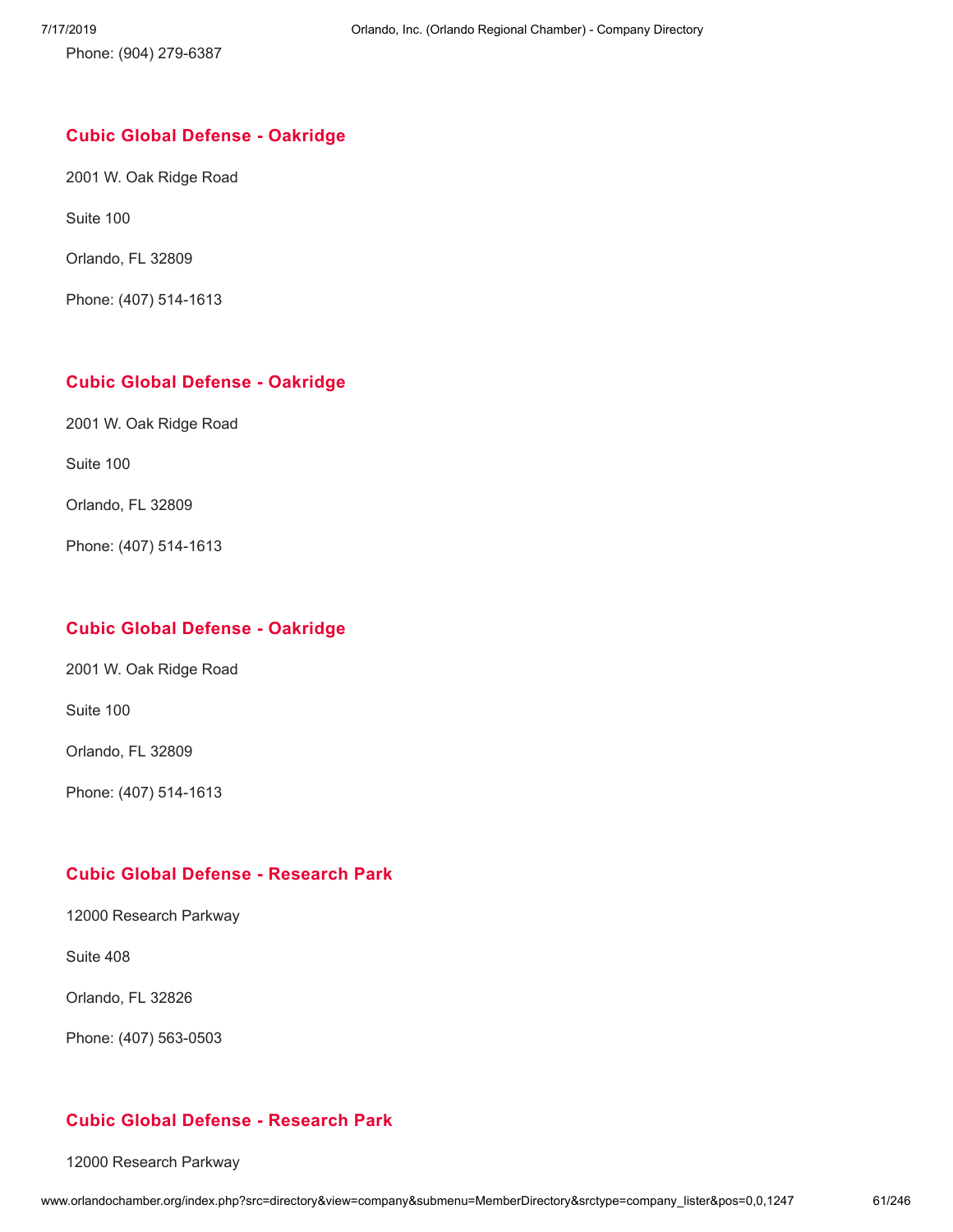Suite 408

Orlando, FL 32826

Phone: (407) 563-0503

### **Cubic Global Defense - [Research](http://www.orlandochamber.org/index.php?src=directory&view=company&submenu=MemberDirectory&refno=2777005&srctype=company_detail) Park**

12000 Research Parkway

Suite 408

Orlando, FL 32826

Phone: (407) 563-0503

### **Cuhaci & Peterson [Architects](http://www.orlandochamber.org/index.php?src=directory&view=company&submenu=MemberDirectory&refno=2777006&srctype=company_detail) Engineers Planners**

1925 Prospect Ave.

Orlando, FL 32814

Phone: (407) 661-9100

#### **Cuhaci & Peterson [Architects](http://www.orlandochamber.org/index.php?src=directory&view=company&submenu=MemberDirectory&refno=2777007&srctype=company_detail) Engineers Planners**

1925 Prospect Ave.

Orlando, FL 32814

Phone: (407) 661-9100

# **[Curaleaf](http://www.orlandochamber.org/index.php?src=directory&view=company&submenu=MemberDirectory&refno=2777008&srctype=company_detail)**

12402 S. Orange Blossom Trail

Orlando, FL 32837

# **[Curaytor](http://www.orlandochamber.org/index.php?src=directory&view=company&submenu=MemberDirectory&refno=2777009&srctype=company_detail)**

3855 Avalon Park Blvd. East

Orlando, FL 32828

Phone: (407) 497-9771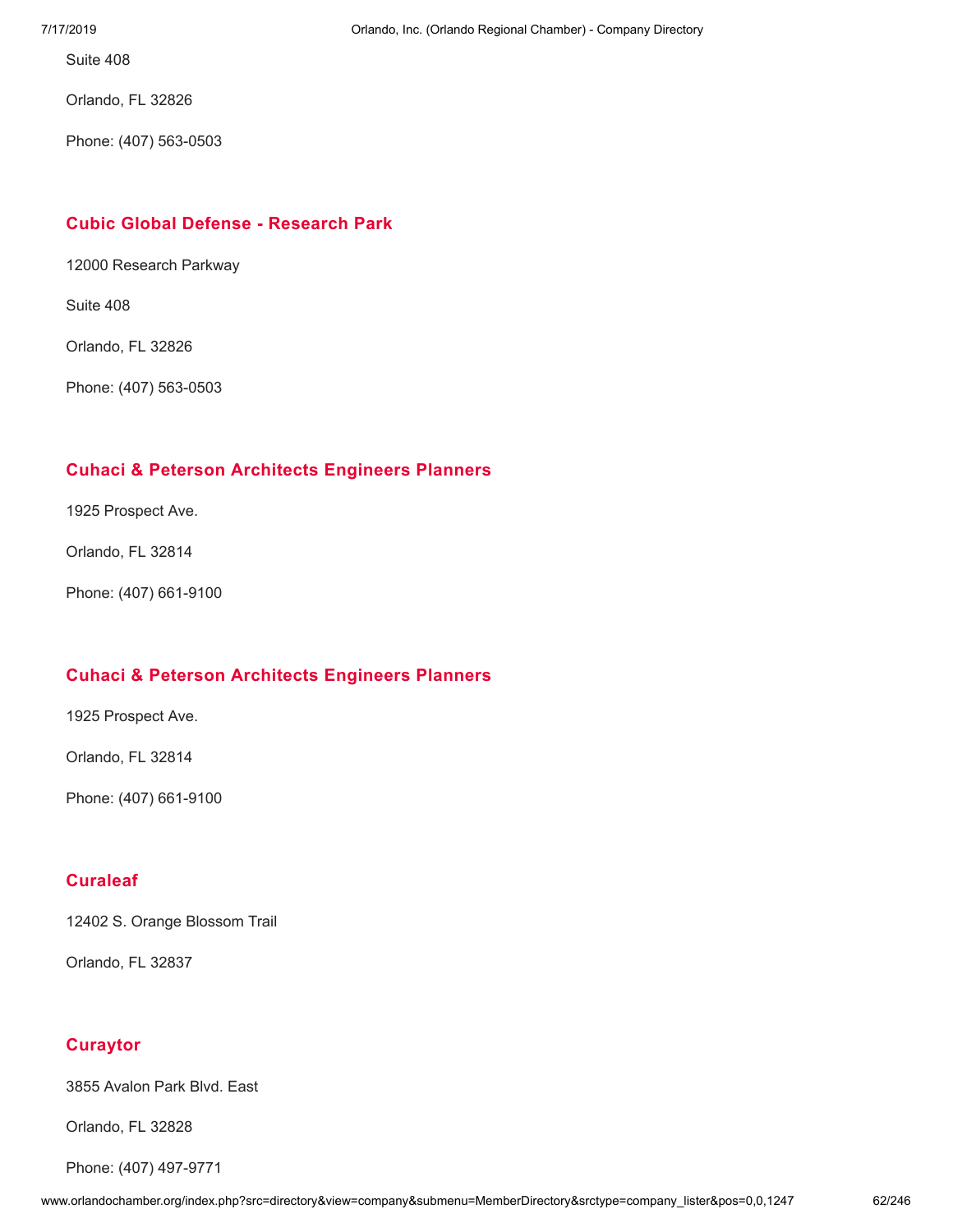# **Curley & Pynn Public Relations and Marketing [Communications](http://www.orlandochamber.org/index.php?src=directory&view=company&submenu=MemberDirectory&refno=2777010&srctype=company_detail)**

258 Southhall Lane

Suite 130

Maitland, FL 32751

Phone: (407) 423-8006

#### **Cushman & [Wakefield](http://www.orlandochamber.org/index.php?src=directory&view=company&submenu=MemberDirectory&refno=2777011&srctype=company_detail) of Florida, Inc.**

20 N. Orange Ave.

Suite 300

Orlando, FL 32801

Phone: (407) 841-8000

### **Custom [DeSigns](http://www.orlandochamber.org/index.php?src=directory&view=company&submenu=MemberDirectory&refno=2777012&srctype=company_detail)**

840 N. Mills Ave.

Orlando, FL 32803

Phone: (407) 898-0373

# **[Cybercreed](http://www.orlandochamber.org/index.php?src=directory&view=company&submenu=MemberDirectory&refno=2777013&srctype=company_detail)**

,

Phone: (407) 341-7136

# **Cybis [Communications](http://www.orlandochamber.org/index.php?src=directory&view=company&submenu=MemberDirectory&refno=2777014&srctype=company_detail)**

1 S. Orange Ave.

Level 5

Orlando, FL 32801

Phone: (888) 844-6529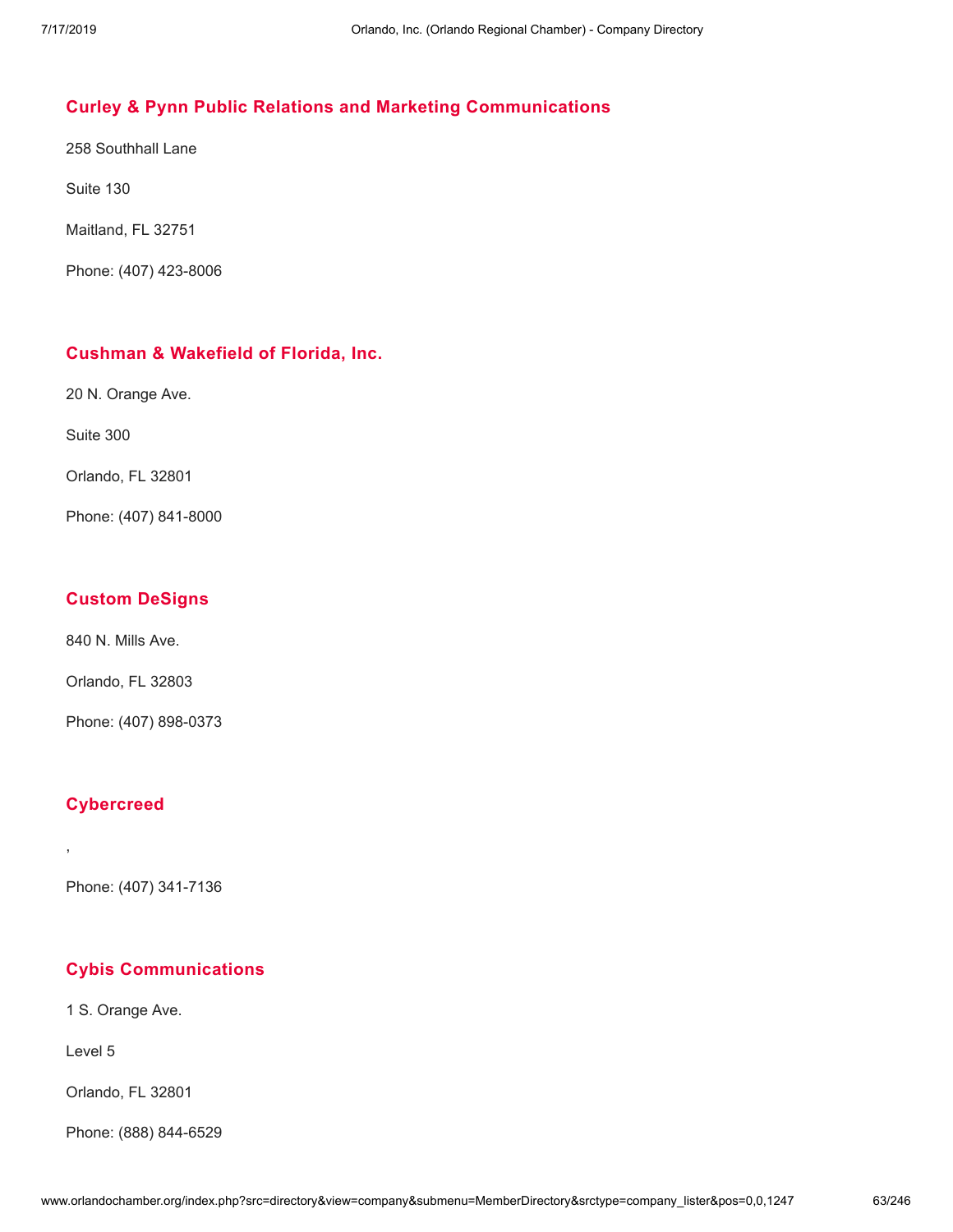# **Cybis [Communications](http://www.orlandochamber.org/index.php?src=directory&view=company&submenu=MemberDirectory&refno=2777015&srctype=company_detail)**

1 S. Orange Ave.

Level 5

Orlando, FL 32801

Phone: (888) 844-6529

# **Dan Dixon [Architect,](http://www.orlandochamber.org/index.php?src=directory&view=company&submenu=MemberDirectory&refno=2777017&srctype=company_detail) LLC**

1419 Lake Baldwin, Ln.

Suite A

Orlando, FL 32814

Phone: (407) 513-2631

# **Dancing for [Diabetes](http://www.orlandochamber.org/index.php?src=directory&view=company&submenu=MemberDirectory&refno=2777016&srctype=company_detail)**

P.O. Box 951750

Lake Mary, FL 32795

Phone: (407) 687-3341

# **Darden [Restaurants,](http://www.orlandochamber.org/index.php?src=directory&view=company&submenu=MemberDirectory&refno=2777018&srctype=company_detail) Inc.**

1000 Darden Center Drive

Orlando, FL 32837

Phone: (407) 245-4000

# **Davey Law [Group](http://www.orlandochamber.org/index.php?src=directory&view=company&submenu=MemberDirectory&refno=2777019&srctype=company_detail)**

341 N. Maitland Ave.

Suite 280

Maitland, FL 32751

Phone: (407) 645-4833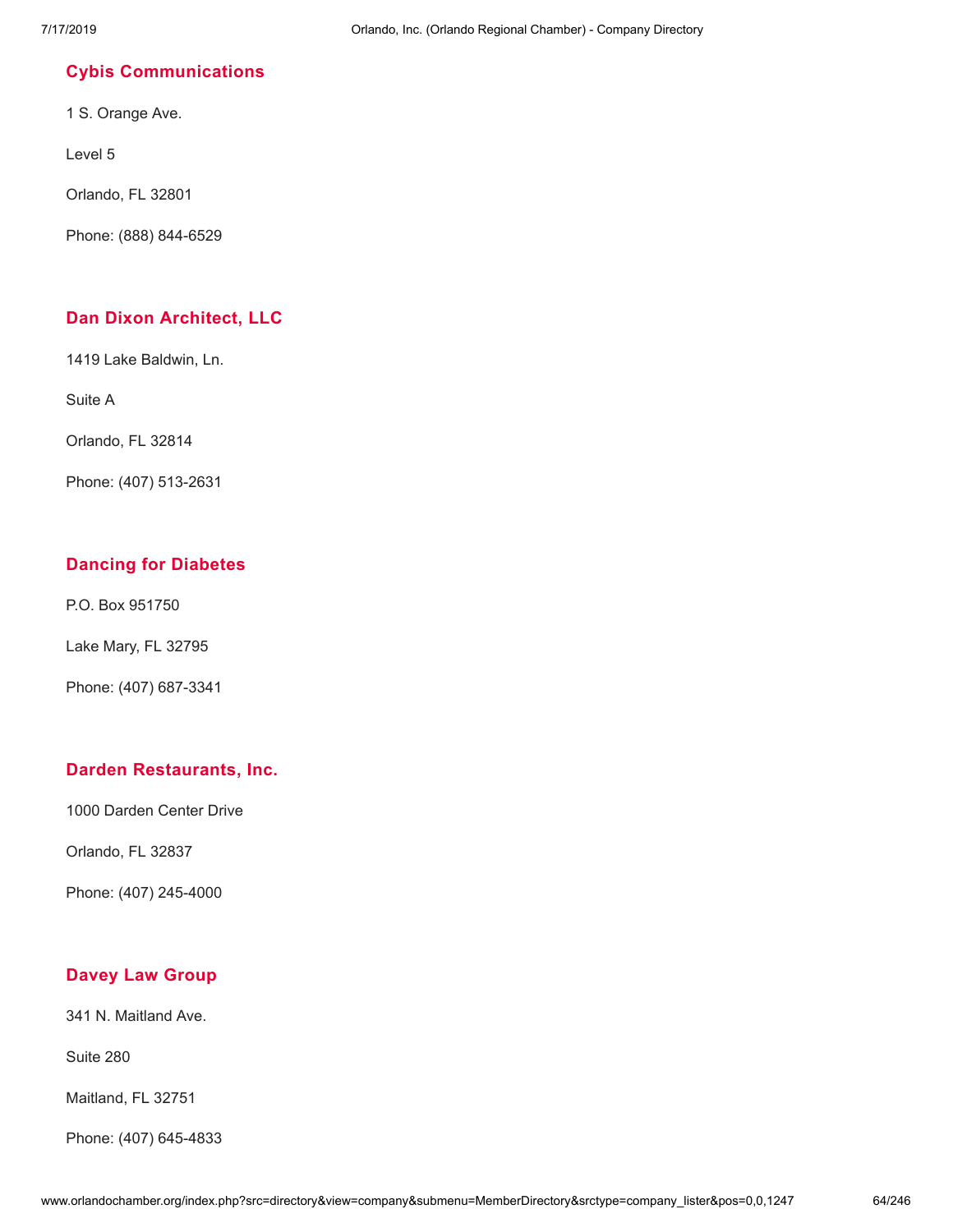### **DaVita Alafaya [Dialysis](http://www.orlandochamber.org/index.php?src=directory&view=company&submenu=MemberDirectory&refno=2777020&srctype=company_detail)**

12001 Science Drive

Orlando, FL 32826

Phone: (407) 276-4068

### **DaVita [Clarcona](http://www.orlandochamber.org/index.php?src=directory&view=company&submenu=MemberDirectory&refno=2777021&srctype=company_detail) Dialysis**

8259 Clarcona Ocoee Road

Orlando, FL 32818

Phone: (407) 299-2173

### **DaVita [Metrowest](http://www.orlandochamber.org/index.php?src=directory&view=company&submenu=MemberDirectory&refno=2777022&srctype=company_detail) Dialysis**

4578 Kirkman Road

Orlando, FL 32811

Phone: (407) 298-3977

#### **Days Inn Orlando [Downtown](http://www.orlandochamber.org/index.php?src=directory&view=company&submenu=MemberDirectory&refno=2777023&srctype=company_detail)**

3300 S. Orange Blossom Trail

Orlando, FL 32839

Phone: (407) 720-3732

# **[DBK](http://www.orlandochamber.org/index.php?src=directory&view=company&submenu=MemberDirectory&refno=2777024&srctype=company_detail) Inc.**

398 S. Shell Road

DeBary, FL 32713

Phone: (386) 216-4744

### **Dean [Mead](http://www.orlandochamber.org/index.php?src=directory&view=company&submenu=MemberDirectory&refno=2777025&srctype=company_detail)**

420 S. Orange Ave. (CNL II)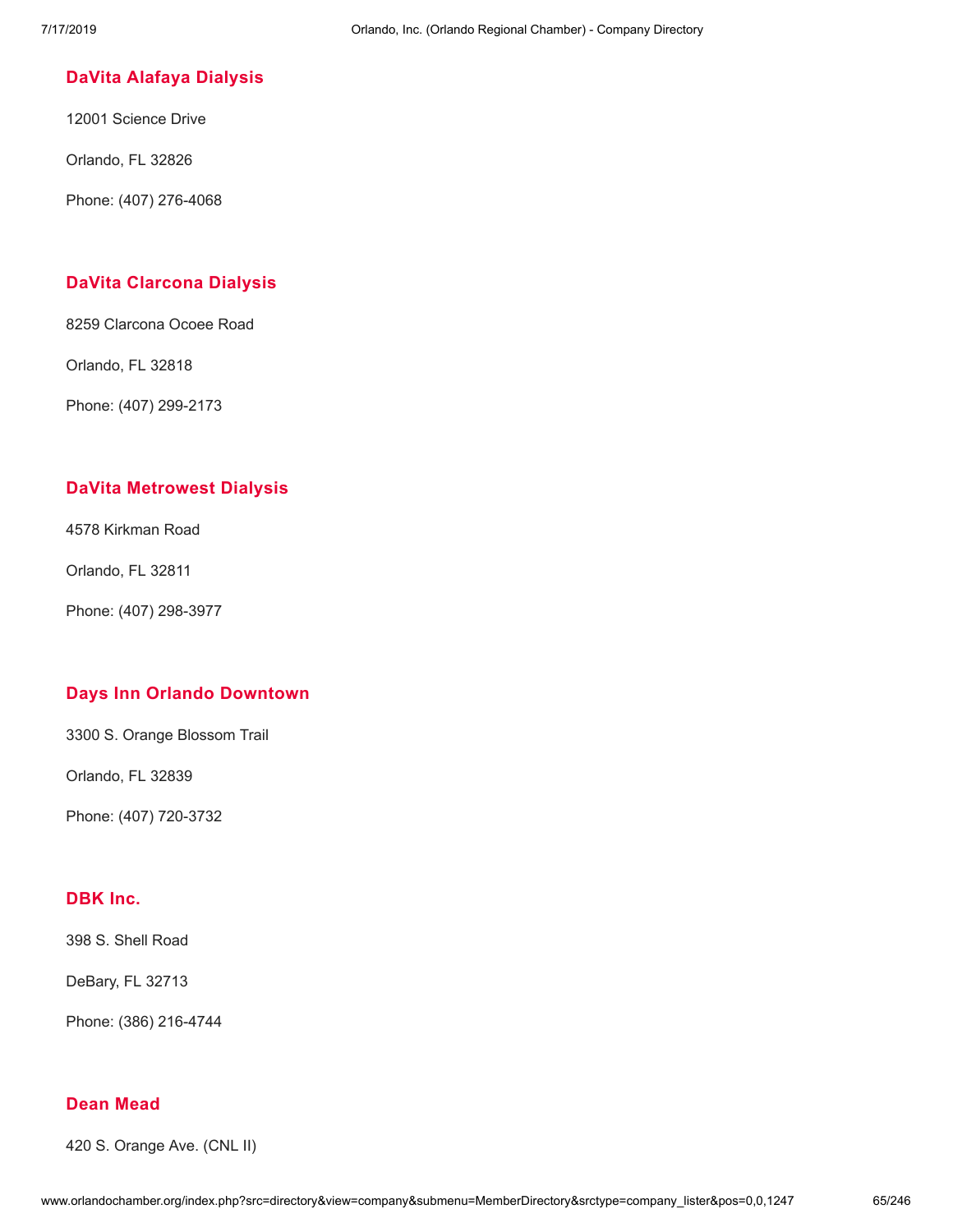Suite 700

Orlando, FL 32801

Phone: (407) 841-1200

# **[DECA](http://www.orlandochamber.org/index.php?src=directory&view=company&submenu=MemberDirectory&refno=2777026&srctype=company_detail)**

1908 Association Drive

Reston, VA 30191

Phone: (804) 446-6871

# **Delaney Park Health and [Rehabilitation](http://www.orlandochamber.org/index.php?src=directory&view=company&submenu=MemberDirectory&refno=2777027&srctype=company_detail)**

830 W. 29th St.

Orlando, FL 32805

Phone: (407) 843-3230

# **Delaney Park Health and [Rehabilitation](http://www.orlandochamber.org/index.php?src=directory&view=company&submenu=MemberDirectory&refno=2777028&srctype=company_detail)**

830 W. 29th St.

Orlando, FL 32805

Phone: (407) 843-3230

# **Delaney Park Health and [Rehabilitation](http://www.orlandochamber.org/index.php?src=directory&view=company&submenu=MemberDirectory&refno=2777029&srctype=company_detail)**

830 W. 29th St.

Orlando, FL 32805

Phone: (407) 843-3230

# **[Delaware](http://www.orlandochamber.org/index.php?src=directory&view=company&submenu=MemberDirectory&refno=2777030&srctype=company_detail) North**

250 Delaware Ave.

Buffalo, NY 14202

Phone: (321) 449-4346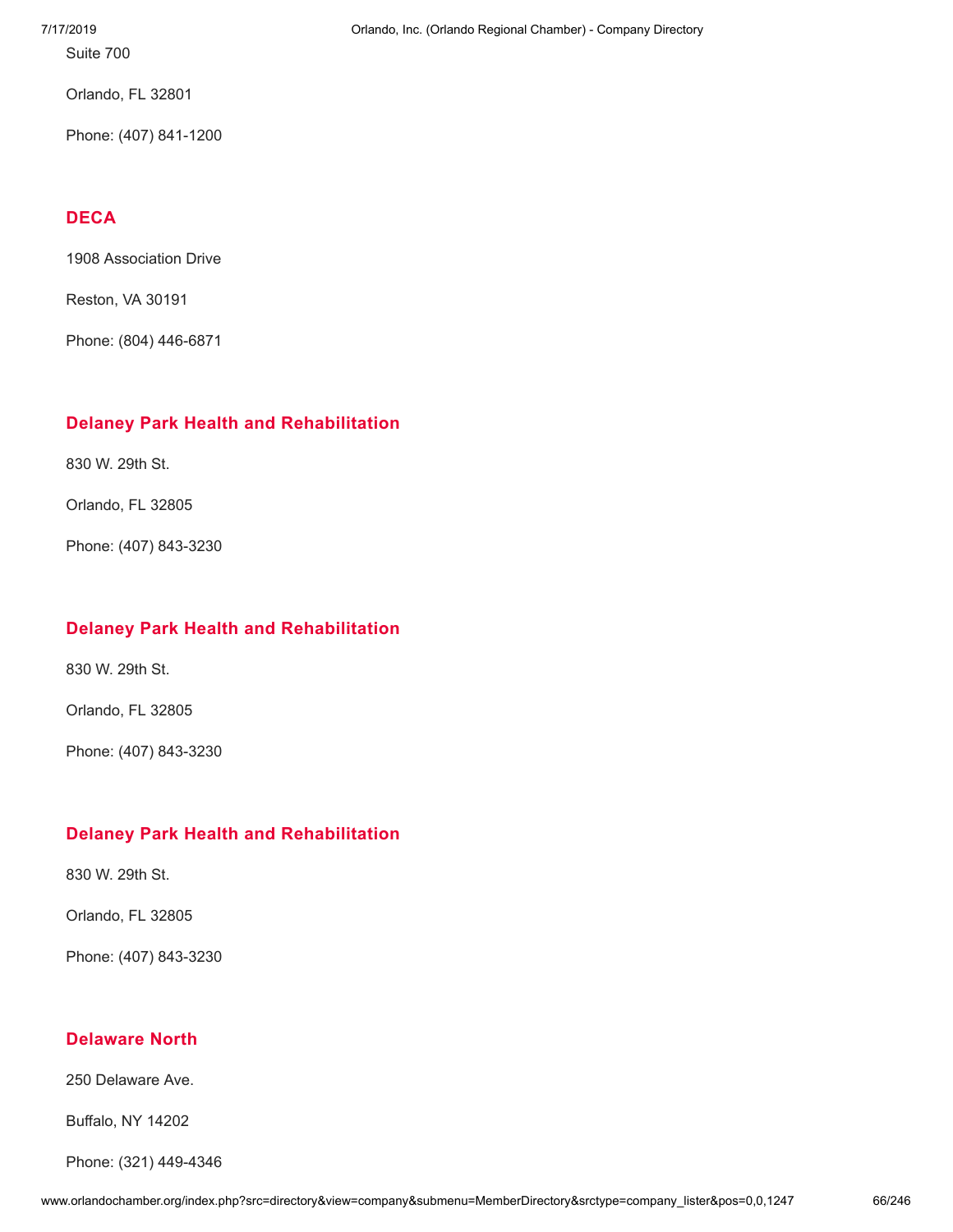### **[Delaware](http://www.orlandochamber.org/index.php?src=directory&view=company&submenu=MemberDirectory&refno=2777031&srctype=company_detail) North**

250 Delaware Ave.

Buffalo, NY 14202

Phone: (321) 449-4346

### **[Delaware](http://www.orlandochamber.org/index.php?src=directory&view=company&submenu=MemberDirectory&refno=2777032&srctype=company_detail) North**

250 Delaware Ave.

Buffalo, NY 14202

Phone: (321) 449-4346

### **[Demetree](http://www.orlandochamber.org/index.php?src=directory&view=company&submenu=MemberDirectory&refno=2777033&srctype=company_detail) Global**

1350 N. Orange Ave.

Suite 315

Winter Park, FL 32789

Phone: (407) 422-8191

# **Dennis [Thornton](http://www.orlandochamber.org/index.php?src=directory&view=company&submenu=MemberDirectory&refno=2777034&srctype=company_detail)**

103 Eastpark Drive

Celebration, FL 34747

Phone: (407) 566-9611

#### **Dense [Networks](http://www.orlandochamber.org/index.php?src=directory&view=company&submenu=MemberDirectory&refno=2777035&srctype=company_detail)**

P.O. Box 692461

Orlando, FL 32869

Phone: (267) 237-5907

# **[Deseret](http://www.orlandochamber.org/index.php?src=directory&view=company&submenu=MemberDirectory&refno=2777036&srctype=company_detail) Cattle & Citrus**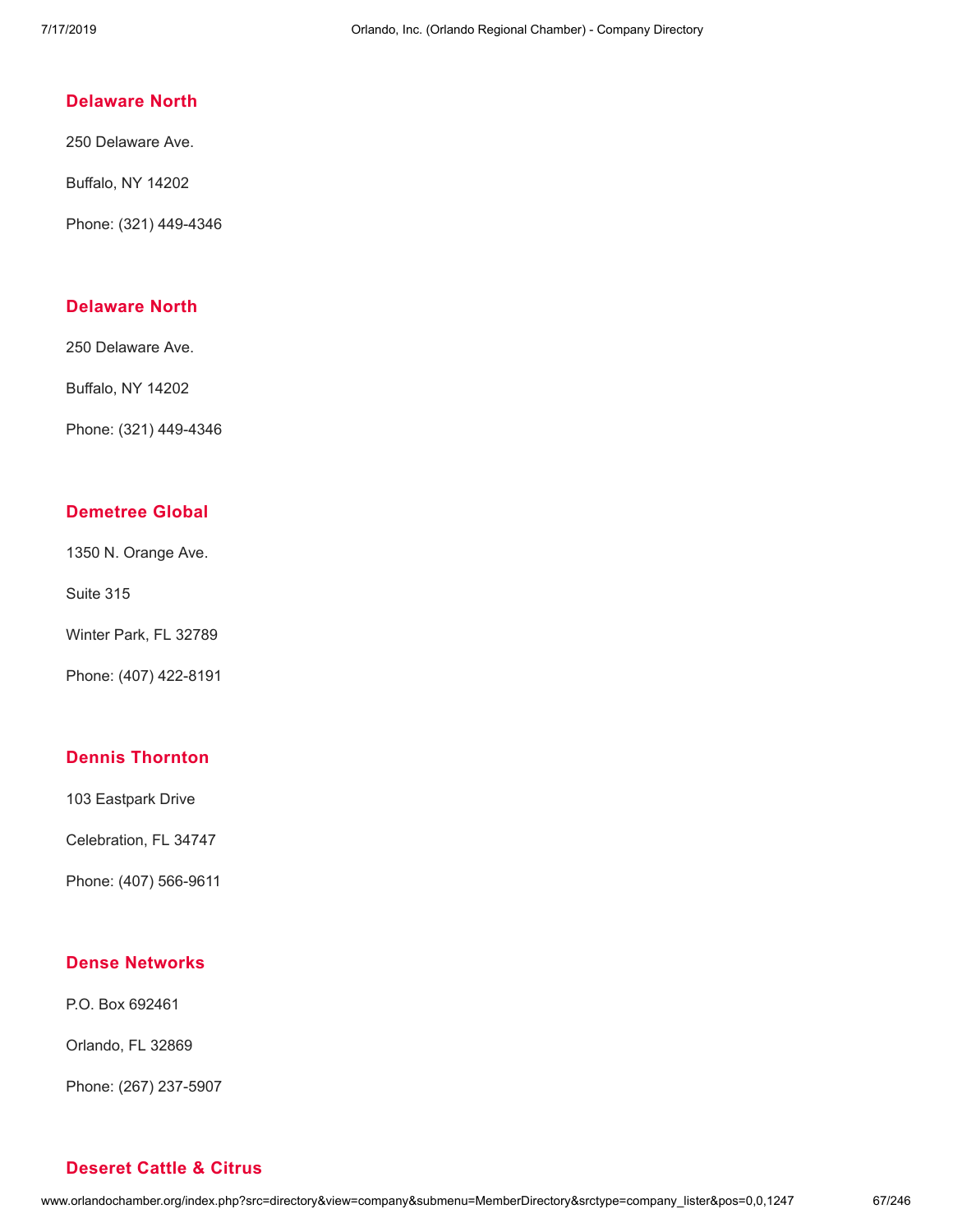13754 Desert Lane

St.Cloud, FL 34773

Phone: (407) 892-3672

# **[Designzillas,](http://www.orlandochamber.org/index.php?src=directory&view=company&submenu=MemberDirectory&refno=2777037&srctype=company_detail) LLC**

500 S. Magnolia Ave.

Orlando, FL 32801

Phone: (407) 637-2833

# **DeVry [University](http://www.orlandochamber.org/index.php?src=directory&view=company&submenu=MemberDirectory&refno=2777038&srctype=company_detail)**

7352 Greenbriar Parkway

Orlando, FL 32819

Phone: (407) 370-3131

# **Dexter Global Business [Solutions](http://www.orlandochamber.org/index.php?src=directory&view=company&submenu=MemberDirectory&refno=2777039&srctype=company_detail)**

111 North Orange Avenue

Suite 800

Orlando, FL 32801

Phone: (407) 978-9090

# **Dick [Goodwin](http://www.orlandochamber.org/index.php?src=directory&view=company&submenu=MemberDirectory&refno=2777040&srctype=company_detail)**

Orlando/Winter Park Realty

818 Chichester St.

Orlando, FL 32803-1006

Phone: (407) 841-8252

# **[Digital](http://www.orlandochamber.org/index.php?src=directory&view=company&submenu=MemberDirectory&refno=2777041&srctype=company_detail) Brew**

645 Clayton St.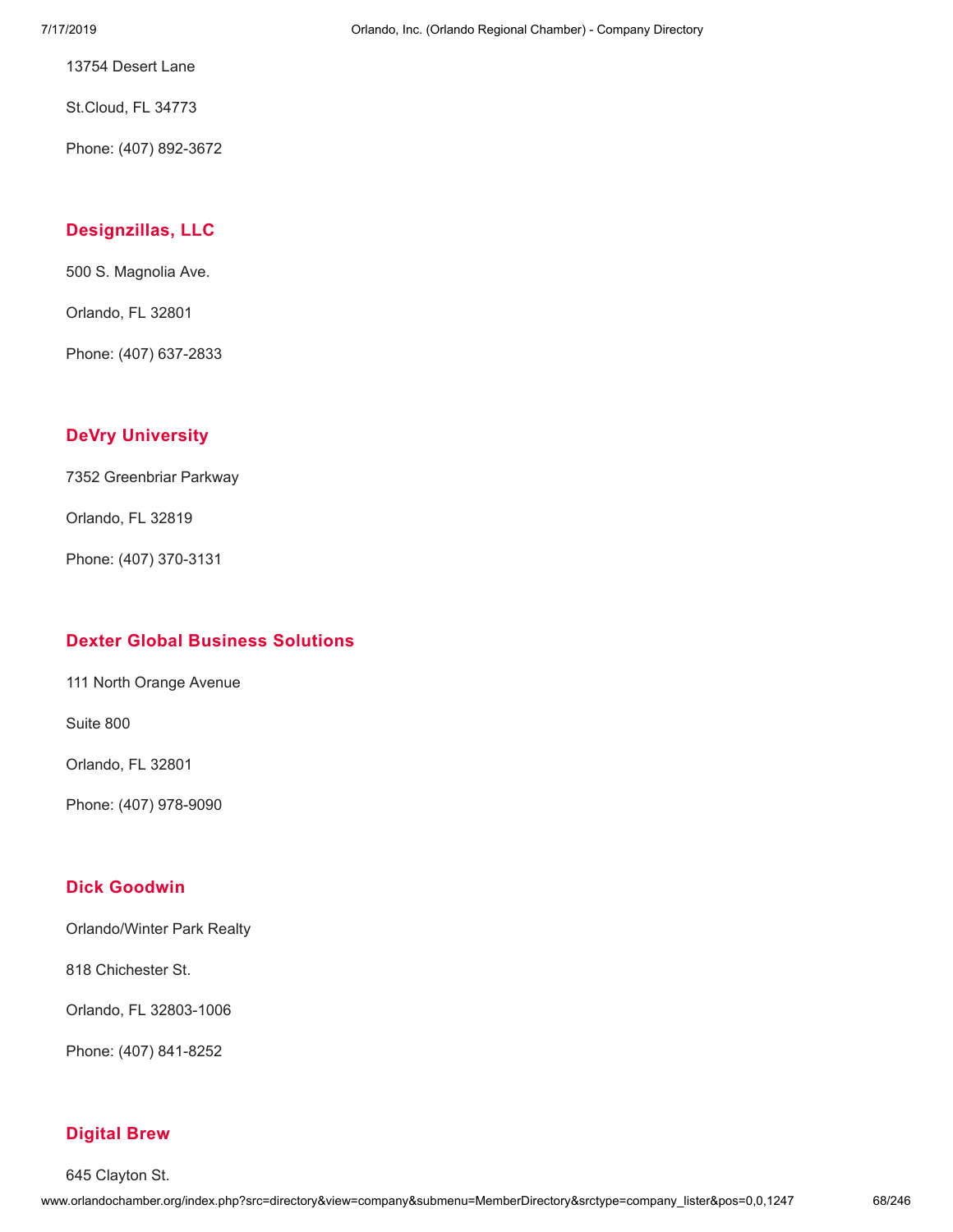Orlando, FL 32803

Phone: (407) 641-0152

### **Direct Auto & Life [Insurance](http://www.orlandochamber.org/index.php?src=directory&view=company&submenu=MemberDirectory&refno=2777042&srctype=company_detail)**

5314 E. Colonial Drive

Orlando, FL 32807

Phone: (407) 382-0200

### **[Discovery](http://www.orlandochamber.org/index.php?src=directory&view=company&submenu=MemberDirectory&refno=2777043&srctype=company_detail) Mood and Anxiety Program**

151 South Hall Ln

#168

Maitland, FL 90720

Phone: (813) 300-4027

# **DJ Benson & [Associates,](http://www.orlandochamber.org/index.php?src=directory&view=company&submenu=MemberDirectory&refno=2777044&srctype=company_detail) LLC**

P.O. Box 3132

Orlando, FL 32802

Phone: (407) 361-2821

# **Doug [Murdock](http://www.orlandochamber.org/index.php?src=directory&view=company&submenu=MemberDirectory&refno=2777045&srctype=company_detail)**

890 Northern Way

Suite C-1

Winter Springs, FL 32708

Phone: (407) 366-4252

# **Downtown Orlando [Partnership](http://www.orlandochamber.org/index.php?src=directory&view=company&submenu=MemberDirectory&refno=2777046&srctype=company_detail)**

100 S. Eola Drive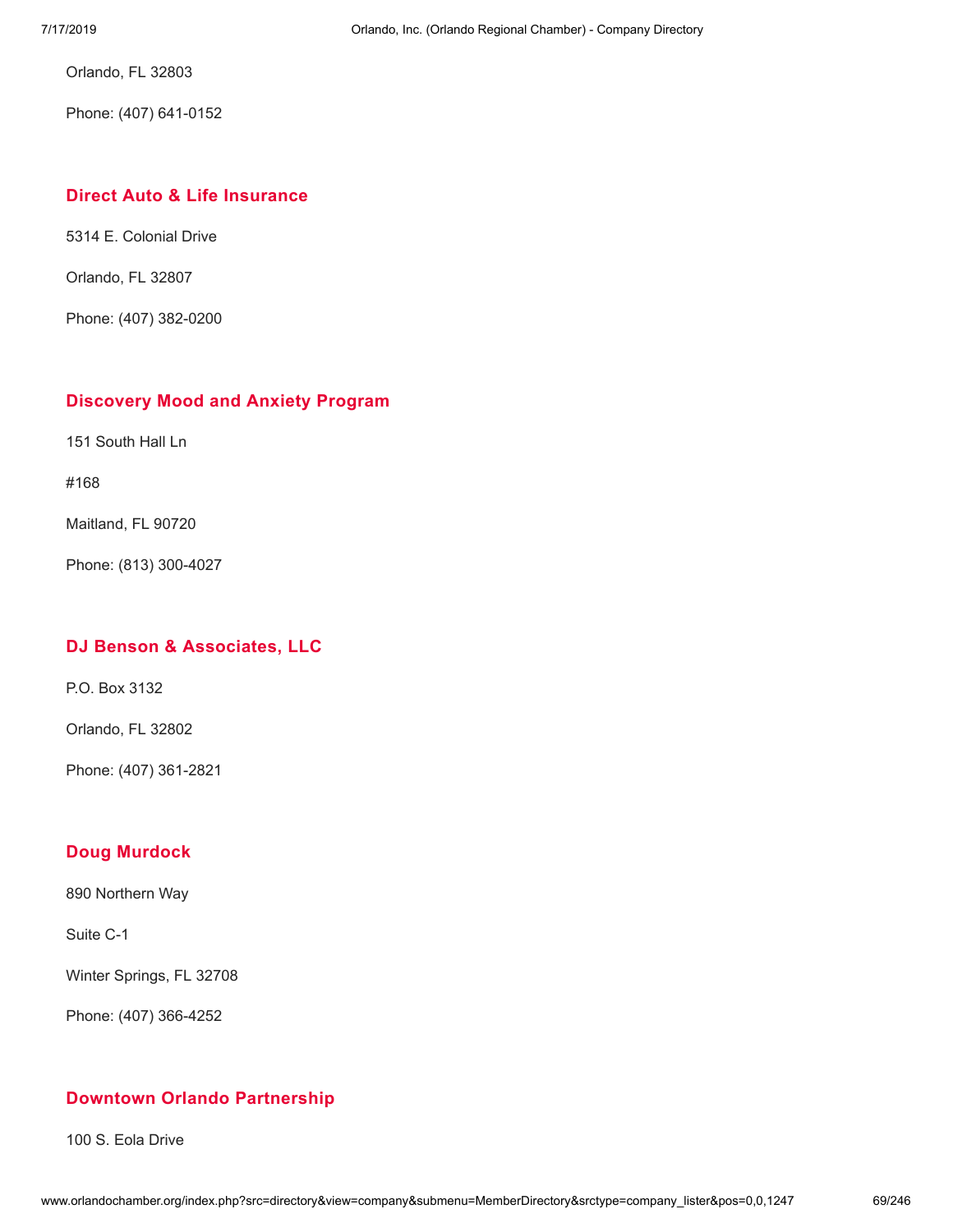Suite 200

Orlando, FL 32801

Phone: (407) 228-3891

# **DPR [Construction](http://www.orlandochamber.org/index.php?src=directory&view=company&submenu=MemberDirectory&refno=2777047&srctype=company_detail)**

4700 Millenia Blvd.

Suite 350

Orlando, FL 32839

Phone: (407) 352-2233

# **DPR [Construction](http://www.orlandochamber.org/index.php?src=directory&view=company&submenu=MemberDirectory&refno=2777048&srctype=company_detail)**

4700 Millenia Blvd.

Suite 350

Orlando, FL 32839

Phone: (407) 352-2233

# **Dr. Phillips Center for the [Performing](http://www.orlandochamber.org/index.php?src=directory&view=company&submenu=MemberDirectory&refno=2777049&srctype=company_detail) Arts**

155 E. Anderson St.

Orlando, FL 32801

Phone: (407) 839-0119

# **Dr. [Phillips](http://www.orlandochamber.org/index.php?src=directory&view=company&submenu=MemberDirectory&refno=2777050&srctype=company_detail) House**

135 N. Lucerne Circle

Orlando, FL 32801

Phone: (407) 716-5627

### **Dr. [Phillips](http://www.orlandochamber.org/index.php?src=directory&view=company&submenu=MemberDirectory&refno=2777051&srctype=company_detail) House**

135 N. Lucerne Circle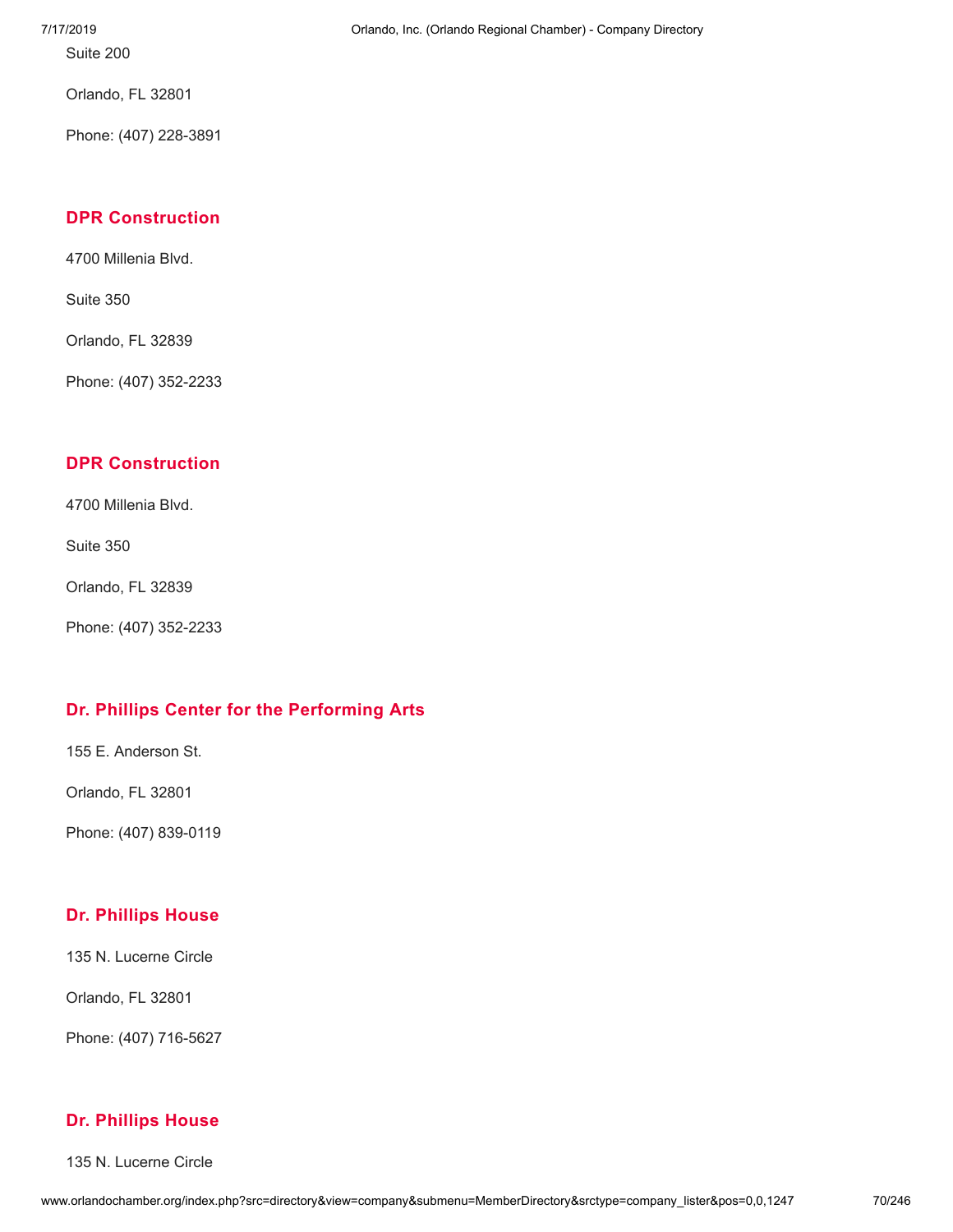Orlando, FL 32801

Phone: (407) 716-5627

# **Drive Shack [Orlando](http://www.orlandochamber.org/index.php?src=directory&view=company&submenu=MemberDirectory&refno=2777052&srctype=company_detail)**

7285 Corner Drive

Orlando, FL 32827

Phone: (407) 247-1297

# **Drury Inn & Suites [Orlando](http://www.orlandochamber.org/index.php?src=directory&view=company&submenu=MemberDirectory&refno=2777053&srctype=company_detail)**

7301 W. Sand Lake Road

Orlando, FL 32819

Phone: (407) 354-1101

# **[DSK](http://www.orlandochamber.org/index.php?src=directory&view=company&submenu=MemberDirectory&refno=2777054&srctype=company_detail) Law**

332 N. Magnolia Ave.

Orlando, FL 32801

Phone: (407) 422-2454

# **[Dubsdread](http://www.orlandochamber.org/index.php?src=directory&view=company&submenu=MemberDirectory&refno=2777055&srctype=company_detail) Golf Course**

549 W. Par St.

Orlando, FL 32804

Phone: (407) 246-2551

# **Duke [Energy](http://www.orlandochamber.org/index.php?src=directory&view=company&submenu=MemberDirectory&refno=2777056&srctype=company_detail)**

452 E. Crown Point Road

Winter Garden, FL 34787

Phone: (407) 905-3429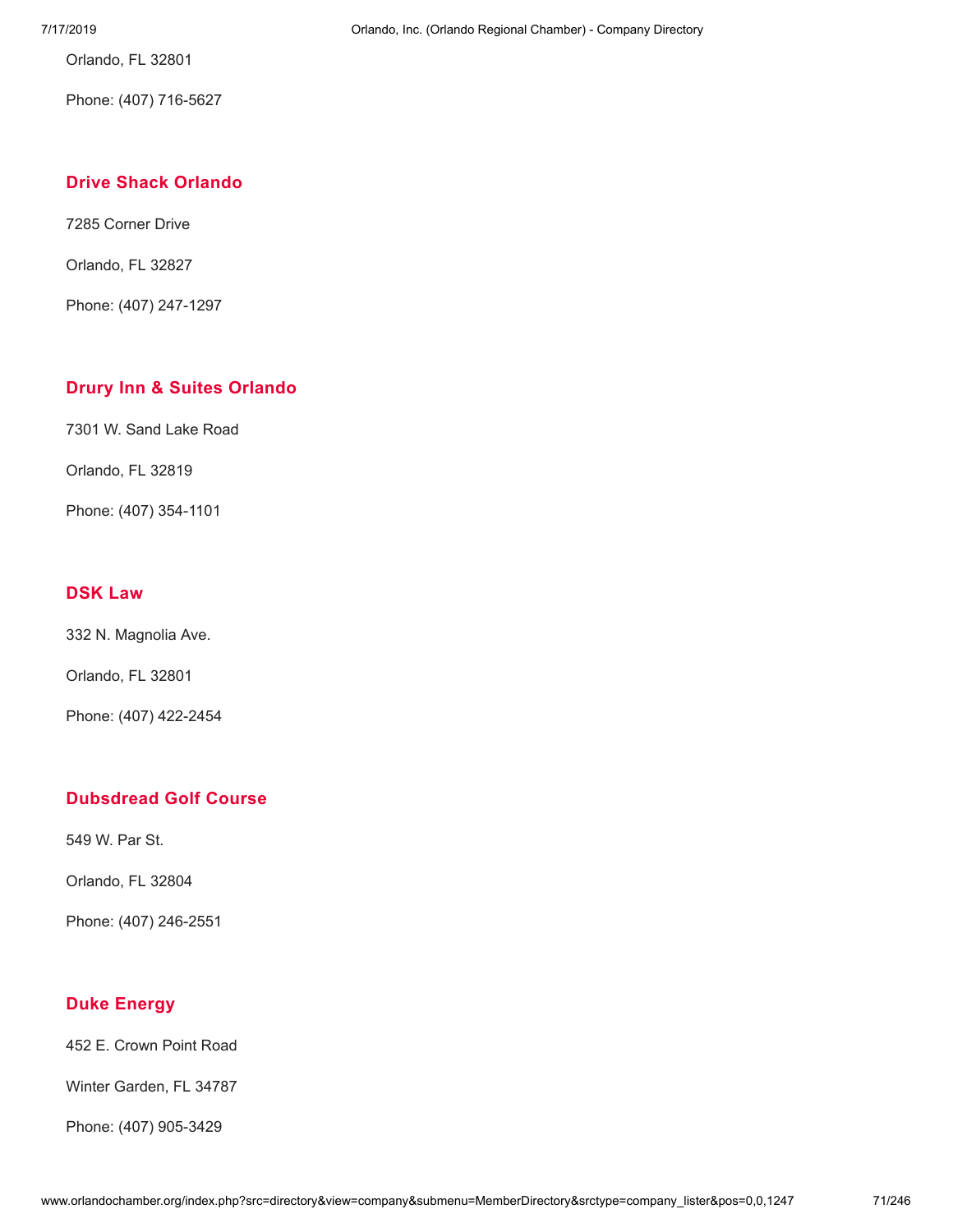### **Dusobox [Corporation](http://www.orlandochamber.org/index.php?src=directory&view=company&submenu=MemberDirectory&refno=2777057&srctype=company_detail)**

2501 Investors Row

Suite 500-600

Orlando, FL 32837

Phone: (407) 855-5120

# **Early Learning [Coalition](http://www.orlandochamber.org/index.php?src=directory&view=company&submenu=MemberDirectory&refno=2777058&srctype=company_detail) of Orange County**

7700 Southland Blvd.

Suite 100

Orlando, FL 32809

Phone: (407) 841-6607

# **Echo [Interaction](http://www.orlandochamber.org/index.php?src=directory&view=company&submenu=MemberDirectory&refno=2777059&srctype=company_detail) Group**

189 S. Orange Ave.

Suite 1630

Orlando, FL 32801

Phone: (888) 324-6115

# **Eco Cups [International](http://www.orlandochamber.org/index.php?src=directory&view=company&submenu=MemberDirectory&refno=2777060&srctype=company_detail) Corp.**

2814 Silver Star Road

Orlando, FL 32808

Phone: (407) 308-1764

# **[Edukate,](http://www.orlandochamber.org/index.php?src=directory&view=company&submenu=MemberDirectory&refno=2777061&srctype=company_detail) Inc.**

101 S. Garland Ave.

Suite 108

Orlando, FL 32801

Phone: (407) 204-1210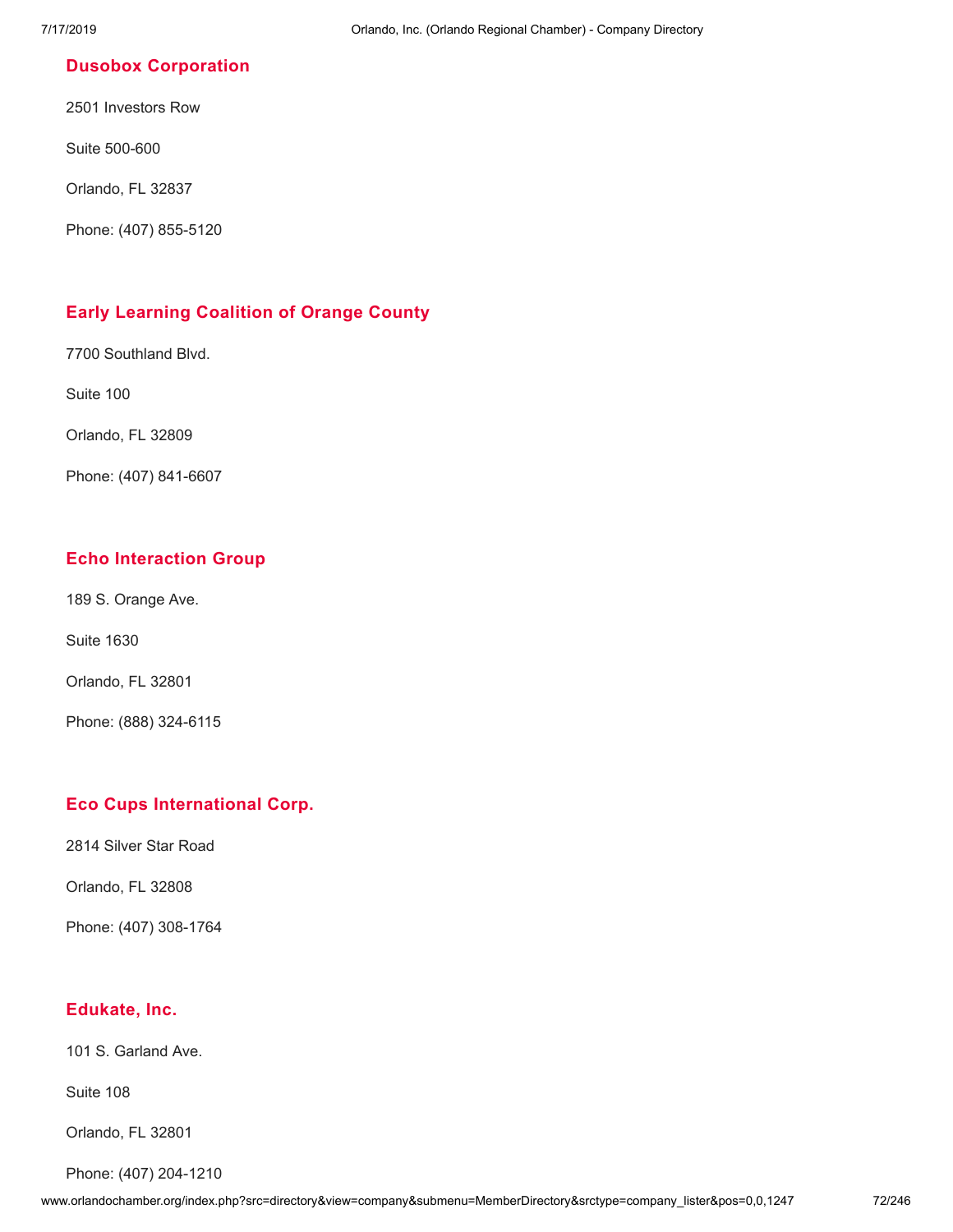### **[Edward](http://www.orlandochamber.org/index.php?src=directory&view=company&submenu=MemberDirectory&refno=2777062&srctype=company_detail) Jones - Mac Wren**

415 East Central Blvd.

Orlando, FL 32801

Phone: (407) 426-2820

### **eJenn [Solutions](http://www.orlandochamber.org/index.php?src=directory&view=company&submenu=MemberDirectory&refno=2777063&srctype=company_detail)**

3208 E. Colonial Drive

Suite 405

Orlando, FL 32803

Phone: (407) 990-1892

### **Electrical Design [Associates,](http://www.orlandochamber.org/index.php?src=directory&view=company&submenu=MemberDirectory&refno=2777064&srctype=company_detail) Inc.**

6965 Piazza Grande Ave.

Suite 412

Orlando, FL 32803

Phone: (407) 745-5604

#### **[Electronic](http://www.orlandochamber.org/index.php?src=directory&view=company&submenu=MemberDirectory&refno=2777065&srctype=company_detail) Arts**

1950 Summit Park Drive

Orlando, FL 32810-5933

Phone: (407) 386-4000

#### **[Electronic](http://www.orlandochamber.org/index.php?src=directory&view=company&submenu=MemberDirectory&refno=2777066&srctype=company_detail) Arts**

1950 Summit Park Drive

Orlando, FL 32810-5933

Phone: (407) 386-4000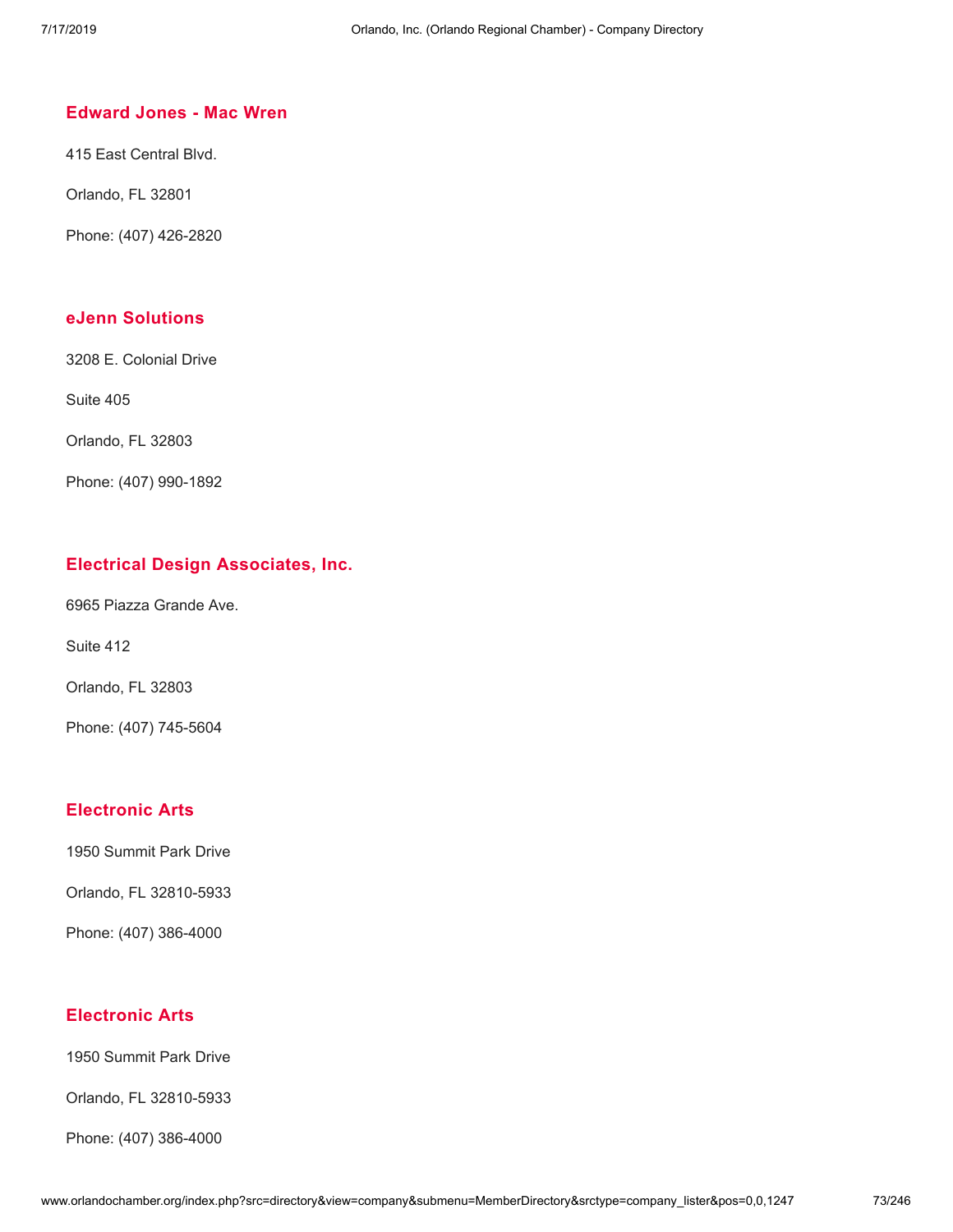## **[Electronic](http://www.orlandochamber.org/index.php?src=directory&view=company&submenu=MemberDirectory&refno=2777067&srctype=company_detail) Arts**

1950 Summit Park Drive

Orlando, FL 32810-5933

Phone: (407) 386-4000

## **Elizabeth Charles & [Associates,](http://www.orlandochamber.org/index.php?src=directory&view=company&submenu=MemberDirectory&refno=2777068&srctype=company_detail) LLC**

P.O. Box 547252

Orlando, FL 32854

Phone: (407) 876-7730

## **Elizabeth Charles & [Associates,](http://www.orlandochamber.org/index.php?src=directory&view=company&submenu=MemberDirectory&refno=2777069&srctype=company_detail) LLC**

P.O. Box 547252

Orlando, FL 32854

Phone: (407) 876-7730

## **Embassy Suites Hotel Orlando [Downtown](http://www.orlandochamber.org/index.php?src=directory&view=company&submenu=MemberDirectory&refno=2777070&srctype=company_detail)**

191 E. Pine St.

Orlando, FL 32801

Phone: (407) 841-1000

### **EMCOR [Services](http://www.orlandochamber.org/index.php?src=directory&view=company&submenu=MemberDirectory&refno=2777071&srctype=company_detail)**

9820 Satellite Blvd.

Orlando, FL 32837

Phone: (321) 436-5191

## **Emerson [International,](http://www.orlandochamber.org/index.php?src=directory&view=company&submenu=MemberDirectory&refno=2777072&srctype=company_detail) Inc.**

370 CenterPointe Circle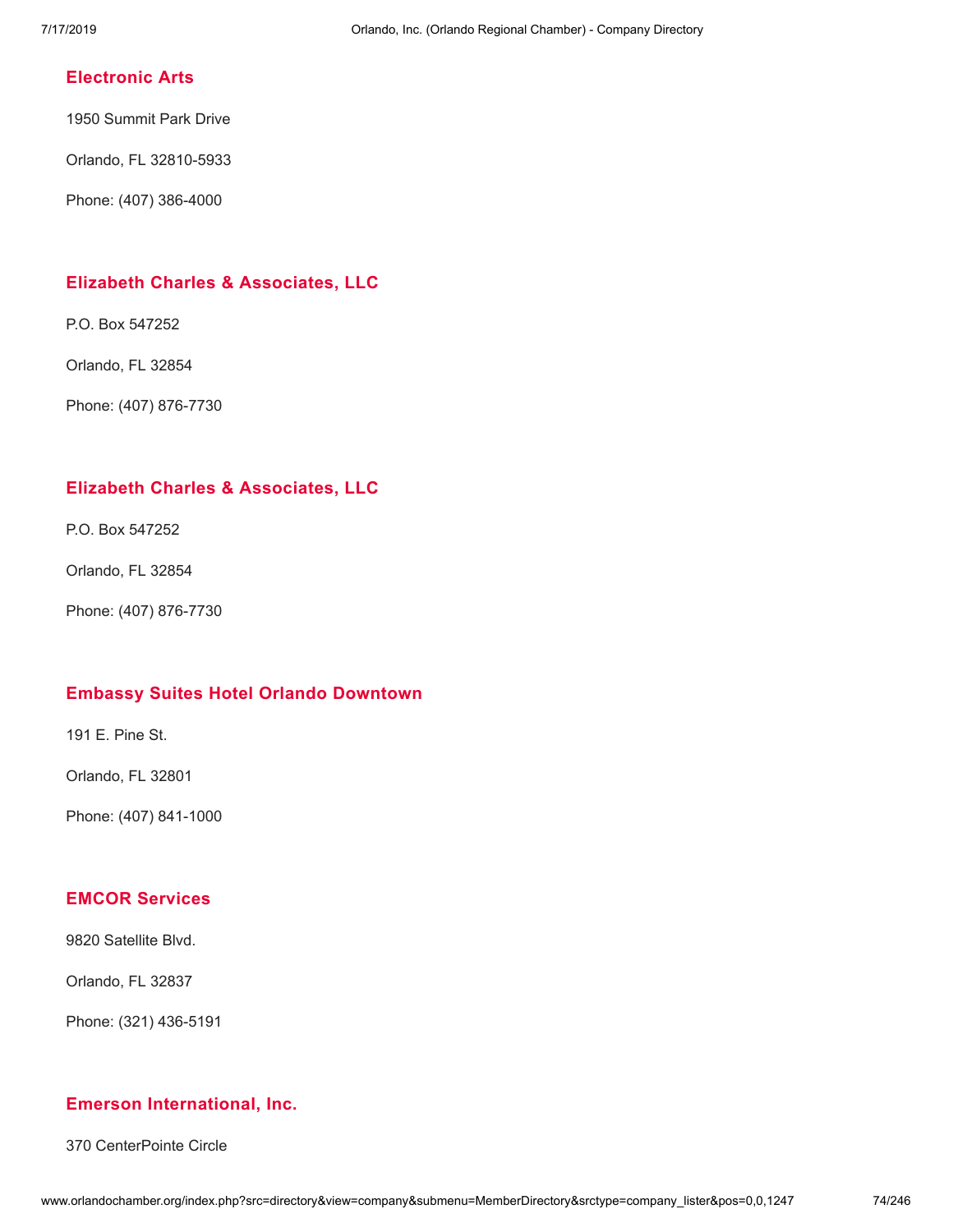Altamonte Springs, FL 32701

Phone: (407) 834-9560

## **Emerson [International,](http://www.orlandochamber.org/index.php?src=directory&view=company&submenu=MemberDirectory&refno=2777073&srctype=company_detail) Inc.**

370 CenterPointe Circle

Suite 1136

Altamonte Springs, FL 32701

Phone: (407) 834-9560

## **[Emirates](http://www.orlandochamber.org/index.php?src=directory&view=company&submenu=MemberDirectory&refno=2777074&srctype=company_detail) Airline**

55 East 59th Street

5th Floor

New York, NY 10022-1722

Phone: (202) 331-4284

## **Employment [Technologies](http://www.orlandochamber.org/index.php?src=directory&view=company&submenu=MemberDirectory&refno=2777075&srctype=company_detail) Corporation**

532 S. New York Ave.

Winter Park, FL 32789

Phone: (407) 865-6644

## **Encore [Creations](http://www.orlandochamber.org/index.php?src=directory&view=company&submenu=MemberDirectory&refno=2777076&srctype=company_detail)**

5132 Oak Island Road

Orlando, FL 32809

Phone: (407) 812-8753

## **Engineering & Computer [Simulations,](http://www.orlandochamber.org/index.php?src=directory&view=company&submenu=MemberDirectory&refno=2777077&srctype=company_detail) Inc.**

11825 High Tech Ave.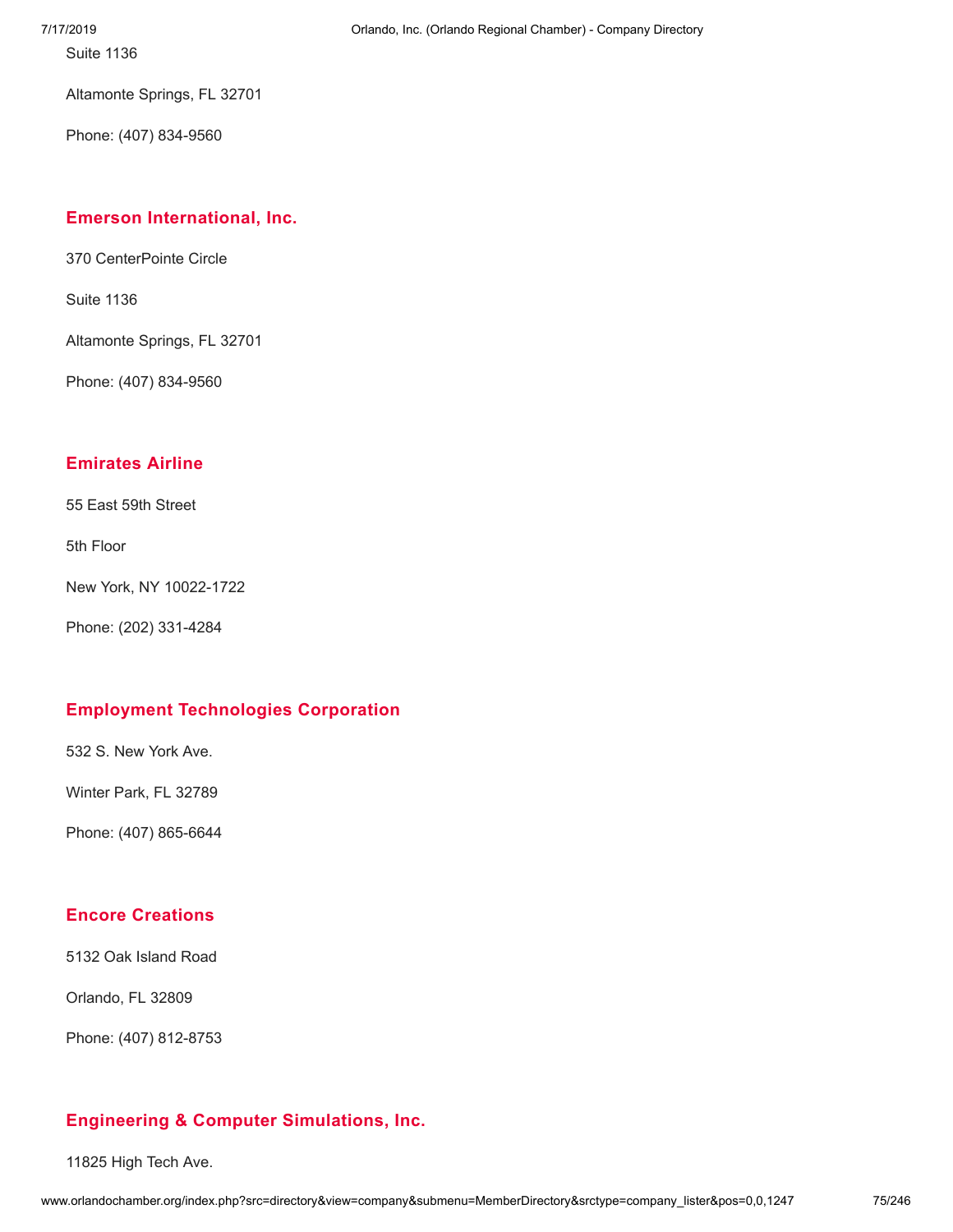Orlando, FL 32817

Phone: (407) 823-9991

## **Engineering & Computer [Simulations,](http://www.orlandochamber.org/index.php?src=directory&view=company&submenu=MemberDirectory&refno=2777078&srctype=company_detail) Inc.**

11825 High Tech Ave.

Suite 250

Orlando, FL 32817

Phone: (407) 823-9991

### **Entech Innovative [Engineering](http://www.orlandochamber.org/index.php?src=directory&view=company&submenu=MemberDirectory&refno=2777079&srctype=company_detail)**

280 Gus Hipp Blvd.

Rockledge, FL 32955

Phone: (407) 251-9898

#### **Enterprise Florida, Inc. - [Headquarters](http://www.orlandochamber.org/index.php?src=directory&view=company&submenu=MemberDirectory&refno=2777080&srctype=company_detail)**

800 N. Magnolia Ave.

Suite 1100

Orlando, FL 32803

Phone: (407) 956-5600

#### **Enterprise Florida, Inc. - [Headquarters](http://www.orlandochamber.org/index.php?src=directory&view=company&submenu=MemberDirectory&refno=2777081&srctype=company_detail)**

800 N. Magnolia Ave.

Suite 1100

Orlando, FL 32803

Phone: (407) 956-5600

#### **Enterprise [Rent-A-Car](http://www.orlandochamber.org/index.php?src=directory&view=company&submenu=MemberDirectory&refno=2777082&srctype=company_detail)**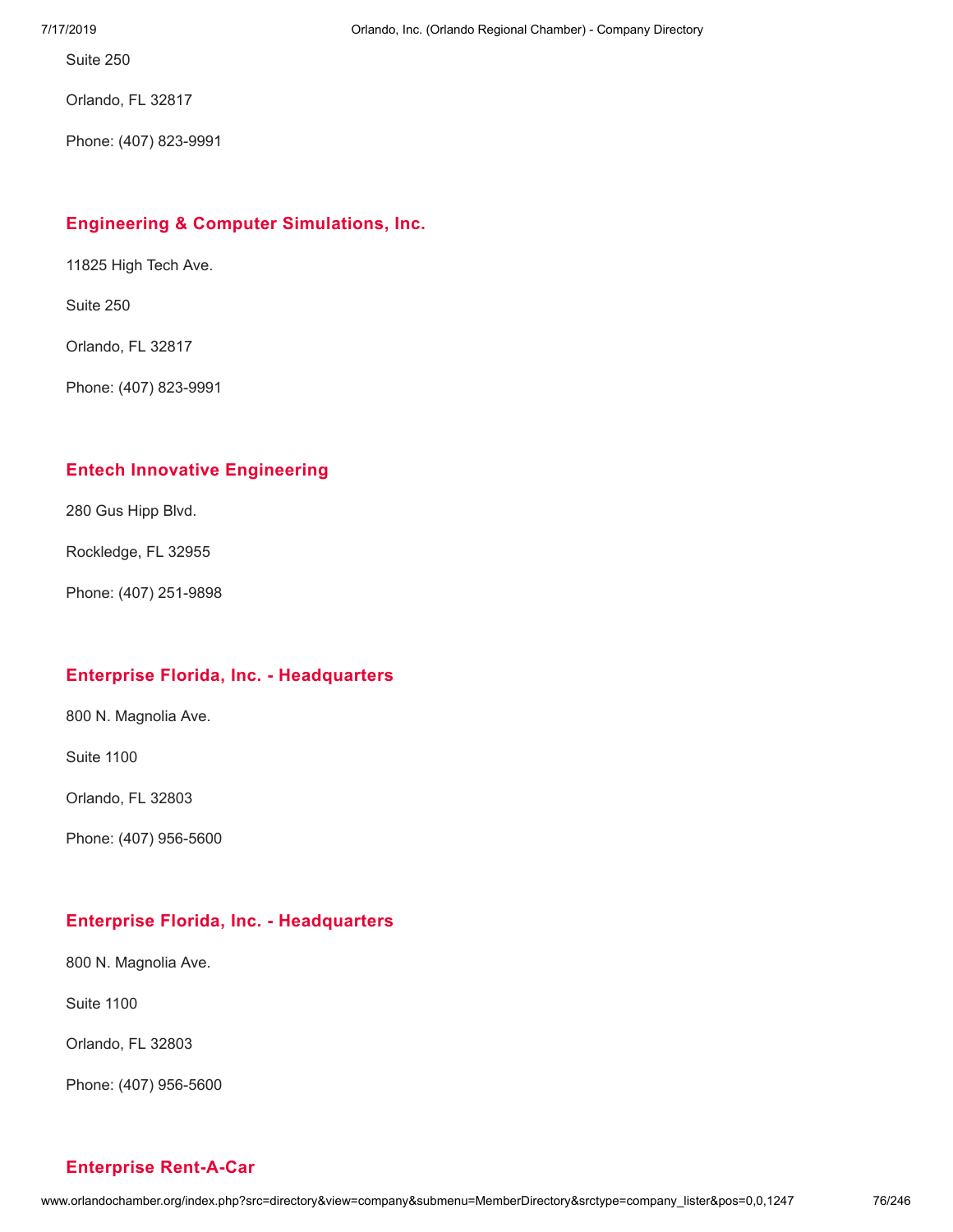5442 Hoffner Ave.

Orlando, FL 32812

Phone: (407) 447-7999

## **Entravision [Communications](http://www.orlandochamber.org/index.php?src=directory&view=company&submenu=MemberDirectory&refno=2777083&srctype=company_detail) Corporation**

523 Douglas Avenue

Altamonte Springs, FL 32714

Phone: (407) 774-2626

## **Envolve [Pharmacy](http://www.orlandochamber.org/index.php?src=directory&view=company&submenu=MemberDirectory&refno=2777084&srctype=company_detail) Solutions**

8427 Southpark Circle

Suite 400

Orlando, FL 32819

Phone: (855) 422-2742

## **Envolve [Pharmacy](http://www.orlandochamber.org/index.php?src=directory&view=company&submenu=MemberDirectory&refno=2777085&srctype=company_detail) Solutions**

8427 Southpark Circle

Suite 400

Orlando, FL 32819

Phone: (855) 422-2742

## **[Equality](http://www.orlandochamber.org/index.php?src=directory&view=company&submenu=MemberDirectory&refno=2777086&srctype=company_detail) Florida**

128 S. Bumby Ave.

Unit A

, FL 32803

Phone: (832) 594-1412

## **Equifax - [Workforce](http://www.orlandochamber.org/index.php?src=directory&view=company&submenu=MemberDirectory&refno=2777087&srctype=company_detail) Solutions**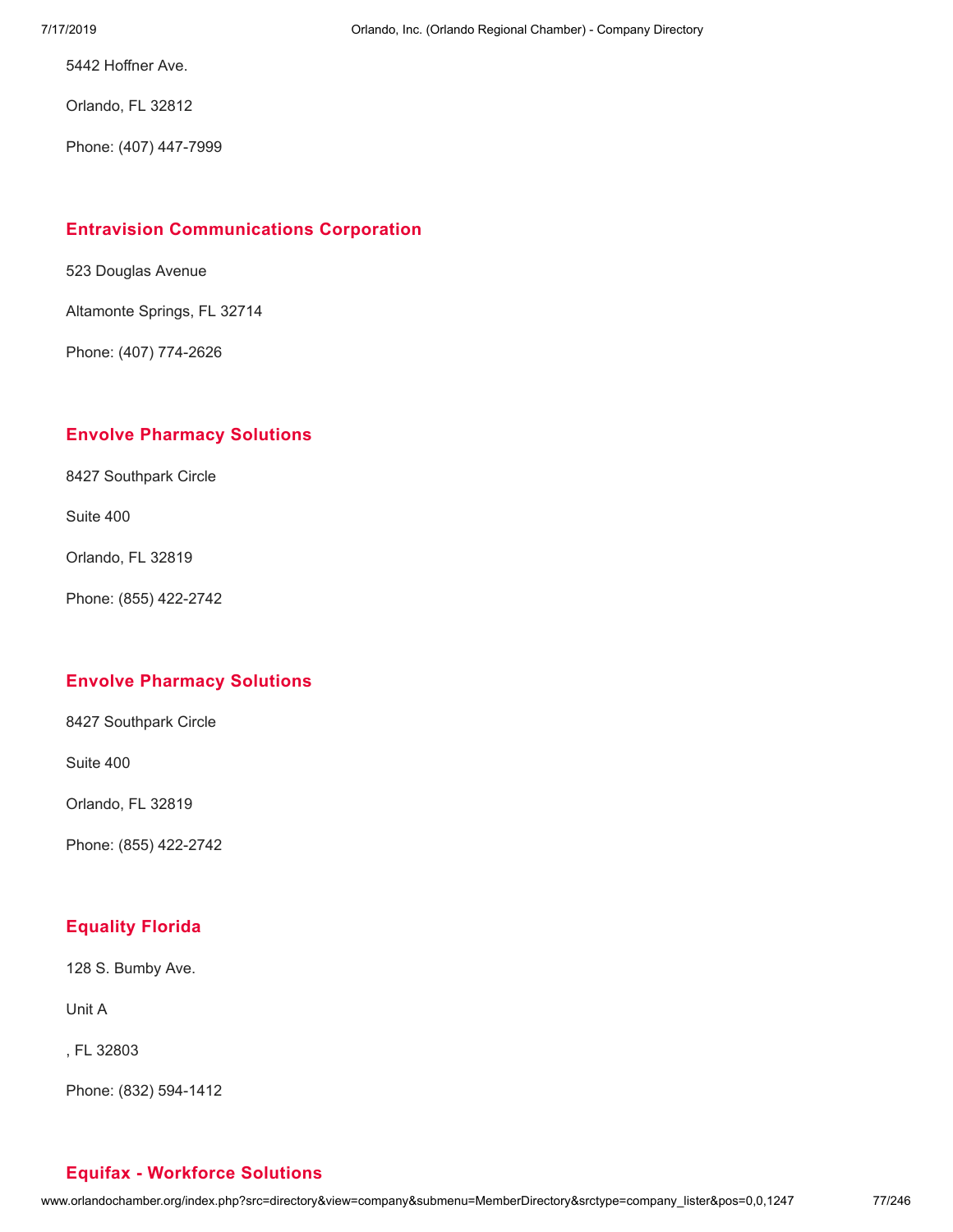115 Central Island St.

Suite 200

Charleston, SC 29492

Phone: (843) 408-8404

### **Eric [Boughman](http://www.orlandochamber.org/index.php?src=directory&view=company&submenu=MemberDirectory&refno=2777088&srctype=company_detail)**

2200 Lucien Way

Suite 406

Maitland, FL 32751

Phone: (407) 255-2055

## **Ernst & [Young](http://www.orlandochamber.org/index.php?src=directory&view=company&submenu=MemberDirectory&refno=2777089&srctype=company_detail) LLP**

200 S. Orange Ave.

Suite 2800

Orlando, FL 32801

Phone: (407) 872-6600

## **Ernst & [Young](http://www.orlandochamber.org/index.php?src=directory&view=company&submenu=MemberDirectory&refno=2777090&srctype=company_detail) LLP**

200 S. Orange Ave.

Suite 2800

Orlando, FL 32801

Phone: (407) 872-6600

## **Ernst & [Young](http://www.orlandochamber.org/index.php?src=directory&view=company&submenu=MemberDirectory&refno=2777091&srctype=company_detail) LLP**

200 S. Orange Ave.

Suite 2800

Orlando, FL 32801

Phone: (407) 872-6600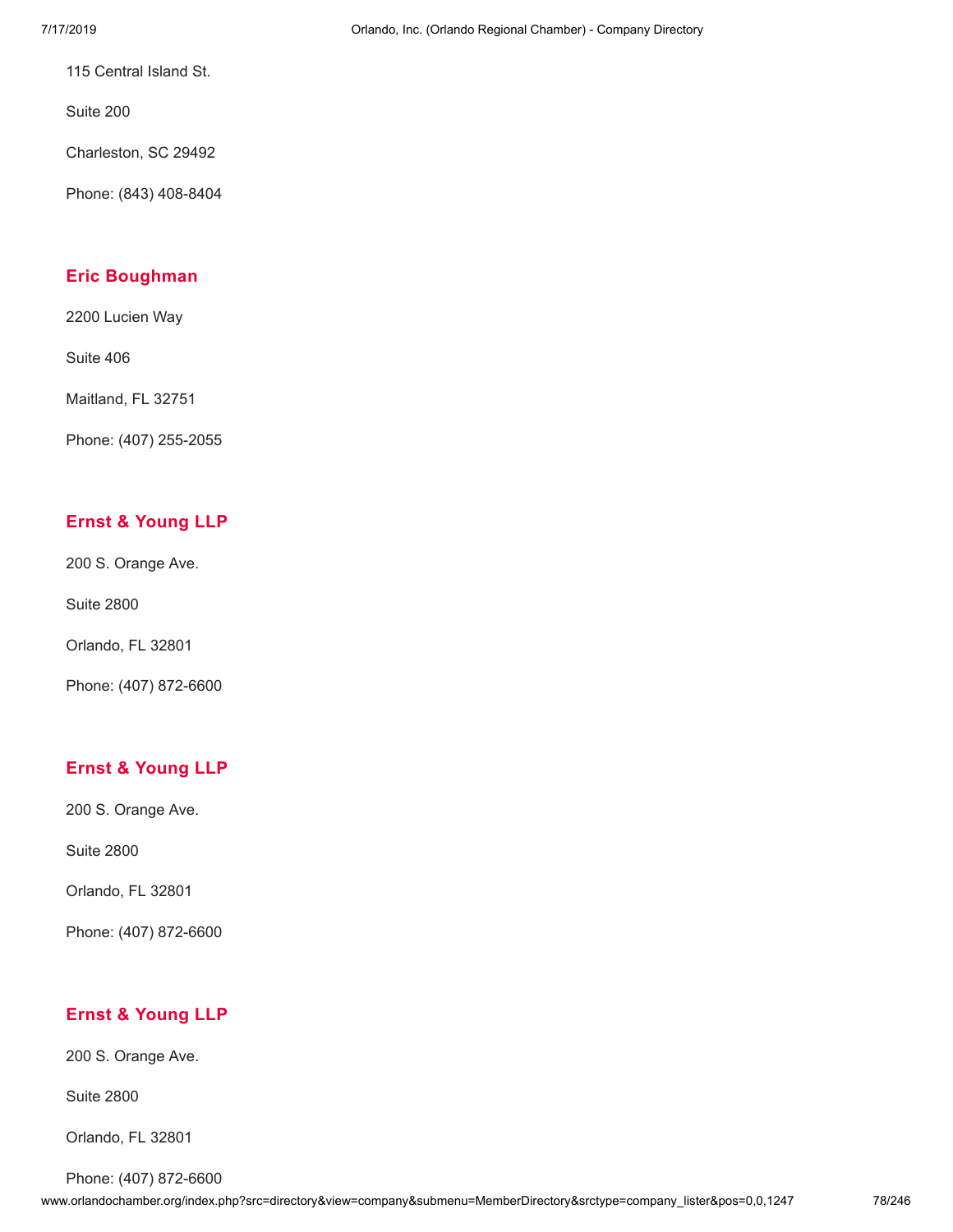### **ERS of Greater Orlando, Space and [Treasure](http://www.orlandochamber.org/index.php?src=directory&view=company&submenu=MemberDirectory&refno=2777092&srctype=company_detail) Coasts**

3834 Commerce Loop

Orlando, FL 32808

Phone: (321) 236-5177

### **Events by John [Michael](http://www.orlandochamber.org/index.php?src=directory&view=company&submenu=MemberDirectory&refno=2777093&srctype=company_detail)**

627 Virginia Drive

Orlando, FL 32803

Phone: (407) 894-6671

## **Events by John [Michael](http://www.orlandochamber.org/index.php?src=directory&view=company&submenu=MemberDirectory&refno=2777094&srctype=company_detail)**

627 Virginia Drive

Orlando, FL 32803

Phone: (407) 894-6671

### **Everyone's [Counseling](http://www.orlandochamber.org/index.php?src=directory&view=company&submenu=MemberDirectory&refno=2777095&srctype=company_detail) Center, Inc.**

1600 E. Robinson St.

Suite 250

Orlando, FL 32803

Phone: (407) 423-3327

## **Executive Housing [Strategies](http://www.orlandochamber.org/index.php?src=directory&view=company&submenu=MemberDirectory&refno=2777096&srctype=company_detail)**

1500 Park Center Drive

Orlando, FL 32835

Phone: (888) 450-8690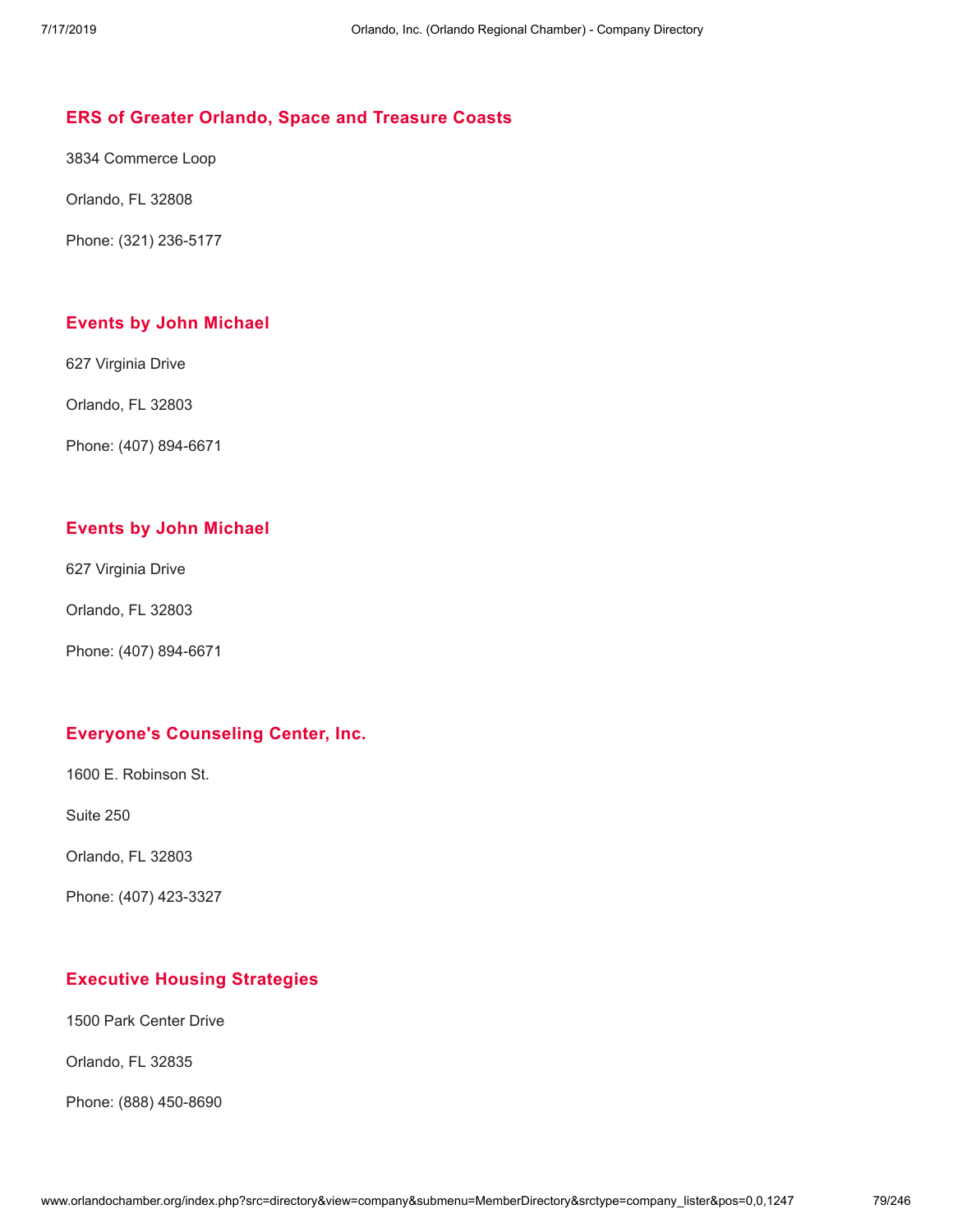## **Executive Housing [Strategies](http://www.orlandochamber.org/index.php?src=directory&view=company&submenu=MemberDirectory&refno=2777097&srctype=company_detail)**

1501 Park Center Drive

Orlando, FL 32835

Phone: (888) 450-8690

## **Executive Lodging [Management](http://www.orlandochamber.org/index.php?src=directory&view=company&submenu=MemberDirectory&refno=2777098&srctype=company_detail) LLC**

5728 Major Blvd.

Suite 745

Orlando, FL 32819

Phone: (407) 574-6552

#### **[EXP35](http://www.orlandochamber.org/index.php?src=directory&view=company&submenu=MemberDirectory&refno=2777099&srctype=company_detail)**

160 West Camino Real

Suite 269

Boca Raton, FL 33432

Phone: (815) 847-0313

#### **Extreme [Influence](http://www.orlandochamber.org/index.php?src=directory&view=company&submenu=MemberDirectory&refno=2777100&srctype=company_detail)**

3810 Murrell Road

Rockledge, FL 32955

Phone: (321) 757-4673

#### **[eyebobs](http://www.orlandochamber.org/index.php?src=directory&view=company&submenu=MemberDirectory&refno=2777101&srctype=company_detail)**

8001 S. Orange Blossom Trail

Suite 422

Orlando, FL 32809

Phone: (612) 230-9736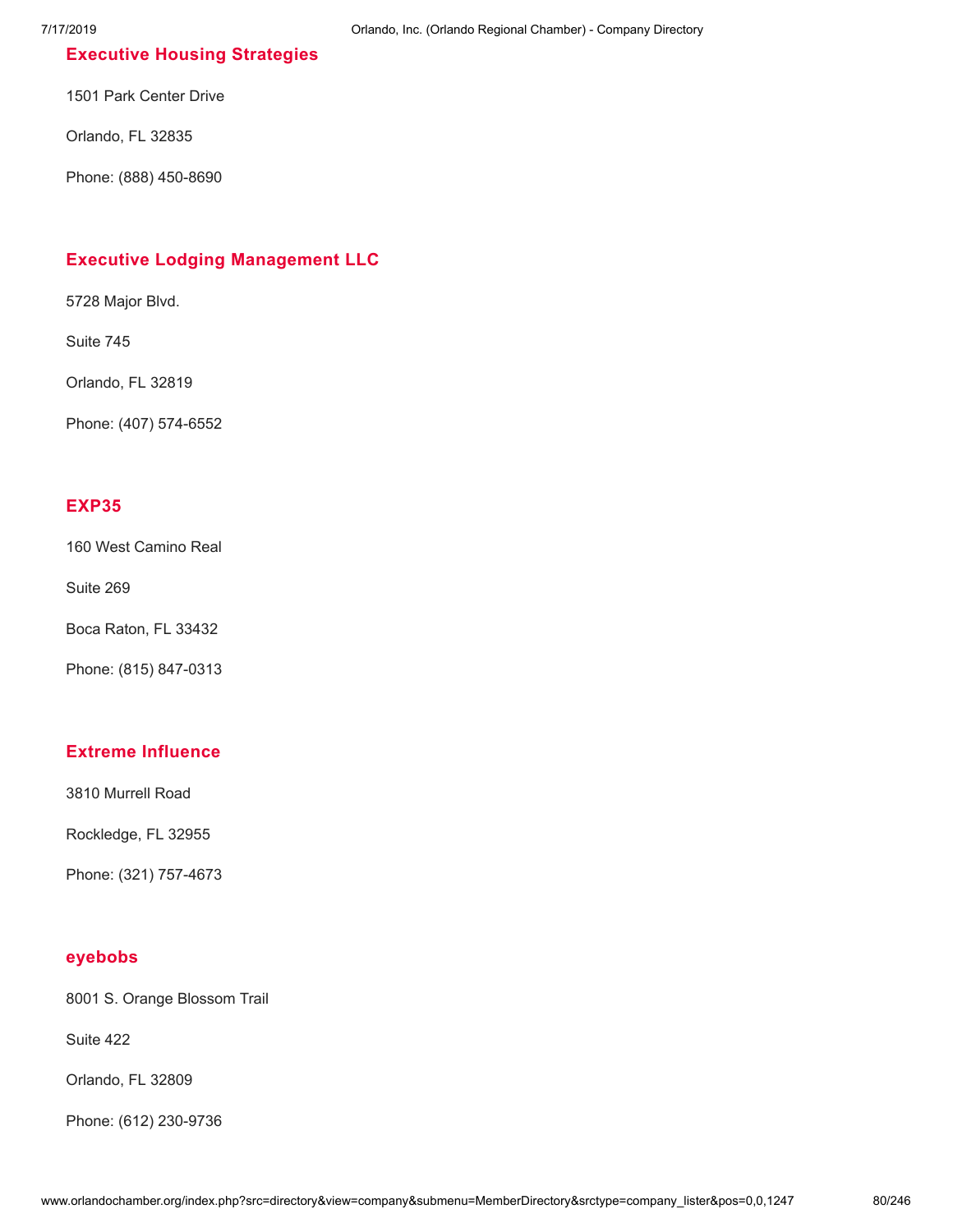## **EZ [Learning](http://www.orlandochamber.org/index.php?src=directory&view=company&submenu=MemberDirectory&refno=2777102&srctype=company_detail) Driving School, Inc.**

7523 Aloma Ave.

Suite 112

Winter Park, FL 32792-9158

Phone: (407) 677-6765

#### **[Fairvilla](http://www.orlandochamber.org/index.php?src=directory&view=company&submenu=MemberDirectory&refno=2777103&srctype=company_detail)**

1740 N. Orange Blossom Trail

Orlando, FL 32804

Phone: (407) 425-6005

### **[Fairwinds](http://www.orlandochamber.org/index.php?src=directory&view=company&submenu=MemberDirectory&refno=2777104&srctype=company_detail) Credit Union**

135 W. Central Blvd.

Suite 240

Orlando, FL 32801

Phone: (407) 277-6030

#### **Falk Research [Associates,](http://www.orlandochamber.org/index.php?src=directory&view=company&submenu=MemberDirectory&refno=2777105&srctype=company_detail) Inc.**

670 N. Orlando Ave.

Suite 100

Maitland, FL 32751

Phone: (407) 647-3333

## **Family [Promise](http://www.orlandochamber.org/index.php?src=directory&view=company&submenu=MemberDirectory&refno=2777106&srctype=company_detail) of Greater Orlando**

1000 Clay St.

Winter Park, FL 32789

Phone: (407) 951-8269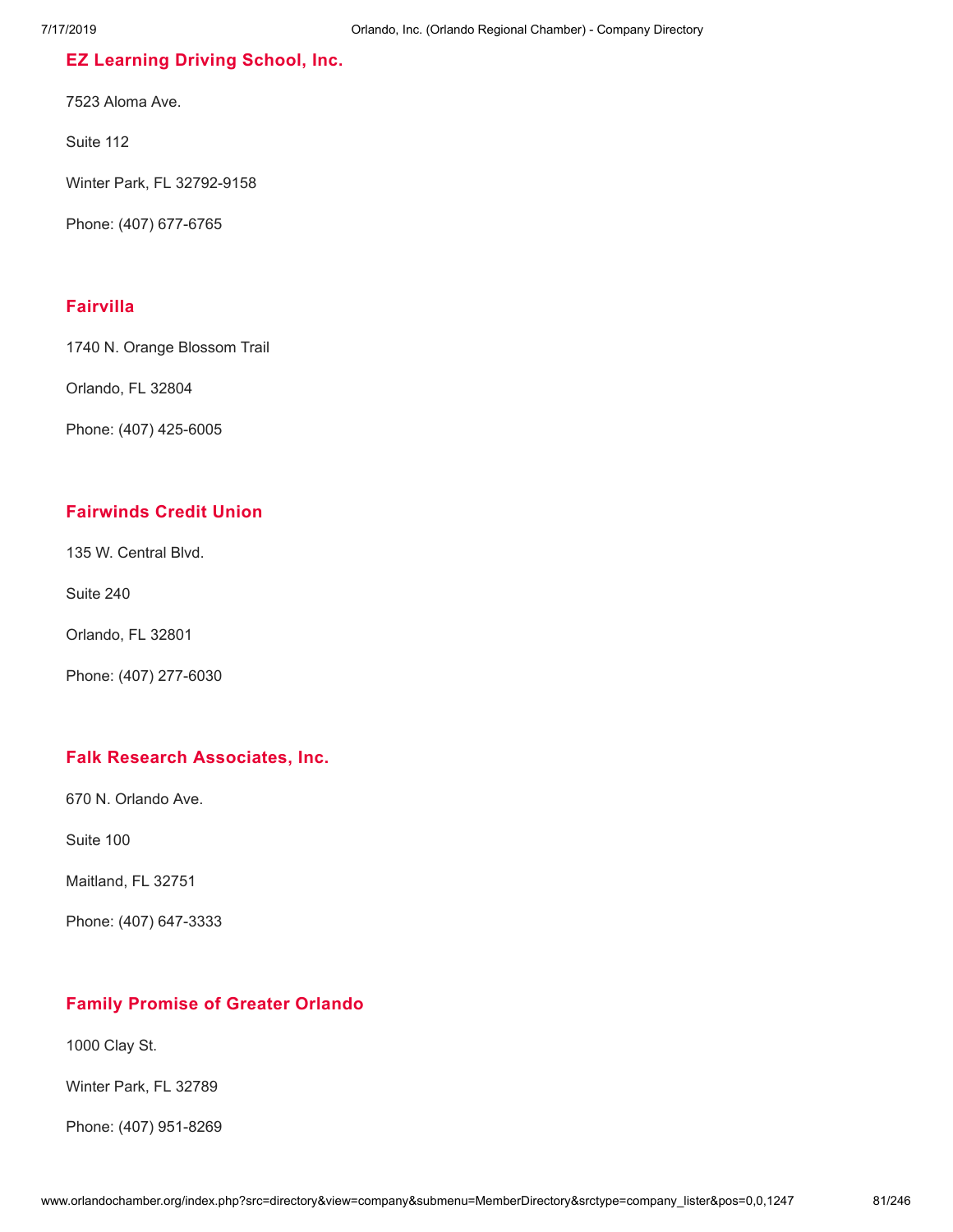#### **[FastPark](http://www.orlandochamber.org/index.php?src=directory&view=company&submenu=MemberDirectory&refno=2777107&srctype=company_detail) & Relax**

7870 N. Frontage Road

Orlando, FL 32812

Phone: (407) 251-7555

### **[FASTSIGNS](http://www.orlandochamber.org/index.php?src=directory&view=company&submenu=MemberDirectory&refno=2777108&srctype=company_detail) - Orlando**

6192 Edgewater Dr.

Orlando, FL 32810

Phone: (407) 815-2300

## **[FASTSIGNS](http://www.orlandochamber.org/index.php?src=directory&view=company&submenu=MemberDirectory&refno=2777109&srctype=company_detail) - Orlando Central**

5000 East Colonial Dr

Orlando, FL 32803

Phone: (407) 898-5770

## **[FASTSIGNS](http://www.orlandochamber.org/index.php?src=directory&view=company&submenu=MemberDirectory&refno=2777110&srctype=company_detail) - Oviedo**

2200 Winter Springs Blvd.

Suite 118

Oviedo, FL 32765

Phone: (407) 542-1234

## **[FASTSIGNS](http://www.orlandochamber.org/index.php?src=directory&view=company&submenu=MemberDirectory&refno=2777111&srctype=company_detail) - West Orlando**

7154 W. Colonial Drive

Orlando, FL 32818

Phone: (407) 770-1500

#### **[Fence](http://www.orlandochamber.org/index.php?src=directory&view=company&submenu=MemberDirectory&refno=2777112&srctype=company_detail) Hut**

1476 N. Goldenrod Rd.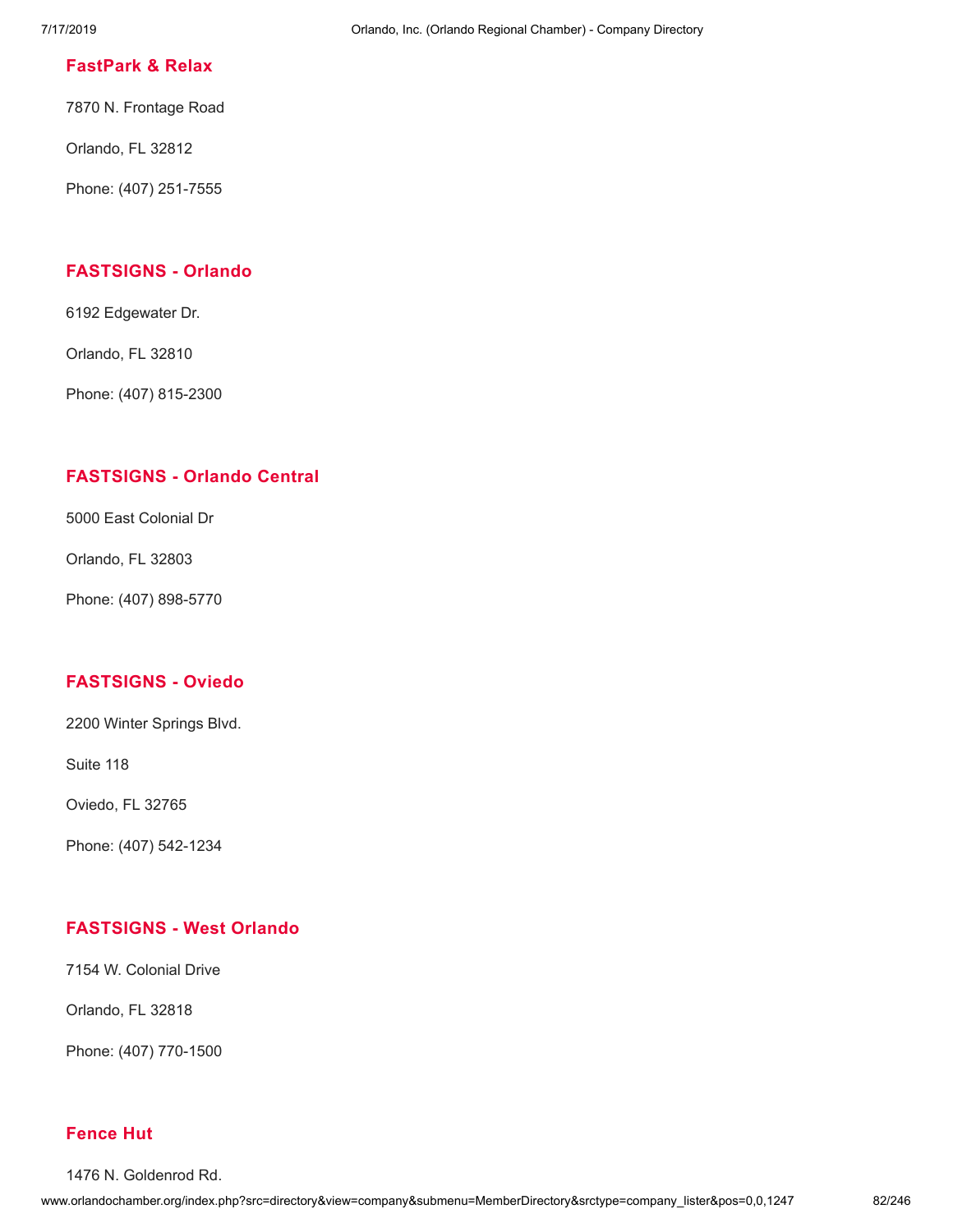Orlando, FL 32807

Phone: (813) 600-0344

## **Fifth [Third](http://www.orlandochamber.org/index.php?src=directory&view=company&submenu=MemberDirectory&refno=2777113&srctype=company_detail) Bank**

200 E. Robinson St.

Suite 800

Orlando, FL 32801

Phone: (407) 999-3053

#### **[Findsome](http://www.orlandochamber.org/index.php?src=directory&view=company&submenu=MemberDirectory&refno=2777114&srctype=company_detail) & Winmore**

1550 S. Lakemont Ave.

Winter Park, FL 32792

Phone: (407) 722-7830

## **[Findsome](http://www.orlandochamber.org/index.php?src=directory&view=company&submenu=MemberDirectory&refno=2777115&srctype=company_detail) & Winmore**

1550 S. Lakemont Ave.

Winter Park, FL 32792

Phone: (407) 722-7830

## **[Findsome](http://www.orlandochamber.org/index.php?src=directory&view=company&submenu=MemberDirectory&refno=2777116&srctype=company_detail) & Winmore**

1550 S. Lakemont Ave.

Winter Park, FL 32792

Phone: (407) 722-7830

### **[FINFROCK](http://www.orlandochamber.org/index.php?src=directory&view=company&submenu=MemberDirectory&refno=2777117&srctype=company_detail)**

2400 Apopka Blvd.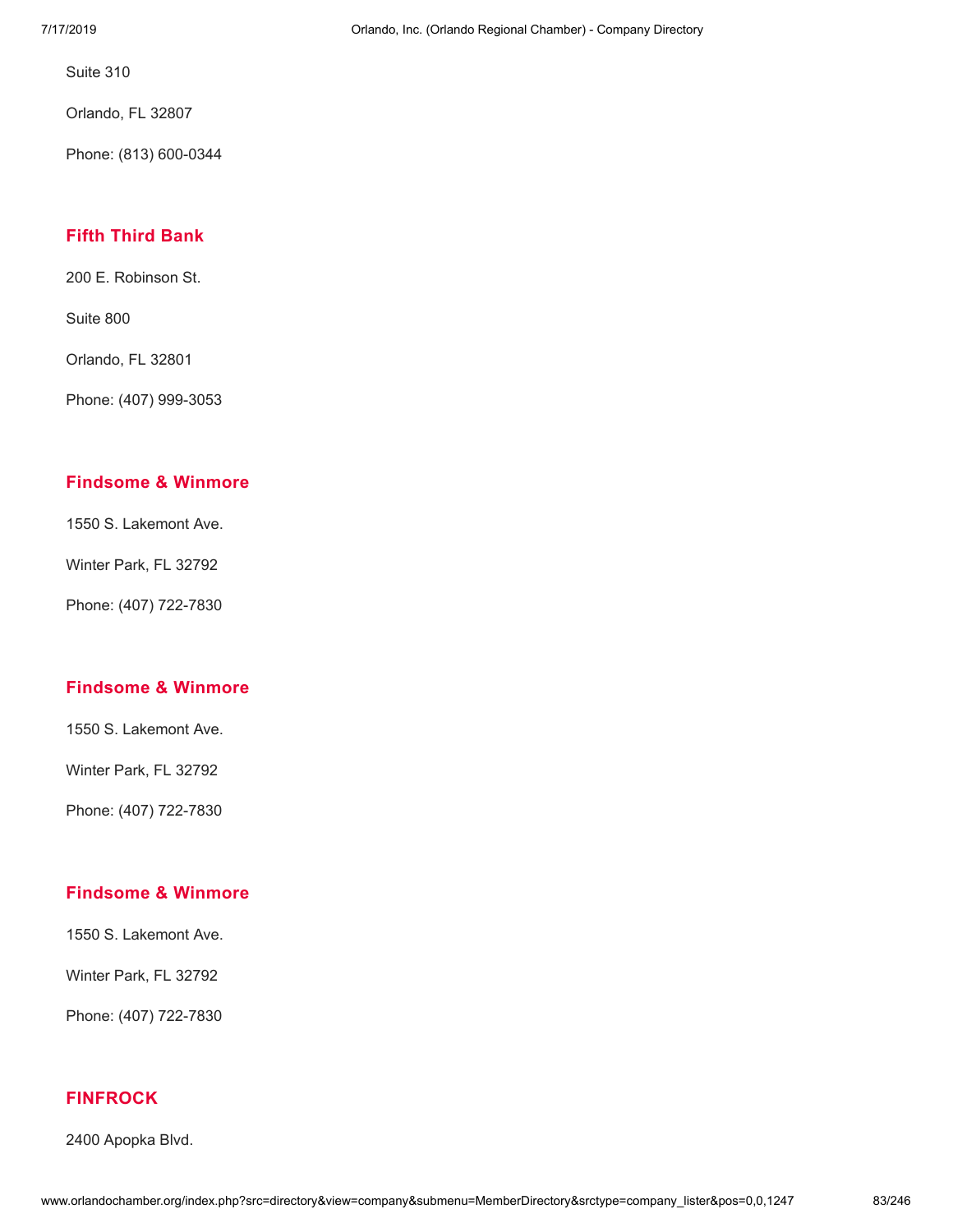Apopka, FL 32703-7743

Phone: (407) 293-4000

#### **[FINFROCK](http://www.orlandochamber.org/index.php?src=directory&view=company&submenu=MemberDirectory&refno=2777118&srctype=company_detail)**

2400 Apopka Blvd.

Apopka, FL 32703-7743

Phone: (407) 293-4000

## **Fire & Ice [Design,](http://www.orlandochamber.org/index.php?src=directory&view=company&submenu=MemberDirectory&refno=2777119&srctype=company_detail) Inc.**

324 E. Hillcrest St.

Altamonte Springs, FL 32701

Phone: (321) 356-4903

## **[Firebirds](http://www.orlandochamber.org/index.php?src=directory&view=company&submenu=MemberDirectory&refno=2777120&srctype=company_detail) Wood Fired Grill**

1562 N. Mills Ave.

Orlando, FL 32803

Phone: (407) 581-9861

## **Firm Foundation Home [Inspections,](http://www.orlandochamber.org/index.php?src=directory&view=company&submenu=MemberDirectory&refno=2777121&srctype=company_detail) Inc.**

13237 Summer Lane Drive

Orlando, FL 32828

Phone: (321) 624-0254

## **First Baptist Church of [Orlando](http://www.orlandochamber.org/index.php?src=directory&view=company&submenu=MemberDirectory&refno=2777122&srctype=company_detail)**

3000 S. John Young Parkway

Orlando, FL 32805

Phone: (407) 425-2555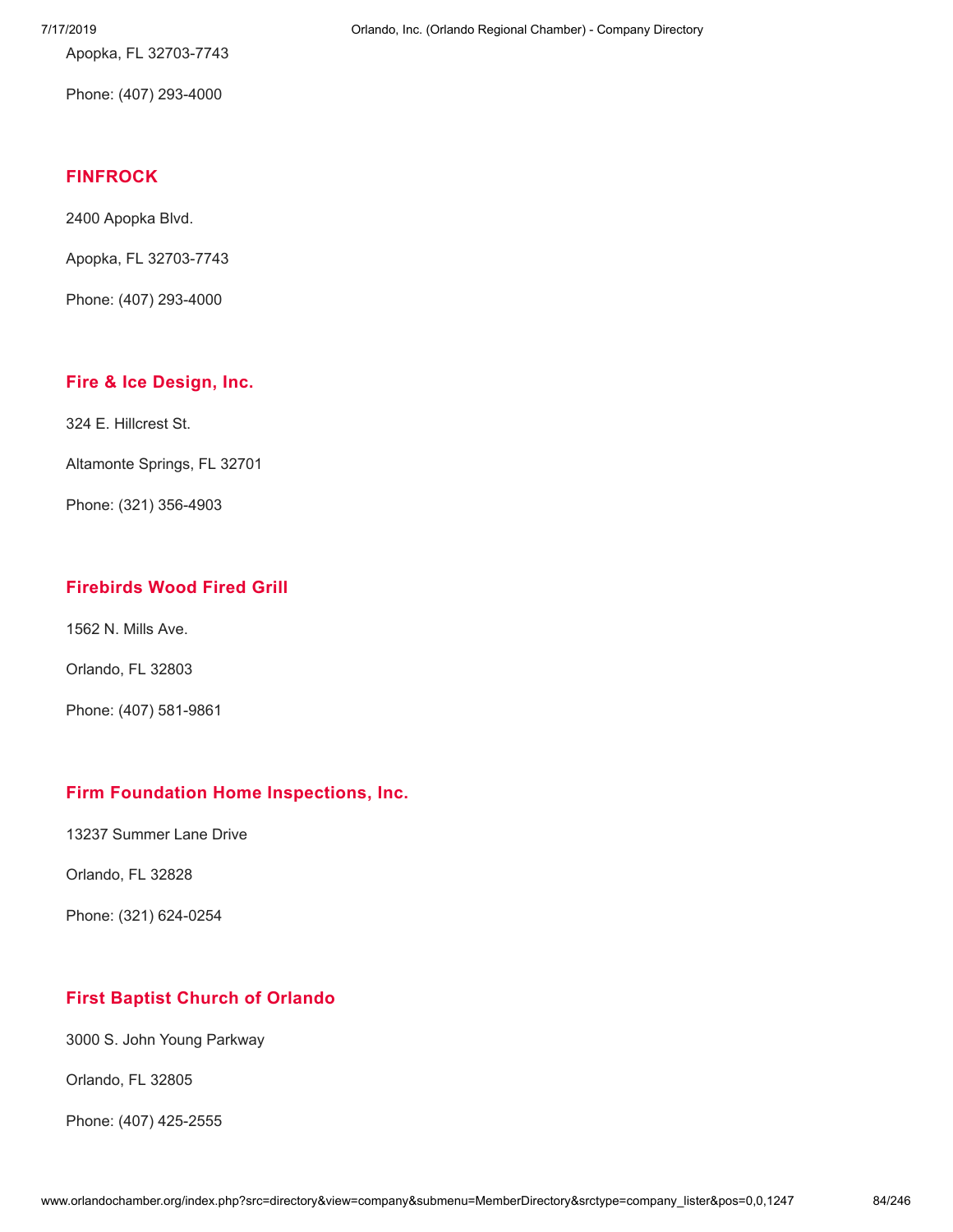### **Fishback [Dominick](http://www.orlandochamber.org/index.php?src=directory&view=company&submenu=MemberDirectory&refno=2777123&srctype=company_detail)**

1947 Lee Road

Winter Park, FL 32789

Phone: (407) 425-2786

## **Fisher [Phillips](http://www.orlandochamber.org/index.php?src=directory&view=company&submenu=MemberDirectory&refno=2777124&srctype=company_detail)**

200 S. Orange Ave.

Suite 1100

Orlando, FL 32801

Phone: (407) 541-0888

### **Fisher [Phillips](http://www.orlandochamber.org/index.php?src=directory&view=company&submenu=MemberDirectory&refno=2777125&srctype=company_detail)**

200 S. Orange Ave.

Suite 1100

Orlando, FL 32801

Phone: (407) 541-0888

## **[Flexential](http://www.orlandochamber.org/index.php?src=directory&view=company&submenu=MemberDirectory&refno=2777126&srctype=company_detail)**

8350 Parkedge Drive

Tampa, FL 33637

Phone: (813) 675-1072

### **Floor & [Decor](http://www.orlandochamber.org/index.php?src=directory&view=company&submenu=MemberDirectory&refno=2777127&srctype=company_detail)**

3111 E. Colonial Drive

Orlando, FL 32803

Phone: (321) 230-9760

#### **Floor & [Decor](http://www.orlandochamber.org/index.php?src=directory&view=company&submenu=MemberDirectory&refno=2777128&srctype=company_detail)**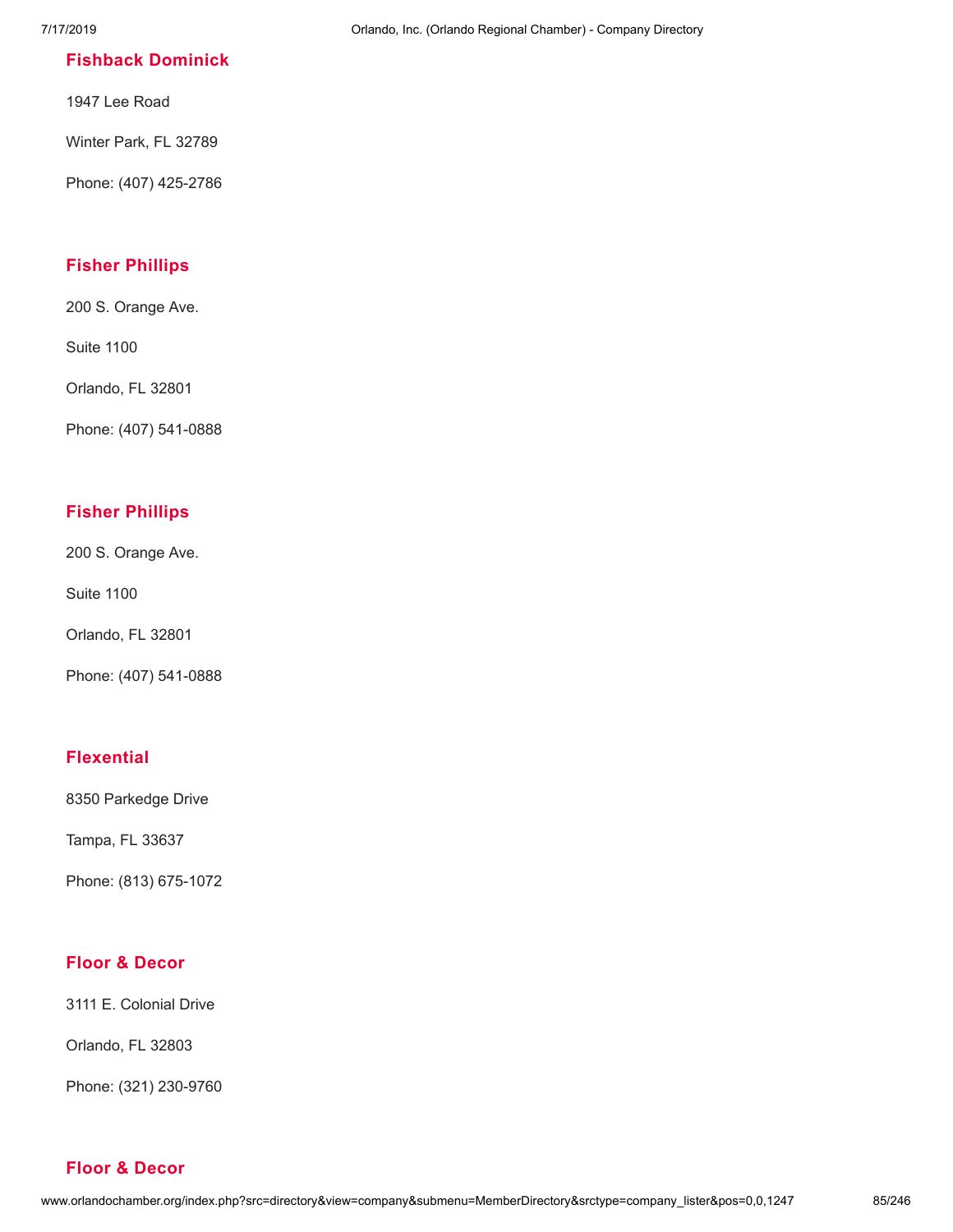3111 E. Colonial Drive

Orlando, FL 32803

Phone: (321) 230-9760

### **Florentine [Strategies](http://www.orlandochamber.org/index.php?src=directory&view=company&submenu=MemberDirectory&refno=2777129&srctype=company_detail)**

138 Detmar Drive

Winter Park, FL 32789

Phone: (407) 467-5689

## **Florida A&M [University](http://www.orlandochamber.org/index.php?src=directory&view=company&submenu=MemberDirectory&refno=2777130&srctype=company_detail) College of Law**

201 Beggs Ave.

Orlando, FL 32801

Phone: (407) 254-3268

## **[Florida](http://www.orlandochamber.org/index.php?src=directory&view=company&submenu=MemberDirectory&refno=2777131&srctype=company_detail) Blue**

610 Crescent Executive Court

Suite 600

Lake Mary, FL 32746

Phone: (407) 833-7773

## **[Florida](http://www.orlandochamber.org/index.php?src=directory&view=company&submenu=MemberDirectory&refno=2777132&srctype=company_detail) Citrus Sports**

One Citrus Bowl Place

Orlando, FL 32805-2451

Phone: (407) 423-2476

## **[Florida](http://www.orlandochamber.org/index.php?src=directory&view=company&submenu=MemberDirectory&refno=2777133&srctype=company_detail) Citrus Sports**

One Citrus Bowl Place

Orlando, FL 32805-2451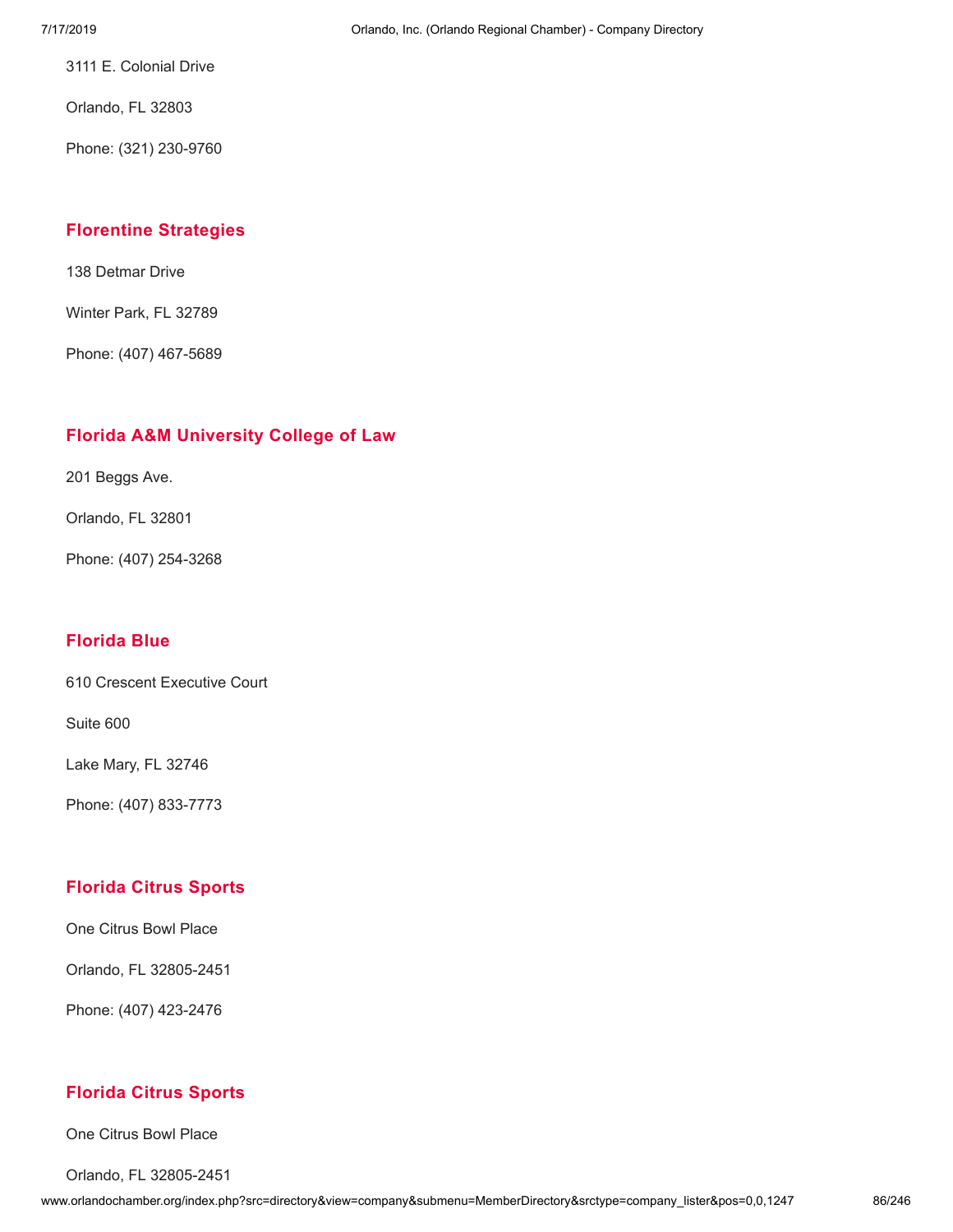Phone: (407) 423-2476

### **Florida [Community](http://www.orlandochamber.org/index.php?src=directory&view=company&submenu=MemberDirectory&refno=2777134&srctype=company_detail) Loan Fund, Inc.**

501 N. Magnolia Ave.

Suite 100

Orlando, FL 32801

Phone: (407) 246-0846

### **Florida [Community](http://www.orlandochamber.org/index.php?src=directory&view=company&submenu=MemberDirectory&refno=2777135&srctype=company_detail) Loan Fund, Inc.**

501 N. Magnolia Ave.

Suite 100

Orlando, FL 32801

Phone: (407) 246-0846

## **Florida Council on [Compulsive](http://www.orlandochamber.org/index.php?src=directory&view=company&submenu=MemberDirectory&refno=2777136&srctype=company_detail) Gambling, Inc.**

121 East 1st St.

Sanford, FL 32771

Phone: (407) 865-6200

## **Florida [Emergency](http://www.orlandochamber.org/index.php?src=directory&view=company&submenu=MemberDirectory&refno=2777137&srctype=company_detail) Physicians**

500 Winderly Place

Suite 115

Maitland, FL 32751

Phone: (407) 875-0555

## **Florida [Engineering](http://www.orlandochamber.org/index.php?src=directory&view=company&submenu=MemberDirectory&refno=2777138&srctype=company_detail) Group, Inc.**

5127 S. Orange Ave.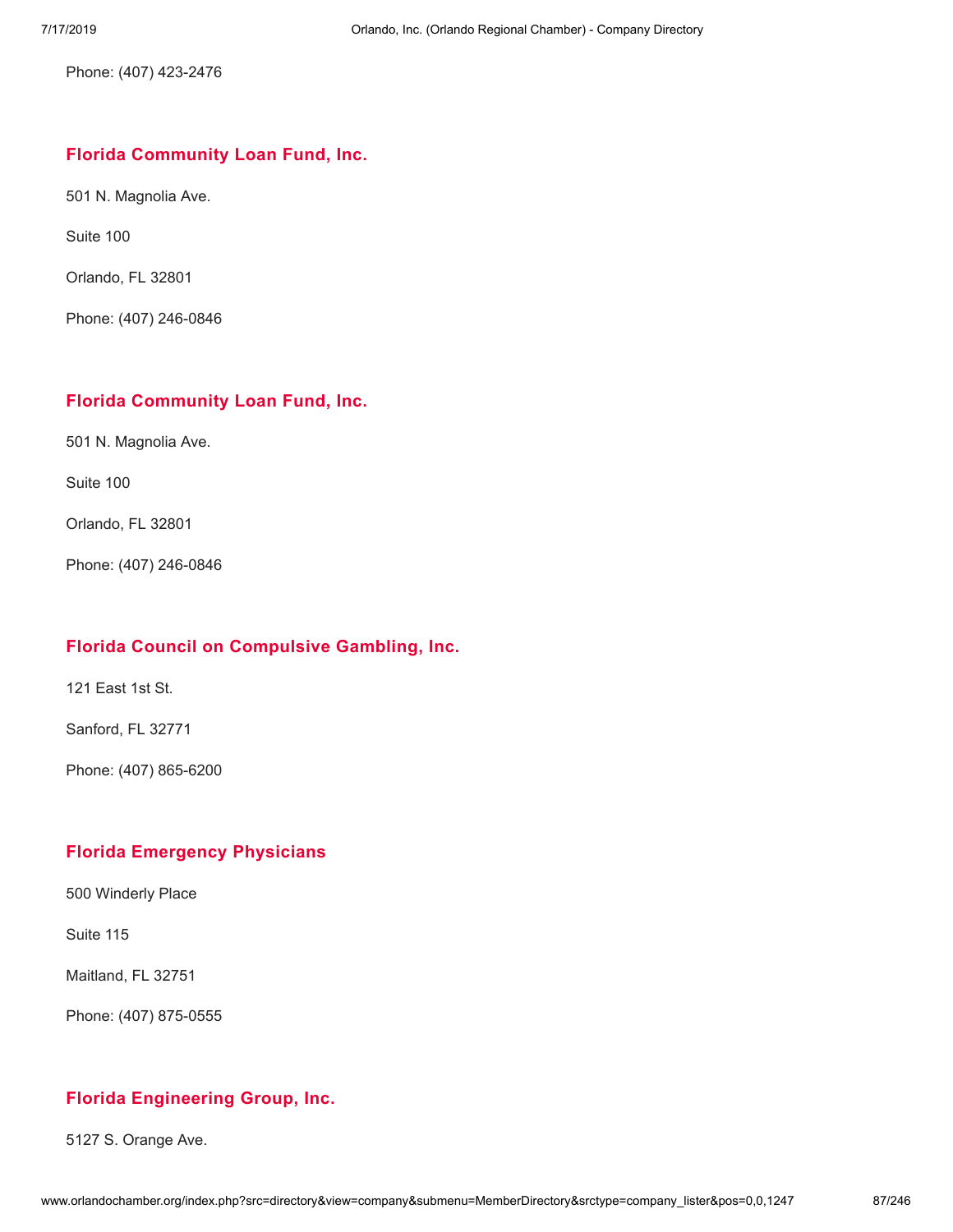Orlando, FL 32809

Phone: (407) 895-0324

## **Florida Institute of [Technology](http://www.orlandochamber.org/index.php?src=directory&view=company&submenu=MemberDirectory&refno=2777139&srctype=company_detail)**

150 W. University Blvd.

Suite 190

Melbourne, FL 32901

Phone: (407) 629-7132

## **Florida Notary [Association,](http://www.orlandochamber.org/index.php?src=directory&view=company&submenu=MemberDirectory&refno=2777140&srctype=company_detail) Inc.**

1922 E. Hillcrest St.

Orlando, FL 32803

Phone: (407) 894-6614

## **Florida [Polytechnic](http://www.orlandochamber.org/index.php?src=directory&view=company&submenu=MemberDirectory&refno=2777141&srctype=company_detail) University**

4700 Research Way

Lakeland, FL 33805-8531

Phone: (863) 583-9050

## **Florida State [University](http://www.orlandochamber.org/index.php?src=directory&view=company&submenu=MemberDirectory&refno=2777142&srctype=company_detail) College of Medicine**

250 East Colonial Drive

Suite 200

Orlando, FL 32801-1234

Phone: (407) 835-4103

## **Florida [Technical](http://www.orlandochamber.org/index.php?src=directory&view=company&submenu=MemberDirectory&refno=2777143&srctype=company_detail) College**

12900 Challenger Parkway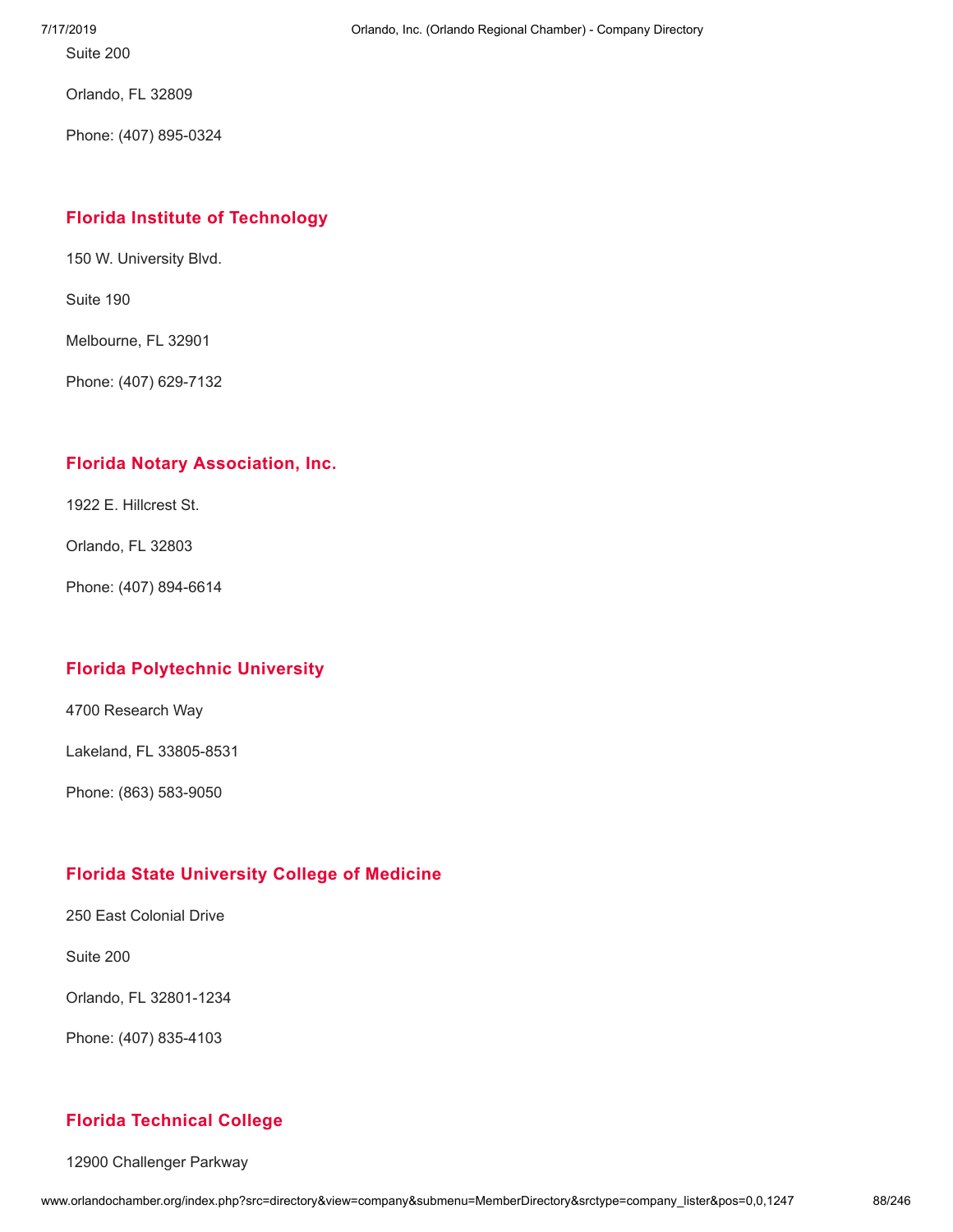Orlando, FL 32826

Phone: (407) 505-4097

### **Floridays Resort Orlando - A [Paramount](http://www.orlandochamber.org/index.php?src=directory&view=company&submenu=MemberDirectory&refno=2777144&srctype=company_detail) Hospitality Group Resort**

12562 International Drive

Orlando, FL 32821

Phone: (407) 238-7700

## **Focal Point Business [Coaching](http://www.orlandochamber.org/index.php?src=directory&view=company&submenu=MemberDirectory&refno=2777145&srctype=company_detail)**

6900 Tavistock Lakes Blvd.

Suite 4900

Orlando, FL 32827

Phone: (321) 710-8595

## **Focal Point Business [Coaching](http://www.orlandochamber.org/index.php?src=directory&view=company&submenu=MemberDirectory&refno=2777146&srctype=company_detail)**

6900 Tavistock Lakes Blvd.

Suite 4900

Orlando, FL 32827

Phone: (321) 710-8595

#### **Focal Point Business [Coaching](http://www.orlandochamber.org/index.php?src=directory&view=company&submenu=MemberDirectory&refno=2777147&srctype=company_detail)**

6900 Tavistock Lakes Blvd.

Suite 4900

Orlando, FL 32827

Phone: (321) 710-8595

## **[Focal](http://www.orlandochamber.org/index.php?src=directory&view=company&submenu=MemberDirectory&refno=2777148&srctype=company_detail) Rack**

1570 Lake Baldwin Lane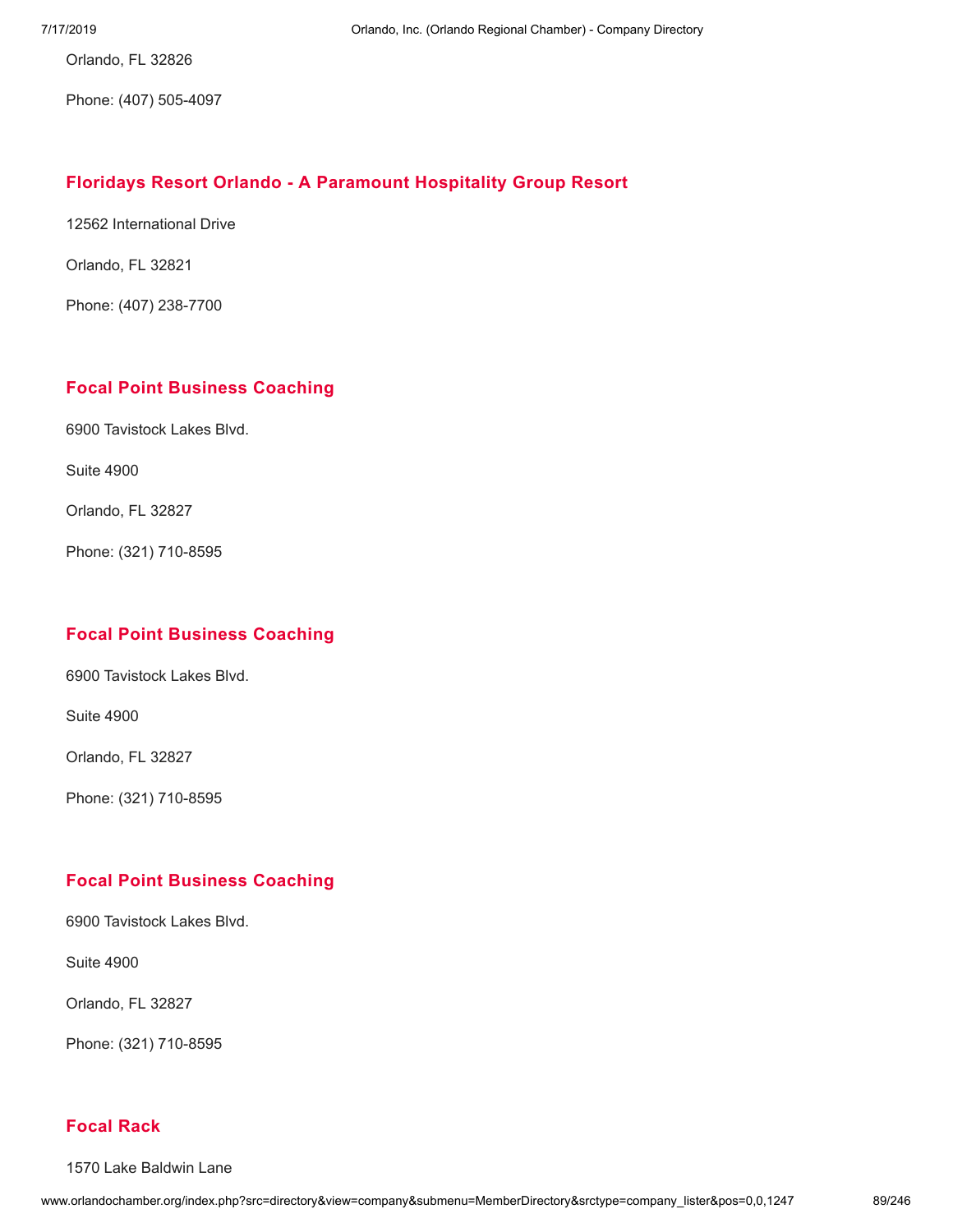Suite B

Orlando, FL 32814

Phone: (407) 995-6670

## **[Focal](http://www.orlandochamber.org/index.php?src=directory&view=company&submenu=MemberDirectory&refno=2777149&srctype=company_detail) Rack**

1570 Lake Baldwin Lane

Suite B

Orlando, FL 32814

Phone: (407) 995-6670

## **Focus [Forward](http://www.orlandochamber.org/index.php?src=directory&view=company&submenu=MemberDirectory&refno=2777150&srctype=company_detail) Skilled Care, LLC**

P.O. Box 149454

Orlando, FL 32814

Phone: (407) 928-8903

## **Foley & [Lardner](http://www.orlandochamber.org/index.php?src=directory&view=company&submenu=MemberDirectory&refno=2777151&srctype=company_detail) LLP**

111 N. Orange Ave.

Suite 1800

Orlando, FL 32801

Phone: (407) 423-7656

#### **Ford's [Garage](http://www.orlandochamber.org/index.php?src=directory&view=company&submenu=MemberDirectory&refno=2777152&srctype=company_detail)**

3210 Margaritaville Blvd.

Kissimmee, FL 33602

Phone: (407) 602-3673

## **Foundry [Commercial,](http://www.orlandochamber.org/index.php?src=directory&view=company&submenu=MemberDirectory&refno=2777153&srctype=company_detail) LLC**

420 S. Orange Ave.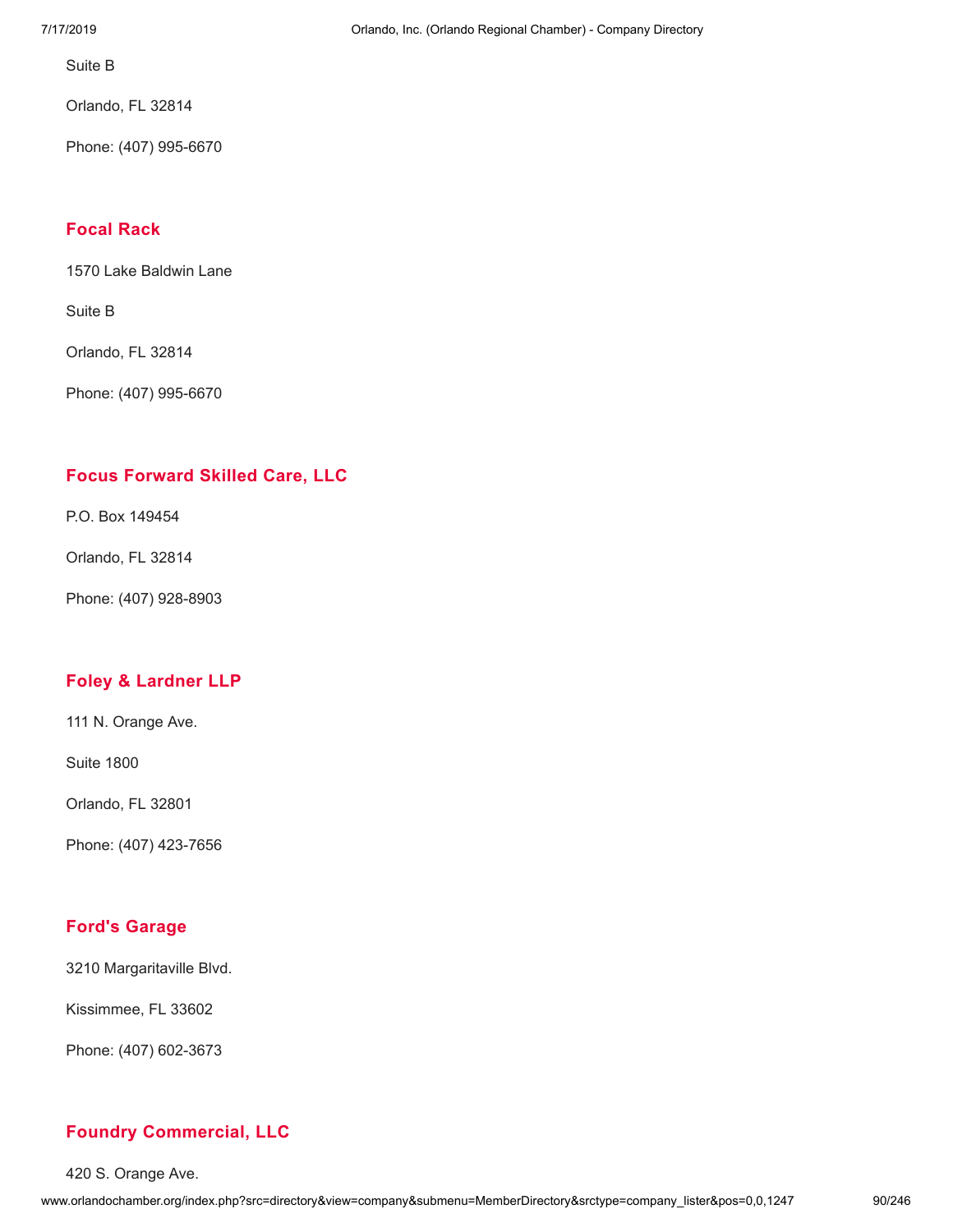Orlando, FL 32801

Phone: (407) 540-7700

## **Four Points By Sheraton Orlando [Convention](http://www.orlandochamber.org/index.php?src=directory&view=company&submenu=MemberDirectory&refno=2777154&srctype=company_detail) Center**

6435 Westwood Blvd.

Orlando, FL 32822

Phone: (407) 351-6600

## **Four Points By Sheraton Orlando [Convention](http://www.orlandochamber.org/index.php?src=directory&view=company&submenu=MemberDirectory&refno=2777155&srctype=company_detail) Center**

6435 Westwood Blvd.

Orlando, FL 32822

Phone: (407) 351-6600

## **Four [Seasons](http://www.orlandochamber.org/index.php?src=directory&view=company&submenu=MemberDirectory&refno=2777156&srctype=company_detail) Resort Orlando**

10100 Dream Tree Blvd.

Golden Oak, FL 32836

Phone: (407) 313-7777

## **Four [Seasons](http://www.orlandochamber.org/index.php?src=directory&view=company&submenu=MemberDirectory&refno=2777157&srctype=company_detail) Resort Orlando**

10100 Dream Tree Blvd.

Golden Oak, FL 32836

Phone: (407) 313-7777

## **Four [Seasons](http://www.orlandochamber.org/index.php?src=directory&view=company&submenu=MemberDirectory&refno=2777158&srctype=company_detail) Resort Orlando**

10100 Dream Tree Blvd.

Golden Oak, FL 32836

Phone: (407) 313-7777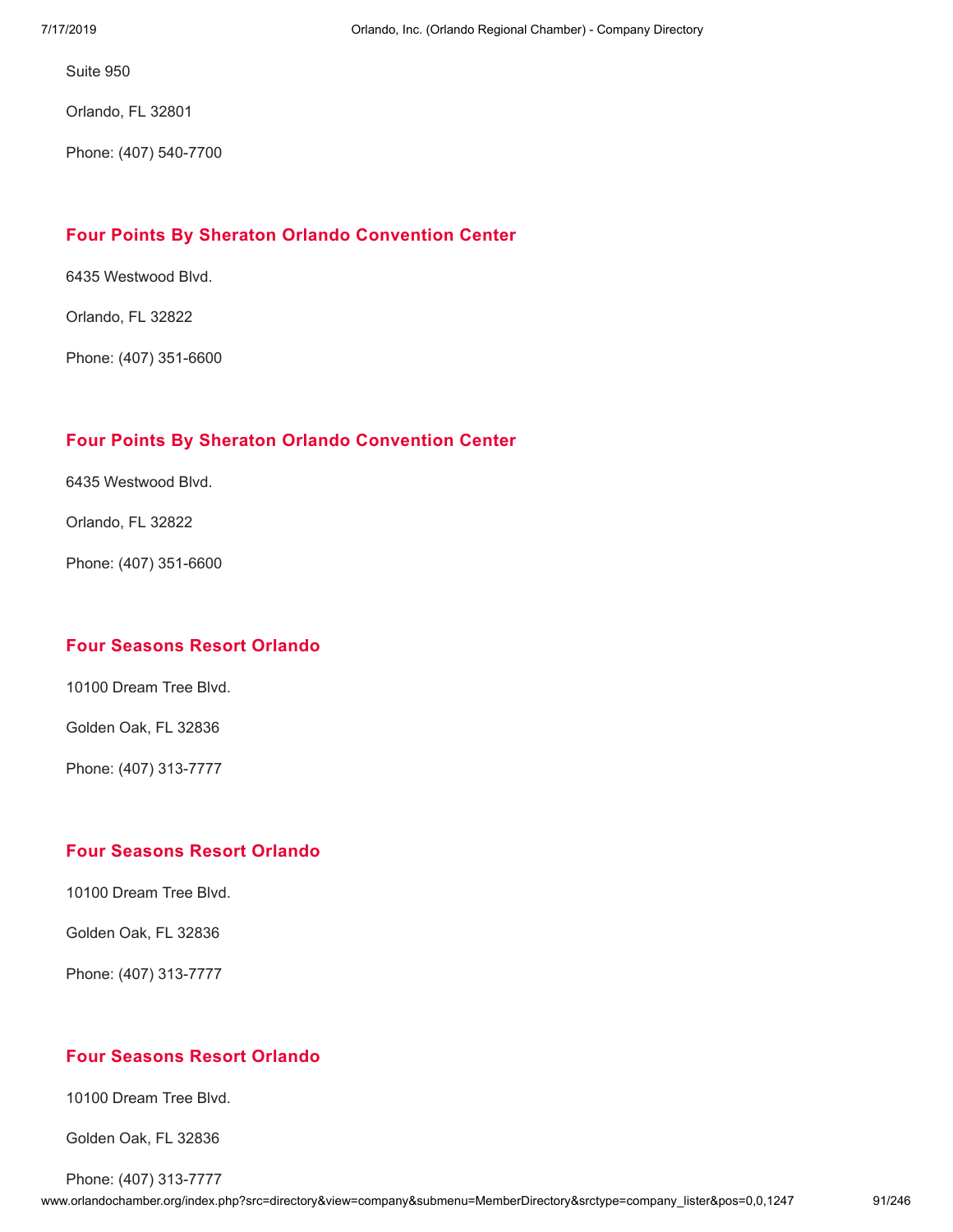## **[Freedom](http://www.orlandochamber.org/index.php?src=directory&view=company&submenu=MemberDirectory&refno=2777162&srctype=company_detail) Ride**

1905 Lee Road

Orlando, FL 32810

Phone: (407) 293-0411

#### **Freeman [Decorating](http://www.orlandochamber.org/index.php?src=directory&view=company&submenu=MemberDirectory&refno=2777163&srctype=company_detail) Company**

2200 Consulate Drive

Orlando, FL 32837

Phone: (407) 857-1500

### **[Fuddruckers](http://www.orlandochamber.org/index.php?src=directory&view=company&submenu=MemberDirectory&refno=2777159&srctype=company_detail) - East Colonial**

4311 E. Colonial Dr.

Orlando, FL 32803

Phone: (407) 826-1093

## **[Fugleberg](http://www.orlandochamber.org/index.php?src=directory&view=company&submenu=MemberDirectory&refno=2777164&srctype=company_detail) Koch**

2555 Temple Tr.

Winter Park, FL 32789

Phone: (407) 629-0595

### **Fulcrum [Partners](http://www.orlandochamber.org/index.php?src=directory&view=company&submenu=MemberDirectory&refno=2777165&srctype=company_detail)**

801 N. Orange Ave.

Suite 820

Orlando, FL 32801

Phone: (407) 841-2480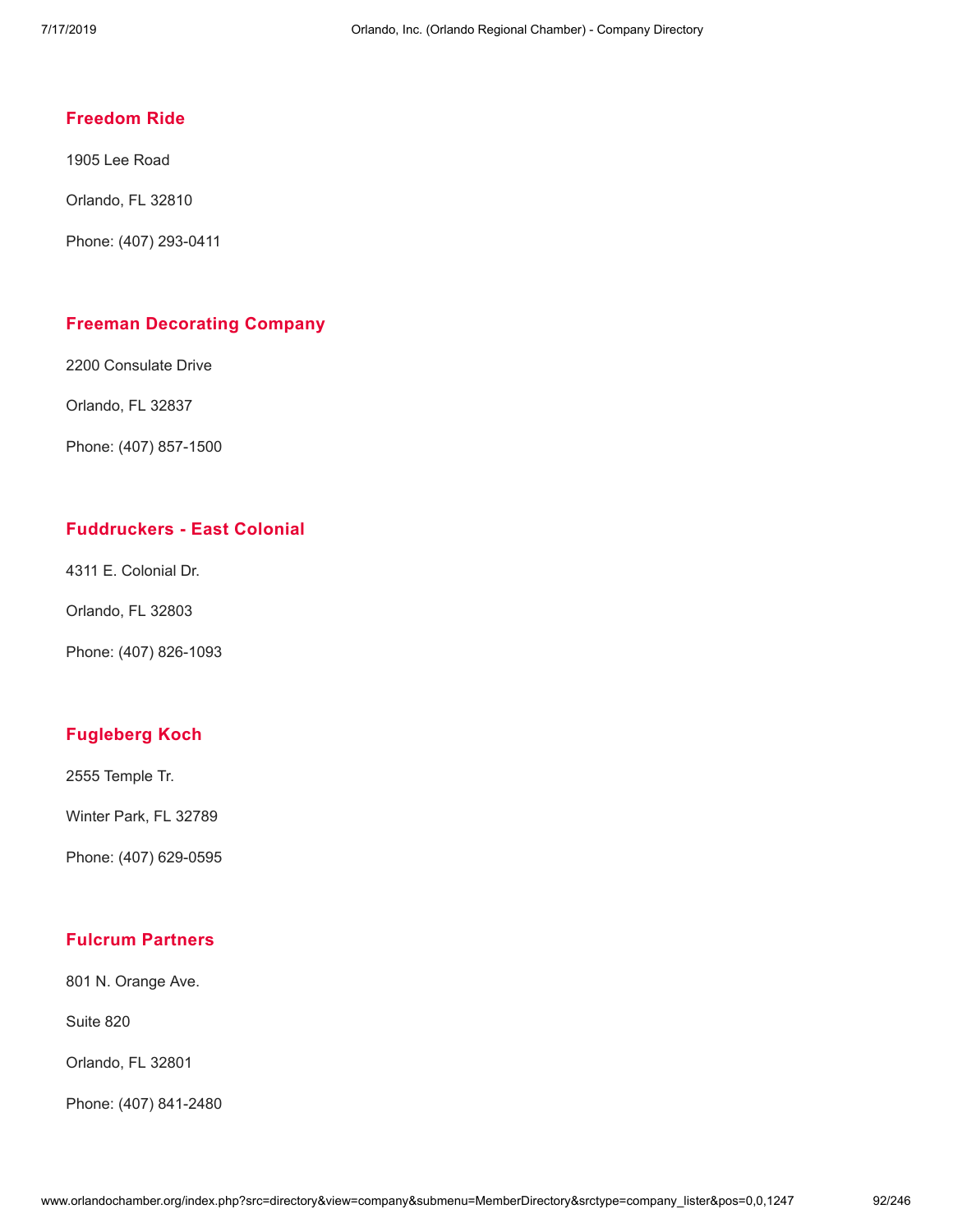#### **Full Sail [University](http://www.orlandochamber.org/index.php?src=directory&view=company&submenu=MemberDirectory&refno=2777166&srctype=company_detail)**

3300 University Blvd.

Winter Park, FL 32792

Phone: (407) 679-0100

## **[Future](http://www.orlandochamber.org/index.php?src=directory&view=company&submenu=MemberDirectory&refno=2777167&srctype=company_detail) Home Realty**

1035 N. Orlando Ave.

Suite 203

Winter Park, FL 32789

Phone: (321) 750-4814

#### **GAI [Consultants,](http://www.orlandochamber.org/index.php?src=directory&view=company&submenu=MemberDirectory&refno=2777168&srctype=company_detail) Inc.**

618 E. South St.

Suite 700

Orlando, FL 32801

Phone: (407) 423-8398

#### **GAI [Consultants,](http://www.orlandochamber.org/index.php?src=directory&view=company&submenu=MemberDirectory&refno=2777169&srctype=company_detail) Inc.**

618 E. South St.

Suite 700

Orlando, FL 32801

Phone: (407) 423-8398

#### **GAI [Consultants,](http://www.orlandochamber.org/index.php?src=directory&view=company&submenu=MemberDirectory&refno=2777170&srctype=company_detail) Inc.**

618 E. South St.

Suite 700

Orlando, FL 32801

Phone: (407) 423-8398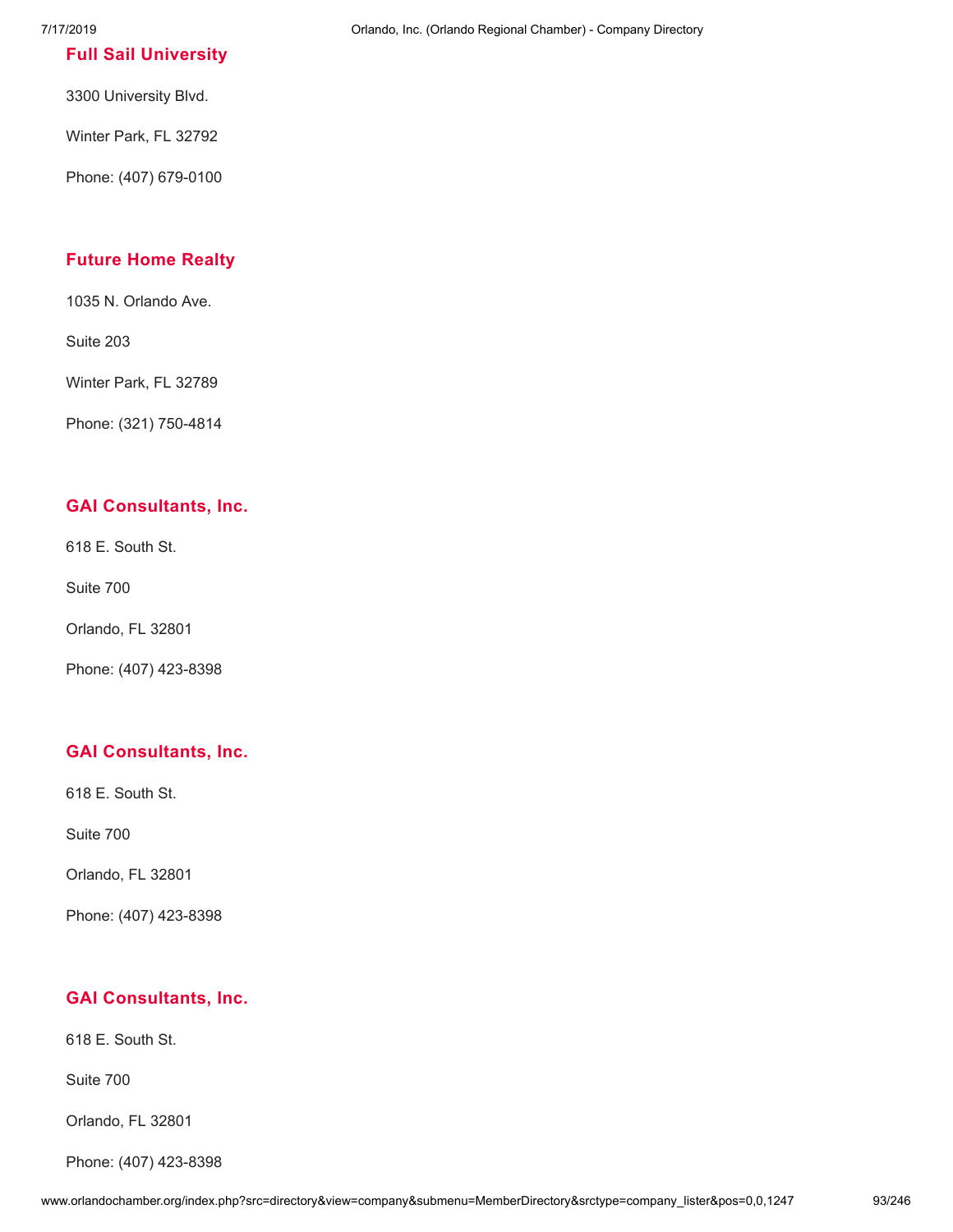### **Garage Living [Orlando](http://www.orlandochamber.org/index.php?src=directory&view=company&submenu=MemberDirectory&refno=2777171&srctype=company_detail)**

803 S. Orlando Ave.

Suite B

Winter Park, FL 32789

Phone: (407) 951-7918

## **[Gatorland](http://www.orlandochamber.org/index.php?src=directory&view=company&submenu=MemberDirectory&refno=2777172&srctype=company_detail)**

14501 S. Orange Blossom Trail

Orlando, FL 32837

Phone: (407) 855-5496

## **GD Pro [Janitorial,](http://www.orlandochamber.org/index.php?src=directory&view=company&submenu=MemberDirectory&refno=2777173&srctype=company_detail) Inc.**

4737 Maple Park St.

Orlando, FL 32811

Phone: (321) 279-5374

## **GDC [Properties](http://www.orlandochamber.org/index.php?src=directory&view=company&submenu=MemberDirectory&refno=2777174&srctype=company_detail)**

245 Saw Mill River Road

Suite 201

Hawthorne, NY 10532

Phone: (407) 478-7600

## **[GellerRagans](http://www.orlandochamber.org/index.php?src=directory&view=company&submenu=MemberDirectory&refno=2777175&srctype=company_detail)**

111 N. Orange Ave.

Suite 1285

Orlando, FL 32801

Phone: (407) 425-4636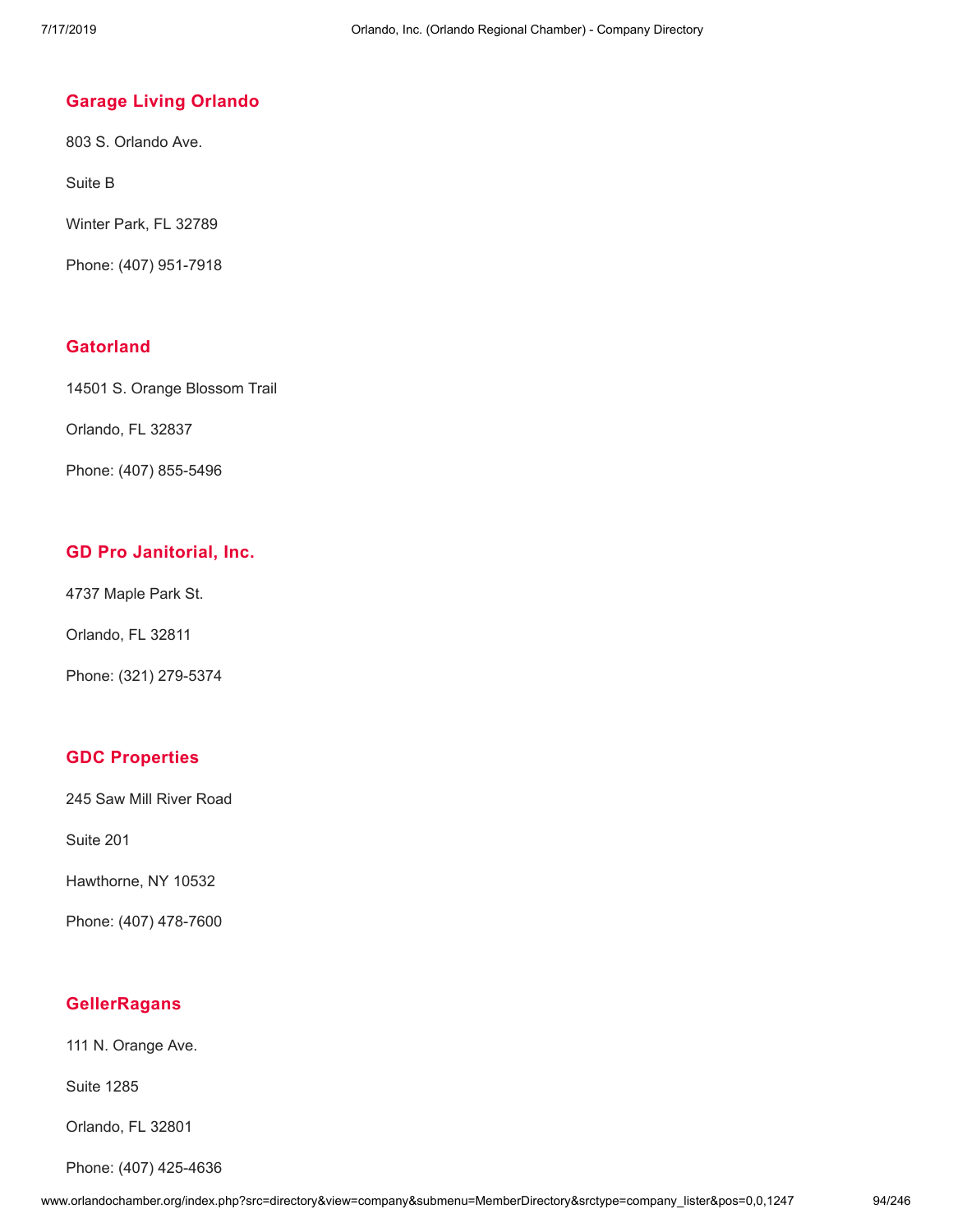#### **GenCare [Resources](http://www.orlandochamber.org/index.php?src=directory&view=company&submenu=MemberDirectory&refno=2777176&srctype=company_detail)**

6100 Lake Ellenor Drive

Suite 258

Orlando, FL 32809

Phone: (407) 325-8448

#### **GeoTel [Communications,](http://www.orlandochamber.org/index.php?src=directory&view=company&submenu=MemberDirectory&refno=2777177&srctype=company_detail) Inc.**

1540 International Pkwy

Suite 2000

Lake Mary, FL 32746

Phone: (407) 788-8888

#### **Gilbane Building [Company](http://www.orlandochamber.org/index.php?src=directory&view=company&submenu=MemberDirectory&refno=2777178&srctype=company_detail)**

315 E. Robinson St.

Suite 680

Orlando, FL 32801

Phone: (407) 422-7691

#### **Gilbane Building [Company](http://www.orlandochamber.org/index.php?src=directory&view=company&submenu=MemberDirectory&refno=2777179&srctype=company_detail)**

315 E. Robinson St.

Suite 680

Orlando, FL 32801

Phone: (407) 422-7691

### **Give Kids The [World](http://www.orlandochamber.org/index.php?src=directory&view=company&submenu=MemberDirectory&refno=2777180&srctype=company_detail)**

210 S. Bass Road

Kissimmee, FL 34746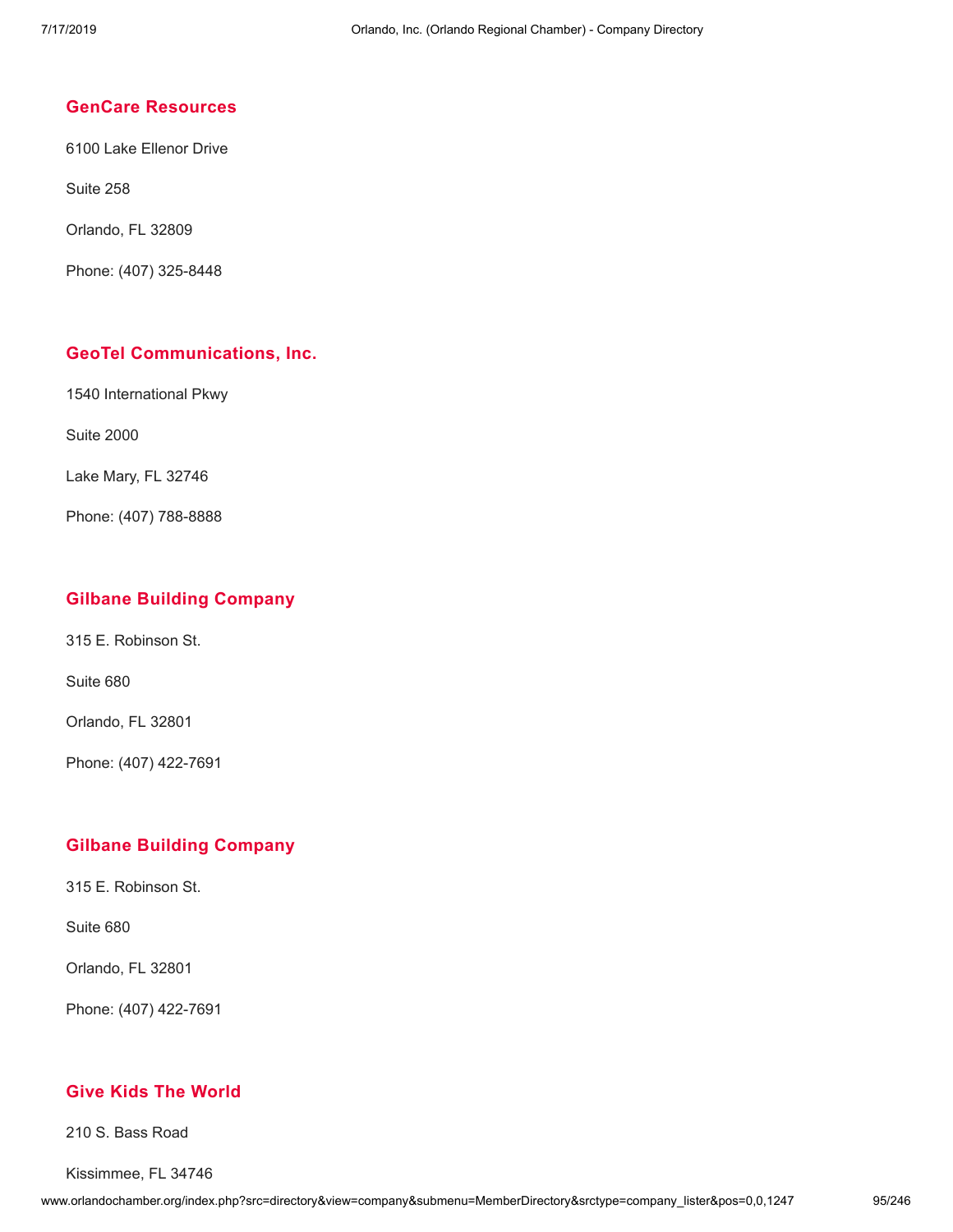Phone: (407) 396-1114

## **[Glasstone](http://www.orlandochamber.org/index.php?src=directory&view=company&submenu=MemberDirectory&refno=2777181&srctype=company_detail)**

8865 Commodity Cirlcle

Suite 11

Orlando, FL 32819

Phone: (321) 754-1707

#### **[Glasstone](http://www.orlandochamber.org/index.php?src=directory&view=company&submenu=MemberDirectory&refno=2777182&srctype=company_detail)**

8865 Commodity Cirlcle

Suite 11

Orlando, FL 32819

Phone: (321) 754-1707

#### **[Glasstone](http://www.orlandochamber.org/index.php?src=directory&view=company&submenu=MemberDirectory&refno=2777183&srctype=company_detail)**

8865 Commodity Cirlcle

Suite 11

Orlando, FL 32819

Phone: (321) 754-1707

## **Global Alliance [Envirogreen](http://www.orlandochamber.org/index.php?src=directory&view=company&submenu=MemberDirectory&refno=2777184&srctype=company_detail) Building Solutions**

5323 Millenia Lakes Blvd.

Suite 300

Orlando, FL 32839

Phone: (561) 338-5000

## **Global Experience [Specialists,](http://www.orlandochamber.org/index.php?src=directory&view=company&submenu=MemberDirectory&refno=2777185&srctype=company_detail) Inc.**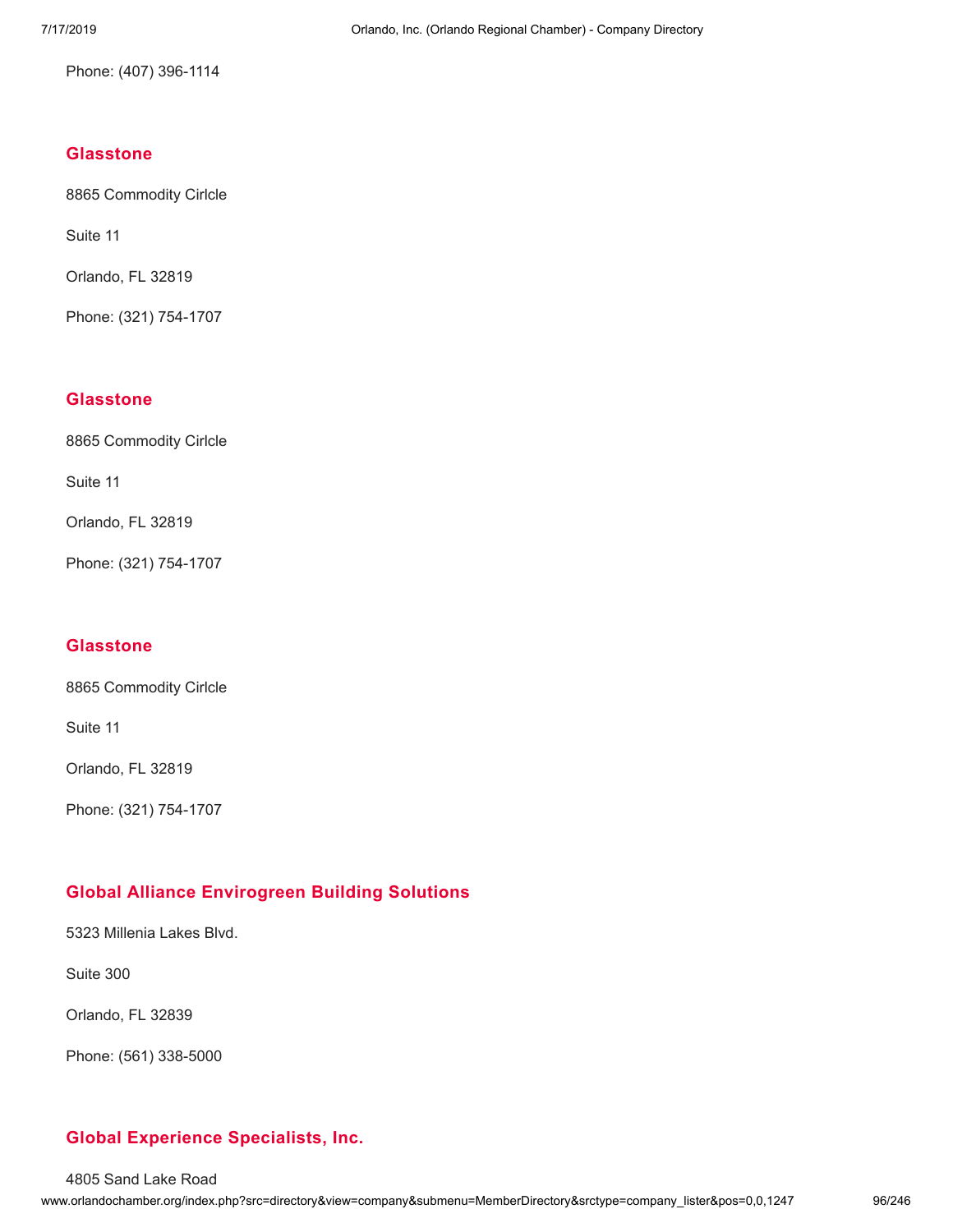Orlando, FL 32819

Phone: (407) 370-6200

#### **Global Hope Network [International](http://www.orlandochamber.org/index.php?src=directory&view=company&submenu=MemberDirectory&refno=2777186&srctype=company_detail)**

934 N. Magnolia Ave.

Suite 310

Orlando, FL 32803

Phone: (407) 207-3256

## **Go For The Greens [Foundation,](http://www.orlandochamber.org/index.php?src=directory&view=company&submenu=MemberDirectory&refno=2777187&srctype=company_detail) Inc.**

2014 Edgewater Drive

Unit 186

Orlando, FL 32804

Phone: (407) 835-3774

## **Golf [Channel](http://www.orlandochamber.org/index.php?src=directory&view=company&submenu=MemberDirectory&refno=2777188&srctype=company_detail)**

7580 Commerce Center Drive

Orlando, FL 32819

Phone: (407) 355-4333

## **Goodwill [Industries](http://www.orlandochamber.org/index.php?src=directory&view=company&submenu=MemberDirectory&refno=2777189&srctype=company_detail) of Central Florida, Inc.**

7531 S. Orange Blossom Trail

Orlando, FL 32809

Phone: (407) 857-0659

## **[Governmental](http://www.orlandochamber.org/index.php?src=directory&view=company&submenu=MemberDirectory&refno=2777190&srctype=company_detail) Management Services**

135 W. Central Blvd.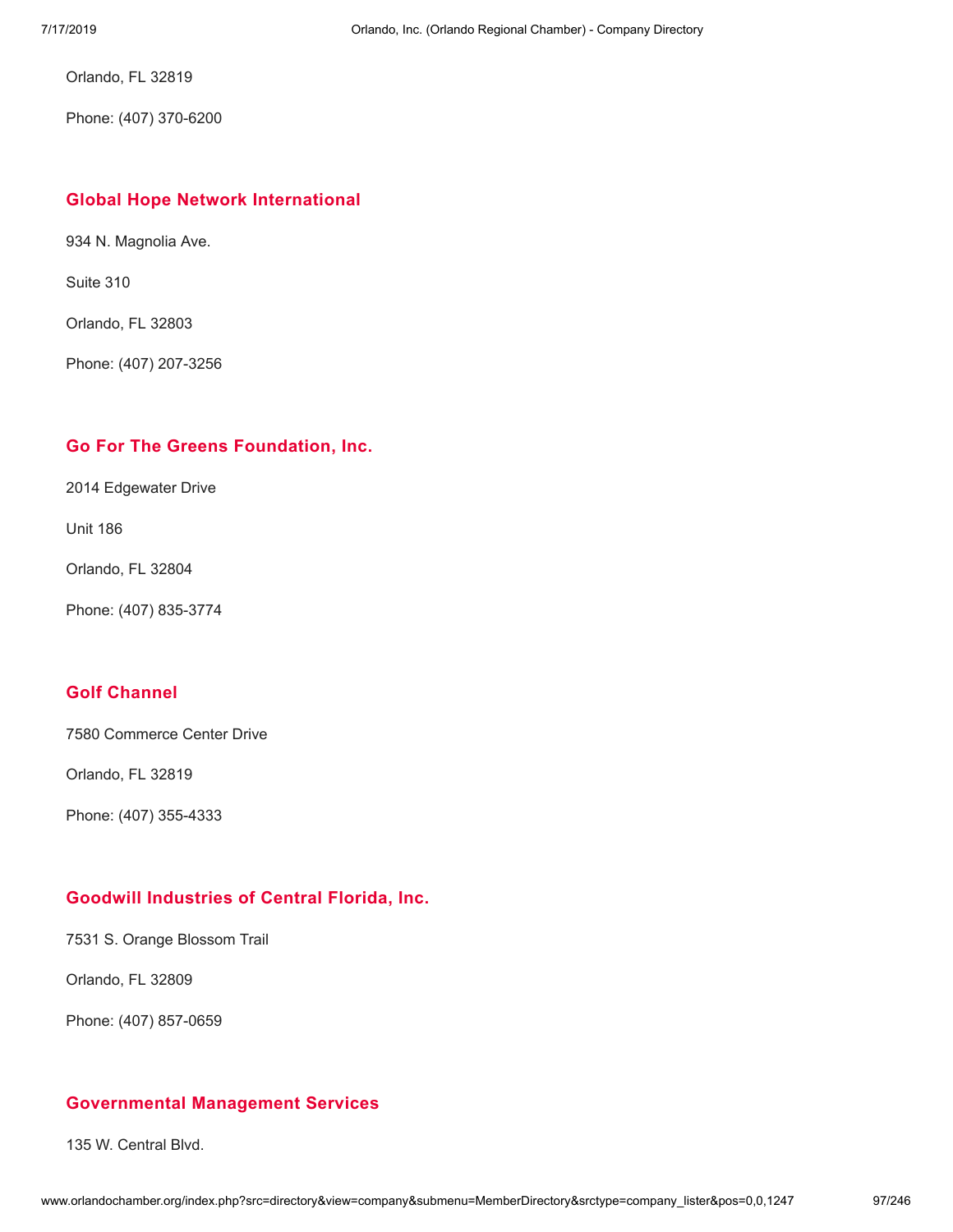Orlando, FL 32801

Phone: (407) 841-5524

## **Grand Bohemian Hotel - [Downtown](http://www.orlandochamber.org/index.php?src=directory&view=company&submenu=MemberDirectory&refno=2777191&srctype=company_detail) Orlando**

325 S. Orange Ave.

Orlando, FL 32801

Phone: (407) 313-9000

## **Grand [Reserve](http://www.orlandochamber.org/index.php?src=directory&view=company&submenu=MemberDirectory&refno=2777192&srctype=company_detail) at Lee Vista**

6201 Bent Pine Drive

Orlando, FL 32822

Phone: (407) 826-0707

## **Grant [Thornton,](http://www.orlandochamber.org/index.php?src=directory&view=company&submenu=MemberDirectory&refno=2777193&srctype=company_detail) LLP**

200 S. Orange Ave.

Suite 2050

Orlando, FL 32801

Phone: (407) 481-5100

## **[Gravitational](http://www.orlandochamber.org/index.php?src=directory&view=company&submenu=MemberDirectory&refno=2777194&srctype=company_detail) Marketing**

12802 Science Center Drive

Suite 201

Orlando, FL 32826

Phone: (407) 275-8667

## **[Gravitational](http://www.orlandochamber.org/index.php?src=directory&view=company&submenu=MemberDirectory&refno=2777195&srctype=company_detail) Marketing**

12802 Science Center Drive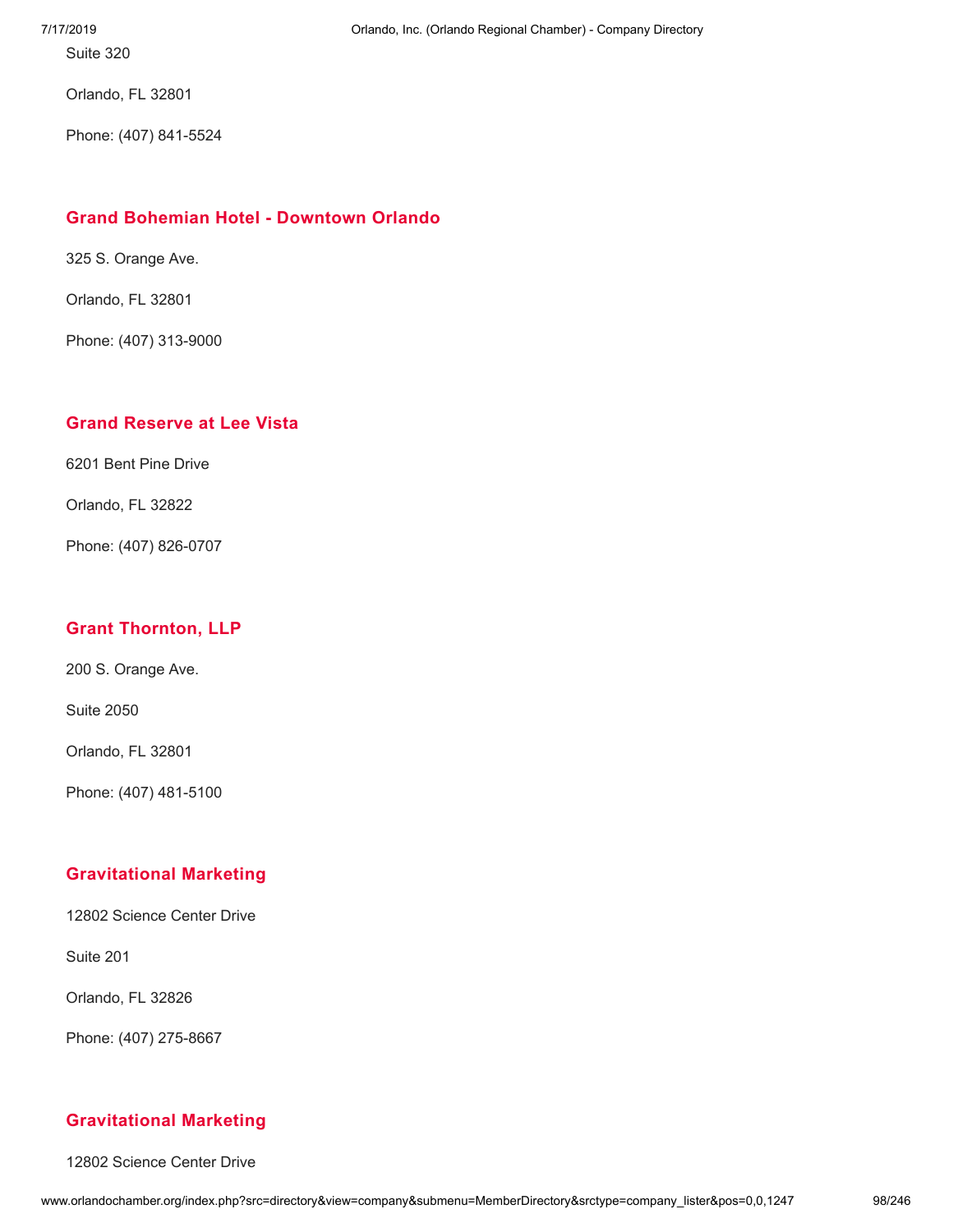Orlando, FL 32826

Phone: (407) 275-8667

## **[Gravitational](http://www.orlandochamber.org/index.php?src=directory&view=company&submenu=MemberDirectory&refno=2777196&srctype=company_detail) Marketing**

12802 Science Center Drive

Suite 201

Orlando, FL 32826

Phone: (407) 275-8667

### **[GrayRobinson,](http://www.orlandochamber.org/index.php?src=directory&view=company&submenu=MemberDirectory&refno=2777197&srctype=company_detail) P.A.**

301 E. Pine St.

Suite 1400

Orlando, FL 32801

Phone: (407) 843-8880

#### **Greater Orlando Aviation [Authority](http://www.orlandochamber.org/index.php?src=directory&view=company&submenu=MemberDirectory&refno=2777198&srctype=company_detail)**

5855 Cargo Road

Corner/Casa Verde

Orlando, FL 32827-4399

Phone: (407) 825-2001

## **Greater Orlando Sports [Commission](http://www.orlandochamber.org/index.php?src=directory&view=company&submenu=MemberDirectory&refno=2777199&srctype=company_detail) (GO Sports)**

400 W. Church St.

Suite 205

Orlando, FL 32801

Phone: (407) 648-4900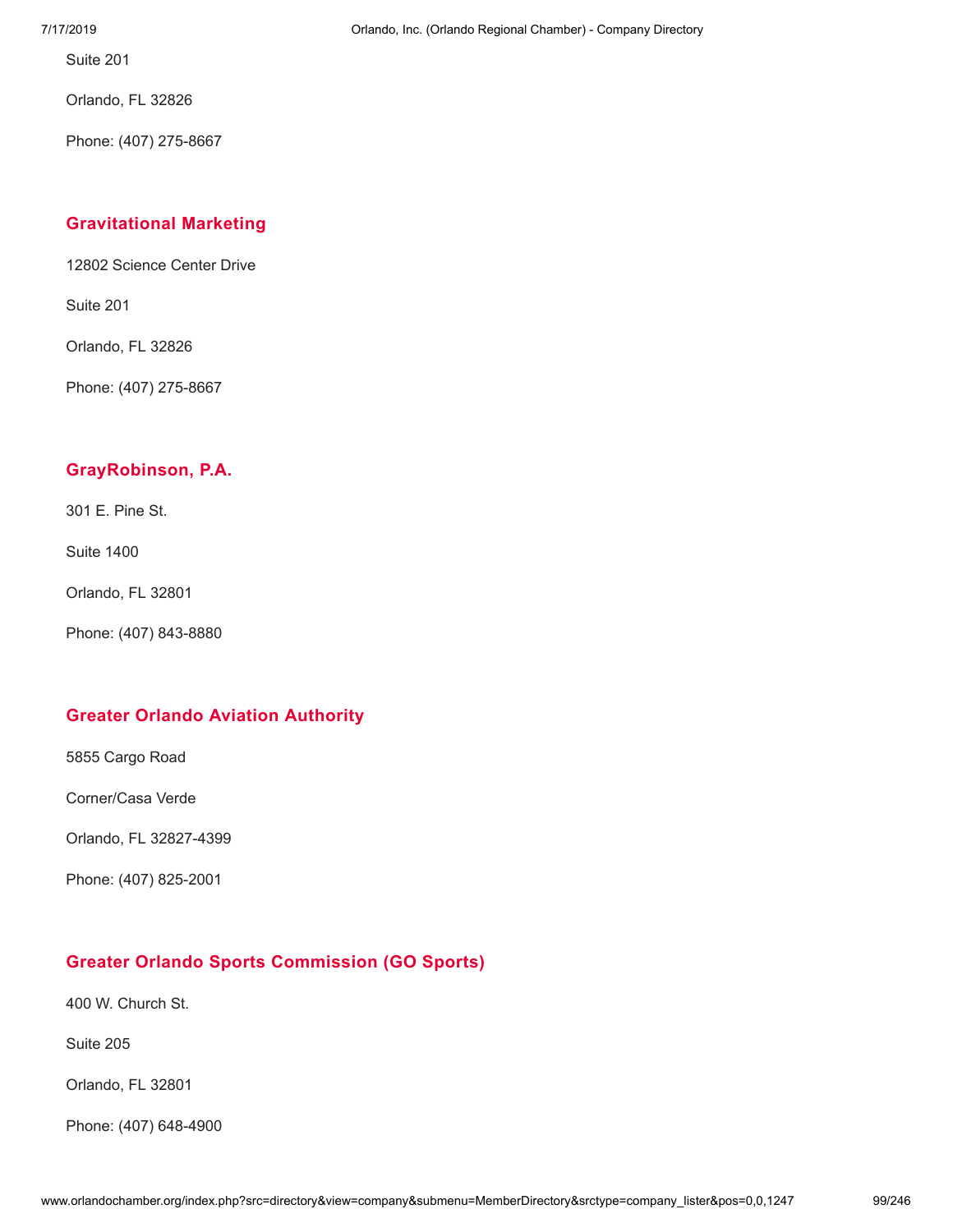# **Greater Orlando Sports [Commission](http://www.orlandochamber.org/index.php?src=directory&view=company&submenu=MemberDirectory&refno=2777200&srctype=company_detail) (GO Sports)**

400 W. Church St.

Suite 205

Orlando, FL 32801

Phone: (407) 648-4900

# **[Greenberg](http://www.orlandochamber.org/index.php?src=directory&view=company&submenu=MemberDirectory&refno=2777201&srctype=company_detail) Traurig, LLP**

450 S. Orange Ave.

Suite 650

Orlando, FL 32801

Phone: (407) 420-1000

## **[Greenspoon](http://www.orlandochamber.org/index.php?src=directory&view=company&submenu=MemberDirectory&refno=2777202&srctype=company_detail) Marder LLP**

201 E. Pine Street

Suite 500

Orlando, FL 32801

Phone: (407) 425-6559

## **[Grifols](http://www.orlandochamber.org/index.php?src=directory&view=company&submenu=MemberDirectory&refno=2777203&srctype=company_detail) (Oak Ridge Road)**

2364 W. Oak Ridge Road

Orlando, FL 32809

Phone: (407) 937-9125

## **[Grifols](http://www.orlandochamber.org/index.php?src=directory&view=company&submenu=MemberDirectory&refno=2777204&srctype=company_detail) (Oak Ridge Road)**

2364 W. Oak Ridge Road

Orlando, FL 32809

Phone: (407) 937-9125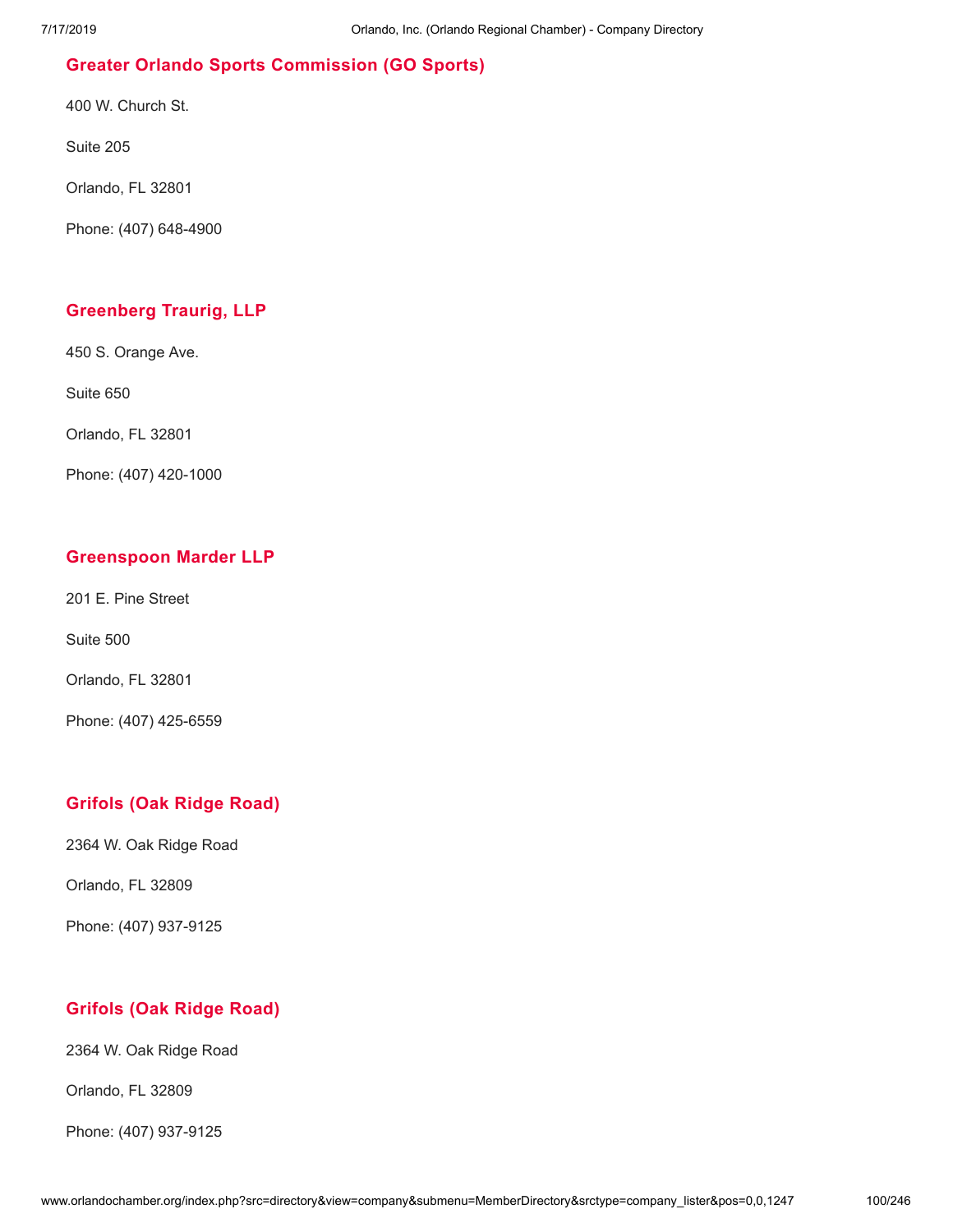## **Grills [Lakeside](http://www.orlandochamber.org/index.php?src=directory&view=company&submenu=MemberDirectory&refno=2777205&srctype=company_detail) Seafood Deck & Tiki Bar**

4301 N. Orange Blossom Trail

Orlando, FL 32804

Phone: (407) 291-8881

#### **[Grozinger](http://www.orlandochamber.org/index.php?src=directory&view=company&submenu=MemberDirectory&refno=2777206&srctype=company_detail) Law, P.A.**

1217 E. Robinson St.

Suite B

Orlando, FL 32801

Phone: (407) 730-3085

## **Guignard [Company](http://www.orlandochamber.org/index.php?src=directory&view=company&submenu=MemberDirectory&refno=2777207&srctype=company_detail)**

1904 Boothe Cir.

Longwood, FL 32750

Phone: (407) 834-0022

## **Guignard [Company](http://www.orlandochamber.org/index.php?src=directory&view=company&submenu=MemberDirectory&refno=2777208&srctype=company_detail)**

1904 Boothe Cir.

Longwood, FL 32750

Phone: (407) 834-0022

## **Guignard [Company](http://www.orlandochamber.org/index.php?src=directory&view=company&submenu=MemberDirectory&refno=2777209&srctype=company_detail)**

1904 Boothe Cir.

Longwood, FL 32750

Phone: (407) 834-0022

#### **[Gunster](http://www.orlandochamber.org/index.php?src=directory&view=company&submenu=MemberDirectory&refno=2777210&srctype=company_detail)**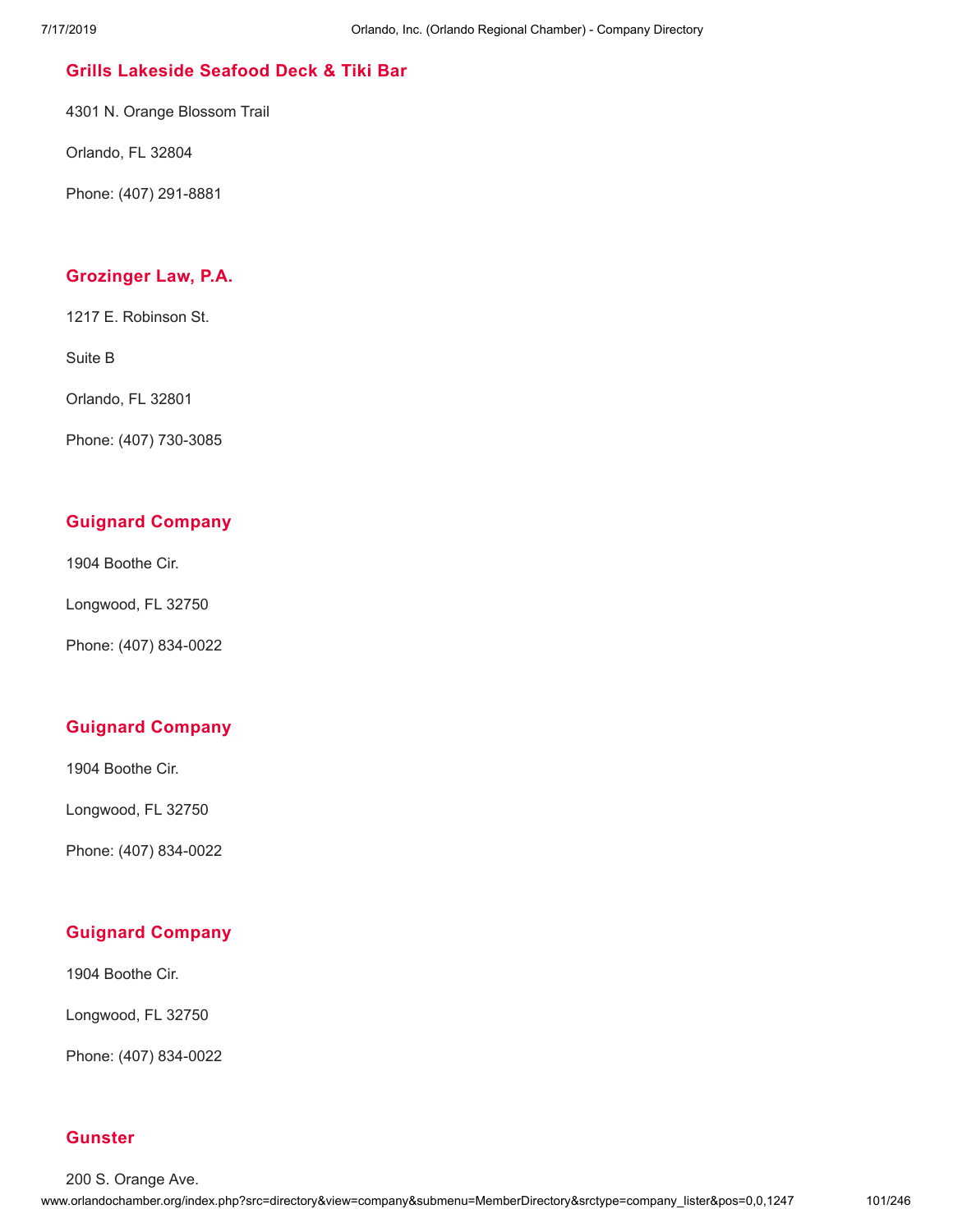Orlando, FL 32801

Phone: (844) 765-3844

### **GWN [Dragon](http://www.orlandochamber.org/index.php?src=directory&view=company&submenu=MemberDirectory&refno=2777211&srctype=company_detail) Boat**

49 Bathurst St.

Suite 101

Toronto, ON M5V 2P2

Phone: (407) 625-0760

## **H&Q [Jewelers](http://www.orlandochamber.org/index.php?src=directory&view=company&submenu=MemberDirectory&refno=2777212&srctype=company_detail)**

3201 E. Colonial Drive

Suite D28

Orlando, FL 32803

Phone: (407) 985-5185

## **Habitat for [Humanity](http://www.orlandochamber.org/index.php?src=directory&view=company&submenu=MemberDirectory&refno=2777213&srctype=company_detail) of Greater Orlando & Osceola County**

4116 Silver Star Road

Orlando, FL 32808

Phone: (407) 648-4567

## **[Halldale](http://www.orlandochamber.org/index.php?src=directory&view=company&submenu=MemberDirectory&refno=2777214&srctype=company_detail) Media Inc**

735 Primera Blvd.

Suite 220

Lake Mary, FL 32746

Phone: (407) 835-3628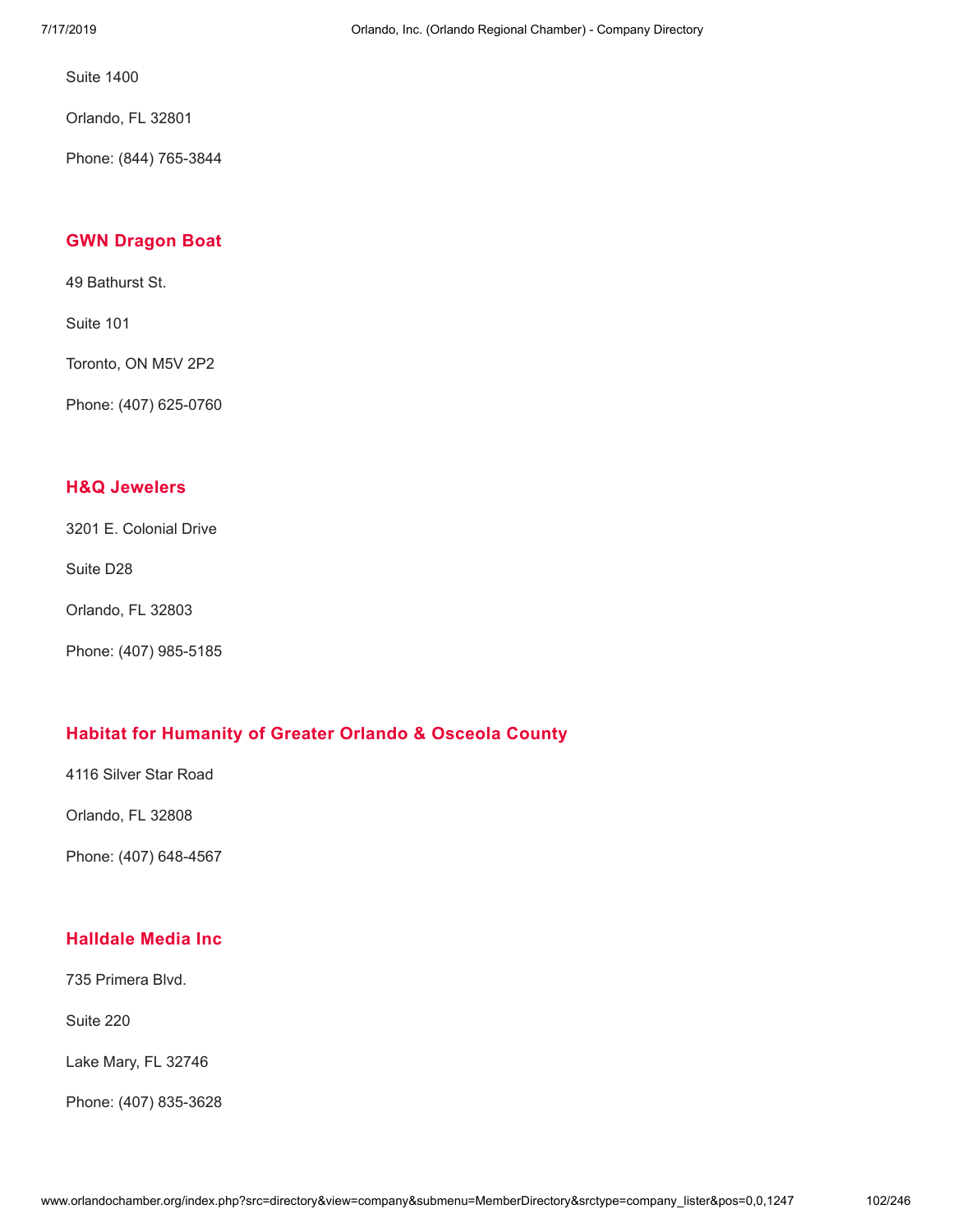### **[Halldale](http://www.orlandochamber.org/index.php?src=directory&view=company&submenu=MemberDirectory&refno=2777215&srctype=company_detail) Media Inc**

735 Primera Blvd.

Suite 220

Lake Mary, FL 32746

Phone: (407) 835-3628

### **[Halldale](http://www.orlandochamber.org/index.php?src=directory&view=company&submenu=MemberDirectory&refno=2777216&srctype=company_detail) Media Inc**

735 Primera Blvd.

Suite 220

Lake Mary, FL 32746

Phone: (407) 835-3628

### **Hanson [Professional](http://www.orlandochamber.org/index.php?src=directory&view=company&submenu=MemberDirectory&refno=2777217&srctype=company_detail) Services**

720 N. Maitland Ave.

Suite 102

Maitland, FL 32751

Phone: (407) 622-2050

#### **Harbor [America](http://www.orlandochamber.org/index.php?src=directory&view=company&submenu=MemberDirectory&refno=2777218&srctype=company_detail)**

6285 Miramonte Drive

Unit 105

Orlando, FL 32835

Phone: (321) 200-2850

## **[Hawkers](http://www.orlandochamber.org/index.php?src=directory&view=company&submenu=MemberDirectory&refno=2777219&srctype=company_detail) Asian Street Fare**

54 W. Church St.

Suite 251

Orlando, FL 32801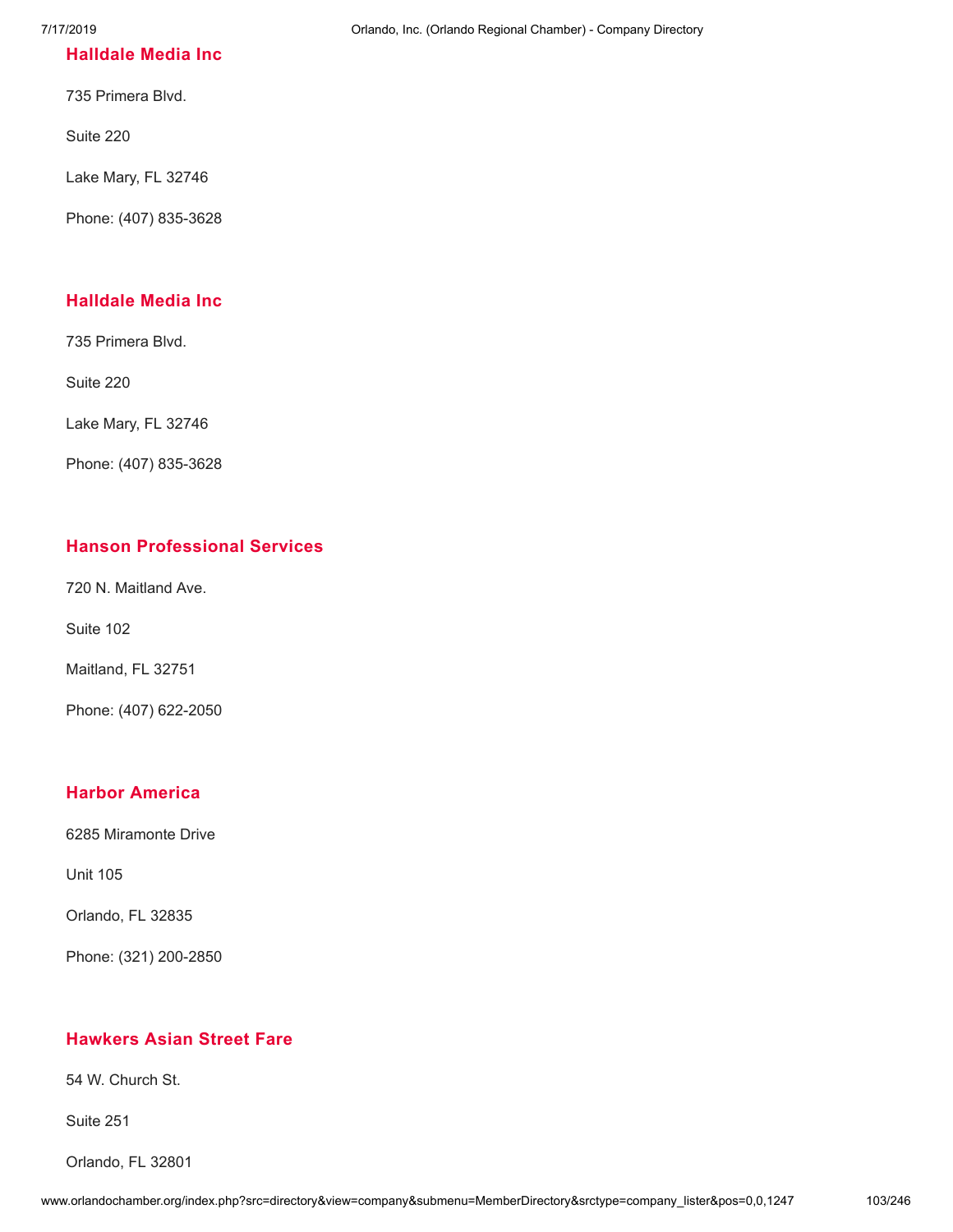Phone: (407) 255-2200

### **HB [Capital](http://www.orlandochamber.org/index.php?src=directory&view=company&submenu=MemberDirectory&refno=2777220&srctype=company_detail) Group, LLC**

16701 Collins Ave.

Sunny Isles Beach, FL 33160

Phone: (305) 602-3066

## **HB [Capital](http://www.orlandochamber.org/index.php?src=directory&view=company&submenu=MemberDirectory&refno=2777221&srctype=company_detail) Group, LLC**

16701 Collins Ave.

Sunny Isles Beach, FL 33160

Phone: (305) 602-3066

## **HB [Capital](http://www.orlandochamber.org/index.php?src=directory&view=company&submenu=MemberDirectory&refno=2777222&srctype=company_detail) Group, LLC**

16701 Collins Ave.

Sunny Isles Beach, FL 33160

Phone: (305) 602-3066

## **HCA Central Florida [Regional](http://www.orlandochamber.org/index.php?src=directory&view=company&submenu=MemberDirectory&refno=2777223&srctype=company_detail) Hospital**

1401 W. Seminole Blvd.

Sanford, FL 32771

Phone: (407) 321-4500

## **HCA North [Florida](http://www.orlandochamber.org/index.php?src=directory&view=company&submenu=MemberDirectory&refno=2777224&srctype=company_detail)**

101 N. Monroe St.

Suite 801

Tallahassee, FL 32301

Phone: (866) 442-2362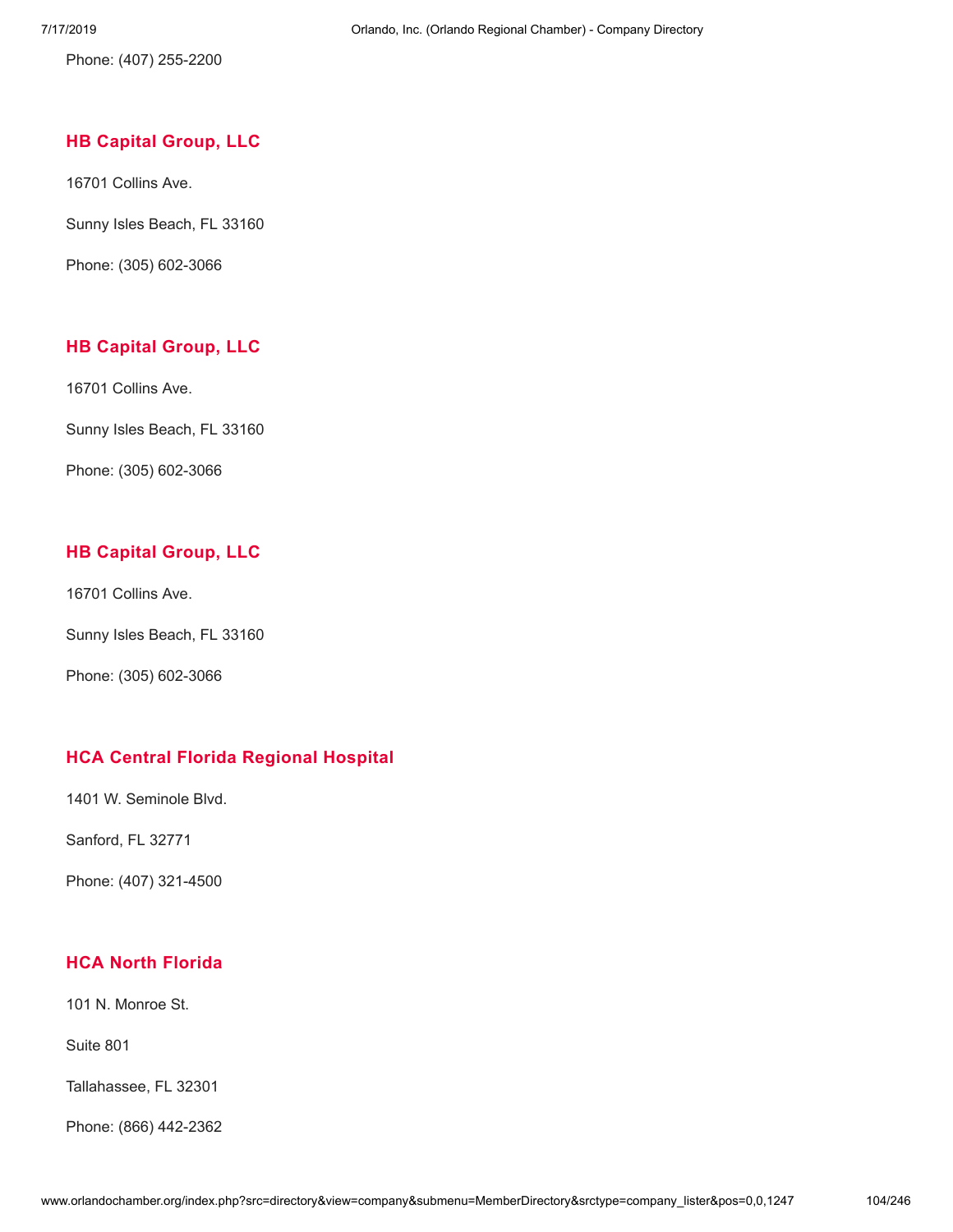## **HCA Osceola [Regional](http://www.orlandochamber.org/index.php?src=directory&view=company&submenu=MemberDirectory&refno=2777225&srctype=company_detail) Medical Center**

700 W. Oak St.

Kissimmee, FL 34741

Phone: (407) 846-2266

## **HCA Oviedo [Medical](http://www.orlandochamber.org/index.php?src=directory&view=company&submenu=MemberDirectory&refno=2777226&srctype=company_detail) Center**

8300 Red Bug Lake Road

Oviedo, FL 32765

Phone: (407) 890-2273

## **HCA [Poinciana](http://www.orlandochamber.org/index.php?src=directory&view=company&submenu=MemberDirectory&refno=2777227&srctype=company_detail) Medical Center**

325 Cypress Parkway

Kissimmee, FL 34758

Phone: (407) 530-2000

#### **[HDR,](http://www.orlandochamber.org/index.php?src=directory&view=company&submenu=MemberDirectory&refno=2777228&srctype=company_detail) Inc.**

315 E. Robinson St.

Suite 400

Orlando, FL 32801

Phone: (407) 420-4200

## **Heart of [Florida](http://www.orlandochamber.org/index.php?src=directory&view=company&submenu=MemberDirectory&refno=2777229&srctype=company_detail) United Way**

1940 Traylor Blvd.

Orlando, FL 32804-4714

Phone: (407) 835-0900

## **Helfer & [Associates,](http://www.orlandochamber.org/index.php?src=directory&view=company&submenu=MemberDirectory&refno=2777230&srctype=company_detail) LLC**

13908 Forigold Drive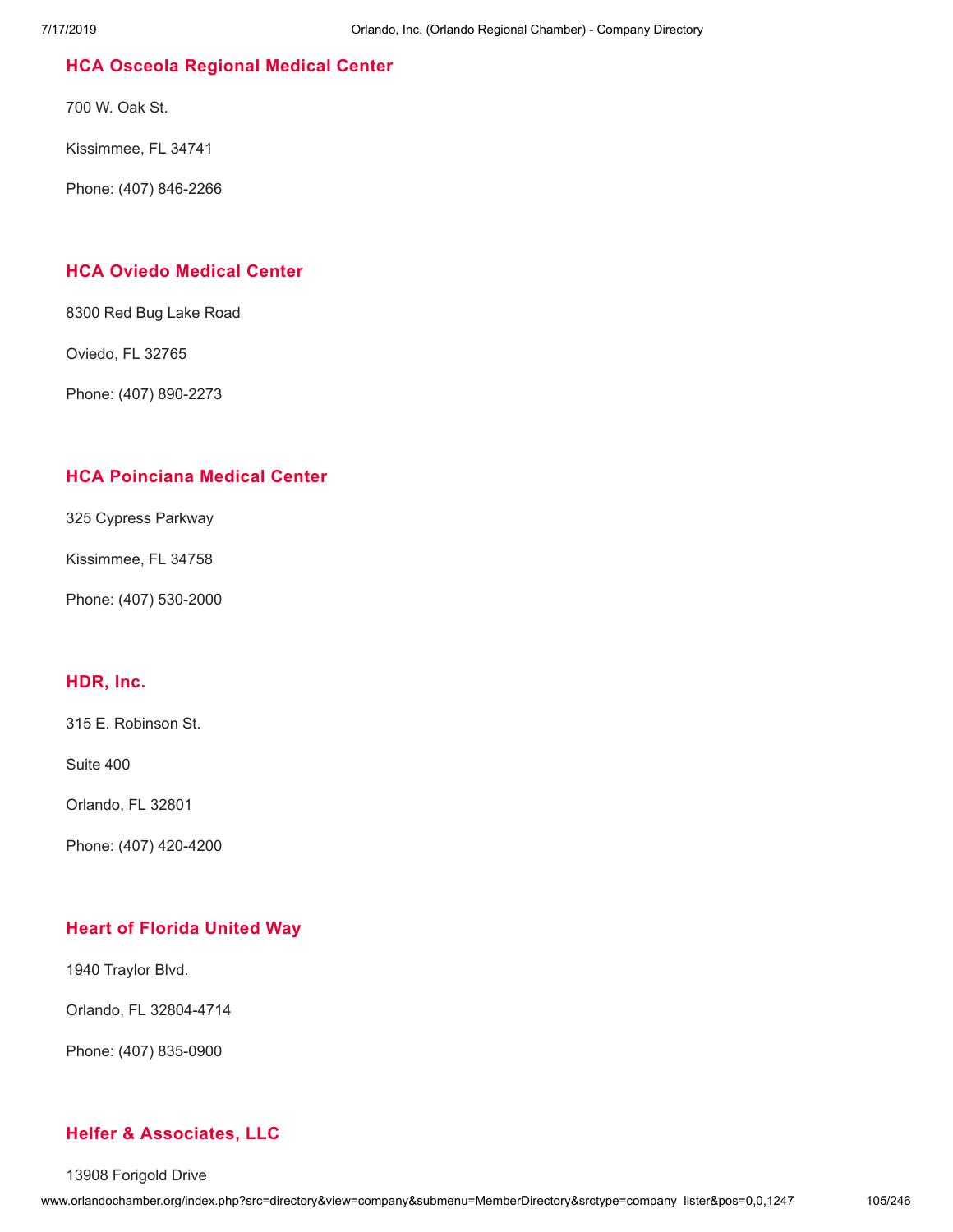Windermere, FL 34786

Phone: (407) 656-2520

#### **Hensel Phelps [Construction](http://www.orlandochamber.org/index.php?src=directory&view=company&submenu=MemberDirectory&refno=2777231&srctype=company_detail)**

6557 Hazeltine National Drive

Suite One

Orlando, FL 32822

Phone: (407) 856-2400

# **High Mark [Construction,](http://www.orlandochamber.org/index.php?src=directory&view=company&submenu=MemberDirectory&refno=2777232&srctype=company_detail) LLC**

1220 Winter Garden Vineland Road

Suite 100

Winter Garden, FL 34787

Phone: (407) 749-6500

## **[Highforge](http://www.orlandochamber.org/index.php?src=directory&view=company&submenu=MemberDirectory&refno=2777233&srctype=company_detail)**

250 N. Orange Ave.

Suite 1010B

Orlando, FL 32801

Phone: (407) 483-1185

## **[Highforge](http://www.orlandochamber.org/index.php?src=directory&view=company&submenu=MemberDirectory&refno=2777234&srctype=company_detail)**

250 N. Orange Ave.

Suite 1010B

Orlando, FL 32801

Phone: (407) 483-1185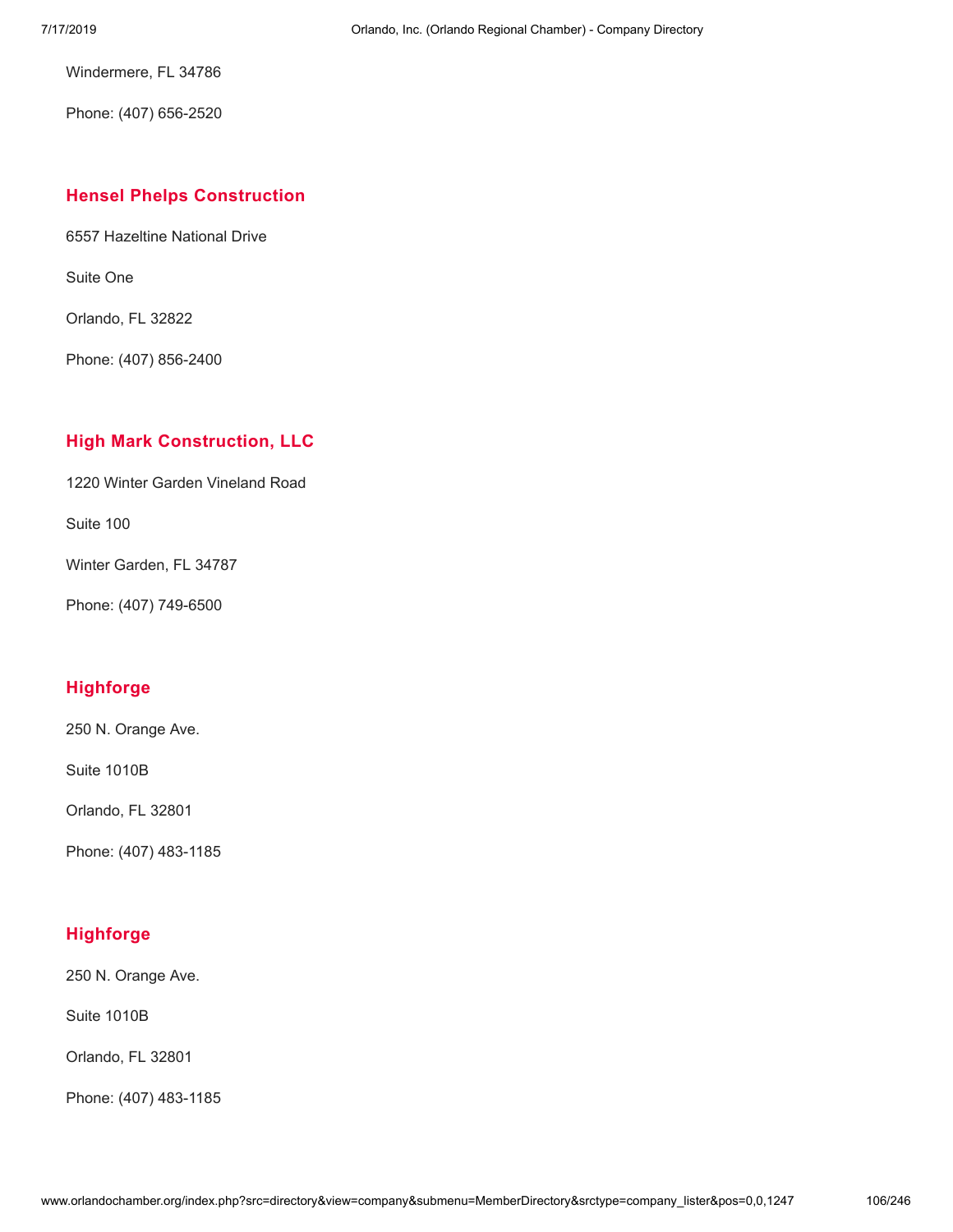# **[Highwoods](http://www.orlandochamber.org/index.php?src=directory&view=company&submenu=MemberDirectory&refno=2777235&srctype=company_detail) Properties**

201 S. Orange Ave.

Suite 400

Orlando, FL 32801

Phone: (407) 849-2275

## **[Highwoods](http://www.orlandochamber.org/index.php?src=directory&view=company&submenu=MemberDirectory&refno=2777236&srctype=company_detail) Properties**

201 S. Orange Ave.

Suite 400

Orlando, FL 32801

Phone: (407) 849-2275

## **Hilton Daytona Beach [Oceanfront](http://www.orlandochamber.org/index.php?src=directory&view=company&submenu=MemberDirectory&refno=2777237&srctype=company_detail) Resort**

100 N. Atlantic Ave.

Daytona Beach, FL 32118

Phone: (386) 947-8007

## **Hilton Grand [Vacations](http://www.orlandochamber.org/index.php?src=directory&view=company&submenu=MemberDirectory&refno=2777238&srctype=company_detail)**

5323 Millenia Lakes Blvd.

Suite 120

Orlando, FL 32839

Phone: (407) 722-3100

## **Hispanic Chamber of [Commerce](http://www.orlandochamber.org/index.php?src=directory&view=company&submenu=MemberDirectory&refno=2777239&srctype=company_detail) of Metro Orlando**

3201 E. Colonial Drive

Suite A-20

Orlando, FL 32803

Phone: (407) 428-5870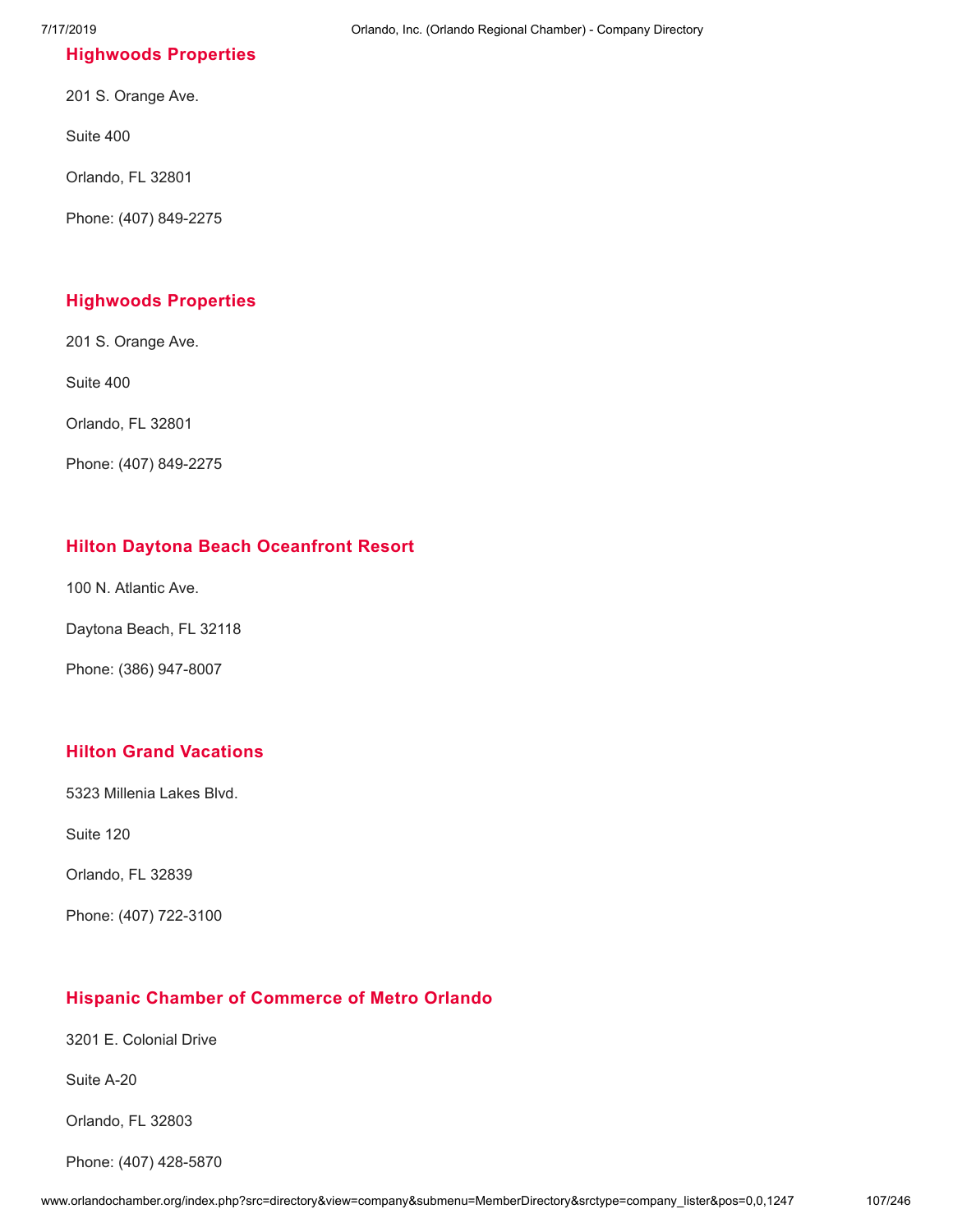## **Hispanic Chamber of [Commerce](http://www.orlandochamber.org/index.php?src=directory&view=company&submenu=MemberDirectory&refno=2777240&srctype=company_detail) of Metro Orlando**

3201 E. Colonial Drive

Suite A-20

Orlando, FL 32803

Phone: (407) 428-5870

### **Hispanic Chamber of [Commerce](http://www.orlandochamber.org/index.php?src=directory&view=company&submenu=MemberDirectory&refno=2777241&srctype=company_detail) of Metro Orlando**

3201 E. Colonial Drive

Suite A-20

Orlando, FL 32803

Phone: (407) 428-5870

## **HNTB [Corporation](http://www.orlandochamber.org/index.php?src=directory&view=company&submenu=MemberDirectory&refno=2777242&srctype=company_detail)**

610 Crescent Executive Court

Suite 400

Lake Mary, FL 32746

Phone: (407) 805-0355

## **Hoar [Construction,](http://www.orlandochamber.org/index.php?src=directory&view=company&submenu=MemberDirectory&refno=2777243&srctype=company_detail) LLC**

111 N. Orange Ave.

Suite 1150

Orlando, FL 32801-2338

Phone: (407) 650-8100

## **Holiday Inn [Express](http://www.orlandochamber.org/index.php?src=directory&view=company&submenu=MemberDirectory&refno=2777244&srctype=company_detail) & Suites**

10771 International Drive

Orlando, FL 32821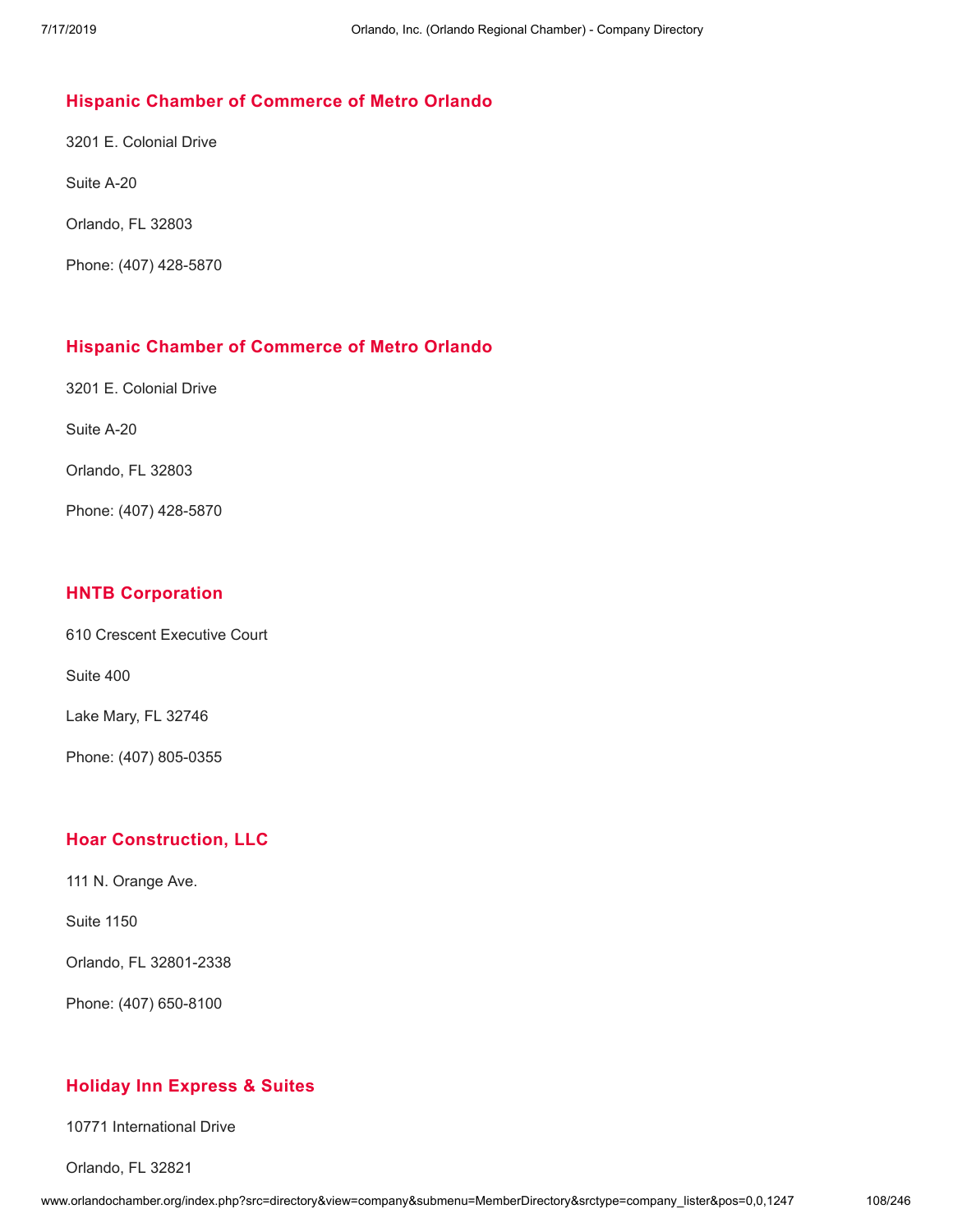Phone: (407) 996-3401

#### **Holiday Inn [Orlando](http://www.orlandochamber.org/index.php?src=directory&view=company&submenu=MemberDirectory&refno=2777245&srctype=company_detail) - Disney Springs**

1805 Hotel Plaza Blvd.

Lake Buena Vista, FL 32830

Phone: (407) 827-7066

# **Holiday Inn [Orlando](http://www.orlandochamber.org/index.php?src=directory&view=company&submenu=MemberDirectory&refno=2777246&srctype=company_detail) East UCF Area**

1724 N. Alafaya Trail

Orlando, FL 32826

Phone: (407) 658-9008

# **[Holland](http://www.orlandochamber.org/index.php?src=directory&view=company&submenu=MemberDirectory&refno=2777247&srctype=company_detail) & Knight LLP**

200 S. Orange Ave.

Suite 2600

Orlando, FL 32801

Phone: (407) 425-8500

## **[Homevest](http://www.orlandochamber.org/index.php?src=directory&view=company&submenu=MemberDirectory&refno=2777248&srctype=company_detail) Realty - Kathy Williams**

1300 E. Michigan St.

Orlando, FL 32806

Phone: (407) 203-7305

# **Hope and Help Center of Central [Florida,](http://www.orlandochamber.org/index.php?src=directory&view=company&submenu=MemberDirectory&refno=2777249&srctype=company_detail) Inc.**

707 Mendham Blvd.

Suite 104

Orlando, FL 32825

Phone: (407) 645-2577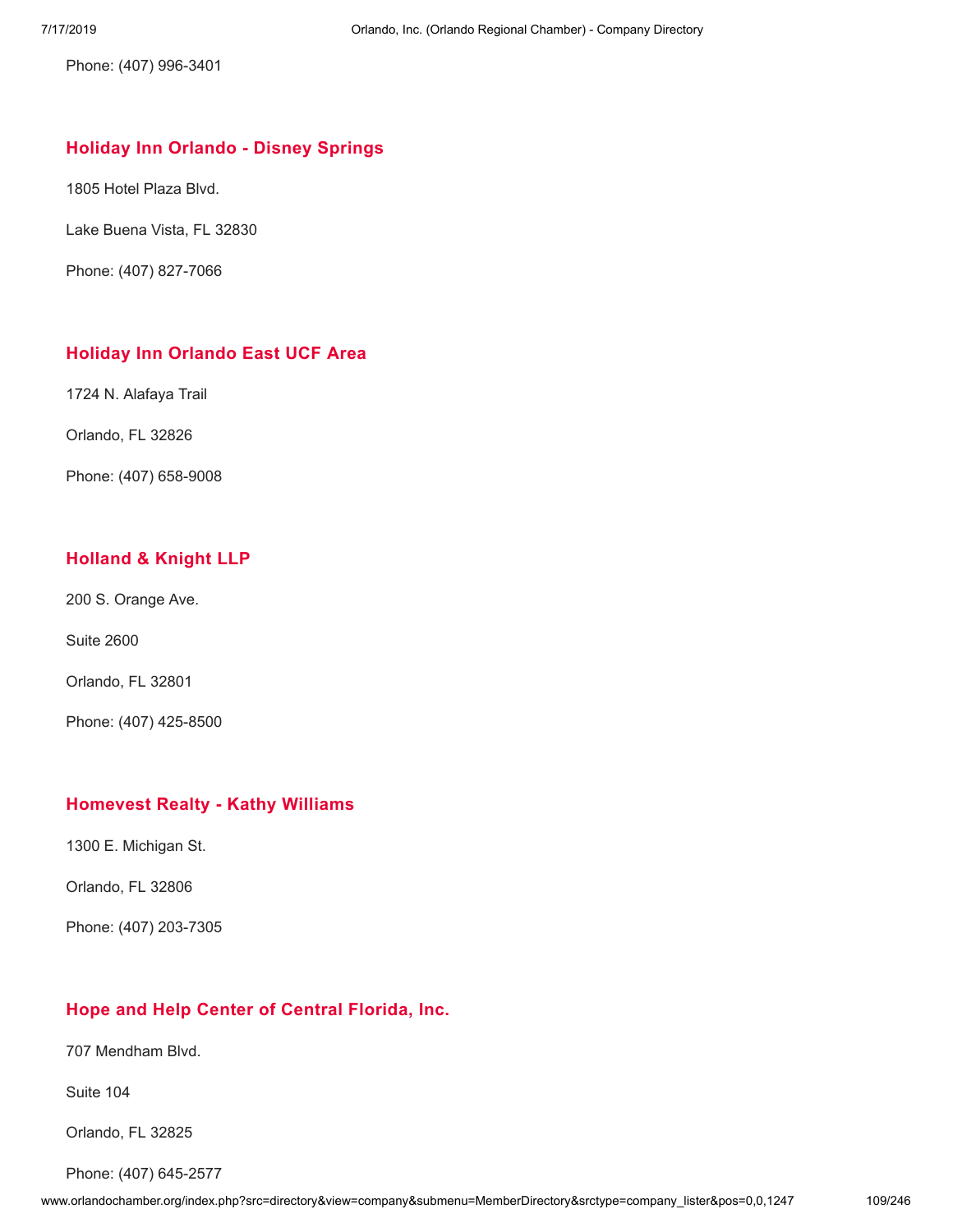## **Hope and Help Center of Central [Florida,](http://www.orlandochamber.org/index.php?src=directory&view=company&submenu=MemberDirectory&refno=2777250&srctype=company_detail) Inc.**

707 Mendham Blvd.

Suite 104

Orlando, FL 32825

Phone: (407) 645-2577

#### **[HOTWORX](http://www.orlandochamber.org/index.php?src=directory&view=company&submenu=MemberDirectory&refno=2777251&srctype=company_detail) 24-Hour Infrared Fitness Studio**

11650 University Blvd-2

Orlando, FL 32817

Phone: (407) 376-6773

## **HUB [International](http://www.orlandochamber.org/index.php?src=directory&view=company&submenu=MemberDirectory&refno=2777252&srctype=company_detail) Kuykendall Gardner**

1560 Orange Ave.

Suite 750

Winter Park, FL 32789-5552

Phone: (407) 894-5431

#### **Hubbard [Construction](http://www.orlandochamber.org/index.php?src=directory&view=company&submenu=MemberDirectory&refno=2777253&srctype=company_detail) Company**

P.O. Box 547217

Orlando, FL 32854-7217

Phone: (407) 645-5500

#### **[Hudson's](http://www.orlandochamber.org/index.php?src=directory&view=company&submenu=MemberDirectory&refno=2777254&srctype=company_detail) Furniture**

9539 S. Orange Blossom Trail

Orlando, FL 32837

Phone: (407) 917-4608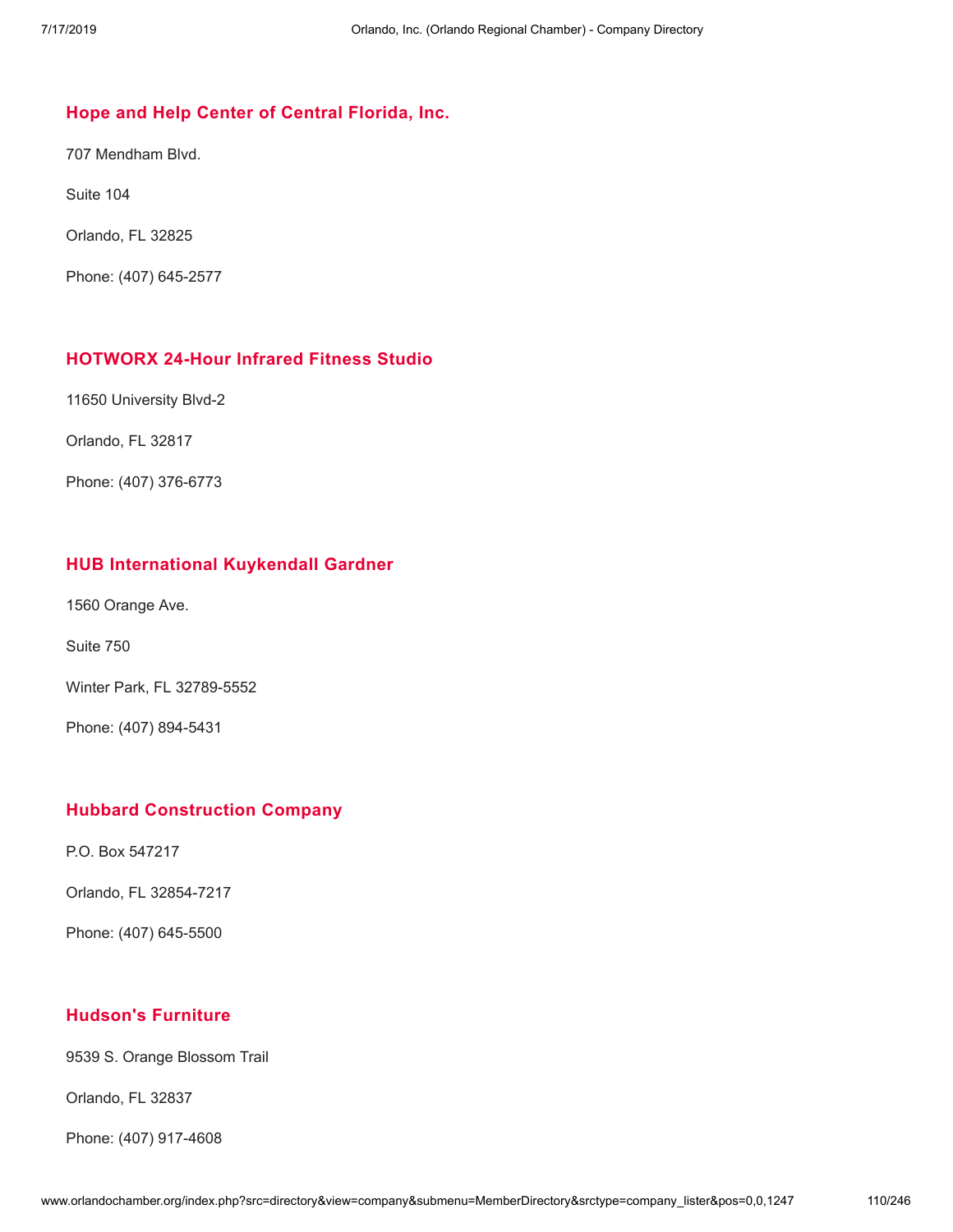#### **[Hudson's](http://www.orlandochamber.org/index.php?src=directory&view=company&submenu=MemberDirectory&refno=2777255&srctype=company_detail) Furniture**

9539 S. Orange Blossom Trail

Orlando, FL 32837

Phone: (407) 917-4608

## **[Huitt-Zollars](http://www.orlandochamber.org/index.php?src=directory&view=company&submenu=MemberDirectory&refno=2777256&srctype=company_detail)**

111 N. Magnolia Ave.

Suite 1600

Orlando, FL 32801

Phone: (407) 839-0414

## **Hull & [Associates](http://www.orlandochamber.org/index.php?src=directory&view=company&submenu=MemberDirectory&refno=2777257&srctype=company_detail)**

225 S. Swoope Ave.

Suite 210

Maitland, FL 32751

Phone: (407) 628-0669

## **[HuntonBrady](http://www.orlandochamber.org/index.php?src=directory&view=company&submenu=MemberDirectory&refno=2777258&srctype=company_detail) Architects P.A.**

800 N. Magnolia Ave.

Suite 600

Orlando, FL 32803-3252

Phone: (407) 839-0886

## **[HuntonBrady](http://www.orlandochamber.org/index.php?src=directory&view=company&submenu=MemberDirectory&refno=2777259&srctype=company_detail) Architects P.A.**

800 N. Magnolia Ave.

Suite 600

Orlando, FL 32803-3252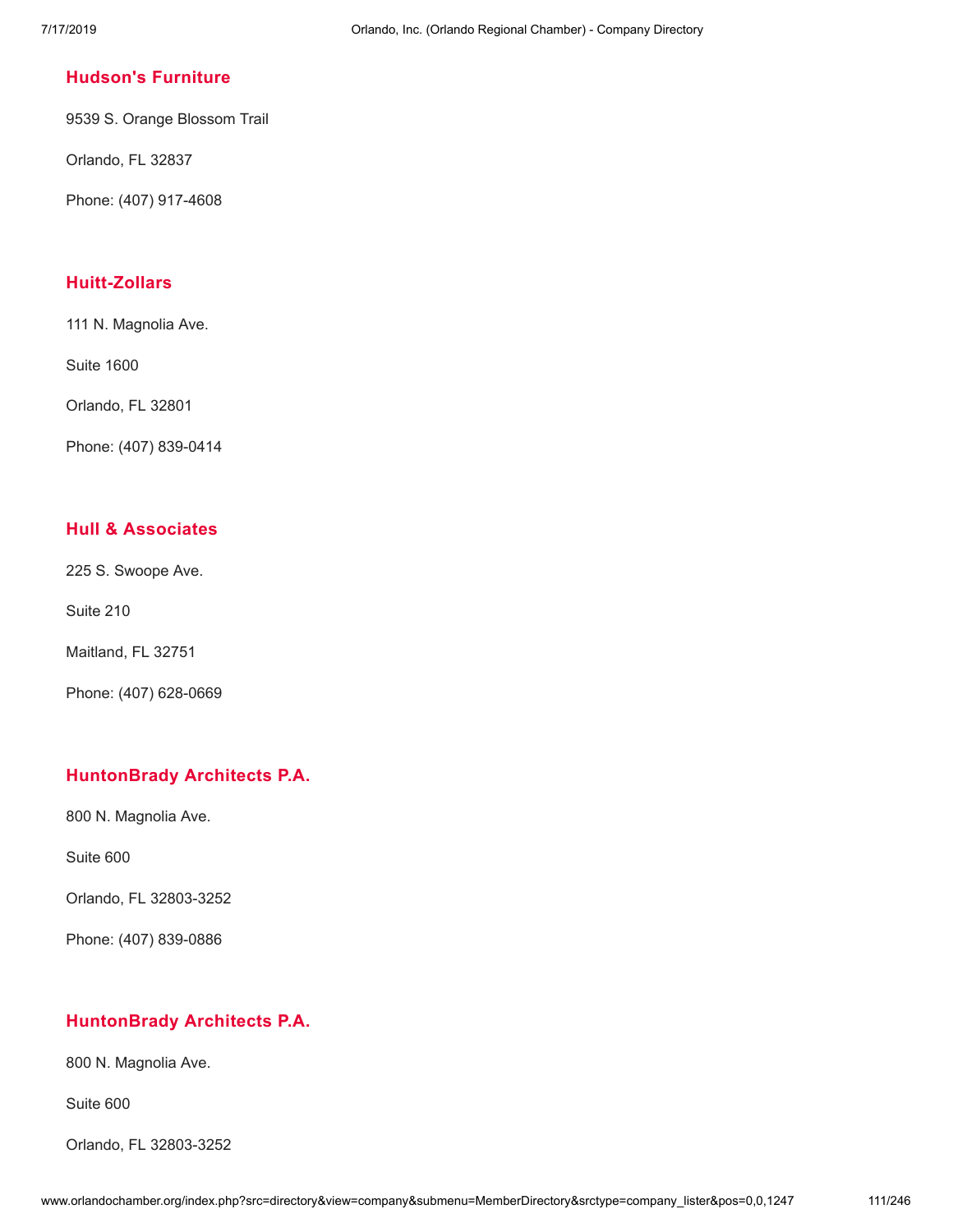Phone: (407) 839-0886

#### **[HuntonBrady](http://www.orlandochamber.org/index.php?src=directory&view=company&submenu=MemberDirectory&refno=2777260&srctype=company_detail) Architects P.A.**

800 N. Magnolia Ave.

Suite 600

Orlando, FL 32803-3252

Phone: (407) 839-0886

## **Hyatt [Regency](http://www.orlandochamber.org/index.php?src=directory&view=company&submenu=MemberDirectory&refno=2777261&srctype=company_detail) Grand Cypress**

One Grand Cypress Blvd.

Orlando, FL 32836

Phone: (407) 239-1234

## **Hyatt [Regency](http://www.orlandochamber.org/index.php?src=directory&view=company&submenu=MemberDirectory&refno=2777262&srctype=company_detail) Grand Cypress**

One Grand Cypress Blvd.

Orlando, FL 32836

Phone: (407) 239-1234

## **Hyatt [Regency](http://www.orlandochamber.org/index.php?src=directory&view=company&submenu=MemberDirectory&refno=2777263&srctype=company_detail) Grand Cypress**

One Grand Cypress Blvd.

Orlando, FL 32836

Phone: (407) 239-1234

## **Hyatt [Regency](http://www.orlandochamber.org/index.php?src=directory&view=company&submenu=MemberDirectory&refno=2777264&srctype=company_detail) Orlando**

9801 International Drive

Orlando, FL 32819

Phone: (407) 284-1234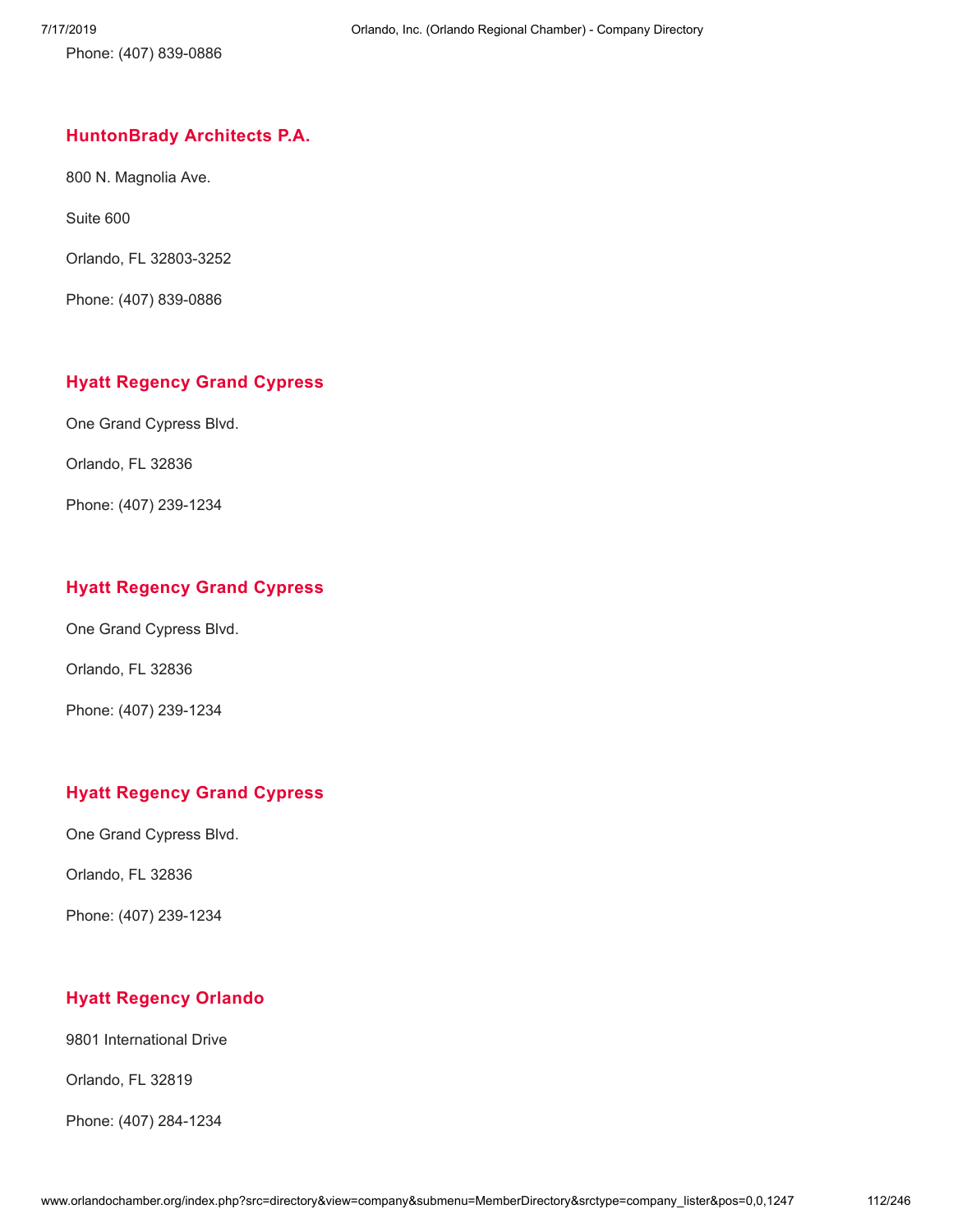#### **Hyatt [Regency](http://www.orlandochamber.org/index.php?src=directory&view=company&submenu=MemberDirectory&refno=2777265&srctype=company_detail) Orlando**

9801 International Drive

Orlando, FL 32819

Phone: (407) 284-1234

#### **Hyatt [Regency](http://www.orlandochamber.org/index.php?src=directory&view=company&submenu=MemberDirectory&refno=2777266&srctype=company_detail) Orlando**

9801 International Drive

Orlando, FL 32819

Phone: (407) 284-1234

## **Hyatt Regency Orlando [International](http://www.orlandochamber.org/index.php?src=directory&view=company&submenu=MemberDirectory&refno=2777267&srctype=company_detail) Airport**

9300 Jeff Fuqua Blvd.

Orlando, FL 32827

Phone: (407) 825-1234

## **Hyatt Regency Orlando [International](http://www.orlandochamber.org/index.php?src=directory&view=company&submenu=MemberDirectory&refno=2777268&srctype=company_detail) Airport**

9300 Jeff Fuqua Blvd.

Orlando, FL 32827

Phone: (407) 825-1234

## **Hyatt Regency Orlando [International](http://www.orlandochamber.org/index.php?src=directory&view=company&submenu=MemberDirectory&refno=2777269&srctype=company_detail) Airport**

9300 Jeff Fuqua Blvd.

Orlando, FL 32827

Phone: (407) 825-1234

## **[HydraDry,](http://www.orlandochamber.org/index.php?src=directory&view=company&submenu=MemberDirectory&refno=2777270&srctype=company_detail) Inc./HD Property Solutions**

3615 N. Apopka Vineland Road

Orlando, FL 32818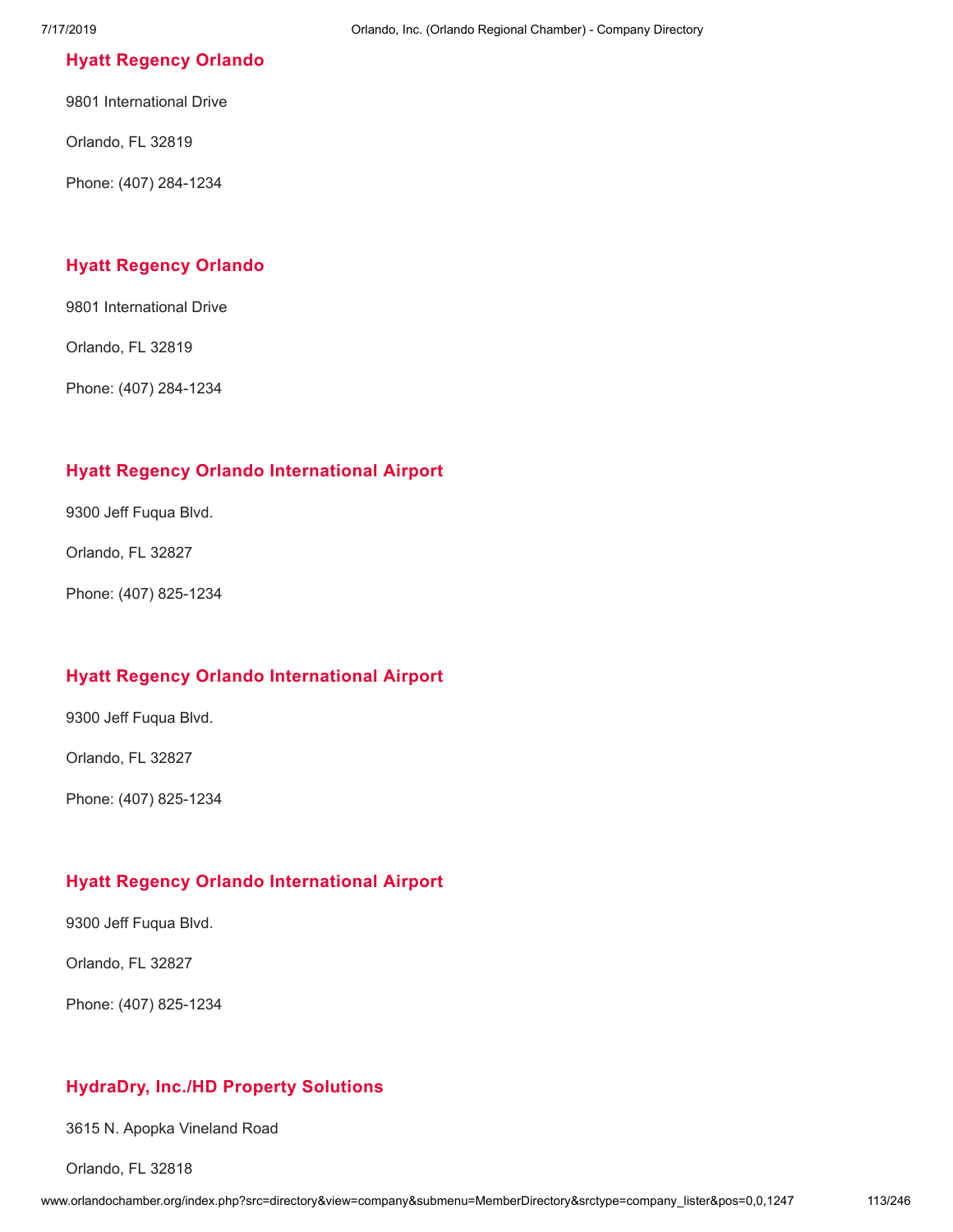Phone: (407) 290-0567

# **[HydraDry,](http://www.orlandochamber.org/index.php?src=directory&view=company&submenu=MemberDirectory&refno=2777271&srctype=company_detail) Inc./HD Property Solutions**

3615 N. Apopka Vineland Road

Orlando, FL 32818

Phone: (407) 290-0567

# **[Hylant](http://www.orlandochamber.org/index.php?src=directory&view=company&submenu=MemberDirectory&refno=2777272&srctype=company_detail)**

250 International Parkway

Suite 330

Lake Mary, FL 32746

Phone: (407) 740-5550

## **I [Lock](http://www.orlandochamber.org/index.php?src=directory&view=company&submenu=MemberDirectory&refno=2777273&srctype=company_detail)**

4909 S. Orange Ave.

Orlando, FL 32806

Phone: (321) 206-0686

## **i4 Business [Magazine](http://www.orlandochamber.org/index.php?src=directory&view=company&submenu=MemberDirectory&refno=2777274&srctype=company_detail)**

5131 Industry Drive

Suite 107

Melbourne, FL 32940

Phone: (321) 622-5986

# **[iBERIABANK](http://www.orlandochamber.org/index.php?src=directory&view=company&submenu=MemberDirectory&refno=2777275&srctype=company_detail)**

315 E. Robinson St.

Suite 350

Orlando, FL 32801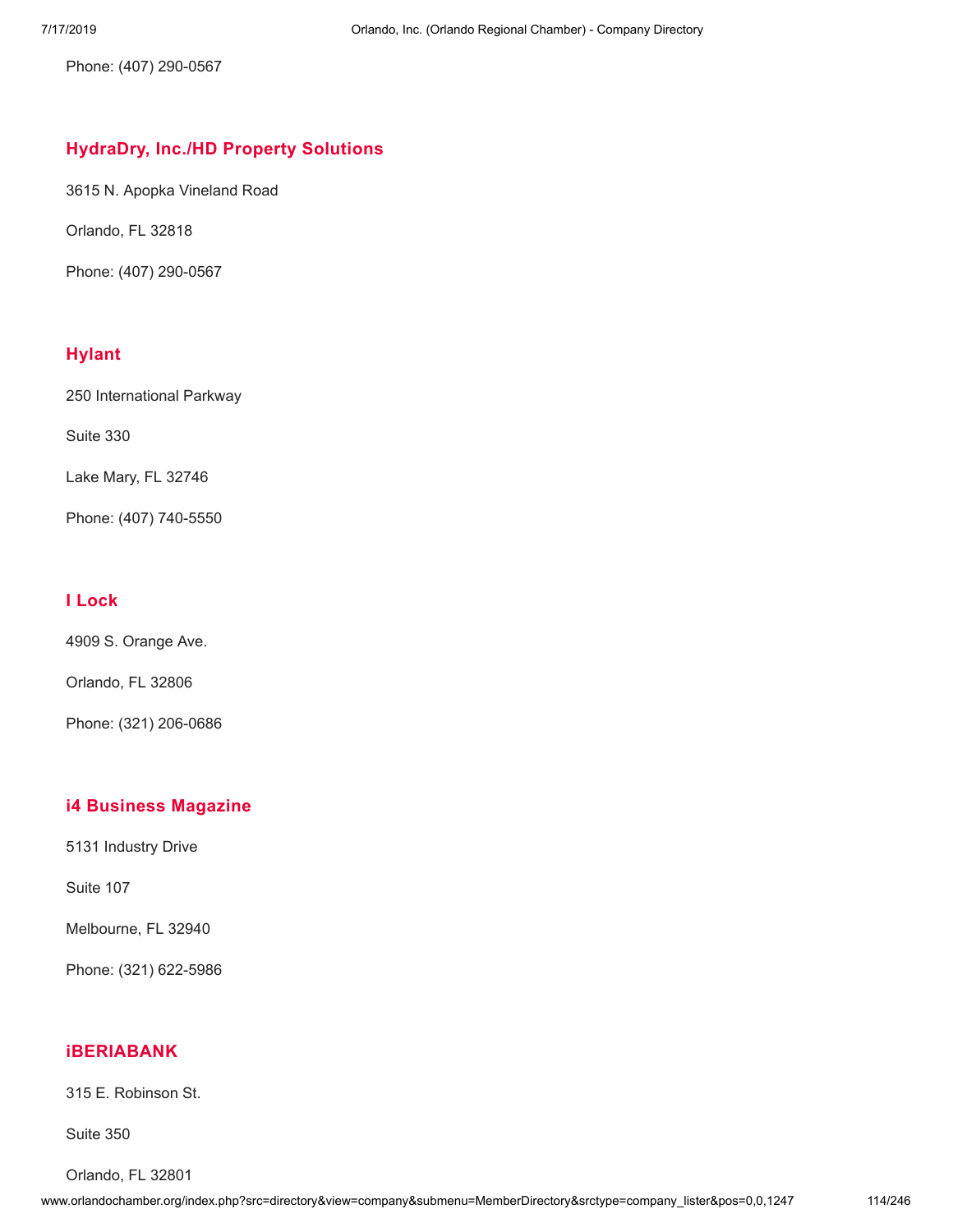Phone: (321) 319-2055

## **IC [International](http://www.orlandochamber.org/index.php?src=directory&view=company&submenu=MemberDirectory&refno=2777276&srctype=company_detail) Group, LLC**

5850 T.G. Lee Blvd.

Suite 100

Orlando, FL 32822

Phone: (407) 403-6737

## **IC [International](http://www.orlandochamber.org/index.php?src=directory&view=company&submenu=MemberDirectory&refno=2777277&srctype=company_detail) Group, LLC**

5850 T.G. Lee Blvd.

Suite 100

Orlando, FL 32822

Phone: (407) 403-6737

# **[IDignity](http://www.orlandochamber.org/index.php?src=directory&view=company&submenu=MemberDirectory&refno=2777278&srctype=company_detail)**

424 E. Central Blvd.

Suite 199

Orlando, FL 32801

Phone: (407) 792-1374

# **Ignite Your [Service](http://www.orlandochamber.org/index.php?src=directory&view=company&submenu=MemberDirectory&refno=2777279&srctype=company_detail)**

455 S. Terrace Drive

Eagle Lake, FL 33838

Phone: (606) 356-7447

#### **[iHeartMedia,](http://www.orlandochamber.org/index.php?src=directory&view=company&submenu=MemberDirectory&refno=2777280&srctype=company_detail) Inc.**

2500 Maitland Center Parkway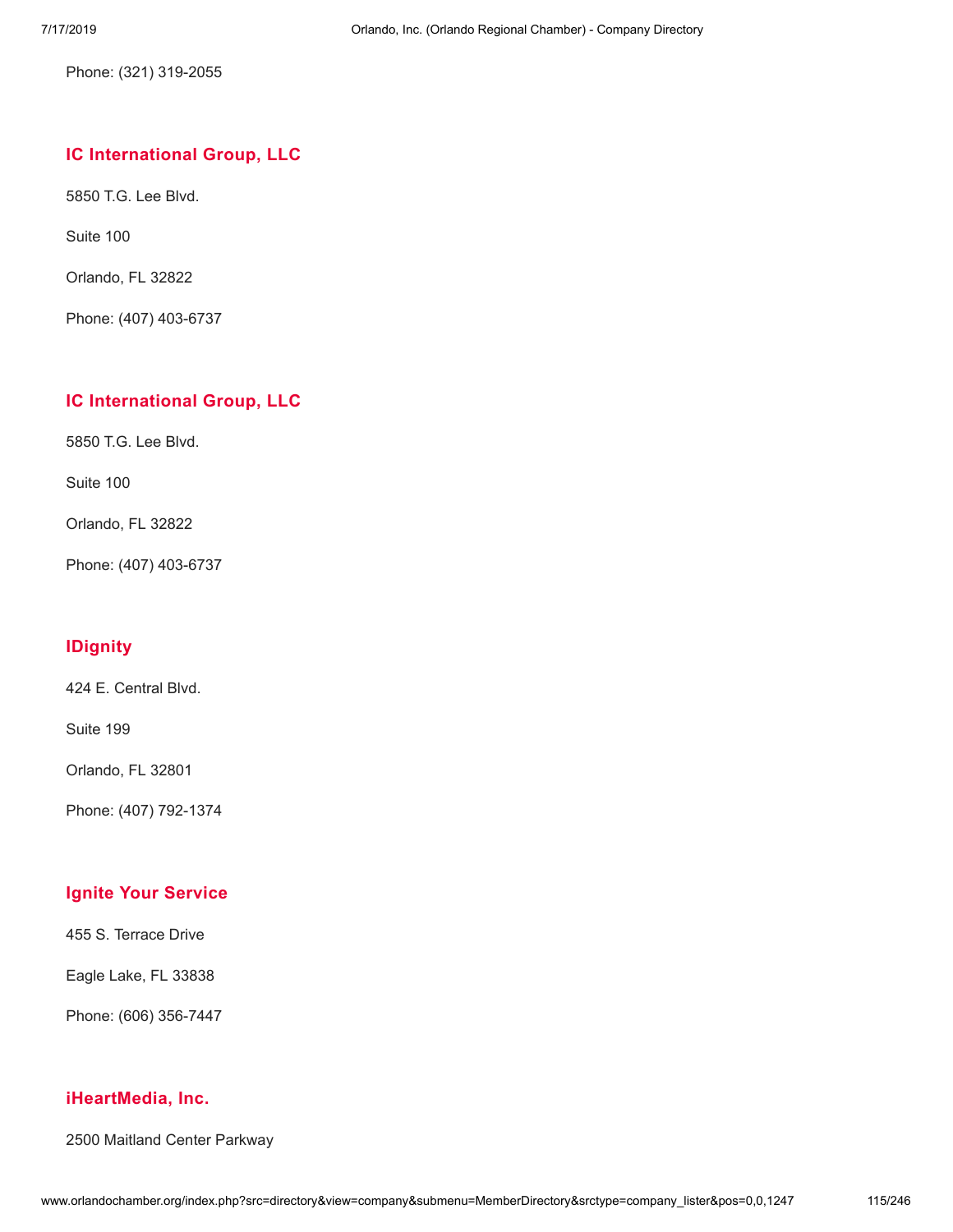Suite 401

Maitland, FL 32751

Phone: (407) 916-7800

# **INBO [Marketing,](http://www.orlandochamber.org/index.php?src=directory&view=company&submenu=MemberDirectory&refno=2777281&srctype=company_detail) LLC**

522 S. Hunt Club Blvd.

Suite 540

Apopka, FL 32703

Phone: (321) 300-4626

## **InCharge Debt [Solutions,](http://www.orlandochamber.org/index.php?src=directory&view=company&submenu=MemberDirectory&refno=2777282&srctype=company_detail) Inc.**

5750 Major Blvd.

Suite 300

Orlando, FL 32819

Phone: (407) 291-7770

## **InCharge Debt [Solutions,](http://www.orlandochamber.org/index.php?src=directory&view=company&submenu=MemberDirectory&refno=2777283&srctype=company_detail) Inc.**

5750 Major Blvd.

Suite 300

Orlando, FL 32819

Phone: (407) 291-7770

# **Indian American Chamber of [Commerce](http://www.orlandochamber.org/index.php?src=directory&view=company&submenu=MemberDirectory&refno=2777284&srctype=company_detail) Inc.**

670 North Orlando Ave

Suite 1003

Maitland, FL 32751

Phone: (407) 529-3000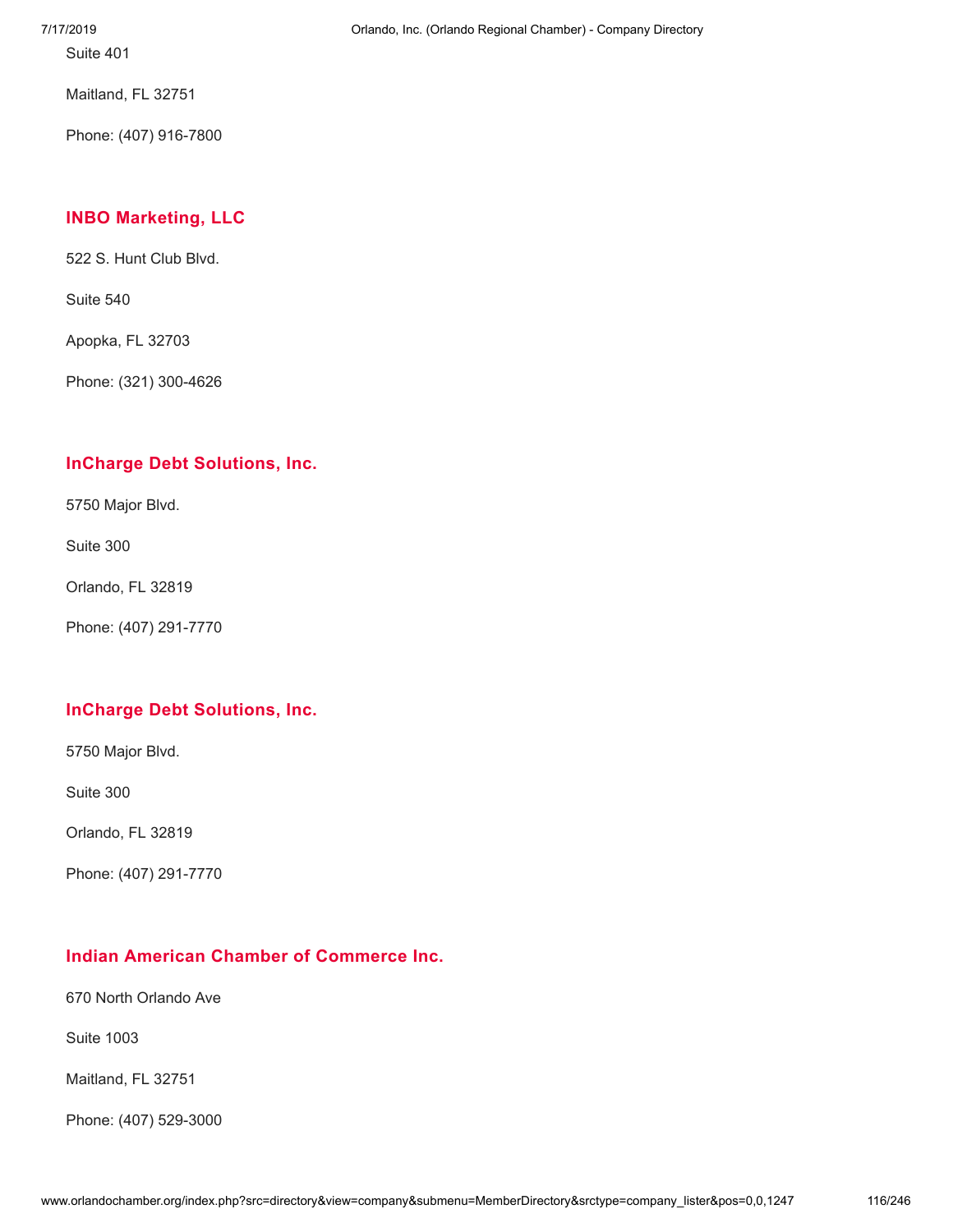#### **[Industrious](http://www.orlandochamber.org/index.php?src=directory&view=company&submenu=MemberDirectory&refno=2777285&srctype=company_detail)**

300 S. Orange Ave.

Suite 1000

Orlando, FL 32801

Phone: (703) 786-9942

#### **Infinity Medical [Engineering](http://www.orlandochamber.org/index.php?src=directory&view=company&submenu=MemberDirectory&refno=2777286&srctype=company_detail)**

301 Church Street

Kissimmee, FL 34741

Phone: (502) 298-2106

#### **Infinity Orlando [Apartments](http://www.orlandochamber.org/index.php?src=directory&view=company&submenu=MemberDirectory&refno=2777287&srctype=company_detail)**

4000 Maguire Blvd.

Orlando, FL 32803

Phone: (407) 898-7098

## **Infinity Signs & [Graphics](http://www.orlandochamber.org/index.php?src=directory&view=company&submenu=MemberDirectory&refno=2777288&srctype=company_detail)**

1887 Central Florida Parkway

Orlando, FL 32837

Phone: (407) 270-6733

## **Infinity Signs & [Graphics](http://www.orlandochamber.org/index.php?src=directory&view=company&submenu=MemberDirectory&refno=2777289&srctype=company_detail)**

1887 Central Florida Parkway

Orlando, FL 32837

Phone: (407) 270-6733

## **Infinity Signs & [Graphics](http://www.orlandochamber.org/index.php?src=directory&view=company&submenu=MemberDirectory&refno=2777290&srctype=company_detail)**

1887 Central Florida Parkway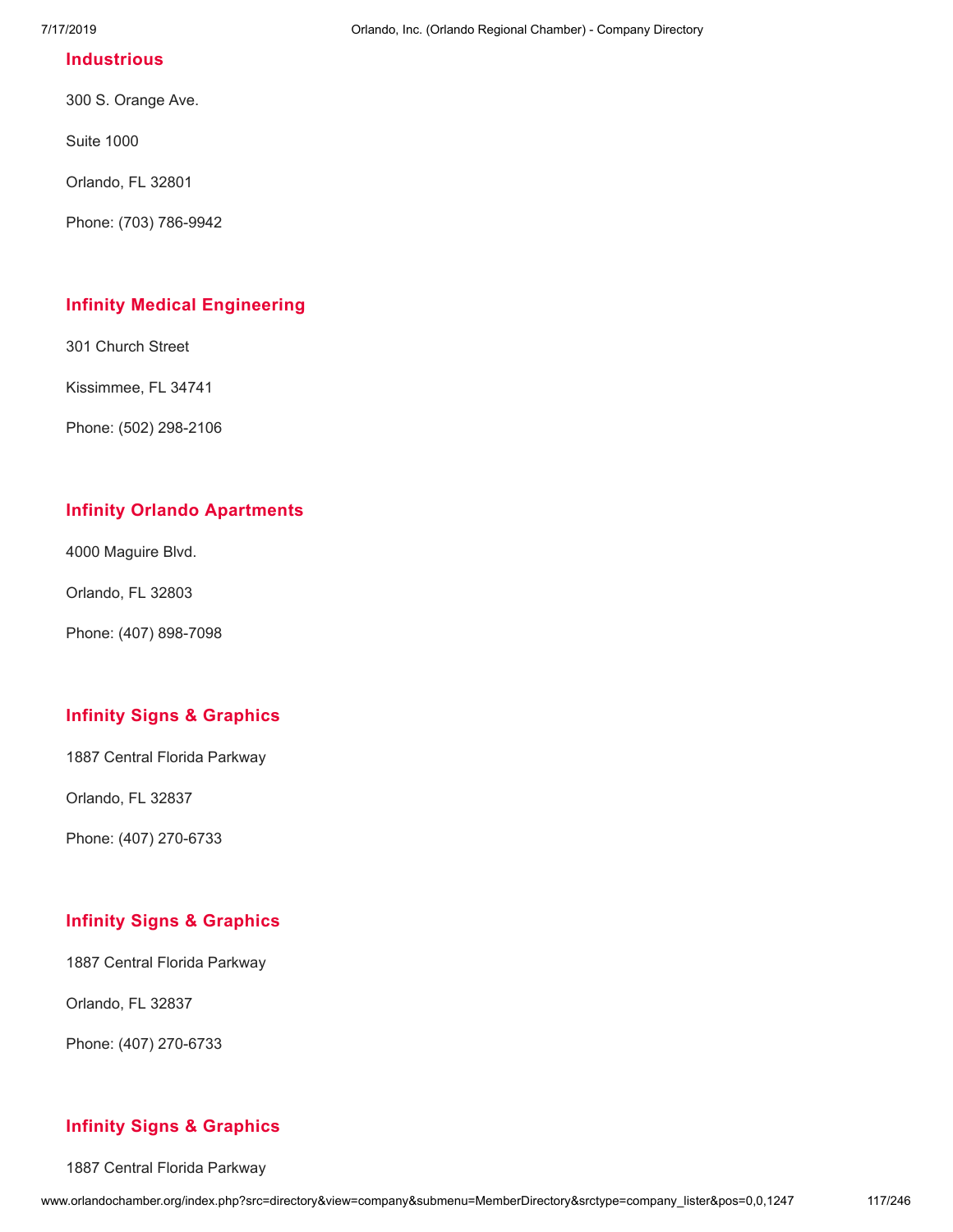Orlando, FL 32837

Phone: (407) 270-6733

## **[Informulate](http://www.orlandochamber.org/index.php?src=directory&view=company&submenu=MemberDirectory&refno=2777291&srctype=company_detail)**

1 S. Orange Ave.

Suite 501

Orlando, FL 32801

Phone: (866) 222-2307

#### **[Innovative](http://www.orlandochamber.org/index.php?src=directory&view=company&submenu=MemberDirectory&refno=2777292&srctype=company_detail) Support Systems, Inc.**

1030 Sunshine Lane

Suite 1000

Altamonte Springs, FL 32714

Phone: (407) 682-7570

#### **[Insperity](http://www.orlandochamber.org/index.php?src=directory&view=company&submenu=MemberDirectory&refno=2777293&srctype=company_detail)**

201 E. Pine St.

Suite 350

Orlando, FL 32801

Phone: (407) 659-4340

## **[InstaPhix](http://www.orlandochamber.org/index.php?src=directory&view=company&submenu=MemberDirectory&refno=2777294&srctype=company_detail) II, LLC**

7777 N. Wickham Road

Suite 20

Melbourne, FL 32940

Phone: (321) 300-1475

# **[Integrated](http://www.orlandochamber.org/index.php?src=directory&view=company&submenu=MemberDirectory&refno=2777295&srctype=company_detail) Business Group**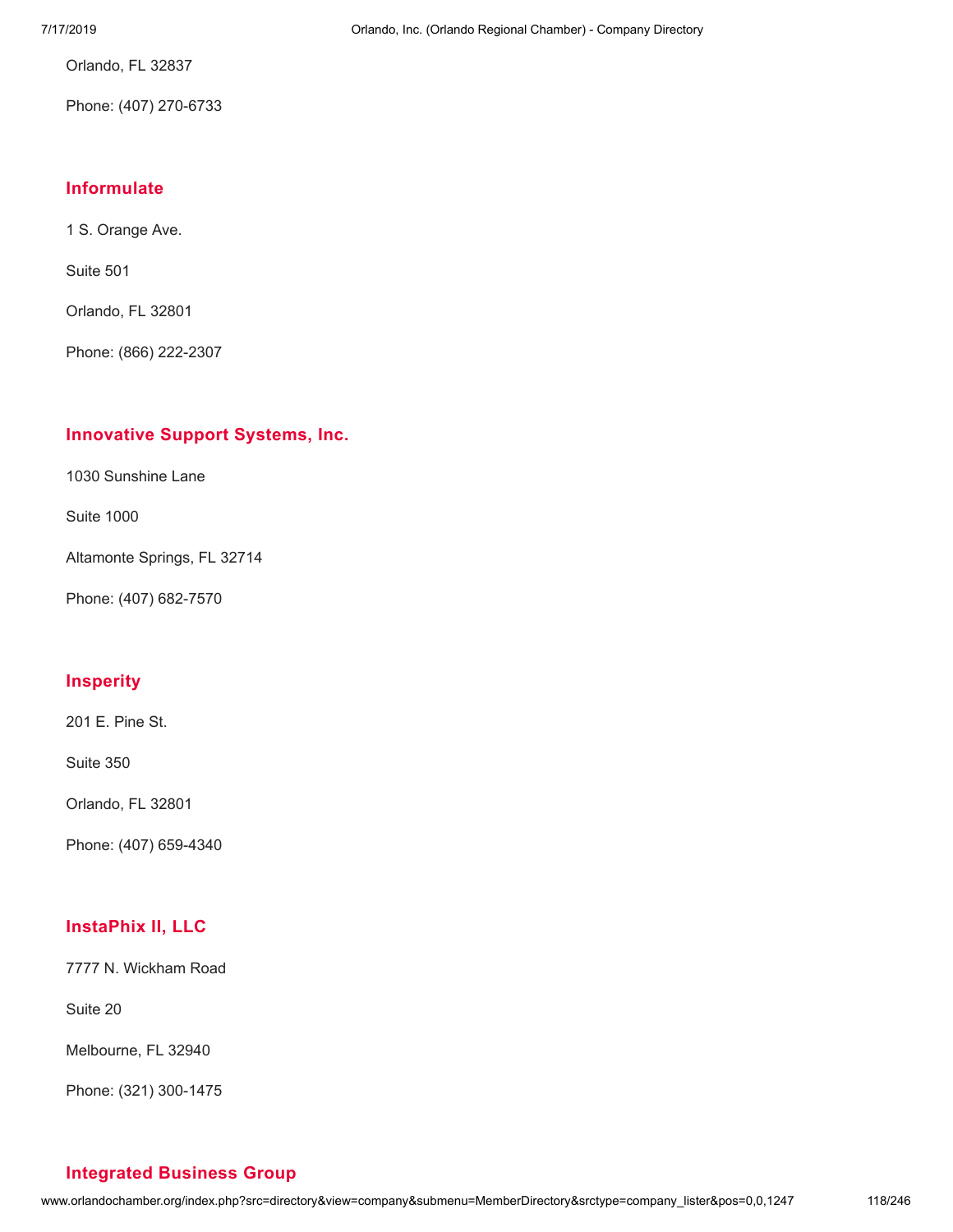165 Montgomery Road

Altamonte Springs, FL 32714

Phone: (407) 677-0370

#### **Interior Contract [Services](http://www.orlandochamber.org/index.php?src=directory&view=company&submenu=MemberDirectory&refno=2777296&srctype=company_detail) Inc.**

3939 John Young Pkwy

Suite 100

Orlando, Fl 32804

Phone: (407) 294-4141

#### **[International](http://www.orlandochamber.org/index.php?src=directory&view=company&submenu=MemberDirectory&refno=2777297&srctype=company_detail) Insulation Products**

603 Central Florida Parkway

Suite 108

Orlando, FL 32824

Phone: (678) 646-1251

#### **[International](http://www.orlandochamber.org/index.php?src=directory&view=company&submenu=MemberDirectory&refno=2777298&srctype=company_detail) Vacation Resorts**

7200 Lake Eleanor Drive

Suite 245

Orlando, FL 32809

Phone: (866) 664-7128

## **[InvestMetrix,](http://www.orlandochamber.org/index.php?src=directory&view=company&submenu=MemberDirectory&refno=2777299&srctype=company_detail) LLC**

6735 Conroy Road

Suite 316

Orlando, FL 32835

Phone: (407) 910-2910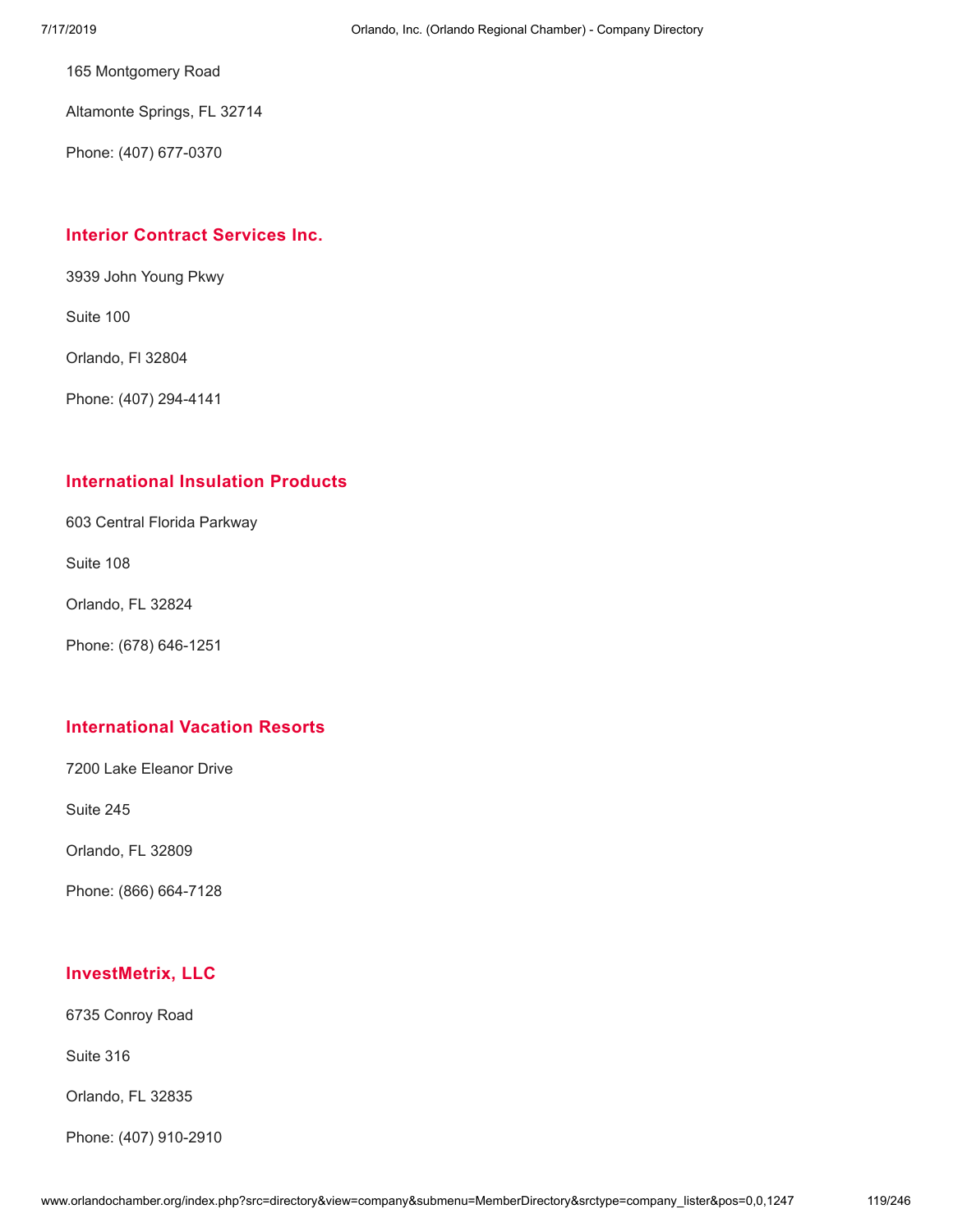#### **[ITernative](http://www.orlandochamber.org/index.php?src=directory&view=company&submenu=MemberDirectory&refno=2777300&srctype=company_detail)**

291 Southhall Lane

Suite 100

Maitland, FL 32751

Phone: (407) 731-9944

# **J. Gary [Castle](http://www.orlandochamber.org/index.php?src=directory&view=company&submenu=MemberDirectory&refno=2777301&srctype=company_detail)**

1106 Eastin Ave.

Orlando, FL 32804

Phone: (407) 894-6695

# **J. Meyers [Insurance](http://www.orlandochamber.org/index.php?src=directory&view=company&submenu=MemberDirectory&refno=2777302&srctype=company_detail) Agency**

5003 Old Cheney Highway

Orlando, FL 32807

Phone: (407) 273-0230

## **J. Richard Watson [Construction](http://www.orlandochamber.org/index.php?src=directory&view=company&submenu=MemberDirectory&refno=2777303&srctype=company_detail) Company**

885 Sedalia St.

Suite 202

Ocoee, FL 34761

Phone: (407) 253-2800

# **JA [Interpreting](http://www.orlandochamber.org/index.php?src=directory&view=company&submenu=MemberDirectory&refno=2777304&srctype=company_detail) Services**

P.O. Box 720653

Orlando, FL 32827

Phone: (407) 201-2052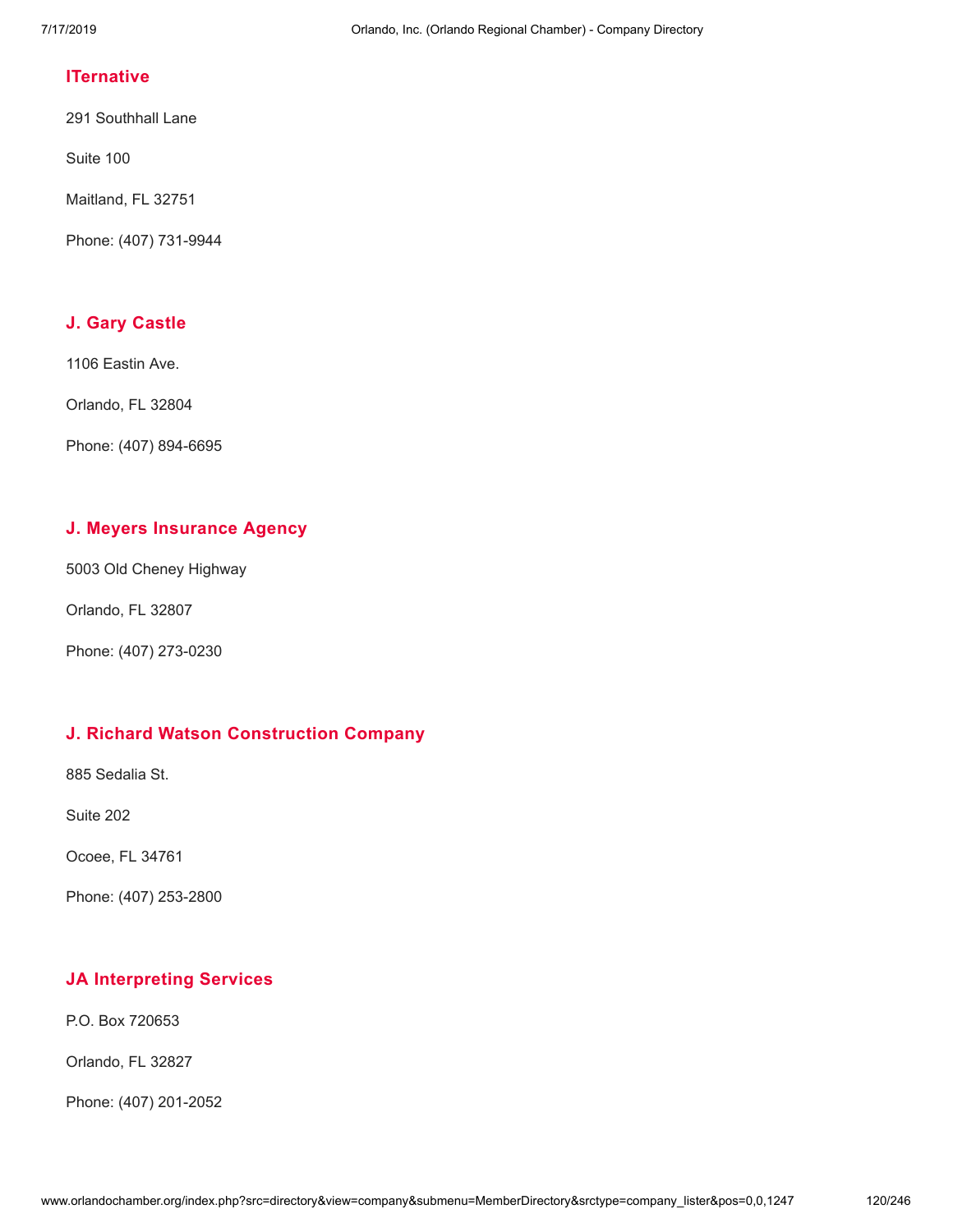,

#### **Jack [Prevost](http://www.orlandochamber.org/index.php?src=directory&view=company&submenu=MemberDirectory&refno=2777305&srctype=company_detail)**

Phone: (407) 647-3164

# **[Jackson](http://www.orlandochamber.org/index.php?src=directory&view=company&submenu=MemberDirectory&refno=2777306&srctype=company_detail) Lewis P.C.**

390 N. Orange Ave.

Suite 1285

Orlando, FL 32801

Phone: (407) 246-8440

## **[Jammers](http://www.orlandochamber.org/index.php?src=directory&view=company&submenu=MemberDirectory&refno=2777307&srctype=company_detail) Party Bus, LLC**

6140 Edgewater Drive

Suite K

Orlando, FL 32810

Phone: (407) 674-7439

## **[Janitor's](http://www.orlandochamber.org/index.php?src=directory&view=company&submenu=MemberDirectory&refno=2777308&srctype=company_detail) Closet**

3750 W. Colonial Dr.

Orlando, FL 32808

Phone: (407) 745-4759

#### **[Jasper](http://www.orlandochamber.org/index.php?src=directory&view=company&submenu=MemberDirectory&refno=2777309&srctype=company_detail) Roof**

515 18th St.

Orlando, FL 32805

Phone: (904) 510-3786

#### **[Jasper](http://www.orlandochamber.org/index.php?src=directory&view=company&submenu=MemberDirectory&refno=2777310&srctype=company_detail) Roof**

515 18th St.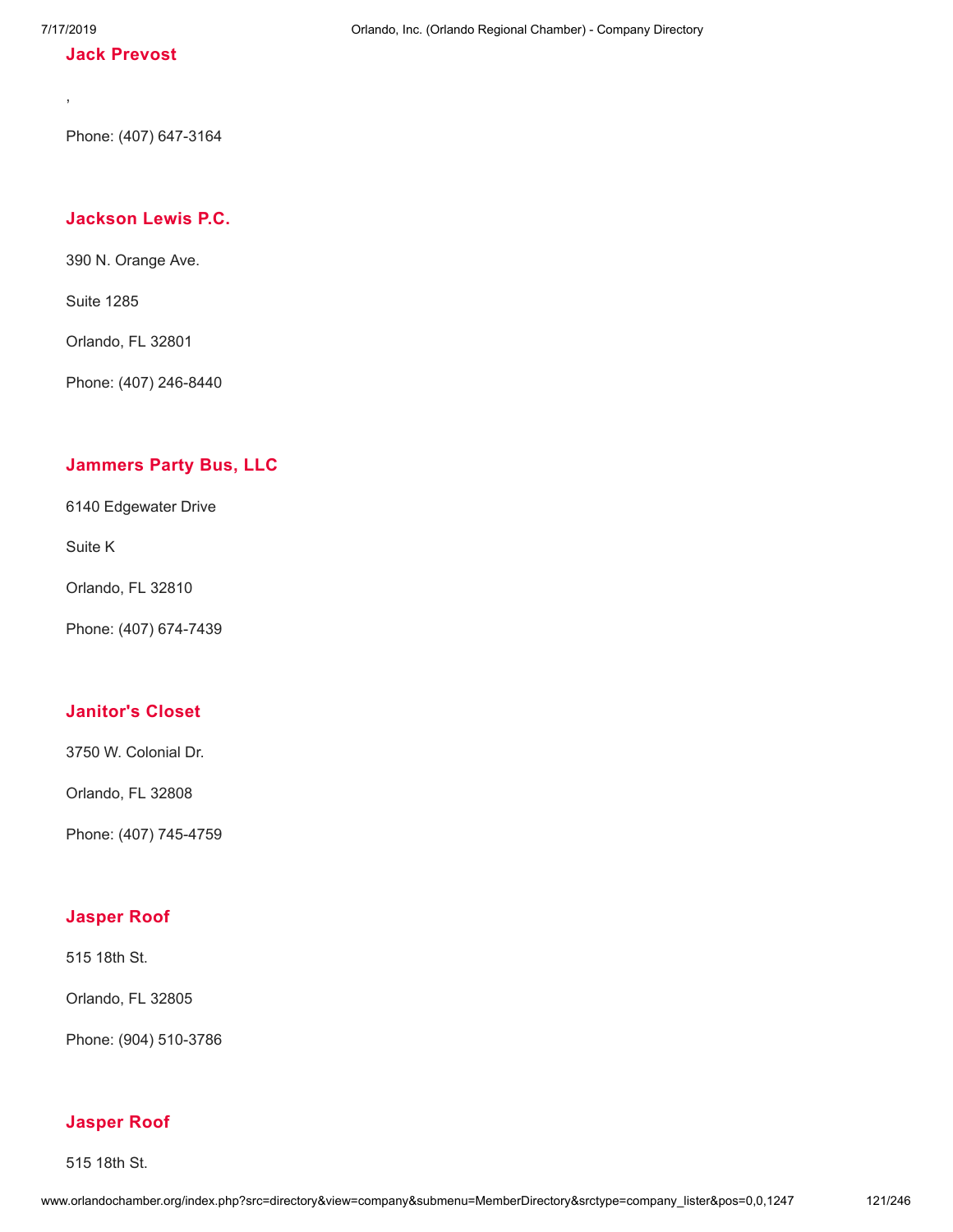Orlando, FL 32805

Phone: (904) 510-3786

#### **JC Ehrlich Pest [Control](http://www.orlandochamber.org/index.php?src=directory&view=company&submenu=MemberDirectory&refno=2777311&srctype=company_detail)**

4000 N. Orange Blossom Trail

Suite S

Orlando, FL 32804

Phone: (407) 948-2152

#### **JCB [Construction,](http://www.orlandochamber.org/index.php?src=directory&view=company&submenu=MemberDirectory&refno=2777312&srctype=company_detail) Inc.**

800 W. Gore St.

Orlando, FL 32805

Phone: (407) 425-9880

#### **[Jeremiah's](http://www.orlandochamber.org/index.php?src=directory&view=company&submenu=MemberDirectory&refno=2777313&srctype=company_detail) Italian Ice**

3150 S. Orange Ave.

Orlando, FL 32806

Phone: (407) 757-0427

#### **Jerome P. [McCauley](http://www.orlandochamber.org/index.php?src=directory&view=company&submenu=MemberDirectory&refno=2777314&srctype=company_detail)**

421 Montgomery Road

Suite 135

Altamonte Springs, FL 32714

Phone: (407) 869-0052

# **[Jet.Law](http://www.orlandochamber.org/index.php?src=directory&view=company&submenu=MemberDirectory&refno=2777315&srctype=company_detail)**

12249 Science Drive

Suite 155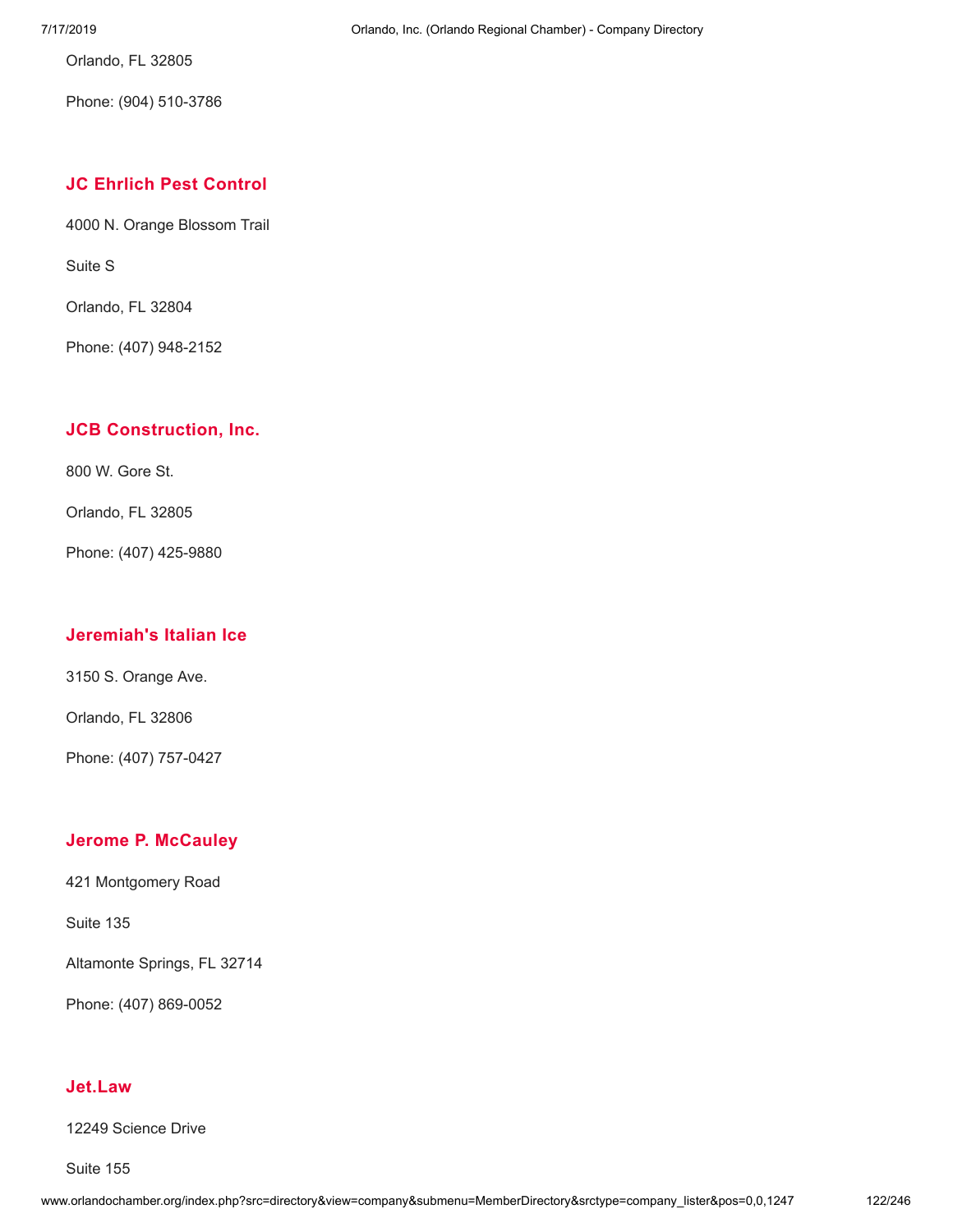Orlando, FL 32826

Phone: (407) 375-0340

#### **Jim [Kragh](http://www.orlandochamber.org/index.php?src=directory&view=company&submenu=MemberDirectory&refno=2777316&srctype=company_detail)**

Good Health Network

218 Jackson Street

Maitland, FL 32751

Phone: (407) 629-0304

## **Jim Moran Institute for Global [Entrepreneurship](http://www.orlandochamber.org/index.php?src=directory&view=company&submenu=MemberDirectory&refno=2777317&srctype=company_detail)**

111 S. Monroe St.

Tallahassee, FL 32301

Phone: (850) 644-1222

#### **Jim [Smeenge](http://www.orlandochamber.org/index.php?src=directory&view=company&submenu=MemberDirectory&refno=2777318&srctype=company_detail)**

1210 Wilkinson Street

Orlando, FL 32803

Phone: (407) 628-8695

## **JJ's Waste & [Recycling](http://www.orlandochamber.org/index.php?src=directory&view=company&submenu=MemberDirectory&refno=2777319&srctype=company_detail)**

3905 El Rey Road

Orlando, FL 32808

Phone: (407) 298-3932

## **JJ's Waste & [Recycling](http://www.orlandochamber.org/index.php?src=directory&view=company&submenu=MemberDirectory&refno=2777320&srctype=company_detail)**

3905 El Rey Road

Orlando, FL 32808

Phone: (407) 298-3932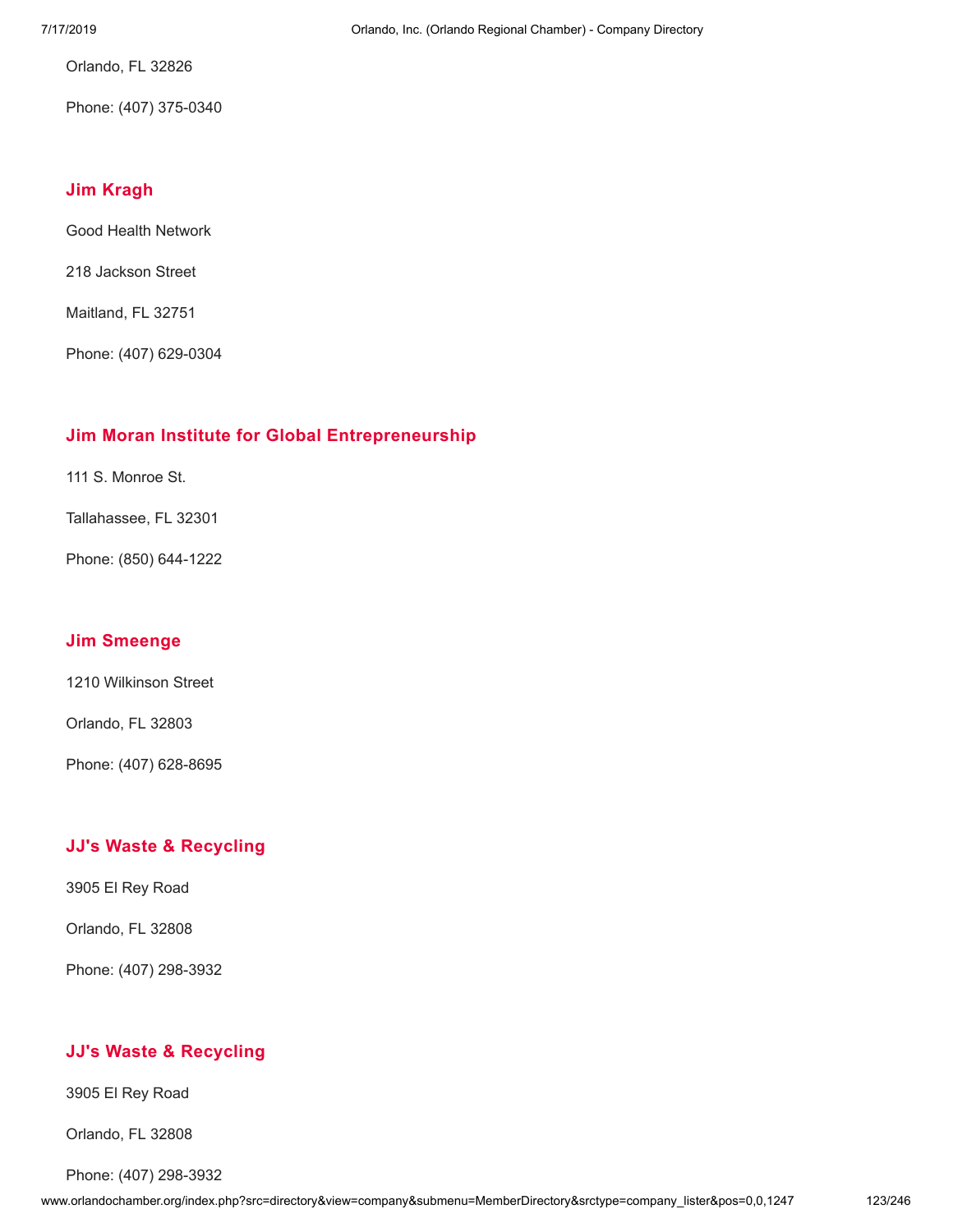#### **[JPMorgan](http://www.orlandochamber.org/index.php?src=directory&view=company&submenu=MemberDirectory&refno=2777321&srctype=company_detail) Chase Bank N.A.**

450 S. Orange Ave.

Suite 1000

Orlando, FL 32801-5402

Phone: (407) 236-5457

#### **Junior [Achievement](http://www.orlandochamber.org/index.php?src=directory&view=company&submenu=MemberDirectory&refno=2777322&srctype=company_detail) of Central Florida, Inc.**

2121 Camden Road

Orlando, FL 32803

Phone: (407) 898-2121

#### **Jupiter [Properties,](http://www.orlandochamber.org/index.php?src=directory&view=company&submenu=MemberDirectory&refno=2777323&srctype=company_detail) Inc.**

2295 S. Hiawassee Road

Suite 213

Orlando, FL 32835

Phone: (386) 547-6161

## **K1 [Speed](http://www.orlandochamber.org/index.php?src=directory&view=company&submenu=MemberDirectory&refno=2777324&srctype=company_detail)**

9550 Parksouth Court

Suite 400

Orlando, FL 32837

Phone: (407) 434-7500

#### **Kathy Till & [Associates,](http://www.orlandochamber.org/index.php?src=directory&view=company&submenu=MemberDirectory&refno=2777325&srctype=company_detail) Inc.**

2791 Upper Park Road

Orlando, FL 32814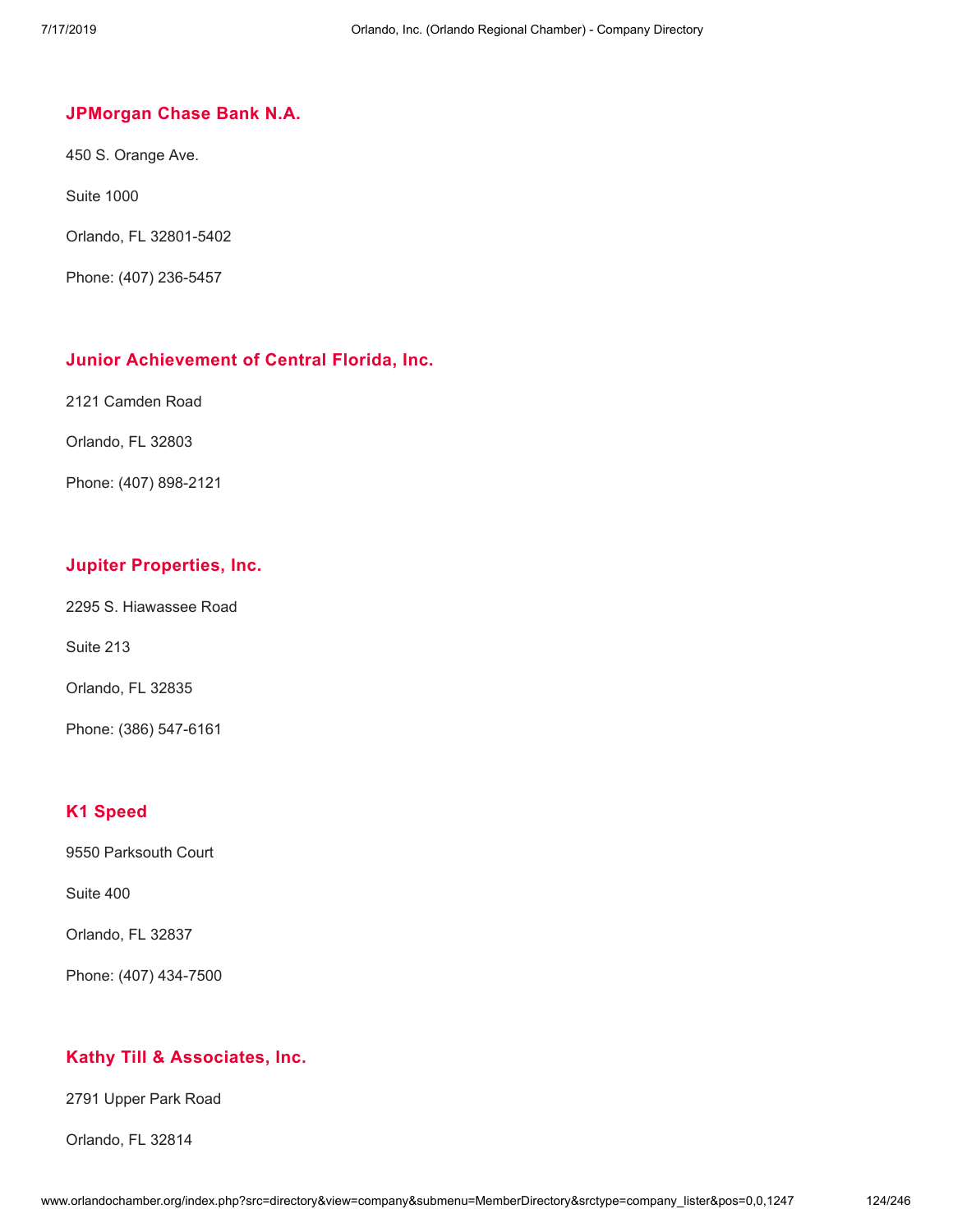Phone: (407) 484-3597

#### **[Kavaliro](http://www.orlandochamber.org/index.php?src=directory&view=company&submenu=MemberDirectory&refno=2777326&srctype=company_detail)**

12001 Research Parkway

Suite 344

Orlando, FL 32826

Phone: (407) 243-6006

#### **Keiser [University](http://www.orlandochamber.org/index.php?src=directory&view=company&submenu=MemberDirectory&refno=2777327&srctype=company_detail)**

5600 Lake Underhill Road

Orlando, FL 32807

Phone: (888) 594-7979

#### **Keller [Williams](http://www.orlandochamber.org/index.php?src=directory&view=company&submenu=MemberDirectory&refno=2777328&srctype=company_detail) at the Lakes**

1170 Celebration Blvd.

Suite 200

Celebration, FL 34747

Phone: (407) 505-8282

## **Keller [Williams](http://www.orlandochamber.org/index.php?src=directory&view=company&submenu=MemberDirectory&refno=2777329&srctype=company_detail) Classic Realty**

7948 Summerlake Point Blvd.

Winter Garden, FL 34787

Phone: (407) 437-9937

## **Keller [Williams](http://www.orlandochamber.org/index.php?src=directory&view=company&submenu=MemberDirectory&refno=2777330&srctype=company_detail) Realty**

105 Palm Springs Drive

Longwood, FL 32750

Phone: (407) 538-7143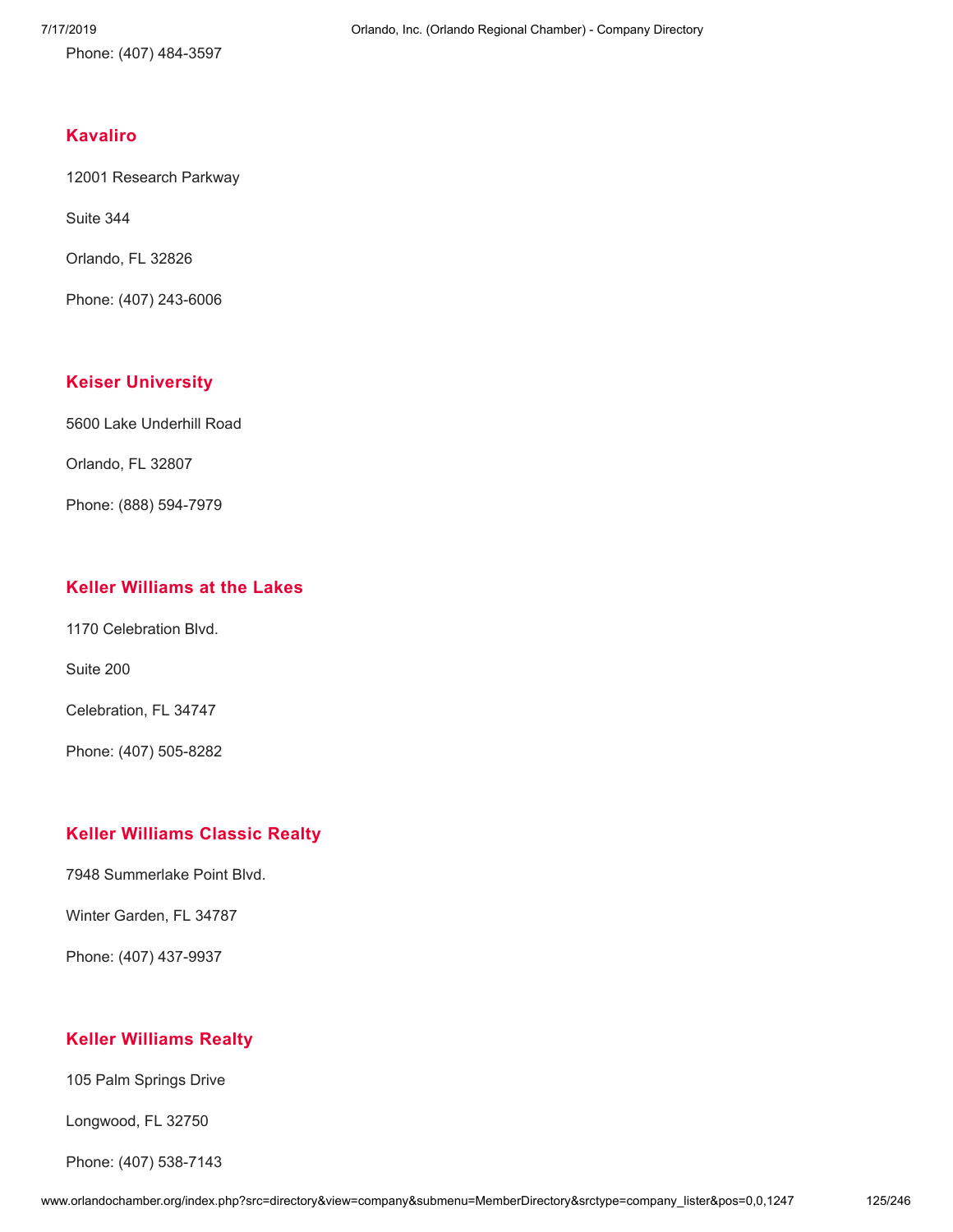#### **Kenneth H. [Dinklage](http://www.orlandochamber.org/index.php?src=directory&view=company&submenu=MemberDirectory&refno=2777331&srctype=company_detail)**

1060 Maitland Center Commons Boulevard

Suite 180

Maitland, FL 32751

Phone: 4078750558 3023

#### **[Kevrona](http://www.orlandochamber.org/index.php?src=directory&view=company&submenu=MemberDirectory&refno=2777332&srctype=company_detail) Manor, Inc.**

5536 Kingswood Drive

Orlando, FL 32810

Phone: (321) 927-6225

#### **[Kirenaga](http://www.orlandochamber.org/index.php?src=directory&view=company&submenu=MemberDirectory&refno=2777333&srctype=company_detail) Partners**

3259 Progress Drive

Orlando, FL 32826

Phone: (321) 234-5433

#### **[Kissimmee](http://www.orlandochamber.org/index.php?src=directory&view=company&submenu=MemberDirectory&refno=2777334&srctype=company_detail) Utility Authority**

1701 West Carroll Street

Kissimmee, FL 34741

Phone: (407) 933-7777

#### **[Kissimmee](http://www.orlandochamber.org/index.php?src=directory&view=company&submenu=MemberDirectory&refno=2777335&srctype=company_detail) Utility Authority**

1701 West Carroll Street

Kissimmee, FL 34741

Phone: (407) 933-7777

#### **[Kissimmee](http://www.orlandochamber.org/index.php?src=directory&view=company&submenu=MemberDirectory&refno=2777336&srctype=company_detail) Utility Authority**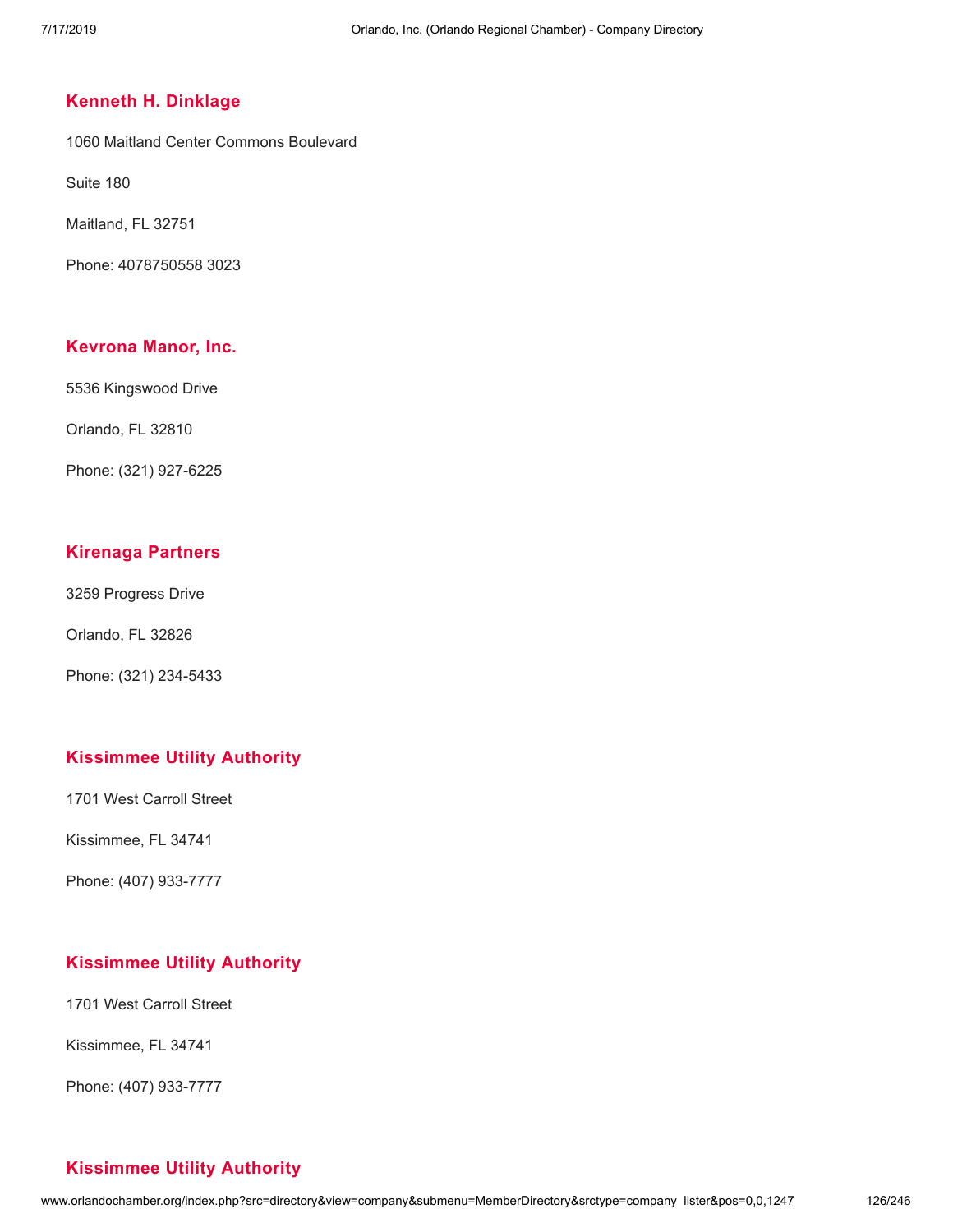1701 West Carroll Street

Kissimmee, FL 34741

Phone: (407) 933-7777

## **Kixx [Outfitters](http://www.orlandochamber.org/index.php?src=directory&view=company&submenu=MemberDirectory&refno=2777337&srctype=company_detail)**

135 Silance Rd.

Jacksonville, NC 28540

Phone: (910) 938-2100

# **Kixx [Outfitters](http://www.orlandochamber.org/index.php?src=directory&view=company&submenu=MemberDirectory&refno=2777338&srctype=company_detail)**

135 Silance Rd.

Jacksonville, NC 28540

Phone: (910) 938-2100

## **KMI [International](http://www.orlandochamber.org/index.php?src=directory&view=company&submenu=MemberDirectory&refno=2777339&srctype=company_detail)**

7233 Lake Ellenor Drive

Orlando, FL 32809

Phone: (888) 540-4910

## **KMI [International](http://www.orlandochamber.org/index.php?src=directory&view=company&submenu=MemberDirectory&refno=2777340&srctype=company_detail)**

7233 Lake Ellenor Drive

Orlando, FL 32809

Phone: (888) 540-4910

#### **KMI [International](http://www.orlandochamber.org/index.php?src=directory&view=company&submenu=MemberDirectory&refno=2777341&srctype=company_detail)**

7233 Lake Ellenor Drive

Orlando, FL 32809

Phone: (888) 540-4910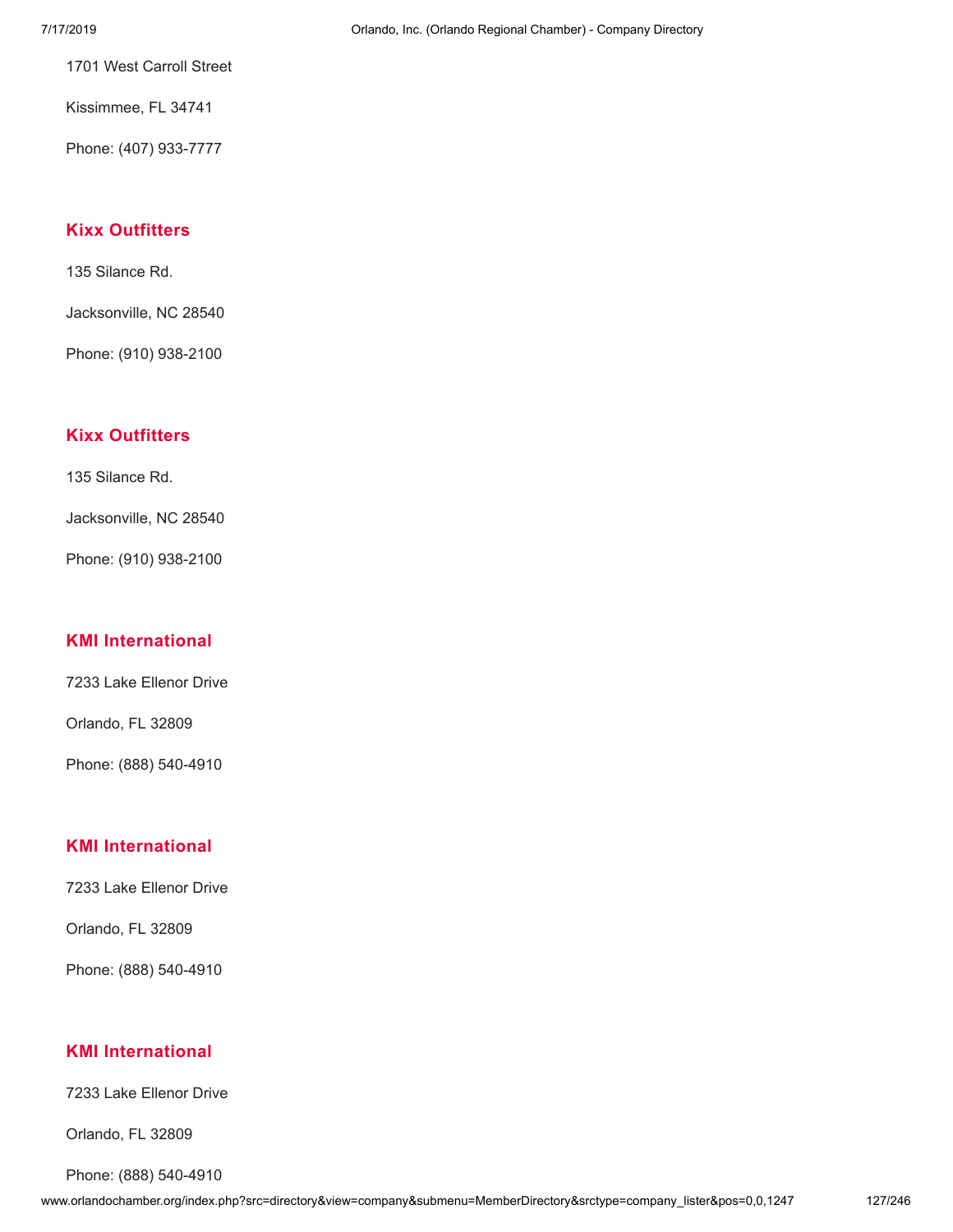# **Knight [Dermatology](http://www.orlandochamber.org/index.php?src=directory&view=company&submenu=MemberDirectory&refno=2777342&srctype=company_detail) Institute**

801 N. Orange Ave.

Suite 520

Orlando, FL 32801

Phone: (407) 992-0660

# **Konica Minolta Business [Solutions](http://www.orlandochamber.org/index.php?src=directory&view=company&submenu=MemberDirectory&refno=2777343&srctype=company_detail)**

2300 Maitland Center Parkway

Suite 300

Maitland, FL 32751

Phone: (321) 527-2010

#### **Konica Minolta Business [Solutions](http://www.orlandochamber.org/index.php?src=directory&view=company&submenu=MemberDirectory&refno=2777344&srctype=company_detail)**

2300 Maitland Center Parkway

Suite 300

Maitland, FL 32751

Phone: (321) 527-2010

## **[KPMG](http://www.orlandochamber.org/index.php?src=directory&view=company&submenu=MemberDirectory&refno=2777345&srctype=company_detail) LLP**

111 N. Orange Ave.

Suite 1600

Orlando, FL 32801

Phone: (407) 423-3426

## **L3 [Mobile-Vision](http://www.orlandochamber.org/index.php?src=directory&view=company&submenu=MemberDirectory&refno=2777346&srctype=company_detail)**

2600 Lake Lucien Drive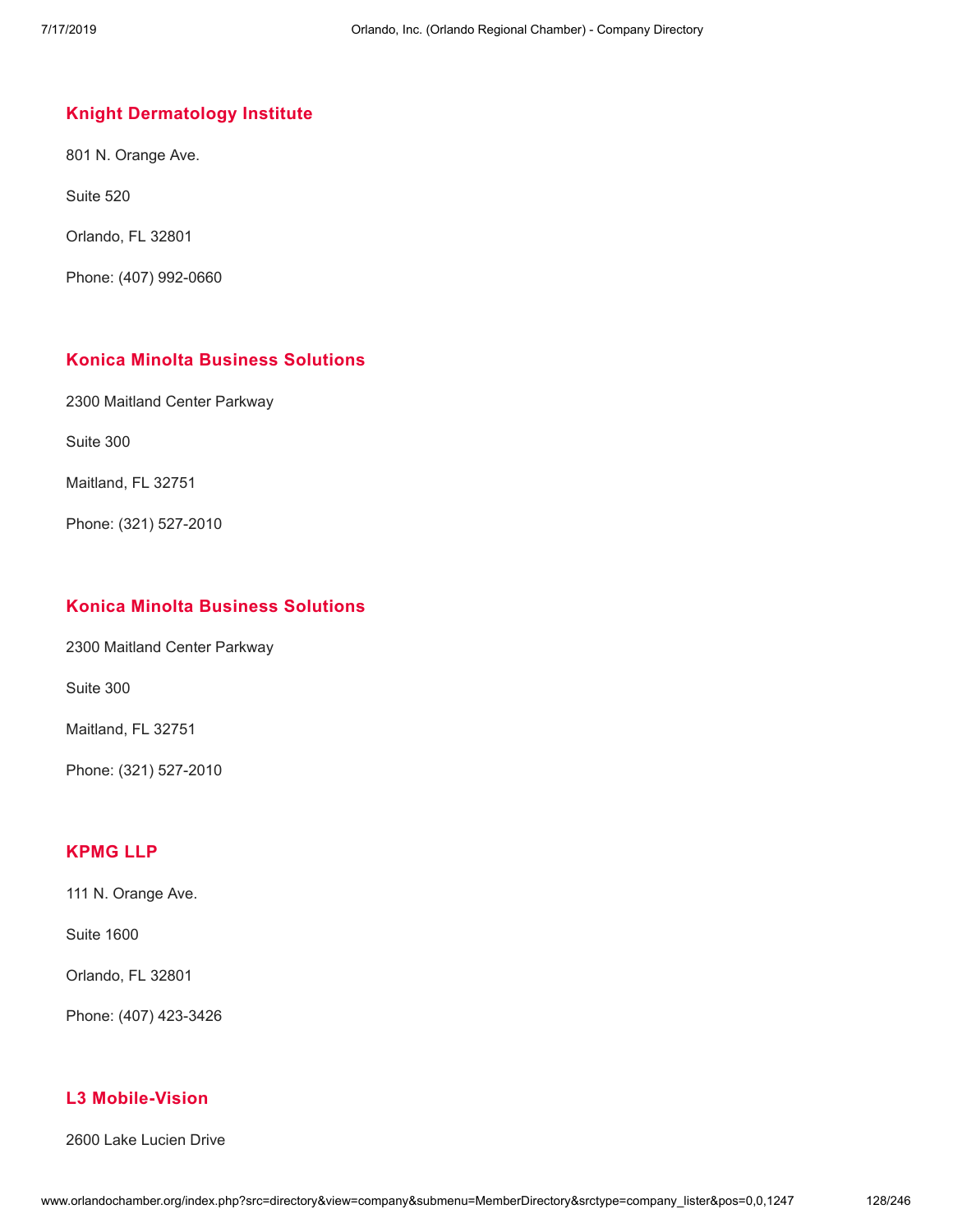Suite 130

Maitland, FL 32751

Phone: (407) 478-3636

# **L3 [Mobile-Vision](http://www.orlandochamber.org/index.php?src=directory&view=company&submenu=MemberDirectory&refno=2777347&srctype=company_detail)**

2600 Lake Lucien Drive

Suite 130

Maitland, FL 32751

Phone: (407) 478-3636

# **La Quinta Inn & Suites [Orlando](http://www.orlandochamber.org/index.php?src=directory&view=company&submenu=MemberDirectory&refno=2777348&srctype=company_detail) Airport North**

7160 N. Frontage Road

Orlando, FL 32812

Phone: (407) 240-5000

## **Lake [County](http://www.orlandochamber.org/index.php?src=directory&view=company&submenu=MemberDirectory&refno=2777349&srctype=company_detail)**

315 W. Main Street/P.O. Box 7800

Suite 338

Tavares, FL 32778

Phone: (352) 343-9899

# **Lake Eola [Dental](http://www.orlandochamber.org/index.php?src=directory&view=company&submenu=MemberDirectory&refno=2777350&srctype=company_detail)**

338 N. Magnolia Ave.

Suite C

Orlando, FL 32801

Phone: (407) 930-7007

# **Lanco Paints & [Coatings](http://www.orlandochamber.org/index.php?src=directory&view=company&submenu=MemberDirectory&refno=2777351&srctype=company_detail)**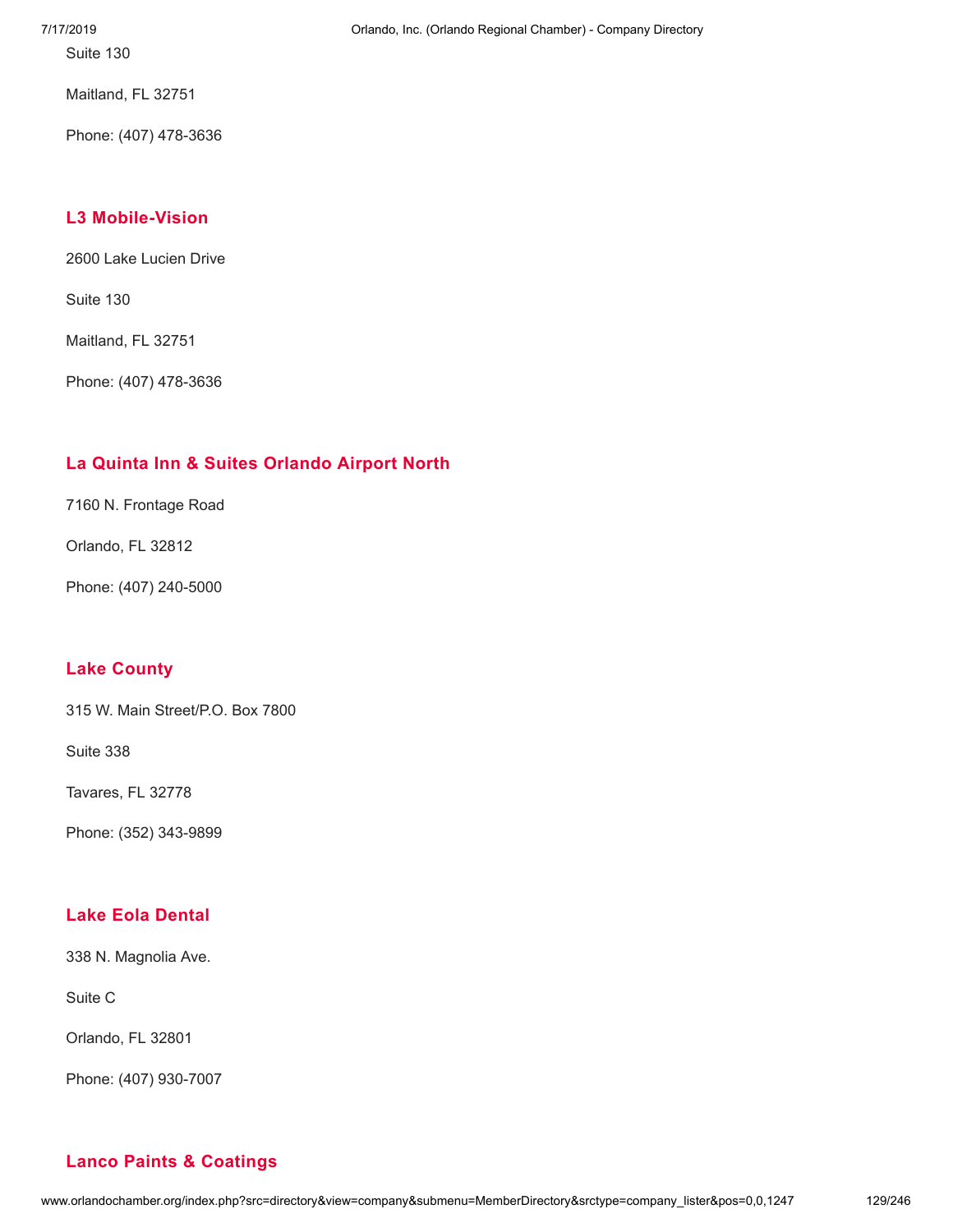600 Mid Florida Drive

Orlando, FL 32824

Phone: (407) 923-1247

# **Landry's Seafood [Restaurants,](http://www.orlandochamber.org/index.php?src=directory&view=company&submenu=MemberDirectory&refno=2777352&srctype=company_detail) Inc.**

8800 Vineland Road

Orlando, FL 32821-6806

Phone: (407) 827-6466

# **[Languago,](http://www.orlandochamber.org/index.php?src=directory&view=company&submenu=MemberDirectory&refno=2777353&srctype=company_detail) LLC**

37 N. Orange Ave.

Suite 500

Orlando, FL 32801

Phone: (407) 456-8191

# **[Larry](http://www.orlandochamber.org/index.php?src=directory&view=company&submenu=MemberDirectory&refno=2777354&srctype=company_detail) Witt**

35 Scott Creek Drive

Crossville, TN 38571

Phone: (931) 459-2141

# **[LawnStarter](http://www.orlandochamber.org/index.php?src=directory&view=company&submenu=MemberDirectory&refno=2777355&srctype=company_detail)**

49 W. Colonial Drive

Suite 2305

Orlando, FL 32801

Phone: (832) 226-9741

# **Legacy [Chiropractic](http://www.orlandochamber.org/index.php?src=directory&view=company&submenu=MemberDirectory&refno=2777356&srctype=company_detail)**

230 E. Marks St.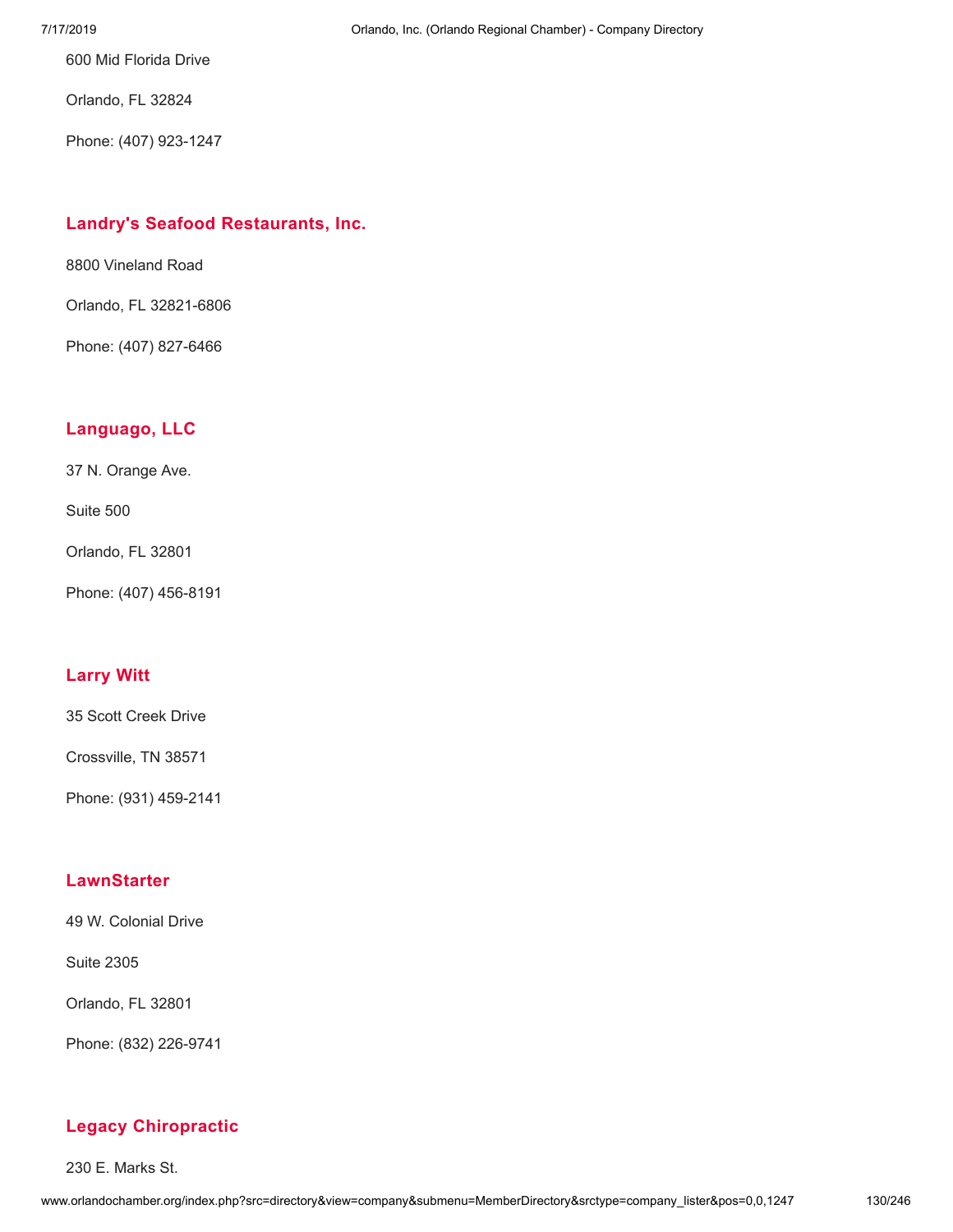Orlando, FL 32803

Phone: (786) 760-2816

#### **Leukemia and [Lymphoma](http://www.orlandochamber.org/index.php?src=directory&view=company&submenu=MemberDirectory&refno=2777357&srctype=company_detail) Society**

341 N. Maitland Ave.

Suite 100

Maitland, FL 32751

Phone: (407) 454-5841

# **[Licensing](http://www.orlandochamber.org/index.php?src=directory&view=company&submenu=MemberDirectory&refno=2777358&srctype=company_detail) Team LLC**

924 W. Colonial Drive

Orlando, FL 32804

Phone: (407) 373-7479

## **[Lien,](http://www.orlandochamber.org/index.php?src=directory&view=company&submenu=MemberDirectory&refno=2777359&srctype=company_detail) LLC**

, FL

Phone: (305) 439-9499

## **LIFT [Orlando](http://www.orlandochamber.org/index.php?src=directory&view=company&submenu=MemberDirectory&refno=2777360&srctype=company_detail)**

2043 Jacobs Place

Orlando, FL 32805

Phone: (407) 480-5053

## **[LiftFund](http://www.orlandochamber.org/index.php?src=directory&view=company&submenu=MemberDirectory&refno=2777361&srctype=company_detail)**

5401 W. Kennedy Blvd.

Tampa, FL 33609

Phone: (504) 270-9081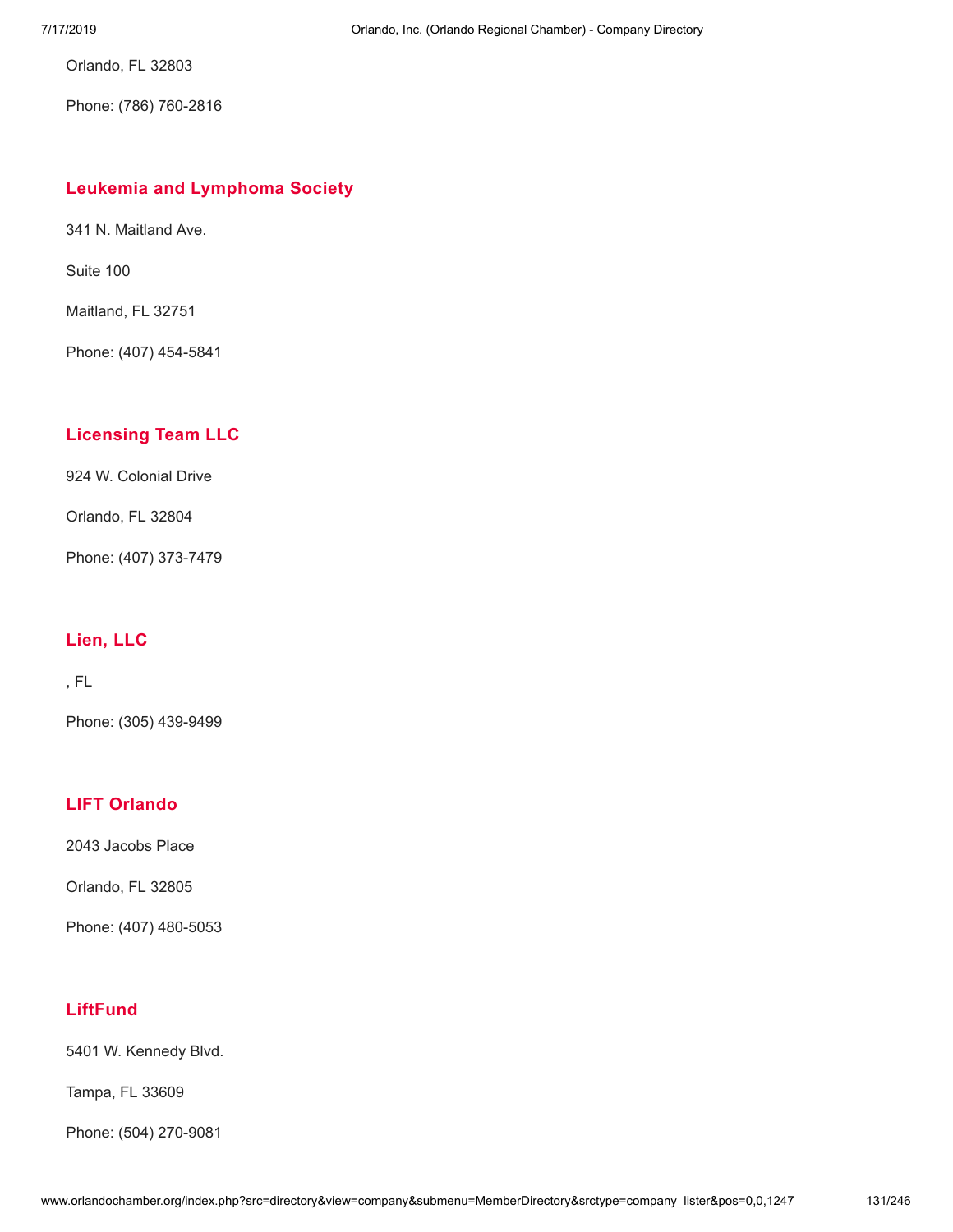#### **[Lime](http://www.orlandochamber.org/index.php?src=directory&view=company&submenu=MemberDirectory&refno=2777362&srctype=company_detail)**

725 W. Central Ave.

Orlando, Fl 32805

Phone: (888) 546-3345

#### **Lion [Contracting,](http://www.orlandochamber.org/index.php?src=directory&view=company&submenu=MemberDirectory&refno=2777363&srctype=company_detail) LLC**

13506 Summerport Village Parkway

Unit 357

Windermere, FL 34786

Phone: (407) 630-1212

# **Liquid Capital [Solutions](http://www.orlandochamber.org/index.php?src=directory&view=company&submenu=MemberDirectory&refno=2777364&srctype=company_detail)**

5323 Millenia Lakes Blvd.

Suite 300

Orlando, FL 32839

Phone: (407) 734-4054

## **[Little](http://www.orlandochamber.org/index.php?src=directory&view=company&submenu=MemberDirectory&refno=2777365&srctype=company_detail)**

201 S. Orange Ave.

Suite 940

Orlando, FL 32801

Phone: (407) 218-8282

#### **[Little](http://www.orlandochamber.org/index.php?src=directory&view=company&submenu=MemberDirectory&refno=2777366&srctype=company_detail)**

201 S. Orange Ave.

Suite 940

Orlando, FL 32801

Phone: (407) 218-8282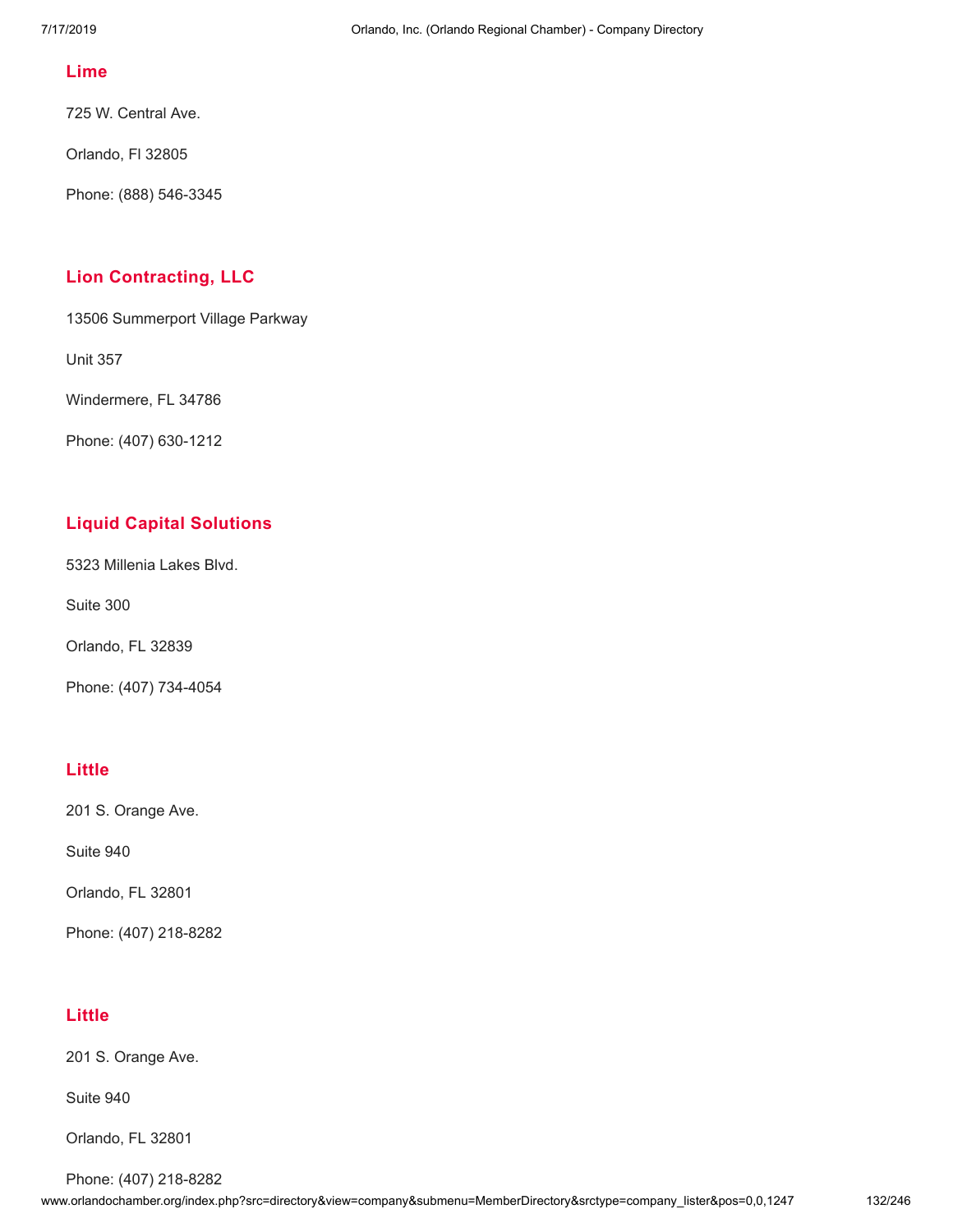#### **[Little](http://www.orlandochamber.org/index.php?src=directory&view=company&submenu=MemberDirectory&refno=2777367&srctype=company_detail)**

201 S. Orange Ave.

Suite 940

Orlando, FL 32801

Phone: (407) 218-8282

#### **Loba [Creative](http://www.orlandochamber.org/index.php?src=directory&view=company&submenu=MemberDirectory&refno=2777368&srctype=company_detail)**

641 W. Fairbanks Ave.

Suite 218

Winter Park, FL 32789

Phone: (407) 790-7079

#### **Loba [Creative](http://www.orlandochamber.org/index.php?src=directory&view=company&submenu=MemberDirectory&refno=2777369&srctype=company_detail)**

641 W. Fairbanks Ave.

Suite 218

Winter Park, FL 32789

Phone: (407) 790-7079

## **Loba [Creative](http://www.orlandochamber.org/index.php?src=directory&view=company&submenu=MemberDirectory&refno=2777370&srctype=company_detail)**

641 W. Fairbanks Ave.

Suite 218

,

Winter Park, FL 32789

Phone: (407) 790-7079

## **Local Focus [Central](http://www.orlandochamber.org/index.php?src=directory&view=company&submenu=MemberDirectory&refno=2777371&srctype=company_detail) Florida**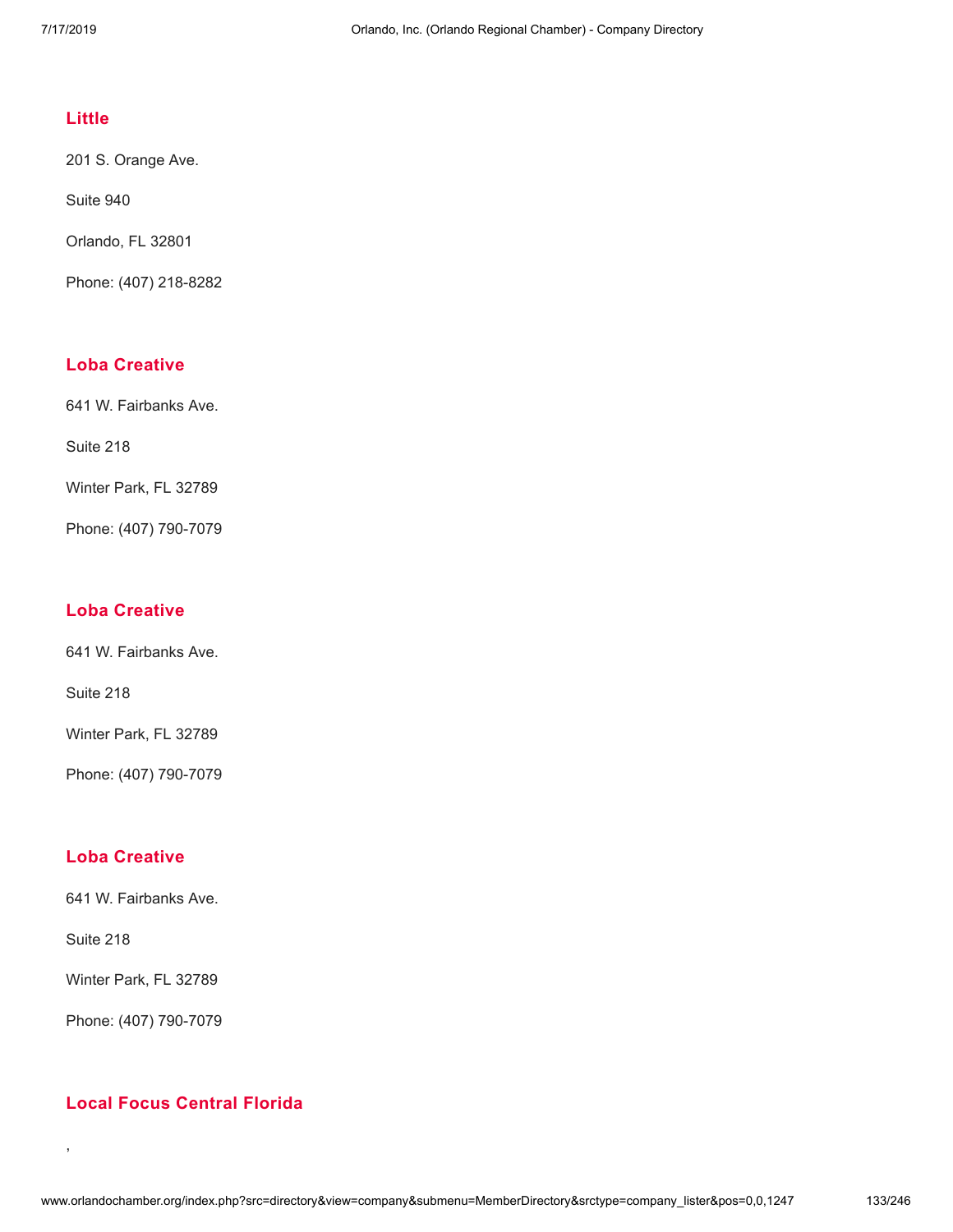Phone: (407) 383-1961

#### **[Lockheed](http://www.orlandochamber.org/index.php?src=directory&view=company&submenu=MemberDirectory&refno=2777372&srctype=company_detail) Martin Missiles and Fire Control - Orlando**

5600 Sand Lake Road

MP-100

Orlando, FL 32819-8907

Phone: (407) 356-1000

#### **[Lockheed](http://www.orlandochamber.org/index.php?src=directory&view=company&submenu=MemberDirectory&refno=2777373&srctype=company_detail) Martin Missiles and Fire Control - Orlando**

5600 Sand Lake Road

MP-100

Orlando, FL 32819-8907

Phone: (407) 356-1000

## **[Lockheed](http://www.orlandochamber.org/index.php?src=directory&view=company&submenu=MemberDirectory&refno=2777374&srctype=company_detail) Martin Missiles and Fire Control - Orlando**

5600 Sand Lake Road

MP-100

Orlando, FL 32819-8907

Phone: (407) 356-1000

#### **Longhorn [Steakhouse](http://www.orlandochamber.org/index.php?src=directory&view=company&submenu=MemberDirectory&refno=2777375&srctype=company_detail) - Fashion Square**

3101 E. Colonial Drive

Orlando, FL 32803

Phone: (407) 897-3193

#### **Longhorn [Steakhouse](http://www.orlandochamber.org/index.php?src=directory&view=company&submenu=MemberDirectory&refno=2777376&srctype=company_detail) - Grand National**

5460 W. Oakridge Road

Orlando, FL 32819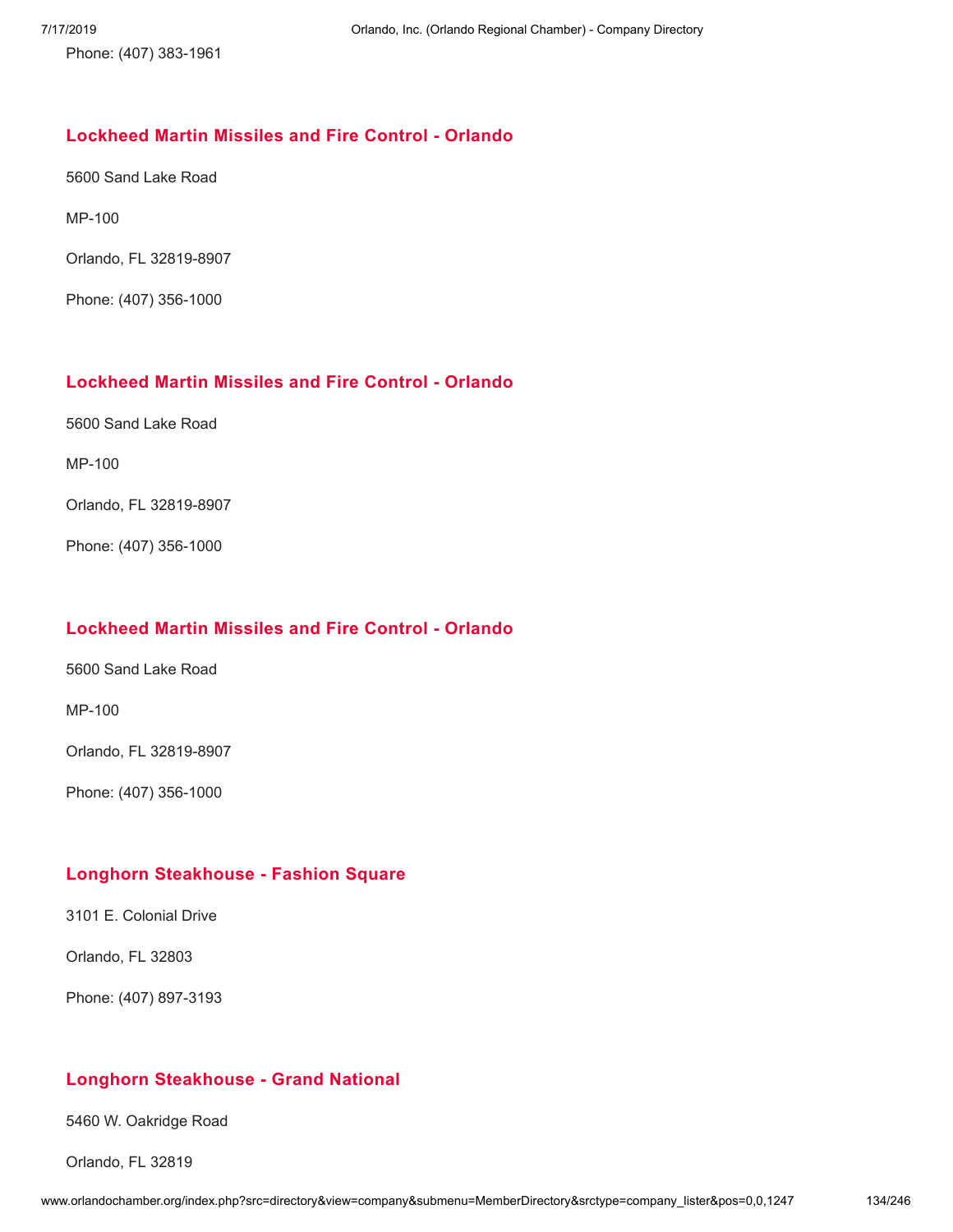Phone: (407) 351-4679

# **[Losey](http://www.orlandochamber.org/index.php?src=directory&view=company&submenu=MemberDirectory&refno=2777377&srctype=company_detail) PLLC**

450 S. Orange Ave.

Suite 550

Orlando, FL 32801

Phone: (407) 906-1605

## **Lou [Whitten](http://www.orlandochamber.org/index.php?src=directory&view=company&submenu=MemberDirectory&refno=2777378&srctype=company_detail)**

P.O. Box 65

Homosassa Springs, FL 34447

Phone: (352) 621-5079

## **[Lowndes](http://www.orlandochamber.org/index.php?src=directory&view=company&submenu=MemberDirectory&refno=2777379&srctype=company_detail)**

215 N. Eola Drive

Orlando, FL 32801

Phone: (407) 843-4600

#### **Luminar [Technologies,](http://www.orlandochamber.org/index.php?src=directory&view=company&submenu=MemberDirectory&refno=2777380&srctype=company_detail) Inc.**

12601 Research Parkway

Orlando, FL 32826

Phone: (407) 955-4004

# **Luminar [Technologies,](http://www.orlandochamber.org/index.php?src=directory&view=company&submenu=MemberDirectory&refno=2777381&srctype=company_detail) Inc.**

12601 Research Parkway

Orlando, FL 32826

Phone: (407) 955-4004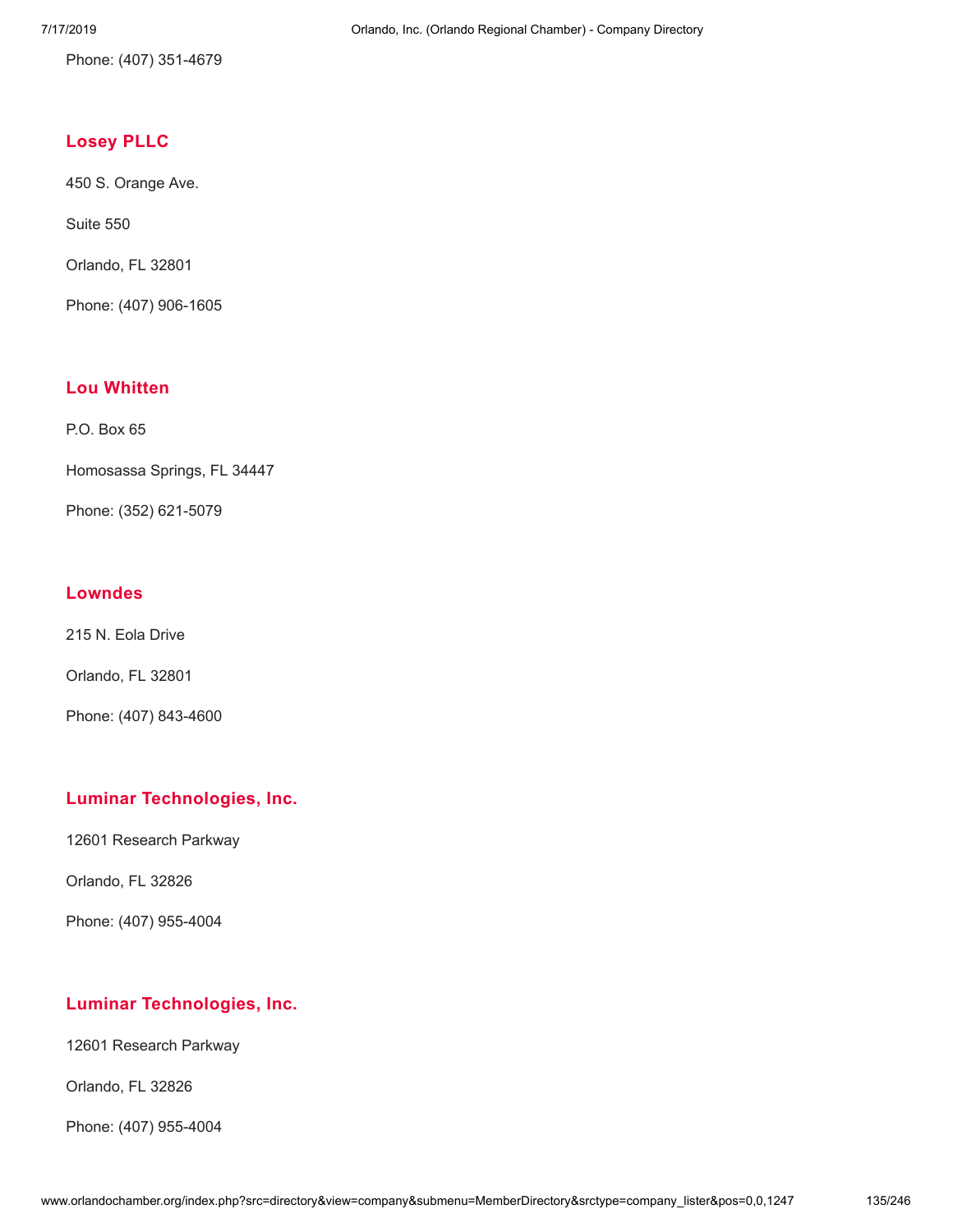#### **Luminar [Technologies,](http://www.orlandochamber.org/index.php?src=directory&view=company&submenu=MemberDirectory&refno=2777382&srctype=company_detail) Inc.**

12601 Research Parkway

Orlando, FL 32826

Phone: (407) 955-4004

#### **Luxurious [Restrooms](http://www.orlandochamber.org/index.php?src=directory&view=company&submenu=MemberDirectory&refno=2777383&srctype=company_detail) of Florida**

3500 Dover Road

Woodland, FL 37191

Phone: (407) 236-4232

## **[LYNX](http://www.orlandochamber.org/index.php?src=directory&view=company&submenu=MemberDirectory&refno=2777384&srctype=company_detail)**

455 N. Garland Ave.

Orlando, FL 32801

Phone: (407) 254-6017

#### **Macy's - Mall at [Millenia](http://www.orlandochamber.org/index.php?src=directory&view=company&submenu=MemberDirectory&refno=2777385&srctype=company_detail)**

4298 Millenia Blvd.

Orlando, FL 32839

Phone: (407) 264-2300

#### **[Mainframe](http://www.orlandochamber.org/index.php?src=directory&view=company&submenu=MemberDirectory&refno=2777386&srctype=company_detail) Real Estate**

811 N. Orange Ave.

Orlando, FL 32801

Phone: (407) 513-4257

## **Manny's Original [Chophouse](http://www.orlandochamber.org/index.php?src=directory&view=company&submenu=MemberDirectory&refno=2777387&srctype=company_detail)**

4979 New Broad St.

Orlando, FL 32814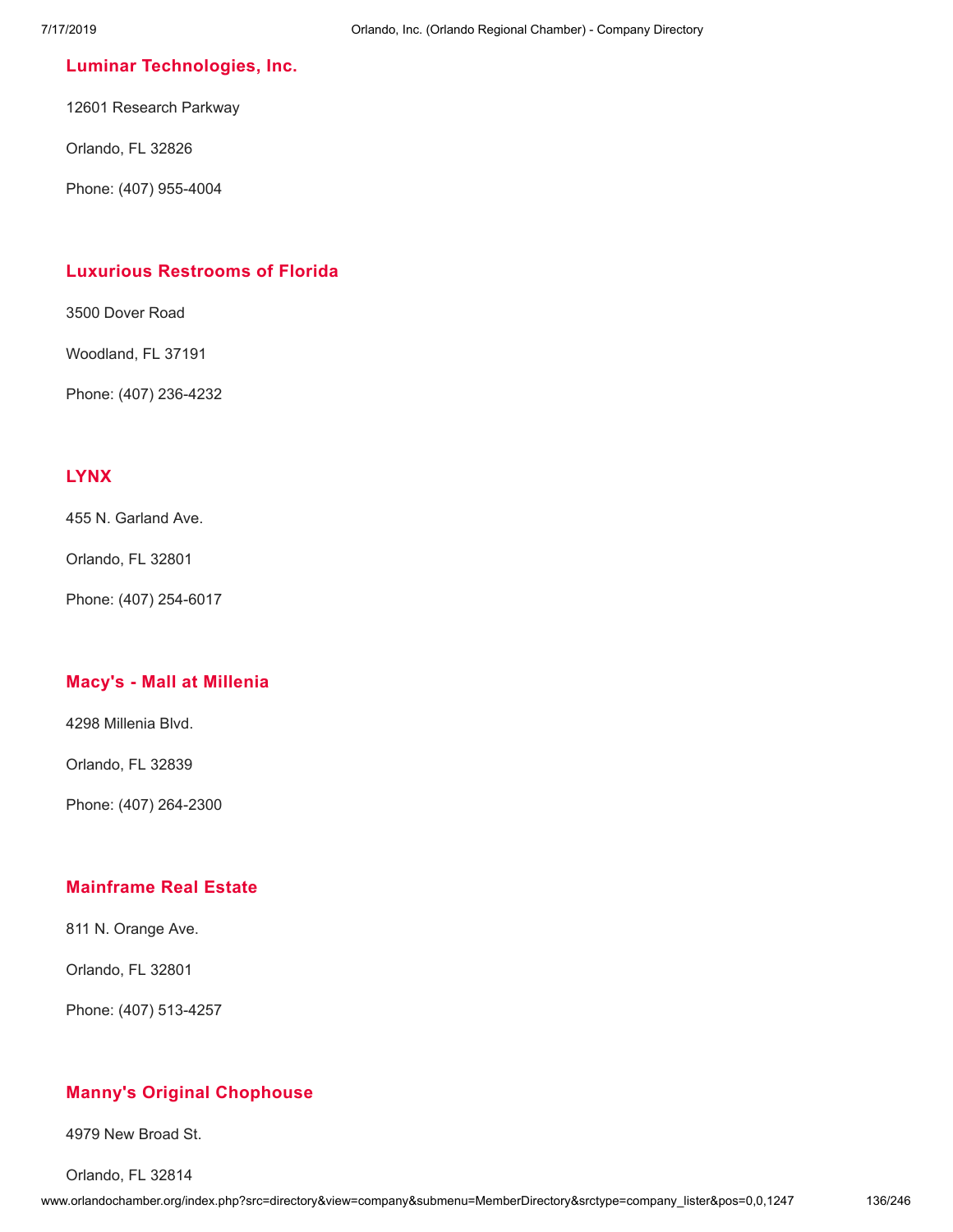Phone: (407) 755-4110

## **Masgutova [Foundation](http://www.orlandochamber.org/index.php?src=directory&view=company&submenu=MemberDirectory&refno=2777388&srctype=company_detail)**

6275 Hazeltine National Drive

Orlando, FL 32822

Phone: (352) 494-9829

#### **Massey [Services,](http://www.orlandochamber.org/index.php?src=directory&view=company&submenu=MemberDirectory&refno=2777389&srctype=company_detail) Inc.**

315 Groveland St.

Orlando, FL 32804

Phone: (407) 645-2500

#### **[MassMutual](http://www.orlandochamber.org/index.php?src=directory&view=company&submenu=MemberDirectory&refno=2777390&srctype=company_detail)**

Phone: (407) 802-7796

# **[MBAF](http://www.orlandochamber.org/index.php?src=directory&view=company&submenu=MemberDirectory&refno=2777391&srctype=company_detail)**

,

200 S. Orange Ave.

Suite 1445

Orlando, FL 32801

Phone: (407) 237-3600

## **McComas CG [Consulting](http://www.orlandochamber.org/index.php?src=directory&view=company&submenu=MemberDirectory&refno=2777392&srctype=company_detail) Group**

4003 San Sebastian Drive

Unit 101

Kissimmee, FL 34741

Phone: (650) 704-9341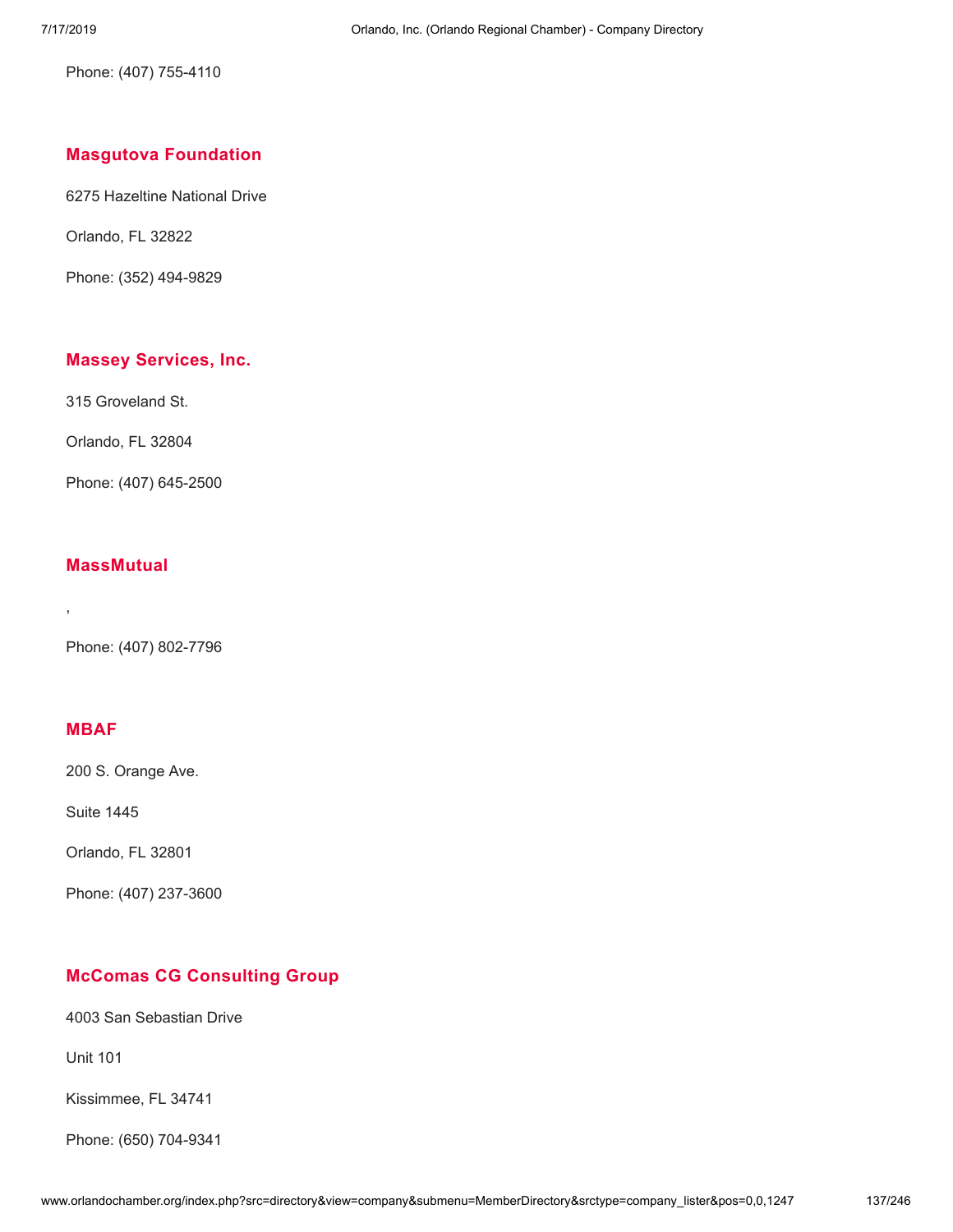#### **[McKenzie's](http://www.orlandochamber.org/index.php?src=directory&view=company&submenu=MemberDirectory&refno=2777393&srctype=company_detail) General Repair Services, Inc.**

P.O. Box 716

Sorrento, FL 32776

Phone: (407) 814-7775

#### **McLane [Foodservice,](http://www.orlandochamber.org/index.php?src=directory&view=company&submenu=MemberDirectory&refno=2777394&srctype=company_detail) Inc.**

2444 Tradeport Drive

Orlando, FL 32824

Phone: (407) 816-7600

#### **Mears [Transportation](http://www.orlandochamber.org/index.php?src=directory&view=company&submenu=MemberDirectory&refno=2777395&srctype=company_detail) Group**

324 W. Gore St.

Orlando, FL 32806

Phone: (407) 422-4561

#### **[MECH-TECH](http://www.orlandochamber.org/index.php?src=directory&view=company&submenu=MemberDirectory&refno=2777396&srctype=company_detail) Institute**

8620 S. Orange Blossom Trail

Orlando, FL 32809

Phone: (407) 888-1111

## **MEI [Civil](http://www.orlandochamber.org/index.php?src=directory&view=company&submenu=MemberDirectory&refno=2777397&srctype=company_detail)**

964 Lake Baldwin Lane

Suite 200

Orlando, FL 32814

Phone: (407) 893-6894

#### **[Merrilee](http://www.orlandochamber.org/index.php?src=directory&view=company&submenu=MemberDirectory&refno=2777398&srctype=company_detail) Finch**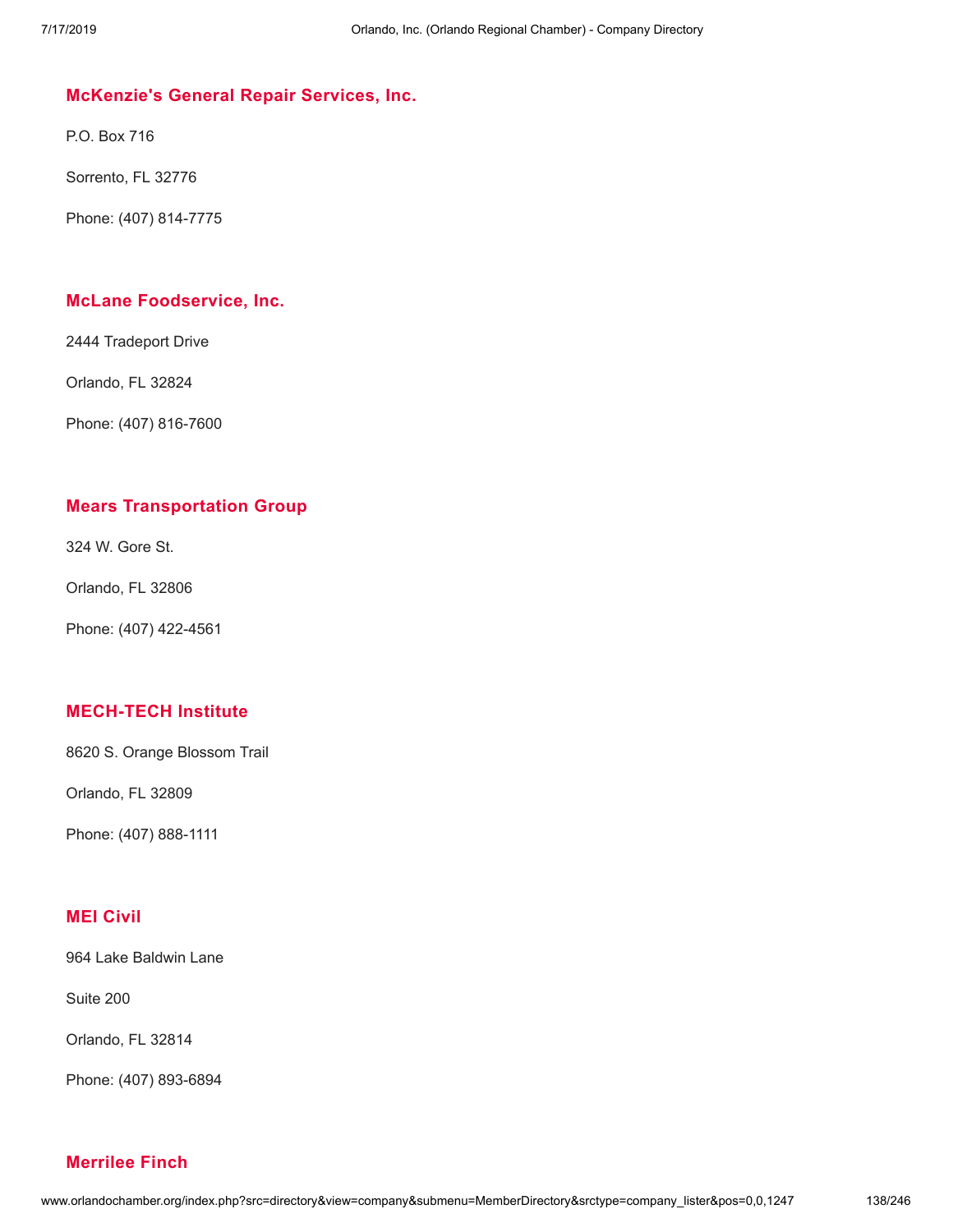7/17/2019 Orlando, Inc. (Orlando Regional Chamber) - Company Directory

P.O. Box 1027

Citra, FL 32113-1027

Phone: (407) 291-4615

## **[MetroPlan](http://www.orlandochamber.org/index.php?src=directory&view=company&submenu=MemberDirectory&refno=2777399&srctype=company_detail) Orlando**

250 S. Orange Ave.

Suite 200

Orlando, FL 32801

Phone: (407) 481-5672

# **MHM [Professional](http://www.orlandochamber.org/index.php?src=directory&view=company&submenu=MemberDirectory&refno=2777400&srctype=company_detail) Staging, LLC**

6450 Kingspointe Parkway

Suite 4

Orlando, FL 32819

Phone: (844) 646-7824

## **[MIDFLORIDA](http://www.orlandochamber.org/index.php?src=directory&view=company&submenu=MemberDirectory&refno=2777401&srctype=company_detail) Credit Union**

P.O. Box 8008

Lakeland, FL 33802

Phone: (863) 688-3733

## **[Minuteman](http://www.orlandochamber.org/index.php?src=directory&view=company&submenu=MemberDirectory&refno=2777402&srctype=company_detail) Press of Orlando**

653 Maguire Blvd.

Suite 900

Orlando, FL 32803

Phone: (407) 895-8448

#### **[Miracle](http://www.orlandochamber.org/index.php?src=directory&view=company&submenu=MemberDirectory&refno=2777403&srctype=company_detail) of Love, Inc.**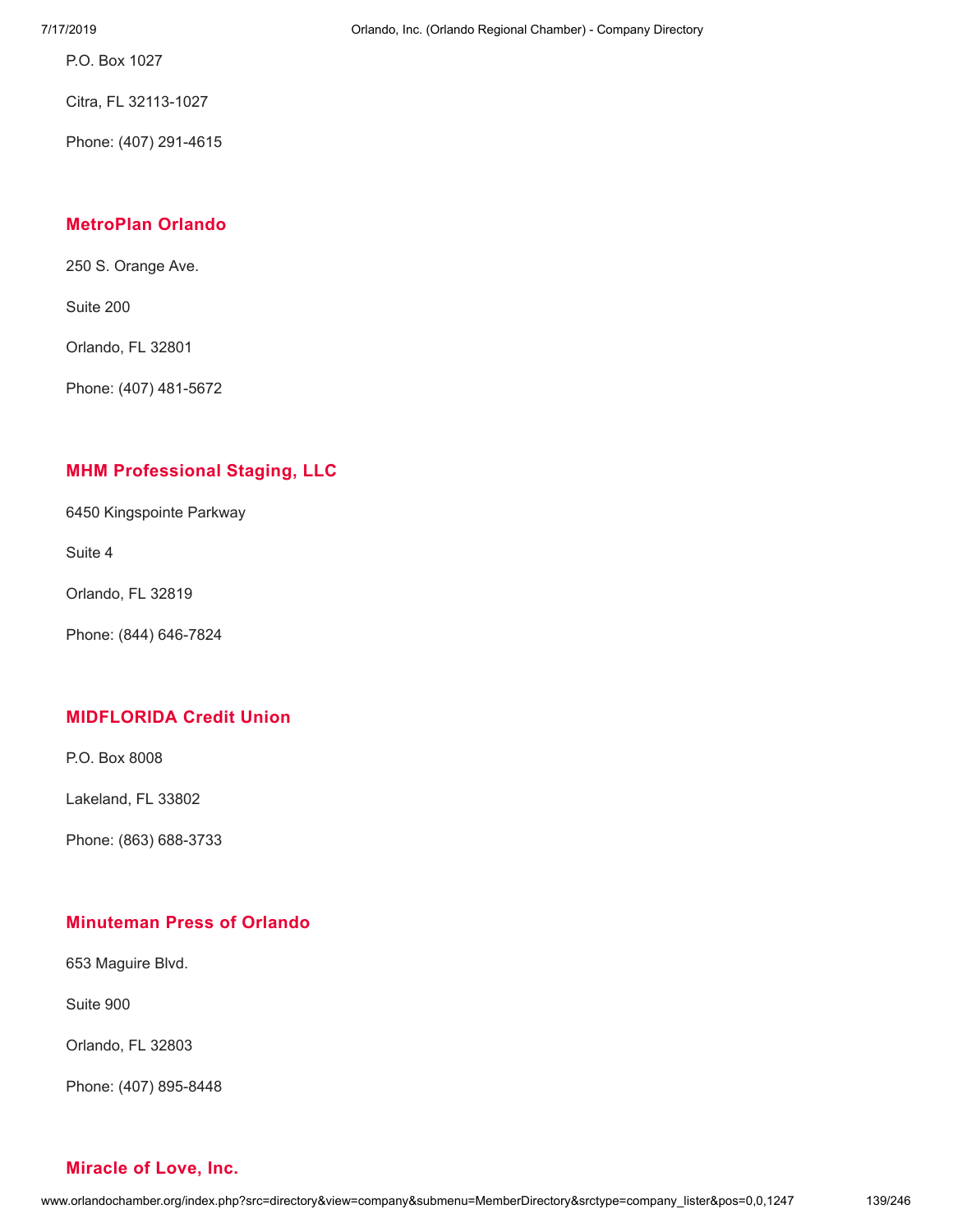741 W. Colonial Drive

Orlando, FL 32804

Phone: (407) 843-1760

#### **[Miracle](http://www.orlandochamber.org/index.php?src=directory&view=company&submenu=MemberDirectory&refno=2777404&srctype=company_detail) of Love, Inc.**

741 W. Colonial Drive

Orlando, FL 32804

Phone: (407) 843-1760

## **[Mitsubishi](http://www.orlandochamber.org/index.php?src=directory&view=company&submenu=MemberDirectory&refno=2777405&srctype=company_detail) Hitachi Power Systems Americas, Inc.**

400 Colonial Center Parkway

Suite 400

Lake Mary, FL 32746

Phone: (407) 688-6800

## **[Mitsubishi](http://www.orlandochamber.org/index.php?src=directory&view=company&submenu=MemberDirectory&refno=2777406&srctype=company_detail) Hitachi Power Systems Americas, Inc.**

400 Colonial Center Parkway

Suite 400

Lake Mary, FL 32746

Phone: (407) 688-6800

## **[Mitsubishi](http://www.orlandochamber.org/index.php?src=directory&view=company&submenu=MemberDirectory&refno=2777407&srctype=company_detail) Hitachi Power Systems Americas, Inc.**

400 Colonial Center Parkway

Suite 400

Lake Mary, FL 32746

Phone: (407) 688-6800

## **Mizerak [Executive](http://www.orlandochamber.org/index.php?src=directory&view=company&submenu=MemberDirectory&refno=2777408&srctype=company_detail) Coaching**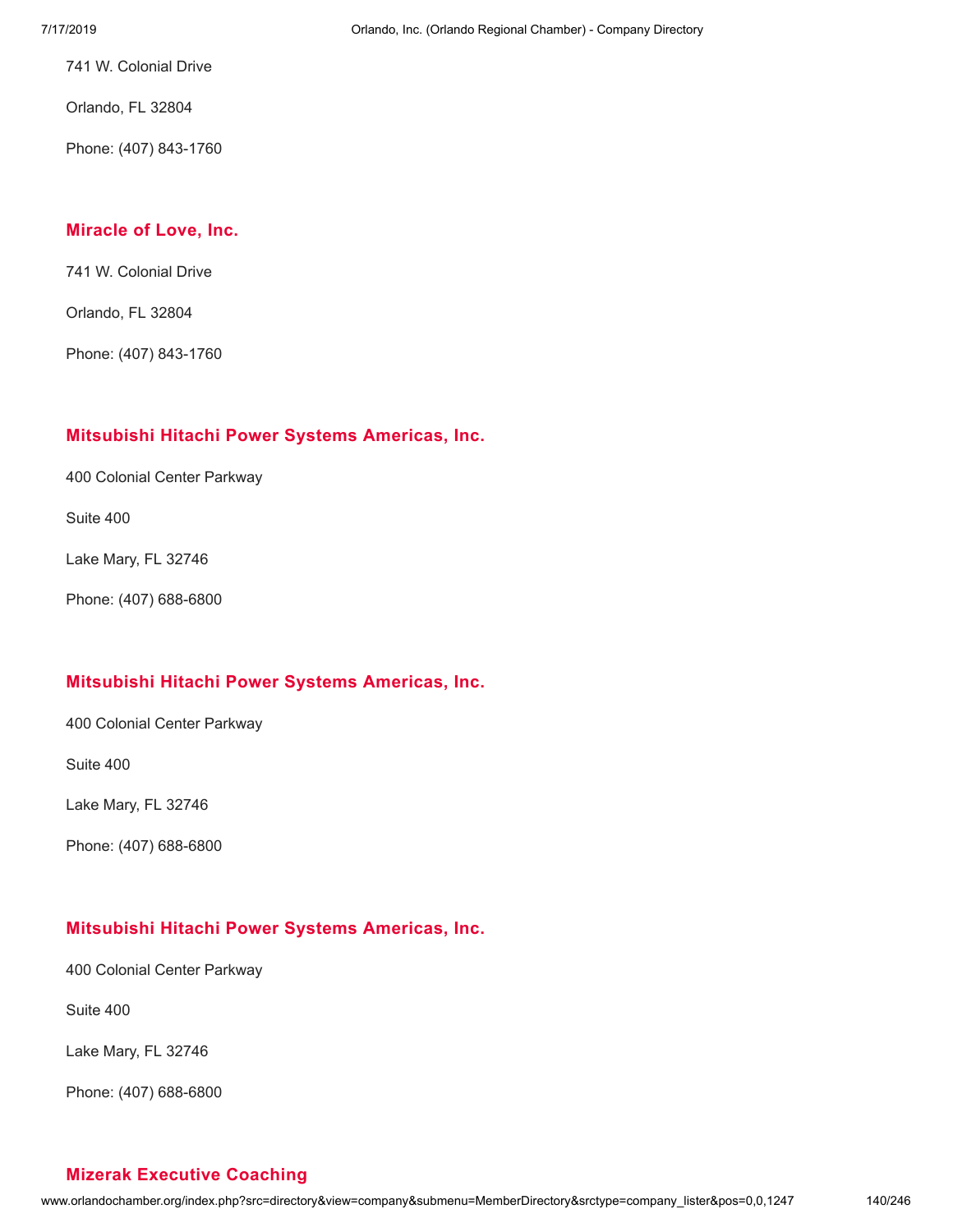1773 Grinnell Terrace

Winter Park, FL 32789

Phone: (407) 622-1433

#### **Mizerak [Executive](http://www.orlandochamber.org/index.php?src=directory&view=company&submenu=MemberDirectory&refno=2777409&srctype=company_detail) Coaching**

1773 Grinnell Terrace

Winter Park, FL 32789

Phone: (407) 622-1433

#### **Mizerak [Executive](http://www.orlandochamber.org/index.php?src=directory&view=company&submenu=MemberDirectory&refno=2777410&srctype=company_detail) Coaching**

1773 Grinnell Terrace

Winter Park, FL 32789

Phone: (407) 622-1433

# **Modern Business [Associates](http://www.orlandochamber.org/index.php?src=directory&view=company&submenu=MemberDirectory&refno=2777411&srctype=company_detail) - MBA**

9455 Koger Blvd. N.

Suite 200

St. Petersburg, FL 33702

Phone: (321) 200-2850

## **Monegro [Productions](http://www.orlandochamber.org/index.php?src=directory&view=company&submenu=MemberDirectory&refno=2777412&srctype=company_detail)**

5915 Lee Vista Blvd.

Suite 101

Orlando, FL 32822

Phone: (407) 925-7597

## **Monkey [Marketing](http://www.orlandochamber.org/index.php?src=directory&view=company&submenu=MemberDirectory&refno=2777413&srctype=company_detail)**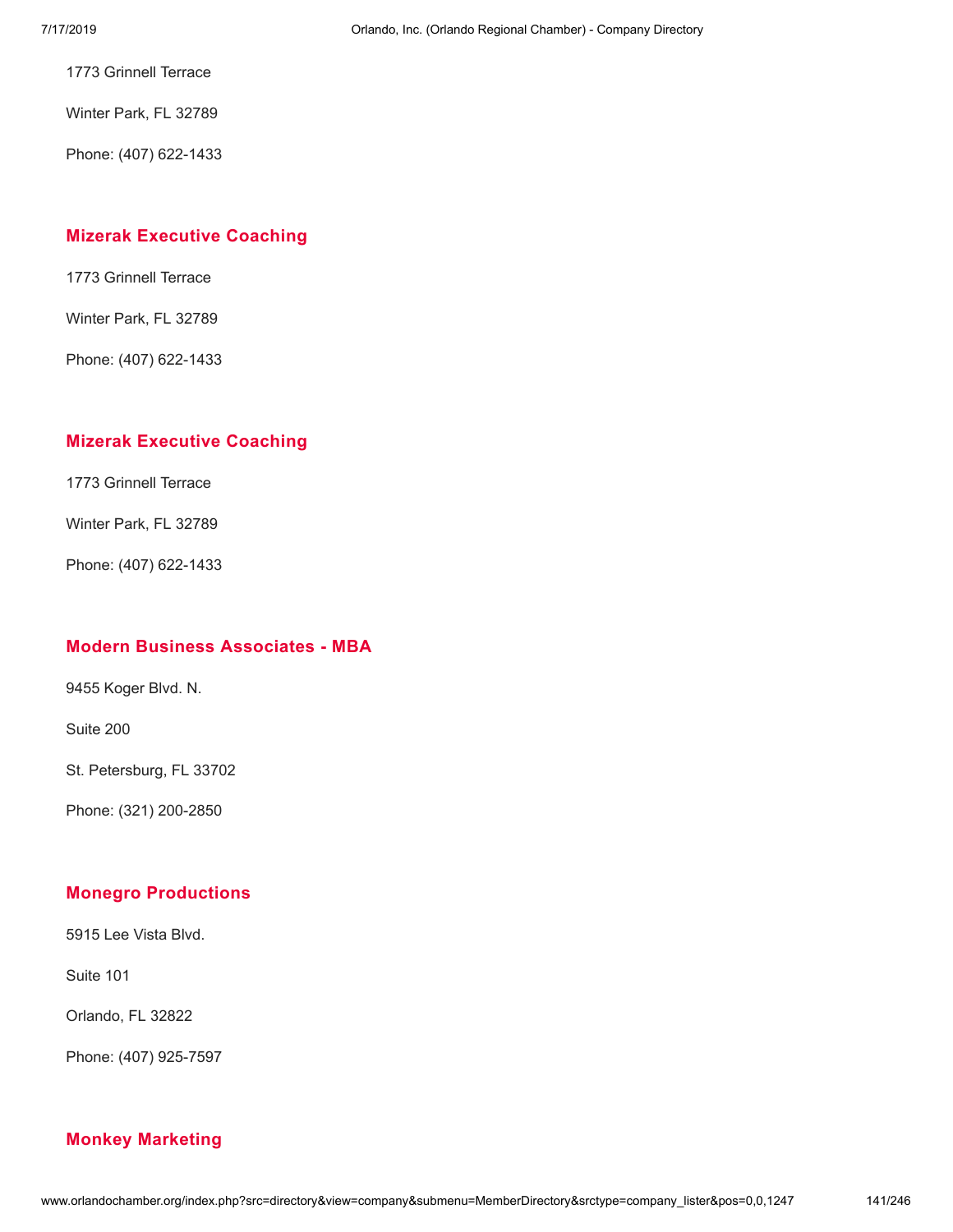1520 Edgewater Drive

Suite D

Orlando, FL 32804

Phone: (407) 841-2370

#### **[Montverde](http://www.orlandochamber.org/index.php?src=directory&view=company&submenu=MemberDirectory&refno=2777414&srctype=company_detail) Academy**

17235 Seventh St.

Montverde, FL 34756

Phone: (407) 469-2561

#### **[Montverde](http://www.orlandochamber.org/index.php?src=directory&view=company&submenu=MemberDirectory&refno=2777415&srctype=company_detail) Academy**

17235 Seventh St.

Montverde, FL 34756

Phone: (407) 469-2561

## **Moore Stephens [Lovelace,](http://www.orlandochamber.org/index.php?src=directory&view=company&submenu=MemberDirectory&refno=2777416&srctype=company_detail) P.A.**

255 South Orange Avenue

Suite 600

Orlando, FL 32801

Phone: (407) 740-5400

## **Moran Kidd Lyons [Johnson](http://www.orlandochamber.org/index.php?src=directory&view=company&submenu=MemberDirectory&refno=2777417&srctype=company_detail) P.A.**

111 N. Orange Ave.

Suite 900

Orlando, FL 32801

Phone: (407) 841-4141

#### 7/17/2019 Orlando, Inc. (Orlando Regional Chamber) - Company Directory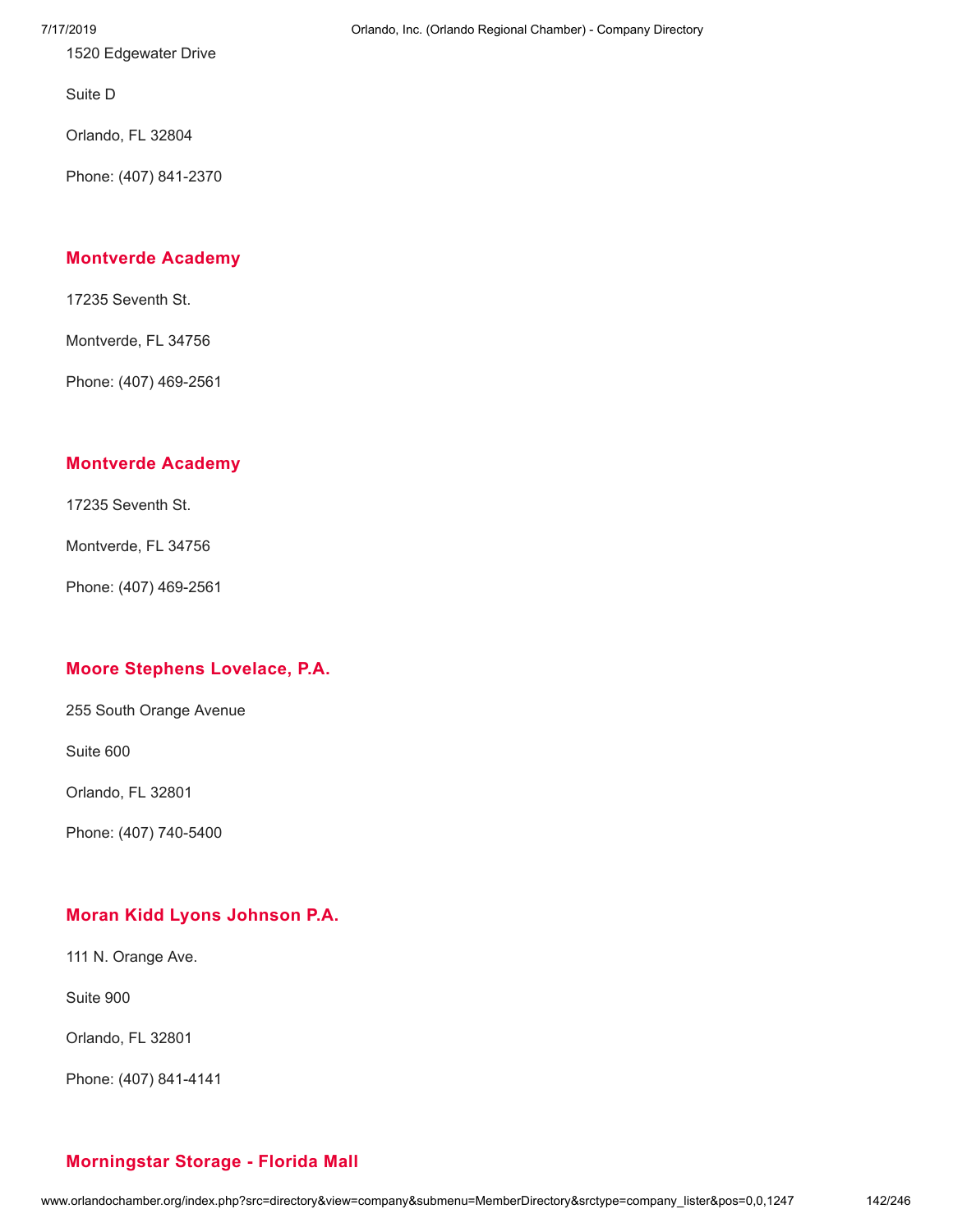,

1600 Sun Life Path

Orlando, FL 32809

Phone: (407) 362-8547

# **Motivate [Enterprises,](http://www.orlandochamber.org/index.php?src=directory&view=company&submenu=MemberDirectory&refno=2777419&srctype=company_detail) LLC**

Phone: (321) 223-7534

## **[Movement](http://www.orlandochamber.org/index.php?src=directory&view=company&submenu=MemberDirectory&refno=2777420&srctype=company_detail) Mortgage**

3208 W. State Road 426

Suite 2060

Oviedo, FL 32765

Phone: (407) 415-4360

#### **Movement Mortgage - [Downtown](http://www.orlandochamber.org/index.php?src=directory&view=company&submenu=MemberDirectory&refno=2777421&srctype=company_detail) Orlando**

189 S. Orange Ave.

Suite 2000

Orlando, FL 32801

Phone: (904) 814-9513

#### **MSR [Holdings,](http://www.orlandochamber.org/index.php?src=directory&view=company&submenu=MemberDirectory&refno=2777422&srctype=company_detail) Inc.**

234 N. Westmonte Drive

Suite 1040

Altamonte Springs, FL 32714

Phone: (866) 995-2929

#### **MSR [Holdings,](http://www.orlandochamber.org/index.php?src=directory&view=company&submenu=MemberDirectory&refno=2777423&srctype=company_detail) Inc.**

234 N. Westmonte Drive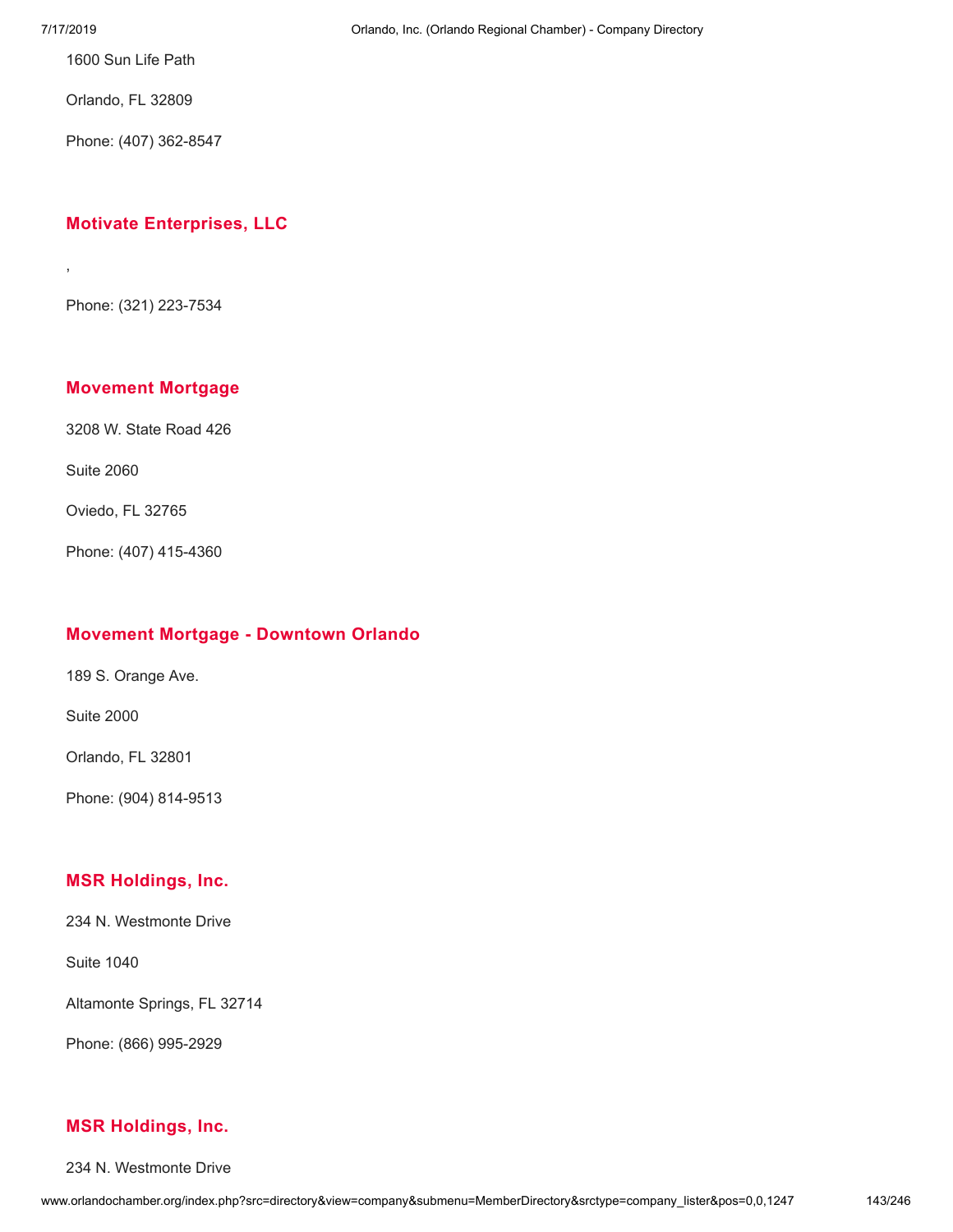Suite 1040

Altamonte Springs, FL 32714

Phone: (866) 995-2929

#### **[Multicom,](http://www.orlandochamber.org/index.php?src=directory&view=company&submenu=MemberDirectory&refno=2777424&srctype=company_detail) Inc.**

1076 Florida Central Parkway

Longwood, FL 32750

Phone: (407) 331-7779

#### **Murano [Apartments](http://www.orlandochamber.org/index.php?src=directory&view=company&submenu=MemberDirectory&refno=2777425&srctype=company_detail)**

9932 Grande Lakes Blvd.

Orlando, FL 32837

Phone: (407) 545-5279

## **Murray [Insurance](http://www.orlandochamber.org/index.php?src=directory&view=company&submenu=MemberDirectory&refno=2777426&srctype=company_detail) Agency**

195 Wekiva Springs Road

Suite 100

Longwood, FL 32779

Phone: (407) 332-0909

## **My [Resort](http://www.orlandochamber.org/index.php?src=directory&view=company&submenu=MemberDirectory&refno=2777427&srctype=company_detail) Tour, LLC**

3700 34th St.

Orlando, FL 32805

Phone: (844) 283-1991

## **Nardella & [Nardella](http://www.orlandochamber.org/index.php?src=directory&view=company&submenu=MemberDirectory&refno=2777428&srctype=company_detail) PLLC**

250 E. Colonial Drive

Suite 102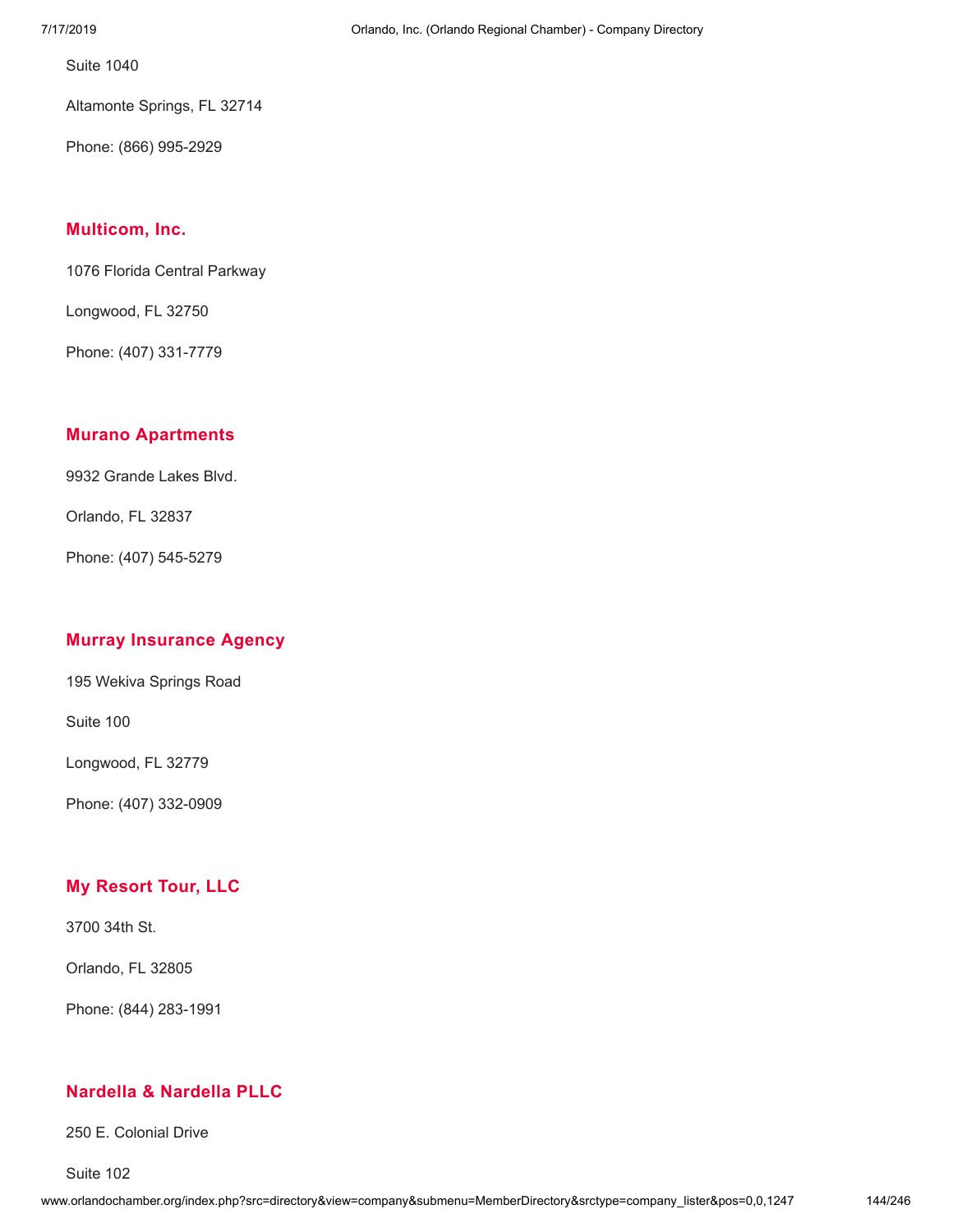Orlando, FL 32801

Phone: (407) 966-2680

## **Nathan [Vanags](http://www.orlandochamber.org/index.php?src=directory&view=company&submenu=MemberDirectory&refno=2777429&srctype=company_detail) Design**

817 E. Washington St.

Orlando, FL 32801

Phone: (321) 236-7471

### **[National](http://www.orlandochamber.org/index.php?src=directory&view=company&submenu=MemberDirectory&refno=2777430&srctype=company_detail) Charter Bus Orlando**

Downtown

Orlando, FL 32801

Phone: (407) 274-9782

### **[Nationwide](http://www.orlandochamber.org/index.php?src=directory&view=company&submenu=MemberDirectory&refno=2777431&srctype=company_detail) Roofing**

5515 S. Orange Ave.

Orlando, FL 32809

Phone: (407) 773-1323

# **[Nationwide](http://www.orlandochamber.org/index.php?src=directory&view=company&submenu=MemberDirectory&refno=2777432&srctype=company_detail) Roofing**

5515 S. Orange Ave.

Orlando, FL 32809

Phone: (407) 773-1323

# **[Nationwide](http://www.orlandochamber.org/index.php?src=directory&view=company&submenu=MemberDirectory&refno=2777433&srctype=company_detail) Roofing**

5515 S. Orange Ave.

Orlando, FL 32809

Phone: (407) 773-1323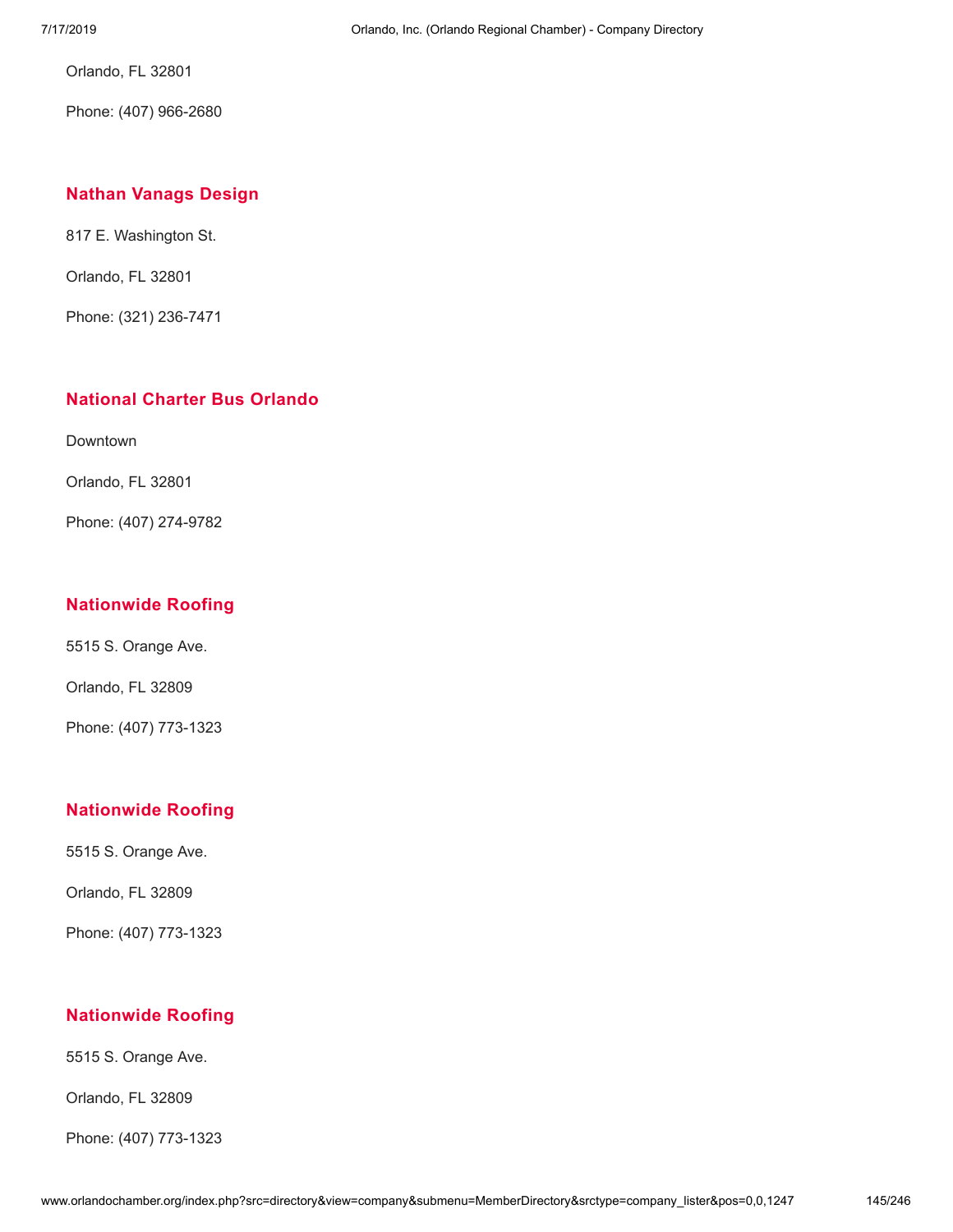## **Naval Air Warfare Center Training [Systems](http://www.orlandochamber.org/index.php?src=directory&view=company&submenu=MemberDirectory&refno=2777434&srctype=company_detail) Division**

12350 Research Parkway

Orlando, FL 32826

Phone: (407) 380-8129

#### **Navy League of the United States - Central Florida [Council](http://www.orlandochamber.org/index.php?src=directory&view=company&submenu=MemberDirectory&refno=2777435&srctype=company_detail)**

P.O. Box 782111

Orlando, FL 32878

Phone: (407) 658-9336

#### **Nebbia [Technology](http://www.orlandochamber.org/index.php?src=directory&view=company&submenu=MemberDirectory&refno=2777436&srctype=company_detail)**

130 S. Orange Ave.

Suite 204

Orlando, FL 32801

Phone: (407) 930-2400

#### **Nelson [Mullins](http://www.orlandochamber.org/index.php?src=directory&view=company&submenu=MemberDirectory&refno=2777437&srctype=company_detail) Broad and Cassel**

390 N. Orange Ave.

Suite 1400

Orlando, FL 32801

Phone: (407) 839-4200

#### **Nemours [Children's](http://www.orlandochamber.org/index.php?src=directory&view=company&submenu=MemberDirectory&refno=2777438&srctype=company_detail) Health System**

13535 Nemours Parkway

Administration, First Floor

Orlando, FL 32827

Phone: (407) 650-7000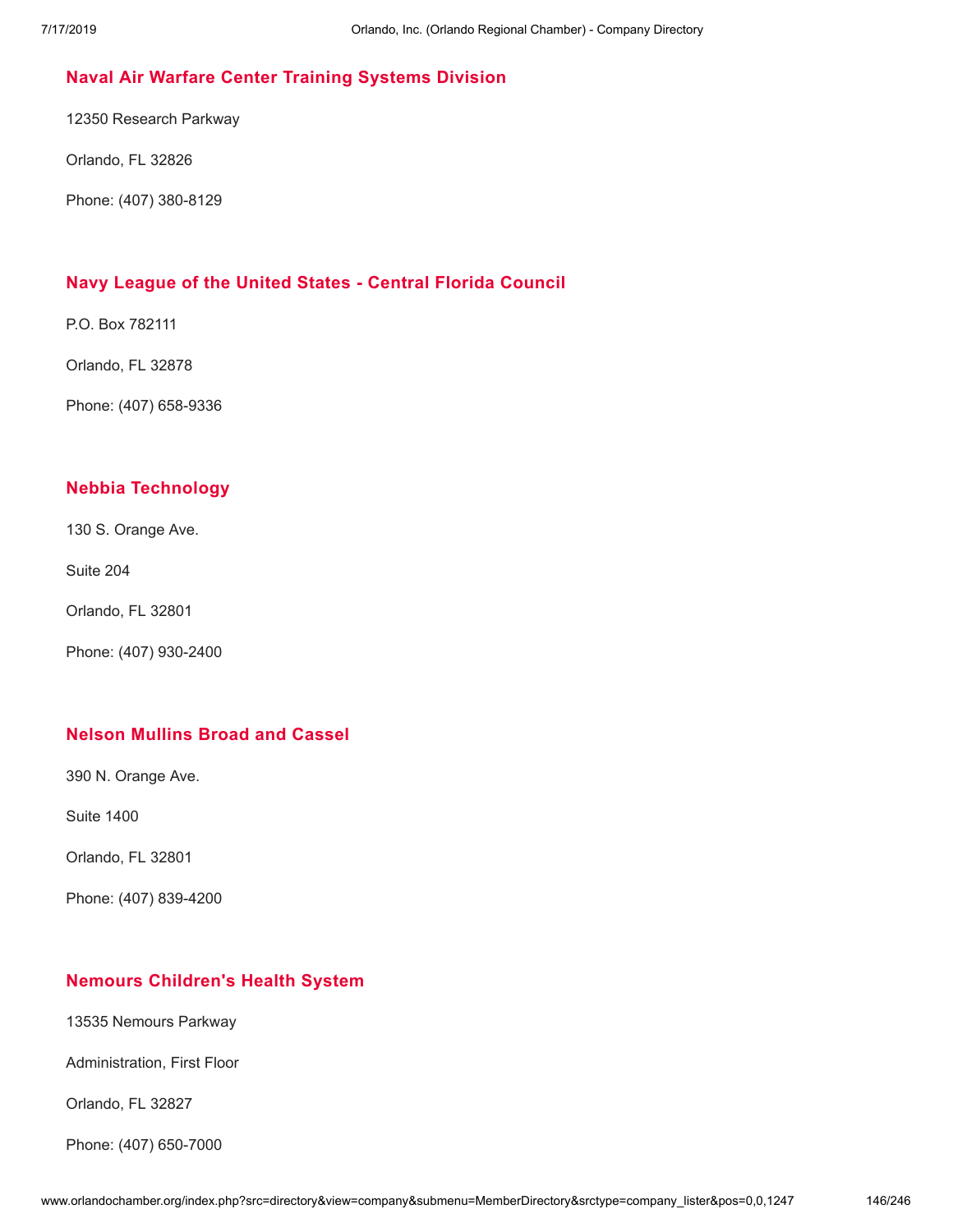#### **Net [Conversion](http://www.orlandochamber.org/index.php?src=directory&view=company&submenu=MemberDirectory&refno=2777439&srctype=company_detail)**

150 N. Orange Ave.

Suite 300

Orlando, FL 32801

Phone: (407) 241-2044

## **Net [Conversion](http://www.orlandochamber.org/index.php?src=directory&view=company&submenu=MemberDirectory&refno=2777440&srctype=company_detail)**

150 N. Orange Ave.

Suite 300

Orlando, FL 32801

Phone: (407) 241-2044

# **[Network](http://www.orlandochamber.org/index.php?src=directory&view=company&submenu=MemberDirectory&refno=2777442&srctype=company_detail) Support Co**

25 E Central Blvd

Orlando, FL 32801

Phone: (407) 839-0159

#### **New [York](http://www.orlandochamber.org/index.php?src=directory&view=company&submenu=MemberDirectory&refno=2777441&srctype=company_detail) Life**

495 N. Keller Road

Suite 150

Maitland, FL 32751

Phone: (407) 999-0291

# **Newland [Associates,](http://www.orlandochamber.org/index.php?src=directory&view=company&submenu=MemberDirectory&refno=2777443&srctype=company_detail) a CPI Partner**

600 Rinehart Rd.

Suite 2038

Lake Mary, FL 32746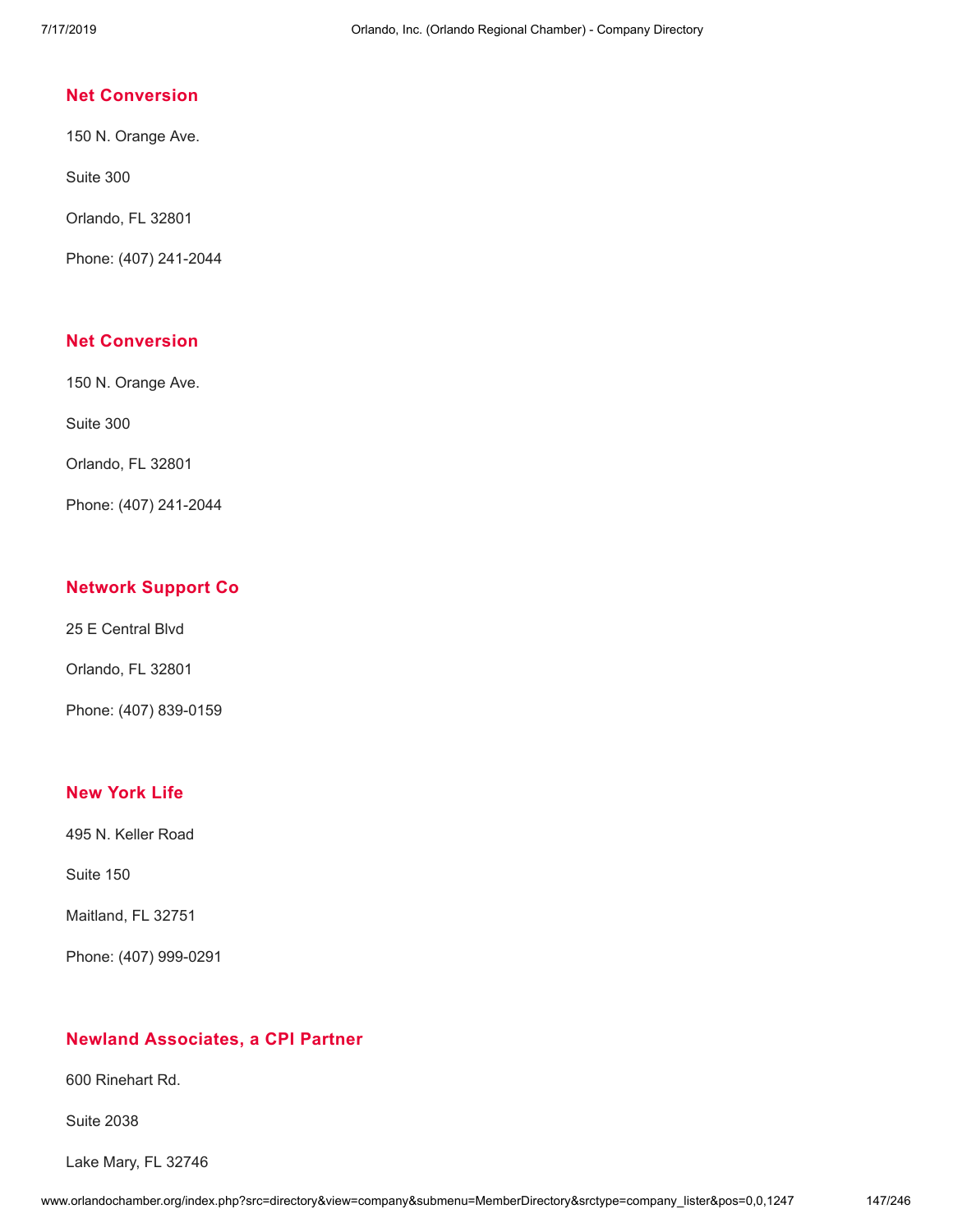Phone: (407) 771-4141

# **Newland [Associates,](http://www.orlandochamber.org/index.php?src=directory&view=company&submenu=MemberDirectory&refno=2777444&srctype=company_detail) a CPI Partner**

600 Rinehart Rd.

Suite 2038

Lake Mary, FL 32746

Phone: (407) 771-4141

# **Next [Horizon](http://www.orlandochamber.org/index.php?src=directory&view=company&submenu=MemberDirectory&refno=2777445&srctype=company_detail)**

915 W. 1st St.

Sanford, FL 32771

Phone: (407) 328-9228

# **Next [Horizon](http://www.orlandochamber.org/index.php?src=directory&view=company&submenu=MemberDirectory&refno=2777446&srctype=company_detail)**

915 W. 1st St.

Sanford, FL 32771

Phone: (407) 328-9228

# **Next [Horizon](http://www.orlandochamber.org/index.php?src=directory&view=company&submenu=MemberDirectory&refno=2777447&srctype=company_detail)**

915 W. 1st St.

Sanford, FL 32771

Phone: (407) 328-9228

# **[Nixer,](http://www.orlandochamber.org/index.php?src=directory&view=company&submenu=MemberDirectory&refno=2777448&srctype=company_detail) LLC**

1876 Eveerlee Rd.

Jacksonville, FL 32216

Phone: (720) 305-6791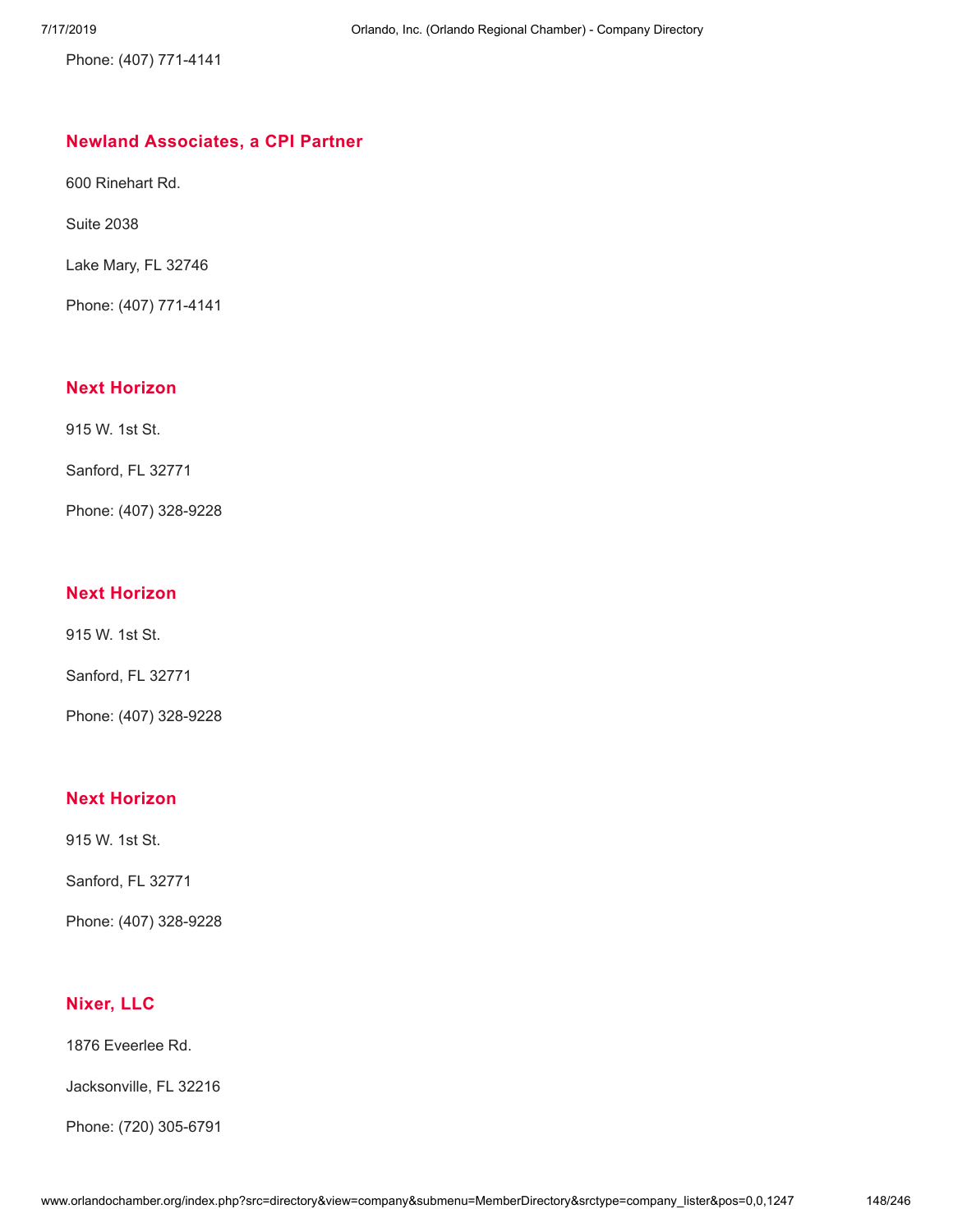#### **[Nopetro](http://www.orlandochamber.org/index.php?src=directory&view=company&submenu=MemberDirectory&refno=2777449&srctype=company_detail)**

2625 Ponce de Leon Blvd.

Coral Gables, FL 33134

Phone: (305) 441-9059

### **NORA [Apartments](http://www.orlandochamber.org/index.php?src=directory&view=company&submenu=MemberDirectory&refno=2777450&srctype=company_detail)**

899 N. Orange Ave.

Orlando, FL 32801

Phone: (407) 246-6672

#### **[Northwestern](http://www.orlandochamber.org/index.php?src=directory&view=company&submenu=MemberDirectory&refno=2777451&srctype=company_detail) Mutual - Darren Peña**

1000 Legion Place

Suite 1400

Orlando, FL 32801

Phone: (813) 404-8098

#### **[Northwestern](http://www.orlandochamber.org/index.php?src=directory&view=company&submenu=MemberDirectory&refno=2777452&srctype=company_detail) Mutual - Greater Orlando Office**

1000 Legion Place

Suite 1400

Orlando, FL 32801

Phone: (407) 754-0059

# **Nova [Vision](http://www.orlandochamber.org/index.php?src=directory&view=company&submenu=MemberDirectory&refno=2777453&srctype=company_detail)**

273 Ruskin St.

Lake Mary, FL 32746

Phone: (407) 808-7716

**Nue [Conect](http://www.orlandochamber.org/index.php?src=directory&view=company&submenu=MemberDirectory&refno=2777454&srctype=company_detail)**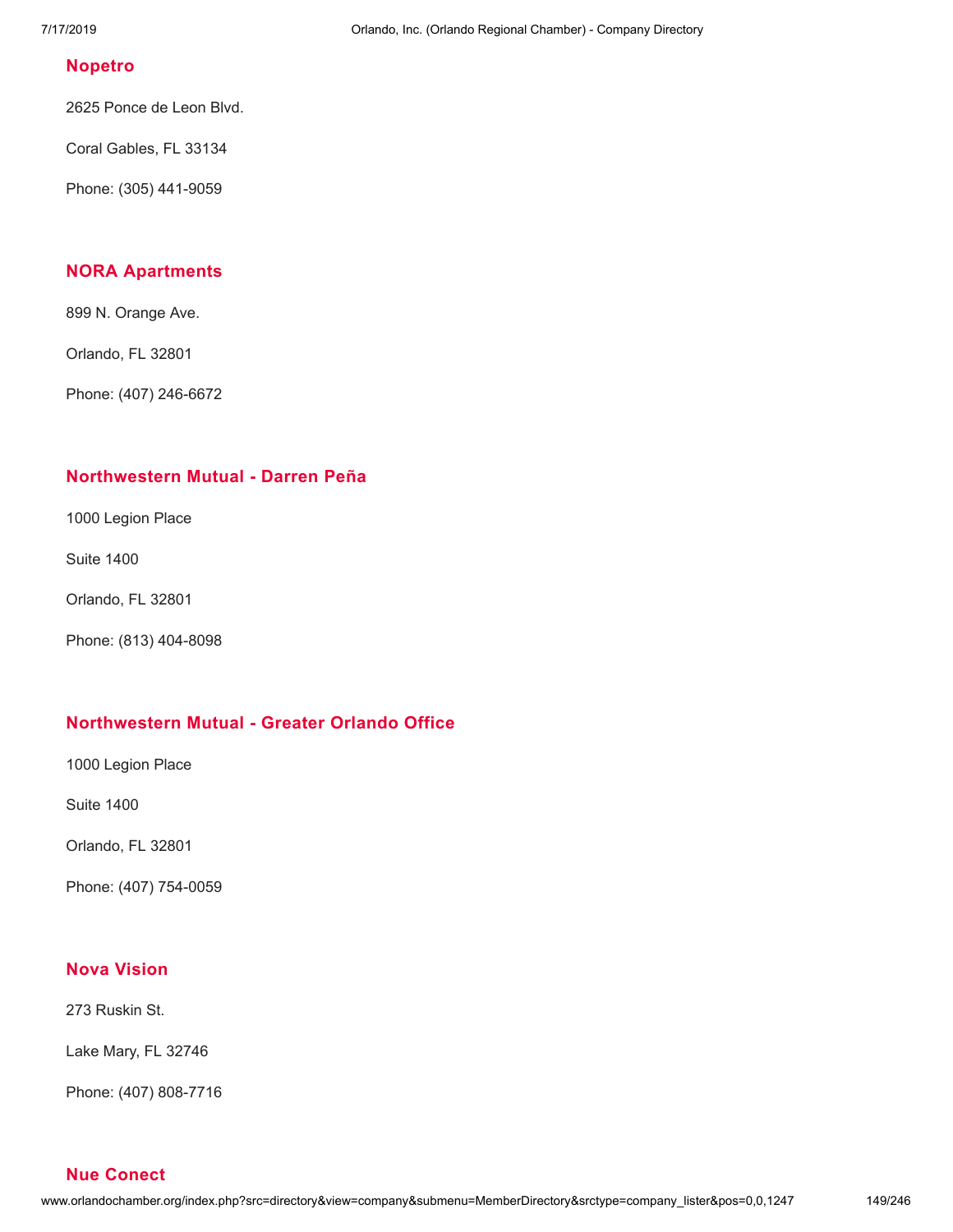1219 Dixie Dr.

Auburndale, 33823

Phone: (863) 521-7687

## **Nue [Conect](http://www.orlandochamber.org/index.php?src=directory&view=company&submenu=MemberDirectory&refno=2777455&srctype=company_detail)**

1219 Dixie Dr.

Auburndale, 33823

Phone: (863) 521-7687

#### **Nue [Conect](http://www.orlandochamber.org/index.php?src=directory&view=company&submenu=MemberDirectory&refno=2777456&srctype=company_detail)**

1219 Dixie Dr.

Auburndale, 33823

Phone: (863) 521-7687

# **[NUTRONCO](http://www.orlandochamber.org/index.php?src=directory&view=company&submenu=MemberDirectory&refno=2777457&srctype=company_detail)**

8600 Commodity Circle

Suite 143

Orlando, FL 32819

Phone: (800) 813-9850

#### **[O'Mara](http://www.orlandochamber.org/index.php?src=directory&view=company&submenu=MemberDirectory&refno=2777458&srctype=company_detail) Law Group**

222 NE Ivanhoe Blvd.

Suite 200

Orlando, FL 32804

Phone: (407)898-5151

# **Oak [Forest](http://www.orlandochamber.org/index.php?src=directory&view=company&submenu=MemberDirectory&refno=2777459&srctype=company_detail)**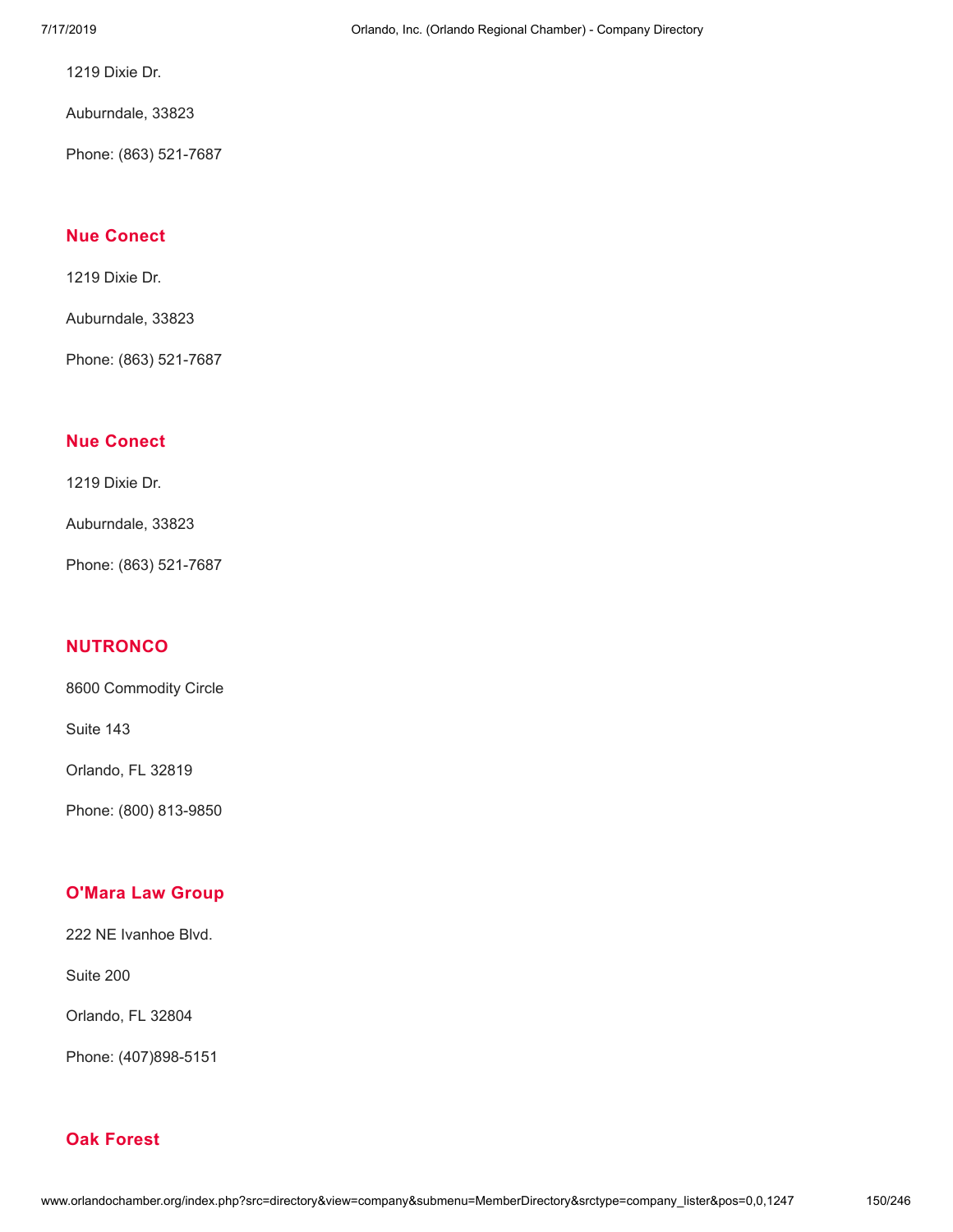3100 Old Winter Garden Road

Ocoee, FL 34761

Phone: (407) 578-6560

# **Oasis [Outsourcing](http://www.orlandochamber.org/index.php?src=directory&view=company&submenu=MemberDirectory&refno=2777460&srctype=company_detail)**

4700 Millenia Blvd.

Suite 295

Orlando, FL 32839

Phone: (407) 599-4077

# **Oasis [Outsourcing](http://www.orlandochamber.org/index.php?src=directory&view=company&submenu=MemberDirectory&refno=2777461&srctype=company_detail)**

4700 Millenia Blvd.

Suite 295

Orlando, FL 32839

Phone: (407) 599-4077

# **Oasis [Outsourcing](http://www.orlandochamber.org/index.php?src=directory&view=company&submenu=MemberDirectory&refno=2777462&srctype=company_detail)**

4700 Millenia Blvd.

Suite 295

Orlando, FL 32839

Phone: (407) 599-4077

# **OCA - A [Special](http://www.orlandochamber.org/index.php?src=directory&view=company&submenu=MemberDirectory&refno=2777463&srctype=company_detail) Place for Special Needs**

4917 Eli St.

Orlando, FL 32804

Phone: (407) 808-7837

**Olde Town [Brokers](http://www.orlandochamber.org/index.php?src=directory&view=company&submenu=MemberDirectory&refno=2777464&srctype=company_detail)**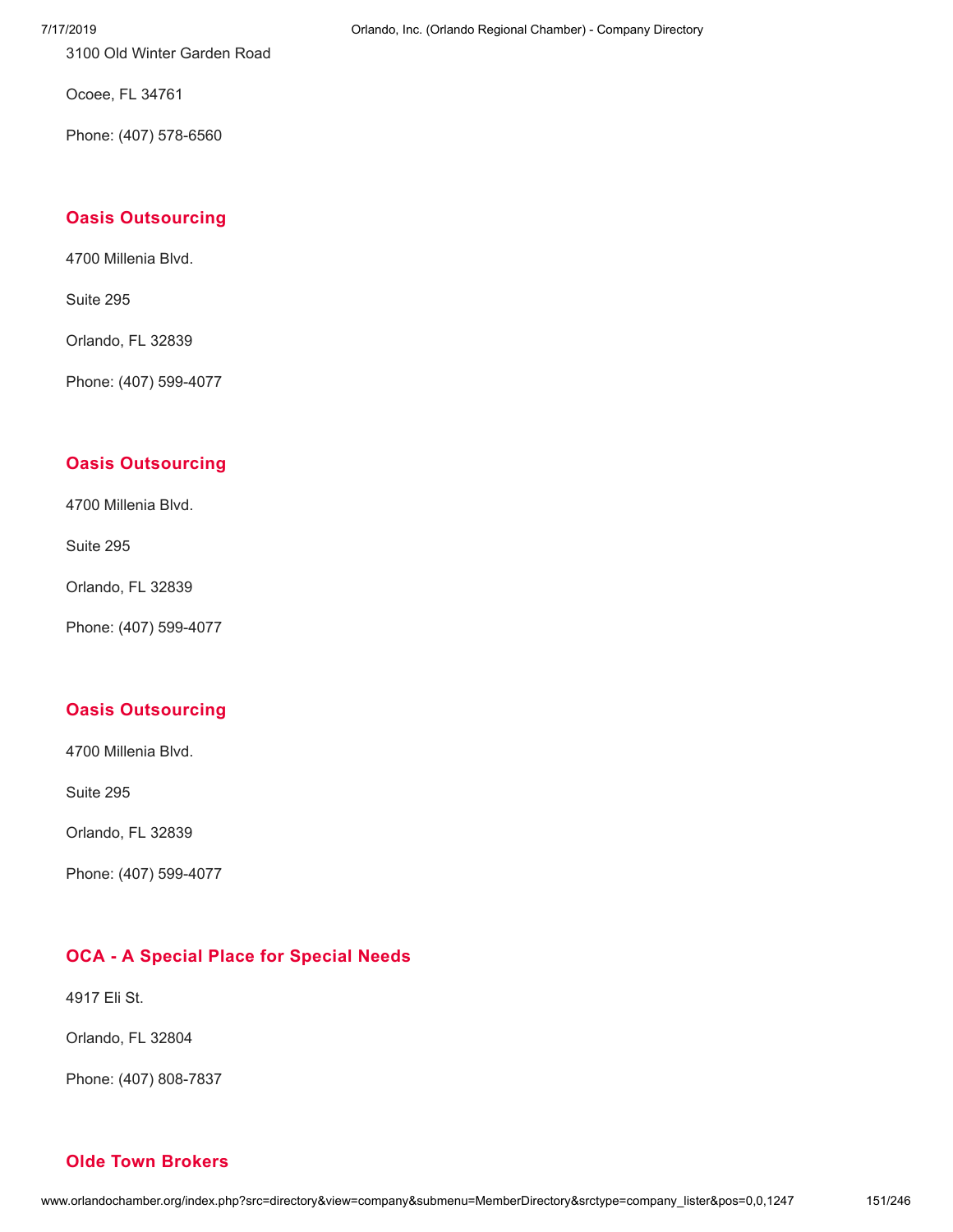11 N. Summerlin Ave.

Suite 101

Orlando, FL 32801

Phone: (407) 425-5069

# **Olde Town [Brokers](http://www.orlandochamber.org/index.php?src=directory&view=company&submenu=MemberDirectory&refno=2777465&srctype=company_detail)**

11 N. Summerlin Ave.

Suite 101

Orlando, FL 32801

Phone: (407) 425-5069

# **Olympia [Compounding](http://www.orlandochamber.org/index.php?src=directory&view=company&submenu=MemberDirectory&refno=2777466&srctype=company_detail) Pharmacy**

6700 Conroy Road

Suite 140

Orlando, FL 32835

Phone: (407) 808-3396

# **One [Florida](http://www.orlandochamber.org/index.php?src=directory&view=company&submenu=MemberDirectory&refno=2777467&srctype=company_detail) Bank**

1601 S. Orange Ave.

Orlando, FL 32806

Phone: (407) 693-0602

# **One Oak [Realty](http://www.orlandochamber.org/index.php?src=directory&view=company&submenu=MemberDirectory&refno=2777468&srctype=company_detail) Corp.**

510 Jennie Jewel Drive

Orlando, FL 32806

Phone: (407) 222-2421

**[OneBlood](http://www.orlandochamber.org/index.php?src=directory&view=company&submenu=MemberDirectory&refno=2777469&srctype=company_detail)**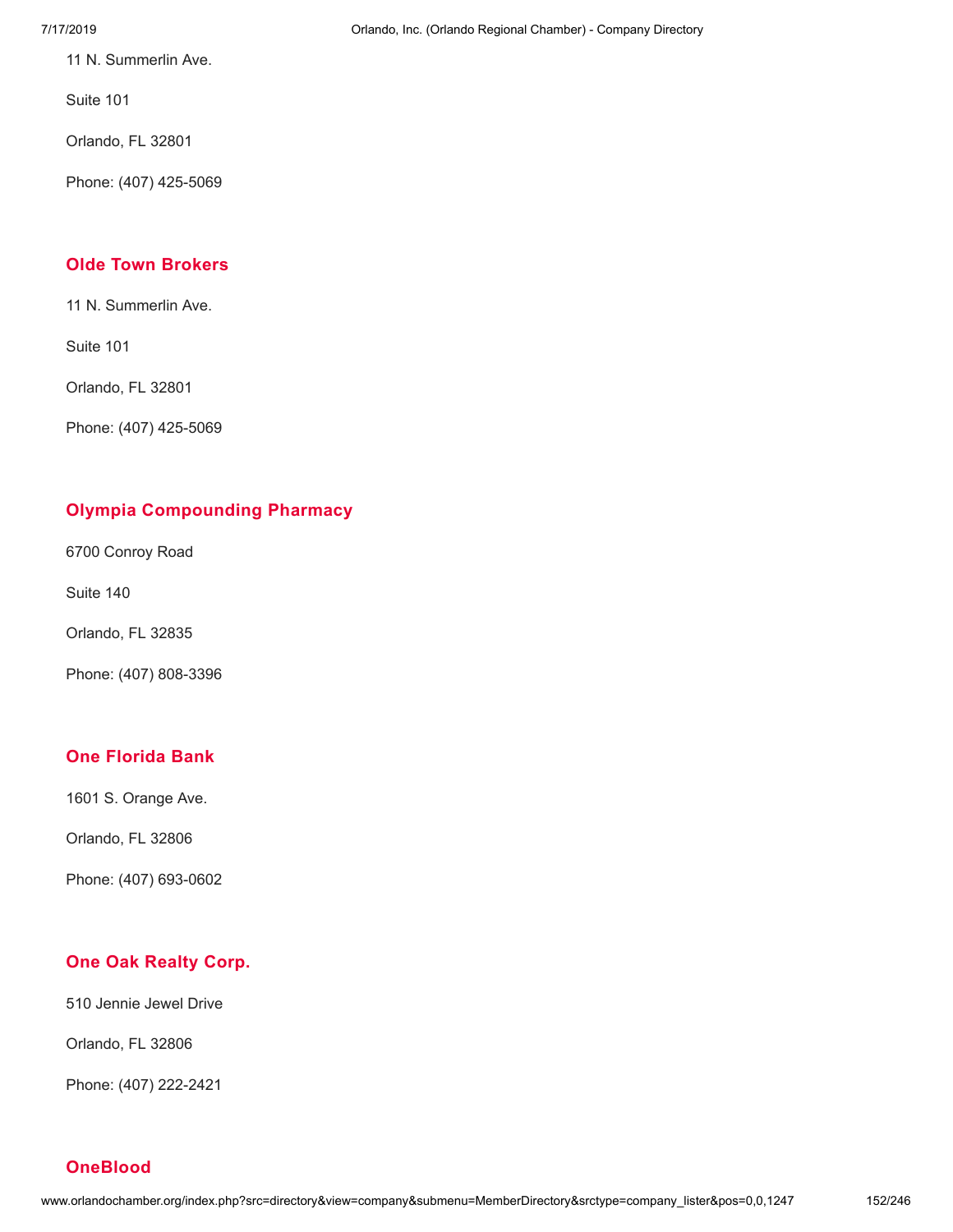8669 Commodity Circle

Orlando, FL 32819

Phone: (407) 375 - 8954

# **[OneBlood](http://www.orlandochamber.org/index.php?src=directory&view=company&submenu=MemberDirectory&refno=2777470&srctype=company_detail)**

8669 Commodity Circle

Orlando, FL 32819

Phone: (407) 375 - 8954

# **Onyx [Exhibits](http://www.orlandochamber.org/index.php?src=directory&view=company&submenu=MemberDirectory&refno=2777471&srctype=company_detail)**

3700 Commerce Blvd.

Studio A

Kissimmee, Fl 34741

Phone: (407) 557-8970

# **Onyx [Exhibits](http://www.orlandochamber.org/index.php?src=directory&view=company&submenu=MemberDirectory&refno=2777472&srctype=company_detail)**

3700 Commerce Blvd.

Studio A

Kissimmee, Fl 34741

Phone: (407) 557-8970

# **OptiGrate [Corporation](http://www.orlandochamber.org/index.php?src=directory&view=company&submenu=MemberDirectory&refno=2777473&srctype=company_detail)**

562 S. Econ Circle

Oviedo, FL 32765-4303

Phone: (407) 542-7704

# **OptiView 360 Virtual Tours & [Marketing](http://www.orlandochamber.org/index.php?src=directory&view=company&submenu=MemberDirectory&refno=2777474&srctype=company_detail)**

7309 E. Colonial Drive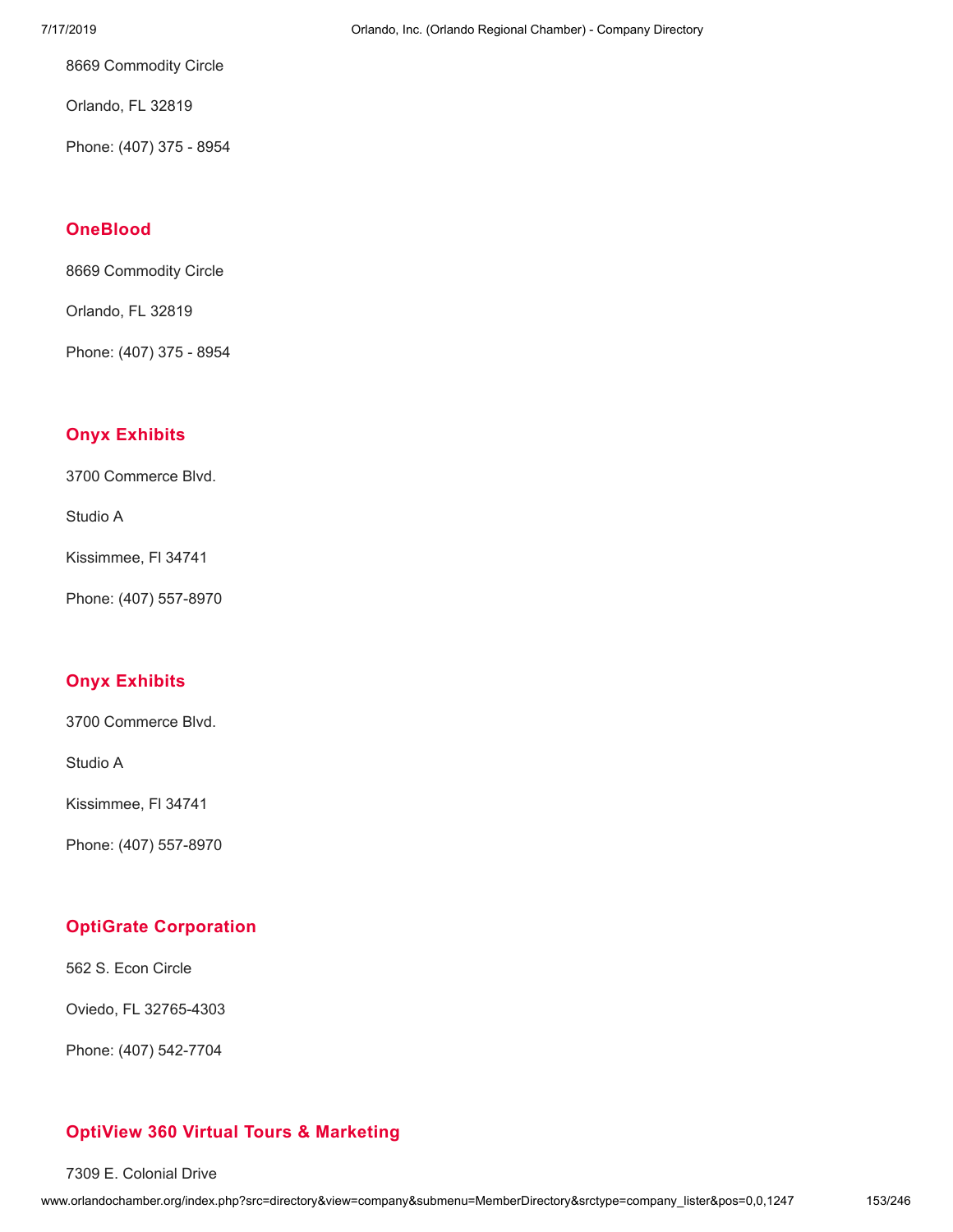Orlando, FL 32807

Phone: (407) 731-0767

### **Oracle [Corporation](http://www.orlandochamber.org/index.php?src=directory&view=company&submenu=MemberDirectory&refno=2777475&srctype=company_detail) - Orlando**

7453 T. G. Lee Blvd.

Orlando, FL 32822

Phone: (407) 458-1200

# **Oracle [Corporation](http://www.orlandochamber.org/index.php?src=directory&view=company&submenu=MemberDirectory&refno=2777476&srctype=company_detail) - Orlando**

7453 T. G. Lee Blvd.

Orlando, FL 32822

Phone: (407) 458-1200

# **[Orange](http://www.orlandochamber.org/index.php?src=directory&view=company&submenu=MemberDirectory&refno=2777477&srctype=company_detail) Appeal**

1111 Charming St.

Maitland, FL 32751

Phone: (352) 250-5738

# **[Orange](http://www.orlandochamber.org/index.php?src=directory&view=company&submenu=MemberDirectory&refno=2777478&srctype=company_detail) County**

201 S. Rosalind Ave.

Orlando, FL 32801

Phone: (407) 836-7370

# **Orange County [Brewers](http://www.orlandochamber.org/index.php?src=directory&view=company&submenu=MemberDirectory&refno=2777479&srctype=company_detail)**

131 N. Orange Ave.

Orlando, FL 32801

Phone: (407) 914-2831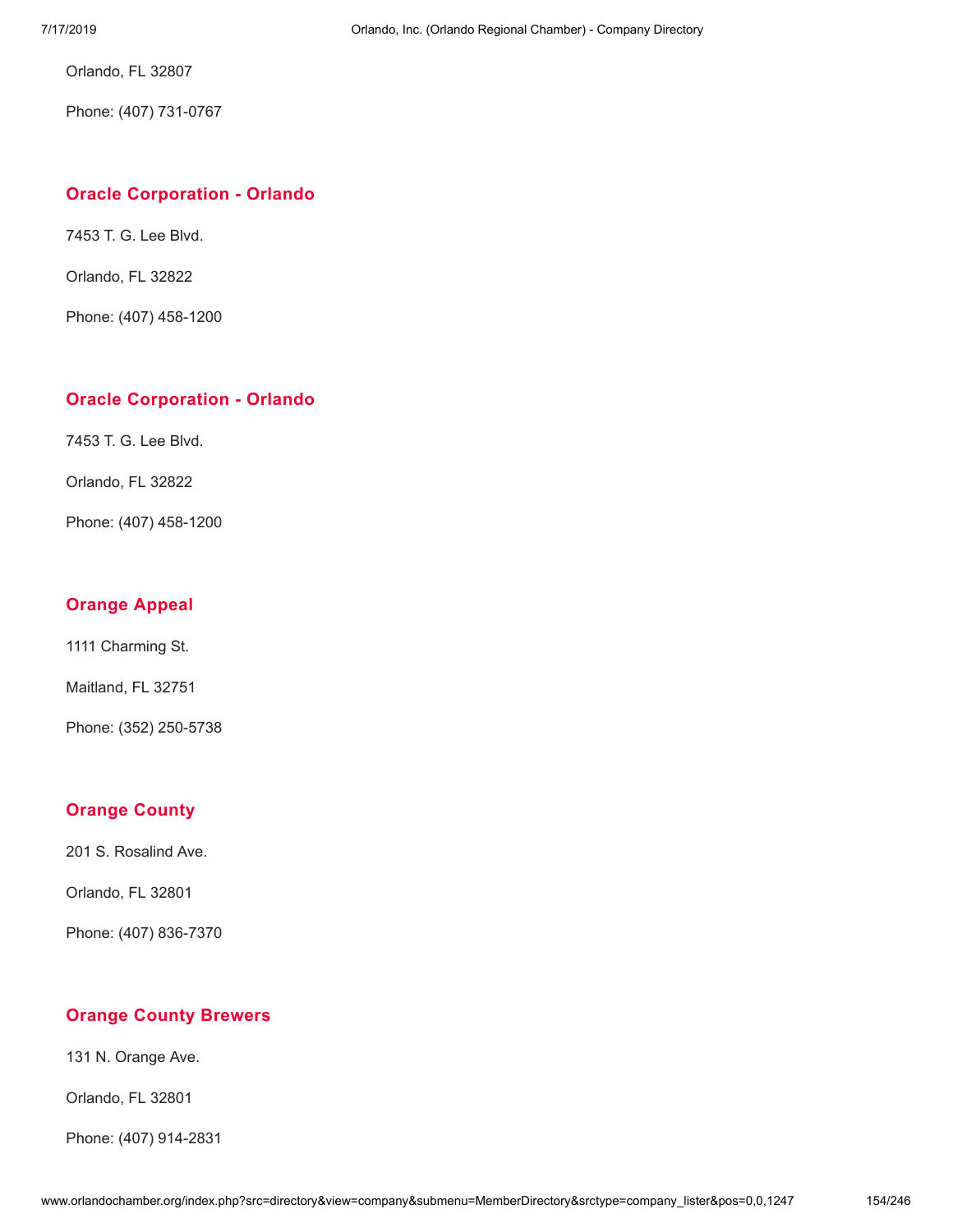## **[Orange](http://www.orlandochamber.org/index.php?src=directory&view=company&submenu=MemberDirectory&refno=2777480&srctype=company_detail) County Clerk of Courts**

425 N. Orange Ave.

Suite 2110

Orlando, FL 32801

Phone: (407) 836-6335

# **[Orange](http://www.orlandochamber.org/index.php?src=directory&view=company&submenu=MemberDirectory&refno=2777481&srctype=company_detail) County Clerk of Courts**

425 N. Orange Ave.

Suite 2110

Orlando, FL 32801

Phone: (407) 836-6335

### **Orange County [Comptroller's](http://www.orlandochamber.org/index.php?src=directory&view=company&submenu=MemberDirectory&refno=2777482&srctype=company_detail) Office**

201 S. Rosalind Ave.

4th Floor

Orlando, FL 32801

Phone: (407) 836-5690

#### **Orange County [Convention](http://www.orlandochamber.org/index.php?src=directory&view=company&submenu=MemberDirectory&refno=2777483&srctype=company_detail) Center**

P.O. Box 691509

Orlando, FL 32869

Phone: (407) 685-9802

# **Orange County [Convention](http://www.orlandochamber.org/index.php?src=directory&view=company&submenu=MemberDirectory&refno=2777484&srctype=company_detail) Center**

P.O. Box 691509

Orlando, FL 32869

Phone: (407) 685-9802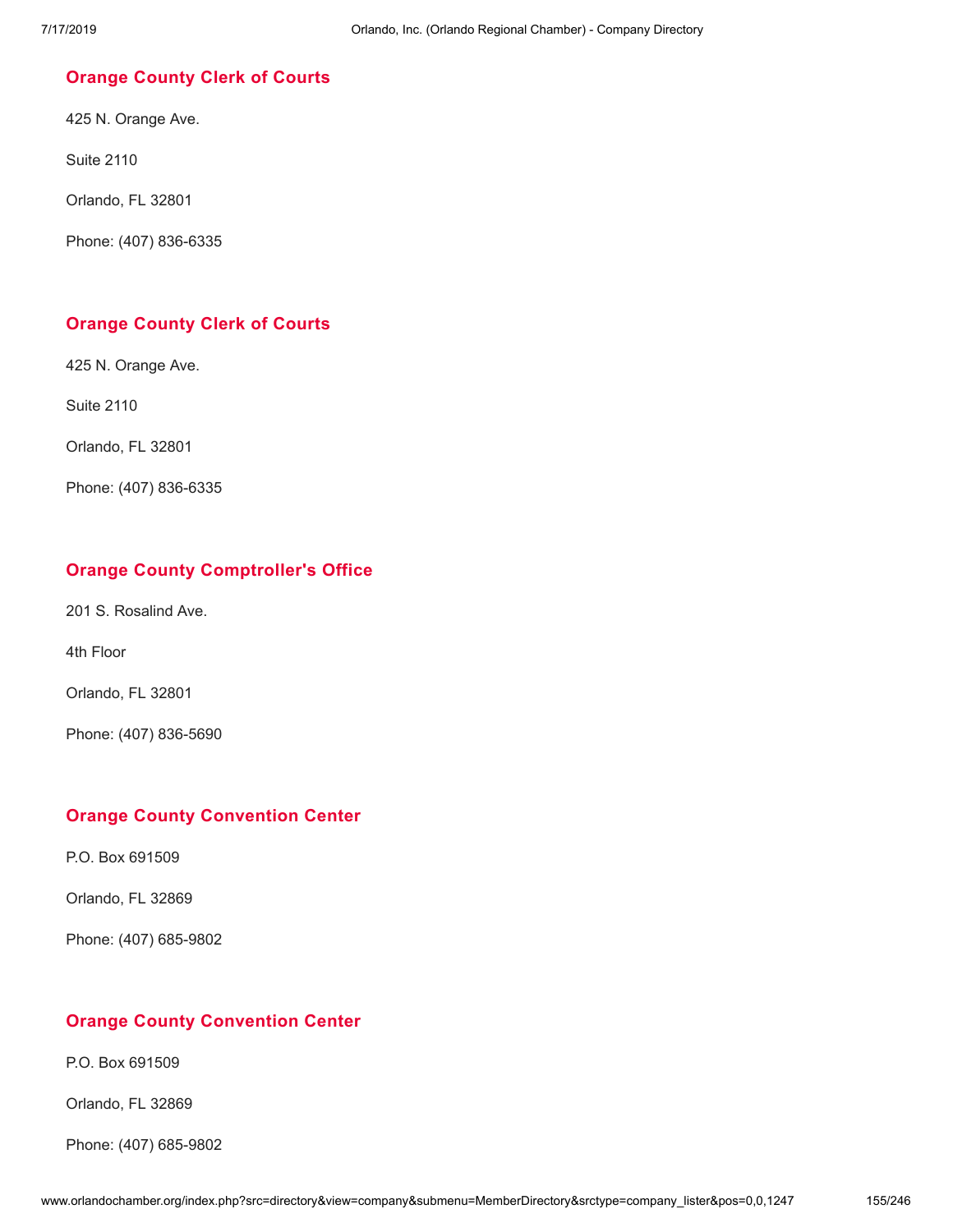# **Orange County Police [Athletic](http://www.orlandochamber.org/index.php?src=directory&view=company&submenu=MemberDirectory&refno=2777485&srctype=company_detail) League (PAL)**

P.O. Box 771341

Winter Garden, FL 34777

Phone: (407) 496-3428

# **Orange County Public [Schools](http://www.orlandochamber.org/index.php?src=directory&view=company&submenu=MemberDirectory&refno=2777486&srctype=company_detail)**

201 S. Rosalind Avenue

5th floor

Orlando, FL 32801

Phone: (407) 317-3200

# **Orange County [Regional](http://www.orlandochamber.org/index.php?src=directory&view=company&submenu=MemberDirectory&refno=2777487&srctype=company_detail) History Center**

65 E. Central Blvd.

Orlando, FL 32801

Phone: (407) 836-8500

#### **[Orange](http://www.orlandochamber.org/index.php?src=directory&view=company&submenu=MemberDirectory&refno=2777488&srctype=company_detail) Seal**

7345 W. Sand Lake Road

Suite 406

Orlando, FL 32819

Phone: (407) 640-6020

# **Orange [Technical](http://www.orlandochamber.org/index.php?src=directory&view=company&submenu=MemberDirectory&refno=2777489&srctype=company_detail) College - Mid Florida Campus**

2900 W. Oak Ridge Road

Orlando, FL 32809

Phone: (407) 251-6000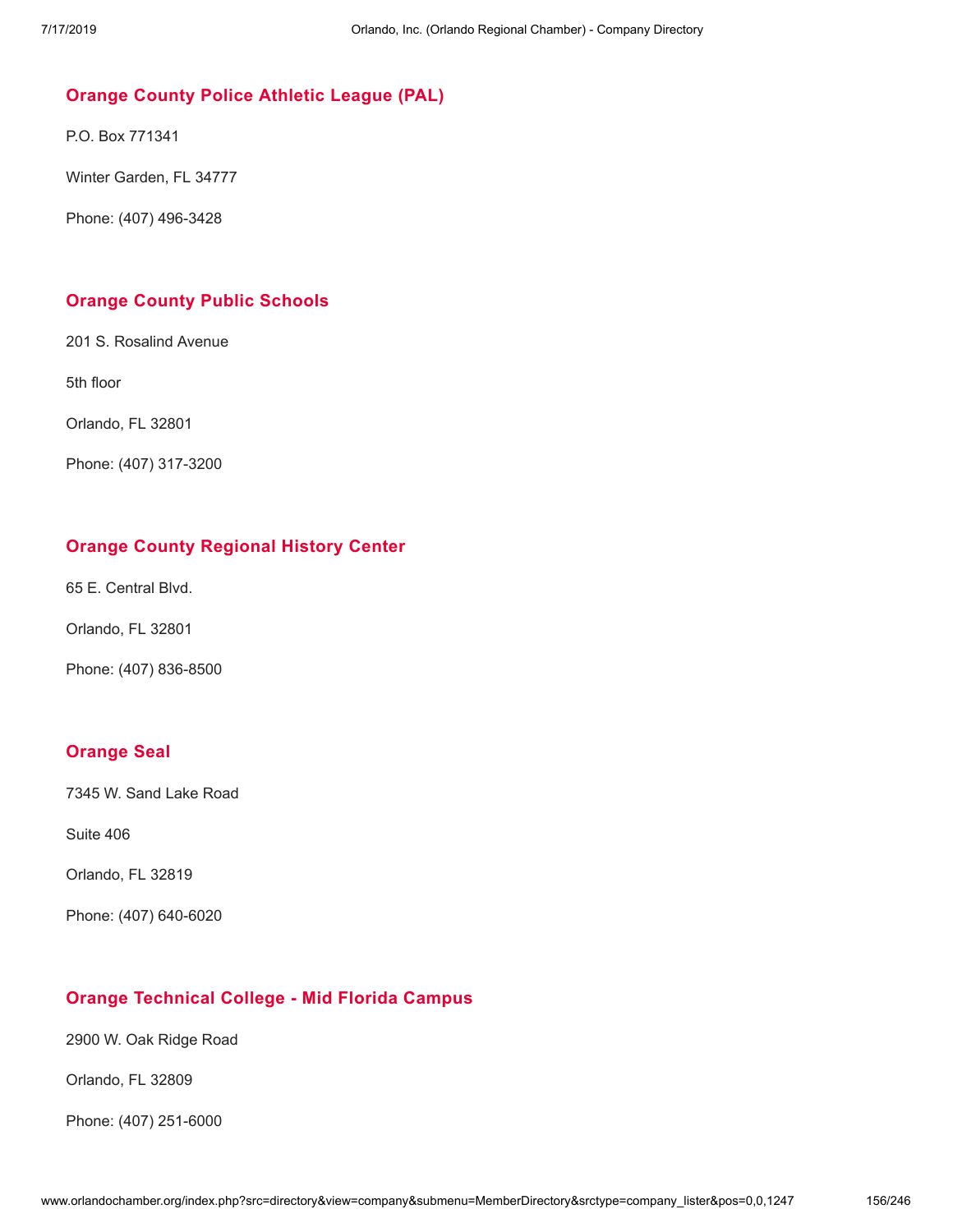# **Orange [Technical](http://www.orlandochamber.org/index.php?src=directory&view=company&submenu=MemberDirectory&refno=2777490&srctype=company_detail) College - Orlando Campus**

301 W. Amelia St.

Orlando, FL 32801

Phone: (407) 246-7060

# **Orlando [Business](http://www.orlandochamber.org/index.php?src=directory&view=company&submenu=MemberDirectory&refno=2777491&srctype=company_detail) Journal**

255 S. Orange Ave.

Suite 650

Orlando, FL 32801

Phone: (407) 649-8470

### **[Orlando](http://www.orlandochamber.org/index.php?src=directory&view=company&submenu=MemberDirectory&refno=2777492&srctype=company_detail) City Soccer Club**

618 E. South St.

Suite 510

Orlando, FL 32801

Phone: (407) 480-4702

# **Orlando [Corporate](http://www.orlandochamber.org/index.php?src=directory&view=company&submenu=MemberDirectory&refno=2777493&srctype=company_detail) Media, Inc.**

7380 W. Sand Lake Road

Suite 500

Orlando, FL 32819

Phone: (407) 362-9490

# **Orlando [Entrepreneurs](http://www.orlandochamber.org/index.php?src=directory&view=company&submenu=MemberDirectory&refno=2777494&srctype=company_detail)**

1 S. Orange Ave.

Suite 502

Orlando, FL 32801

Phone: (412) 445-8960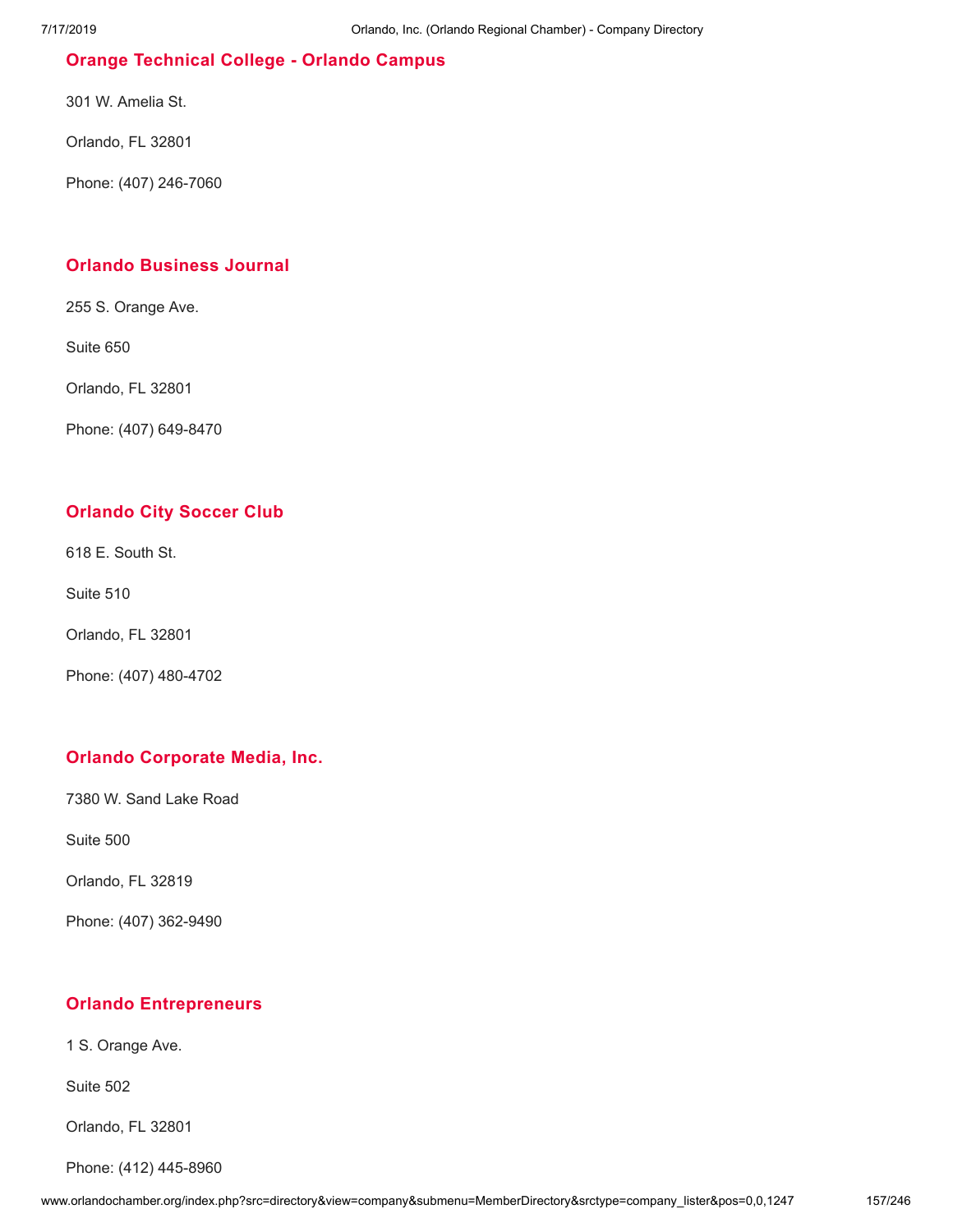#### **Orlando [Fashion](http://www.orlandochamber.org/index.php?src=directory&view=company&submenu=MemberDirectory&refno=2777495&srctype=company_detail) Square**

3201 E. Colonial Drive

Orlando, FL 32803

Phone: (407) 896-1132

#### **Orlando [Fashion](http://www.orlandochamber.org/index.php?src=directory&view=company&submenu=MemberDirectory&refno=2777496&srctype=company_detail) Square**

3201 E. Colonial Drive

Orlando, FL 32803

Phone: (407) 896-1132

# **[Orlando](http://www.orlandochamber.org/index.php?src=directory&view=company&submenu=MemberDirectory&refno=2777497&srctype=company_detail) Federal Credit Union**

1117 S. Westmoreland Drive

Orlando, FL 32805

Phone: (407) 835-3522

#### **Orlando Food Truck [Catering](http://www.orlandochamber.org/index.php?src=directory&view=company&submenu=MemberDirectory&refno=2777498&srctype=company_detail)**

51 E. Jefferson St.

Suite 2081

Orlando, FL 32801

Phone: (407) 900-6481

# **[Orlando](http://www.orlandochamber.org/index.php?src=directory&view=company&submenu=MemberDirectory&refno=2777499&srctype=company_detail) Foot & Ankle Clinic**

3670 Maguire Blvd.

Suite 220

Orlando, FL 32803

Phone: (407) 219-5400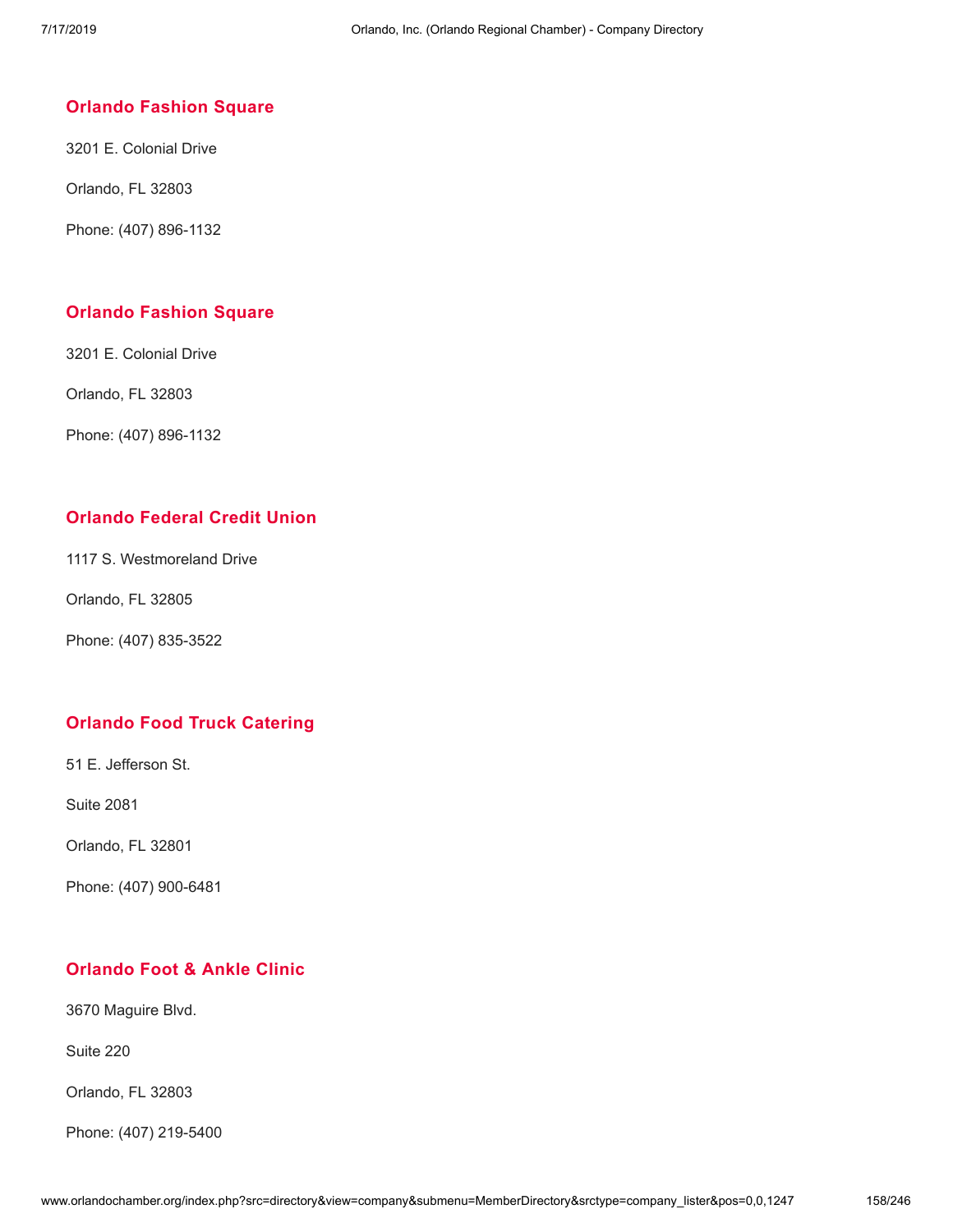## **[Orlando](http://www.orlandochamber.org/index.php?src=directory&view=company&submenu=MemberDirectory&refno=2777500&srctype=company_detail) Gift Baskets**

5036 Dr. Phillips Blvd.

Suite 344

Orlando, FL 32819

Phone: (407) 340-4848

# **[Orlando](http://www.orlandochamber.org/index.php?src=directory&view=company&submenu=MemberDirectory&refno=2777501&srctype=company_detail) Health**

1414 Kuhl Ave.

MP 56

Orlando, FL 32806

Phone: (321) 843-7000

# **Orlando [Lutheran](http://www.orlandochamber.org/index.php?src=directory&view=company&submenu=MemberDirectory&refno=2777502&srctype=company_detail) Towers**

300 E. Church St.

Orlando, FL 32801

Phone: (407) 422-4103

# **Orlando [Magazine](http://www.orlandochamber.org/index.php?src=directory&view=company&submenu=MemberDirectory&refno=2777503&srctype=company_detail)**

801 N. Magnolia Ave.

Suite 201

Orlando, FL 32803

Phone: (407) 423-0618

# **[Orlando](http://www.orlandochamber.org/index.php?src=directory&view=company&submenu=MemberDirectory&refno=2777504&srctype=company_detail) Magic**

8701 Maitland Summit Blvd.

Orlando, FL 32810

Phone: (407) 916-2400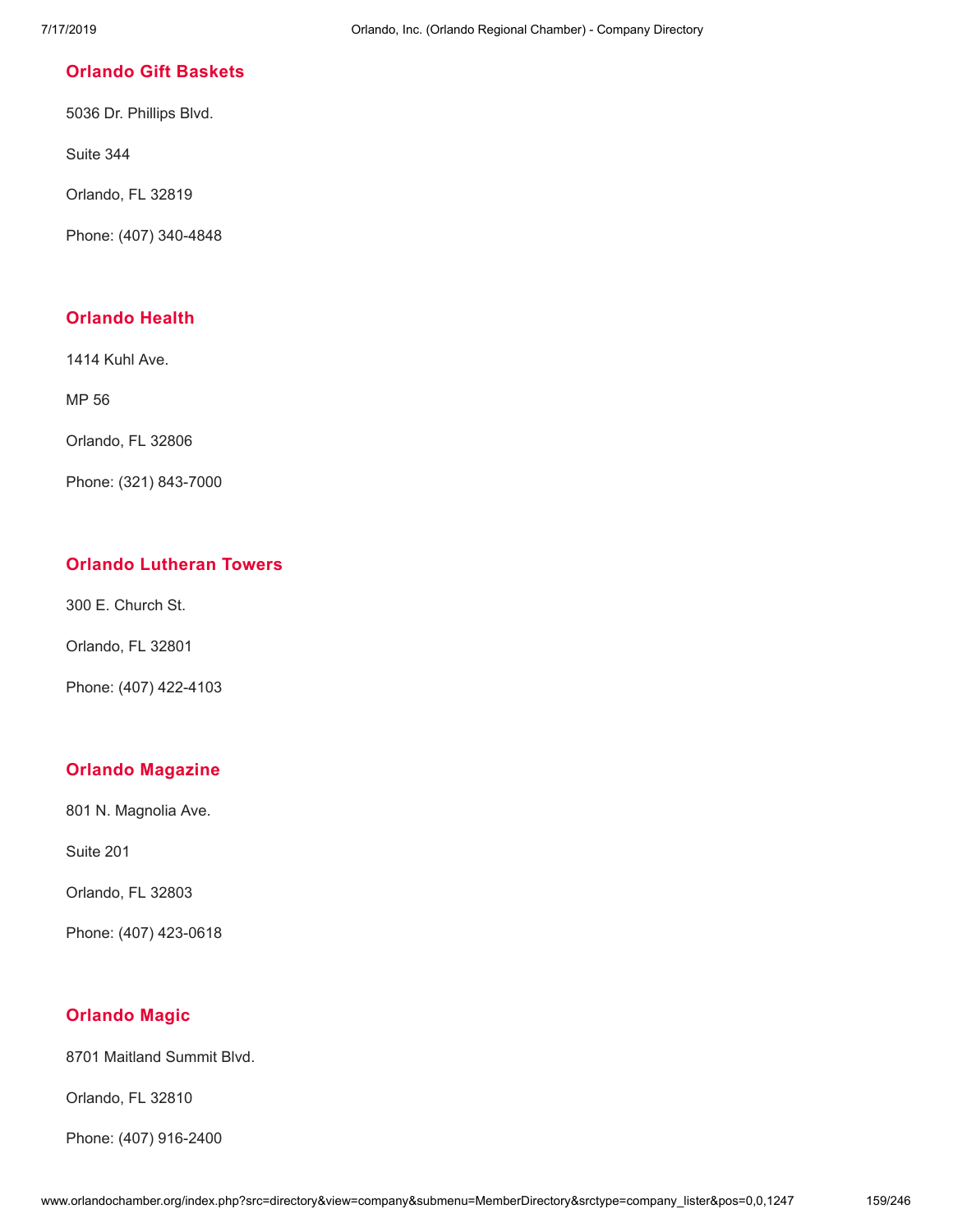#### **Orlando [Museum](http://www.orlandochamber.org/index.php?src=directory&view=company&submenu=MemberDirectory&refno=2777505&srctype=company_detail) of Art**

2416 N. Mills Ave.

Orlando, FL 32803

Phone: (407) 896-4231

# **Orlando [Philharmonic](http://www.orlandochamber.org/index.php?src=directory&view=company&submenu=MemberDirectory&refno=2777506&srctype=company_detail) Orchestra**

425 N. Bumby Ave.

Orlando, FL 32803

Phone: (407) 896-6700

## **Orlando [Preowned](http://www.orlandochamber.org/index.php?src=directory&view=company&submenu=MemberDirectory&refno=2777507&srctype=company_detail)**

3701 W. Colonial Dr.

Orlando, FL 32808

Phone: (407) 295-5565

# **Orlando [Recovery](http://www.orlandochamber.org/index.php?src=directory&view=company&submenu=MemberDirectory&refno=2777508&srctype=company_detail) Center**

6000 Lake Ellenor Drive

Orlando, FL 32809

Phone: (407) 613-5555

# **Orlando Regional Realtor [Association](http://www.orlandochamber.org/index.php?src=directory&view=company&submenu=MemberDirectory&refno=2777509&srctype=company_detail)**

1330 Lee Road

Orlando, FL 32810

Phone: (407) 253-3580

# **Orlando [Regional](http://www.orlandochamber.org/index.php?src=directory&view=company&submenu=MemberDirectory&refno=2777510&srctype=company_detail) Realty**

13538 Village Park Drive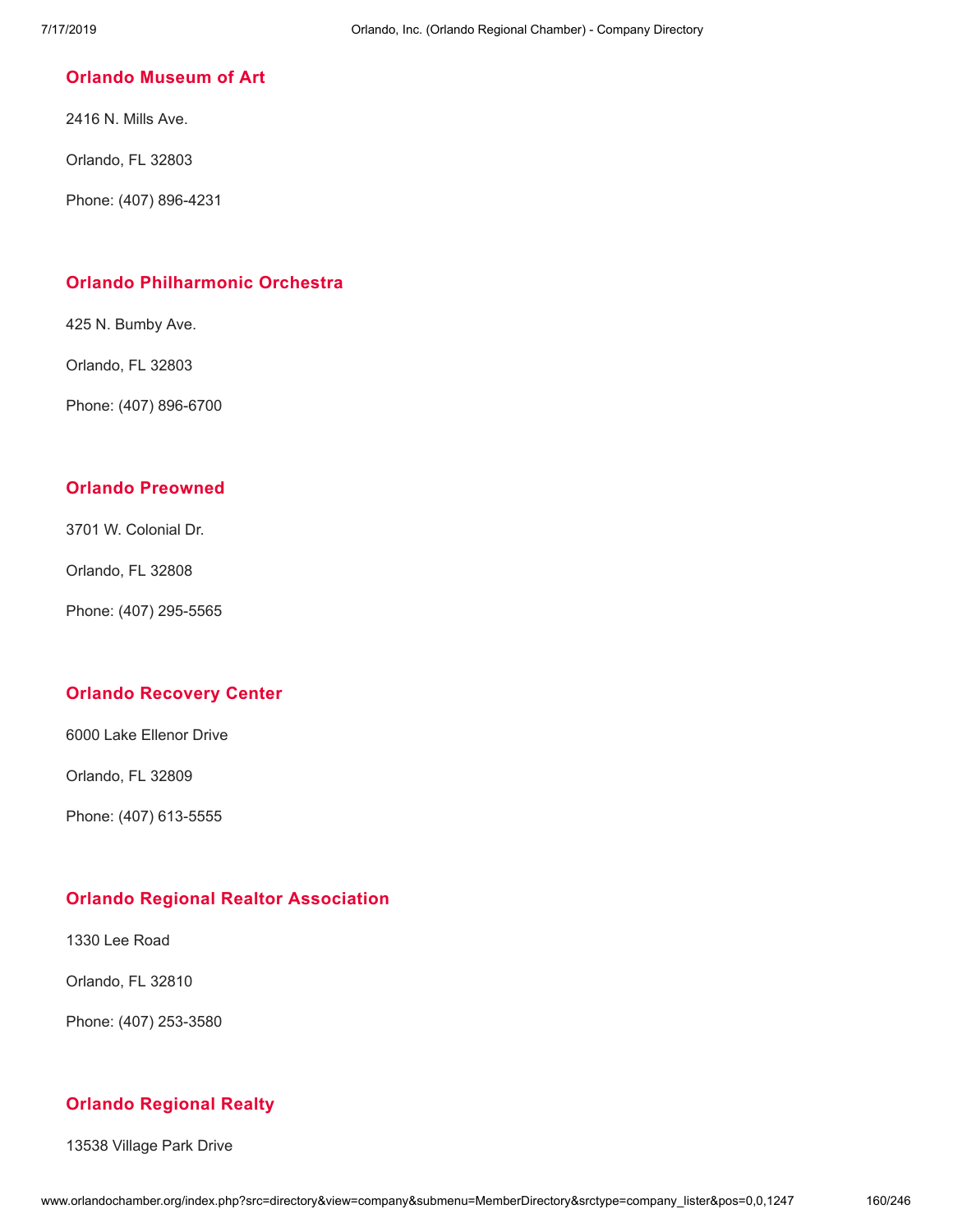Suite 125

Orlando, FL 32837

Phone: (407) 751-2111

# **Orlando [Regional](http://www.orlandochamber.org/index.php?src=directory&view=company&submenu=MemberDirectory&refno=2777511&srctype=company_detail) Realty**

13538 Village Park Drive

Suite 125

Orlando, FL 32837

Phone: (407) 751-2111

# **Orlando [Relocation](http://www.orlandochamber.org/index.php?src=directory&view=company&submenu=MemberDirectory&refno=2777512&srctype=company_detail) Magazine**

P.O. Box 141563

Orlando, FL 32814

Phone: (407) 896-7356

# **Orlando [Relocation](http://www.orlandochamber.org/index.php?src=directory&view=company&submenu=MemberDirectory&refno=2777513&srctype=company_detail) Magazine**

P.O. Box 141563

Orlando, FL 32814

Phone: (407) 896-7356

# **Orlando [Relocation](http://www.orlandochamber.org/index.php?src=directory&view=company&submenu=MemberDirectory&refno=2777514&srctype=company_detail) Magazine**

P.O. Box 141563

Orlando, FL 32814

Phone: (407) 896-7356

# **Orlando Sanford [International](http://www.orlandochamber.org/index.php?src=directory&view=company&submenu=MemberDirectory&refno=2777515&srctype=company_detail) Airport**

1200 Red Cleveland Blvd.

Sanford, FL 32773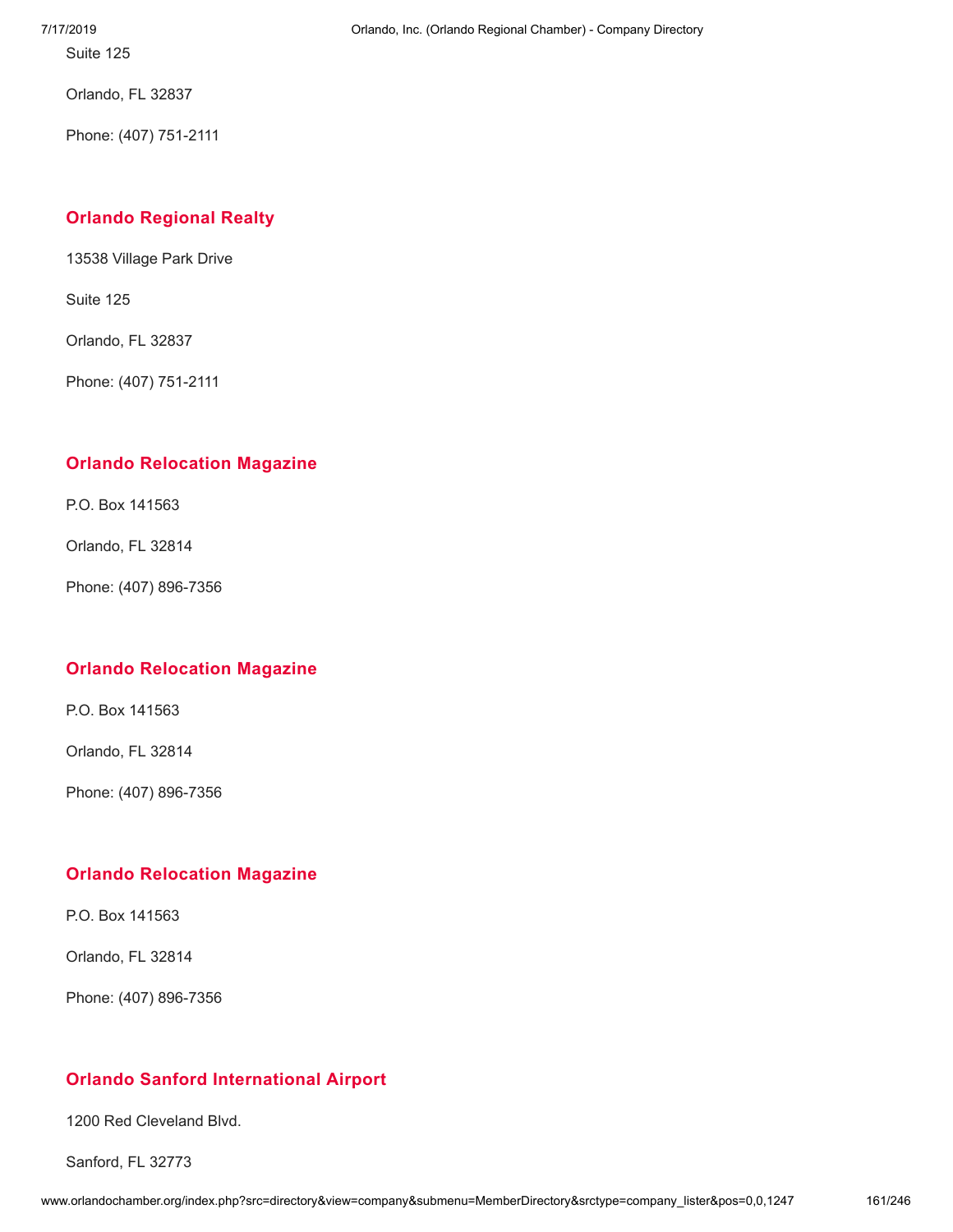Phone: (407) 585-4521

## **[Orlando](http://www.orlandochamber.org/index.php?src=directory&view=company&submenu=MemberDirectory&refno=2777516&srctype=company_detail) Science Center**

777 E. Princeton St.

Orlando, FL 32803

Phone: (407) 514-2000

# **[Orlando](http://www.orlandochamber.org/index.php?src=directory&view=company&submenu=MemberDirectory&refno=2777517&srctype=company_detail) Science Center**

777 E. Princeton St.

Orlando, FL 32803

Phone: (407) 514-2000

# **Orlando Science [Schools](http://www.orlandochamber.org/index.php?src=directory&view=company&submenu=MemberDirectory&refno=2777518&srctype=company_detail)**

2427 Lynx Lane

Orlando, FL 32804-4720

Phone: (407) 253-7304

# **Orlando Senior Health [Network](http://www.orlandochamber.org/index.php?src=directory&view=company&submenu=MemberDirectory&refno=2777519&srctype=company_detail)**

300 E. Church Street

Orlando, FL 32801

Phone: (407) 422-4103

# **Orlando [Sentinel](http://www.orlandochamber.org/index.php?src=directory&view=company&submenu=MemberDirectory&refno=2777520&srctype=company_detail) Media Group**

633 N. Orange Ave.

P.O. Box 2833

Orlando, FL 32802

Phone: (407) 420-5000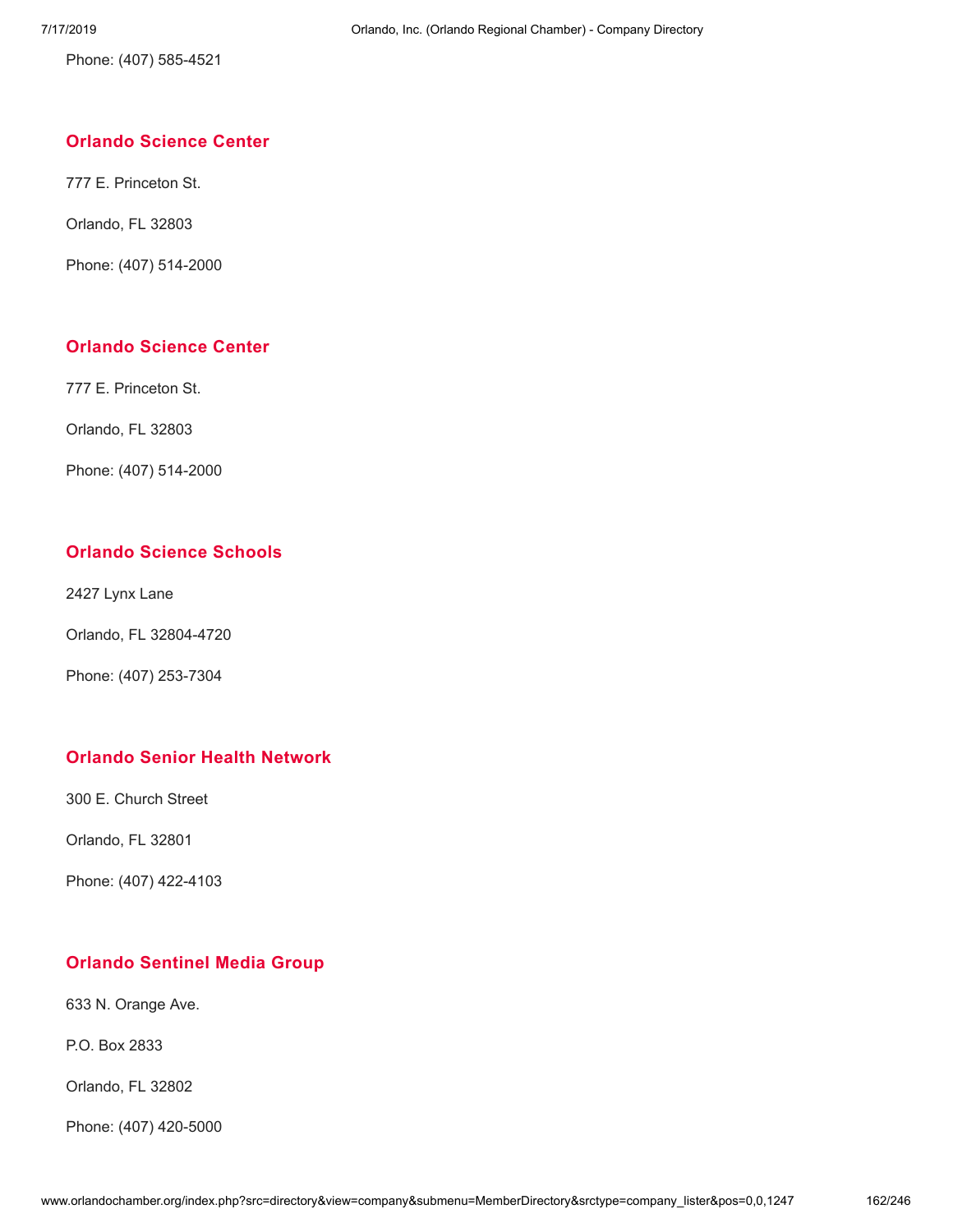# **Orlando Sports [Foundation/The](http://www.orlandochamber.org/index.php?src=directory&view=company&submenu=MemberDirectory&refno=2777521&srctype=company_detail) AutoNation Cure Bowl**

UCF EDC

36 W. Pine St.

Orlando, FL 32801

Phone: (407) 235-3925

# **Orlando Sports [Foundation/The](http://www.orlandochamber.org/index.php?src=directory&view=company&submenu=MemberDirectory&refno=2777522&srctype=company_detail) AutoNation Cure Bowl**

UCF EDC

36 W. Pine St.

Orlando, FL 32801

Phone: (407) 235-3925

# **Orlando Sports [Foundation/The](http://www.orlandochamber.org/index.php?src=directory&view=company&submenu=MemberDirectory&refno=2777523&srctype=company_detail) AutoNation Cure Bowl**

UCF EDC

36 W. Pine St.

Orlando, FL 32801

Phone: (407) 235-3925

# **[Orlando](http://www.orlandochamber.org/index.php?src=directory&view=company&submenu=MemberDirectory&refno=2777524&srctype=company_detail) Union Rescue Mission**

1521 W. Washington St.

Orlando, FL 32805

Phone: (407) 422-4855

# **[Orlando](http://www.orlandochamber.org/index.php?src=directory&view=company&submenu=MemberDirectory&refno=2777525&srctype=company_detail) Vet Center**

5575 S. Semoran Blvd.

Suite 30

Orlando, FL 32822

Phone: (407) 857-2800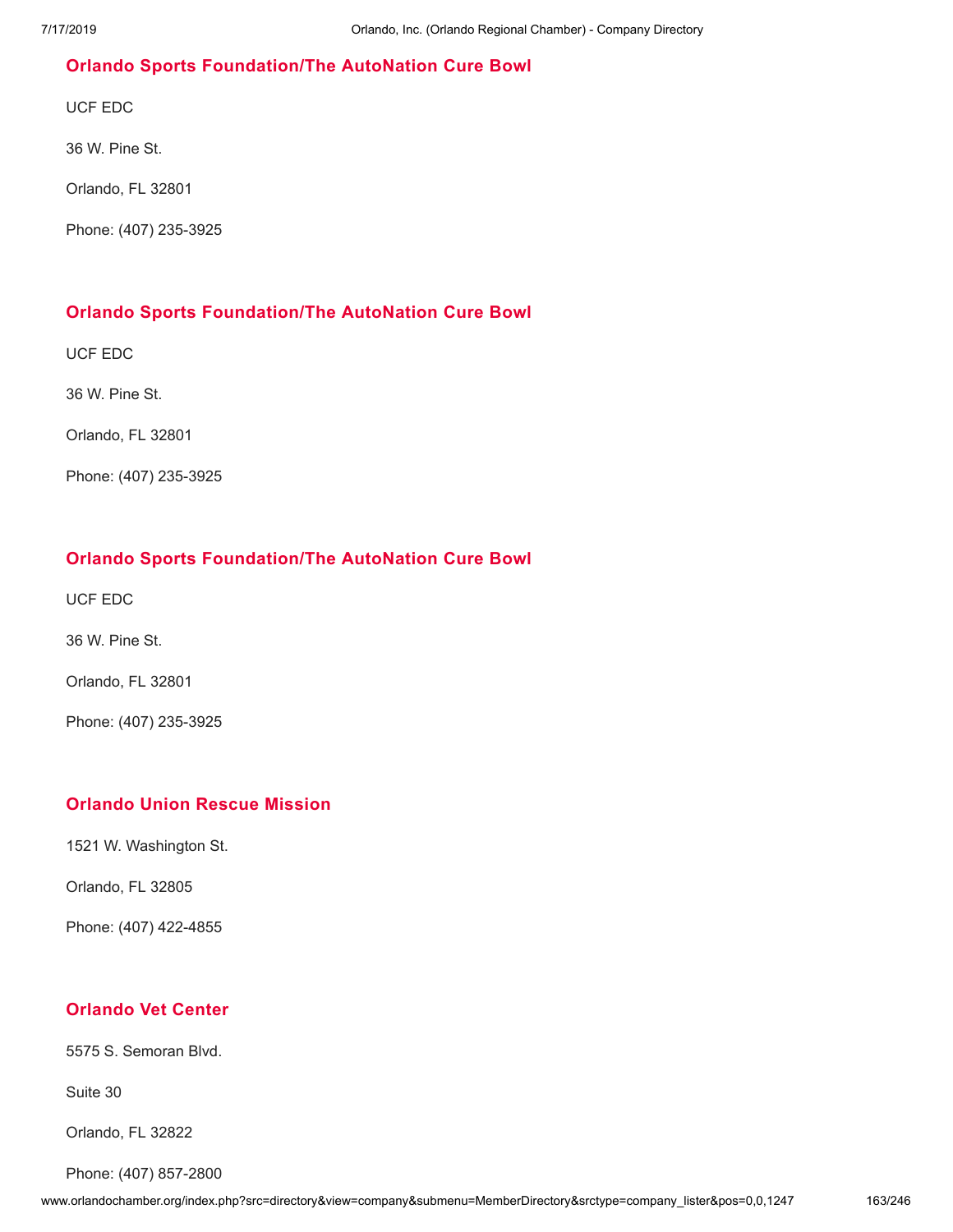#### **[OrlandoJobs.com](http://www.orlandochamber.org/index.php?src=directory&view=company&submenu=MemberDirectory&refno=2777526&srctype=company_detail)**

43 E. Pine St.

2nd Floor

Orlando, FL 32801

Phone: (407) 645-4224

## **[Osbourne](http://www.orlandochamber.org/index.php?src=directory&view=company&submenu=MemberDirectory&refno=2777527&srctype=company_detail) & Francis Law Firm, PLLC**

805 S. Kirkman Road

Suite 205

Orlando, FL 32811

Phone: (407) 655-3333

# **[Osceola](http://www.orlandochamber.org/index.php?src=directory&view=company&submenu=MemberDirectory&refno=2777528&srctype=company_detail) County**

1 Courthouse Square

Suite 4700

Kissimmee, FL 34741

Phone: (407) 343-2200

# **OUC - The [Reliable](http://www.orlandochamber.org/index.php?src=directory&view=company&submenu=MemberDirectory&refno=2777529&srctype=company_detail) One**

100 West Anderson St.

P.O. Box 3193

Orlando, FL 32802

Phone: (407) 423-9100

# **Outback and [Carrabba's](http://www.orlandochamber.org/index.php?src=directory&view=company&submenu=MemberDirectory&refno=2777530&srctype=company_detail) Express (Next to Publix)**

4400 Curry Ford Road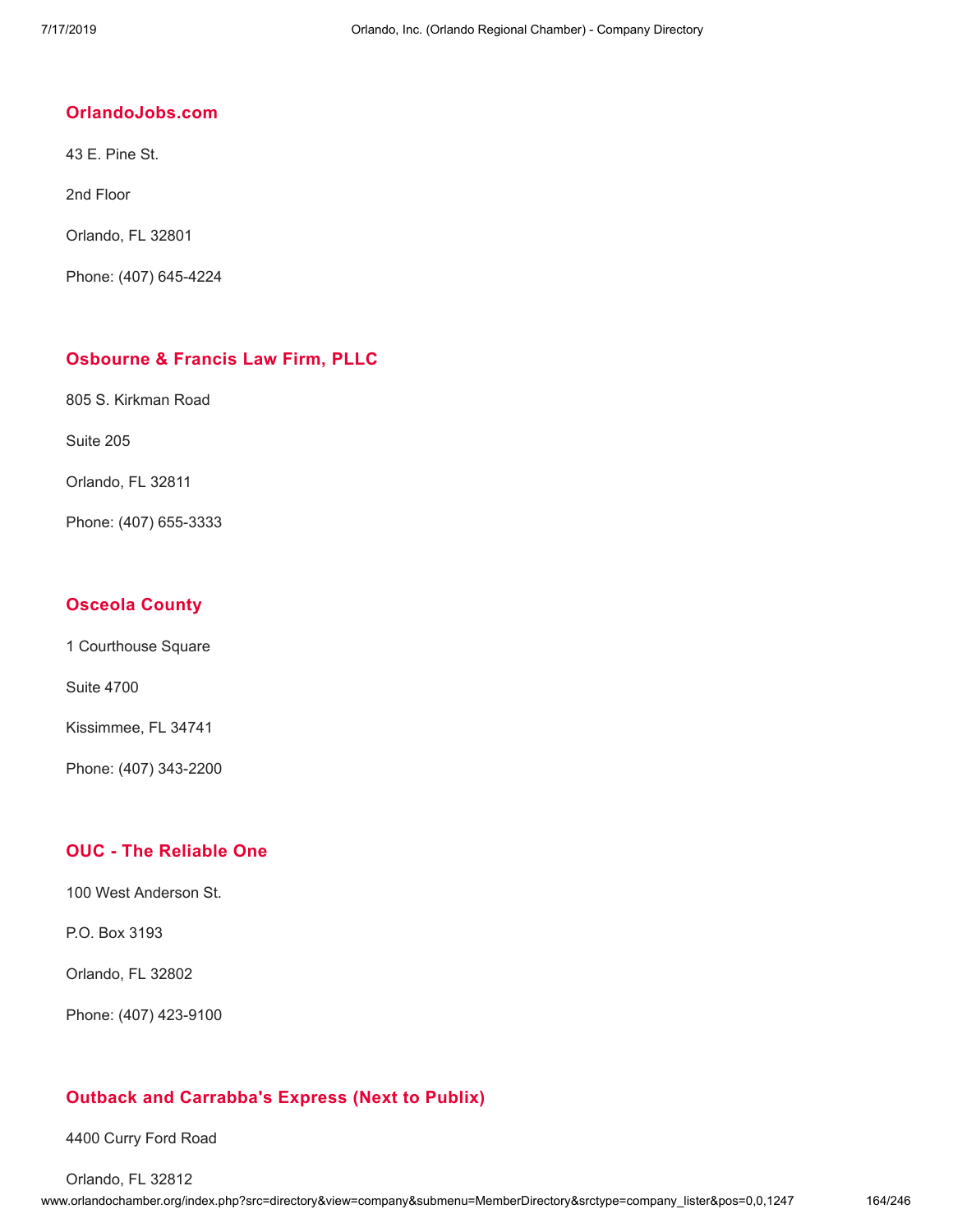Phone: (407) 362-9425

### **OUTBACK [Steakhouse](http://www.orlandochamber.org/index.php?src=directory&view=company&submenu=MemberDirectory&refno=2777531&srctype=company_detail)**

1301 Florida Mall Ave.

Orlando, FL 32809

Phone: (407) 240-6857

### **[OUTFRONT](http://www.orlandochamber.org/index.php?src=directory&view=company&submenu=MemberDirectory&refno=2777532&srctype=company_detail) Media Inc.**

635 W. Michigan St.

Orlando, FL 32805

Phone: (407) 975-0202

# **PACE [Center](http://www.orlandochamber.org/index.php?src=directory&view=company&submenu=MemberDirectory&refno=2777533&srctype=company_detail) for Girls**

445 N. Wymore Road

Winter Park, FL 32789

Phone: (407) 992-0456

# **Palm Beach Atlantic [University](http://www.orlandochamber.org/index.php?src=directory&view=company&submenu=MemberDirectory&refno=2777534&srctype=company_detail)**

4700 Millenia Blvd.

Suite 100

Orlando, FL 32839

Phone: (561) 803-2954

# **Palm Beach Atlantic [University](http://www.orlandochamber.org/index.php?src=directory&view=company&submenu=MemberDirectory&refno=2777535&srctype=company_detail)**

1400 Hope Road

Maitland, FL 32751

Phone: (407) 907-0638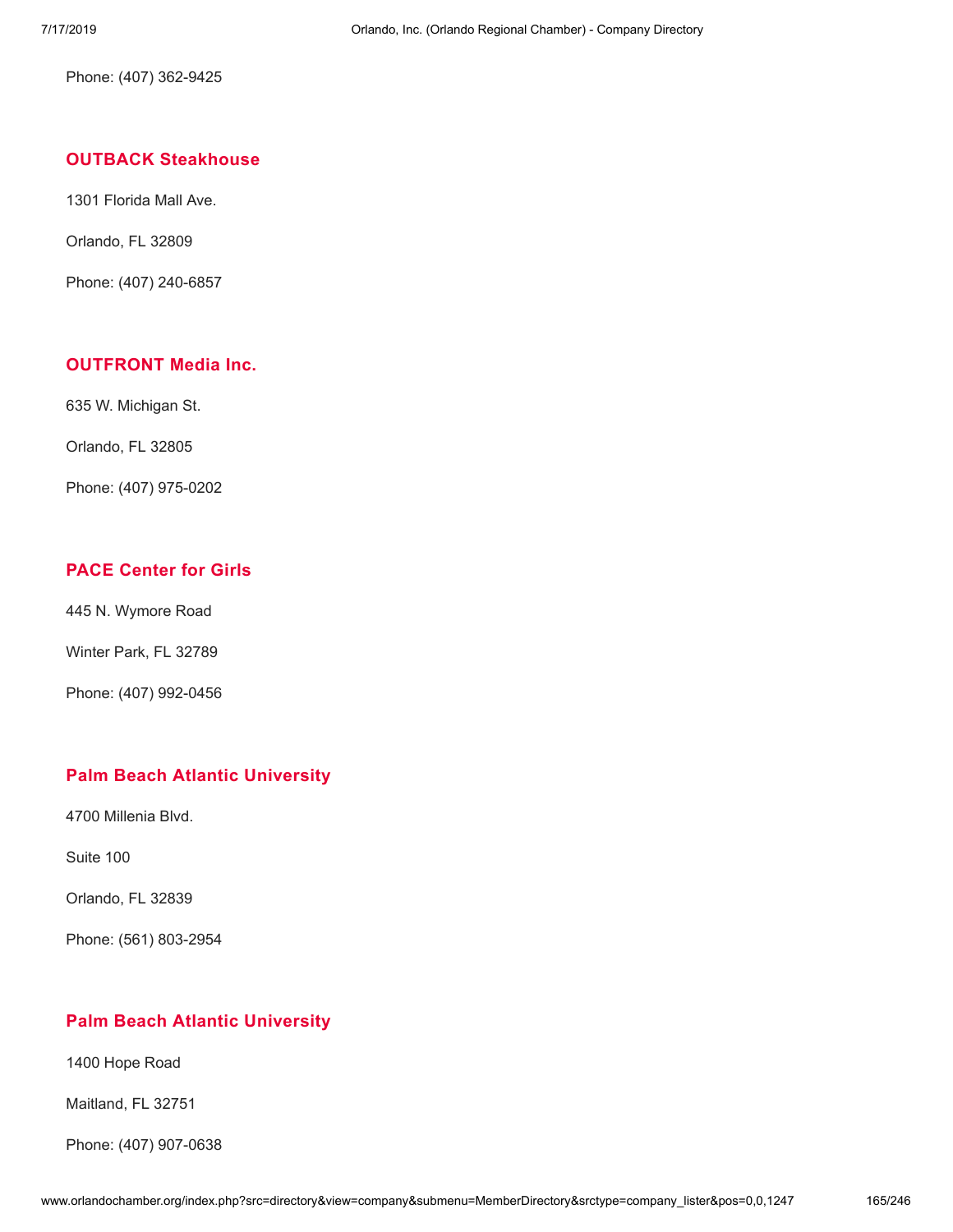### **Panera Bread [Headquarters](http://www.orlandochamber.org/index.php?src=directory&view=company&submenu=MemberDirectory&refno=2777536&srctype=company_detail)**

1400 Hope Road

Maitland, FL 32751

Phone: (407) 907-0638

# **[Paramount](http://www.orlandochamber.org/index.php?src=directory&view=company&submenu=MemberDirectory&refno=2777537&srctype=company_detail) Hospitality Group**

12562 International Drive

Orlando, FL 32821

Phone: (407) 313-0338

# **[Paramount](http://www.orlandochamber.org/index.php?src=directory&view=company&submenu=MemberDirectory&refno=2777538&srctype=company_detail) Hospitality Group**

12562 International Drive

Orlando, FL 32821

Phone: (407) 313-0338

# **[Paramount](http://www.orlandochamber.org/index.php?src=directory&view=company&submenu=MemberDirectory&refno=2777539&srctype=company_detail) Hospitality Group**

12562 International Drive

Orlando, FL 32821

Phone: (407) 313-0338

# **Paramount [Residential](http://www.orlandochamber.org/index.php?src=directory&view=company&submenu=MemberDirectory&refno=2777540&srctype=company_detail) Mortgage Group, Inc.**

1650 Sand Lake Rd.

Suite 385

Orlando, FL 32809

Phone: (407) 495-1800

# **Parke East [Apartments](http://www.orlandochamber.org/index.php?src=directory&view=company&submenu=MemberDirectory&refno=2777541&srctype=company_detail)**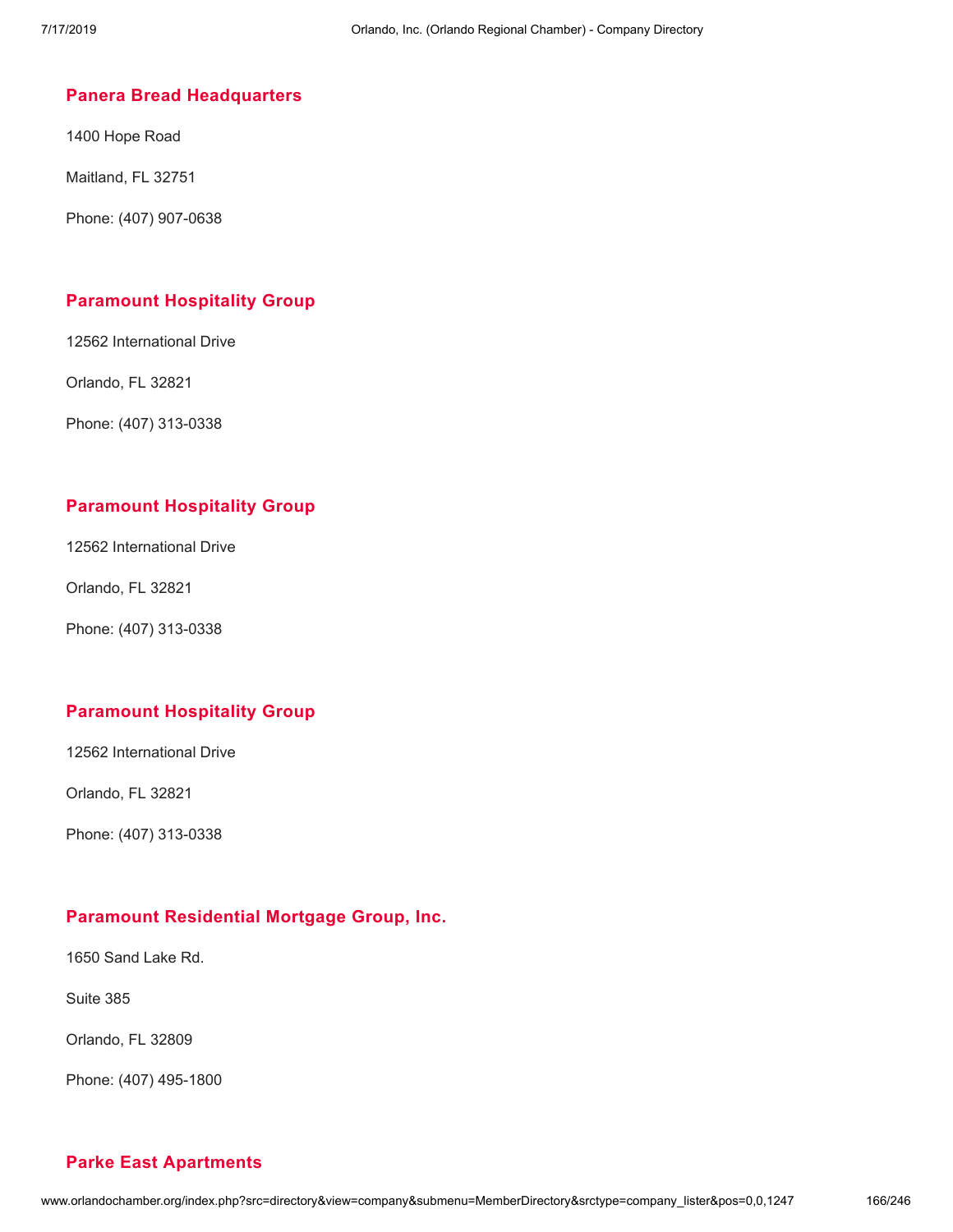7721 Silver Pointe Blvd.

Orlando, FL 32822

Phone: (407) 281-4566

#### **[Pascale](http://www.orlandochamber.org/index.php?src=directory&view=company&submenu=MemberDirectory&refno=2777542&srctype=company_detail) Media**

51 E. Jefferson St.

Suite 2095

Orlando, FL 32801

Phone: (407) 462-1547

# **Pat [Benbow](http://www.orlandochamber.org/index.php?src=directory&view=company&submenu=MemberDirectory&refno=2777543&srctype=company_detail)**

42 Camino Real

Howey-in-the-Hills, FL 34737

Phone: (352) 324-2865

# **[Pathlight](http://www.orlandochamber.org/index.php?src=directory&view=company&submenu=MemberDirectory&refno=2777544&srctype=company_detail) HOME**

3200 W. Colonial Drive

Orlando, FL 32808

Phone: (407) 294-0123

# **Paul G. [Chrisman](http://www.orlandochamber.org/index.php?src=directory&view=company&submenu=MemberDirectory&refno=2777545&srctype=company_detail)**

Longwood, FL

Phone: (407) 463-9341

#### **PCL [Construction](http://www.orlandochamber.org/index.php?src=directory&view=company&submenu=MemberDirectory&refno=2777546&srctype=company_detail) Services, Inc.**

6700 Forum Dr.

Suite 100

Orlando, FL 32821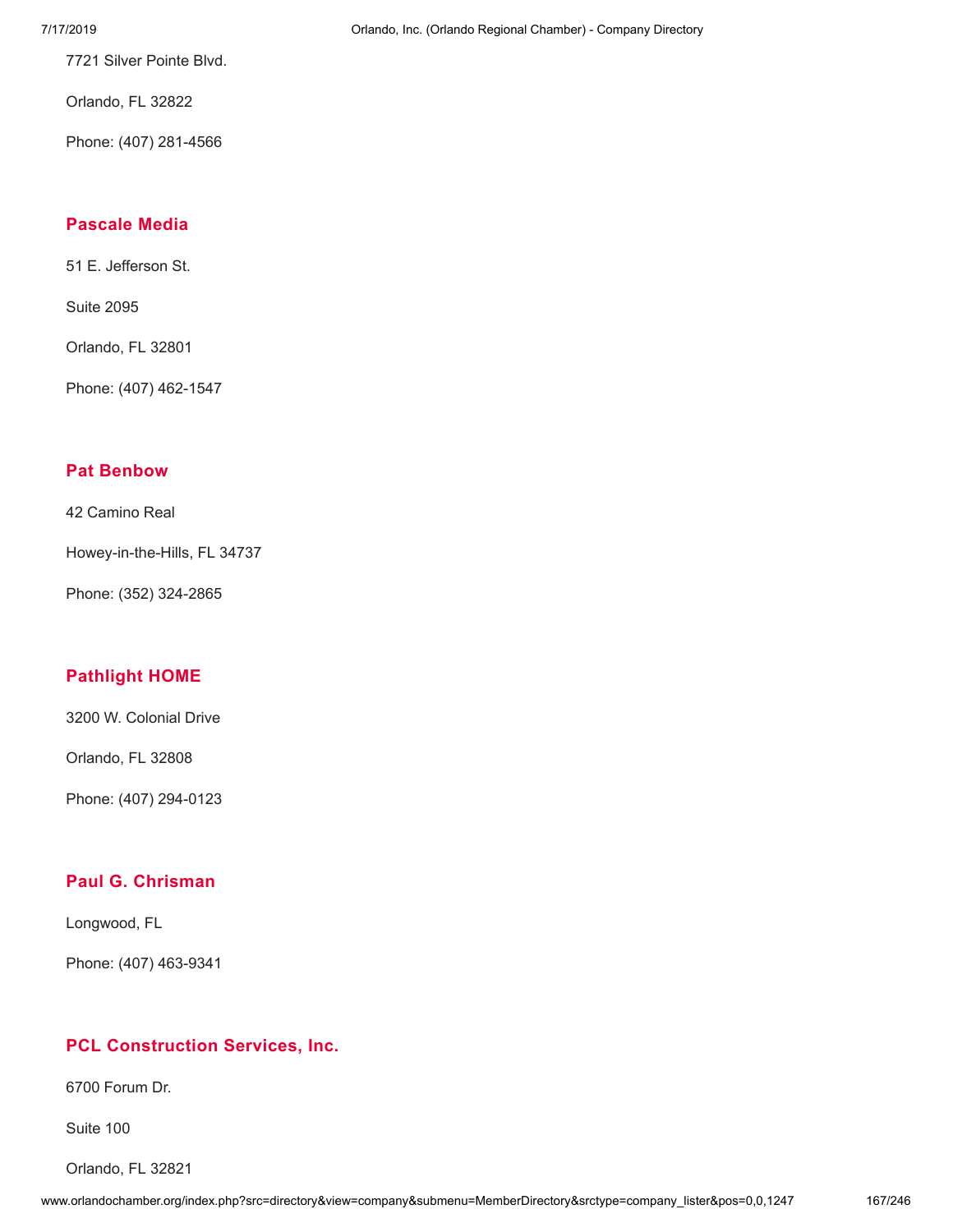Phone: (407) 363-0059

#### **[Pearson](http://www.orlandochamber.org/index.php?src=directory&view=company&submenu=MemberDirectory&refno=2777547&srctype=company_detail) Doyle Mohre & Pastis LLP**

485 N. Keller Road

Suite 401

Maitland, FL 32751

Phone: (407) 647-0090

### **[Perspectives,](http://www.orlandochamber.org/index.php?src=directory&view=company&submenu=MemberDirectory&refno=2777548&srctype=company_detail) LLC**

10524 Moss Park Road

Suite 204-128

Orlando, FL 32832

Phone: (407) 926-2451

# **[Perspectives,](http://www.orlandochamber.org/index.php?src=directory&view=company&submenu=MemberDirectory&refno=2777549&srctype=company_detail) LLC**

10524 Moss Park Road

Suite 204-128

Orlando, FL 32832

Phone: (407) 926-2451

# **Pet [Alliance](http://www.orlandochamber.org/index.php?src=directory&view=company&submenu=MemberDirectory&refno=2777550&srctype=company_detail) of Greater Orlando**

2727 Conroy Road

Orlando, FL 32839

Phone: (407) 351-7722

# **Pet [Alliance](http://www.orlandochamber.org/index.php?src=directory&view=company&submenu=MemberDirectory&refno=2777551&srctype=company_detail) of Greater Orlando**

2727 Conroy Road

Orlando, FL 32839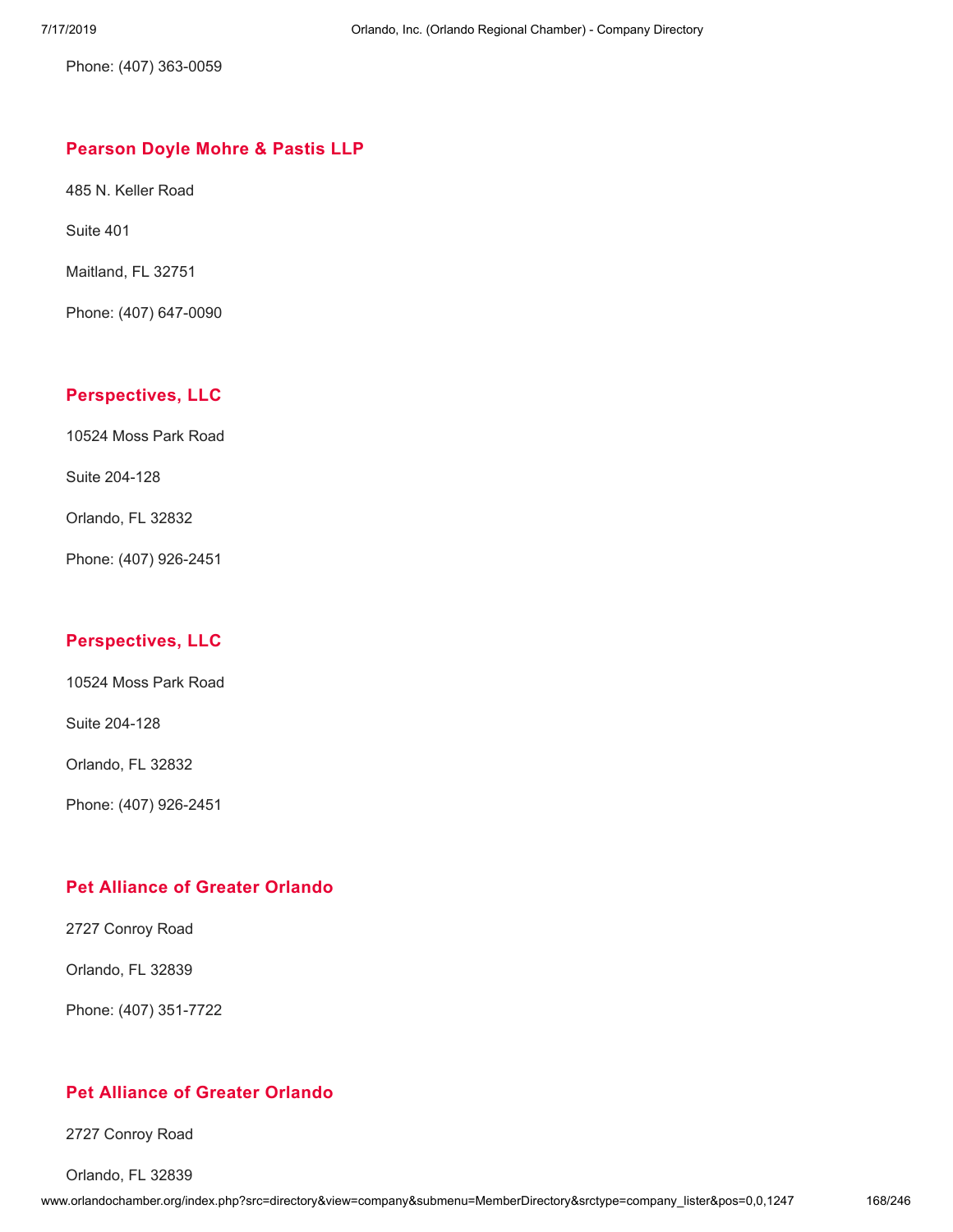Phone: (407) 351-7722

## **Pet [Alliance](http://www.orlandochamber.org/index.php?src=directory&view=company&submenu=MemberDirectory&refno=2777552&srctype=company_detail) of Greater Orlando**

2727 Conroy Road

Orlando, FL 32839

Phone: (407) 351-7722

# **Petland [Waterford](http://www.orlandochamber.org/index.php?src=directory&view=company&submenu=MemberDirectory&refno=2777553&srctype=company_detail) Lakes**

453 North Alafaya Trail

Orlando, FL 32828

Phone: (407) 273-8839

#### **PFM Asset [Management,](http://www.orlandochamber.org/index.php?src=directory&view=company&submenu=MemberDirectory&refno=2777554&srctype=company_detail) LLC**

300 S. Orange Ave.

Suite 1170

Orlando, FL 32801

Phone: (407) 648-2208

# **[Piedmont](http://www.orlandochamber.org/index.php?src=directory&view=company&submenu=MemberDirectory&refno=2777555&srctype=company_detail) Office Realty Trust**

11695 Johns Creek Parkway

Suite 350

Johns Creek, GA 30097

Phone: (813) 854-2546

# **[Piedmont](http://www.orlandochamber.org/index.php?src=directory&view=company&submenu=MemberDirectory&refno=2777556&srctype=company_detail) Office Realty Trust**

11695 Johns Creek Parkway

Suite 350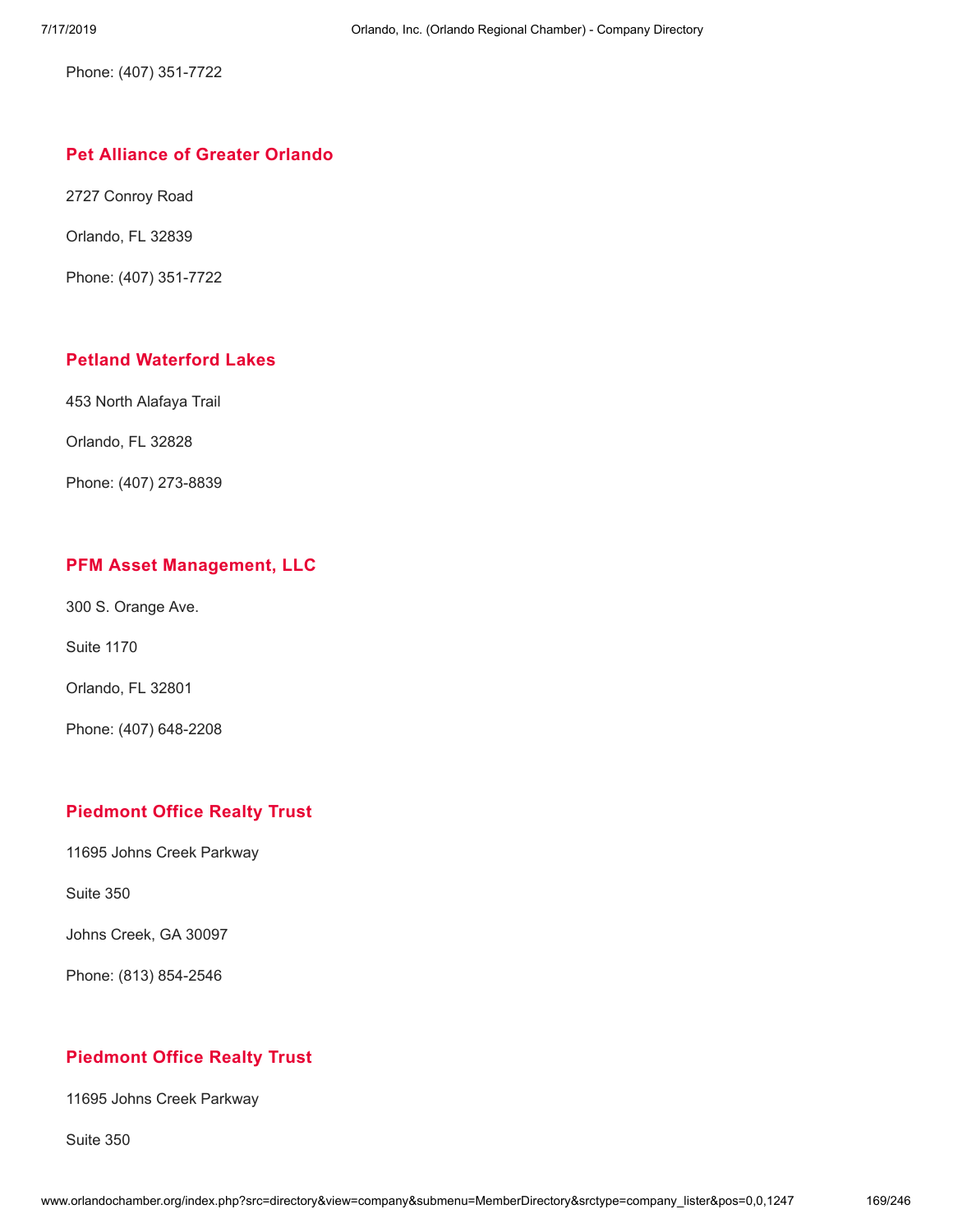Johns Creek, GA 30097

Phone: (813) 854-2546

# **Pierce [Florida](http://www.orlandochamber.org/index.php?src=directory&view=company&submenu=MemberDirectory&refno=2777557&srctype=company_detail) Realty LLC**

1431 Royal Saint George Drive

Orlando, FL 32828

Phone: (407) 383-6572

# **[Pinpoint](http://www.orlandochamber.org/index.php?src=directory&view=company&submenu=MemberDirectory&refno=2777558&srctype=company_detail)**

10427 55th Court East

Parrish, FL 34219

Phone: (860) 890-2596

# **Pipeline [Workspaces](http://www.orlandochamber.org/index.php?src=directory&view=company&submenu=MemberDirectory&refno=2777559&srctype=company_detail)**

20 N. Orange Ave.

Suite 1100

Orlando, FL 32801

Phone: (407) 501-7756

# **[Pipeliner](http://www.orlandochamber.org/index.php?src=directory&view=company&submenu=MemberDirectory&refno=2777560&srctype=company_detail) CRM**

,

Phone: (407) 832-8114

# **Plus [Catering](http://www.orlandochamber.org/index.php?src=directory&view=company&submenu=MemberDirectory&refno=2777561&srctype=company_detail) Orlando**

4973 S. Orange Ave.

Orlando, FL 32806

Phone: (407) 438-2900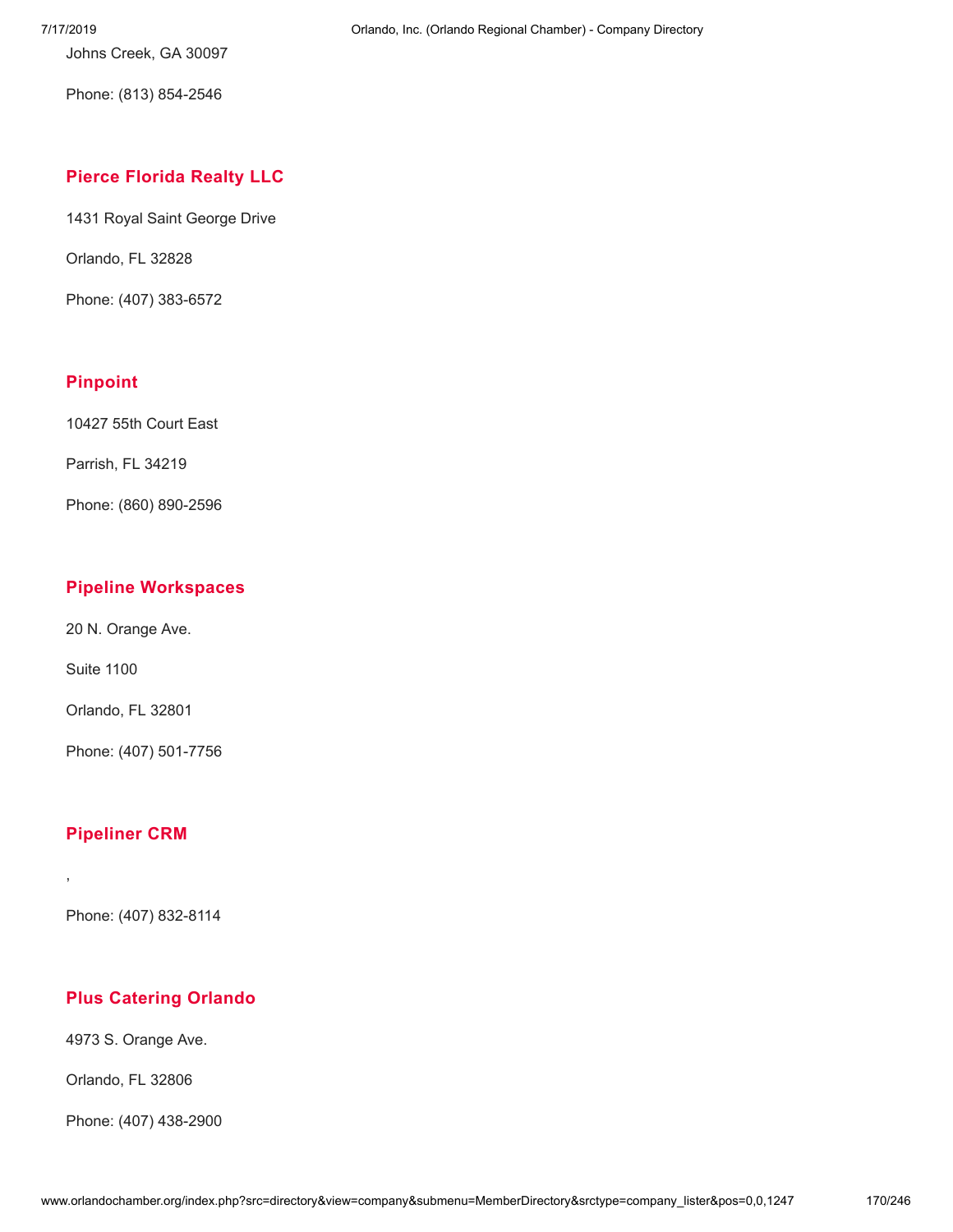#### **[Pokeworks](http://www.orlandochamber.org/index.php?src=directory&view=company&submenu=MemberDirectory&refno=2777562&srctype=company_detail)**

20 N. Orange Ave.

Orlando, Fl 32801

Phone: (276) 252-7387

# **Pollo [Tropical](http://www.orlandochamber.org/index.php?src=directory&view=company&submenu=MemberDirectory&refno=2777563&srctype=company_detail)**

7255 Corporate Center Drive

Suite C

Miami, FL 33126

Phone: (386) 473-9187

#### **Poston [Communications](http://www.orlandochamber.org/index.php?src=directory&view=company&submenu=MemberDirectory&refno=2777564&srctype=company_detail)**

1515 International Parkway

Suite 2001

Lake Mary, FL 32746

Phone: (404) 875-3400

#### **Poston [Communications](http://www.orlandochamber.org/index.php?src=directory&view=company&submenu=MemberDirectory&refno=2777565&srctype=company_detail)**

1515 International Parkway

Suite 2001

Lake Mary, FL 32746

Phone: (404) 875-3400

## **PR [Designs](http://www.orlandochamber.org/index.php?src=directory&view=company&submenu=MemberDirectory&refno=2777566&srctype=company_detail) LLC**

14737 Eagles Crossing Drive

Orlando, FL 32837

Phone: (407) 782-1822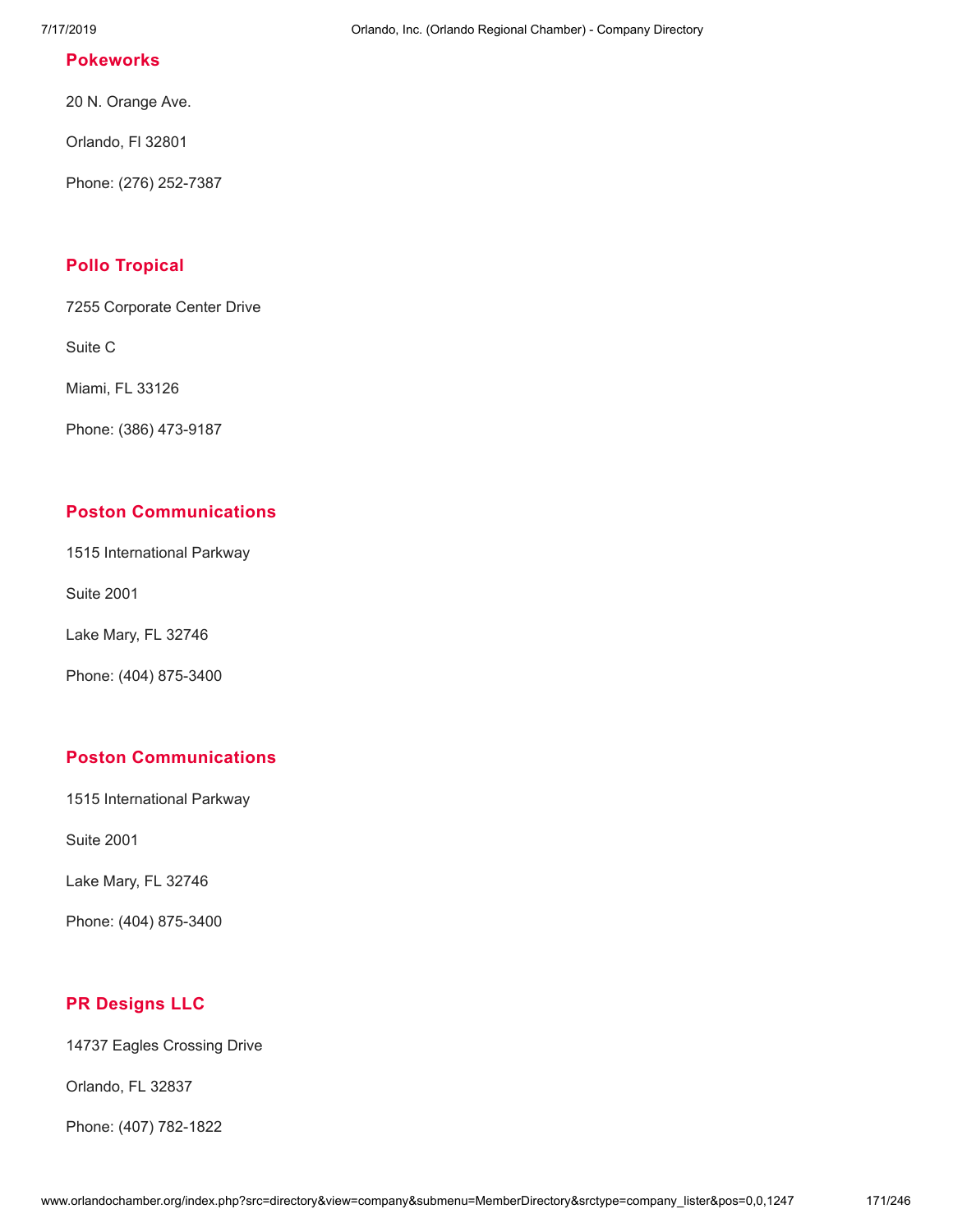#### **[PRA](http://www.orlandochamber.org/index.php?src=directory&view=company&submenu=MemberDirectory&refno=2777567&srctype=company_detail)**

8810 Commodity Circle

Suite 28

Orlando, FL 32819

Phone: (321) 319-0818

#### **Precision [Contracting](http://www.orlandochamber.org/index.php?src=directory&view=company&submenu=MemberDirectory&refno=2777568&srctype=company_detail) Services, Inc.**

1103 Crown Park Circle

Winter Garden, FL 34787

Phone: (407) 877-1900

### **Preferred [Cancelation](http://www.orlandochamber.org/index.php?src=directory&view=company&submenu=MemberDirectory&refno=2777569&srctype=company_detail) Services**

154 N. Nova Road

```
Daytona Beach, FL 32114
```
Phone: (888) 727-3069

# **Preferred [Commerical](http://www.orlandochamber.org/index.php?src=directory&view=company&submenu=MemberDirectory&refno=2777570&srctype=company_detail) & Industrial Services, LLC**

4300 B US Highway 1

Rockledge, FL 32955

Phone: (321) 208-7954

# **[Preferred](http://www.orlandochamber.org/index.php?src=directory&view=company&submenu=MemberDirectory&refno=2777571&srctype=company_detail) Real Estate Brokers**

6965 Piazza Grande Ave.

Suite 401

Orlando, FL 32835

Phone: (407) 924-7388

# **Premiere [Restoration](http://www.orlandochamber.org/index.php?src=directory&view=company&submenu=MemberDirectory&refno=2777572&srctype=company_detail) Orlando**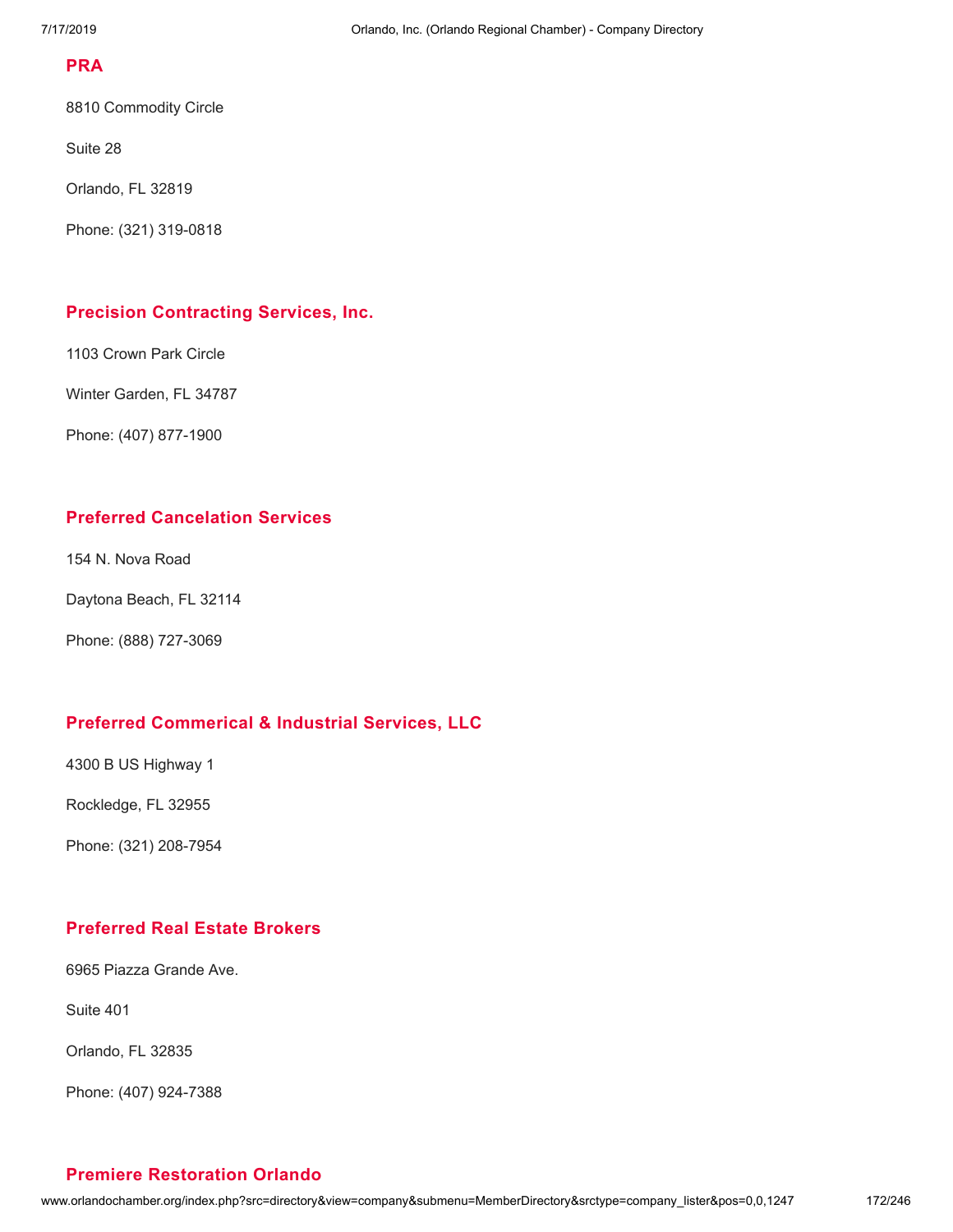5611 Carder Road

Orlando, FL 32810

Phone: (407) 292-9744

#### **Prevail Case [Management](http://www.orlandochamber.org/index.php?src=directory&view=company&submenu=MemberDirectory&refno=2777573&srctype=company_detail)**

2311 Mount Vernon St.

Orlando, FL 32803

Phone: (407) 367-7918

#### **Prevail Case [Management](http://www.orlandochamber.org/index.php?src=directory&view=company&submenu=MemberDirectory&refno=2777574&srctype=company_detail)**

2311 Mount Vernon St.

Orlando, FL 32803

Phone: (407) 367-7918

# **Priority One [International](http://www.orlandochamber.org/index.php?src=directory&view=company&submenu=MemberDirectory&refno=2777575&srctype=company_detail)**

3419 Trentwood Blvd.

Unit 201

Orlando, FL 32812

Phone: (407) 855-0925

#### **[Prismatic](http://www.orlandochamber.org/index.php?src=directory&view=company&submenu=MemberDirectory&refno=2777576&srctype=company_detail)**

745 N. Magnolia Ave.

#301

Orlando, FL 32803

Phone: (407) 895-0029

# **Pro Image [Solutions](http://www.orlandochamber.org/index.php?src=directory&view=company&submenu=MemberDirectory&refno=2777577&srctype=company_detail)**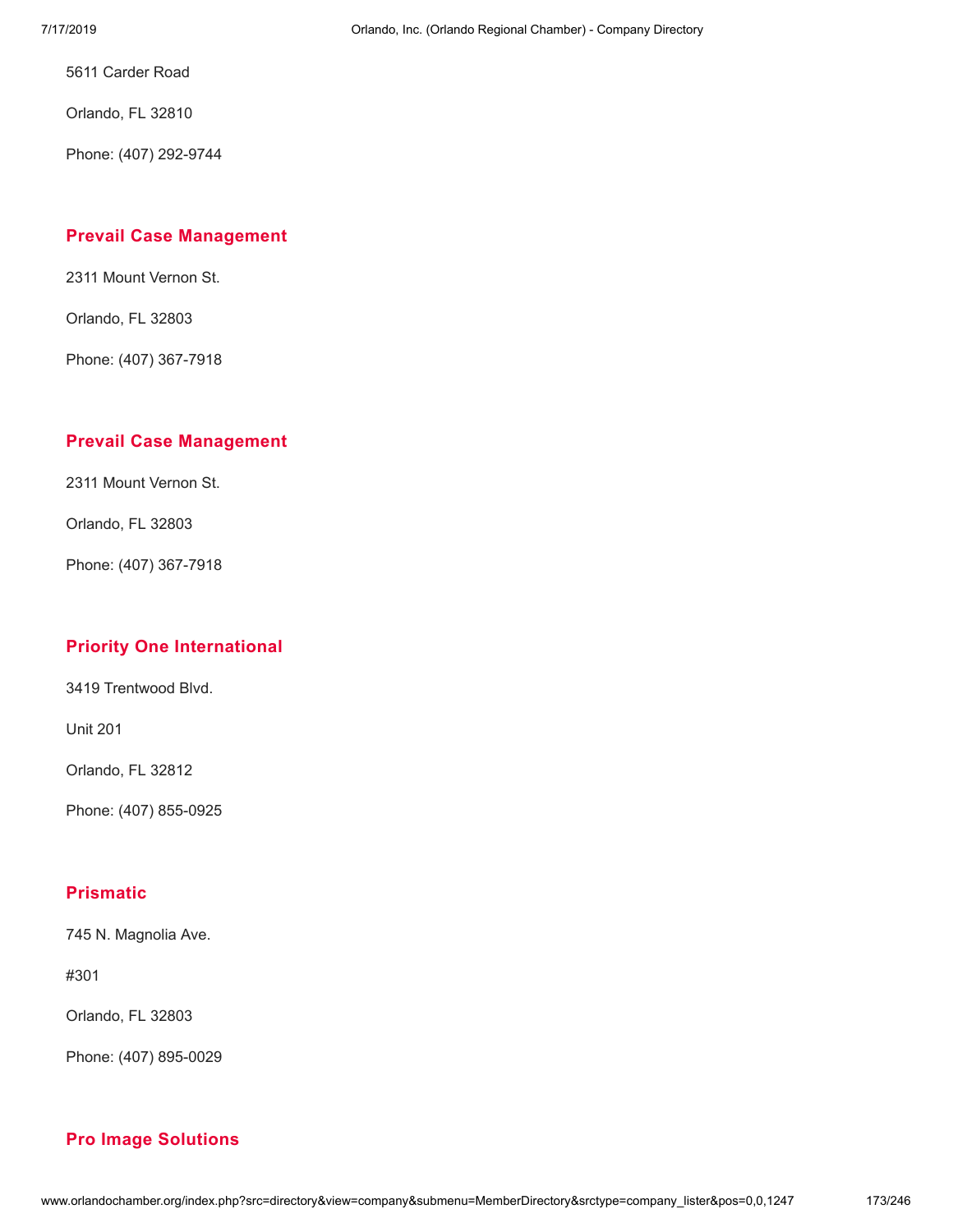407 Wekiva Springs Road

Suite 245

Longwood, FL 32779

Phone: (407) 774-4884

# **Pro Team Home [Services](http://www.orlandochamber.org/index.php?src=directory&view=company&submenu=MemberDirectory&refno=2777578&srctype=company_detail)**

2750 Taylor Ave.

Suite A53

Orlando, FL 32806

Phone: (407) 883-8834

# **[Professional](http://www.orlandochamber.org/index.php?src=directory&view=company&submenu=MemberDirectory&refno=2777579&srctype=company_detail) Consultants of America, LLC**

P.O. Box 784672

Winter Garden, FL 34778

Phone: (407) 573-2302

# **Proforma Denali [Marketing](http://www.orlandochamber.org/index.php?src=directory&view=company&submenu=MemberDirectory&refno=2777580&srctype=company_detail)**

13750 W. Colonial Drive

Suite 350-301

Winter Garden, FL 34787

Phone: (888) 681-7153

# **Proshots [Photography](http://www.orlandochamber.org/index.php?src=directory&view=company&submenu=MemberDirectory&refno=2777581&srctype=company_detail)**

191 Drennen Road

Suite 507

Orlando, FL 32806

Phone: (407) 925-4880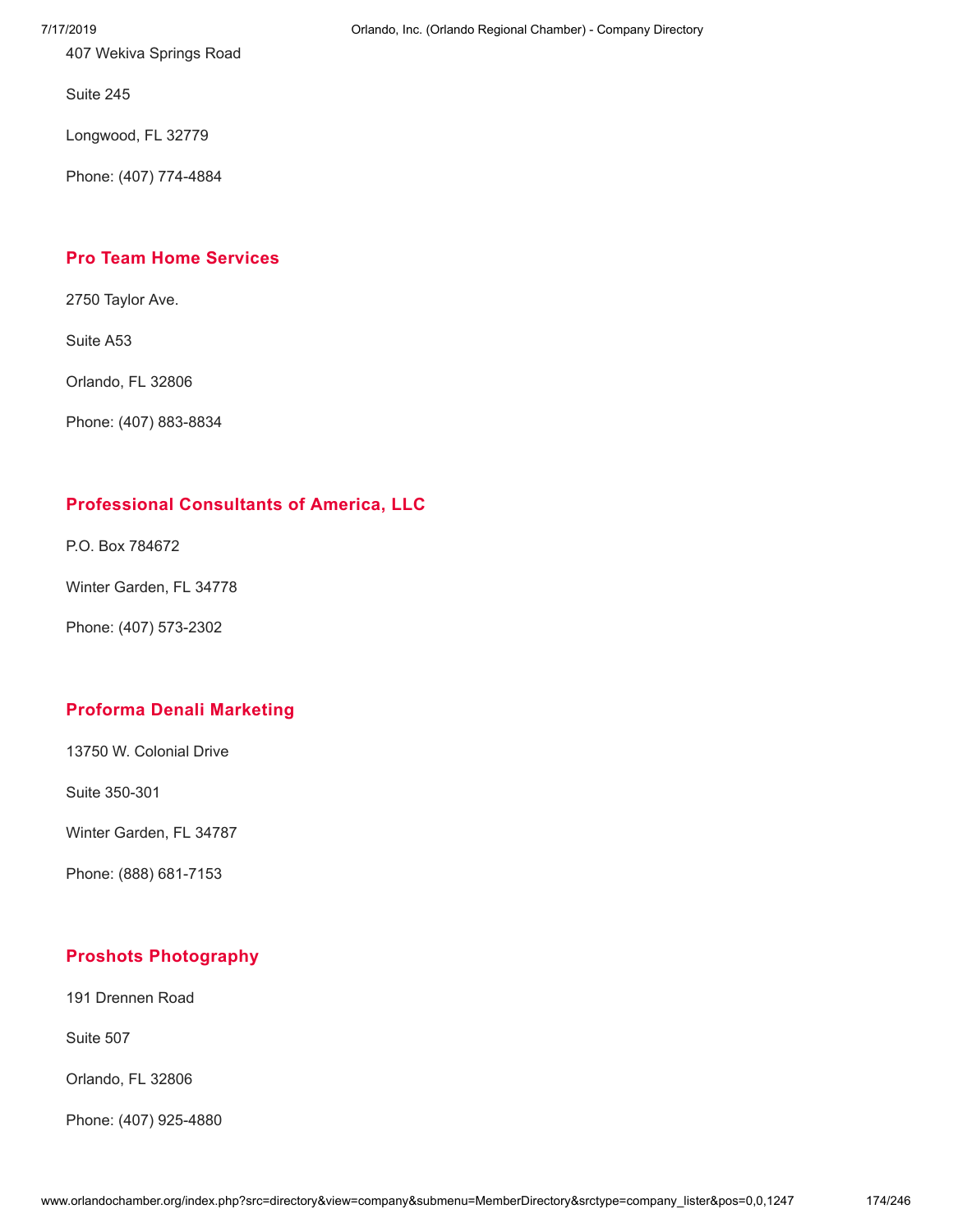#### **[Protean](http://www.orlandochamber.org/index.php?src=directory&view=company&submenu=MemberDirectory&refno=2777582&srctype=company_detail) Design Group, Inc.**

100 E. Pine St.

Suite 600

Orlando, FL 32801

Phone: (407) 246-0044

# **PTE [Productions](http://www.orlandochamber.org/index.php?src=directory&view=company&submenu=MemberDirectory&refno=2777583&srctype=company_detail)**

7803 Southland Blvd.

Suite 203

Orlando, FL 32809

Phone: (407) 306-0871

# **Public Trust [Advisors,](http://www.orlandochamber.org/index.php?src=directory&view=company&submenu=MemberDirectory&refno=2777584&srctype=company_detail) LLC**

201 E. Pine St.

Suite 450

Orlando, FL 32801

Phone: (407) 588-0525

#### **Publix Super [Markets,](http://www.orlandochamber.org/index.php?src=directory&view=company&submenu=MemberDirectory&refno=2777585&srctype=company_detail) Inc.**

1936 George Jenkins Boulevard

Lakeland, FL 33815

Phone: (407) 850-5960

## **Push Button [Productions](http://www.orlandochamber.org/index.php?src=directory&view=company&submenu=MemberDirectory&refno=2777586&srctype=company_detail)**

1 South Orange Ave.

Suite 306

Orlando, FL 32801

Phone: (352) 682-9918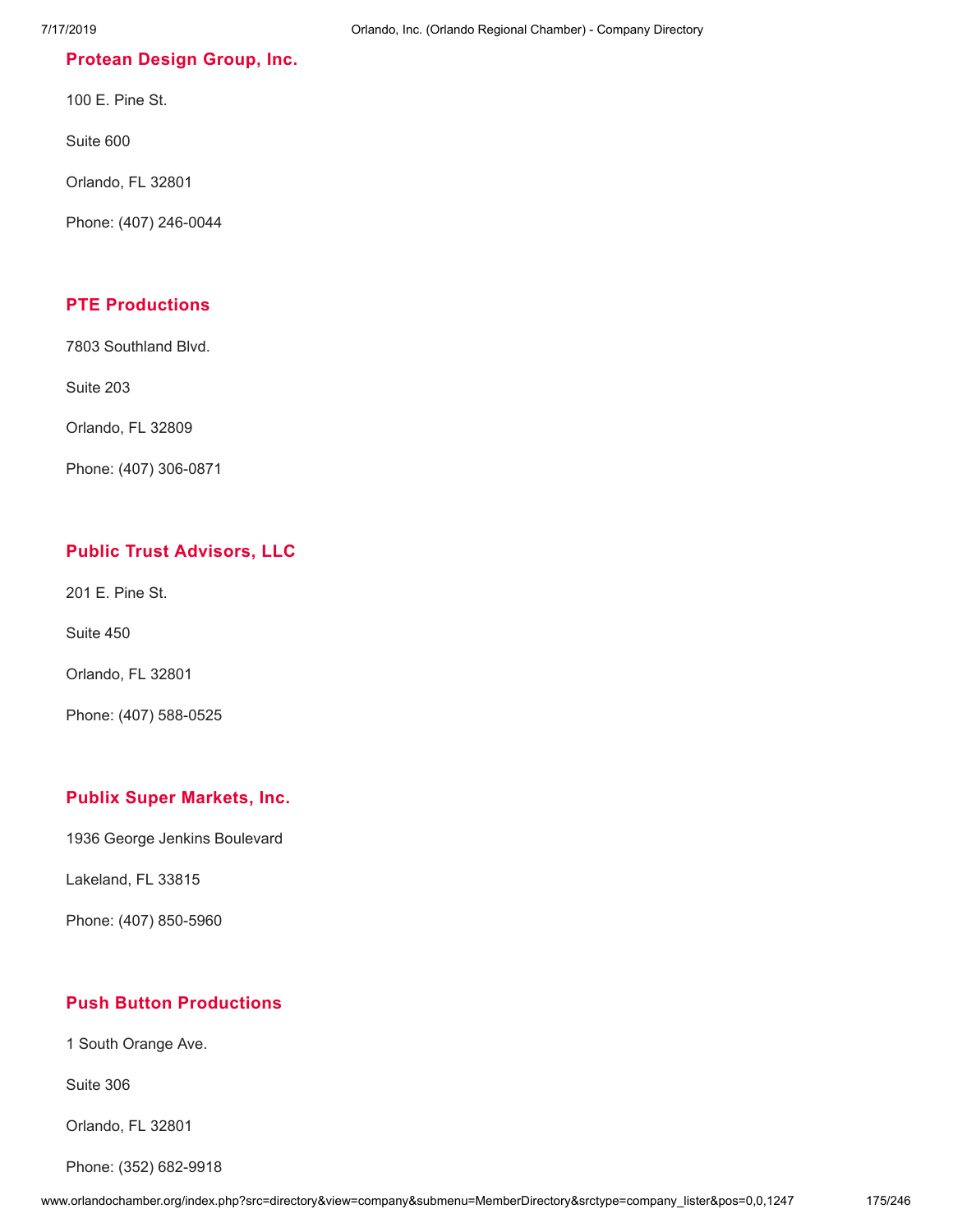# **Queen of [America](http://www.orlandochamber.org/index.php?src=directory&view=company&submenu=MemberDirectory&refno=2777587&srctype=company_detail)**

3220 South East County Highway 484

Bellview, FL 34420

Phone: (352) 245-3600

### **Quest [Relocation](http://www.orlandochamber.org/index.php?src=directory&view=company&submenu=MemberDirectory&refno=2777588&srctype=company_detail) Group**

600 Wilshire Blvd.

Suite 1170

Los Angeles, CA 90017

Phone: (407) 257-5679

#### **[Quest,](http://www.orlandochamber.org/index.php?src=directory&view=company&submenu=MemberDirectory&refno=2777589&srctype=company_detail) Inc.**

500 E. Colonial Drive

3rd Floor

Orlando, FL 32803

Phone: (407) 218-4300

#### **[Quest,](http://www.orlandochamber.org/index.php?src=directory&view=company&submenu=MemberDirectory&refno=2777590&srctype=company_detail) Inc.**

500 E. Colonial Drive

3rd Floor

Orlando, FL 32803

Phone: (407) 218-4300

#### **[Quiroga](http://www.orlandochamber.org/index.php?src=directory&view=company&submenu=MemberDirectory&refno=2777591&srctype=company_detail) Media Agency**

121 S. Orange Ave.

Suite 1500

Orlando, FL 32801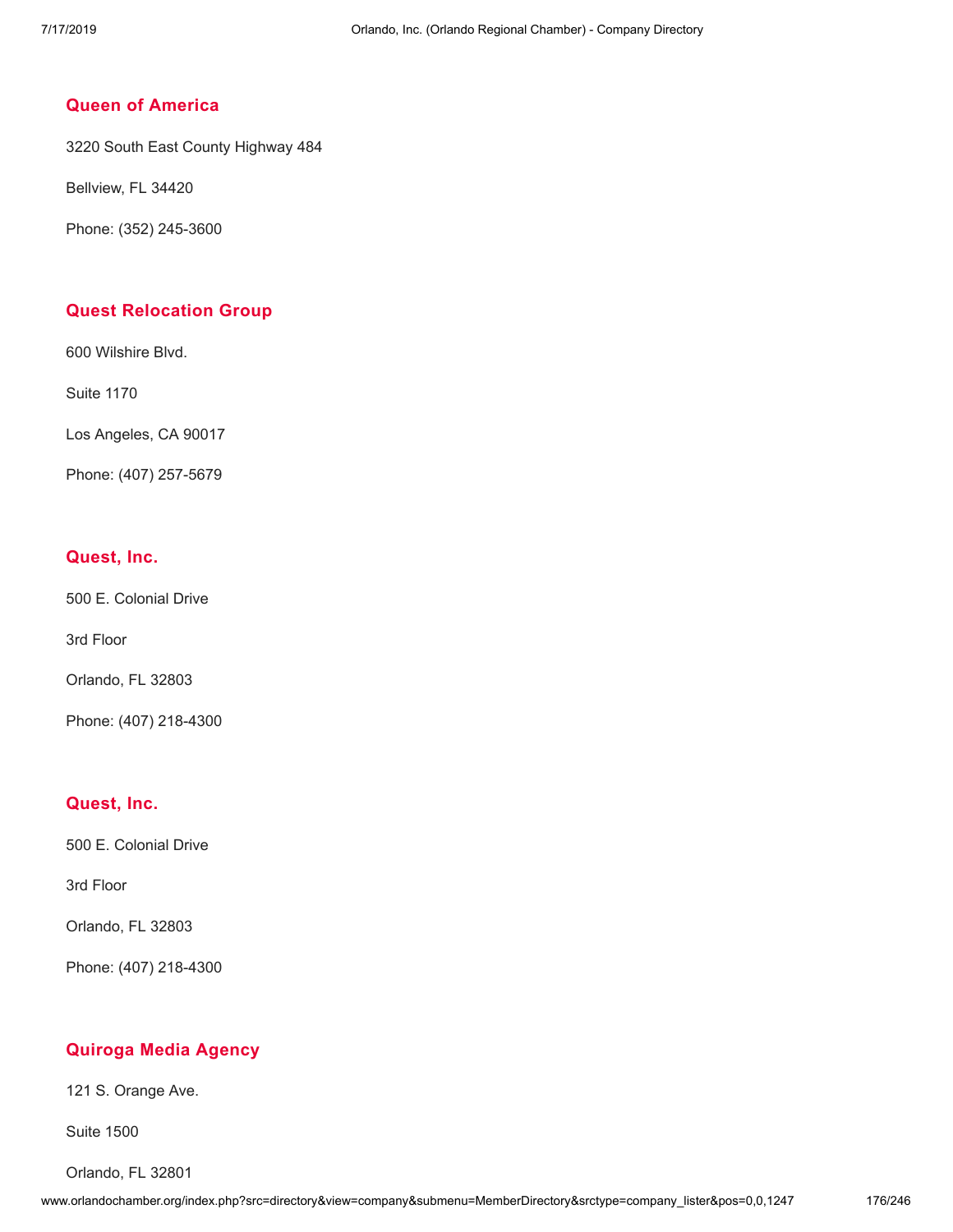Phone: (407) 377-6820

# **R&R [Industries](http://www.orlandochamber.org/index.php?src=directory&view=company&submenu=MemberDirectory&refno=2777593&srctype=company_detail)**

500 Carswell Ave.

Holly Hill, FL 32117

Phone: (386) 566-1301

# **R&R [Industries](http://www.orlandochamber.org/index.php?src=directory&view=company&submenu=MemberDirectory&refno=2777594&srctype=company_detail)**

500 Carswell Ave.

Holly Hill, FL 32117

Phone: (386) 566-1301

# **R&R [Industries](http://www.orlandochamber.org/index.php?src=directory&view=company&submenu=MemberDirectory&refno=2777595&srctype=company_detail)**

500 Carswell Ave.

Holly Hill, FL 32117

Phone: (386) 566-1301

# **[R-Squared](http://www.orlandochamber.org/index.php?src=directory&view=company&submenu=MemberDirectory&refno=2777635&srctype=company_detail) Solutions, LLC**

Do Not Publish

,

Phone: (240) 577-9017

# **R. Van [Bogan](http://www.orlandochamber.org/index.php?src=directory&view=company&submenu=MemberDirectory&refno=2777592&srctype=company_detail)**

2456 Via Sienna

Winter Park, FL 32789

Phone: (407) 645-0749

# **R.C. Stevens [Construction](http://www.orlandochamber.org/index.php?src=directory&view=company&submenu=MemberDirectory&refno=2777596&srctype=company_detail)**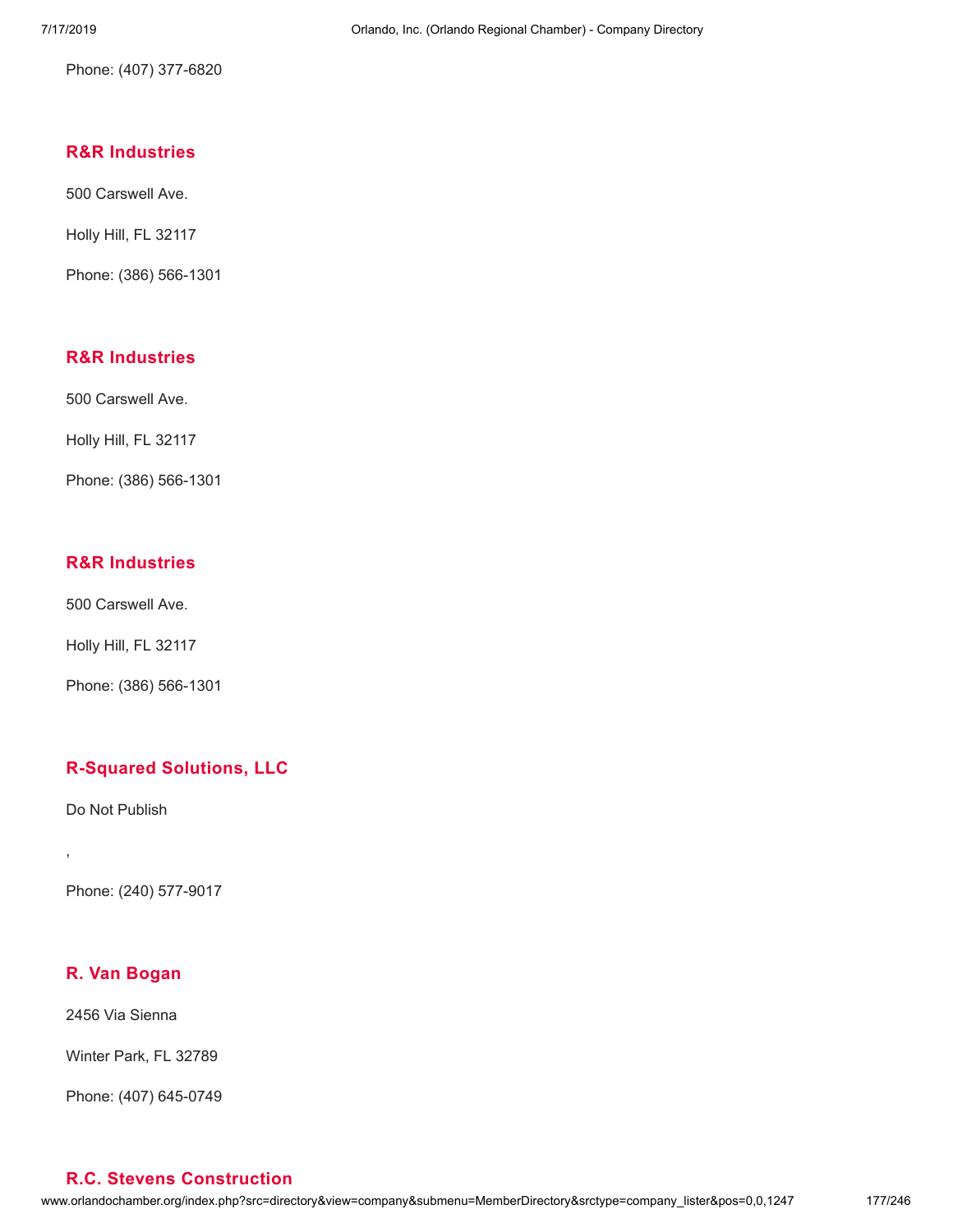28 S. Main St.

Winter Garden, FL 34787

Phone: (407) 299-3800

## **R.C. Stevens [Construction](http://www.orlandochamber.org/index.php?src=directory&view=company&submenu=MemberDirectory&refno=2777597&srctype=company_detail)**

28 S. Main St.

Winter Garden, FL 34787

Phone: (407) 299-3800

# **R.C. Stevens [Construction](http://www.orlandochamber.org/index.php?src=directory&view=company&submenu=MemberDirectory&refno=2777598&srctype=company_detail)**

28 S. Main St.

Winter Garden, FL 34787

Phone: (407) 299-3800

#### **[Rasmussen](http://www.orlandochamber.org/index.php?src=directory&view=company&submenu=MemberDirectory&refno=2777599&srctype=company_detail) College**

385 Douglas Ave.

Suite 1000

Altamonte Springs, FL 32714

Phone: (407) 618-5300

# **[Raymond](http://www.orlandochamber.org/index.php?src=directory&view=company&submenu=MemberDirectory&refno=2777600&srctype=company_detail) James Financial Services - Keiron**

720 Rugby St.

Suite 200

Orlando, FL 32804-4960

Phone: (407) 648-5755

# **Reality [Marketing](http://www.orlandochamber.org/index.php?src=directory&view=company&submenu=MemberDirectory&refno=2777601&srctype=company_detail) Group**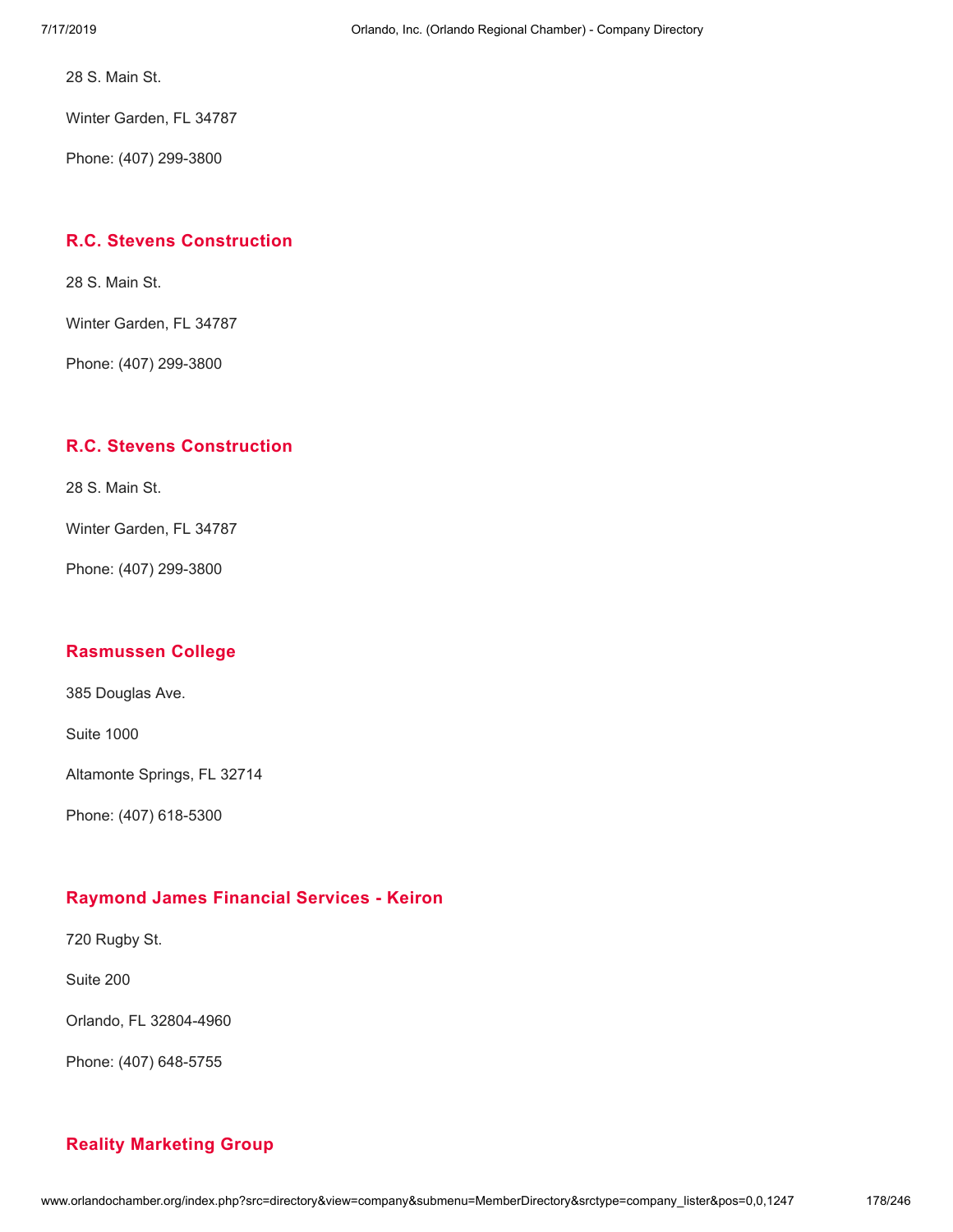1 S. Orange Ave.

Suite 502

Orlando, FL 32801

Phone: (321) 336-6908

# **[REDBiRD](http://www.orlandochamber.org/index.php?src=directory&view=company&submenu=MemberDirectory&refno=2777602&srctype=company_detail) Printing**

803 South Orlando Avenue

Suite J

Winter Park, FL 32789

Phone: (407) 622-2292

# **Reedy Creek [Improvement](http://www.orlandochamber.org/index.php?src=directory&view=company&submenu=MemberDirectory&refno=2777603&srctype=company_detail) District**

P.O. Box 10170

Lake Buena Vista, FL 32830

Phone: (407) 828-2241

# **[Regions](http://www.orlandochamber.org/index.php?src=directory&view=company&submenu=MemberDirectory&refno=2777604&srctype=company_detail) Bank**

111 N. Orange Avenue

Suite 600

Orlando, FL 32801

Phone: (407) 246-8900

# **[Regions](http://www.orlandochamber.org/index.php?src=directory&view=company&submenu=MemberDirectory&refno=2777605&srctype=company_detail) Bank**

111 N. Orange Avenue

Suite 600

Orlando, FL 32801

Phone: (407) 246-8900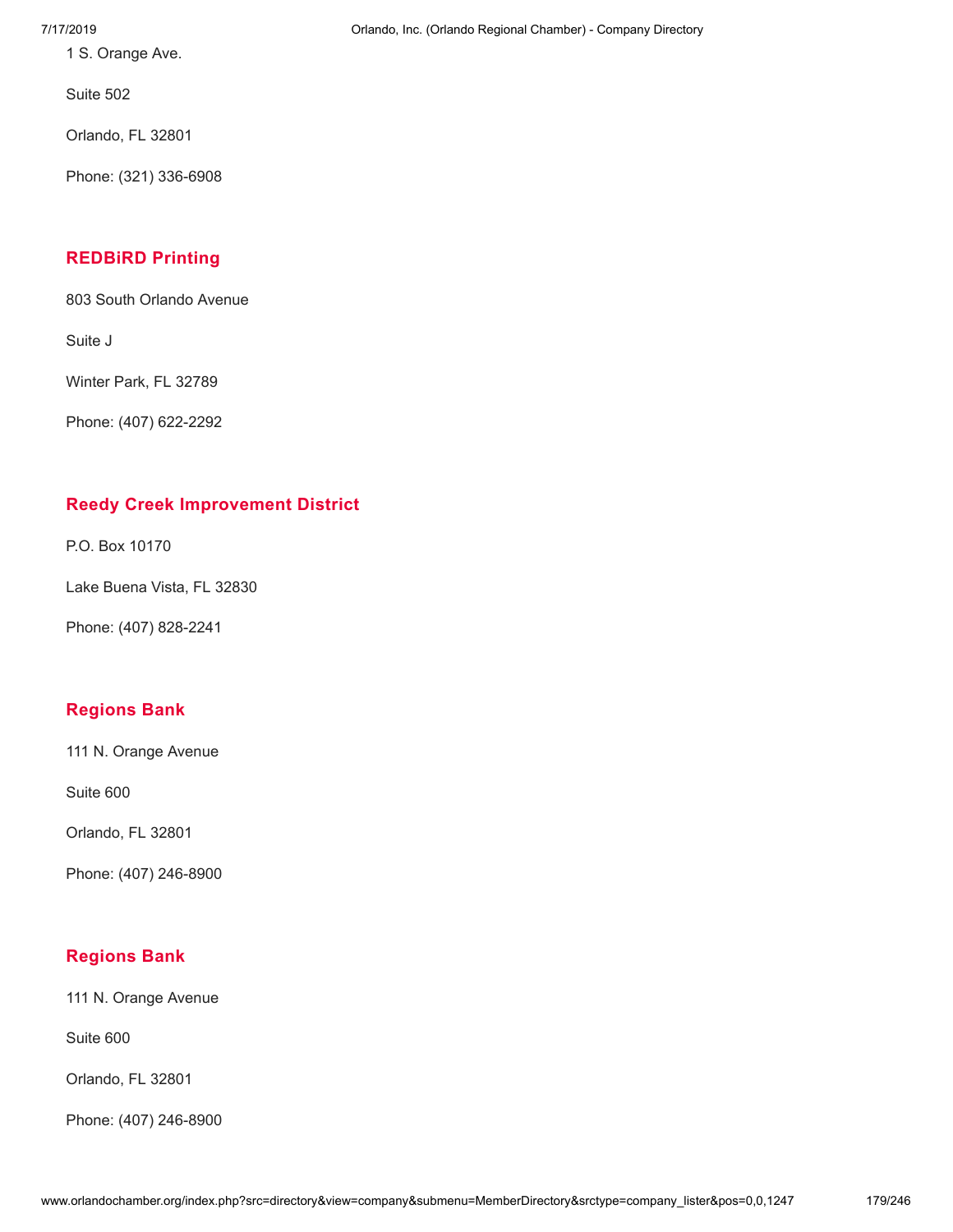,

#### **Related [Development](http://www.orlandochamber.org/index.php?src=directory&view=company&submenu=MemberDirectory&refno=2777606&srctype=company_detail)**

4767 New Broad St.

Orlando, FL 32814

Phone: (407) 514-2636

## **[Relatively](http://www.orlandochamber.org/index.php?src=directory&view=company&submenu=MemberDirectory&refno=2777607&srctype=company_detail) Speaking**

Phone: (612) 242-8362

## **Remax [Downtown](http://www.orlandochamber.org/index.php?src=directory&view=company&submenu=MemberDirectory&refno=2777608&srctype=company_detail)**

845 N. Garland Ave.

Orlando, FL 32801

Phone: (407) 491-5847

## **Renie [Parker](http://www.orlandochamber.org/index.php?src=directory&view=company&submenu=MemberDirectory&refno=2777609&srctype=company_detail)**

1478 Magellan Circle

Orlando, FL 32818

Phone: (407) 293-7229

## **[Renovate](http://www.orlandochamber.org/index.php?src=directory&view=company&submenu=MemberDirectory&refno=2777610&srctype=company_detail) America**

2250 Valkaria Road

Malabar, FL 32950

Phone: (561) 703-4345

# **[Renovate](http://www.orlandochamber.org/index.php?src=directory&view=company&submenu=MemberDirectory&refno=2777611&srctype=company_detail) America**

2250 Valkaria Road

Malabar, FL 32950

Phone: (561) 703-4345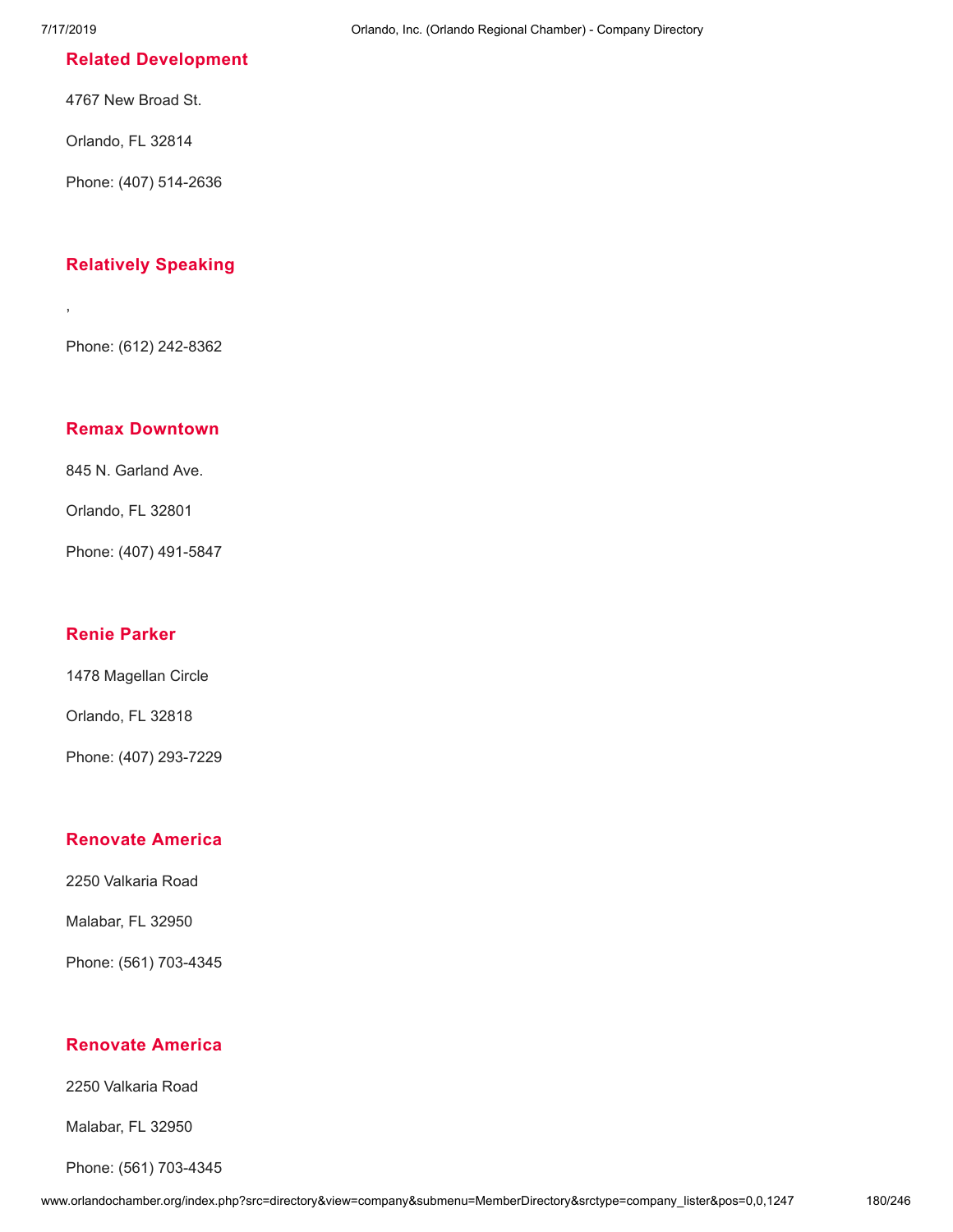### **[Renovate](http://www.orlandochamber.org/index.php?src=directory&view=company&submenu=MemberDirectory&refno=2777612&srctype=company_detail) America**

2250 Valkaria Road

Malabar, FL 32950

Phone: (561) 703-4345

### **[RepubIT,](http://www.orlandochamber.org/index.php?src=directory&view=company&submenu=MemberDirectory&refno=2777613&srctype=company_detail) LLC**

507 Avon Glade Place

Sanford, FL 32771

Phone: (321) 262-3626

### **[RepubIT,](http://www.orlandochamber.org/index.php?src=directory&view=company&submenu=MemberDirectory&refno=2777614&srctype=company_detail) LLC**

507 Avon Glade Place

Sanford, FL 32771

Phone: (321) 262-3626

### **Resort Access [Network](http://www.orlandochamber.org/index.php?src=directory&view=company&submenu=MemberDirectory&refno=2777615&srctype=company_detail)**

100 E. Sybelia Ave.

Suite 217

Maitland, FL 32751

Phone: (407) 278-4300

### **Resort Options [International](http://www.orlandochamber.org/index.php?src=directory&view=company&submenu=MemberDirectory&refno=2777616&srctype=company_detail)**

1320 N. Semoran Blvd.

Unit 215

Orlando, FL 32807

Phone: (888) 308-9668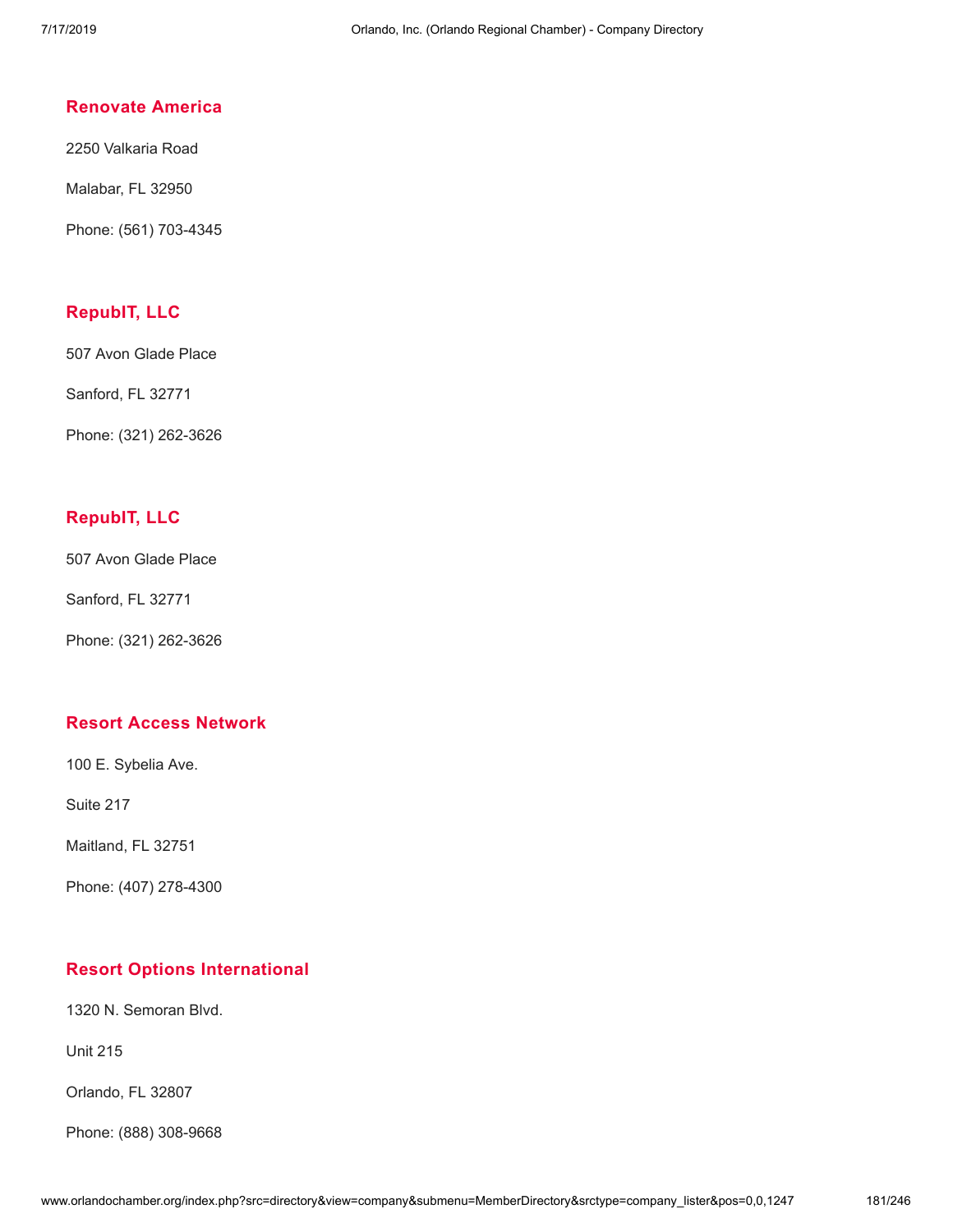### **Resort Options [International](http://www.orlandochamber.org/index.php?src=directory&view=company&submenu=MemberDirectory&refno=2777617&srctype=company_detail)**

1320 N. Semoran Blvd.

Unit 215

Orlando, FL 32807

Phone: (888) 308-9668

### **Resource [Employment](http://www.orlandochamber.org/index.php?src=directory&view=company&submenu=MemberDirectory&refno=2777618&srctype=company_detail) Solutions**

5900 Lake Ellenor Drive

Suite 100

Orlando, FL 32809

Phone: 321-234-9363

### **[Rexel](http://www.orlandochamber.org/index.php?src=directory&view=company&submenu=MemberDirectory&refno=2777619&srctype=company_detail)**

4150 N. John Young Parkway

Orlando, FL 32804

Phone: (407) 952-9184

### **Rhodes + Brito [Architects](http://www.orlandochamber.org/index.php?src=directory&view=company&submenu=MemberDirectory&refno=2777620&srctype=company_detail) Inc.**

605 E. Robinson St.

Suite 750

Orlando, FL 32801

Phone: (407) 648-7288

### **Rhodes + Brito [Architects](http://www.orlandochamber.org/index.php?src=directory&view=company&submenu=MemberDirectory&refno=2777621&srctype=company_detail) Inc.**

605 E. Robinson St.

Suite 750

Orlando, FL 32801

Phone: (407) 648-7288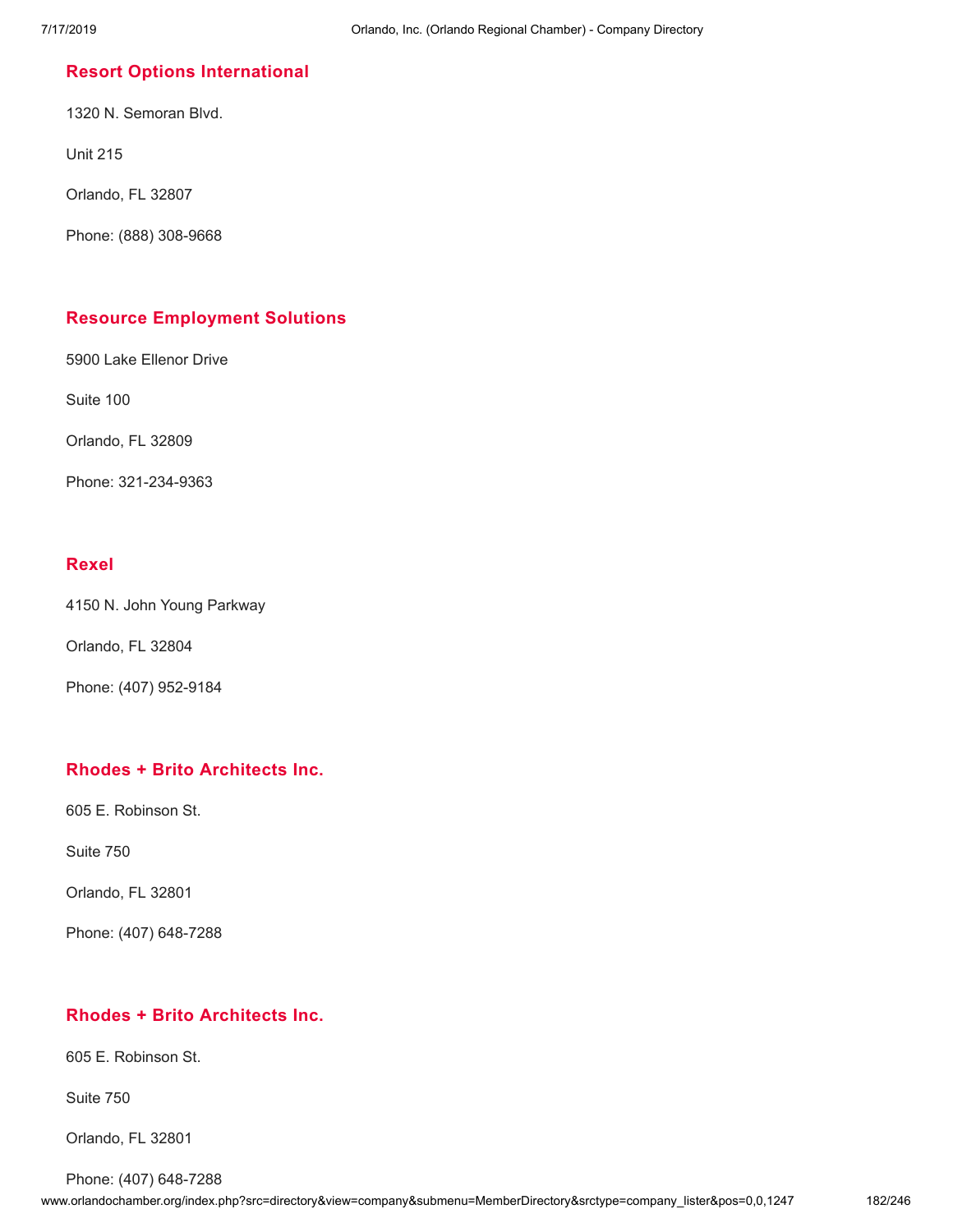### **[Rineer](http://www.orlandochamber.org/index.php?src=directory&view=company&submenu=MemberDirectory&refno=2777622&srctype=company_detail) Law**

827 Irma Ave.

Orlando, FL 32803

Phone: (321) 558-2555

### **Rini [Technologies,](http://www.orlandochamber.org/index.php?src=directory&view=company&submenu=MemberDirectory&refno=2777623&srctype=company_detail) Inc.**

582 S. Econ Circle

Oviedo, FL 32765

Phone: (407) 359-7138

### **[Riverside](http://www.orlandochamber.org/index.php?src=directory&view=company&submenu=MemberDirectory&refno=2777624&srctype=company_detail) Recovery of Tampa**

4004 N. Riverside Drive

Tampa, FL 33603

Phone: (813) 575-4141

### **RLF [Architecture,](http://www.orlandochamber.org/index.php?src=directory&view=company&submenu=MemberDirectory&refno=2777625&srctype=company_detail) Engineering, Interiors**

4750 New Broad Street

Orlando, FL 32814

Phone: (407) 647-1039

### **Robert Half [International](http://www.orlandochamber.org/index.php?src=directory&view=company&submenu=MemberDirectory&refno=2777626&srctype=company_detail)**

301 E. Pine St.

Suite 200

Orlando, FL 32801

Phone: (407) 481-8393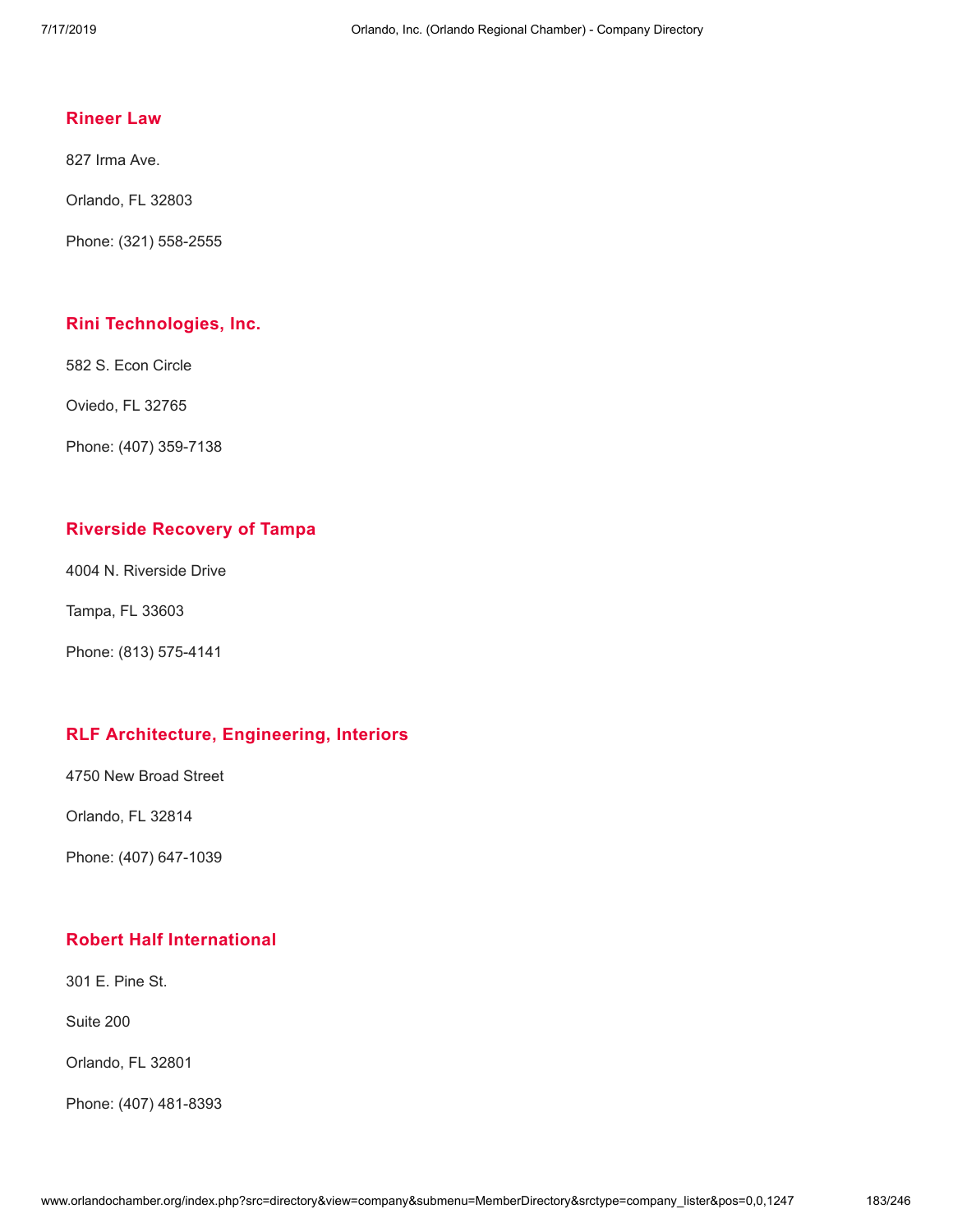### **Robert Half [International](http://www.orlandochamber.org/index.php?src=directory&view=company&submenu=MemberDirectory&refno=2777627&srctype=company_detail)**

301 E. Pine St.

Suite 200

Orlando, FL 32801

Phone: (407) 481-8393

### **Rogan Marketing and [Communications](http://www.orlandochamber.org/index.php?src=directory&view=company&submenu=MemberDirectory&refno=2777628&srctype=company_detail)**

4409 Hoffner Ave.

Suite 305

Orlando, FL 32812

Phone: (407) 601-0845

### **Rollins [College](http://www.orlandochamber.org/index.php?src=directory&view=company&submenu=MemberDirectory&refno=2777629&srctype=company_detail)**

1000 Holt Ave.

Warren Building

Winter Park, FL 32789

Phone: (407) 646-2000

### **Ronald [McDonald](http://www.orlandochamber.org/index.php?src=directory&view=company&submenu=MemberDirectory&refno=2777630&srctype=company_detail) House Charities of Central Florida**

1030 N. Orange Ave.

Suite 105

Orlando, FL 32801

Phone: (407) 206-0957

### **[Ronald](http://www.orlandochamber.org/index.php?src=directory&view=company&submenu=MemberDirectory&refno=2777631&srctype=company_detail) W. Black**

1101 North Lake Destiny Road

Suite 475

Maitland, FL 32751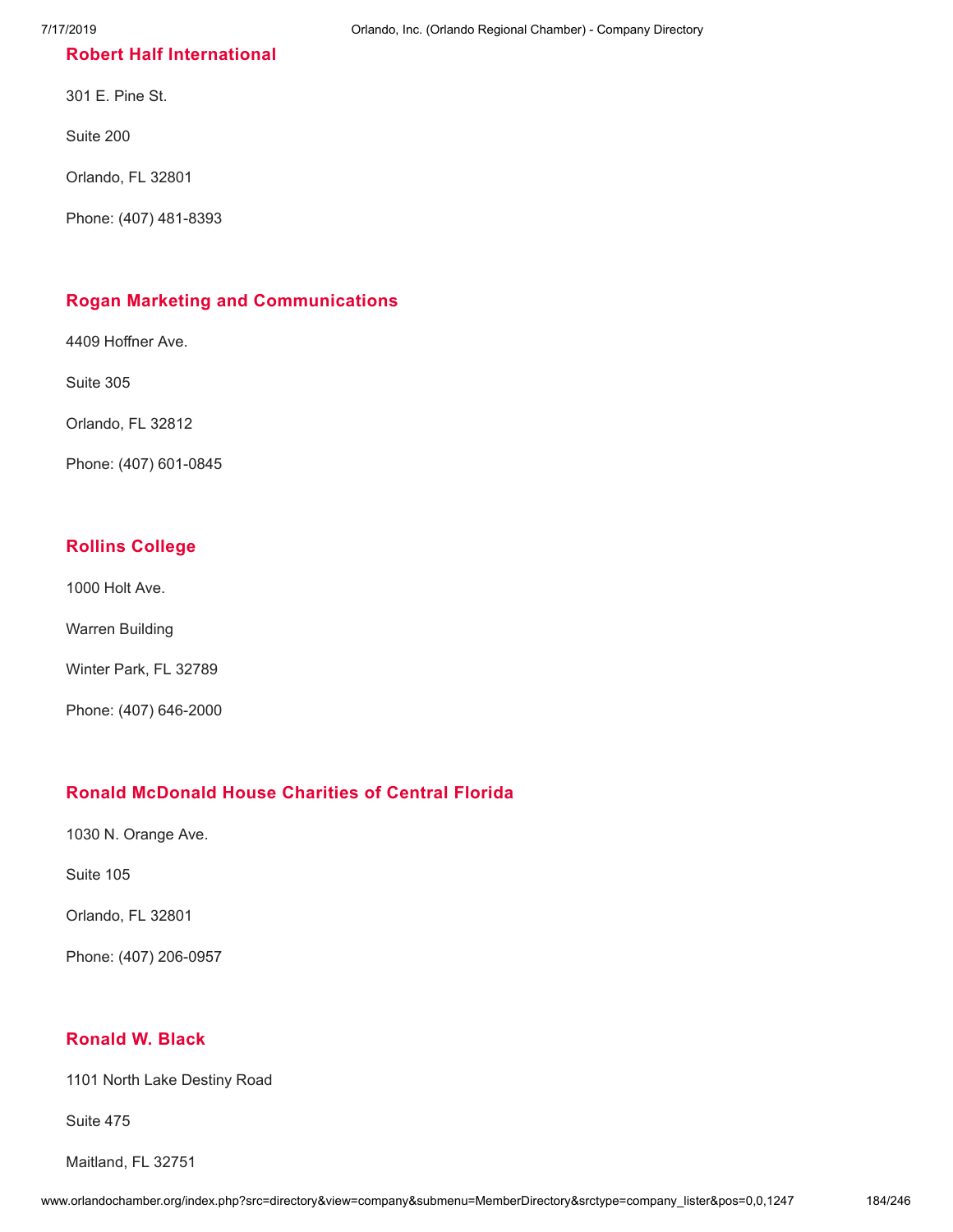Phone: (407) 682-7700

### **[Roque](http://www.orlandochamber.org/index.php?src=directory&view=company&submenu=MemberDirectory&refno=2777632&srctype=company_detail) Pub**

3076 Curry Ford Road

, FL 32806

Phone: (407) 985-3778

### **Rosen [Centre](http://www.orlandochamber.org/index.php?src=directory&view=company&submenu=MemberDirectory&refno=2777633&srctype=company_detail) Hotel**

9840 International Drive

Orlando, FL 32819

Phone: (407) 996-9840

### **Rowland Pest [Management,](http://www.orlandochamber.org/index.php?src=directory&view=company&submenu=MemberDirectory&refno=2777634&srctype=company_detail) Inc.**

210 Springwind Way

Casselberry, FL 32707

Phone: (407) 969-6162

### **Russ [Strouse](http://www.orlandochamber.org/index.php?src=directory&view=company&submenu=MemberDirectory&refno=2777636&srctype=company_detail)**

46 Keswick Drive

Mechanicsburg, PA 17050

Phone: (717) 790-0179

### **[Ruth's](http://www.orlandochamber.org/index.php?src=directory&view=company&submenu=MemberDirectory&refno=2777637&srctype=company_detail) Chris Steak House**

1030 W. Canton Ave.

Suite 100

Winter Park, FL 32789

Phone: (407) 333-7440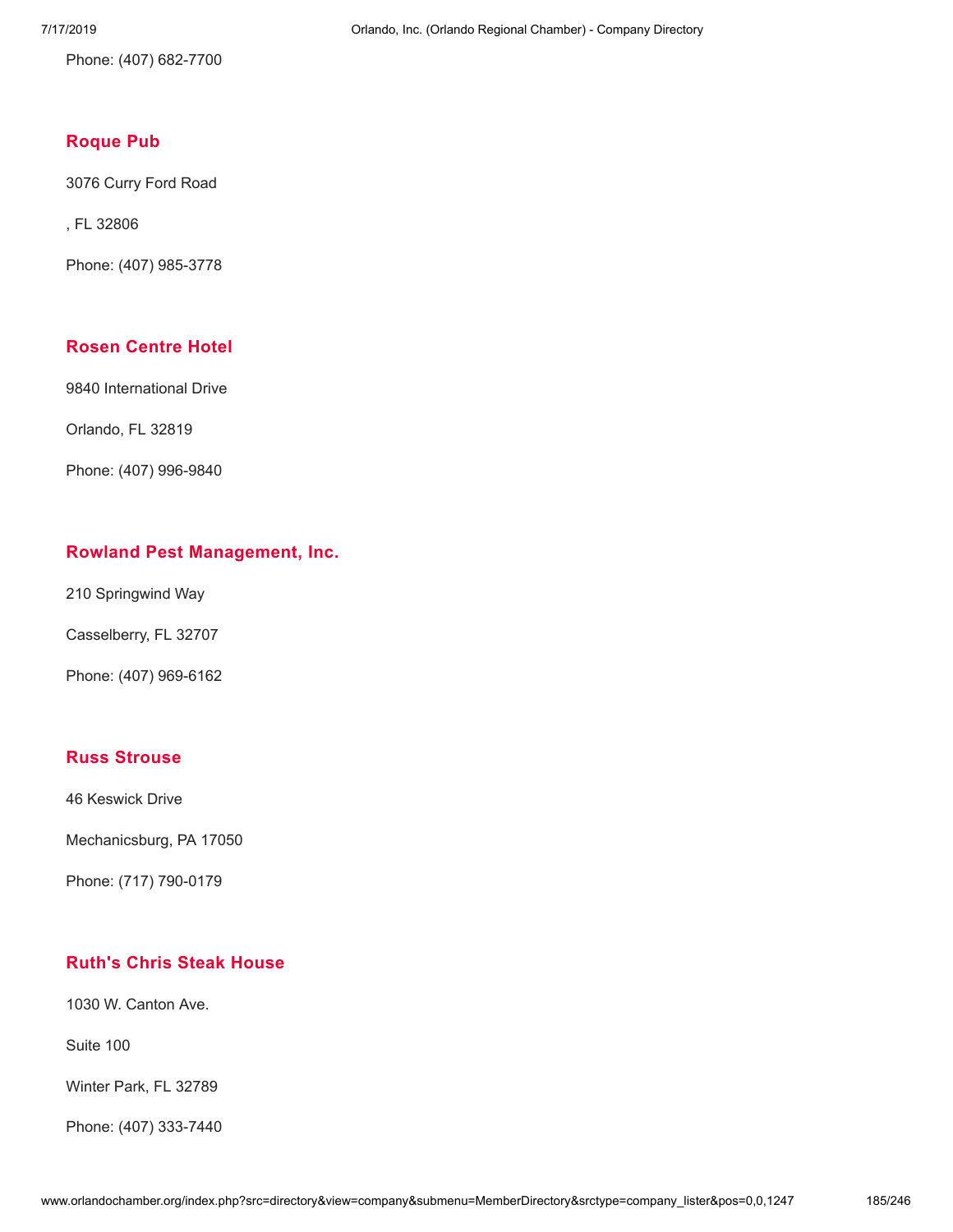### **RVR [Consulting](http://www.orlandochamber.org/index.php?src=directory&view=company&submenu=MemberDirectory&refno=2777638&srctype=company_detail) Group**

1964 Howell Branch Road

Suite 205

Winter Park, FL 32792

Phone: (407) 677-0400

### **RVR [Consulting](http://www.orlandochamber.org/index.php?src=directory&view=company&submenu=MemberDirectory&refno=2777639&srctype=company_detail) Group**

1964 Howell Branch Road

Suite 205

Winter Park, FL 32792

Phone: (407) 677-0400

### **RVR [Consulting](http://www.orlandochamber.org/index.php?src=directory&view=company&submenu=MemberDirectory&refno=2777640&srctype=company_detail) Group**

1964 Howell Branch Road

Suite 205

Winter Park, FL 32792

Phone: (407) 677-0400

### **[S&ME,](http://www.orlandochamber.org/index.php?src=directory&view=company&submenu=MemberDirectory&refno=2777641&srctype=company_detail) Inc.**

1615 Edgewater Drive

Suite 200

Orlando, FL 32804

Phone: (407) 975-1273

### **[Sail-CG](http://www.orlandochamber.org/index.php?src=directory&view=company&submenu=MemberDirectory&refno=2777642&srctype=company_detail)**

121 Festive Court

Chuluota, FL 32766

Phone: (408) 905-0036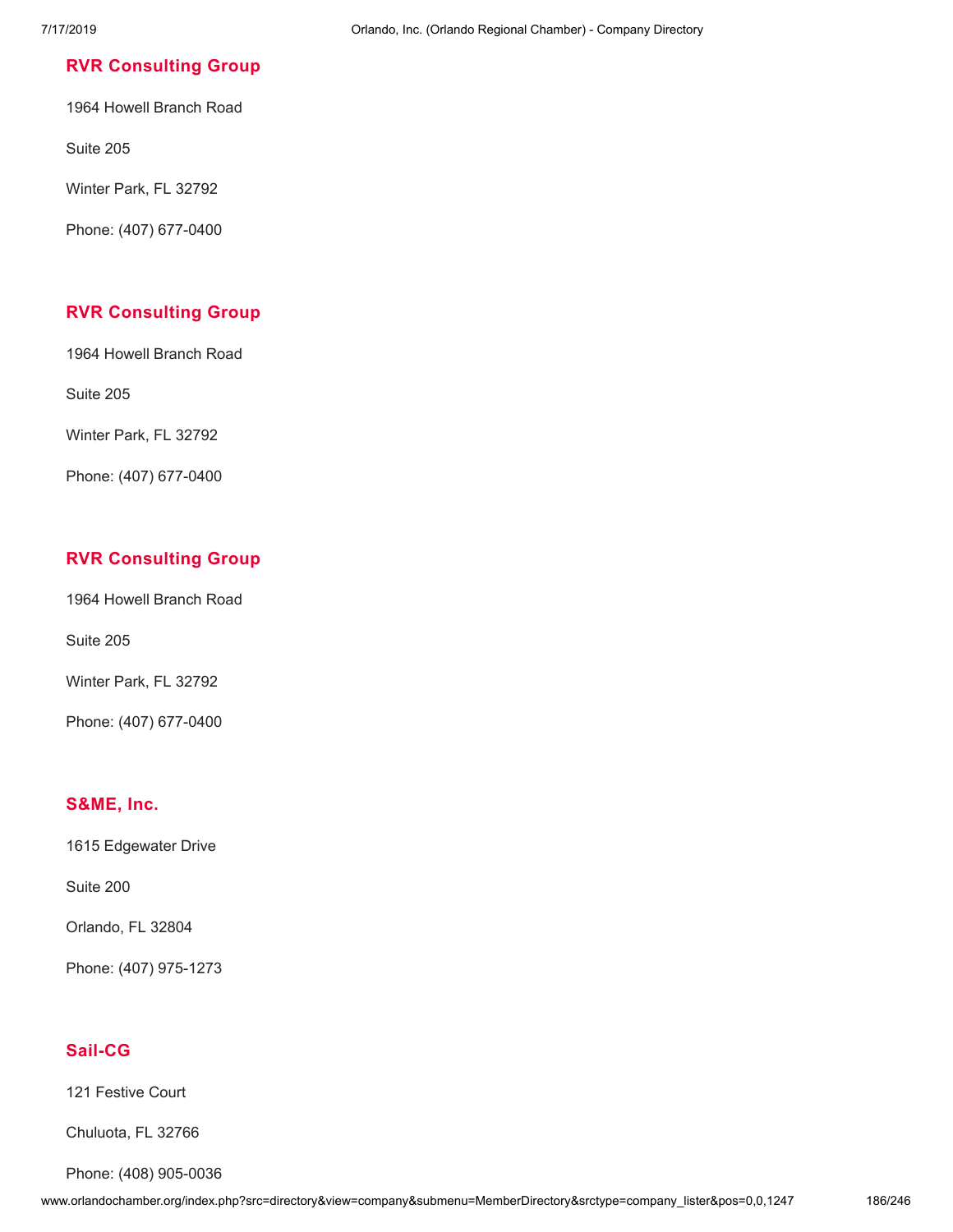### **SAK [Comedy](http://www.orlandochamber.org/index.php?src=directory&view=company&submenu=MemberDirectory&refno=2777643&srctype=company_detail) Lab**

29 S. Orange Ave.

Orlando, FL 32801

Phone: (407) 917-6522

### **Sanitas [Medical](http://www.orlandochamber.org/index.php?src=directory&view=company&submenu=MemberDirectory&refno=2777644&srctype=company_detail) Center**

8400 NW St.

Suite 201

Miami, FL 33122

### **Sapphire Timeshare [Cancellation](http://www.orlandochamber.org/index.php?src=directory&view=company&submenu=MemberDirectory&refno=2777645&srctype=company_detail)**

801 N. Magnolia Ave.

Suite 101

Orlando, FL 32803

Phone: (407) 412-6447

### **[ScaleFactor](http://www.orlandochamber.org/index.php?src=directory&view=company&submenu=MemberDirectory&refno=2777646&srctype=company_detail)**

, FL

Phone: (512) 497-8799

### **[SchenkelShultz](http://www.orlandochamber.org/index.php?src=directory&view=company&submenu=MemberDirectory&refno=2777647&srctype=company_detail) Architecture, Inc.**

200 E. Robinson St.

Suite 300

Orlando, FL 32801

Phone: (407) 872-3322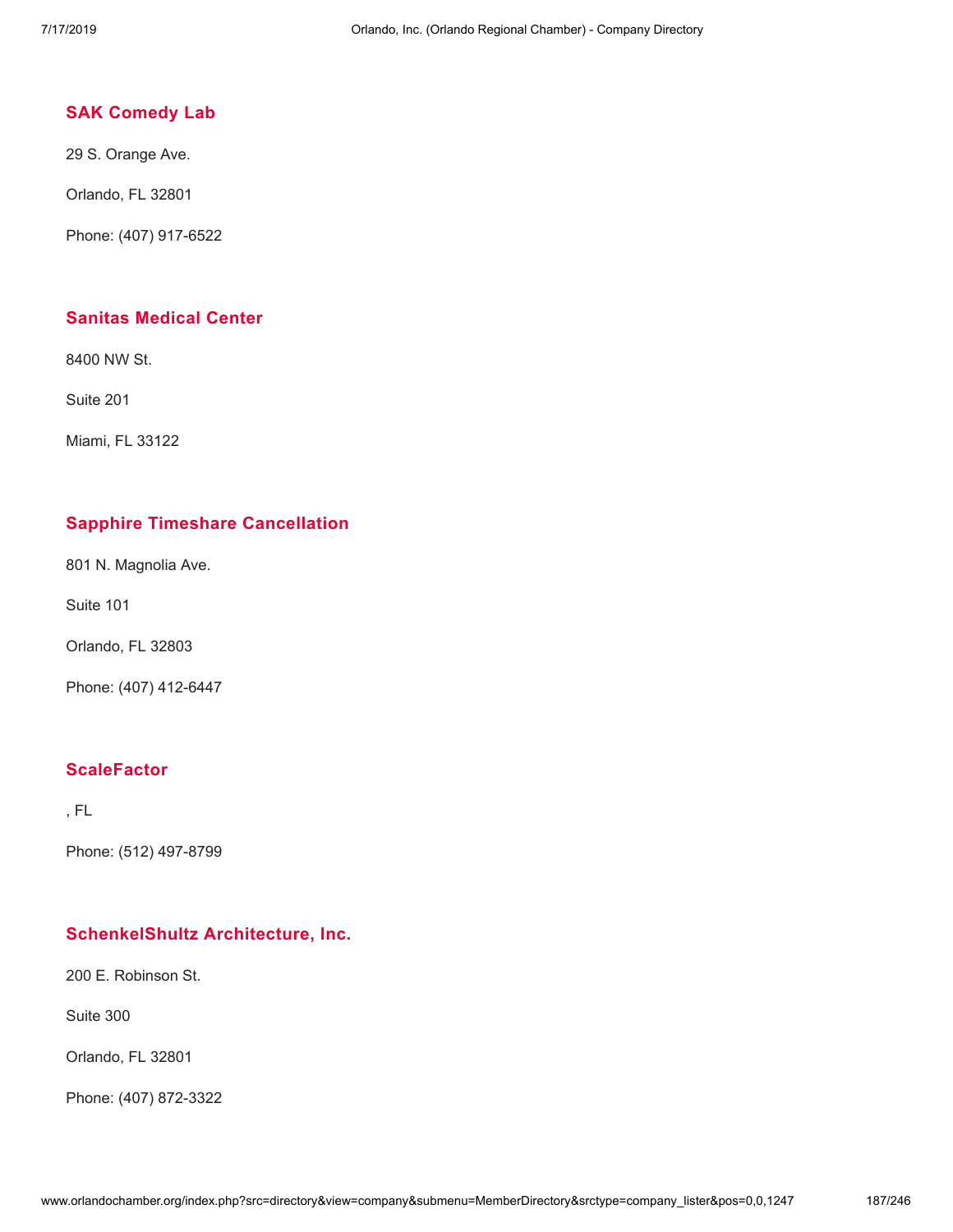### **Schwalb Public [Relations](http://www.orlandochamber.org/index.php?src=directory&view=company&submenu=MemberDirectory&refno=2777648&srctype=company_detail)**

450 S. Orange Ave.

Suite 650

Orlando, FL 32801

Phone: (407) 418-2426

### **Schwalb Public [Relations](http://www.orlandochamber.org/index.php?src=directory&view=company&submenu=MemberDirectory&refno=2777649&srctype=company_detail)**

450 S. Orange Ave.

Suite 650

Orlando, FL 32801

Phone: (407) 418-2426

### **[Scootarama](http://www.orlandochamber.org/index.php?src=directory&view=company&submenu=MemberDirectory&refno=2777650&srctype=company_detail)**

8810 Commodity Circle

Suite 9

Orlando, FL 32819

Phone: (407) 897-6839

### **[Scoppechio](http://www.orlandochamber.org/index.php?src=directory&view=company&submenu=MemberDirectory&refno=2777651&srctype=company_detail)**

1413 Haven Drive

Orlando, FL 32803

Phone: (502) 814-4637

### **[SCORE](http://www.orlandochamber.org/index.php?src=directory&view=company&submenu=MemberDirectory&refno=2777652&srctype=company_detail)**

3201 E. Colonial Drive

Suite A20

Orlando, FL 32803

Phone: (407) 420-4843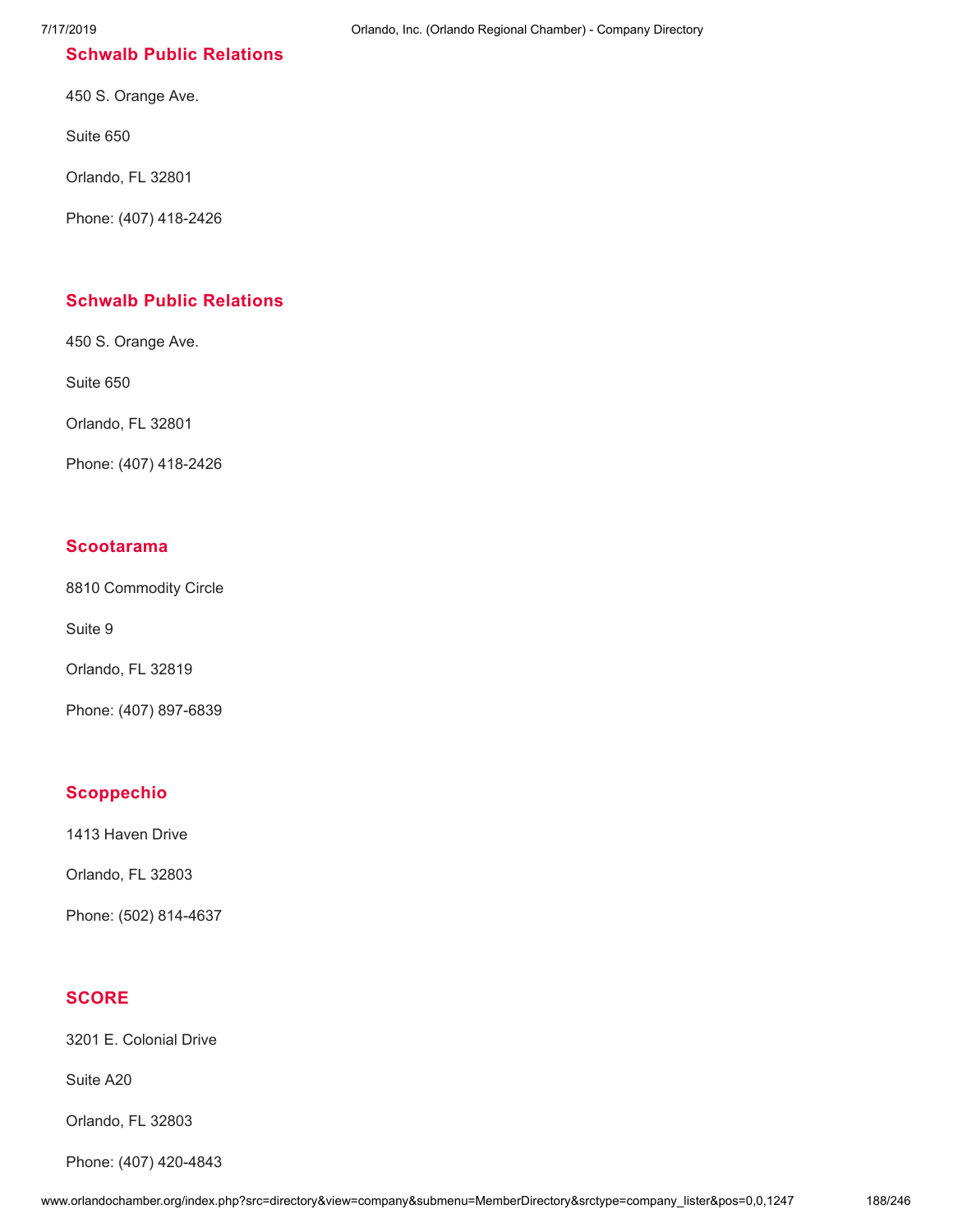### **Sea Isle [Apartments](http://www.orlandochamber.org/index.php?src=directory&view=company&submenu=MemberDirectory&refno=2777653&srctype=company_detail)**

6801 Sea Coral Drive

Orlando, FL 32821

Phone: (855) 202-8911

### **[Seacoast](http://www.orlandochamber.org/index.php?src=directory&view=company&submenu=MemberDirectory&refno=2777654&srctype=company_detail) National Bank**

13207 W. Colonial Drive

Suite 102

Orlando, FL 34787

Phone: (407) 629-9089

### **[Seacoast](http://www.orlandochamber.org/index.php?src=directory&view=company&submenu=MemberDirectory&refno=2777655&srctype=company_detail) National Bank**

13207 W. Colonial Drive

Suite 102

Orlando, FL 34787

Phone: (407) 629-9089

### **Seaside [National](http://www.orlandochamber.org/index.php?src=directory&view=company&submenu=MemberDirectory&refno=2777656&srctype=company_detail) Bank & Trust**

700 W. Morse Blvd.

Suite 100

Winter Park, FL 32789

Phone: (407) 571-7989

### **[SeaWorld](http://www.orlandochamber.org/index.php?src=directory&view=company&submenu=MemberDirectory&refno=2777657&srctype=company_detail) Orlando**

7007 Sea Harbour Drive

Orlando, FL 32821

Phone: (407) 351-3600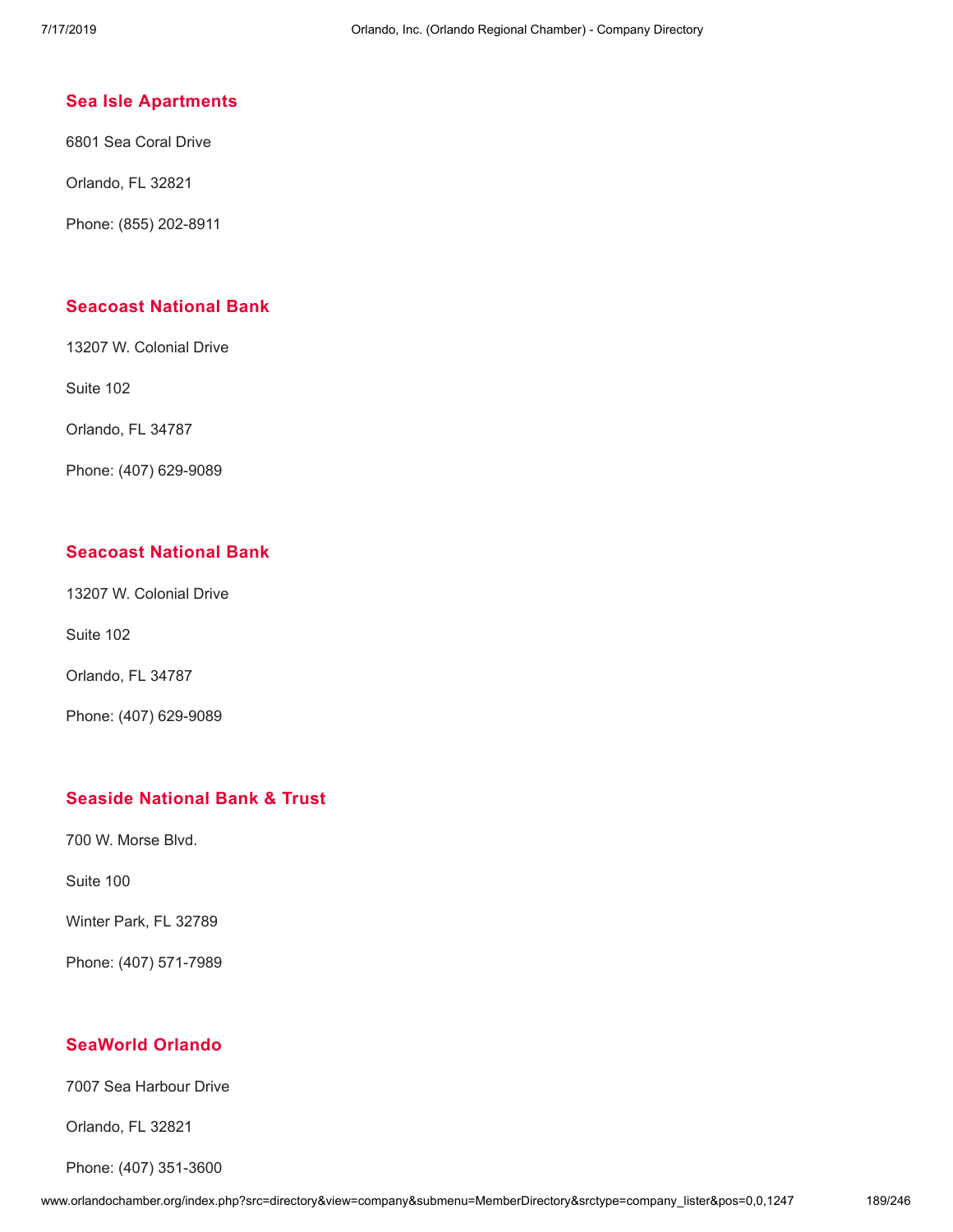### **Second [Harvest](http://www.orlandochamber.org/index.php?src=directory&view=company&submenu=MemberDirectory&refno=2777658&srctype=company_detail) Food Bank of Central Florida**

411 Mercy Drive

Orlando, FL 32805-1019

Phone: (407) 295-1066

### **[Security](http://www.orlandochamber.org/index.php?src=directory&view=company&submenu=MemberDirectory&refno=2777659&srctype=company_detail) National Title & Escrow, LLC**

500 Winderley Place

Suite 320

Maitland, FL 32751

Phone: (407) 624-4433

### **[SellMyTimeshareNow.com](http://www.orlandochamber.org/index.php?src=directory&view=company&submenu=MemberDirectory&refno=2777660&srctype=company_detail)**

8545 Commodity Circle

Orlando, FL 32819

Phone: (877) 815-4227

### **Seminole County [Government](http://www.orlandochamber.org/index.php?src=directory&view=company&submenu=MemberDirectory&refno=2777661&srctype=company_detail)**

1101 E. First St.

Sanford, FL 32771-1468

Phone: (407) 665-7219

### **Seminole Office [Solutions,](http://www.orlandochamber.org/index.php?src=directory&view=company&submenu=MemberDirectory&refno=2777662&srctype=company_detail) Inc.**

762 Big Tree Drive

Longwood, FL 32750

Phone: (407) 830-7950

### **[Seminole](http://www.orlandochamber.org/index.php?src=directory&view=company&submenu=MemberDirectory&refno=2777663&srctype=company_detail) State College of Florida**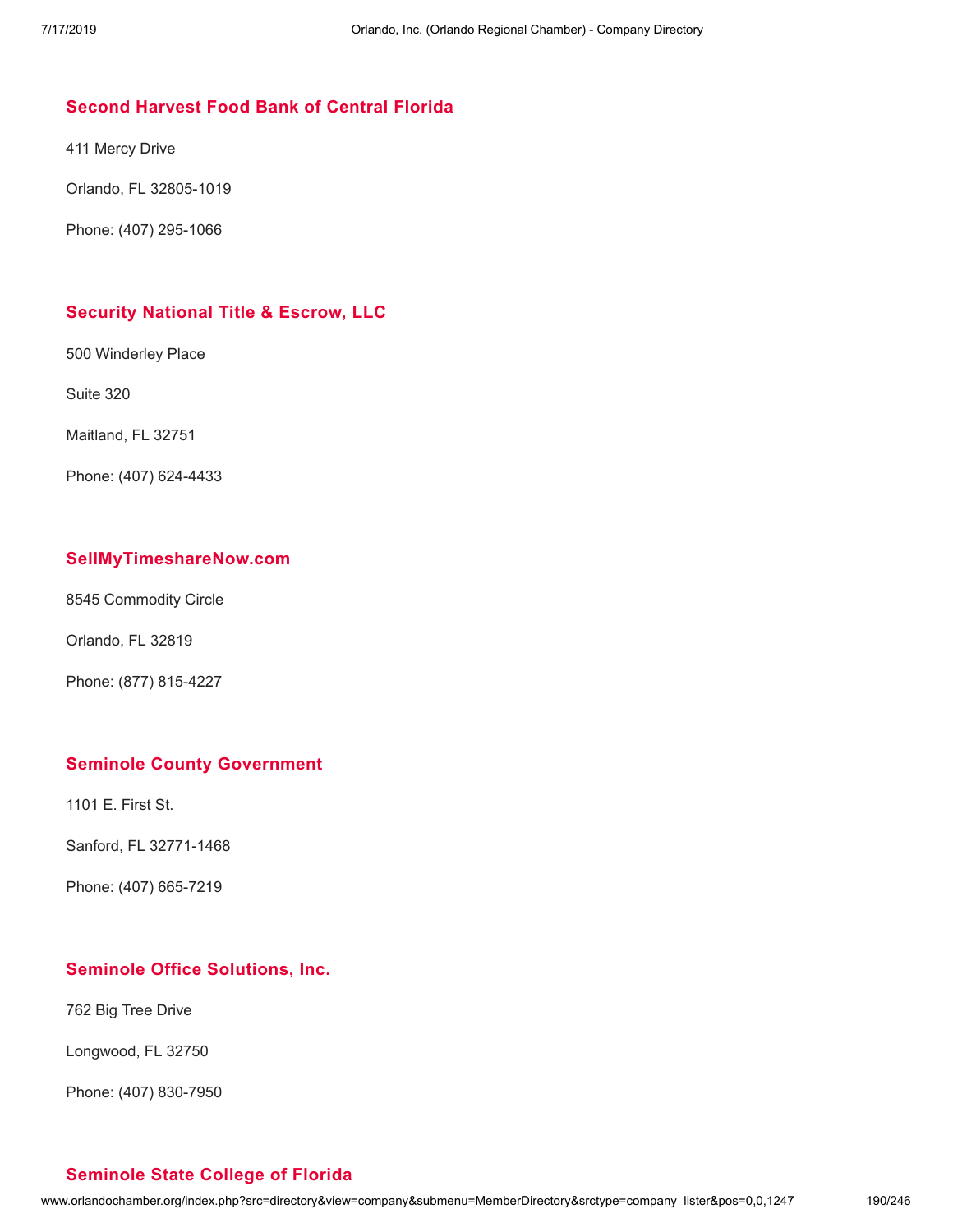100 Weldon Blvd.

Sanford, FL 32773-6199

Phone: (407) 708-4722

### **[Seminole](http://www.orlandochamber.org/index.php?src=directory&view=company&submenu=MemberDirectory&refno=2777664&srctype=company_detail) State College of Florida**

100 Weldon Blvd.

Sanford, FL 32773-6199

Phone: (407) 708-4722

### **Senior Living [Resolutions](http://www.orlandochamber.org/index.php?src=directory&view=company&submenu=MemberDirectory&refno=2777665&srctype=company_detail)**

5000 Highway 17 S.

Unit 18 #231

Fleming Island, FL 32003

Phone: (904) 309-3363

### **Senior [Resource](http://www.orlandochamber.org/index.php?src=directory&view=company&submenu=MemberDirectory&refno=2777666&srctype=company_detail) Alliance**

988 Woodcock Road

Suite 200

Orlando, FL 32803

Phone: (407) 514-1800

### **[Sensarie](http://www.orlandochamber.org/index.php?src=directory&view=company&submenu=MemberDirectory&refno=2777667&srctype=company_detail)**

101 S. Garland Ave.

Unit 100

Orlando, FL 32801

Phone: (727) 667-4410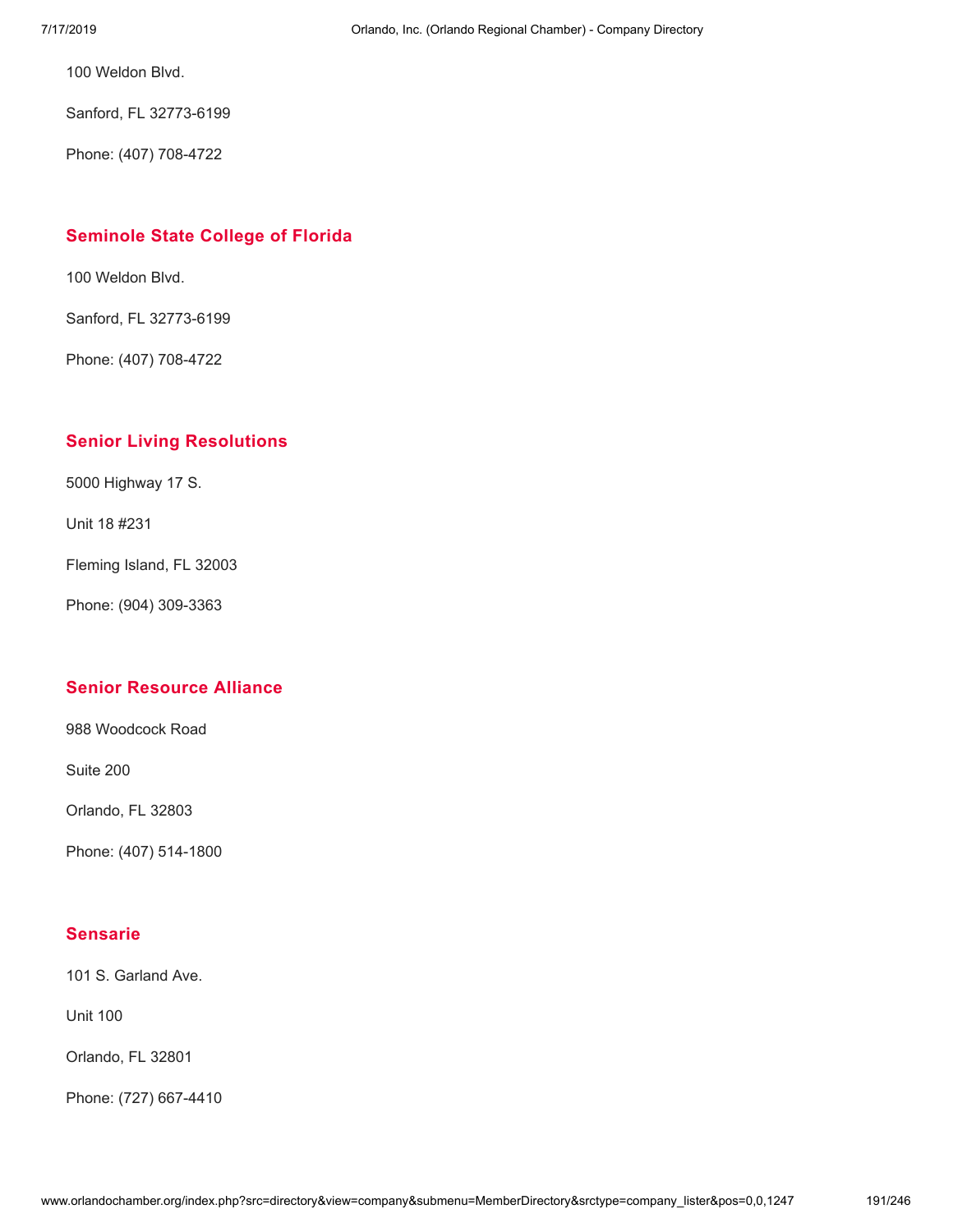### **[Serendipity](http://www.orlandochamber.org/index.php?src=directory&view=company&submenu=MemberDirectory&refno=2777668&srctype=company_detail) Labs**

450 S. Orange Ave.

Suite 300

Orlando, FL 32801

Phone: (407) 392-9051

### **[ServiceSource](http://www.orlandochamber.org/index.php?src=directory&view=company&submenu=MemberDirectory&refno=2777669&srctype=company_detail)**

12200 W. Colonial Drive

Suite 203

Winter Garden, FL 34787

Phone: (407) 554-0259

### **Servpro of [Apopka-Wekiva](http://www.orlandochamber.org/index.php?src=directory&view=company&submenu=MemberDirectory&refno=2777670&srctype=company_detail) and West Orange**

1251 Seminola Blvd.

Casselberry, FL 32707

Phone: (407) 509-4463

### **Shaw [Insurance](http://www.orlandochamber.org/index.php?src=directory&view=company&submenu=MemberDirectory&refno=2777671&srctype=company_detail) Agency, LLC**

8701 Maitland Summit Blvd.

Orlando, FL 32810

Phone: (407) 595-0088

### **Shelter Mortgage [Company](http://www.orlandochamber.org/index.php?src=directory&view=company&submenu=MemberDirectory&refno=2777672&srctype=company_detail)**

408 E. Ridgewood St.

Suite 106

Orlando, FL 32803

Phone: (407) 897-6656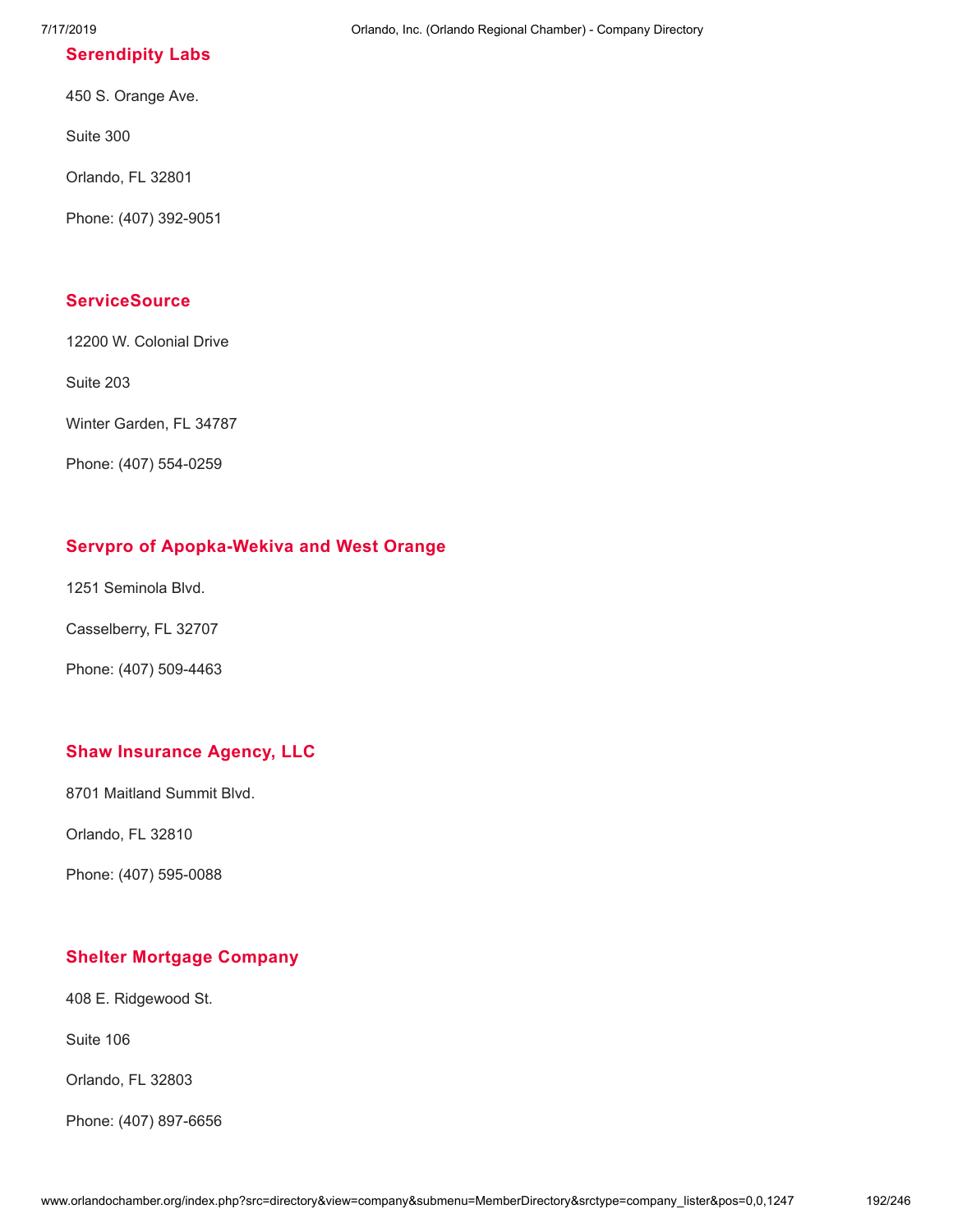### **[Sheraton](http://www.orlandochamber.org/index.php?src=directory&view=company&submenu=MemberDirectory&refno=2777673&srctype=company_detail) Suites Orlando Airport**

7550 Augusta National Drive

Orlando, FL 32822

Phone: (407) 240-5555

### **Shutts & [Bowen](http://www.orlandochamber.org/index.php?src=directory&view=company&submenu=MemberDirectory&refno=2777674&srctype=company_detail) LLP**

300 S. Orange Ave.

Suite 1600

Orlando, FL 32801

Phone: (407) 423-3200

### **[Siemens](http://www.orlandochamber.org/index.php?src=directory&view=company&submenu=MemberDirectory&refno=2777675&srctype=company_detail) Energy, Inc.**

3021 N. Commerce Parkway

Miramar, FL 33025

Phone: (407) 736-2000

### **[Siemens](http://www.orlandochamber.org/index.php?src=directory&view=company&submenu=MemberDirectory&refno=2777676&srctype=company_detail) Energy, Inc.**

3021 N. Commerce Parkway

Miramar, FL 33025

Phone: (407) 736-2000

### **[Siemens](http://www.orlandochamber.org/index.php?src=directory&view=company&submenu=MemberDirectory&refno=2777677&srctype=company_detail) Energy, Inc.**

3021 N. Commerce Parkway

Miramar, FL 33025

Phone: (407) 736-2000

### **[Signature](http://www.orlandochamber.org/index.php?src=directory&view=company&submenu=MemberDirectory&refno=2777678&srctype=company_detail) Flight Support (BBA Aviation)**

201 South Orange Avenue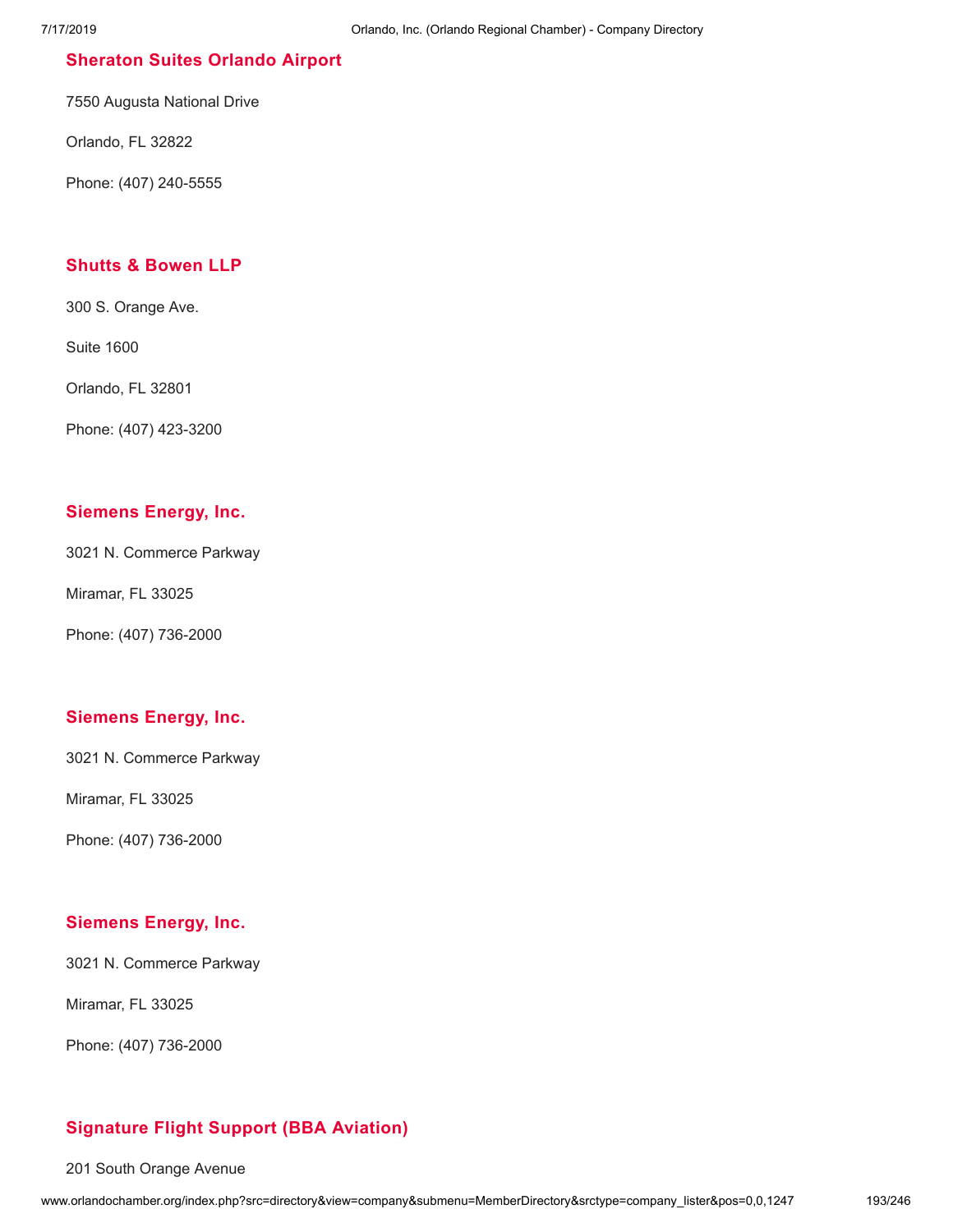Suite 1100

Orlando, FL 32801

Phone: (407) 648-7200

### **[Signature](http://www.orlandochamber.org/index.php?src=directory&view=company&submenu=MemberDirectory&refno=2777679&srctype=company_detail) Wealth Advisors, LLC**

301 E. Pine St.

Suite 800

Orlando, FL 32801

Phone: (407) 630-6670

### **[Signature](http://www.orlandochamber.org/index.php?src=directory&view=company&submenu=MemberDirectory&refno=2777680&srctype=company_detail) Wealth Advisors, LLC**

301 E. Pine St.

Suite 800

Orlando, FL 32801

Phone: (407) 630-6670

### **Silver Star [Enterprise](http://www.orlandochamber.org/index.php?src=directory&view=company&submenu=MemberDirectory&refno=2777681&srctype=company_detail)**

505 Clark St.

Oviedo, FL 32765

Phone: (407) 625-8845

### **[SIMETRI,](http://www.orlandochamber.org/index.php?src=directory&view=company&submenu=MemberDirectory&refno=2777682&srctype=company_detail) Inc.**

7005 University Blvd.

Winter Park, FL 32792

Phone: (321) 972-9980

### **[SimonMed](http://www.orlandochamber.org/index.php?src=directory&view=company&submenu=MemberDirectory&refno=2777683&srctype=company_detail) Imaging**

279 Douglas Ave.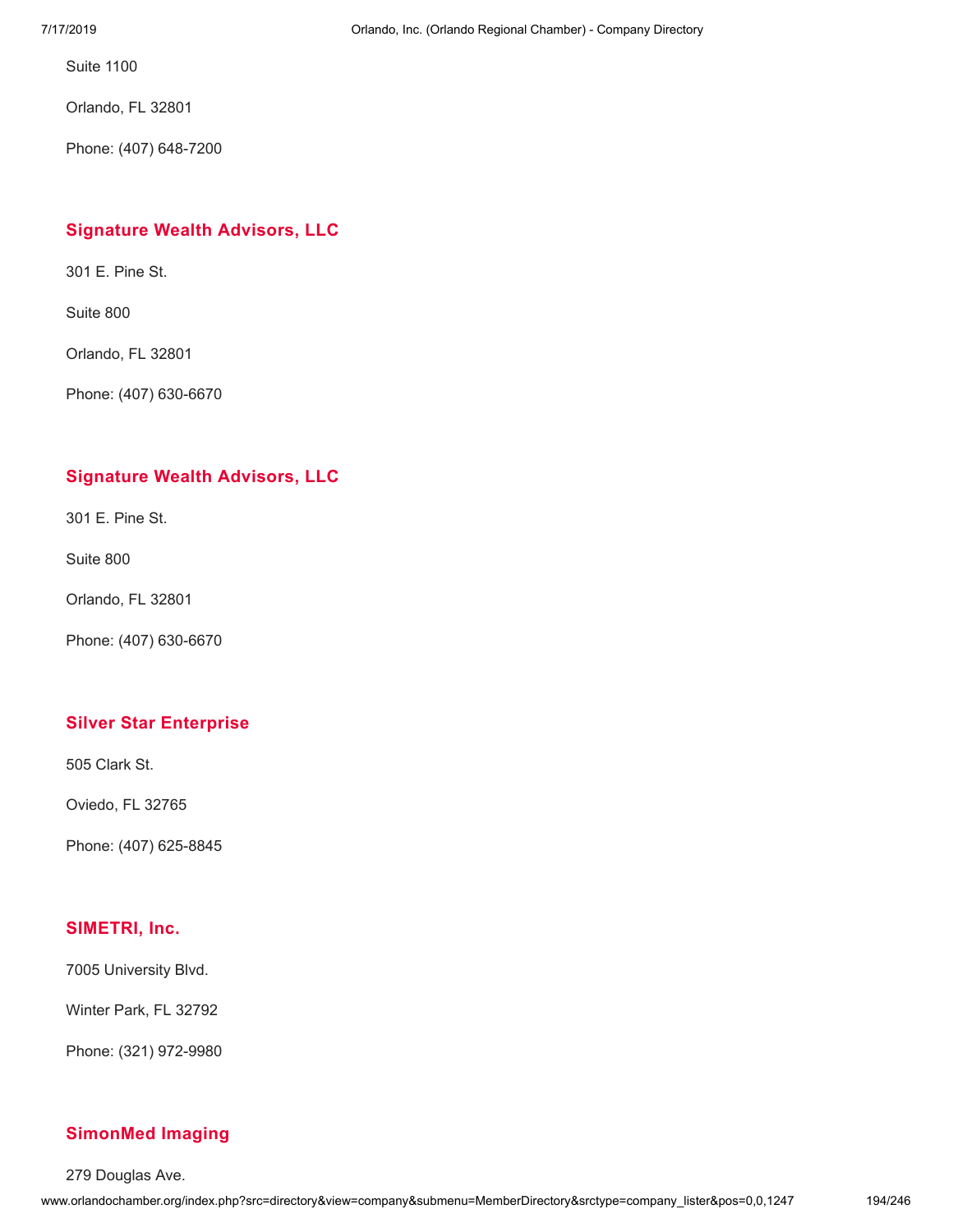Suite 1112

Altamonte Springs, FL 32714

Phone: (407) 206-2159

### **Sir Speedy Print Signs [Marketing](http://www.orlandochamber.org/index.php?src=directory&view=company&submenu=MemberDirectory&refno=2777684&srctype=company_detail)**

317 N. Orange Ave.

Orlando, FL 32801

Phone: (407) 423-2051

### **Skanska USA [Building,](http://www.orlandochamber.org/index.php?src=directory&view=company&submenu=MemberDirectory&refno=2777685&srctype=company_detail) Inc.**

2405 Lucien Way

Suite 250

Maitland, FL 32751

Phone: (407) 839-2925

### **[Smart](http://www.orlandochamber.org/index.php?src=directory&view=company&submenu=MemberDirectory&refno=2777686&srctype=company_detail) City**

3100 Bonnet Creek Road

P.O. Box 22555

Lake Buena Vista, FL 32830

Phone: (407) 827-2000

### **SNA [Software,](http://www.orlandochamber.org/index.php?src=directory&view=company&submenu=MemberDirectory&refno=2777687&srctype=company_detail) LLC**

424 Central Blvd.

Suite 690

Orlando, FL 32801

Phone: (866) 389-6750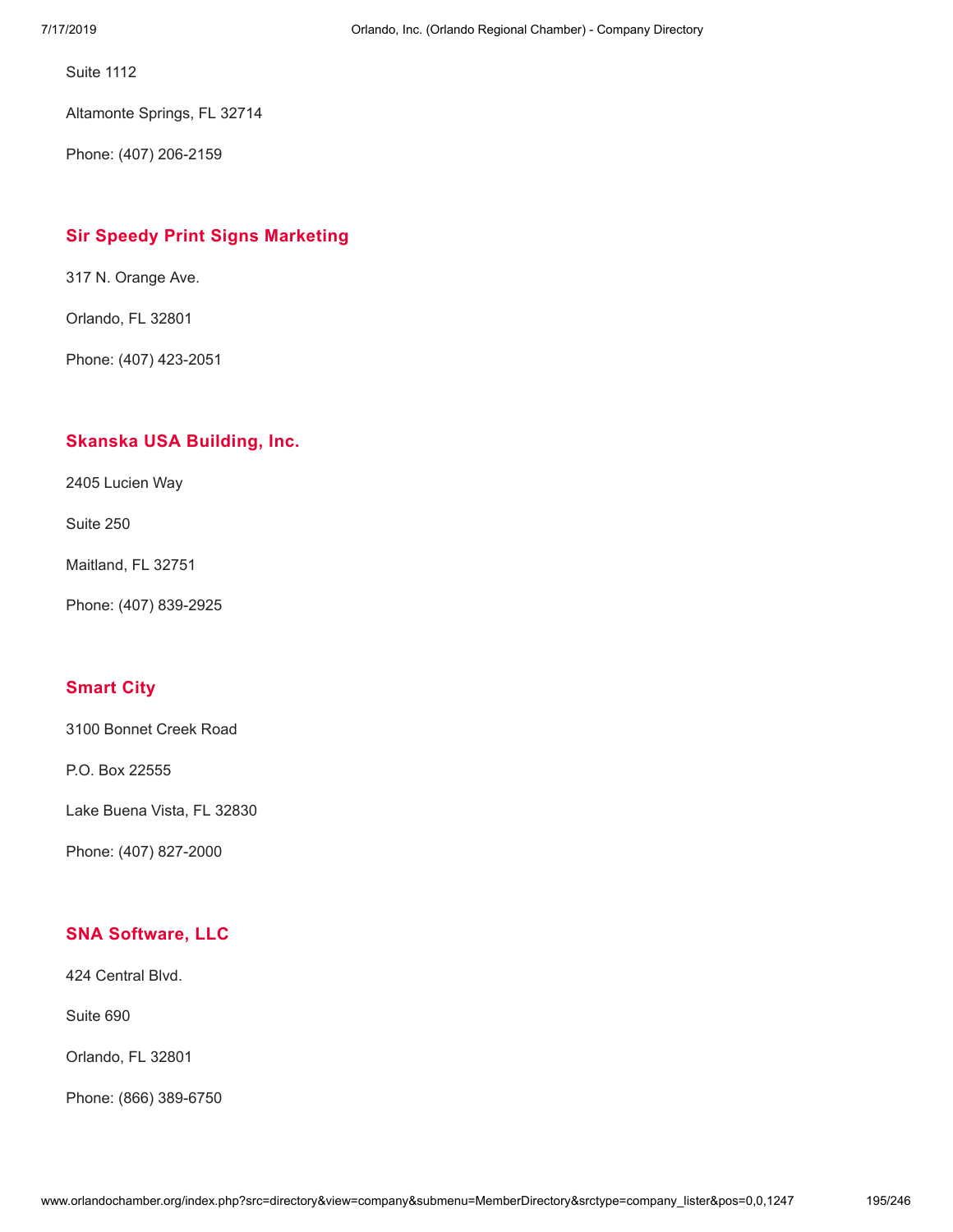### **SoDO Smiles [Dentistry](http://www.orlandochamber.org/index.php?src=directory&view=company&submenu=MemberDirectory&refno=2777688&srctype=company_detail)**

3123 S. Orange Ave.

Suite 107

Orlando, Fl 32806

Phone: (407) 392-1521

## **[Solodev](http://www.orlandochamber.org/index.php?src=directory&view=company&submenu=MemberDirectory&refno=2777689&srctype=company_detail) | Digital US**

800 N. Magnolia Ave.

Suite 1400

Orlando, FL 32803

Phone: (407) 898-1961

### **Solstice [Apartments](http://www.orlandochamber.org/index.php?src=directory&view=company&submenu=MemberDirectory&refno=2777690&srctype=company_detail)**

7511 Solstice Circle

Orlando, FL 32821

Phone: (407) 723-1000

### **Sonacity [Productions](http://www.orlandochamber.org/index.php?src=directory&view=company&submenu=MemberDirectory&refno=2777691&srctype=company_detail)**

Phone: (561) 699-1026

### **[Sorensen](http://www.orlandochamber.org/index.php?src=directory&view=company&submenu=MemberDirectory&refno=2777692&srctype=company_detail) Moving & Storage**

603 Landstreet Road

Suite A

,

Orlando, FL 32824

Phone: (407) 447-2773

### 7/17/2019 Orlando, Inc. (Orlando Regional Chamber) - Company Directory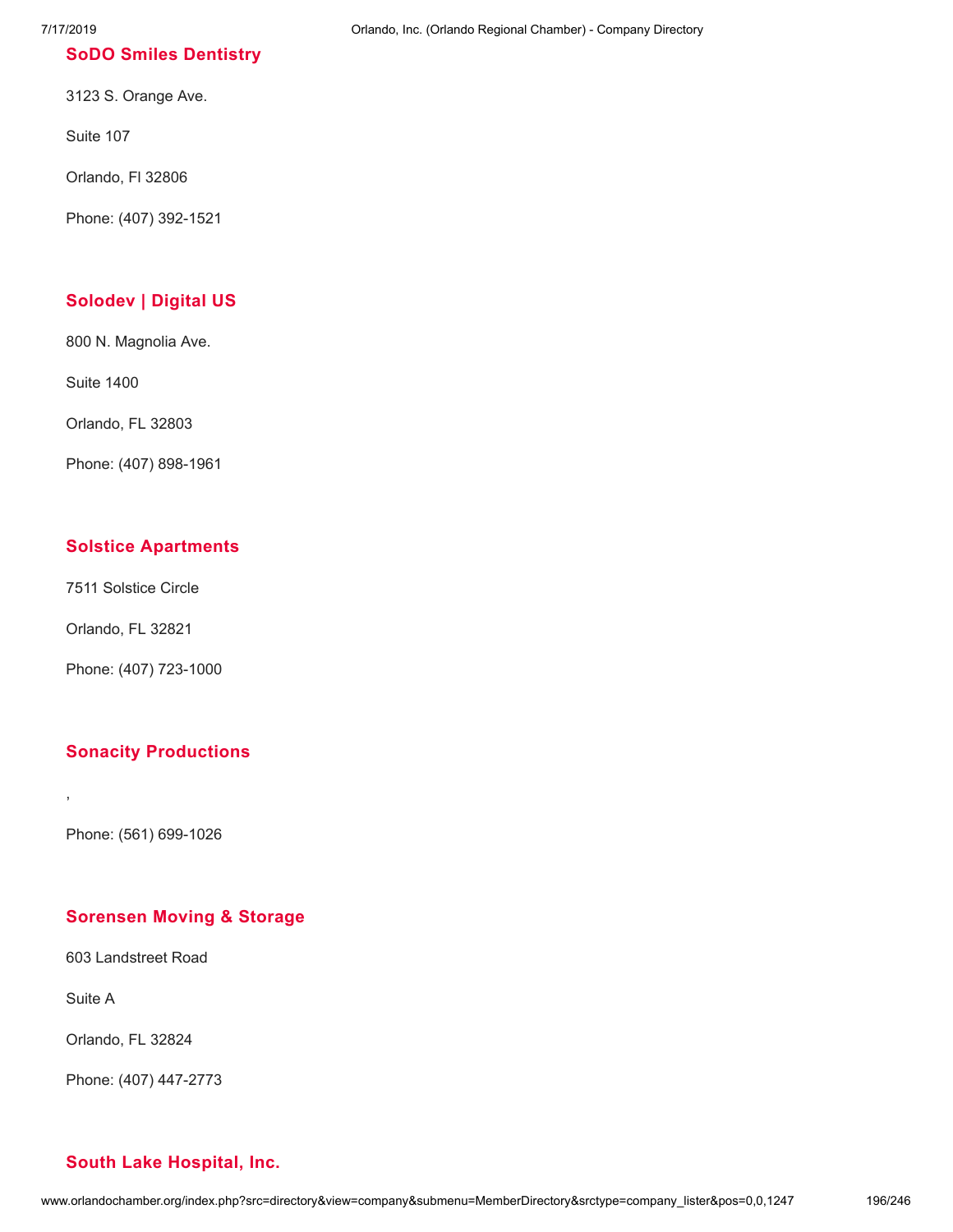1900 Don Wickham Drive

Clermont, FL 34711-1947

Phone: (352) 394-4071

### **South Lake [Hospital,](http://www.orlandochamber.org/index.php?src=directory&view=company&submenu=MemberDirectory&refno=2777694&srctype=company_detail) Inc.**

1900 Don Wickham Drive

Clermont, FL 34711-1947

Phone: (352) 394-4071

### **[Southern](http://www.orlandochamber.org/index.php?src=directory&view=company&submenu=MemberDirectory&refno=2777695&srctype=company_detail) Strategy Group**

28 W. Central Blvd.

Suite 260

Orlando, FL 32801

Phone: (407) 650-5052

### **[Southern](http://www.orlandochamber.org/index.php?src=directory&view=company&submenu=MemberDirectory&refno=2777696&srctype=company_detail) Strategy Group**

28 W. Central Blvd.

Suite 260

Orlando, FL 32801

Phone: (407) 650-5052

### **Southern [Technical](http://www.orlandochamber.org/index.php?src=directory&view=company&submenu=MemberDirectory&refno=2777697&srctype=company_detail) College**

1485 Florida Mall Ave.

Orlando, FL 32809

Phone: (407) 438-6000

### **Southern [Technical](http://www.orlandochamber.org/index.php?src=directory&view=company&submenu=MemberDirectory&refno=2777698&srctype=company_detail) College**

1485 Florida Mall Ave.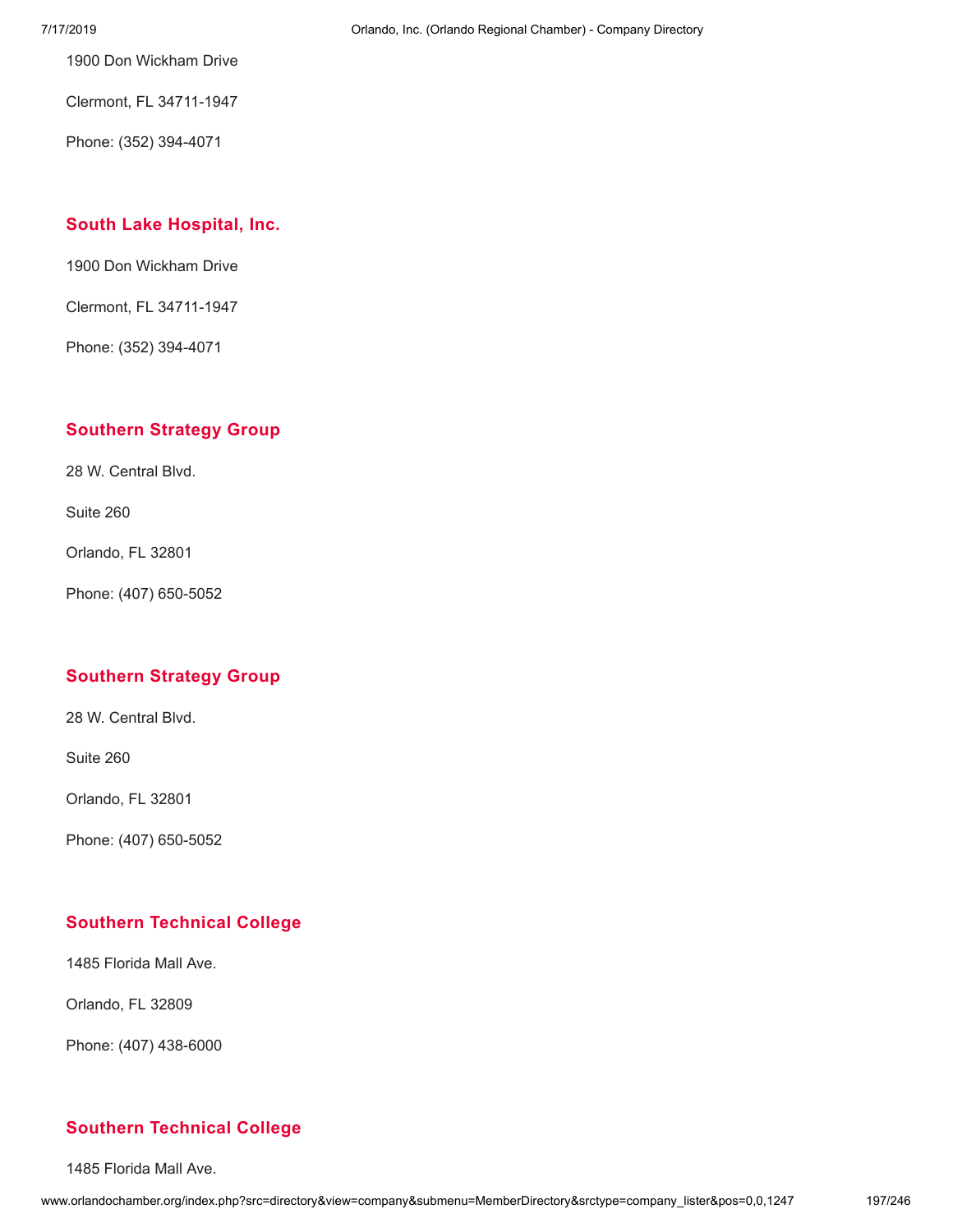Orlando, FL 32809

Phone: (407) 438-6000

### **[Southwest](http://www.orlandochamber.org/index.php?src=directory&view=company&submenu=MemberDirectory&refno=2777699&srctype=company_detail) Airlines Co.**

8839 Bear Road

Suite 359

Orlando, FL 32827-4322

Phone: (407) 825-4618

### **[spa810](http://www.orlandochamber.org/index.php?src=directory&view=company&submenu=MemberDirectory&refno=2777700&srctype=company_detail)**

125 N. Orlando Ave.

Unit 115

Winter Park , FL 32789

Phone: (321) 972-5190

### **SPEC [Contractor](http://www.orlandochamber.org/index.php?src=directory&view=company&submenu=MemberDirectory&refno=2777701&srctype=company_detail) Services**

796 Sanders Road

Suite A

Port Orange, FL 32127

Phone: (407) 538-5954

### **[Spoleto](http://www.orlandochamber.org/index.php?src=directory&view=company&submenu=MemberDirectory&refno=2777702&srctype=company_detail)**

941 W. Morse Blvd.

Suite 100

Winter Park, FL 32789

Phone: (407) 576-5211

**[Spoleto](http://www.orlandochamber.org/index.php?src=directory&view=company&submenu=MemberDirectory&refno=2777703&srctype=company_detail)**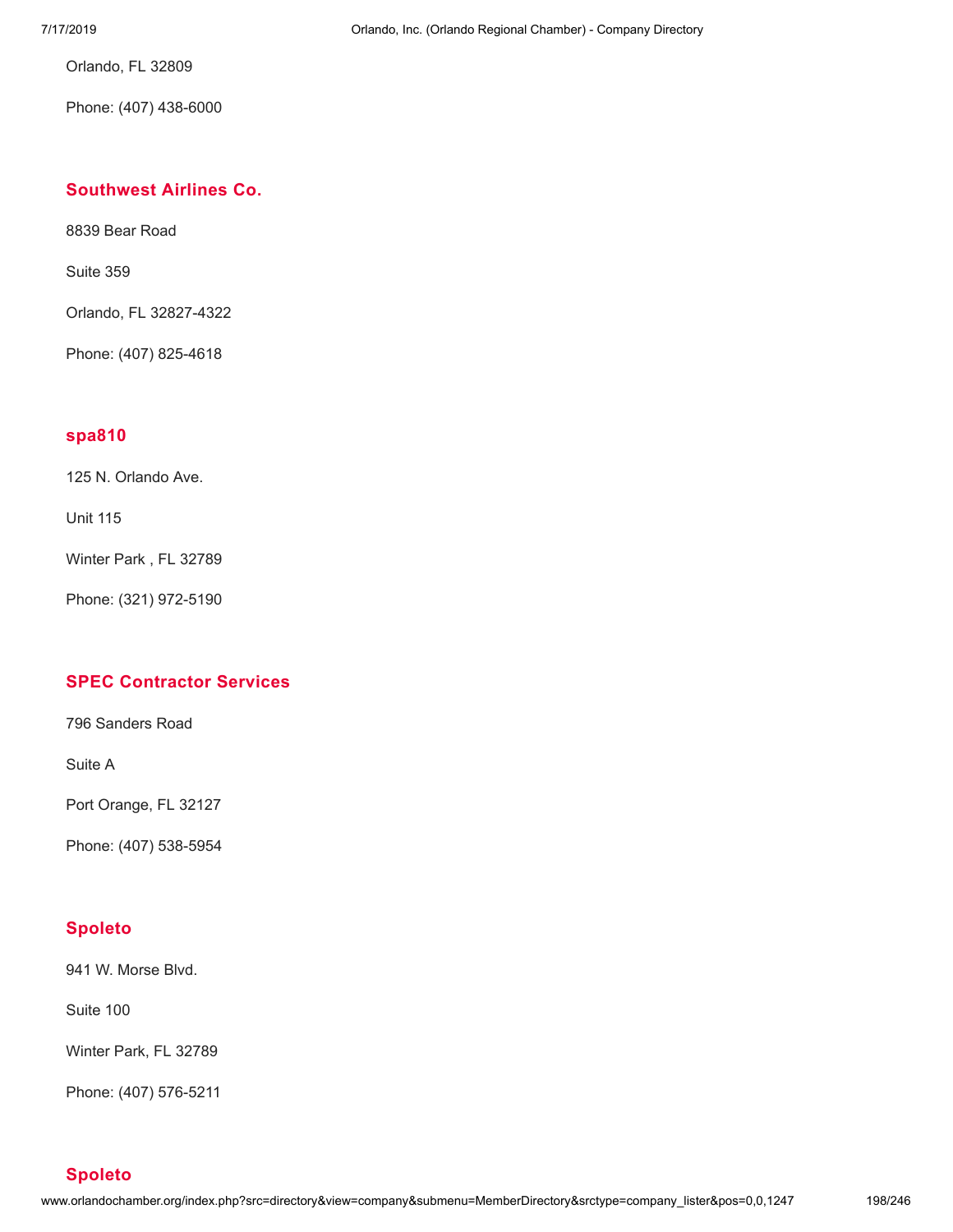941 W. Morse Blvd.

Suite 100

Winter Park, FL 32789

Phone: (407) 576-5211

### **[StackFrame](http://www.orlandochamber.org/index.php?src=directory&view=company&submenu=MemberDirectory&refno=2777704&srctype=company_detail)**

114 W. First St.

Suite 246

Sanford, FL 32771-1273

Phone: (407) 733-0885

### **[StackFrame](http://www.orlandochamber.org/index.php?src=directory&view=company&submenu=MemberDirectory&refno=2777705&srctype=company_detail)**

114 W. First St.

Suite 246

Sanford, FL 32771-1273

Phone: (407) 733-0885

### **[StackFrame](http://www.orlandochamber.org/index.php?src=directory&view=company&submenu=MemberDirectory&refno=2777706&srctype=company_detail)**

114 W. First St.

Suite 246

Sanford, FL 32771-1273

Phone: (407) 733-0885

### **[Stanley](http://www.orlandochamber.org/index.php?src=directory&view=company&submenu=MemberDirectory&refno=2777707&srctype=company_detail) E. Creel**

### **[Stantec](http://www.orlandochamber.org/index.php?src=directory&view=company&submenu=MemberDirectory&refno=2777708&srctype=company_detail)**

,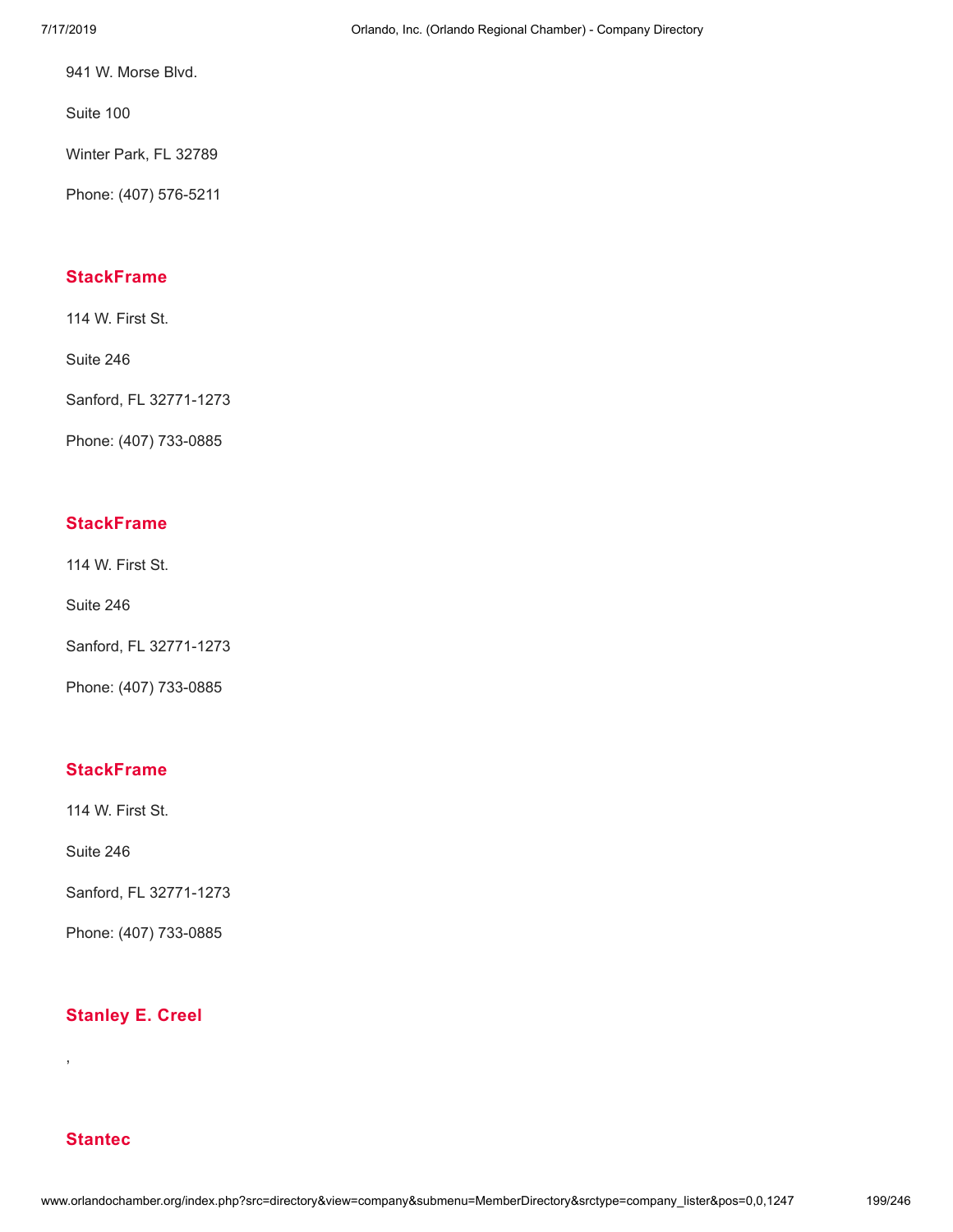1051 Winderley Place

Suite 101

Maitland, FL 32751

Phone: (407) 660-9099

### **[Stantec](http://www.orlandochamber.org/index.php?src=directory&view=company&submenu=MemberDirectory&refno=2777709&srctype=company_detail)**

1051 Winderley Place

Suite 101

Maitland, FL 32751

Phone: (407) 660-9099

### **Staples - [Colonial](http://www.orlandochamber.org/index.php?src=directory&view=company&submenu=MemberDirectory&refno=2777710&srctype=company_detail) Dr.**

2774 E. Colonial Drive

Orlando, FL 32803

Phone: (407) 894-7226

### **Staples - [Narcoossee](http://www.orlandochamber.org/index.php?src=directory&view=company&submenu=MemberDirectory&refno=2777711&srctype=company_detail) Rd.**

7157 Narcoossee Rd.

Orlando, FL 32822

Phone: (407) 482-0133

### **Statewide [Insurance](http://www.orlandochamber.org/index.php?src=directory&view=company&submenu=MemberDirectory&refno=2777712&srctype=company_detail) of Florida**

2750 Taylor Ave.

Suite A-10

Orlando, FL 32806

Phone: (877) 807-9091

### 7/17/2019 Orlando, Inc. (Orlando Regional Chamber) - Company Directory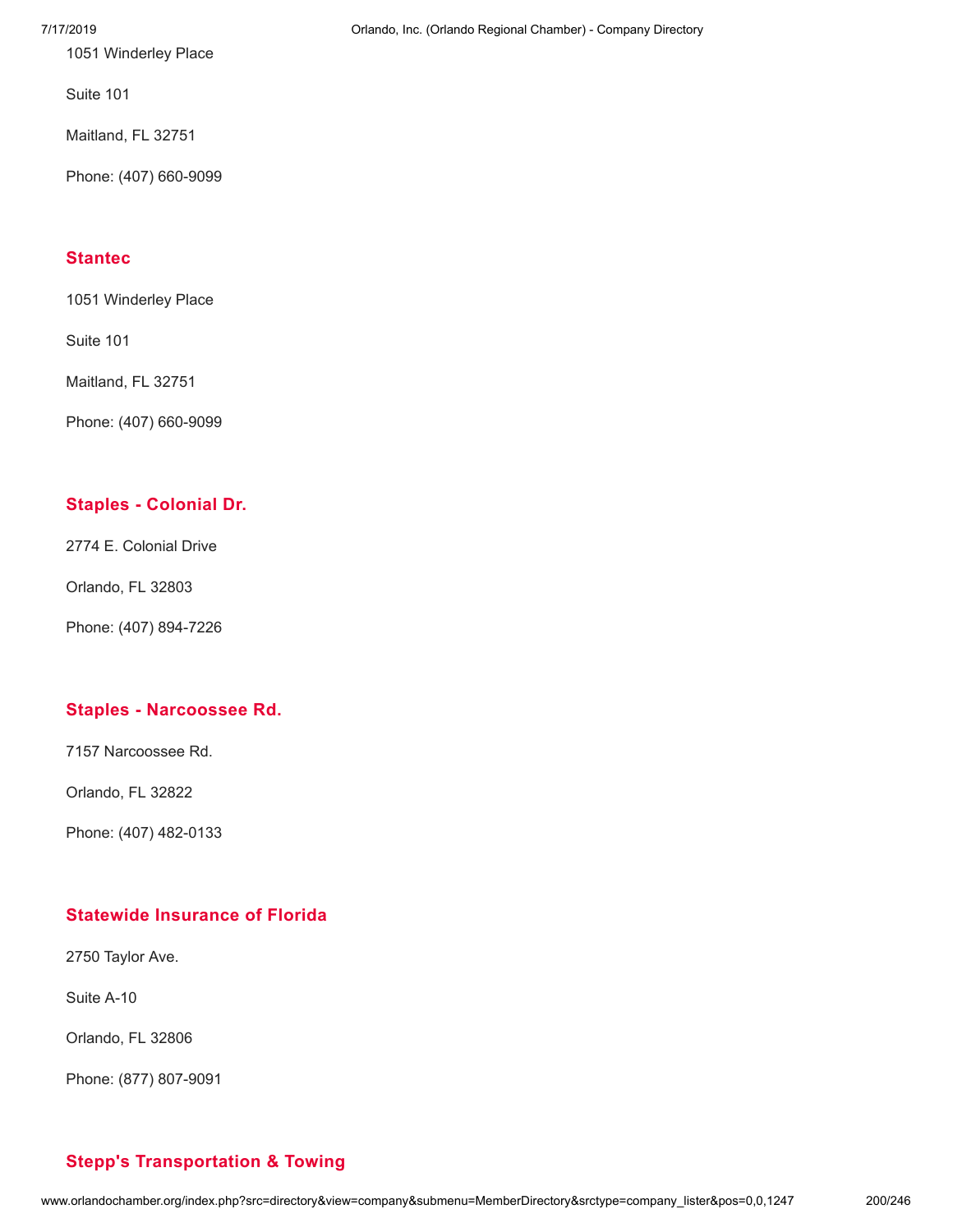487 Thorpe Road

Orlando, FL 32824

Phone: (407) 988-0550

### **Stetson [University](http://www.orlandochamber.org/index.php?src=directory&view=company&submenu=MemberDirectory&refno=2777714&srctype=company_detail)**

421 N. Woodland Blvd.

Unit A37A

DeLand, FL 32720-3757

Phone: (386) 822-7100

### **Stewart Title [Company](http://www.orlandochamber.org/index.php?src=directory&view=company&submenu=MemberDirectory&refno=2777715&srctype=company_detail)**

1417 N. Semoran Blvd.

Suite 108

, FL 32807

Phone: (407) 488-9662

### **[Stone-Mart](http://www.orlandochamber.org/index.php?src=directory&view=company&submenu=MemberDirectory&refno=2777717&srctype=company_detail)**

3815 Silver Star Road

Orlando, FL 32808

Phone: (407) 307-0000

### **[Stonebridge](http://www.orlandochamber.org/index.php?src=directory&view=company&submenu=MemberDirectory&refno=2777716&srctype=company_detail) Capital Group**

2699 Lee Road

Suite 120

Winter Park, FL 32789

Phone: (407) 613-2080

### 7/17/2019 Orlando, Inc. (Orlando Regional Chamber) - Company Directory

# **[Stovash,](http://www.orlandochamber.org/index.php?src=directory&view=company&submenu=MemberDirectory&refno=2777718&srctype=company_detail) Case & Tingley, P.A.**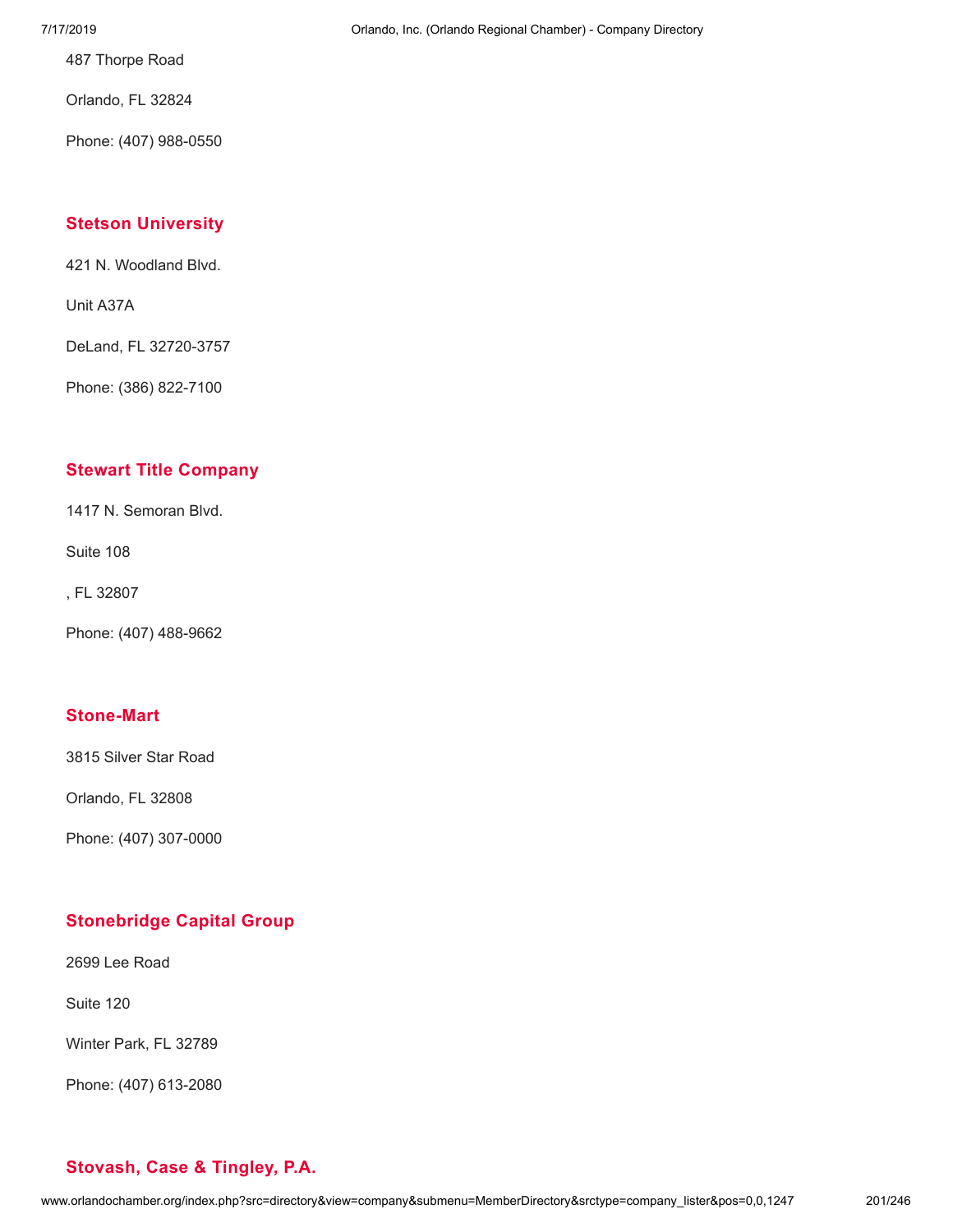220 North Rosalind Avenue

SunTrust Center - Suite 1220

Orlando, FL 32801

Phone: (407) 316-0393

# **Studio [Pinard,](http://www.orlandochamber.org/index.php?src=directory&view=company&submenu=MemberDirectory&refno=2777719&srctype=company_detail) LLC**

168 Grand Oak Circle

Venice, FL 34292

Phone: (734) 564-9335

### **[Studio](http://www.orlandochamber.org/index.php?src=directory&view=company&submenu=MemberDirectory&refno=2777720&srctype=company_detail) Say So**

62 West Colonial Drive

Suite 305

Orlando, FL 32801

Phone: (856) 472-9761

### **[Studio](http://www.orlandochamber.org/index.php?src=directory&view=company&submenu=MemberDirectory&refno=2777721&srctype=company_detail) Say So**

62 West Colonial Drive

Suite 305

Orlando, FL 32801

Phone: (856) 472-9761

### **[Studio](http://www.orlandochamber.org/index.php?src=directory&view=company&submenu=MemberDirectory&refno=2777722&srctype=company_detail) Say So**

62 West Colonial Drive

Suite 305

Orlando, FL 32801

Phone: (856) 472-9761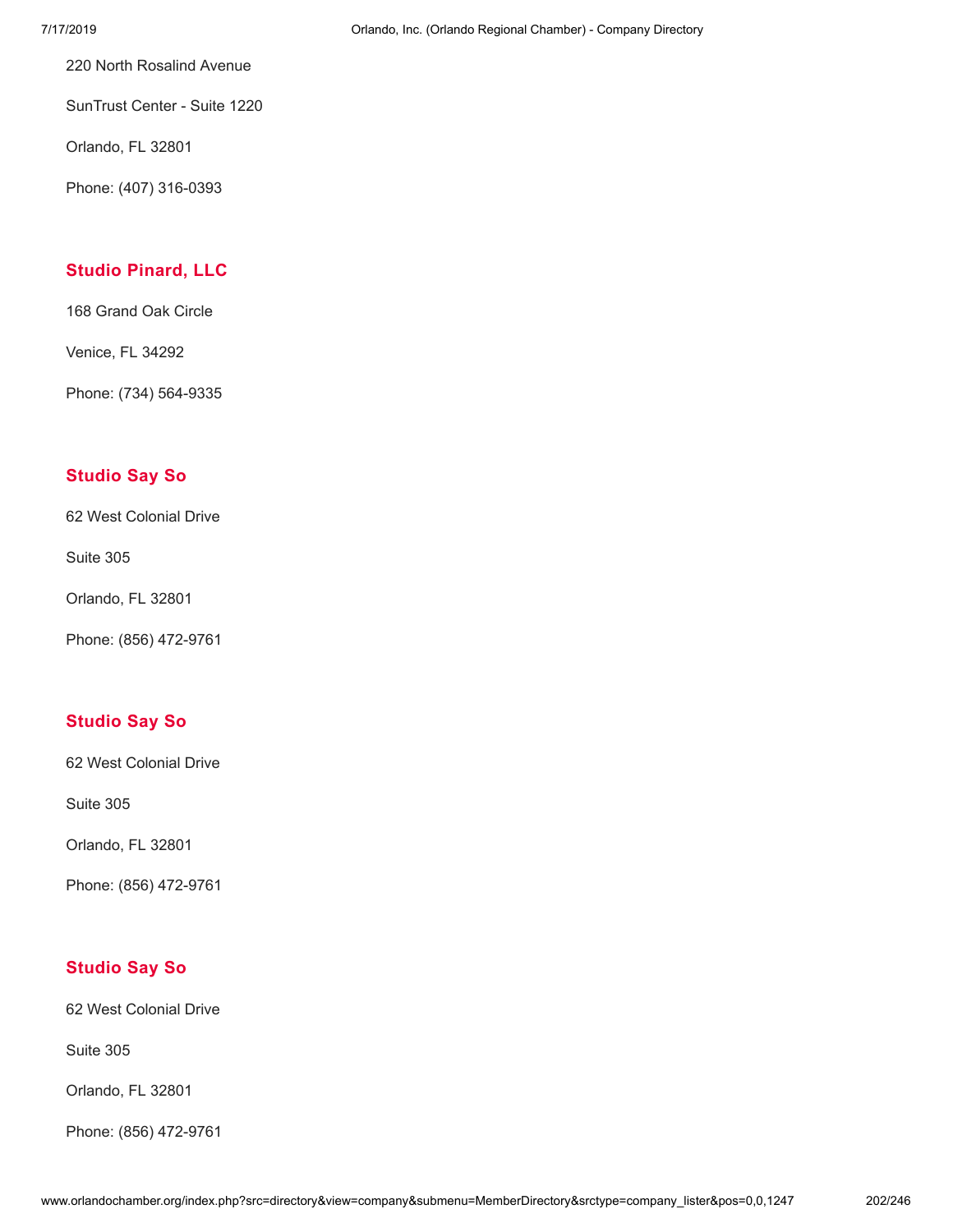### **[Stumpy's](http://www.orlandochamber.org/index.php?src=directory&view=company&submenu=MemberDirectory&refno=2777723&srctype=company_detail) Hatchet House**

8462 Palm Parkway

Orlando, FL 32836

Phone: (617) 485-7481

### **[Stumpy's](http://www.orlandochamber.org/index.php?src=directory&view=company&submenu=MemberDirectory&refno=2777724&srctype=company_detail) Hatchet House**

8462 Palm Parkway

Orlando, FL 32836

Phone: (617) 485-7481

### **[Stumpy's](http://www.orlandochamber.org/index.php?src=directory&view=company&submenu=MemberDirectory&refno=2777725&srctype=company_detail) Hatchet House**

8462 Palm Parkway

Orlando, FL 32836

Phone: (617) 485-7481

### **Suddath [Relocation](http://www.orlandochamber.org/index.php?src=directory&view=company&submenu=MemberDirectory&refno=2777726&srctype=company_detail) Systems of Orlando, Inc.**

4850 L.B. McLeod Road

Orlando, FL 32811-6429

Phone: (407) 843-6683

### **Sue King - Greater [Orlando](http://www.orlandochamber.org/index.php?src=directory&view=company&submenu=MemberDirectory&refno=2777727&srctype=company_detail) Realty**

1188 Commerce Park Circle

Suite 1001

Altamonte Springs, FL 32714

Phone: (407) 492-9353

### **Summit [Broadband](http://www.orlandochamber.org/index.php?src=directory&view=company&submenu=MemberDirectory&refno=2777728&srctype=company_detail)**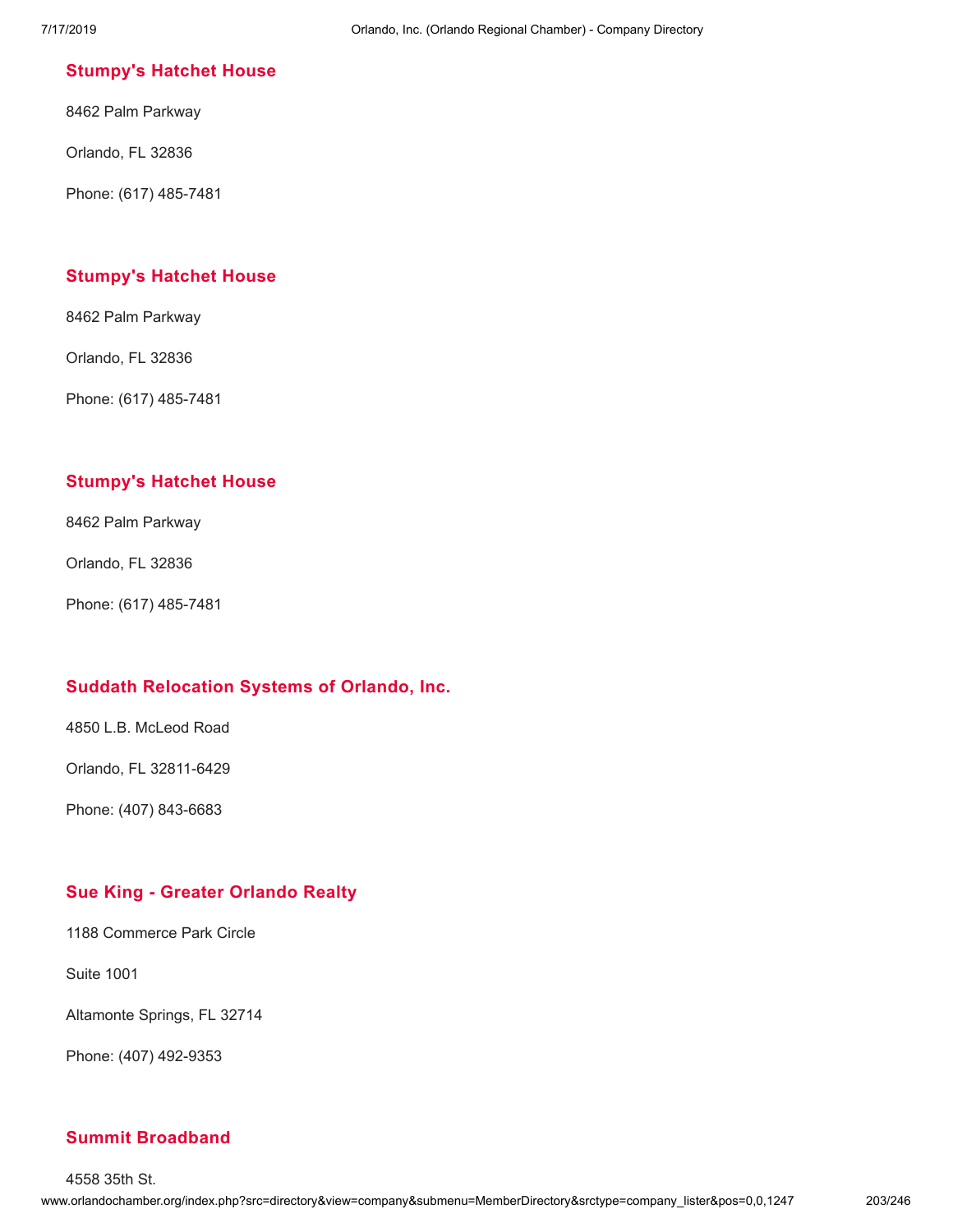Orlando, FL 32811

Phone: (407) 996-8900

### **Sun [State](http://www.orlandochamber.org/index.php?src=directory&view=company&submenu=MemberDirectory&refno=2777729&srctype=company_detail) Ford**

3535 West Colonial Drive

Orlando, FL 32808

Phone: (407) 299-5900

### **[Sunshine](http://www.orlandochamber.org/index.php?src=directory&view=company&submenu=MemberDirectory&refno=2777730&srctype=company_detail) High School**

6600 Old Winter Garden Road

Orlando, FL 32835

Phone: (407) 641-4156

### **[SunTrust](http://www.orlandochamber.org/index.php?src=directory&view=company&submenu=MemberDirectory&refno=2777731&srctype=company_detail) Bank**

200 S. Orange Ave.

MC 1061

Orlando, FL 32801

Phone: (407) 237-5778

### **Super [Holiday](http://www.orlandochamber.org/index.php?src=directory&view=company&submenu=MemberDirectory&refno=2777732&srctype=company_detail) Tours**

116 Gatlin Ave.

Orlando, FL 32806-6908

Phone: (407) 851-0060

### **Surterra [Wellness](http://www.orlandochamber.org/index.php?src=directory&view=company&submenu=MemberDirectory&refno=2777733&srctype=company_detail) Center**

1743 Orange Ave.

Unit 102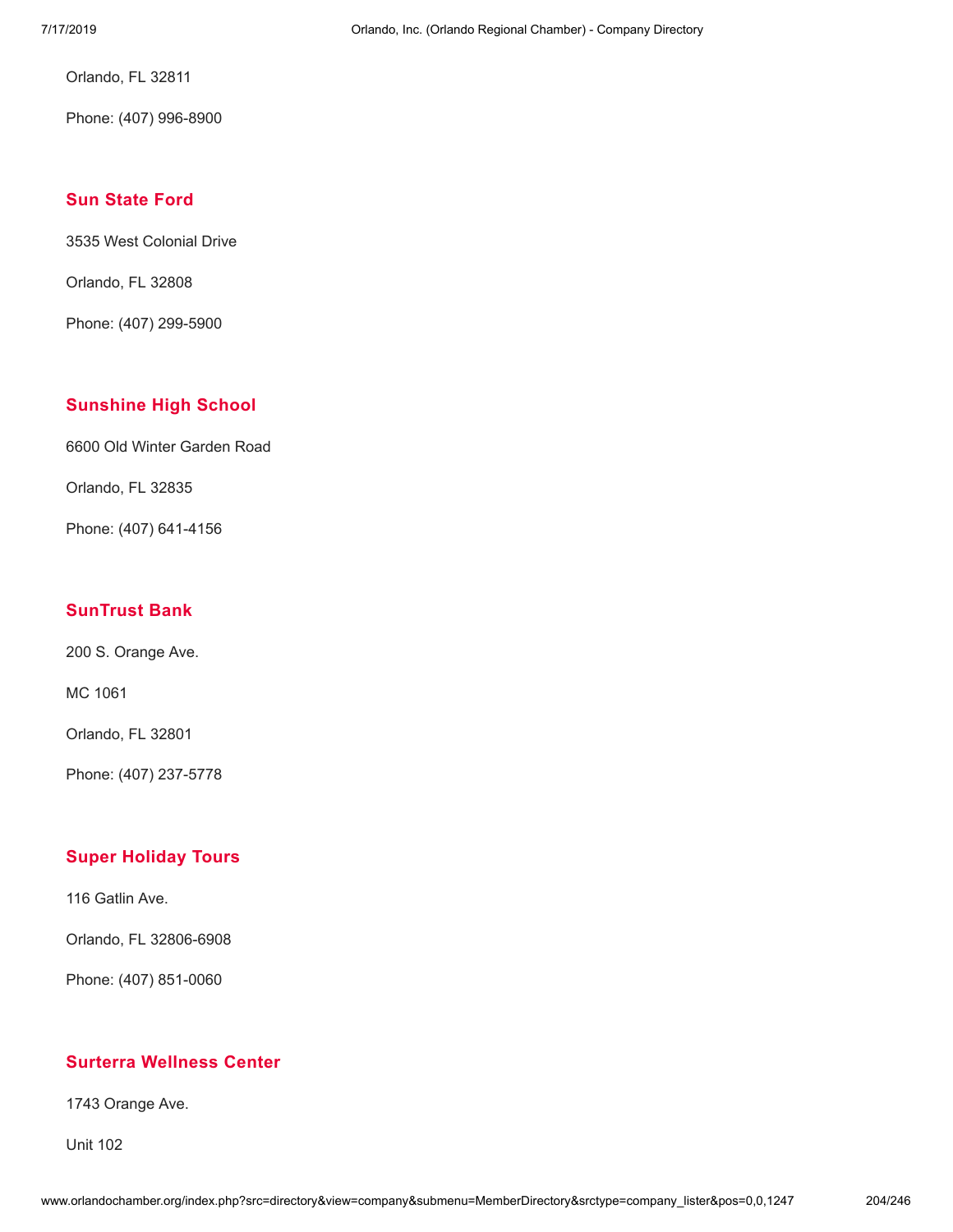Orlando, FL 32806

Phone: (407) 523-3721

### **Susan G. [Komen](http://www.orlandochamber.org/index.php?src=directory&view=company&submenu=MemberDirectory&refno=2777734&srctype=company_detail) Florida**

1309 N. Flagler Dr.

5th floor

West Palm Beach, Fl 33401

Phone: (561) 514-3020

### **Svetlana Masgutova [Educational](http://www.orlandochamber.org/index.php?src=directory&view=company&submenu=MemberDirectory&refno=2777735&srctype=company_detail) Institute**

6275 Hazeltine National Drive

Orlando, FL 32822

Phone: (352) 494-9829

### **Tadlock [Roofing](http://www.orlandochamber.org/index.php?src=directory&view=company&submenu=MemberDirectory&refno=2777736&srctype=company_detail)**

11489 Lake Underhill Road

Orlando, FL 32825

Phone: (407) 710-2600

### **Tadlock [Roofing](http://www.orlandochamber.org/index.php?src=directory&view=company&submenu=MemberDirectory&refno=2777737&srctype=company_detail)**

11489 Lake Underhill Road

Orlando, FL 32825

Phone: (407) 710-2600

### **Tampa Bay [Buccaneers](http://www.orlandochamber.org/index.php?src=directory&view=company&submenu=MemberDirectory&refno=2777738&srctype=company_detail)**

One Buccaneer Place

Tampa, FL 33607

Phone: (813) 870-2700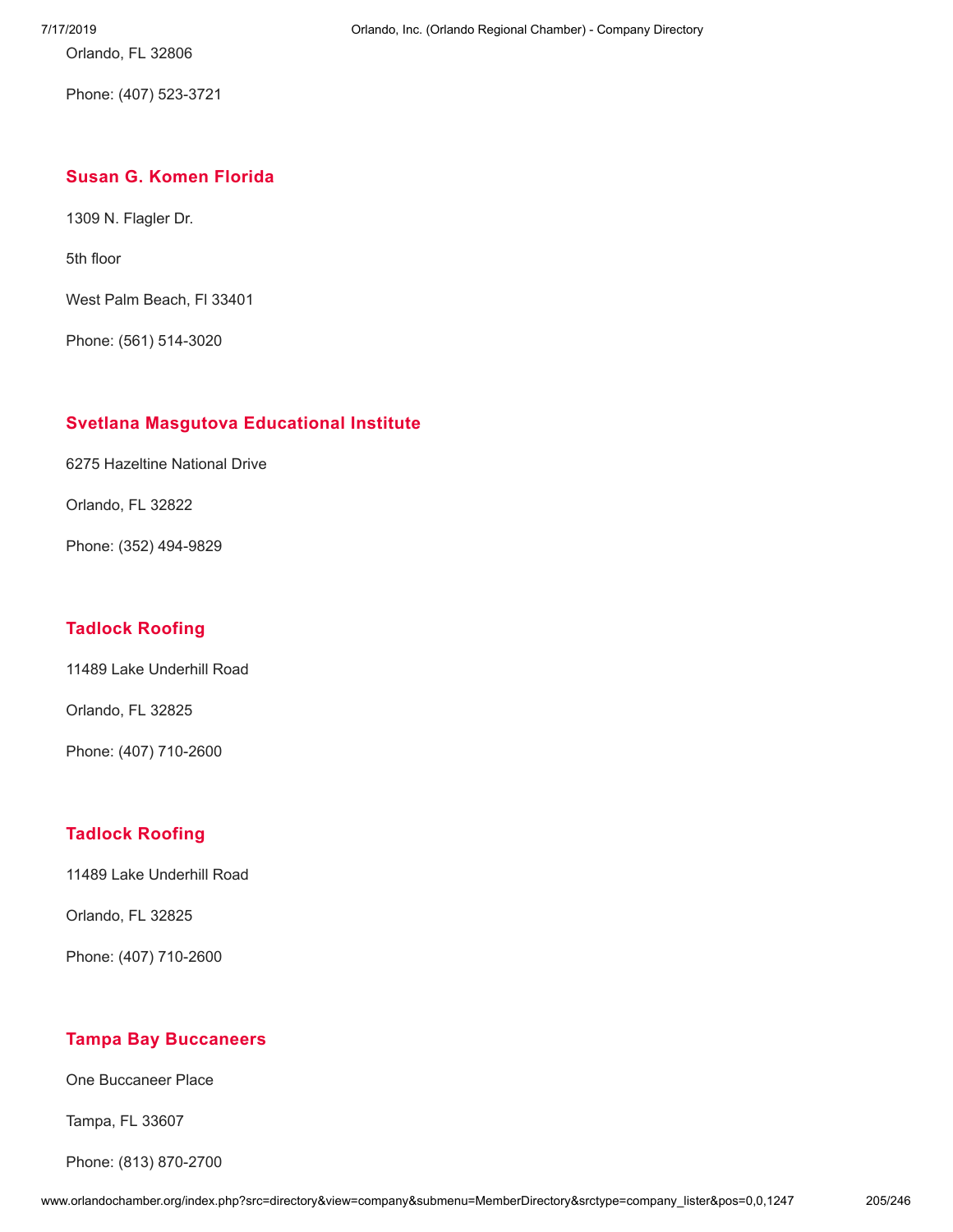### **[Tavistock](http://www.orlandochamber.org/index.php?src=directory&view=company&submenu=MemberDirectory&refno=2777739&srctype=company_detail) Group**

9350 Conroy Windermere Road

Windermere, FL 34786

Phone: (407) 909-9000

### **[TaylorWorks,](http://www.orlandochamber.org/index.php?src=directory&view=company&submenu=MemberDirectory&refno=2777740&srctype=company_detail) Inc.**

1435 W. State Road 434

Suite 109

Longwood, FL 32750

Phone: (407) 413-8572

### **Teak [Neighborhood](http://www.orlandochamber.org/index.php?src=directory&view=company&submenu=MemberDirectory&refno=2777741&srctype=company_detail) Grill**

901 S. Orlando Ave.

Maitland, FL 32751

Phone: (407) 335-4853

### **TECO Peoples Gas [Company](http://www.orlandochamber.org/index.php?src=directory&view=company&submenu=MemberDirectory&refno=2777742&srctype=company_detail)**

702 N. Franklin St.

Tampa, FL 33602

Phone: (813) 228-4104

### **TECO Peoples Gas [Company](http://www.orlandochamber.org/index.php?src=directory&view=company&submenu=MemberDirectory&refno=2777743&srctype=company_detail)**

702 N. Franklin St.

Tampa, FL 33602

Phone: (813) 228-4104

### **Teeming River Cruises [\(Teeming](http://www.orlandochamber.org/index.php?src=directory&view=company&submenu=MemberDirectory&refno=2777744&srctype=company_detail) Travel)**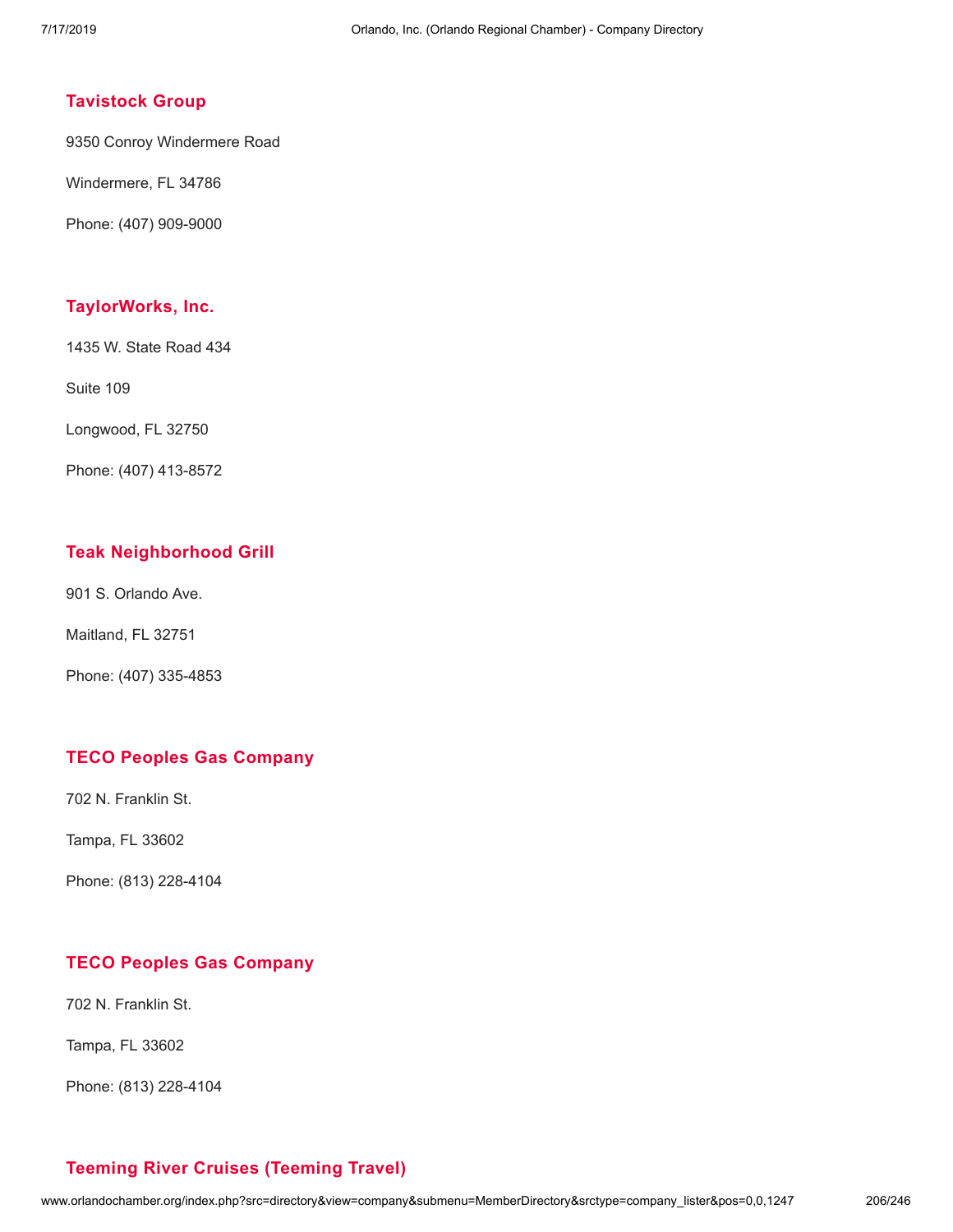230 S. New York Ave.

Suite 200

Winter Park, FL 32789

Phone: (407) 634-4551

### **Teeming River Cruises [\(Teeming](http://www.orlandochamber.org/index.php?src=directory&view=company&submenu=MemberDirectory&refno=2777745&srctype=company_detail) Travel)**

230 S. New York Ave.

Suite 200

Winter Park, FL 32789

Phone: (407) 634-4551

### **Teeming River Cruises [\(Teeming](http://www.orlandochamber.org/index.php?src=directory&view=company&submenu=MemberDirectory&refno=2777746&srctype=company_detail) Travel)**

230 S. New York Ave.

Suite 200

Winter Park, FL 32789

Phone: (407) 634-4551

### **Teeming River Cruises [\(Teeming](http://www.orlandochamber.org/index.php?src=directory&view=company&submenu=MemberDirectory&refno=2777747&srctype=company_detail) Travel)**

230 S. New York Ave.

Suite 200

Winter Park, FL 32789

Phone: (407) 634-4551

### **Terracon [Consultants,](http://www.orlandochamber.org/index.php?src=directory&view=company&submenu=MemberDirectory&refno=2777748&srctype=company_detail) Inc.**

1675 Lee Road

Winter Park, FL 32789

Phone: (407) 740-6110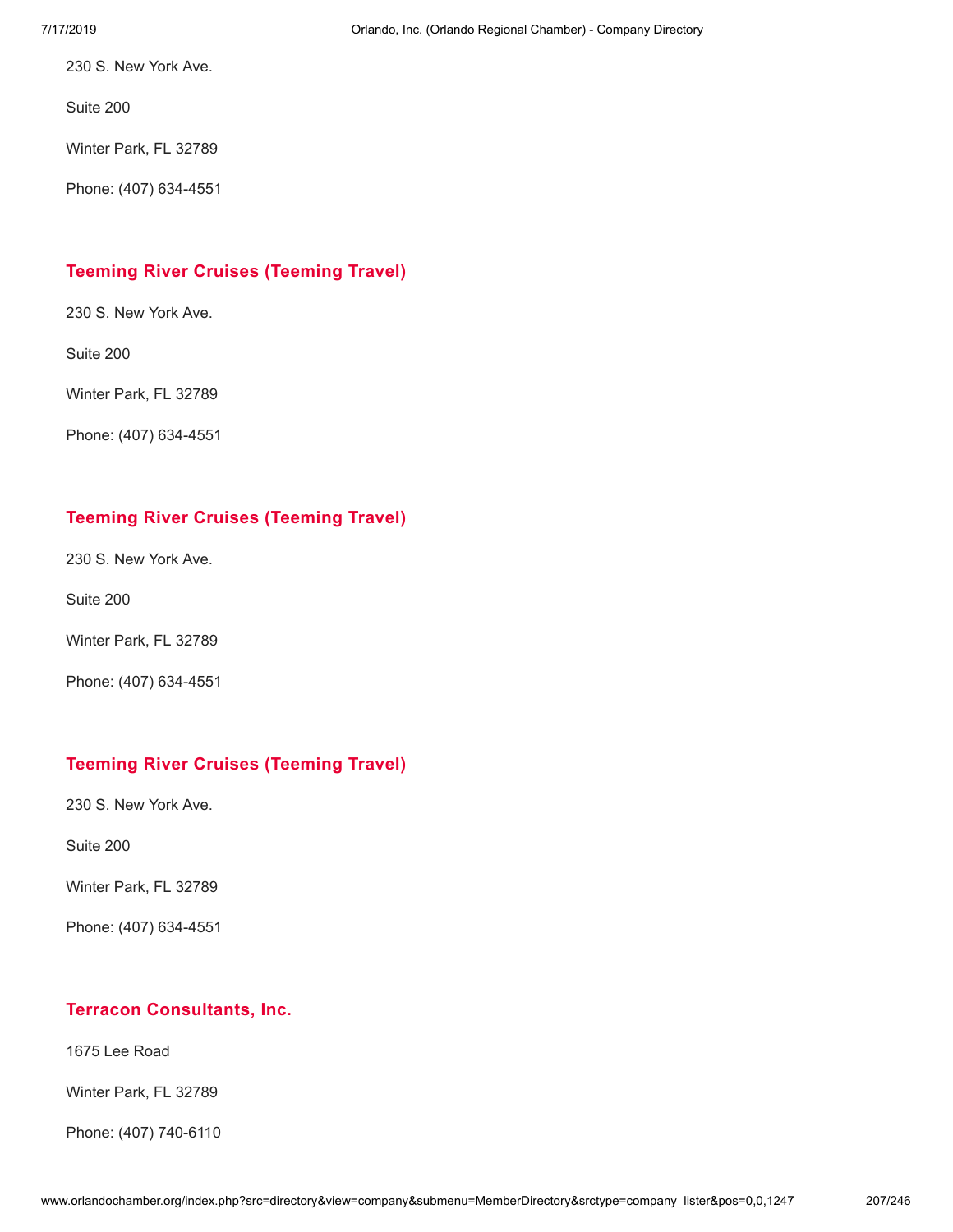### **Tewes [Mortgage](http://www.orlandochamber.org/index.php?src=directory&view=company&submenu=MemberDirectory&refno=2777749&srctype=company_detail)**

860 N. Orange Ave.

Suite 353

Orlando, FL 32801

Phone: (786) 473-5398

### **Tews [Company](http://www.orlandochamber.org/index.php?src=directory&view=company&submenu=MemberDirectory&refno=2777750&srctype=company_detail) Staffing**

1000 Legion Place

Suite 730

Orlando, FL 32801

Phone: (407) 956-6180

### **Thai [Express](http://www.orlandochamber.org/index.php?src=directory&view=company&submenu=MemberDirectory&refno=2777751&srctype=company_detail)**

4693 Gardens Park Blvd.

Orlando, FL 32839

Phone: (216)225-8119

### **The 4R [Foundation](http://www.orlandochamber.org/index.php?src=directory&view=company&submenu=MemberDirectory&refno=2777752&srctype=company_detail)**

210 N. Park Ave.

Winter Park, FL 32789

Phone: (407) 775-6424

### **The Able [Trust](http://www.orlandochamber.org/index.php?src=directory&view=company&submenu=MemberDirectory&refno=2777753&srctype=company_detail)**

3320 Thomasville Road

Suite 200

Tallahassee, FL 32308

Phone: (850) 879-3212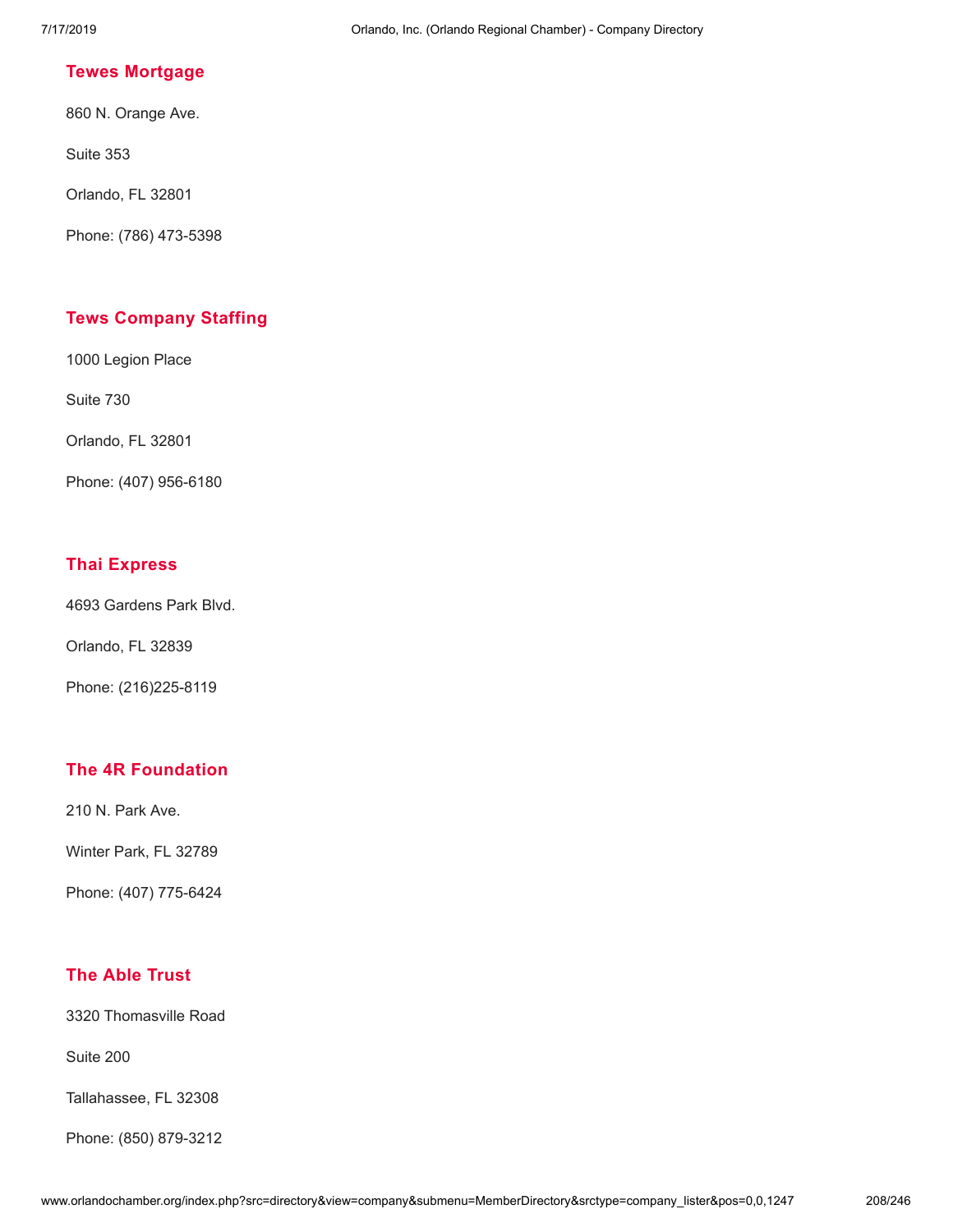### **The Acre [Orlando](http://www.orlandochamber.org/index.php?src=directory&view=company&submenu=MemberDirectory&refno=2777754&srctype=company_detail)**

4421 Edgewater Dr.

Orlando, FL 32804

Phone: (407) 704-5161

### **The [Addison](http://www.orlandochamber.org/index.php?src=directory&view=company&submenu=MemberDirectory&refno=2777755&srctype=company_detail) on Millenia**

4673 Gardens Park Blvd.

Suite 1113

Orlando, FL 32839

Phone: (407) 751-4022

### **The [Adeline](http://www.orlandochamber.org/index.php?src=directory&view=company&submenu=MemberDirectory&refno=2777756&srctype=company_detail)**

304 Lake Ave.

Maitland, FL 32751

Phone: (407) 496-8425

### **The AV [Guys,](http://www.orlandochamber.org/index.php?src=directory&view=company&submenu=MemberDirectory&refno=2777757&srctype=company_detail) Inc.**

11581 Darlington Drive

Orlando, FL 32837

Phone: (407) 251-3191

# **The Catholic [Foundation](http://www.orlandochamber.org/index.php?src=directory&view=company&submenu=MemberDirectory&refno=2777758&srctype=company_detail) of Central Florida**

50 E. Robinson St.

Orlando, FL 32801

Phone: (407) 246-4889

# **The Center for [Professional](http://www.orlandochamber.org/index.php?src=directory&view=company&submenu=MemberDirectory&refno=2777759&srctype=company_detail) Legal Services (CPLS)**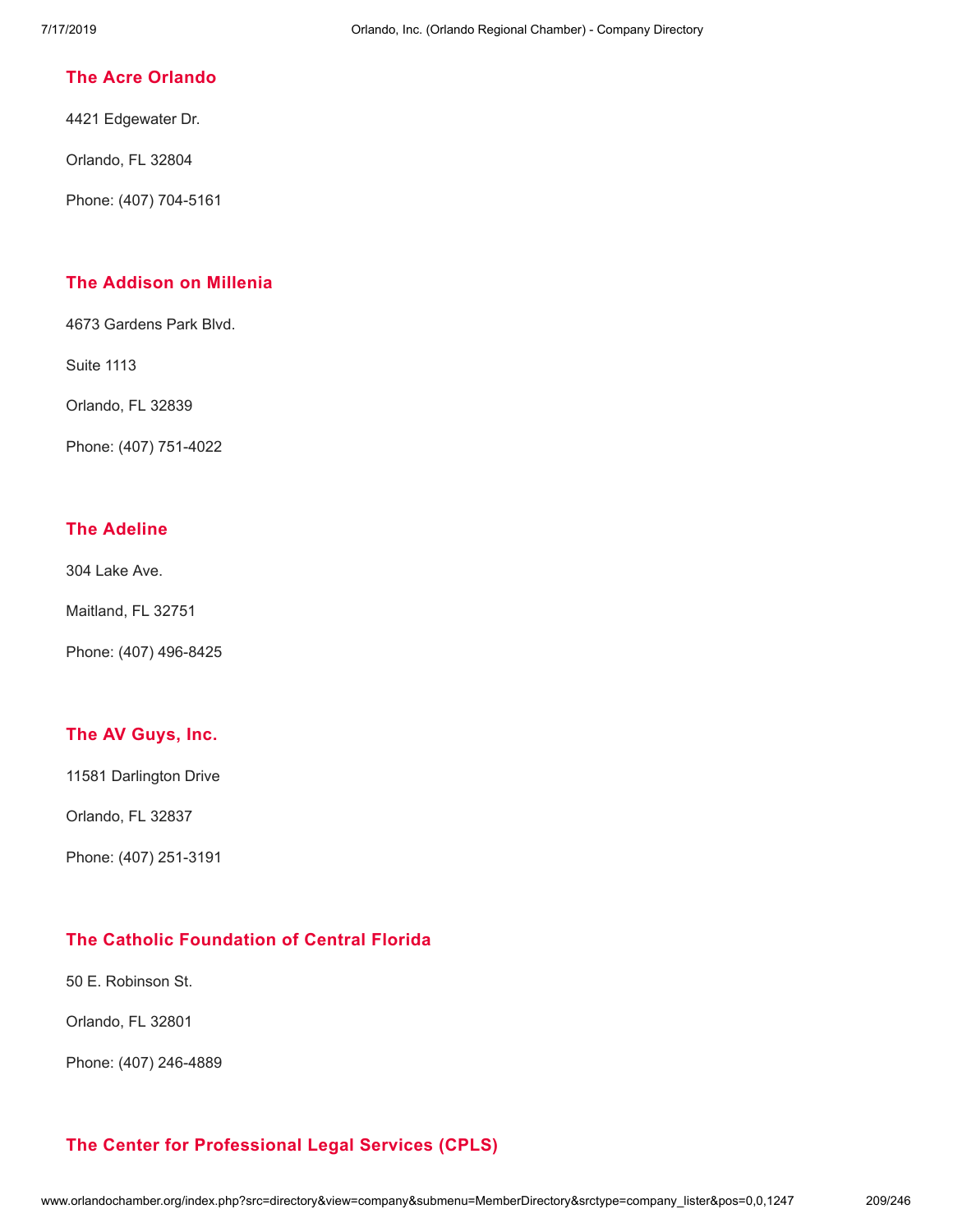201 E. Pine St.

Suite 445

Orlando, FL 32801

Phone: (407) 647-7887

### **The Charles Hosmer Morse Museum of [American](http://www.orlandochamber.org/index.php?src=directory&view=company&submenu=MemberDirectory&refno=2777760&srctype=company_detail) Art**

445 Park Avenue North

Winter Park, FL 32789

Phone: (407) 645-5311

### **The [Children's](http://www.orlandochamber.org/index.php?src=directory&view=company&submenu=MemberDirectory&refno=2777761&srctype=company_detail) Safety Village**

910 Fairvilla Road

Orlando, FL 32808

Phone: (407) 521-4673

### **The [Childress](http://www.orlandochamber.org/index.php?src=directory&view=company&submenu=MemberDirectory&refno=2777762&srctype=company_detail) Agency, Inc.**

417 Wolfe St.

Fredricksburg, VA 22401

Phone: (407) 674-2464

### **The CI [Group](http://www.orlandochamber.org/index.php?src=directory&view=company&submenu=MemberDirectory&refno=2777763&srctype=company_detail)**

304 W. Princeton St.

Orlando, FL 32804

Phone: (407) 619-8281

### **The Club at Bella [Collina](http://www.orlandochamber.org/index.php?src=directory&view=company&submenu=MemberDirectory&refno=2777764&srctype=company_detail)**

16355 Vetta Drive

Bella Collina, FL 34756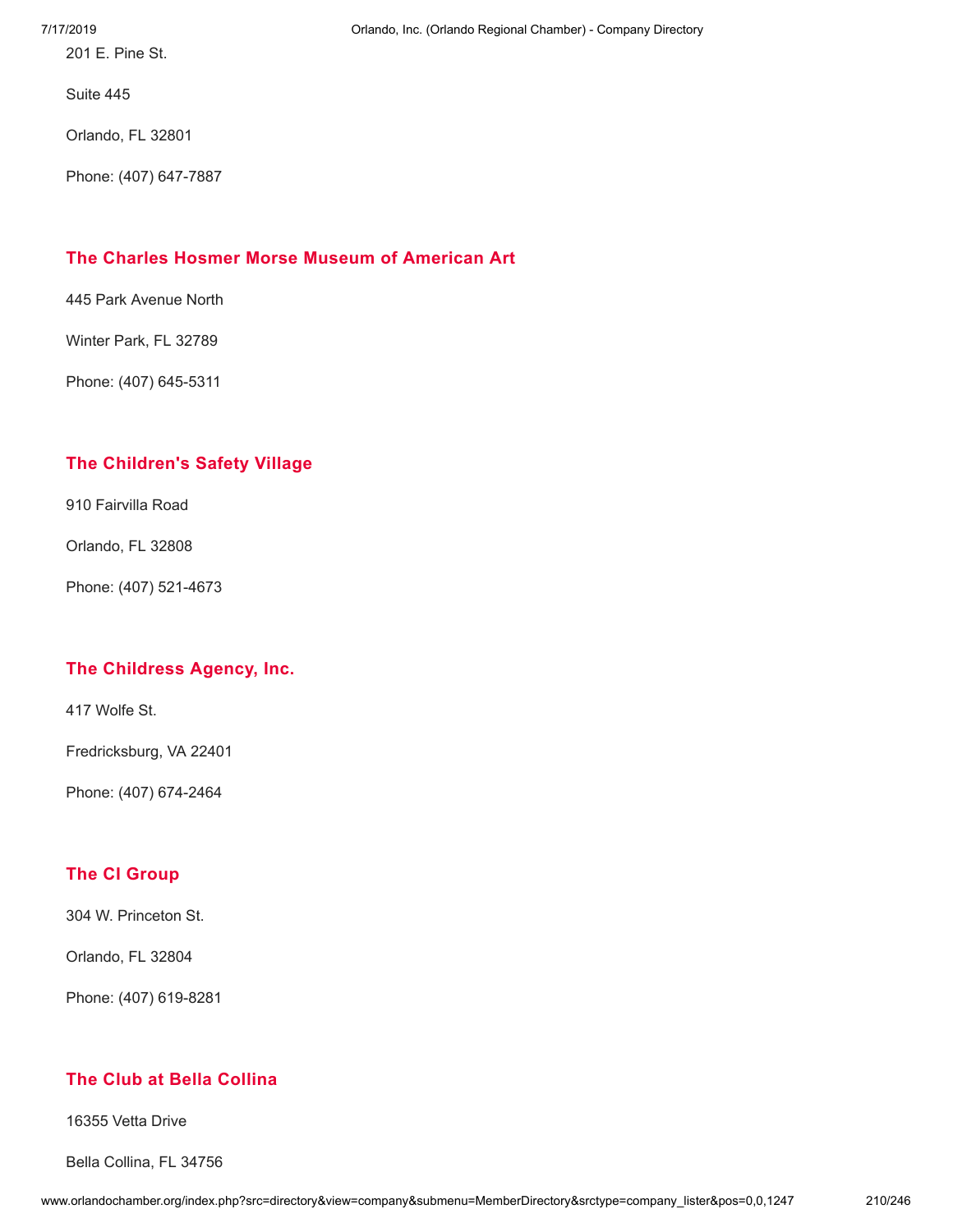Phone: (407) 469-4999

### **The Club at Bella [Collina](http://www.orlandochamber.org/index.php?src=directory&view=company&submenu=MemberDirectory&refno=2777765&srctype=company_detail)**

16355 Vetta Drive

Bella Collina, FL 34756

Phone: (407) 469-4999

### **The Club at Bella [Collina](http://www.orlandochamber.org/index.php?src=directory&view=company&submenu=MemberDirectory&refno=2777766&srctype=company_detail)**

16355 Vetta Drive

Bella Collina, FL 34756

Phone: (407) 469-4999

### **The [Corridor](http://www.orlandochamber.org/index.php?src=directory&view=company&submenu=MemberDirectory&refno=2777767&srctype=company_detail)**

300 Lonesome Pine Drive

Suite 140

Longwood, FL 32779

Phone: (407) 708-4630

### **The Glass [Slippers](http://www.orlandochamber.org/index.php?src=directory&view=company&submenu=MemberDirectory&refno=2777768&srctype=company_detail) Project**

17353 Silver Creek Court

Clermont, FL 34714

Phone: (912) 402-4476

### **The Grand Reserve at [Maitland](http://www.orlandochamber.org/index.php?src=directory&view=company&submenu=MemberDirectory&refno=2777769&srctype=company_detail)**

1939 Grand Isle Circle

Orlando, FL 32810

Phone: (407) 645-5575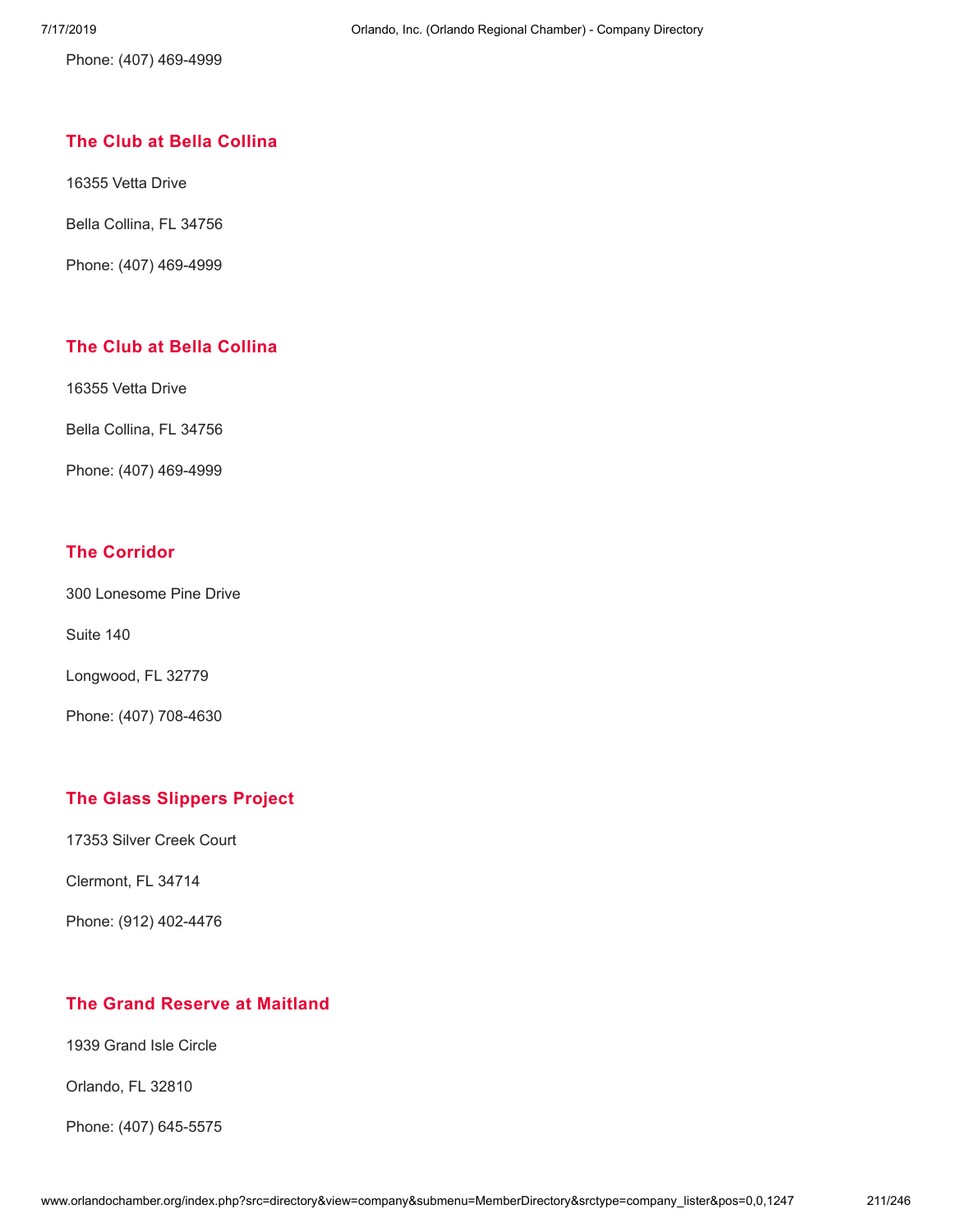### **The Great [Escape](http://www.orlandochamber.org/index.php?src=directory&view=company&submenu=MemberDirectory&refno=2777770&srctype=company_detail) Room**

23 1/2 S. Magnolia Ave.

Orlando, FL 32801

Phone: (386) 385-8860

### **The HR [Lady,](http://www.orlandochamber.org/index.php?src=directory&view=company&submenu=MemberDirectory&refno=2777771&srctype=company_detail) LLC**

5224 W. State Road 46

Suite 312

Sanford, FL 32801

Phone: (407) 493-1582

### **The [Institute](http://www.orlandochamber.org/index.php?src=directory&view=company&submenu=MemberDirectory&refno=2777772&srctype=company_detail) for Sport and Social Justice**

12744 Pegasus Drive

Building 45

Orlando, FL 32816

Phone: (407) 284-7781

### **The Institute of Internal [Auditors,](http://www.orlandochamber.org/index.php?src=directory&view=company&submenu=MemberDirectory&refno=2777773&srctype=company_detail) Inc.**

1035 Greenwood Blvd.

Suite 401

Lake Mary, FL 32746

Phone: (407) 937-1300

### **The [Jander](http://www.orlandochamber.org/index.php?src=directory&view=company&submenu=MemberDirectory&refno=2777774&srctype=company_detail) Group, Inc.**

1440 Howell Branch Road

Winter Park, FL 32789

Phone: (407) 628-2500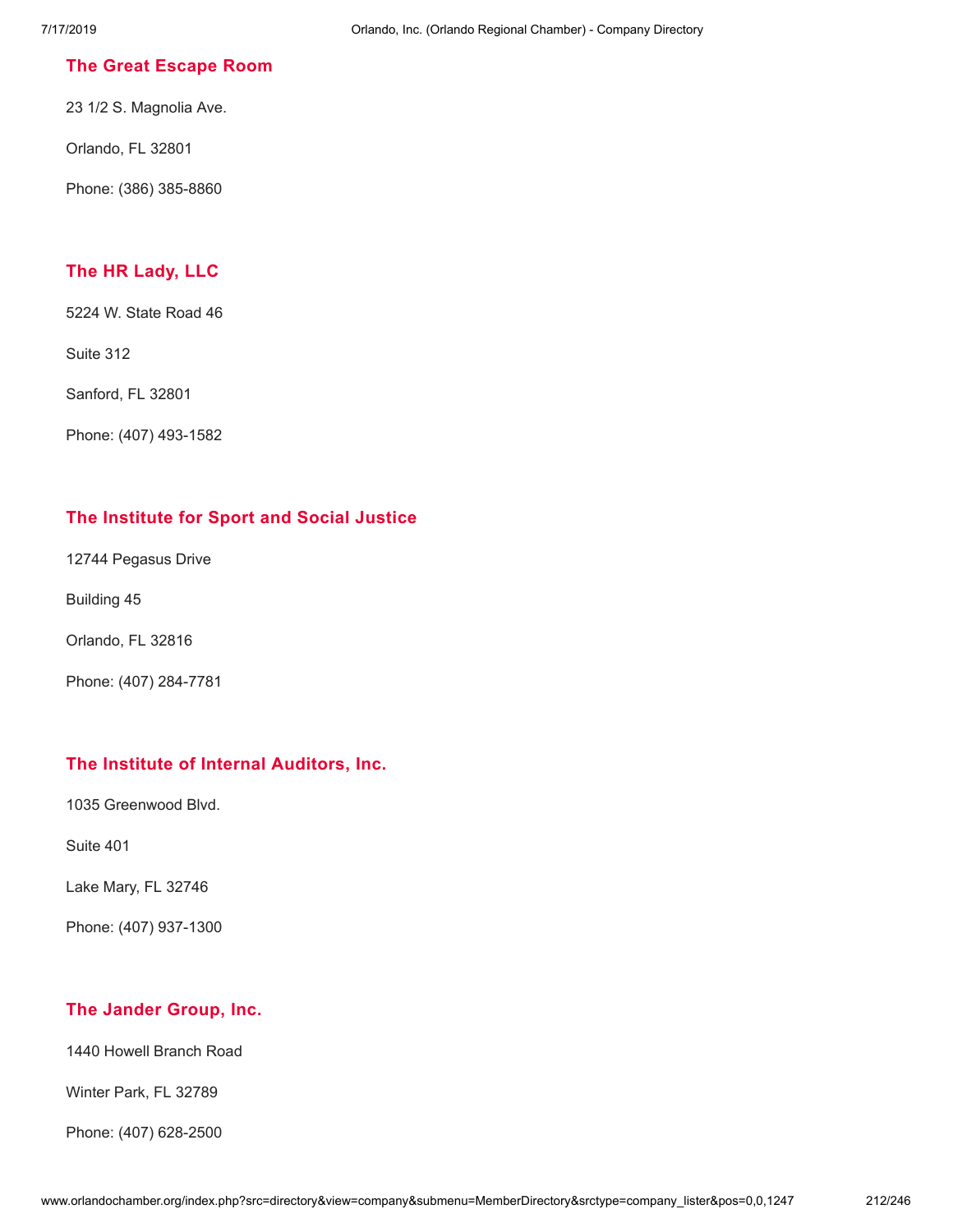### **The Joint [Chiropractic](http://www.orlandochamber.org/index.php?src=directory&view=company&submenu=MemberDirectory&refno=2777775&srctype=company_detail)**

3155 S. Orange Avenue

Suite 109

Orlando, FL 32806

Phone: (407) 332-9268

### **The Ken Pozek Group at Keller Williams [International](http://www.orlandochamber.org/index.php?src=directory&view=company&submenu=MemberDirectory&refno=2777776&srctype=company_detail)**

6900 Turkey Lake Road

Suite 1-3

Orlando, FL 32819

Phone: (407) 717-0197

### **The Love [Boutique](http://www.orlandochamber.org/index.php?src=directory&view=company&submenu=MemberDirectory&refno=2777777&srctype=company_detail)**

955 W. Taft Vineland Rd.

Suite A

Orlando, FL 32824

Phone: (407) 856-0311

### **The Mall at [Millenia](http://www.orlandochamber.org/index.php?src=directory&view=company&submenu=MemberDirectory&refno=2777778&srctype=company_detail)**

4200 Conroy Road

Orlando, FL 32839

Phone: (407) 363-3555

### **The North American Veterinary [Community](http://www.orlandochamber.org/index.php?src=directory&view=company&submenu=MemberDirectory&refno=2777779&srctype=company_detail) (NAVC)**

622 E. Washington St.

Suite 300

Orlando, FL 32801

www.orlandochamber.org/index.php?src=directory&view=company&submenu=MemberDirectory&srctype=company\_lister&pos=0,0,1247 213/246 Phone: (352) 244-3726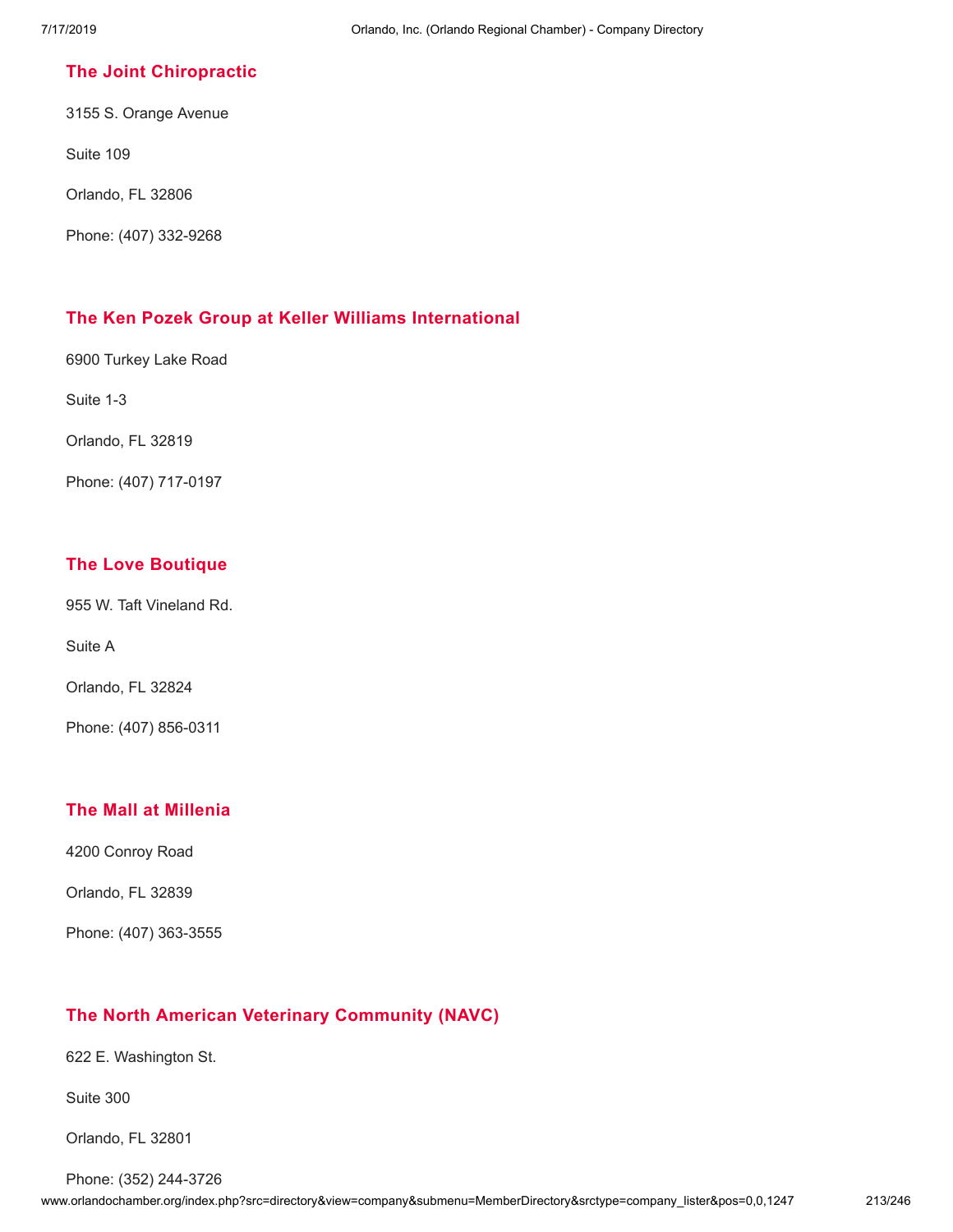### **The North American Veterinary [Community](http://www.orlandochamber.org/index.php?src=directory&view=company&submenu=MemberDirectory&refno=2777780&srctype=company_detail) (NAVC)**

622 E. Washington St.

Suite 300

Orlando, FL 32801

Phone: (352) 244-3726

### **The Nuvo [Company](http://www.orlandochamber.org/index.php?src=directory&view=company&submenu=MemberDirectory&refno=2777781&srctype=company_detail)**

200 E. New Englad Ave.

Suite 110

Winter Park, FL 32789

Phone: (321) 972-9838

### **The [Peeler](http://www.orlandochamber.org/index.php?src=directory&view=company&submenu=MemberDirectory&refno=2777782&srctype=company_detail) Group**

5401 S. Kirkman Road

Suite 310

Orlando, FL 32819

Phone: (888) 842-8274

### **The Point Orlando Resort - A [Paramount](http://www.orlandochamber.org/index.php?src=directory&view=company&submenu=MemberDirectory&refno=2777783&srctype=company_detail) Hospitality Group Resort**

7389 Universal Blvd.

Orlando, FL 32819

Phone: (407) 956-2000

### **The [Princeton](http://www.orlandochamber.org/index.php?src=directory&view=company&submenu=MemberDirectory&refno=2777784&srctype=company_detail) at College Park**

646 W. Smith St.

Orlando, FL 32804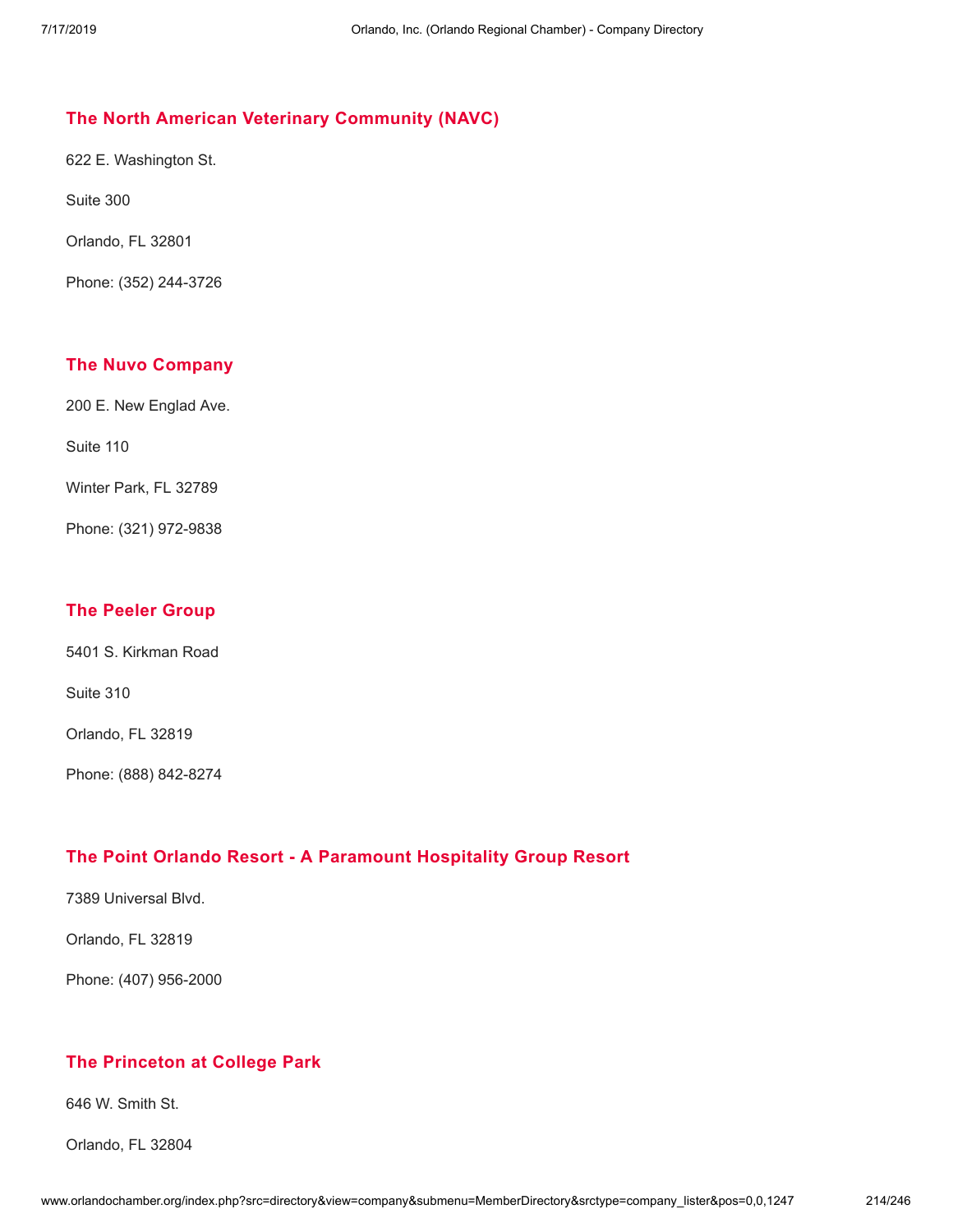,

Phone: (407) 537-0529

### **The Red Fox [Network](http://www.orlandochamber.org/index.php?src=directory&view=company&submenu=MemberDirectory&refno=2777785&srctype=company_detail)**

Phone: (407) 989-6098

### **The [Salvation](http://www.orlandochamber.org/index.php?src=directory&view=company&submenu=MemberDirectory&refno=2777786&srctype=company_detail) Army Orlando**

416 W. Colonial Drive

Orlando, FL 32804

Phone: (407) 423-8581

### **The [Skeleton](http://www.orlandochamber.org/index.php?src=directory&view=company&submenu=MemberDirectory&refno=2777787&srctype=company_detail) Crew**

375 Douglas Ave.

Suite 1002

Altamonte Springs, FL 32714

Phone: (321) 422-0567

### **The [Skeleton](http://www.orlandochamber.org/index.php?src=directory&view=company&submenu=MemberDirectory&refno=2777788&srctype=company_detail) Crew**

375 Douglas Ave.

Suite 1002

Altamonte Springs, FL 32714

Phone: (321) 422-0567

### **The [Skeleton](http://www.orlandochamber.org/index.php?src=directory&view=company&submenu=MemberDirectory&refno=2777789&srctype=company_detail) Crew**

375 Douglas Ave.

Suite 1002

Altamonte Springs, FL 32714

Phone: (321) 422-0567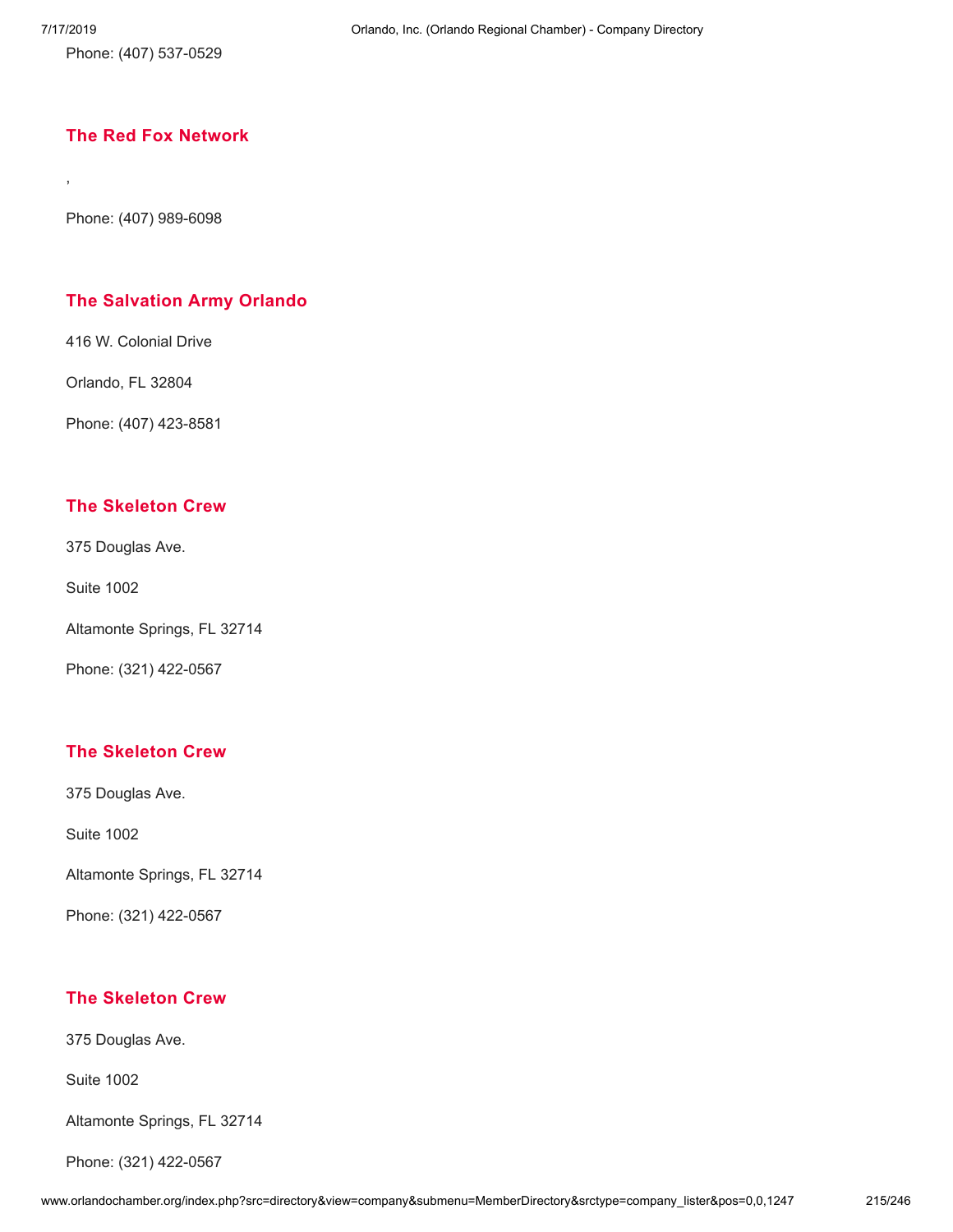### **The South Open Dancesport [Championships](http://www.orlandochamber.org/index.php?src=directory&view=company&submenu=MemberDirectory&refno=2777790&srctype=company_detail)**

P.O. Box 1674

Sarasota, FL 34230-1974

Phone: (941) 799-0800

### **The Stua Agency - All State [Insurance](http://www.orlandochamber.org/index.php?src=directory&view=company&submenu=MemberDirectory&refno=2777791&srctype=company_detail)**

4503 Curry Ford Road

Orlando, FL 32812

Phone: (407) 896-9009

### **The Stua Agency - All State [Insurance](http://www.orlandochamber.org/index.php?src=directory&view=company&submenu=MemberDirectory&refno=2777792&srctype=company_detail)**

4503 Curry Ford Road

Orlando, FL 32812

Phone: (407) 896-9009

### **The Stua Agency - All State [Insurance](http://www.orlandochamber.org/index.php?src=directory&view=company&submenu=MemberDirectory&refno=2777793&srctype=company_detail)**

4503 Curry Ford Road

Orlando, FL 32812

Phone: (407) 896-9009

### **The Tap Room at [Dubsdread](http://www.orlandochamber.org/index.php?src=directory&view=company&submenu=MemberDirectory&refno=2777794&srctype=company_detail)**

549 West Par St.

Orlando, FL 32804

Phone: (407) 650-9558

### **The Tap Room at [Dubsdread](http://www.orlandochamber.org/index.php?src=directory&view=company&submenu=MemberDirectory&refno=2777795&srctype=company_detail)**

549 West Par St.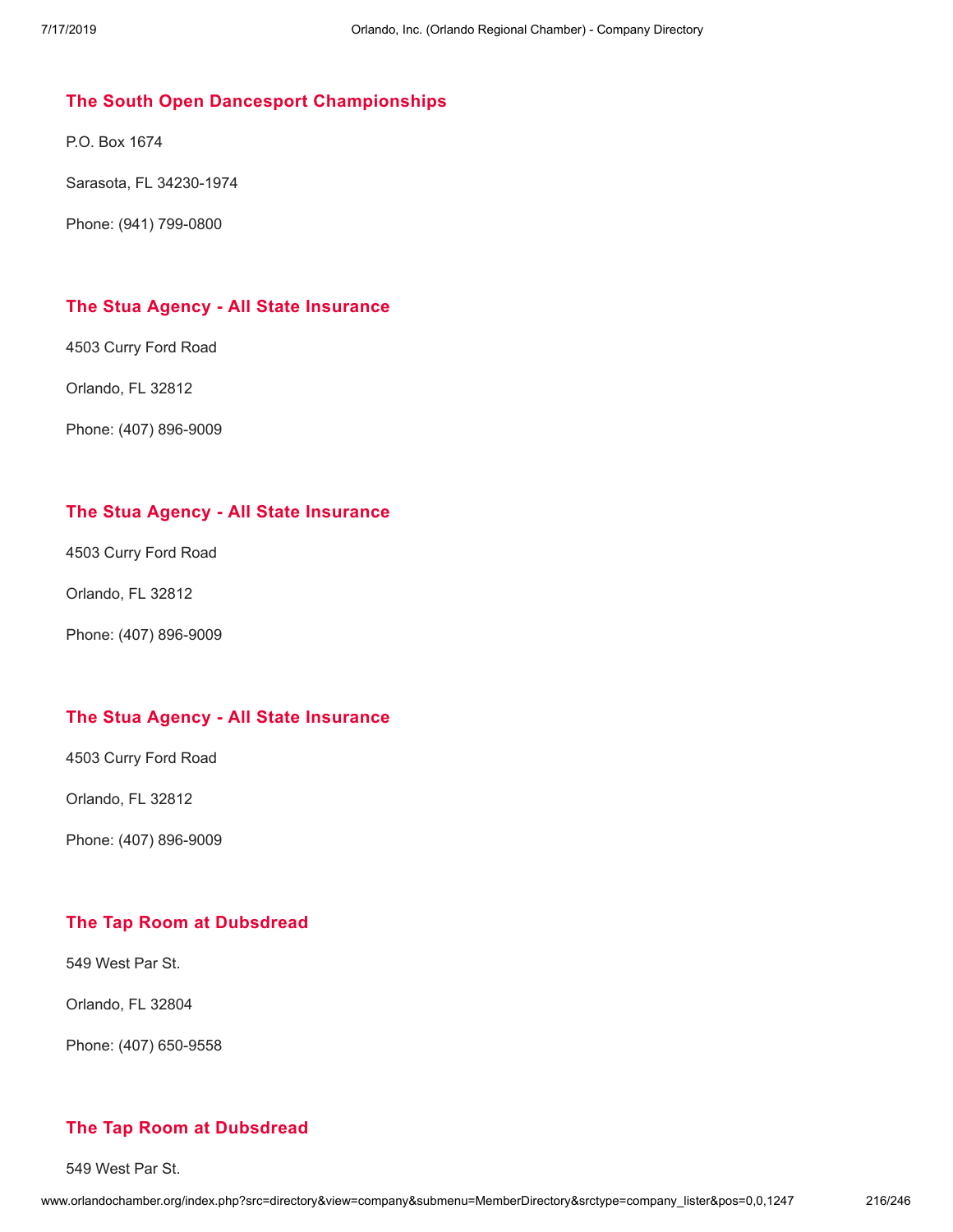Orlando, FL 32804

Phone: (407) 650-9558

### **The [University](http://www.orlandochamber.org/index.php?src=directory&view=company&submenu=MemberDirectory&refno=2777796&srctype=company_detail) Club of Orlando**

150 E. Central Blvd.

Orlando, FL 32801

Phone: (407) 425-2514

### **The Viera [Company](http://www.orlandochamber.org/index.php?src=directory&view=company&submenu=MemberDirectory&refno=2777797&srctype=company_detail)**

P.O. Box 620257

Oviedo, FL 32762

Phone: (407) 365-2111

## **The Viera [Company](http://www.orlandochamber.org/index.php?src=directory&view=company&submenu=MemberDirectory&refno=2777798&srctype=company_detail)**

P.O. Box 620257

Oviedo, FL 32762

Phone: (407) 365-2111

#### **Theater [Cabinets](http://www.orlandochamber.org/index.php?src=directory&view=company&submenu=MemberDirectory&refno=2777799&srctype=company_detail)**

6800 Edgewater Commerce Parkway

Orlando, FL 32810

Phone: (407) 694-1118

#### **Theater [Cabinets](http://www.orlandochamber.org/index.php?src=directory&view=company&submenu=MemberDirectory&refno=2777800&srctype=company_detail)**

6800 Edgewater Commerce Parkway

Orlando, FL 32810

Phone: (407) 694-1118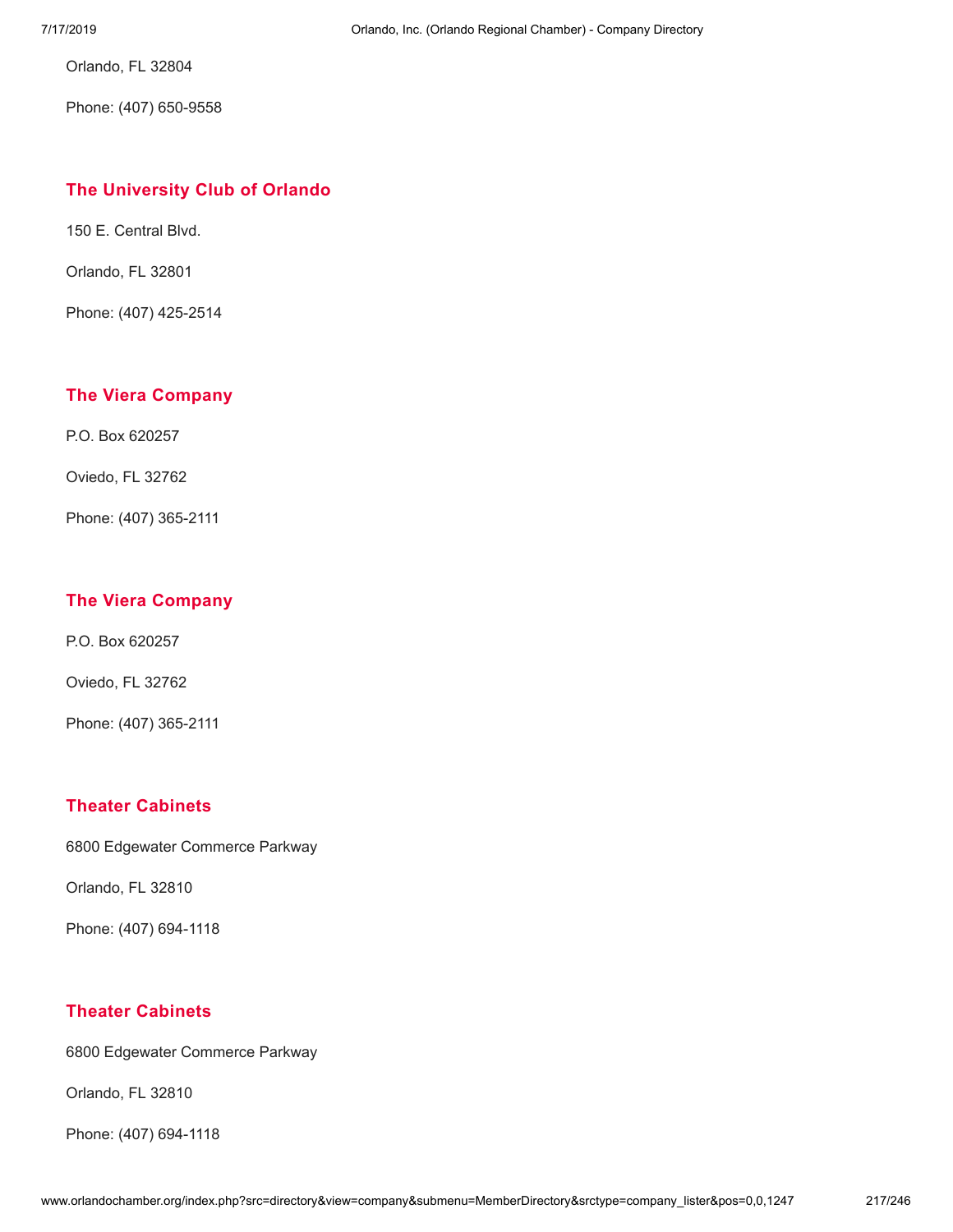### **Think [Creative](http://www.orlandochamber.org/index.php?src=directory&view=company&submenu=MemberDirectory&refno=2777801&srctype=company_detail)**

1011 E. Colonial Dr.

Suite 407

Orlando, FL 32803

Phone: (407) 896-5757

# **Think [Creative](http://www.orlandochamber.org/index.php?src=directory&view=company&submenu=MemberDirectory&refno=2777802&srctype=company_detail)**

1011 E. Colonial Dr.

Suite 407

Orlando, FL 32803

Phone: (407) 896-5757

# **Tijuana Flats - [Maitland](http://www.orlandochamber.org/index.php?src=directory&view=company&submenu=MemberDirectory&refno=2777803&srctype=company_detail)**

2300 Maitland Center Parkway

Suite 306

Maitland, FL 32751

Phone: (407) 339-2222

## **Tijuana Flats - [Maitland](http://www.orlandochamber.org/index.php?src=directory&view=company&submenu=MemberDirectory&refno=2777804&srctype=company_detail)**

2300 Maitland Center Parkway

Suite 306

Maitland, FL 32751

Phone: (407) 339-2222

## **[Timbers](http://www.orlandochamber.org/index.php?src=directory&view=company&submenu=MemberDirectory&refno=2777805&srctype=company_detail) Resorts - Orlando**

531 W. Morse Blvd.

Winter Park, FL 32789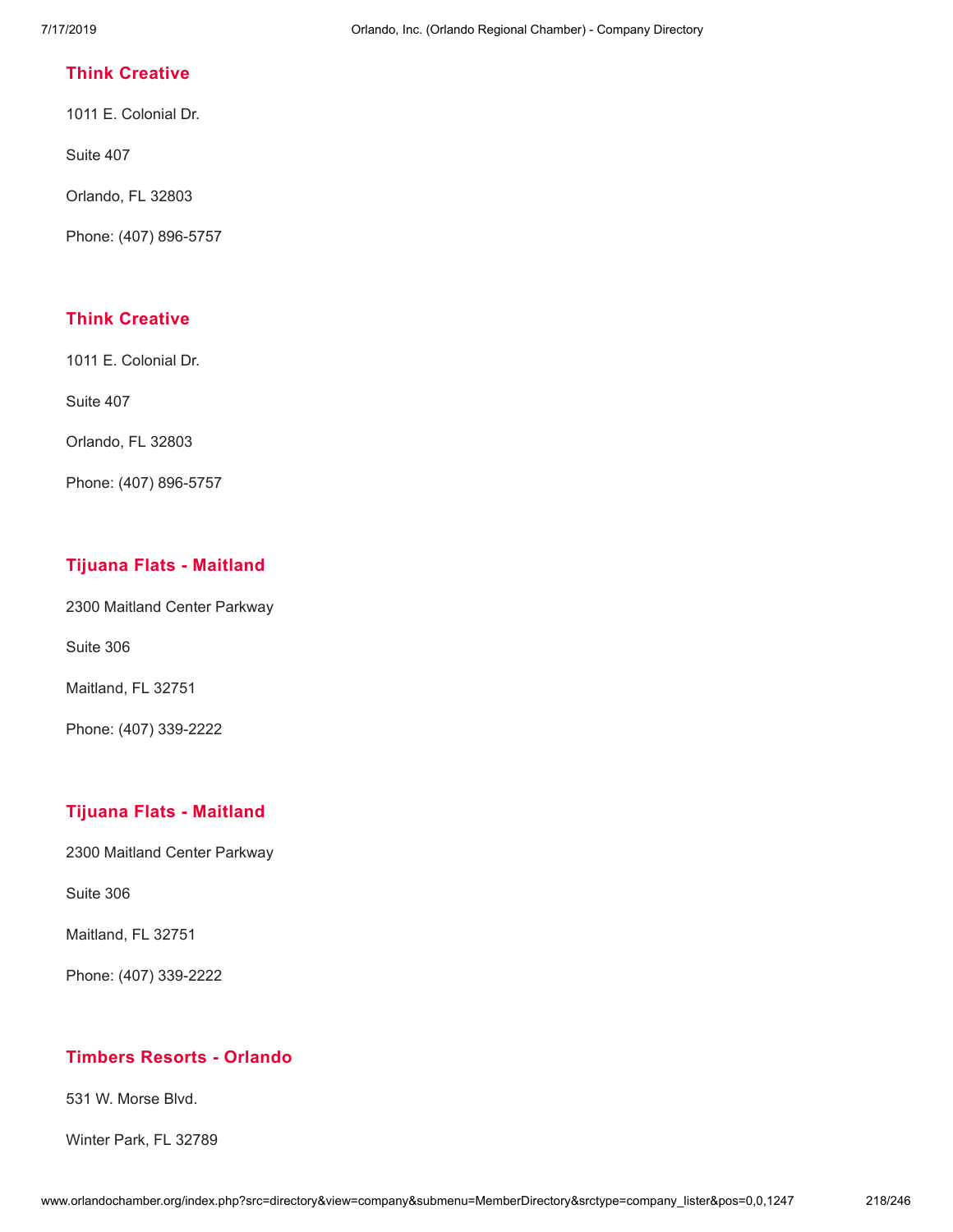Phone: (970) 963-4626

# **[Timbers](http://www.orlandochamber.org/index.php?src=directory&view=company&submenu=MemberDirectory&refno=2777806&srctype=company_detail) Resorts - Orlando**

531 W. Morse Blvd.

Winter Park, FL 32789

Phone: (970) 963-4626

# **Tina Willis Law - [Orlando](http://www.orlandochamber.org/index.php?src=directory&view=company&submenu=MemberDirectory&refno=2777807&srctype=company_detail)**

390 N. Orange Ave.

Suite 2300G

Orlando, FL 32801

Phone: (407) 803-2139

### **TLC Engineering for [Architecture](http://www.orlandochamber.org/index.php?src=directory&view=company&submenu=MemberDirectory&refno=2777808&srctype=company_detail)**

255 S. Orange Ave.

Suite 1600

Orlando, FL 32801

Phone: (407) 841-9050

## **TLC Engineering for [Architecture](http://www.orlandochamber.org/index.php?src=directory&view=company&submenu=MemberDirectory&refno=2777809&srctype=company_detail)**

255 S. Orange Ave.

Suite 1600

Orlando, FL 32801

Phone: (407) 841-9050

### **Toll [Brothers,](http://www.orlandochamber.org/index.php?src=directory&view=company&submenu=MemberDirectory&refno=2777810&srctype=company_detail) Inc.**

2966 Commerce Park Drive

Suite 100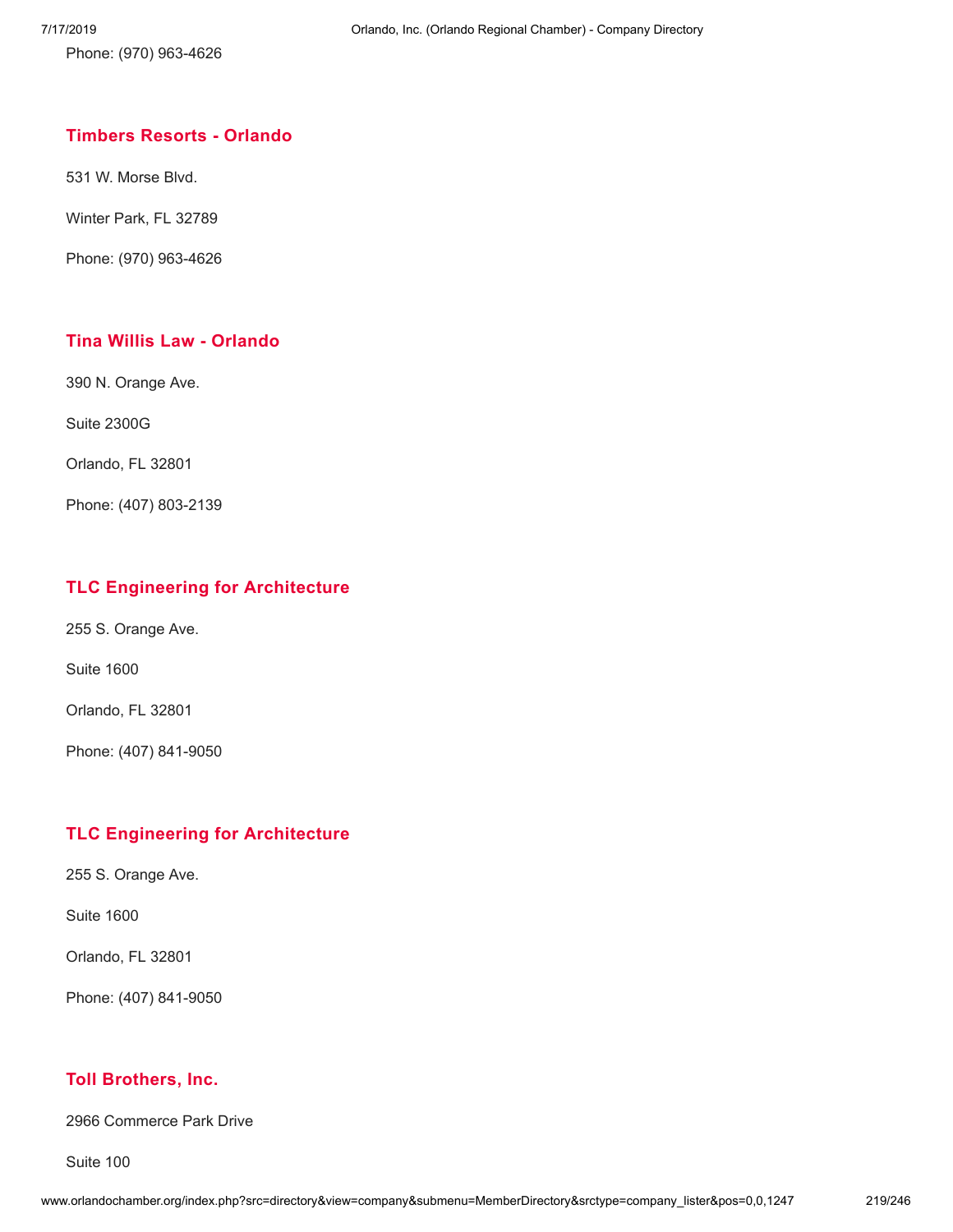Orlando, FL 32819

Phone: (407) 345-6000

## **Tom Bush [Architect](http://www.orlandochamber.org/index.php?src=directory&view=company&submenu=MemberDirectory&refno=2777811&srctype=company_detail)**

2452 Stoneview Road

Orlando, FL 32806

Phone: (407) 574-2894

### **Tom James [Company](http://www.orlandochamber.org/index.php?src=directory&view=company&submenu=MemberDirectory&refno=2777812&srctype=company_detail)**

151 Southhall Lane

Suite 330

Maitland, FL 32751

Phone: (512) 939-8366

## **Tommy [Hilfiger](http://www.orlandochamber.org/index.php?src=directory&view=company&submenu=MemberDirectory&refno=2777813&srctype=company_detail)**

15591 Apoka Vineland Road

Orlando, FL 32821

Phone: (407) 238-0142

## **[TopGolf](http://www.orlandochamber.org/index.php?src=directory&view=company&submenu=MemberDirectory&refno=2777814&srctype=company_detail)**

9295 Universal Blvd.

Orlando, FL 32819

Phone: (407) 218-7714

# **[TopGolf](http://www.orlandochamber.org/index.php?src=directory&view=company&submenu=MemberDirectory&refno=2777815&srctype=company_detail)**

9295 Universal Blvd.

Orlando, FL 32819

Phone: (407) 218-7714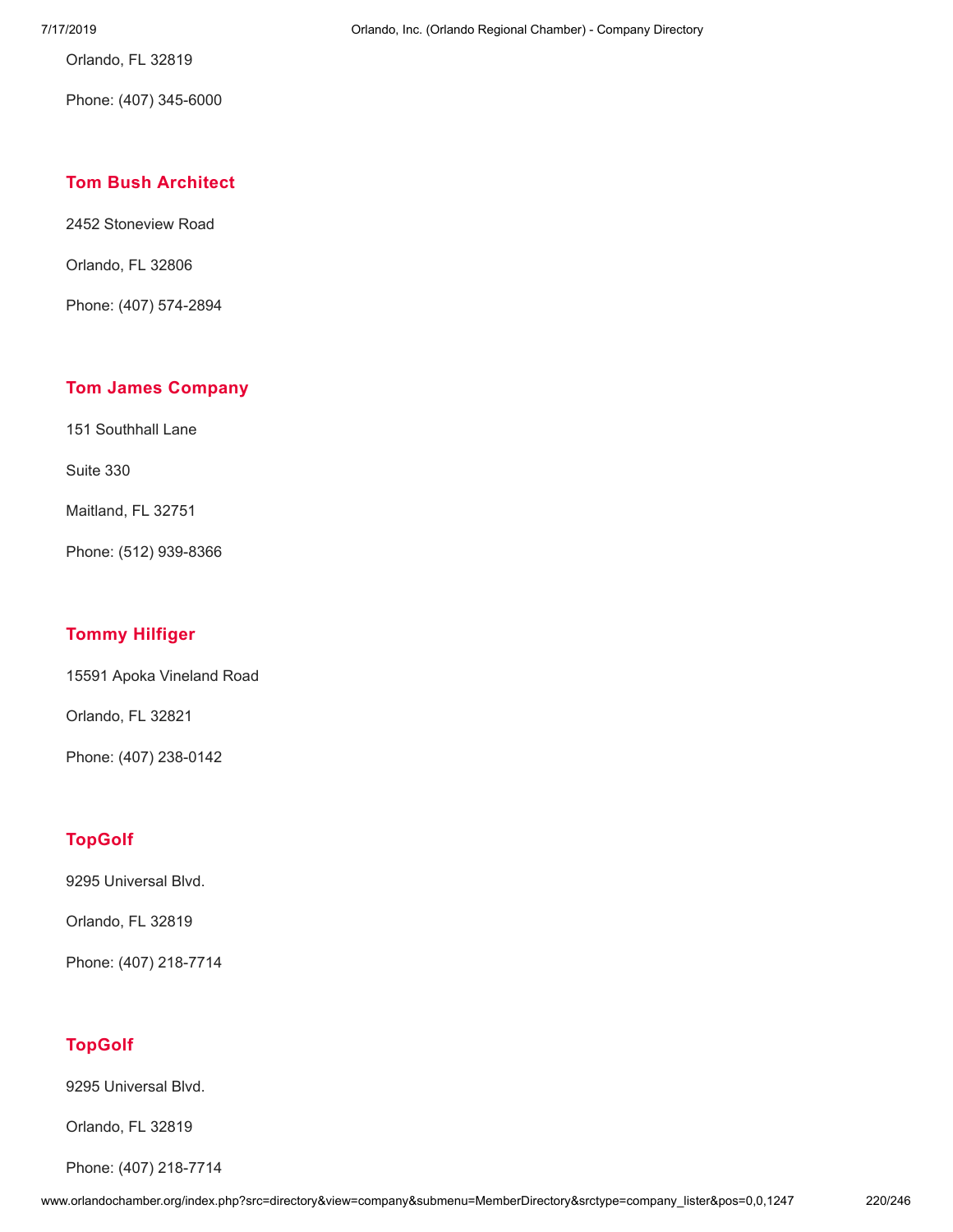### **[TopGolf](http://www.orlandochamber.org/index.php?src=directory&view=company&submenu=MemberDirectory&refno=2777816&srctype=company_detail)**

9295 Universal Blvd.

Orlando, FL 32819

Phone: (407) 218-7714

### **Tower Realty [Partners](http://www.orlandochamber.org/index.php?src=directory&view=company&submenu=MemberDirectory&refno=2777817&srctype=company_detail)**

135 W. Central Blvd.

Suite 900

Orlando, FL 32801

Phone: (407) 659-0120

#### **Tower Realty [Partners](http://www.orlandochamber.org/index.php?src=directory&view=company&submenu=MemberDirectory&refno=2777818&srctype=company_detail)**

135 W. Central Blvd.

Suite 900

Orlando, FL 32801

Phone: (407) 659-0120

#### **[Towneplace](http://www.orlandochamber.org/index.php?src=directory&view=company&submenu=MemberDirectory&refno=2777819&srctype=company_detail) Suites Orlando at SeaWorld**

10731 International Drive

Orlando, FL 32821

Phone: (407) 996-3400

#### **[Towneplace](http://www.orlandochamber.org/index.php?src=directory&view=company&submenu=MemberDirectory&refno=2777820&srctype=company_detail) Suites Orlando at SeaWorld**

10731 International Drive

Orlando, FL 32821

Phone: (407) 996-3400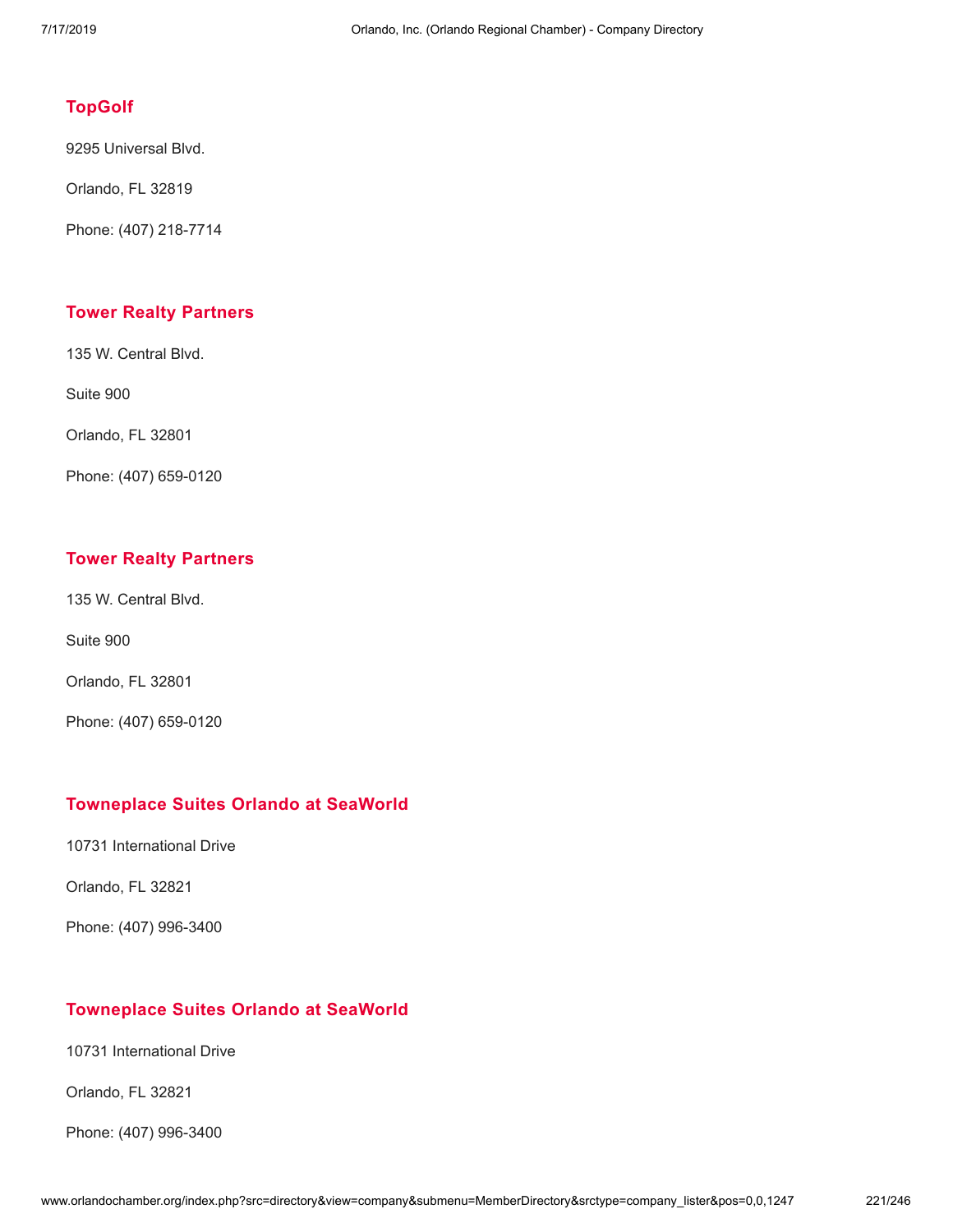## **Track [Shack/Event](http://www.orlandochamber.org/index.php?src=directory&view=company&submenu=MemberDirectory&refno=2777821&srctype=company_detail) Marketing**

1104 N. Mills Ave.

Orlando, FL 32803

Phone: (407) 898-1313

### **[Trademark](http://www.orlandochamber.org/index.php?src=directory&view=company&submenu=MemberDirectory&refno=2777822&srctype=company_detail) Metals Recycling LLC**

51 E. Landstreet Road

Orlando, FL 32824

Phone: (407) 855-2990

#### **Trail Saw & Mower [Service,](http://www.orlandochamber.org/index.php?src=directory&view=company&submenu=MemberDirectory&refno=2777823&srctype=company_detail) Inc.**

4540 North Orange Blossom Trail

Orlando, FL 32804

Phone: (407) 293-1861

# **[Traka](http://www.orlandochamber.org/index.php?src=directory&view=company&submenu=MemberDirectory&refno=2777824&srctype=company_detail) USA**

1925 Praylor Blvd.

Orlando, FL 32804

Phone: (407) 681-4001

#### **[Transparent](http://www.orlandochamber.org/index.php?src=directory&view=company&submenu=MemberDirectory&refno=2777825&srctype=company_detail) Marketing Solutions**

7200 Lake Ellenor Drive

Orlando, FL 32809

Phone: (407) 476-2050

## **[Transparent](http://www.orlandochamber.org/index.php?src=directory&view=company&submenu=MemberDirectory&refno=2777826&srctype=company_detail) Marketing Solutions**

7200 Lake Ellenor Drive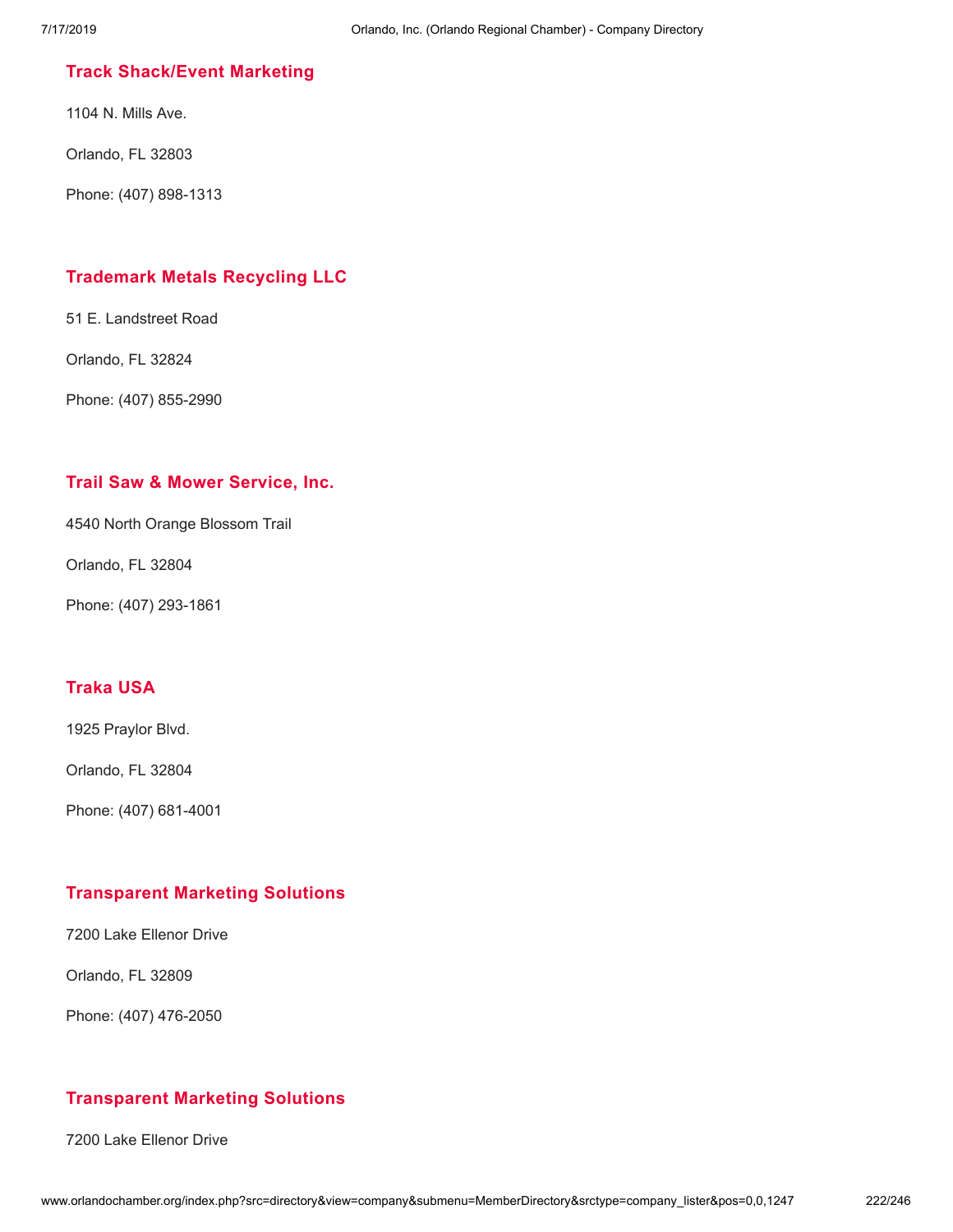Orlando, FL 32809

Phone: (407) 476-2050

### **Transportation Security [Administration](http://www.orlandochamber.org/index.php?src=directory&view=company&submenu=MemberDirectory&refno=2777827&srctype=company_detail)**

5850 T.G. Lee Blvd.

Suite 610

Orlando, FL 32822

Phone: (407) 563-4040

# **TripBeat Endless [Vacation](http://www.orlandochamber.org/index.php?src=directory&view=company&submenu=MemberDirectory&refno=2777828&srctype=company_detail)**

4901 Vineland Road

Suite 250

Orlando, FL 32811

Phone: (407) 484-0670

## **TripBeat Endless [Vacation](http://www.orlandochamber.org/index.php?src=directory&view=company&submenu=MemberDirectory&refno=2777829&srctype=company_detail)**

4901 Vineland Road

Suite 250

Orlando, FL 32811

Phone: (407) 484-0670

# **TripBeat Endless [Vacation](http://www.orlandochamber.org/index.php?src=directory&view=company&submenu=MemberDirectory&refno=2777830&srctype=company_detail)**

4901 Vineland Road

Suite 250

Orlando, FL 32811

Phone: (407) 484-0670

# **True [Health](http://www.orlandochamber.org/index.php?src=directory&view=company&submenu=MemberDirectory&refno=2777831&srctype=company_detail)**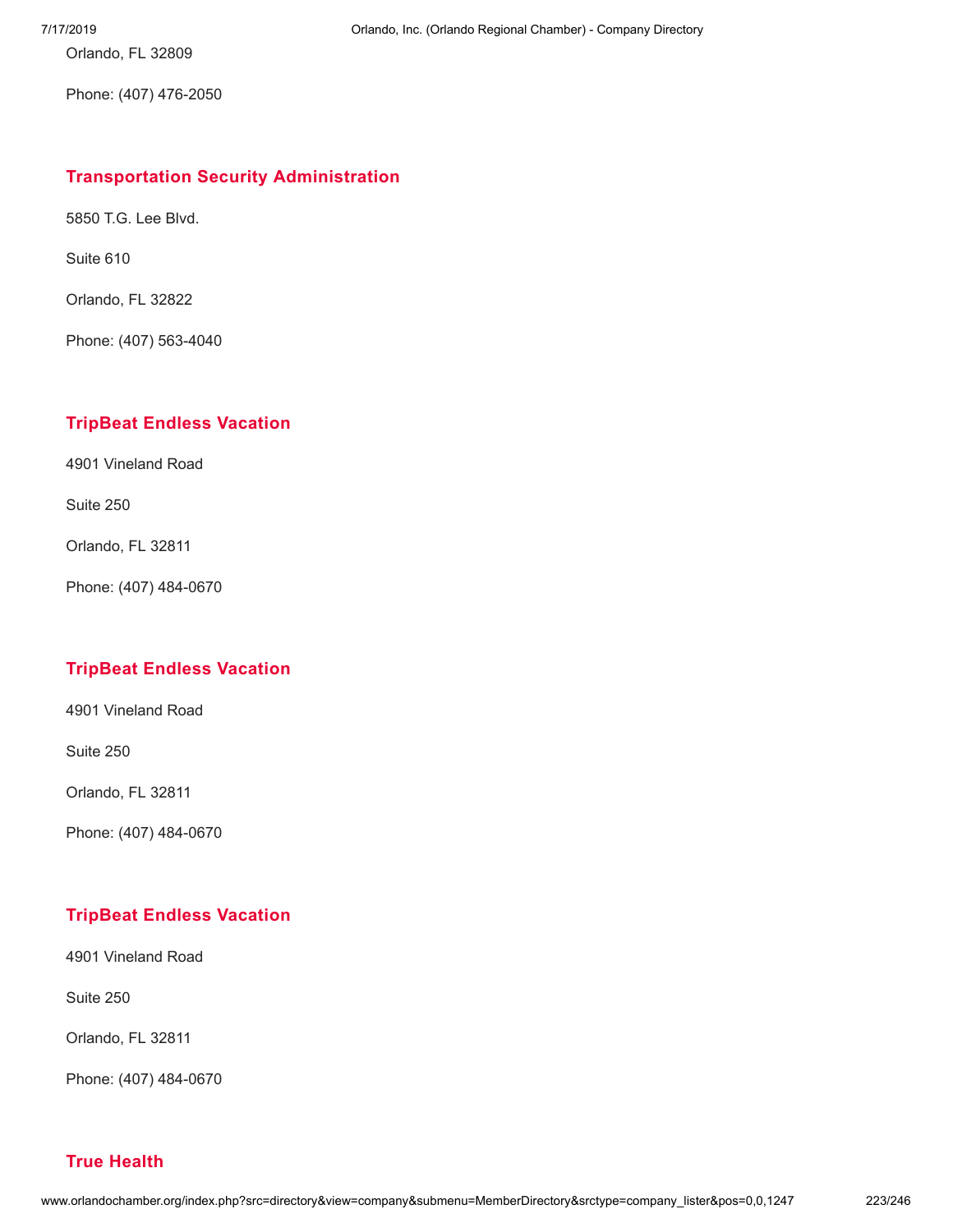7/17/2019 Orlando, Inc. (Orlando Regional Chamber) - Company Directory

4930 E. Lake Mary Blvd.

Sanford, FL 32771

Phone: (321) 275-0314

# **True [Health](http://www.orlandochamber.org/index.php?src=directory&view=company&submenu=MemberDirectory&refno=2777832&srctype=company_detail)**

4930 E. Lake Mary Blvd.

Sanford, FL 32771

Phone: (321) 275-0314

# **Trulieve [Orlando](http://www.orlandochamber.org/index.php?src=directory&view=company&submenu=MemberDirectory&refno=2777833&srctype=company_detail)**

4544 N. Orange Blossom Trail

Orlando, FL 32804

Phone: (407) 286-1862

# **Trulieve [Orlando](http://www.orlandochamber.org/index.php?src=directory&view=company&submenu=MemberDirectory&refno=2777834&srctype=company_detail)**

4544 N. Orange Blossom Trail

Orlando, FL 32804

Phone: (407) 286-1862

# **Tupperware Brands [Corporation](http://www.orlandochamber.org/index.php?src=directory&view=company&submenu=MemberDirectory&refno=2777835&srctype=company_detail)**

14901 S. Orange Blossom Trail

Orlando, FL 32837

Phone: (407) 826-5050

# **TWO MEN AND A TRUCK - [Orlando](http://www.orlandochamber.org/index.php?src=directory&view=company&submenu=MemberDirectory&refno=2777836&srctype=company_detail) East**

379 W. Michigan St.

Suite 200

Orlando, FL 32806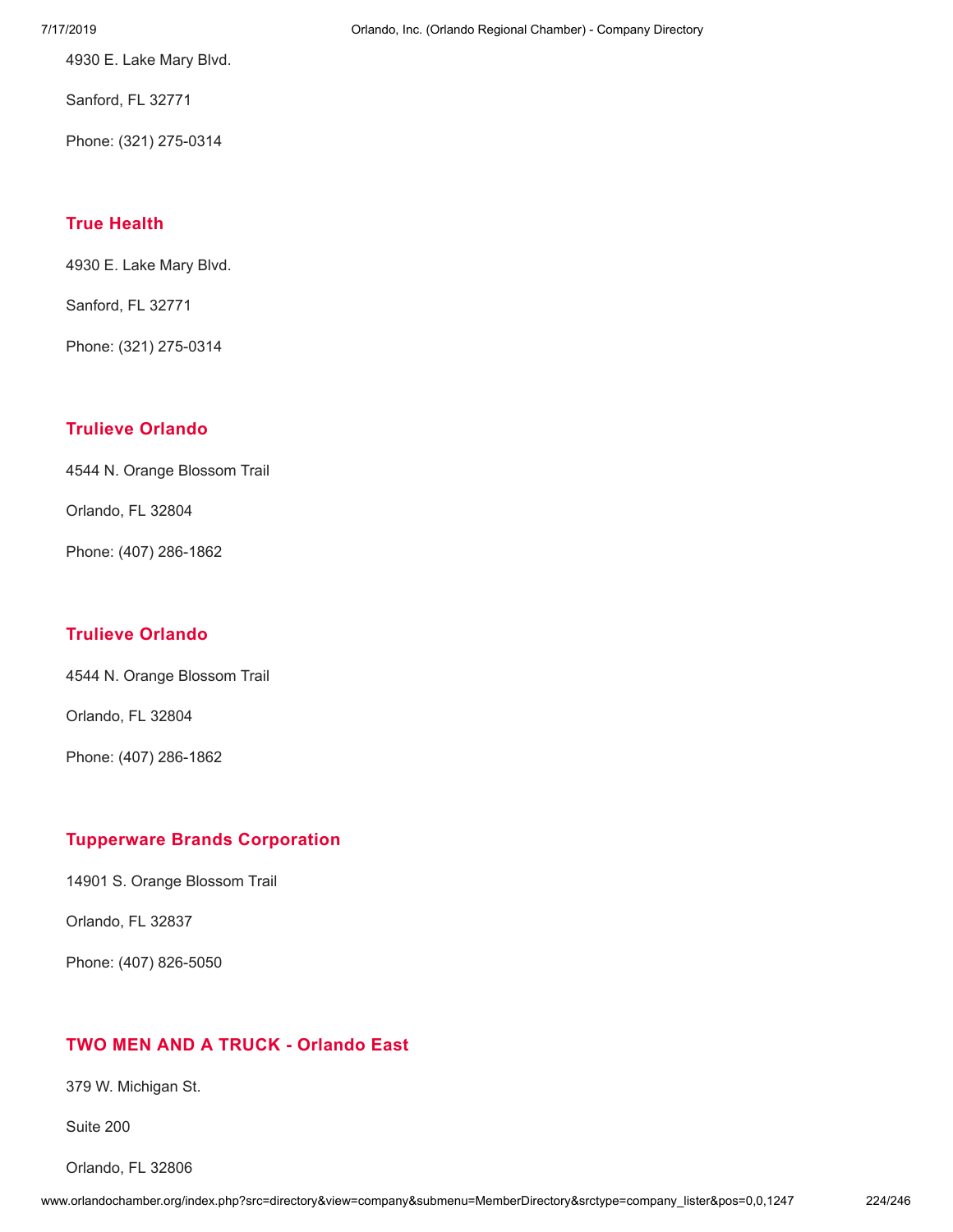Phone: (407) 852-1777

#### **Two-6 [Resources,](http://www.orlandochamber.org/index.php?src=directory&view=company&submenu=MemberDirectory&refno=2777837&srctype=company_detail) Inc.**

1027 Sligh Boulevard

Orlando, FL 32806

Phone: (407) 894-5051

### **Two-6 [Resources,](http://www.orlandochamber.org/index.php?src=directory&view=company&submenu=MemberDirectory&refno=2777838&srctype=company_detail) Inc.**

1027 Sligh Boulevard

Orlando, FL 32806

Phone: (407) 894-5051

#### **U.S. Auto [Sales](http://www.orlandochamber.org/index.php?src=directory&view=company&submenu=MemberDirectory&refno=2777839&srctype=company_detail)**

3700 S. Orange Blossom Trail

Orlando, FL 32839

Phone: (678) 999-1426

### **U.S. Auto [Sales](http://www.orlandochamber.org/index.php?src=directory&view=company&submenu=MemberDirectory&refno=2777840&srctype=company_detail)**

3700 S. Orange Blossom Trail

Orlando, FL 32839

Phone: (678) 999-1426

#### **[Uber](http://www.orlandochamber.org/index.php?src=directory&view=company&submenu=MemberDirectory&refno=2777841&srctype=company_detail)**

80 SW 8th Street

Suite 1830

Miami, FL 33130

**[uBreakiFix](http://www.orlandochamber.org/index.php?src=directory&view=company&submenu=MemberDirectory&refno=2777842&srctype=company_detail)**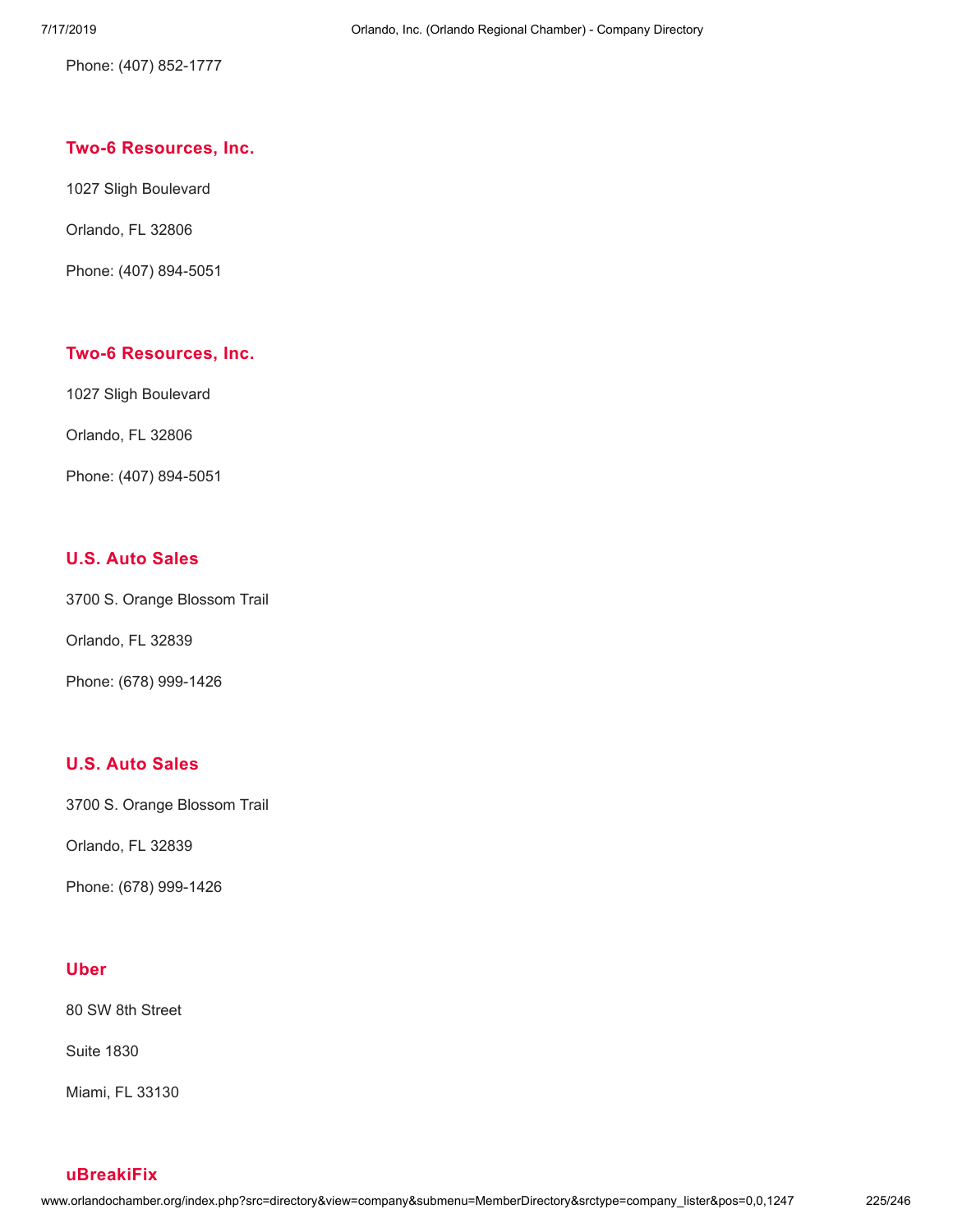200 S. Orange Ave.

2nd Floor

Orlando, FL 32801

Phone: (321) 445-8810

### **[uBreakiFix](http://www.orlandochamber.org/index.php?src=directory&view=company&submenu=MemberDirectory&refno=2777843&srctype=company_detail)**

200 S. Orange Ave.

2nd Floor

Orlando, FL 32801

Phone: (321) 445-8810

### **Udell [Associates](http://www.orlandochamber.org/index.php?src=directory&view=company&submenu=MemberDirectory&refno=2777844&srctype=company_detail)**

407 Wekiva Springs Road

Suite 247

Longwood, FL 32779

Phone: (407) 660-0330

### **UF [MBA](http://www.orlandochamber.org/index.php?src=directory&view=company&submenu=MemberDirectory&refno=2777845&srctype=company_detail)**

134 Bryan Hall

Gainesville, FL 32611

Phone: (352) 273-3244

# **UniFirst [Corporation](http://www.orlandochamber.org/index.php?src=directory&view=company&submenu=MemberDirectory&refno=2777846&srctype=company_detail)**

1101 Keller Rd.

Suite E

Maitland, FL 32810

Phone: (407)667-9300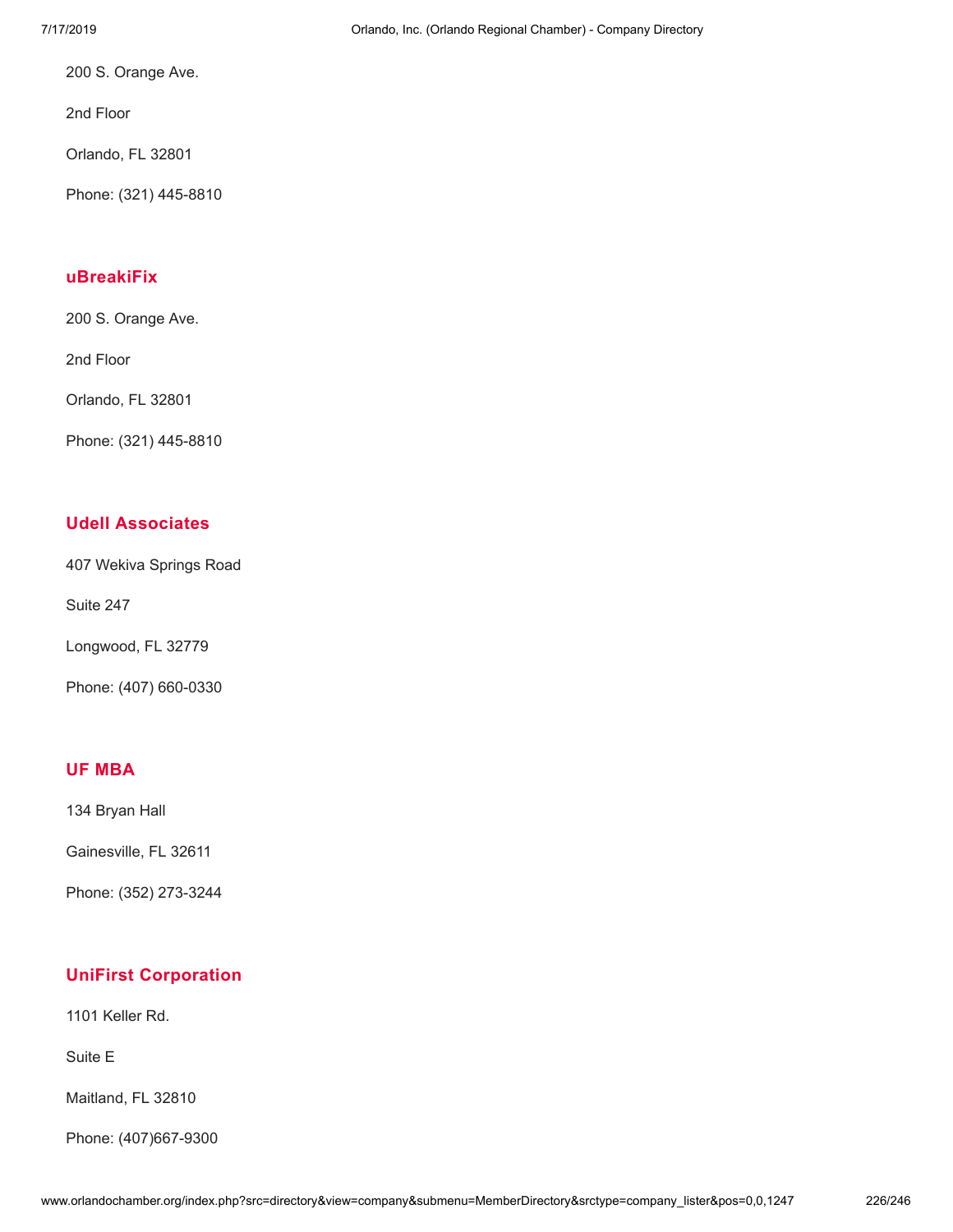### **United Against Poverty [Orlando](http://www.orlandochamber.org/index.php?src=directory&view=company&submenu=MemberDirectory&refno=2777847&srctype=company_detail)**

150 W. Michigan St.

Orlando, FL 32806

Phone: (407) 650-0774

### **United Arts of Central [Florida,](http://www.orlandochamber.org/index.php?src=directory&view=company&submenu=MemberDirectory&refno=2777848&srctype=company_detail) Inc.**

2450 Maitland Center Parkway

Suite 201

Maitland, FL 32751-4140

Phone: (407) 628-0333

### **United Water [Restoration](http://www.orlandochamber.org/index.php?src=directory&view=company&submenu=MemberDirectory&refno=2777849&srctype=company_detail) Group, Inc.**

7006 Stapoint Court

Suite B

Winter Park, FL 32792

Phone: (407) 235-0577

### **[UnitedHealthcare](http://www.orlandochamber.org/index.php?src=directory&view=company&submenu=MemberDirectory&refno=2777850&srctype=company_detail) - Maitland**

495 N. Keller Road

Suite 200

Maitland, FL 32751

Phone: (800) 899-6500

## **Universal [Contracting](http://www.orlandochamber.org/index.php?src=directory&view=company&submenu=MemberDirectory&refno=2777851&srctype=company_detail)**

6901 TPC Drive

Suite 200

Orlando, FL 32822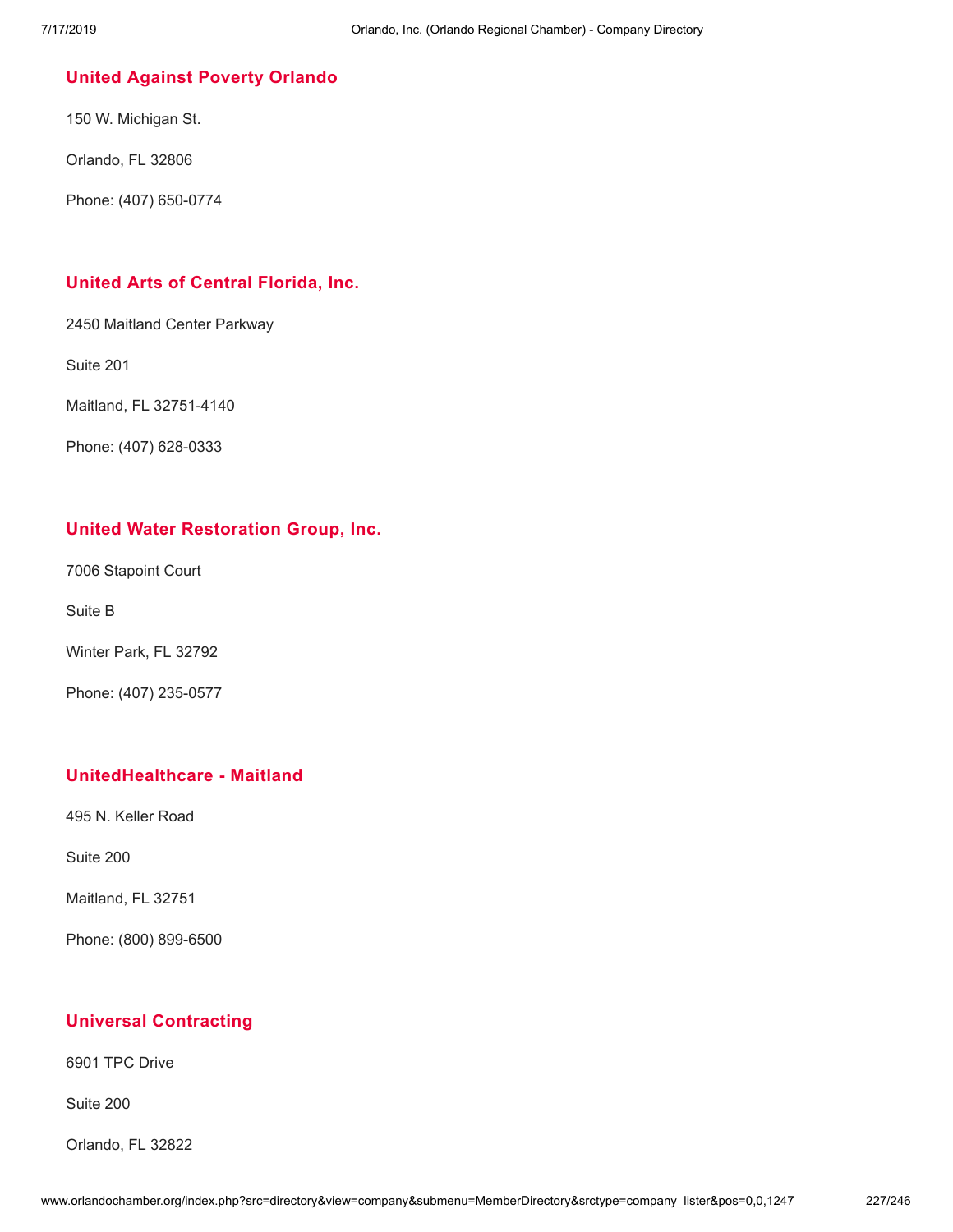Phone: (888) 830-2951

### **[Universal](http://www.orlandochamber.org/index.php?src=directory&view=company&submenu=MemberDirectory&refno=2777852&srctype=company_detail) Orlando Resort**

1000 Universal Studios Plaza

Orlando, FL 32819

Phone: (407) 363-8000

## **Universal [Technical](http://www.orlandochamber.org/index.php?src=directory&view=company&submenu=MemberDirectory&refno=2777853&srctype=company_detail) Institute**

9751 Delegates Drive

Orlando, FL 32837

Phone: (407) 240-2422

## **[University](http://www.orlandochamber.org/index.php?src=directory&view=company&submenu=MemberDirectory&refno=2777854&srctype=company_detail) of Central Florida**

12443 Research Parkway

Suite 301

Orlando, FL 32826

Phone: (407) 823-1823

#### **[Urbander](http://www.orlandochamber.org/index.php?src=directory&view=company&submenu=MemberDirectory&refno=2777855&srctype=company_detail)**

2584 Dover Glen Circle

Orlando, FL 32828

Phone: (917) 589-4229

## **US [Storage](http://www.orlandochamber.org/index.php?src=directory&view=company&submenu=MemberDirectory&refno=2777857&srctype=company_detail) Centers**

6707 Narcoossee Road

Orlando, FL 32822

Phone: (407) 990-1456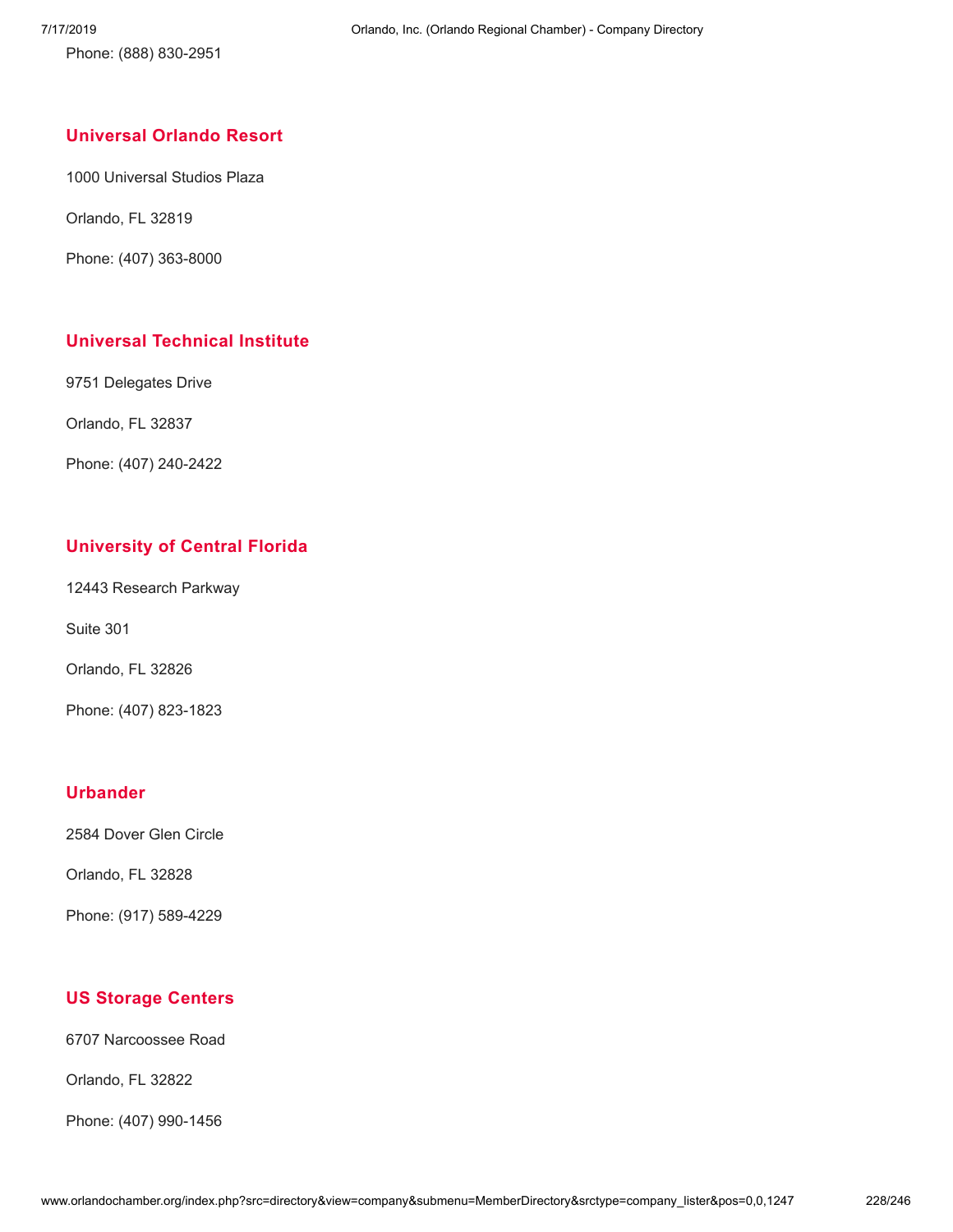### **[USHEALTH](http://www.orlandochamber.org/index.php?src=directory&view=company&submenu=MemberDirectory&refno=2777856&srctype=company_detail) Advisors**

150 Villa Di Este Terrace

Unit 208

Lake Mary, FL 32746

Phone: (239) 777-6288

### **VA Medical Center - [Orlando](http://www.orlandochamber.org/index.php?src=directory&view=company&submenu=MemberDirectory&refno=2777858&srctype=company_detail)**

13800 Veterans Way

Orlando, FL 32827

Phone: (321) 397-6064

### **Vaco [Orlando](http://www.orlandochamber.org/index.php?src=directory&view=company&submenu=MemberDirectory&refno=2777859&srctype=company_detail)**

485 N. Keller Road

Suite 451

Maitland, FL 32751

Phone: (321) 445-2100

#### **Vaco [Orlando](http://www.orlandochamber.org/index.php?src=directory&view=company&submenu=MemberDirectory&refno=2777860&srctype=company_detail)**

485 N. Keller Road

Suite 451

Maitland, FL 32751

Phone: (321) 445-2100

## **[Valencia](http://www.orlandochamber.org/index.php?src=directory&view=company&submenu=MemberDirectory&refno=2777861&srctype=company_detail) College**

P.O. Box 3028

1768 Park Center Drive

Orlando, FL 32802

Phone: (407) 299-5000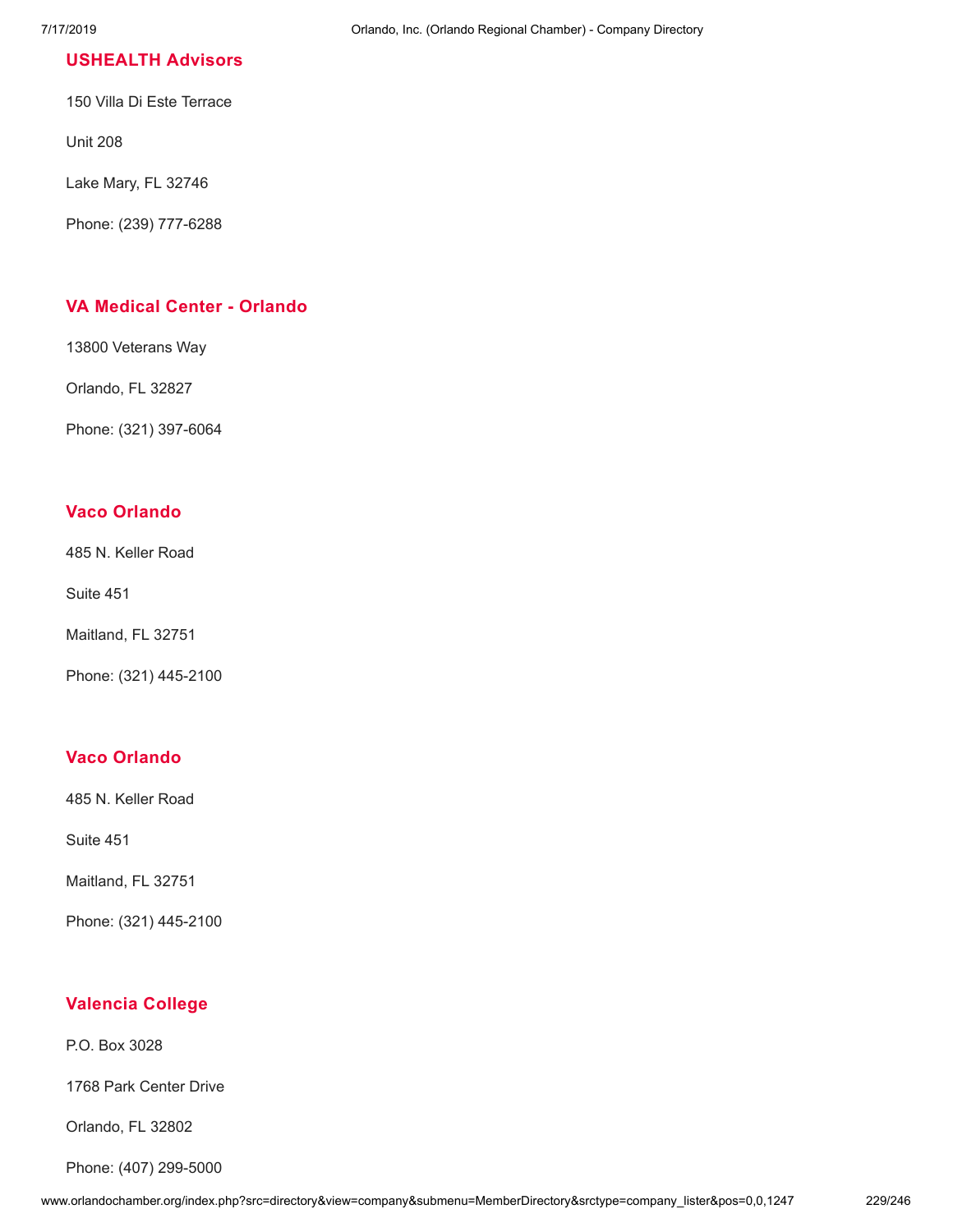# **Valley National Bank, Residential Lending [Department](http://www.orlandochamber.org/index.php?src=directory&view=company&submenu=MemberDirectory&refno=2777862&srctype=company_detail)**

450 S. Orange Ave.

Orlando, FL 32801

Phone: (407) 567-2960

## **[Venture](http://www.orlandochamber.org/index.php?src=directory&view=company&submenu=MemberDirectory&refno=2777863&srctype=company_detail) X 100 Pine**

100 E. Pine St.

Suite 100 & 500

Orlando, FL 32801

Phone: (321) 234-1043

# **[Veracity](http://www.orlandochamber.org/index.php?src=directory&view=company&submenu=MemberDirectory&refno=2777864&srctype=company_detail) Hair Salon**

538 Virginia Dr.

Orlando, FL 32803

Phone: (407) 730-8651

# **Veritas [Recruiting](http://www.orlandochamber.org/index.php?src=directory&view=company&submenu=MemberDirectory&refno=2777865&srctype=company_detail) Group**

1135 Townpark Ave.

Suite 2145

Lake Mary, FL 32746

Phone: (407) 608-5367

## **VFW [Foundation](http://www.orlandochamber.org/index.php?src=directory&view=company&submenu=MemberDirectory&refno=2777866&srctype=company_detail)**

406 W. 34th St.

Suite 920

Kansas City, MO 64111

Phone: (816) 968-2766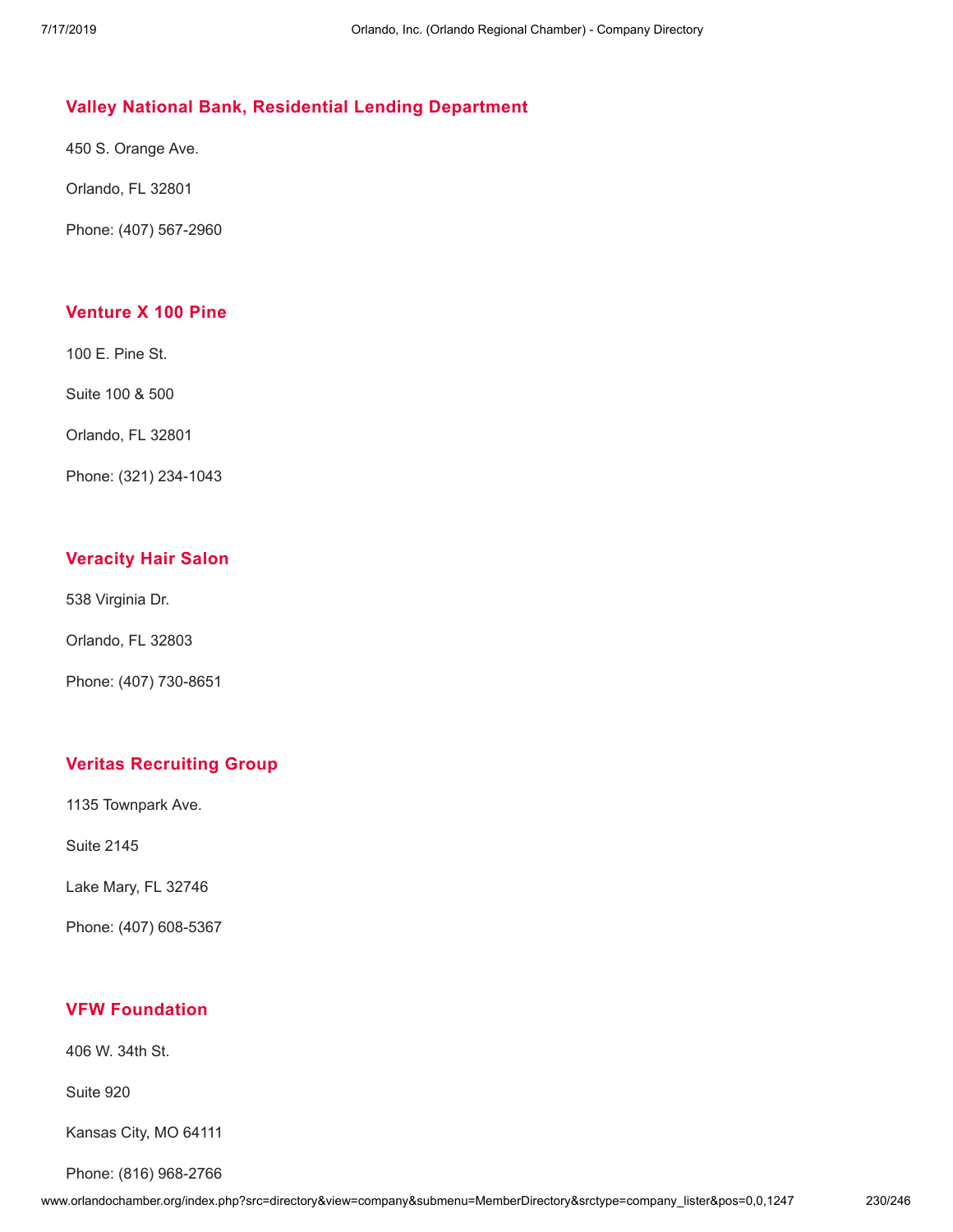#### **[VHB](http://www.orlandochamber.org/index.php?src=directory&view=company&submenu=MemberDirectory&refno=2777867&srctype=company_detail)**

225 E. Robinson St.

Suite 300

Orlando, FL 32801

Phone: (407) 839-4006

# **Via [Airlines](http://www.orlandochamber.org/index.php?src=directory&view=company&submenu=MemberDirectory&refno=2777868&srctype=company_detail)**

218 Jackson St.

Maitland, FL 32751

Phone: (407) 374-2429

# **Victory Casino [Cruises](http://www.orlandochamber.org/index.php?src=directory&view=company&submenu=MemberDirectory&refno=2777869&srctype=company_detail)**

180 Christopher Columbus Drive

Cape Canaveral, FL 32920

Phone: (855) 468-4286

### **[VidaCann](http://www.orlandochamber.org/index.php?src=directory&view=company&submenu=MemberDirectory&refno=2777870&srctype=company_detail)**

1700 N. Semoran Blvd.

Suite 160

Orlando, FL 32807

Phone: (407) 730-4087

## **Vijuvia Life [Centers](http://www.orlandochamber.org/index.php?src=directory&view=company&submenu=MemberDirectory&refno=2777871&srctype=company_detail)**

3000 N. Orange Ave.

Suite DNE

Orlando, FL 32804

Phone: (800) 277-6819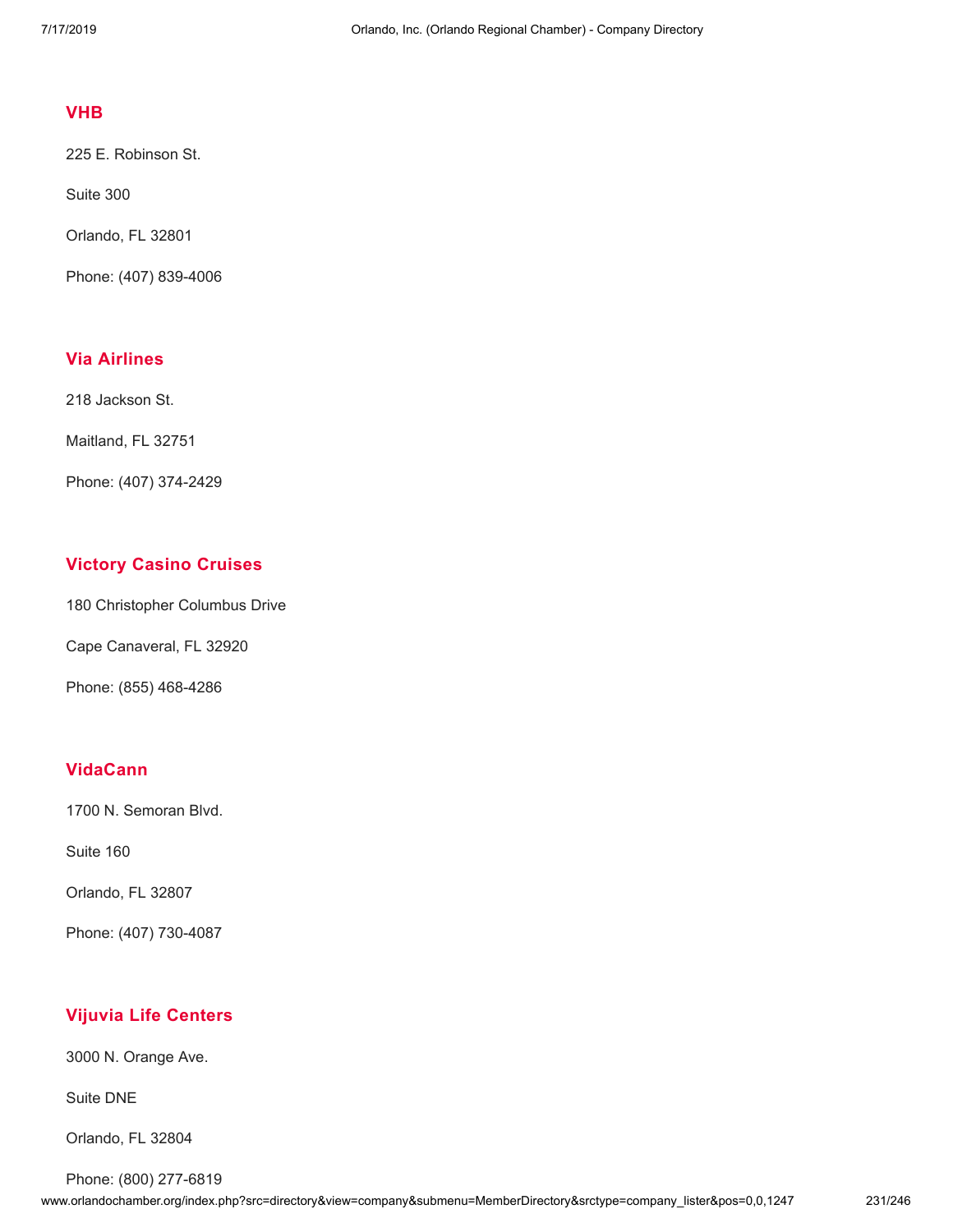## **Visit [Orlando](http://www.orlandochamber.org/index.php?src=directory&view=company&submenu=MemberDirectory&refno=2777872&srctype=company_detail)**

6277 Sea Harbor Drive

Suite 400

Orlando, Fl 32821

Phone: (407) 363-5800

## **Visit [Orlando](http://www.orlandochamber.org/index.php?src=directory&view=company&submenu=MemberDirectory&refno=2777873&srctype=company_detail)**

6277 Sea Harbor Drive

Suite 400

Orlando, Fl 32821

Phone: (407) 363-5800

# **Visual Signs and [Graphics,](http://www.orlandochamber.org/index.php?src=directory&view=company&submenu=MemberDirectory&refno=2777874&srctype=company_detail) LLC**

7081 Grand National Drive

Unit 102

Orlando, FL 32819

Phone: (352) 569-7270

### **VJ [Publications](http://www.orlandochamber.org/index.php?src=directory&view=company&submenu=MemberDirectory&refno=2777875&srctype=company_detail)**

1551 W. Marvin St.

Longwood, FL 32750

Phone: (321) 439-9722

#### **[Volkert,](http://www.orlandochamber.org/index.php?src=directory&view=company&submenu=MemberDirectory&refno=2777876&srctype=company_detail) Inc.**

2300 Maitland Center Parkway

Suite 122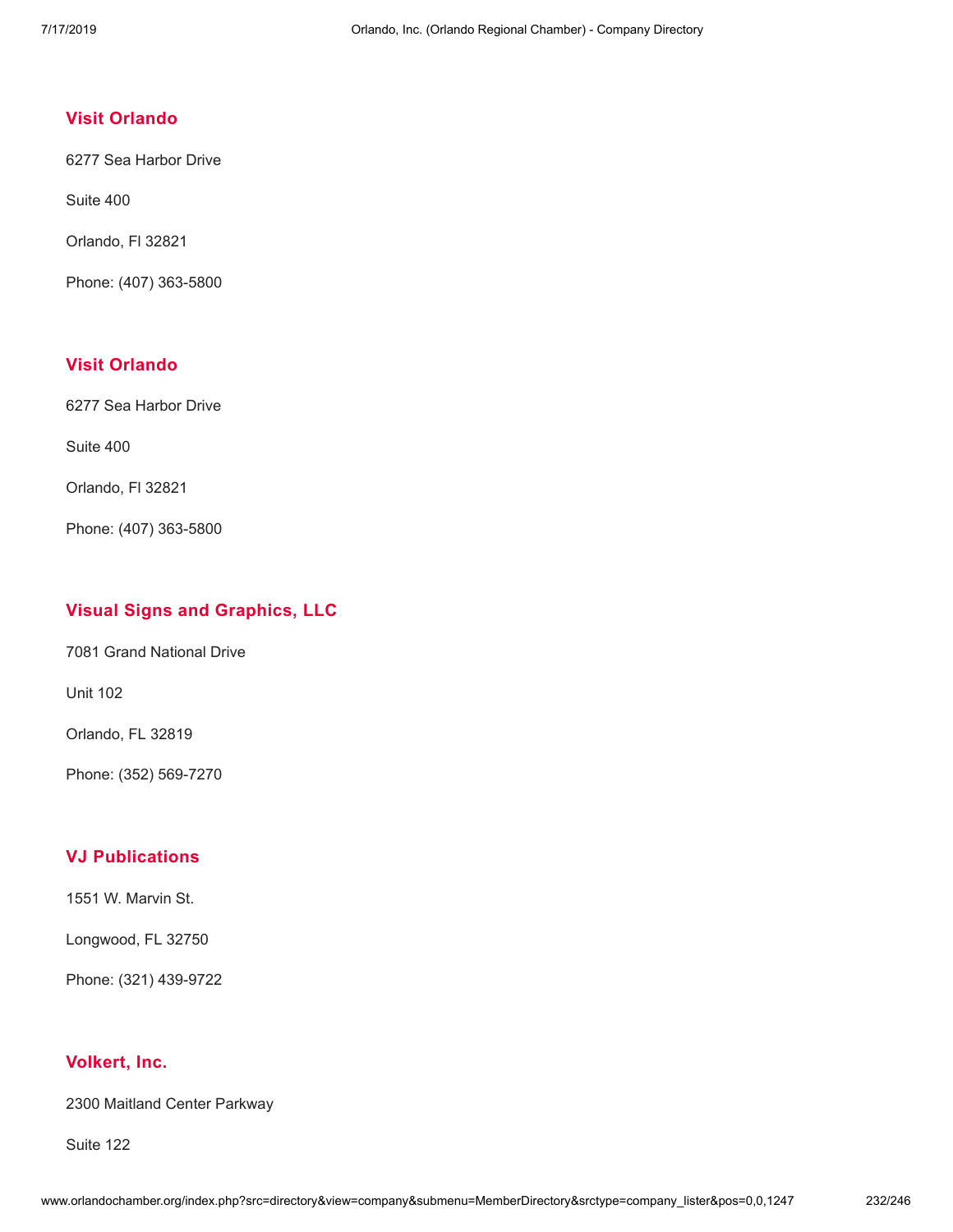7/17/2019 Orlando, Inc. (Orlando Regional Chamber) - Company Directory

Phone: (321) 274-4769

Maitland, FL 32751

#### **Voxx [Automotive](http://www.orlandochamber.org/index.php?src=directory&view=company&submenu=MemberDirectory&refno=2777877&srctype=company_detail)**

2351 J Lawson Blvd.

Suite 400

Orlando, FL 32824

Phone: (407) 842-7000

#### **Walker & [Company](http://www.orlandochamber.org/index.php?src=directory&view=company&submenu=MemberDirectory&refno=2777878&srctype=company_detail)**

931 N. Pennsylvania Ave.

Winter Park, FL 32790

Phone: (407) 645-0500

#### **Wall [Street](http://www.orlandochamber.org/index.php?src=directory&view=company&submenu=MemberDirectory&refno=2777879&srctype=company_detail) Plaza**

25 Wall Street

Orlando, FL 32801

Phone: (407) 849-0471

#### **Walsh [Banks](http://www.orlandochamber.org/index.php?src=directory&view=company&submenu=MemberDirectory&refno=2777880&srctype=company_detail) Law**

790 N. Orange Ave.

Orlando, FL 32801

Phone: (407) 259-2426

#### **Walsh [Banks](http://www.orlandochamber.org/index.php?src=directory&view=company&submenu=MemberDirectory&refno=2777881&srctype=company_detail) Law**

790 N. Orange Ave.

Orlando, FL 32801

Phone: (407) 259-2426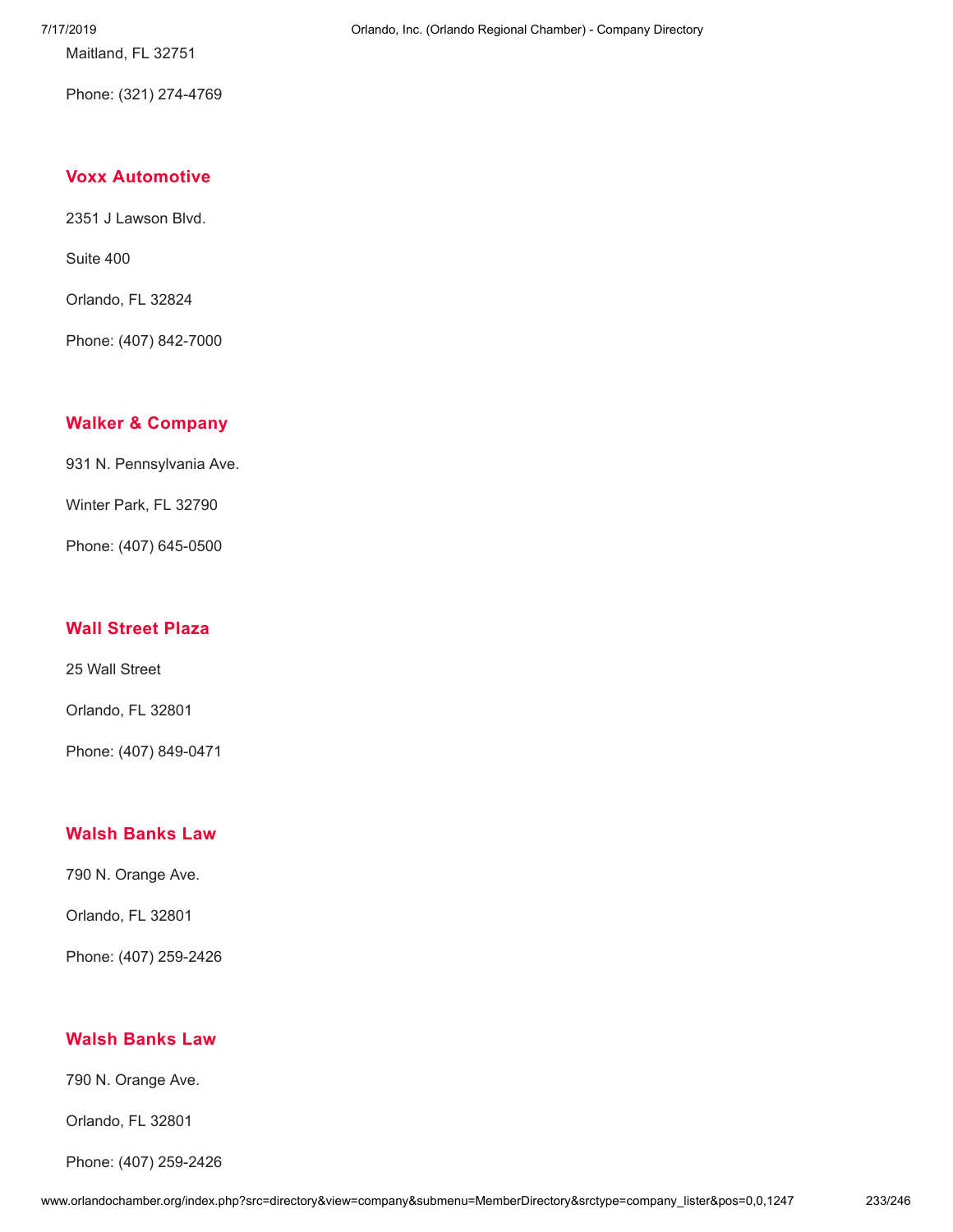## **Walt Disney Parks & [Resorts](http://www.orlandochamber.org/index.php?src=directory&view=company&submenu=MemberDirectory&refno=2777882&srctype=company_detail)**

P.O. Box 10000

Lake Buena Vista, FL 32830-1000

Phone: (407) 828-2474

### **Walt Disney Parks & [Resorts](http://www.orlandochamber.org/index.php?src=directory&view=company&submenu=MemberDirectory&refno=2777883&srctype=company_detail)**

P.O. Box 10000

Lake Buena Vista, FL 32830-1000

Phone: (407) 828-2474

## **Walt Disney World Swan & [Dolphin](http://www.orlandochamber.org/index.php?src=directory&view=company&submenu=MemberDirectory&refno=2777884&srctype=company_detail) Hotel**

1500 Epcot Resorts Boulevard

Lake Buena Vista, FL 32830

Phone: (407) 934-4000

#### **[Walter](http://www.orlandochamber.org/index.php?src=directory&view=company&submenu=MemberDirectory&refno=2777885&srctype=company_detail) P Moore**

300 South Orange Avenue

Suite 1200

Orlando, FL 32801-3332

Phone: (407) 418-2218

### **[Walter](http://www.orlandochamber.org/index.php?src=directory&view=company&submenu=MemberDirectory&refno=2777886&srctype=company_detail) P Moore**

300 South Orange Avenue

Suite 1200

Orlando, FL 32801-3332

Phone: (407) 418-2218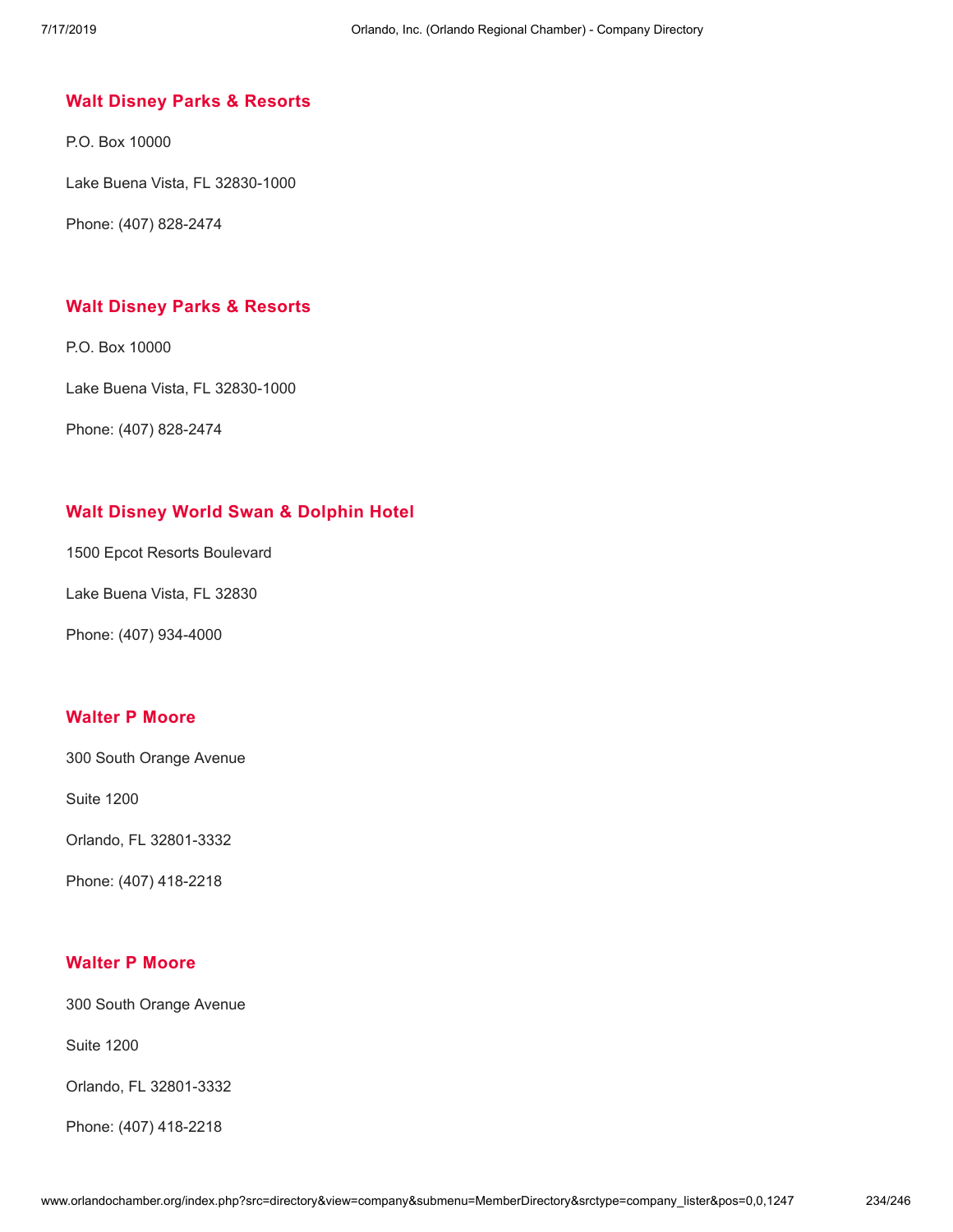#### **[Walter](http://www.orlandochamber.org/index.php?src=directory&view=company&submenu=MemberDirectory&refno=2777887&srctype=company_detail) P Moore**

300 South Orange Avenue

Suite 1200

Orlando, FL 32801-3332

Phone: (407) 418-2218

### **Waste [Management](http://www.orlandochamber.org/index.php?src=directory&view=company&submenu=MemberDirectory&refno=2777888&srctype=company_detail)**

3510 Rio Vista Ave.

Orlando, FL 32805

Phone: (407) 843-7370

## **Waste Pro of [Florida,](http://www.orlandochamber.org/index.php?src=directory&view=company&submenu=MemberDirectory&refno=2777889&srctype=company_detail) Inc.**

2101 W. State Road 434

Suite 315

Longwood, FL 32779-5053

Phone: (407) 869-8800

# **[Waterford](http://www.orlandochamber.org/index.php?src=directory&view=company&submenu=MemberDirectory&refno=2777890&srctype=company_detail) Lake Town Center and West Town Corners**

413 N. Alafaya Trail

Orlando, FL 32828

Phone: (407) 737-2866

# **Watson [Relocation](http://www.orlandochamber.org/index.php?src=directory&view=company&submenu=MemberDirectory&refno=2777891&srctype=company_detail) Services**

1445 W. State Road 434

Suite 200

Longwood, FL 32750

Phone: (407) 772-3670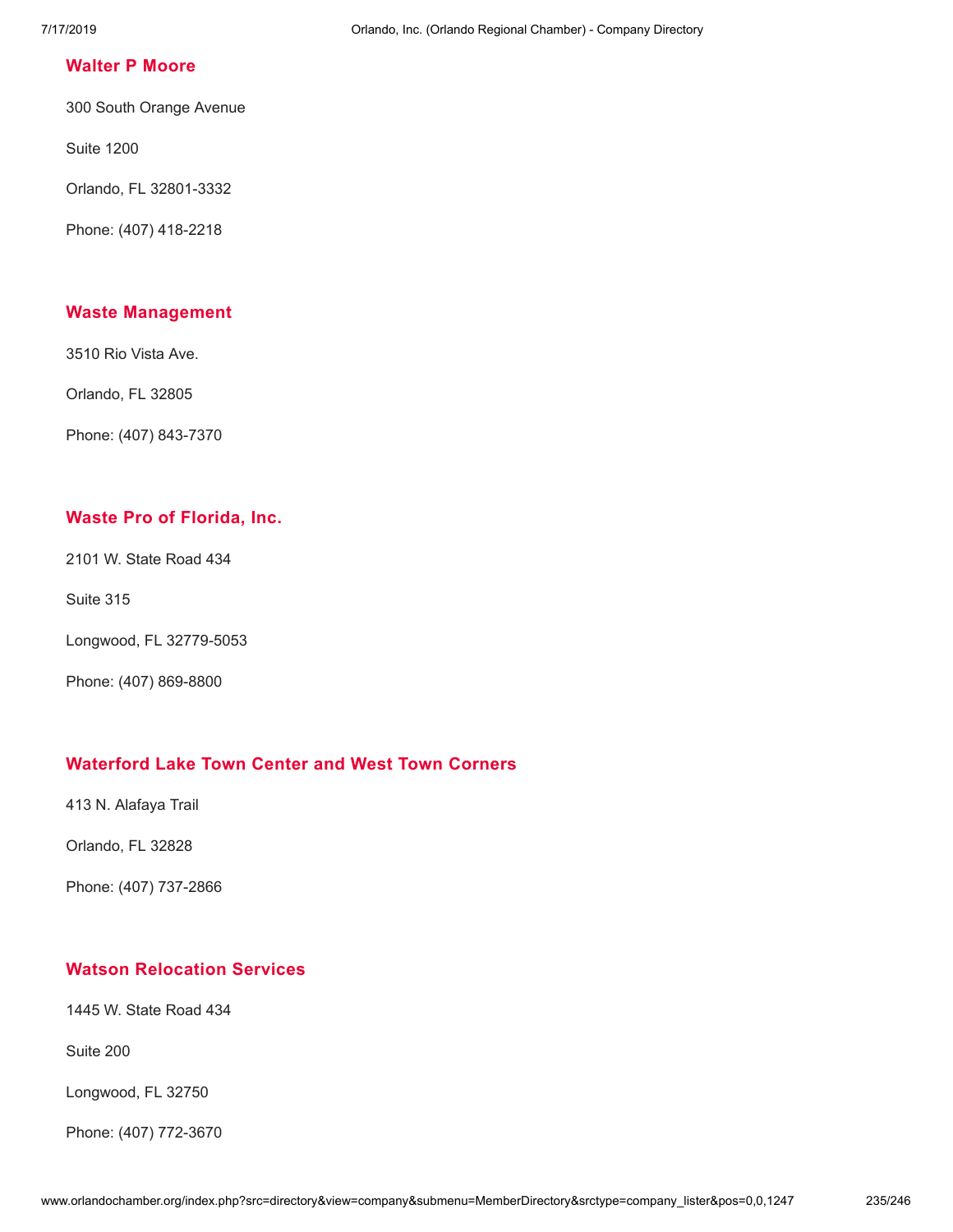### **Watson [Relocation](http://www.orlandochamber.org/index.php?src=directory&view=company&submenu=MemberDirectory&refno=2777892&srctype=company_detail) Services**

1445 W. State Road 434

Suite 200

Longwood, FL 32750

Phone: (407) 772-3670

### **Watson [Relocation](http://www.orlandochamber.org/index.php?src=directory&view=company&submenu=MemberDirectory&refno=2777893&srctype=company_detail) Services**

1445 W. State Road 434

Suite 200

Longwood, FL 32750

Phone: (407) 772-3670

### **Watson Sloane & [Johnson,](http://www.orlandochamber.org/index.php?src=directory&view=company&submenu=MemberDirectory&refno=2777894&srctype=company_detail) PLLC**

100 S. Orange Ave.

Suite 1000

Orlando, FL 32801

Phone: (407) 622-6751

### **Watson Sloane & [Johnson,](http://www.orlandochamber.org/index.php?src=directory&view=company&submenu=MemberDirectory&refno=2777895&srctype=company_detail) PLLC**

100 S. Orange Ave.

Suite 1000

Orlando, FL 32801

Phone: (407) 622-6751

### **[Wawa](http://www.orlandochamber.org/index.php?src=directory&view=company&submenu=MemberDirectory&refno=2777896&srctype=company_detail)**

260 W. Baltimore Pike

Wawa, PA 19063-5699

Phone: (610) 358-6993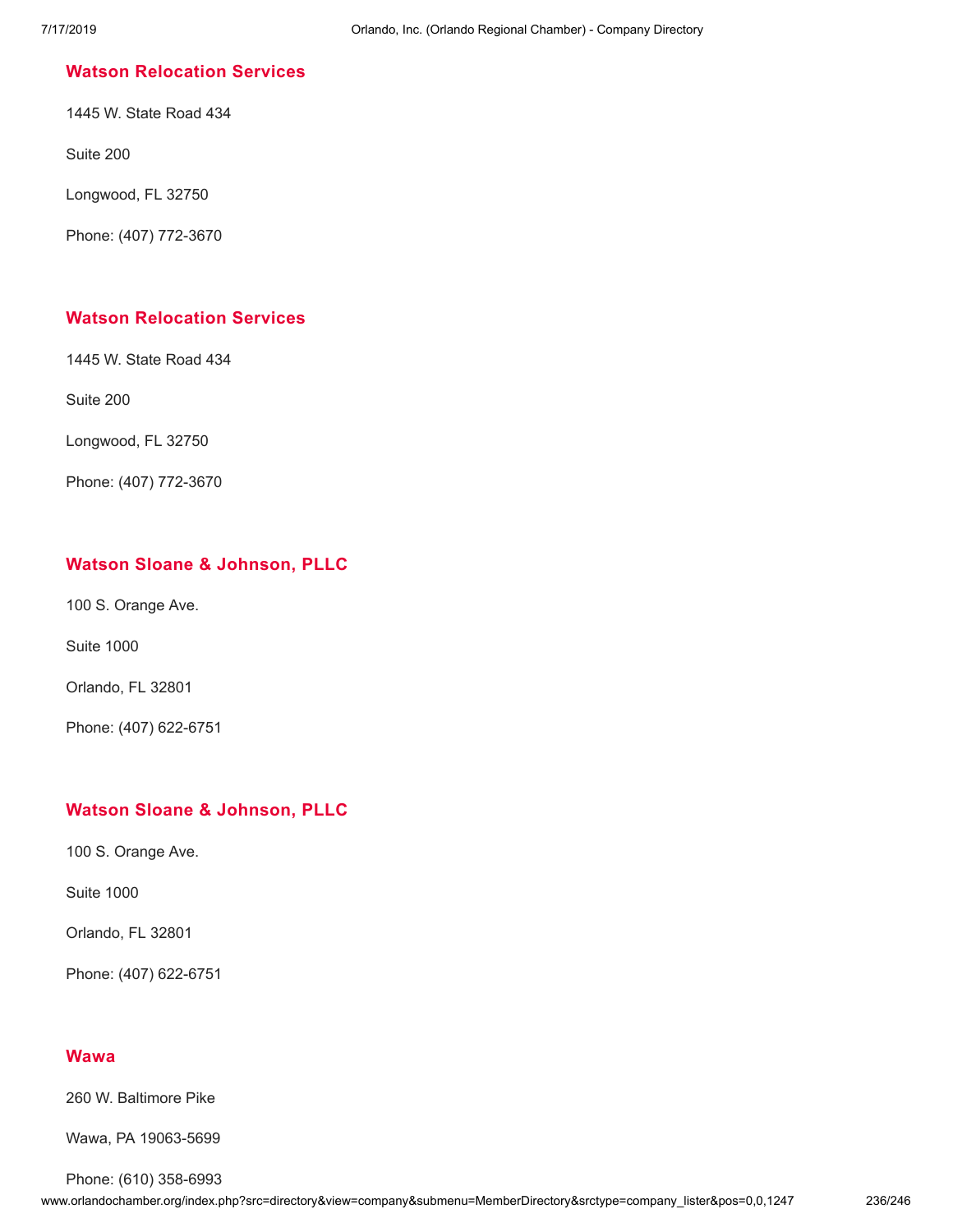### **[webdaytona.com](http://www.orlandochamber.org/index.php?src=directory&view=company&submenu=MemberDirectory&refno=2777897&srctype=company_detail)**

140 S. Beach St.

Suite 405-406

Daytona Beach, FL 32114

Phone: (386) 690-0873

#### **[Welcome](http://www.orlandochamber.org/index.php?src=directory&view=company&submenu=MemberDirectory&refno=2777898&srctype=company_detail) Wagon**

5830 Coral Ridge Drive

Coral Springs, FL 33076

Phone: (407) 616-9631

## **Wells [Fargo](http://www.orlandochamber.org/index.php?src=directory&view=company&submenu=MemberDirectory&refno=2777899&srctype=company_detail)**

800 N. Magnolia Ave.

Suite 800

Orlando, FL 32803

Phone: (407) 649-5442

## **[WESH](http://www.orlandochamber.org/index.php?src=directory&view=company&submenu=MemberDirectory&refno=2777900&srctype=company_detail) TV - The CW18**

1021 North Wymore Road

Winter Park, FL 32789

Phone: (407) 645-2222

## **[Westminster](http://www.orlandochamber.org/index.php?src=directory&view=company&submenu=MemberDirectory&refno=2777901&srctype=company_detail) Towers**

70 W. Lucerne Circle

Orlando, FL 32801

Phone: (407) 841-1310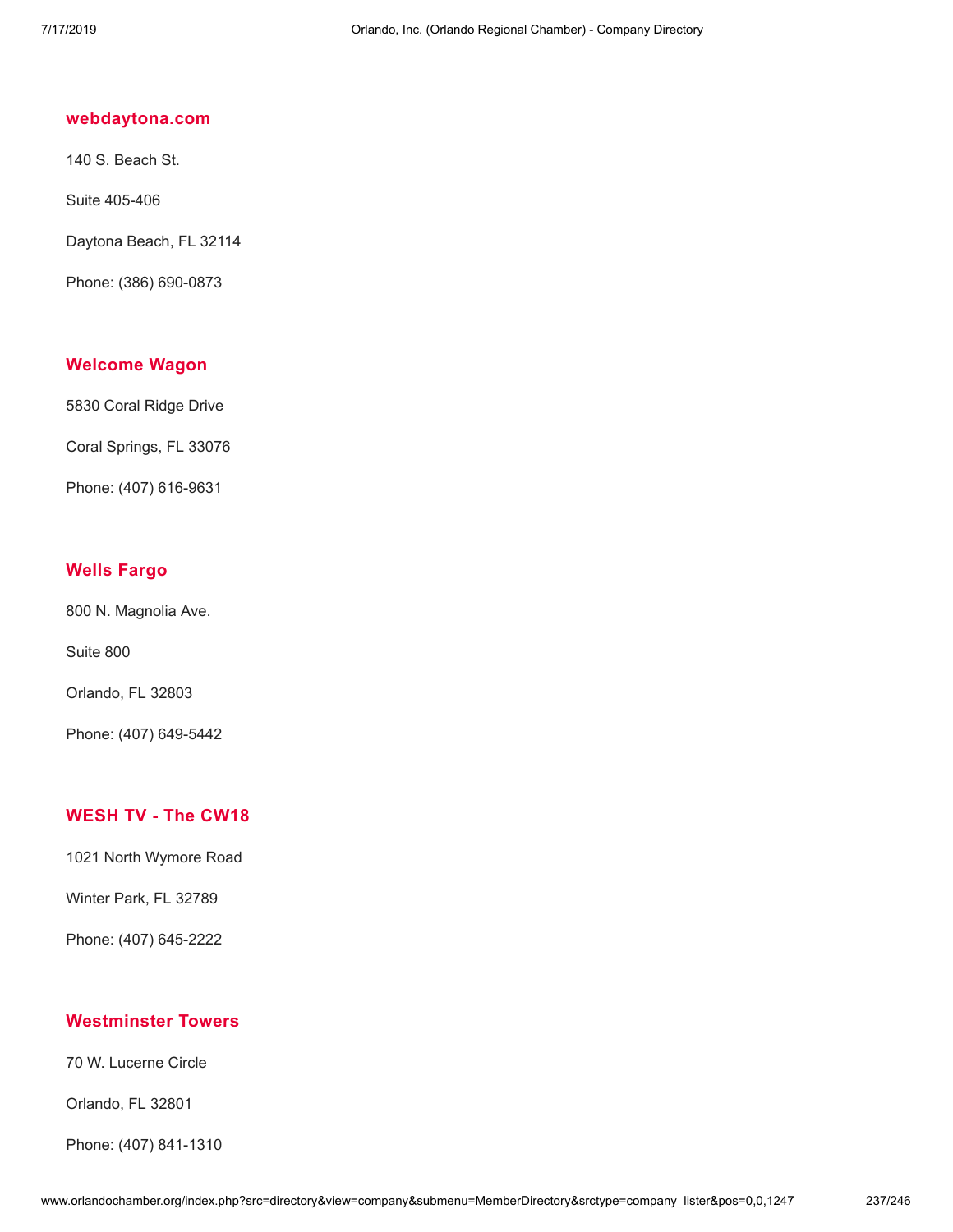#### **[Westminster](http://www.orlandochamber.org/index.php?src=directory&view=company&submenu=MemberDirectory&refno=2777902&srctype=company_detail) Towers**

70 W. Lucerne Circle

Orlando, FL 32801

Phone: (407) 841-1310

### **[Westminster](http://www.orlandochamber.org/index.php?src=directory&view=company&submenu=MemberDirectory&refno=2777903&srctype=company_detail) Towers**

70 W. Lucerne Circle

Orlando, FL 32801

Phone: (407) 841-1310

#### **Wholey [Smokey](http://www.orlandochamber.org/index.php?src=directory&view=company&submenu=MemberDirectory&refno=2777904&srctype=company_detail) Waffles**

Phone: (423) 631-6308

,

### **[Wickham](http://www.orlandochamber.org/index.php?src=directory&view=company&submenu=MemberDirectory&refno=2777905&srctype=company_detail) Village**

500 N. Wickham Road

Melbourne, FL 32935

Phone: (321) 259-3800

### **Williams Company [Management](http://www.orlandochamber.org/index.php?src=directory&view=company&submenu=MemberDirectory&refno=2777906&srctype=company_detail) Group**

2301 Silver Star Road

Orlando, FL 32804

Phone: (407) 295-2530

# **[Willis](http://www.orlandochamber.org/index.php?src=directory&view=company&submenu=MemberDirectory&refno=2777907&srctype=company_detail) & Oden PL**

2121 S. Hiawassee Road

Suite 116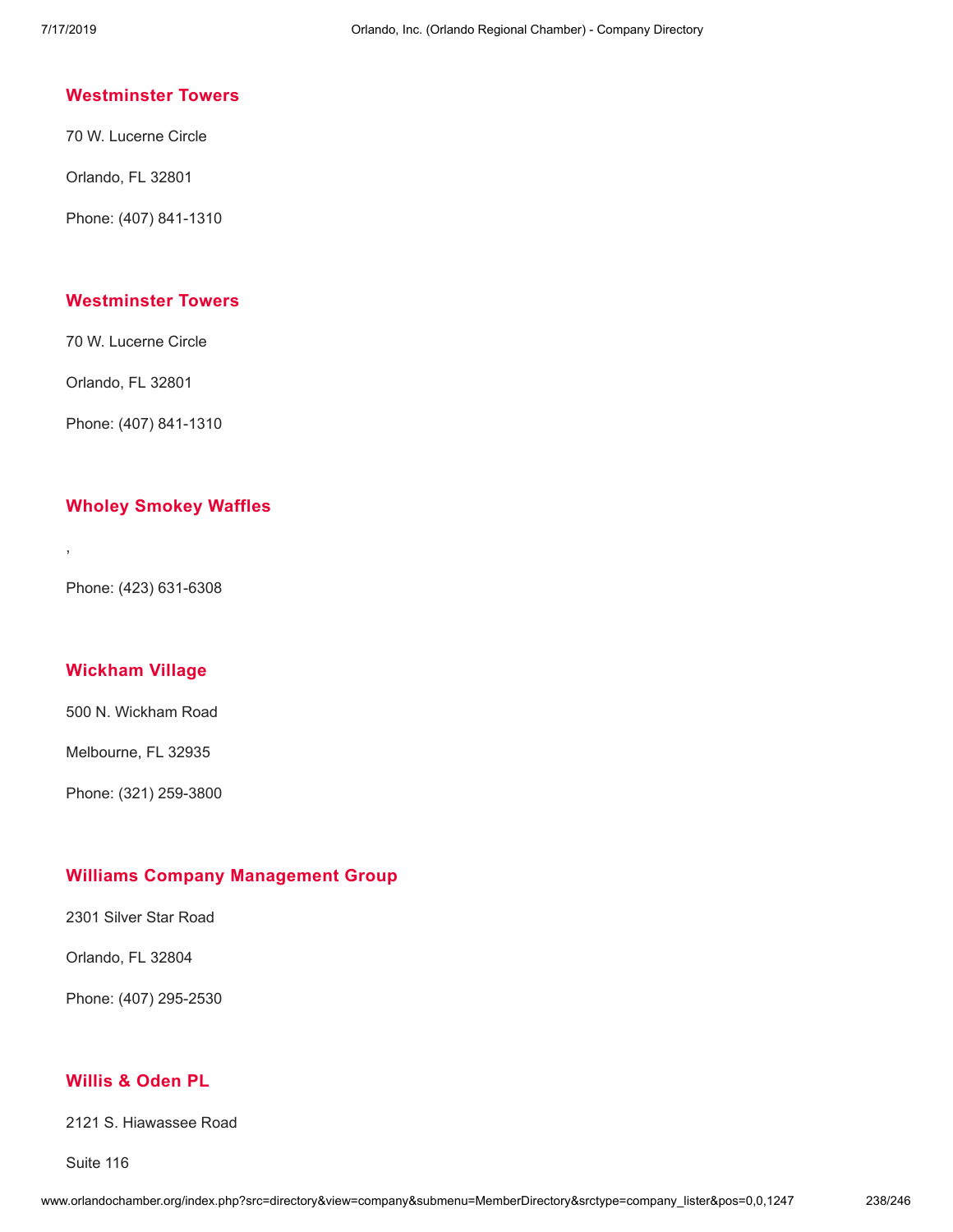Orlando, FL 32835

Phone: (407) 903-9939

## **Wilson Group [Financial](http://www.orlandochamber.org/index.php?src=directory&view=company&submenu=MemberDirectory&refno=2777908&srctype=company_detail)**

121 S. Orange Ave.

Suite 1500

Orlando, FL 32801

Phone: (407) 377-6622

### **[Windermere](http://www.orlandochamber.org/index.php?src=directory&view=company&submenu=MemberDirectory&refno=2777909&srctype=company_detail) Preparatory School**

6189 Winter Garden Vineland Road

Windermere, FL 34786

Phone: (407) 905-7737

## **Wings [Financial](http://www.orlandochamber.org/index.php?src=directory&view=company&submenu=MemberDirectory&refno=2777910&srctype=company_detail) Credit Union**

9647 Tradeport Drive

Orlando, FL 32827

Phone: (407) 429-2664

## **[Wingstop](http://www.orlandochamber.org/index.php?src=directory&view=company&submenu=MemberDirectory&refno=2777911&srctype=company_detail)**

2911 East Colonial Drive

Orlando, FL 32803

Phone: (407) 776-4985

## **[Withum](http://www.orlandochamber.org/index.php?src=directory&view=company&submenu=MemberDirectory&refno=2777912&srctype=company_detail)**

200 S. Orange Ave.

Suite 1200

Orlando, FL 32801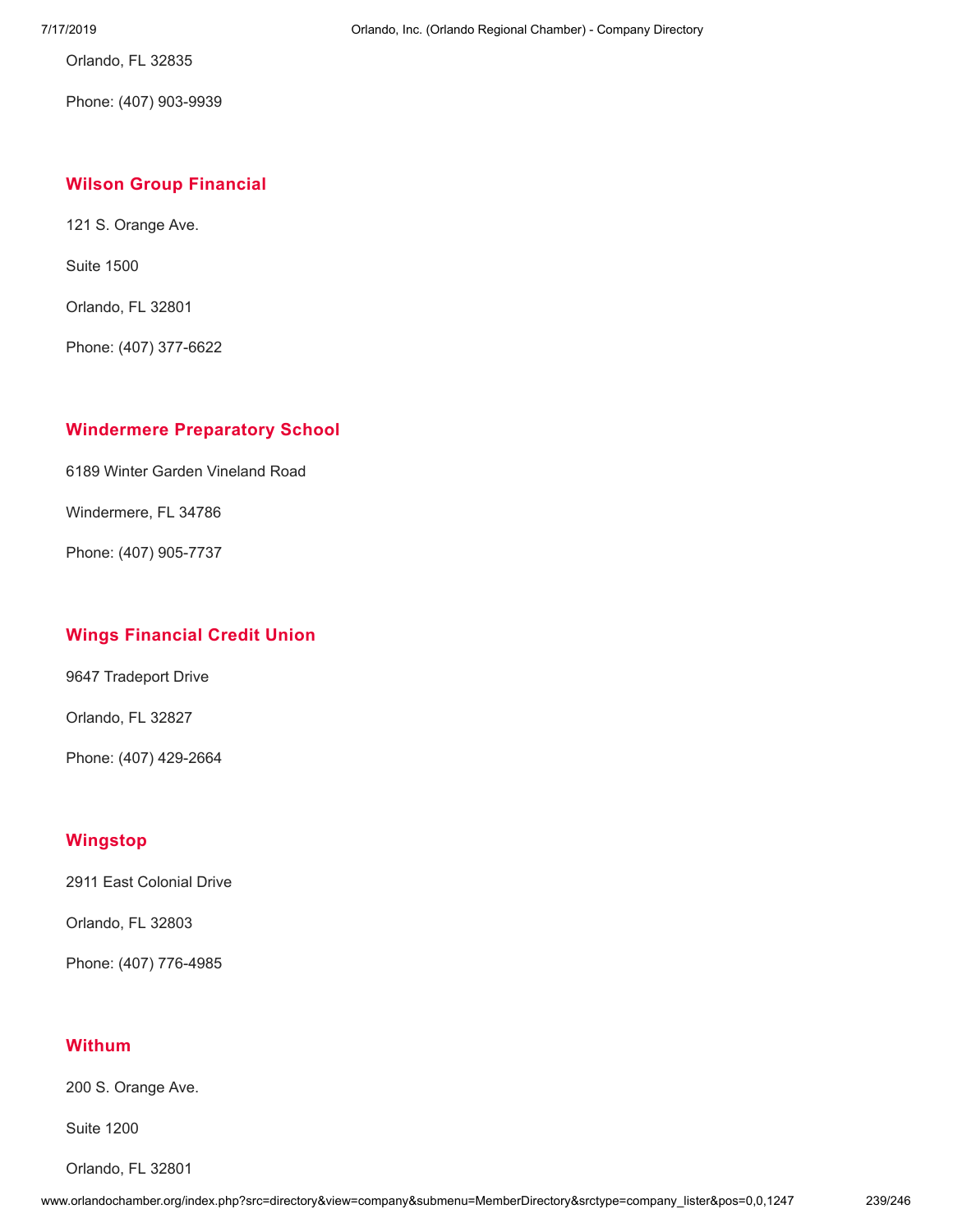Phone: (407) 849-1569

# **WOFL FOX [35/WRBW](http://www.orlandochamber.org/index.php?src=directory&view=company&submenu=MemberDirectory&refno=2777913&srctype=company_detail) MY 65**

35 Skyline Drive

Lake Mary, FL 32746-6215

Phone: (407) 741-5001

## **WOFL FOX [35/WRBW](http://www.orlandochamber.org/index.php?src=directory&view=company&submenu=MemberDirectory&refno=2777914&srctype=company_detail) MY 65**

35 Skyline Drive

Lake Mary, FL 32746-6215

Phone: (407) 741-5001

### **WOFL FOX [35/WRBW](http://www.orlandochamber.org/index.php?src=directory&view=company&submenu=MemberDirectory&refno=2777915&srctype=company_detail) MY 65**

35 Skyline Drive

Lake Mary, FL 32746-6215

Phone: (407) 741-5001

## **[Women](http://www.orlandochamber.org/index.php?src=directory&view=company&submenu=MemberDirectory&refno=2777160&srctype=company_detail) Who Lead, LLC**

335 N. Magnolia Ave.

Suite 205

Orlando, FL 32801

Phone: (407) 704-2360

## **[Women](http://www.orlandochamber.org/index.php?src=directory&view=company&submenu=MemberDirectory&refno=2777161&srctype=company_detail) Who Lead, LLC**

335 N. Magnolia Ave.

Suite 205

Orlando, FL 32801

Phone: (407) 704-2360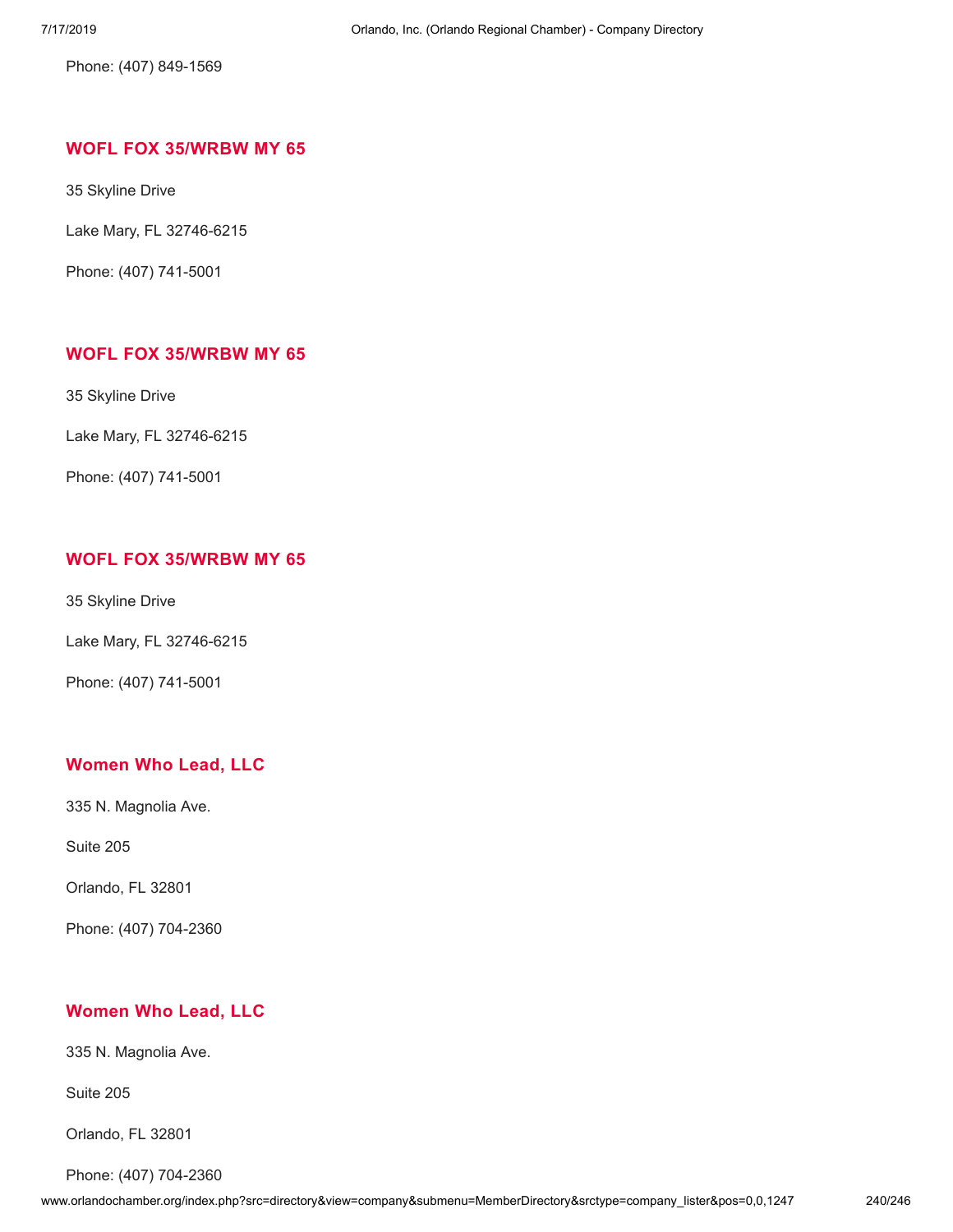# **[WonderWorks](http://www.orlandochamber.org/index.php?src=directory&view=company&submenu=MemberDirectory&refno=2777916&srctype=company_detail)**

9067 International Drive

Orlando, FL 32819

Phone: (407) 351-8800

# **[WonderWorks](http://www.orlandochamber.org/index.php?src=directory&view=company&submenu=MemberDirectory&refno=2777917&srctype=company_detail)**

9067 International Drive

Orlando, FL 32819

Phone: (407) 351-8800

# **[WoodSpring](http://www.orlandochamber.org/index.php?src=directory&view=company&submenu=MemberDirectory&refno=2777918&srctype=company_detail) Hotels**

8621 E. 21st St.

Suite 200

Wichita, KS 67206

Phone: (316) 630-5565

#### **[Workscapes,](http://www.orlandochamber.org/index.php?src=directory&view=company&submenu=MemberDirectory&refno=2777919&srctype=company_detail) Inc.**

1173 N. Orange Ave.

Orlando, FL 32804

Phone: (407) 599-6770

## **World Class [Installations,](http://www.orlandochamber.org/index.php?src=directory&view=company&submenu=MemberDirectory&refno=2777920&srctype=company_detail) Inc.**

540 Cooper Oaks Court

Apopka, FL 32703

Phone: (407) 814-4974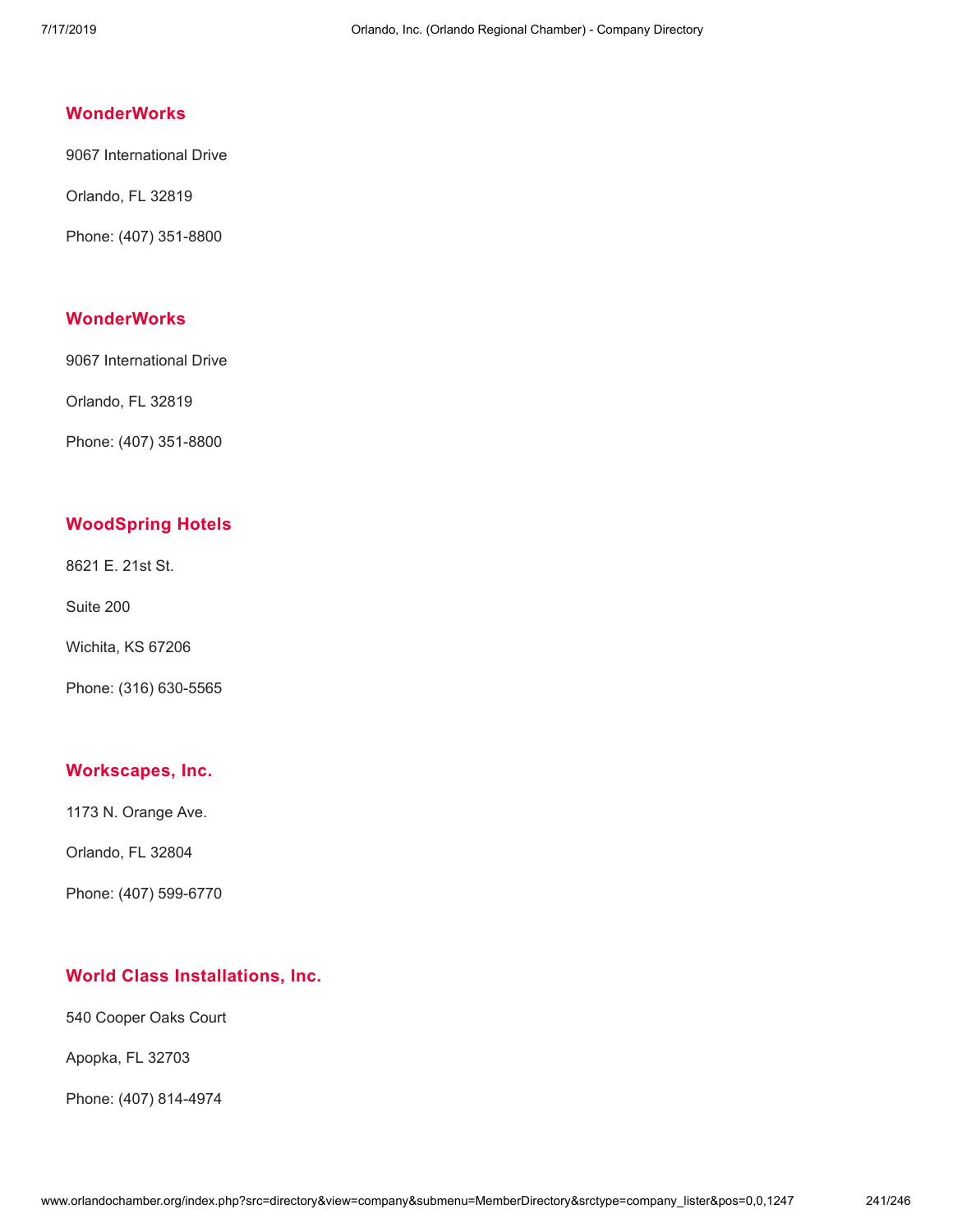### **World Housing [Solutions,](http://www.orlandochamber.org/index.php?src=directory&view=company&submenu=MemberDirectory&refno=2777921&srctype=company_detail) Inc.**

104 Challenger Court

Sanford, FL 32771

Phone: (407) 545-3030

## **Wragg & Casas Strategic [Communications](http://www.orlandochamber.org/index.php?src=directory&view=company&submenu=MemberDirectory&refno=2777922&srctype=company_detail)**

941 W. Morse Blvd

Suite 100

Winter Park, FL 32789

Phone: (407) 244-3685

## **Wragg & Casas Strategic [Communications](http://www.orlandochamber.org/index.php?src=directory&view=company&submenu=MemberDirectory&refno=2777923&srctype=company_detail)**

941 W. Morse Blvd

Suite 100

Winter Park, FL 32789

Phone: (407) 244-3685

### **Wragg & Casas Strategic [Communications](http://www.orlandochamber.org/index.php?src=directory&view=company&submenu=MemberDirectory&refno=2777924&srctype=company_detail)**

941 W. Morse Blvd

Suite 100

Winter Park, FL 32789

Phone: (407) 244-3685

#### **[WSP](http://www.orlandochamber.org/index.php?src=directory&view=company&submenu=MemberDirectory&refno=2777925&srctype=company_detail)**

301 E. Pine St.

Suite 1020

Orlando, FL 32801

Phone: (407) 654-2026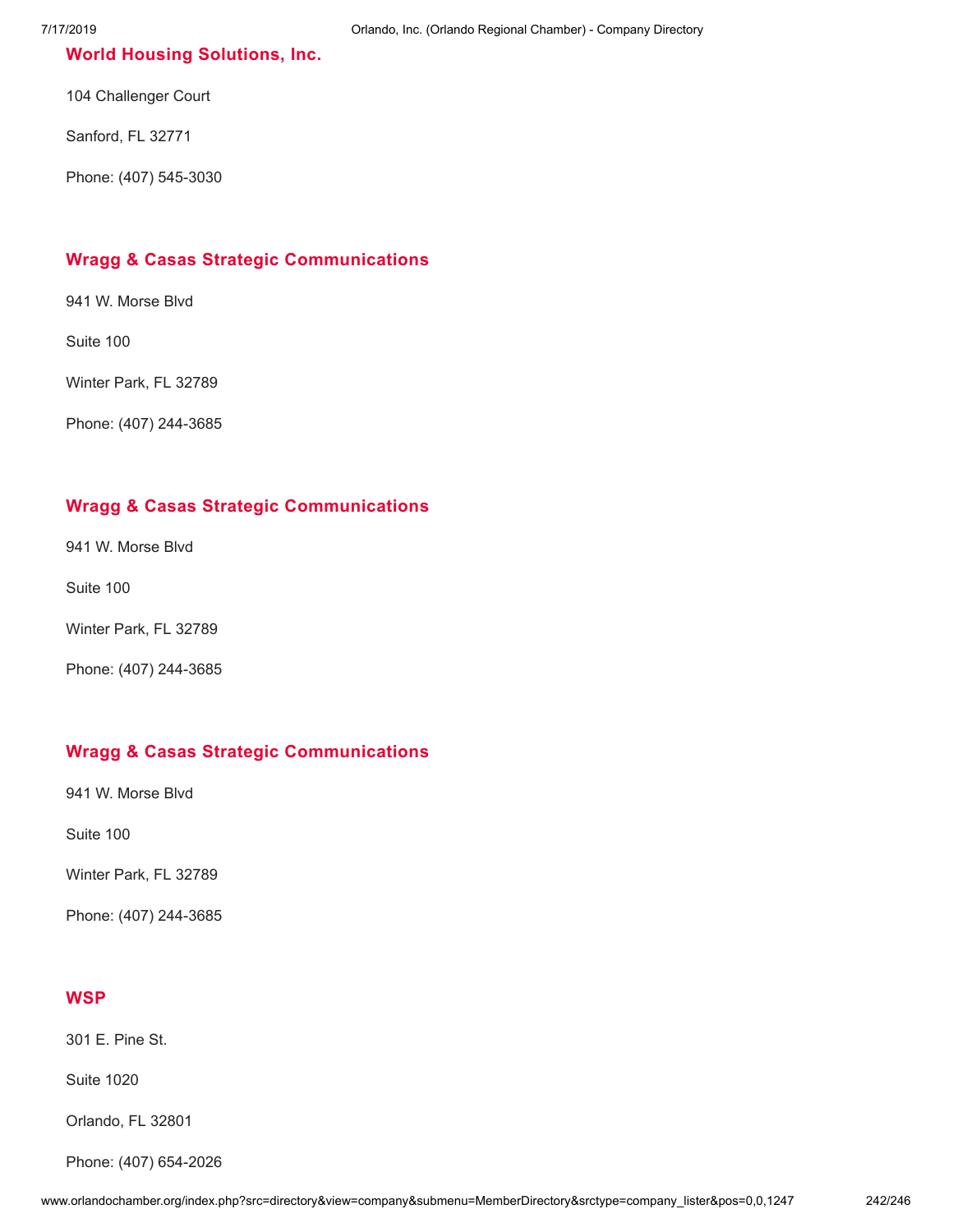#### **Wyndham [Destinations,](http://www.orlandochamber.org/index.php?src=directory&view=company&submenu=MemberDirectory&refno=2777926&srctype=company_detail) Inc.**

6277 Sea Harbor Drive

Orlando, FL 32821

Phone: (407) 626-5200

## **[Wyndham](http://www.orlandochamber.org/index.php?src=directory&view=company&submenu=MemberDirectory&refno=2777927&srctype=company_detail) Grand Orlando Resort Bonnet Creek**

14651 Chelonia Pkwy

Orlando, FL 32821

Phone: (407) 390-2300

## **[Wyndham](http://www.orlandochamber.org/index.php?src=directory&view=company&submenu=MemberDirectory&refno=2777928&srctype=company_detail) Lake Buena Vista Resort**

1850 Hotel Plaza Blvd.

Lake Buena Vista, FL 32830

Phone: (407) 828-4444

## **Xenia Hotels & [Resorts,](http://www.orlandochamber.org/index.php?src=directory&view=company&submenu=MemberDirectory&refno=2777929&srctype=company_detail) Inc.**

200 S. Orange Ave.

Suite 2700

Orlando, FL 32801

Phone: (407) 246-8148

## **Xenia Hotels & [Resorts,](http://www.orlandochamber.org/index.php?src=directory&view=company&submenu=MemberDirectory&refno=2777930&srctype=company_detail) Inc.**

200 S. Orange Ave.

Suite 2700

Orlando, FL 32801

Phone: (407) 246-8148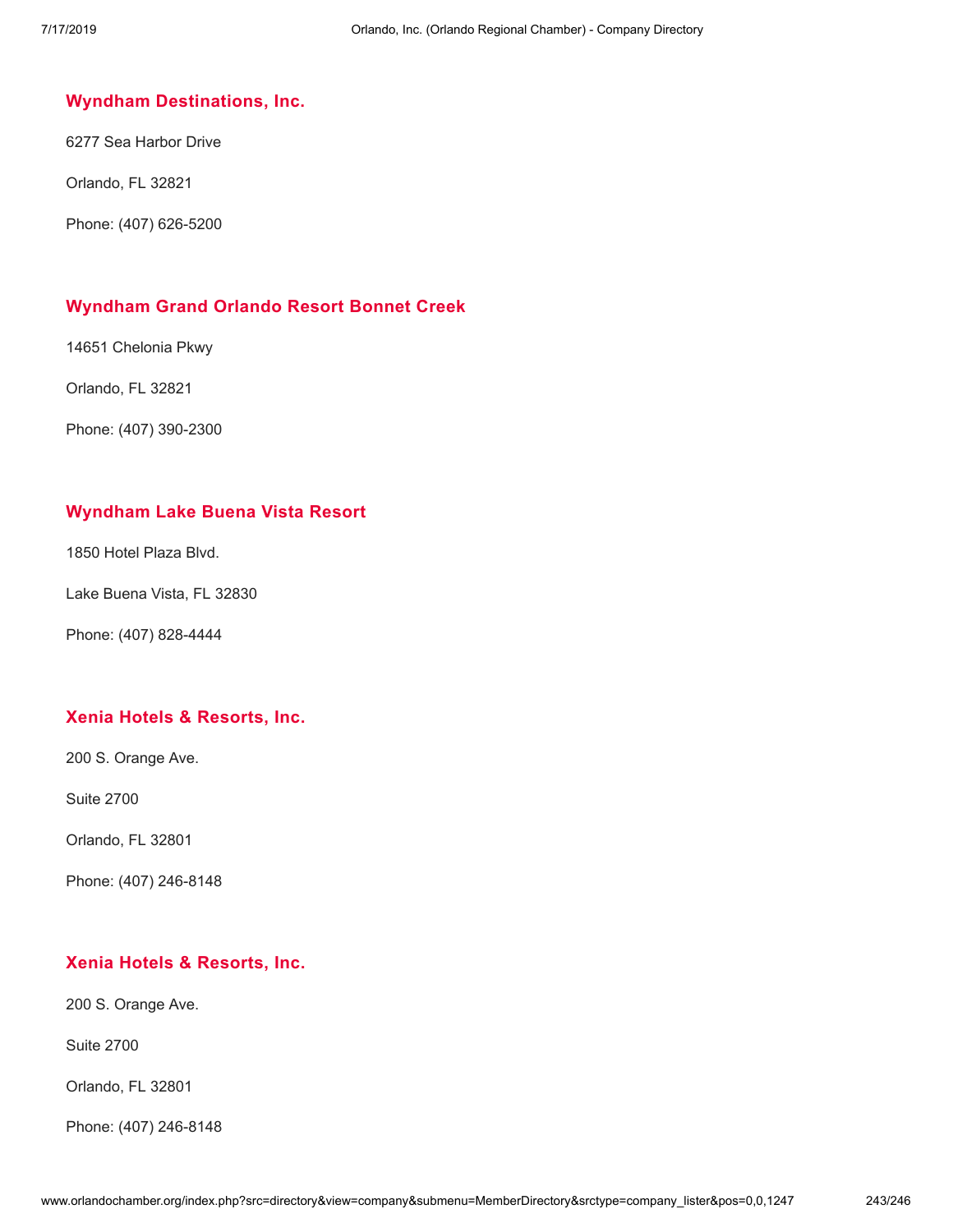### **[Yeoman's](http://www.orlandochamber.org/index.php?src=directory&view=company&submenu=MemberDirectory&refno=2777931&srctype=company_detail) Cask & Lion**

3220 Margaritaville Blvd.

Kissimmee, FL 34747

Phone: (407) 986-9367

# **[Ygrene](http://www.orlandochamber.org/index.php?src=directory&view=company&submenu=MemberDirectory&refno=2777932&srctype=company_detail) Energy Fund**

3390 Mary St.

Suite 124

Miami, FL 33133

Phone: (305) 796-8730

## **YMCA of [Central](http://www.orlandochamber.org/index.php?src=directory&view=company&submenu=MemberDirectory&refno=2777933&srctype=company_detail) Florida**

433 N. Mills Ave.

Orlando, FL 32803

Phone: (407) 896-9220

## **Your [Computer](http://www.orlandochamber.org/index.php?src=directory&view=company&submenu=MemberDirectory&refno=2777934&srctype=company_detail) Solutions**

124A E. Colonial Drive

Orlando, FL 32801

Phone: (407) 826-0810

## **Your Kids [Urgent](http://www.orlandochamber.org/index.php?src=directory&view=company&submenu=MemberDirectory&refno=2777935&srctype=company_detail) Care**

4586 E. Michigan St.

Orlando, FL 32812

Phone: (407) 751-2297

## **Your Kids [Urgent](http://www.orlandochamber.org/index.php?src=directory&view=company&submenu=MemberDirectory&refno=2777936&srctype=company_detail) Care**

4586 E. Michigan St.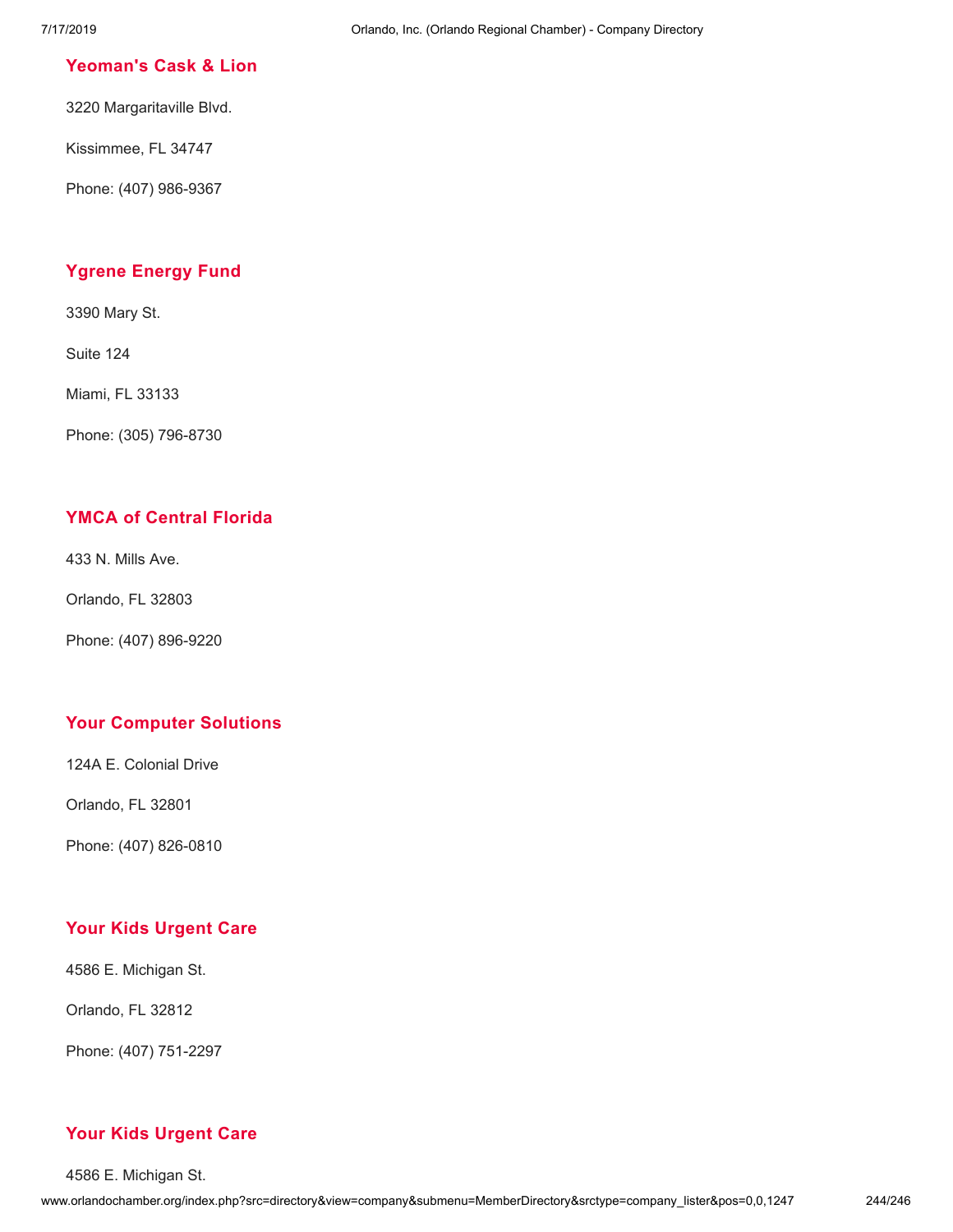Orlando, FL 32812

Phone: (407) 751-2297

#### **Zacks Investment [Management,](http://www.orlandochamber.org/index.php?src=directory&view=company&submenu=MemberDirectory&refno=2777937&srctype=company_detail) Inc.**

1610 Chippewa Trail

Maitland, FL 32751

Phone: (312) 265-9489

### **Zentech [Consulting](http://www.orlandochamber.org/index.php?src=directory&view=company&submenu=MemberDirectory&refno=2777938&srctype=company_detail)**

155 S. Court Ave.

Suite 1108

Orlando, FL 32801

Phone: (941) 928-5152

#### **Ziehm [Imaging,](http://www.orlandochamber.org/index.php?src=directory&view=company&submenu=MemberDirectory&refno=2777939&srctype=company_detail) Inc.**

6280 Hazeltine National Drive

Orlando, FL 32822

Phone: (407) 615-8560

#### **Ziehm [Imaging,](http://www.orlandochamber.org/index.php?src=directory&view=company&submenu=MemberDirectory&refno=2777940&srctype=company_detail) Inc.**

6280 Hazeltine National Drive

Orlando, FL 32822

Phone: (407) 615-8560

## **[ZIO](http://www.orlandochamber.org/index.php?src=directory&view=company&submenu=MemberDirectory&refno=2777941&srctype=company_detail)**

660 Clay St.

Winter Park, FL 32789